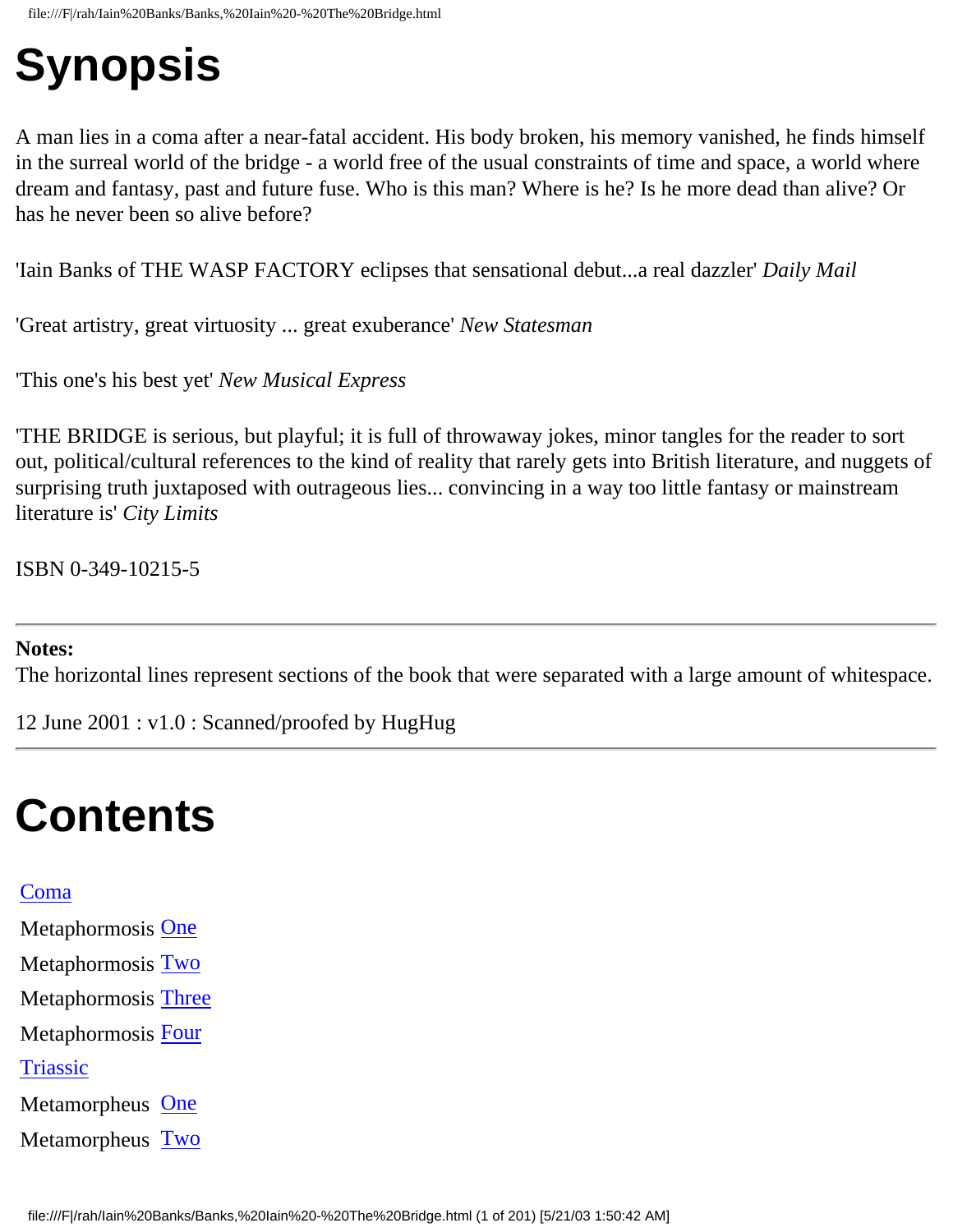file:///F|/rah/Iain%20Banks/Banks,%20Iain%20-%20The%20Bridge.html

Metamorpheus [Three](#page-98-0) Metamorpheus [Four](#page-110-0) [Eocene](#page-129-0) Metamorphosis [Oligocene](#page-146-0) Metamorphosis [Miocene](#page-154-0) Metamorphosis [Pliocene](#page-162-0) Metamorphosis [Quaternary](#page-179-0) [Coda](#page-194-0)

## <span id="page-1-0"></span>**Coma**

Trapped. Crushed. Weight coming from all directions, entangled in the wreckage (you have to become one with the machine). Please no fire, no fire. Shit. This hurts. Bloody bridge; own fault (yes, bloody bridge, right colour; see the bridge, see the man drive the car, see the man not see the other car, see the big CRASH, see the bone-broken man bleed; blood colour of the bridge. Oh well own fault. Idiot). Please no fire. Blood red. Red blood. See the man bleed, see the car leak; radiator red, blood red, blood like red oil. Pump still working - shit, I said *shit* this hurts - pump still working but the fluid leaking out all over the fucking place. Probably get hit from behind now and serve me right, but at least no fire, yet anyway; how long, I wonder how long since? Cars; police cars (jam sandwiches) jam sandwich; me am di jam in di sandwich car am di sandwich. See the man bleed. Own fault. Pray nobody else hurt (no don't *pray*, atheist, remember that, always swore [mother: 'no need to use that sort of language'] always swore you'd be the atheist in the fox hole well your time has come lad because you're leaking away onto the grey-pink road and a fire might start and you might be dying anyway, and you might get hit up the backside by another car if anybody else is staring stupefied at that damn bridge so if you're going to start praying now would seem like quite a reasonable time but ahshit and whatthehell - CHRISTTHISHURTS! [OK; used only as swear-word, nothing serious, honest; swear to God.] OK: see you God, yer a basturt, so ye are.) That's telling them all, kid. What were those letters? MG; VS; and me, 233 FS. But what about - ? Where - ? Who - ? Oh *shit*, I've forgotten my name. This happened once at a party; drunk and stoned and stood up too quick, but this time it's different (and how come I remember forgetting that time and can't remember my name now? This sounds serious. I don't like this. Get me out of this.)

I see a chasm in the rain forest, bridge of creepers, and a river far below; a big white cat (me?) comes leaping along the trail, pounding onto the bridge; white it is (is this me?), an albino jaguar, racing across the swaying bridge (what am I seeing? Where *is* this? Is this what really happened?) long flinging strides, white death (should be black but I've got a negative attitude, ha ha) tearing across the bridge -

It's stopped. The scene whitens, holes appear in it; a film burning through (*fire*!), trapped in the gate (*jaguar* in the gate?); stopped, the scene melts, the seen scene disintegrates (see the seen scene disintegrate); nothing stands too close enquiry. White screen left.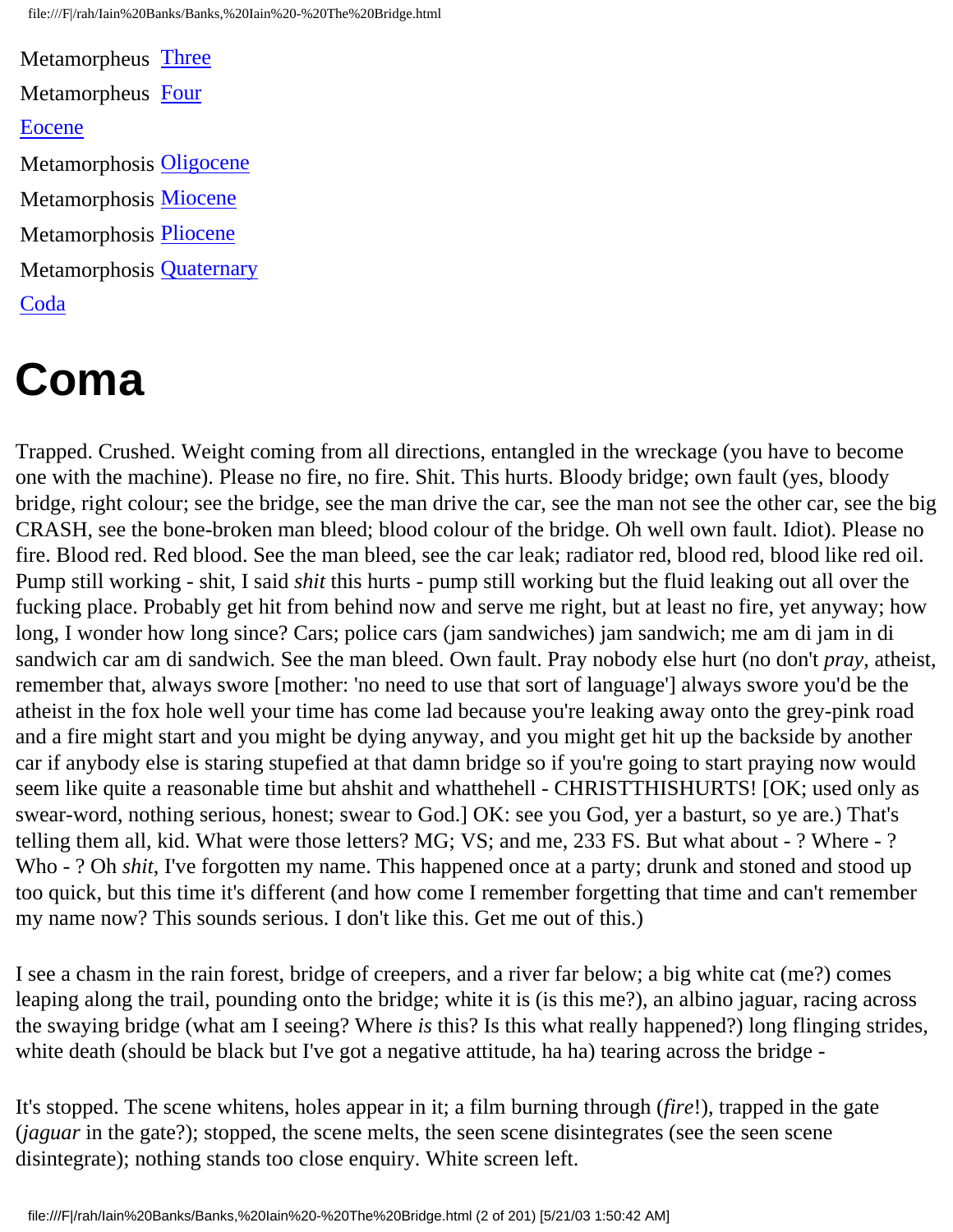Pain. Circle of pain on chest. Like a brand, a circular impression (am I a figure on a stamp, postmarked? A piece of parchment embossed with 'From the library of .........'. (Please complete:

(a) God, Esq (b) Nature (Mrs) (c) C. Darwin & Sons (d) K. Marx pic (e) all of the above.))

Pain. White noise, white pain. First weight from all directions, now pain. Ah life's never-ending variety. I am moved. Mobile man; am I cut free? Or has a fire started? Am I just dying, bleached out, drained away? (Returned, overdue?) I see nothing now (I see everything now). I lie on a flat plain, surrounded by tall mountains (or maybe on a bed, surrounded by ... machines? People? Either; both (Like, man, in the *really* wide view, they're the same. Far out.) Who cares? Do I care? Shit, maybe I'm already dead, maybe there's life after life ... hmm. Maybe all the rest was a dream (yeah, sure), and I wake up to ('Thedarkstation') - what was that?

Did you hear that? Did *I* hear that?

*The dark station*. There it was again. A noise like a train whistle; something about to depart. Something about to begin, or end, or both. Something that is THEDARKSTATION me.

Or not (me no know. Me new here. No ask me.)

*The dark station*.

Oh, all right ...

# <span id="page-2-0"></span>**Metaphormosis:**

## **One**

The dark station, shuttered and empty, echoed to the distant, fading whistle of the departing train. In the grey evening light the whistle sounded damp and cold, as though the cloud of exhausted steam producing it had imparted some of its own character to the noise. The mountains, covered in their close, dark weave of trees, absorbed the sound like heavy cloth soaking up drizzle; only the faintest of echoes came back, reflected from where crags and cliffs and slopes of jumbled scree and fallen boulders broke the conformity of forest.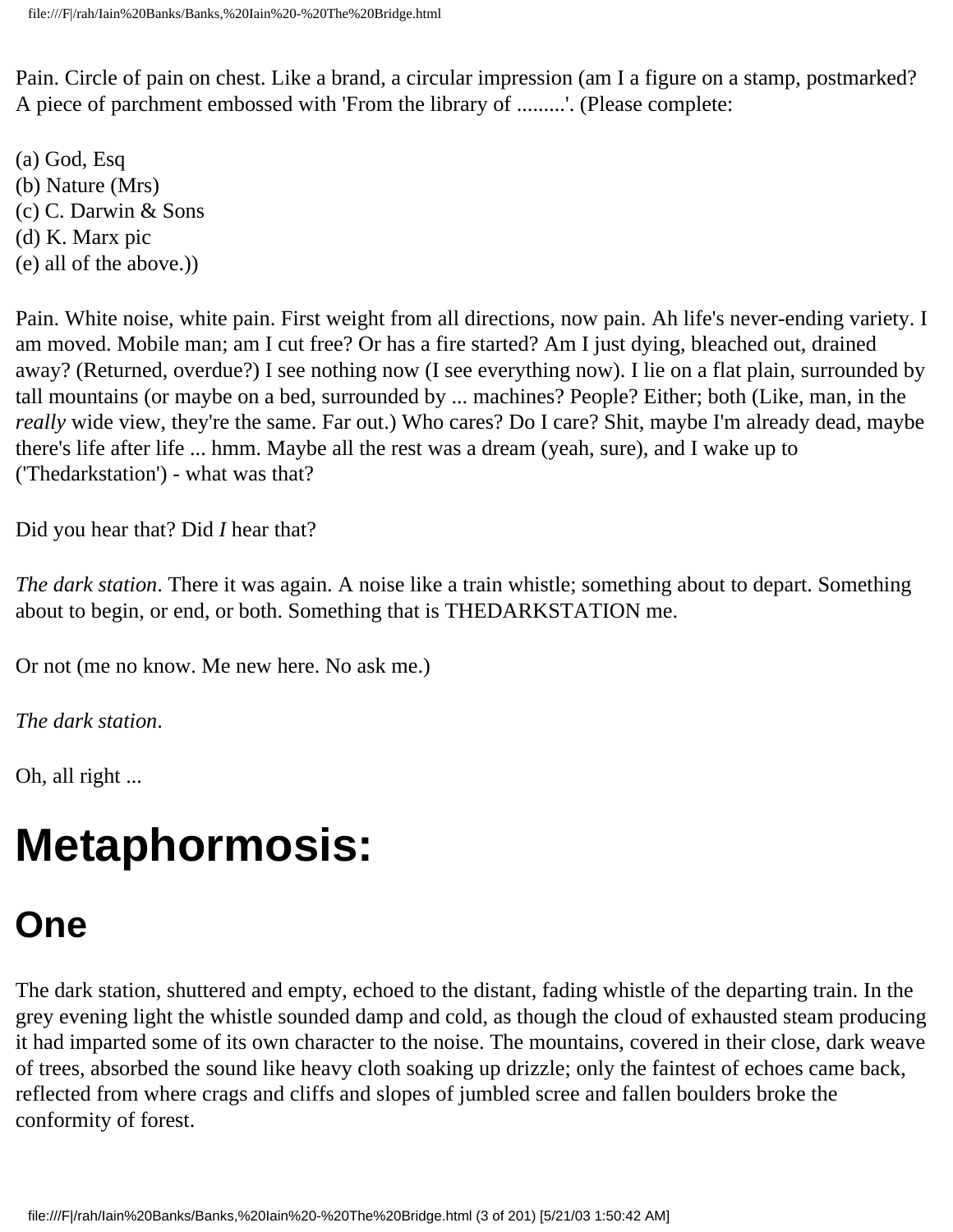When the noise of the whistle had died away, I stood for a while, facing the deserted station, reluctant to turn to the silent carriage behind me. I listened, trying to catch some last hint of the engine's own busy noise as it steamed down the steep valley; I wanted to hear its panting breath, the busy clatter of its pistoned hearts, the chatter of its valves and slides. But though no other sound disturbed the valley's still air, I could hear nothing of the train or its engine; they were gone. Above, the steeply pitched roofs and thick chimneys of the station stood out against the overcast sky, black on grey. Some wisps of steam or smoke, only slowly dissipating in the valley's moist, chill air, hung above the black slates and sootdarkened bricks. An odour of burned coal and the damp, used smell of steam seemed to cling to my clothes.

I turned to look at the carriage. It was sealed, locked from the outside and fastened with thick leather straps. It was black-painted, funereal. In the traces two nervous mares stamped at the leaf-strewn road leading from the station. They shook their dark heads and rolled their huge eyes. Their harnesses clinked and jingled, rocking the carriage behind them slightly, and from their flared nostrils issued clouds of steam; equine impressions of the departed train.

I inspected the carriage's shuttered windows and locked doors, testing the tight leather strapping and pulling on the metal handles, then I climbed to the driver's seat and took up the reins. I stared at the narrow track leading into the forest. I reached for the whip, hesitated, then put it back, unwilling to disturb the valley's atmosphere of silence. I took hold of the wooden brake lever. In some strange inversion of physiology, my hands were moist while my mouth was dry. The carriage shook, perhaps due to the restless movements of the horses.

The sky above was dull and grey and uniform. The higher peaks around me were obscured somewhere above the tree line by the smooth mat of cloud; their jagged summits and sharp ridges seemingly levelled by the soft, clinging vapour. The light was at once shadowless and pervasively dim. I took out my watch and realised that even if all went well I was unlikely to finish my journey in daylight. I patted the pocket containing my flint and tinder; I could make my own light when that around me failed. The carriage rocked again, and the horses stamped and stirred, craning their necks round, eye-whites bulging.

I could delay no further. I released the brake and urged the pair into a trot. The carriage lurched and creaked, rumbling heavily over the rutted road, away from the dark station and into the darker forest.

The road climbed through the trees, past small clearings and over hollow-bellied wooden bridges. In the darkness and the silence of the forest, the torrents beneath the bridges were rushing oases of pale, white light and chaotic noise.

The air grew steadily colder as we climbed. The mares' breath wreathed back around me, thick with the smell of their sweat. The perspiration on my own brow and hands was chill. I reached into my coat for my gloves, and my hand brushed against the thick grip of the revolver in my jacket. I fastened my gloves, drew my coat closer about me, and as I tightened the belt of the garment, was impelled to look again at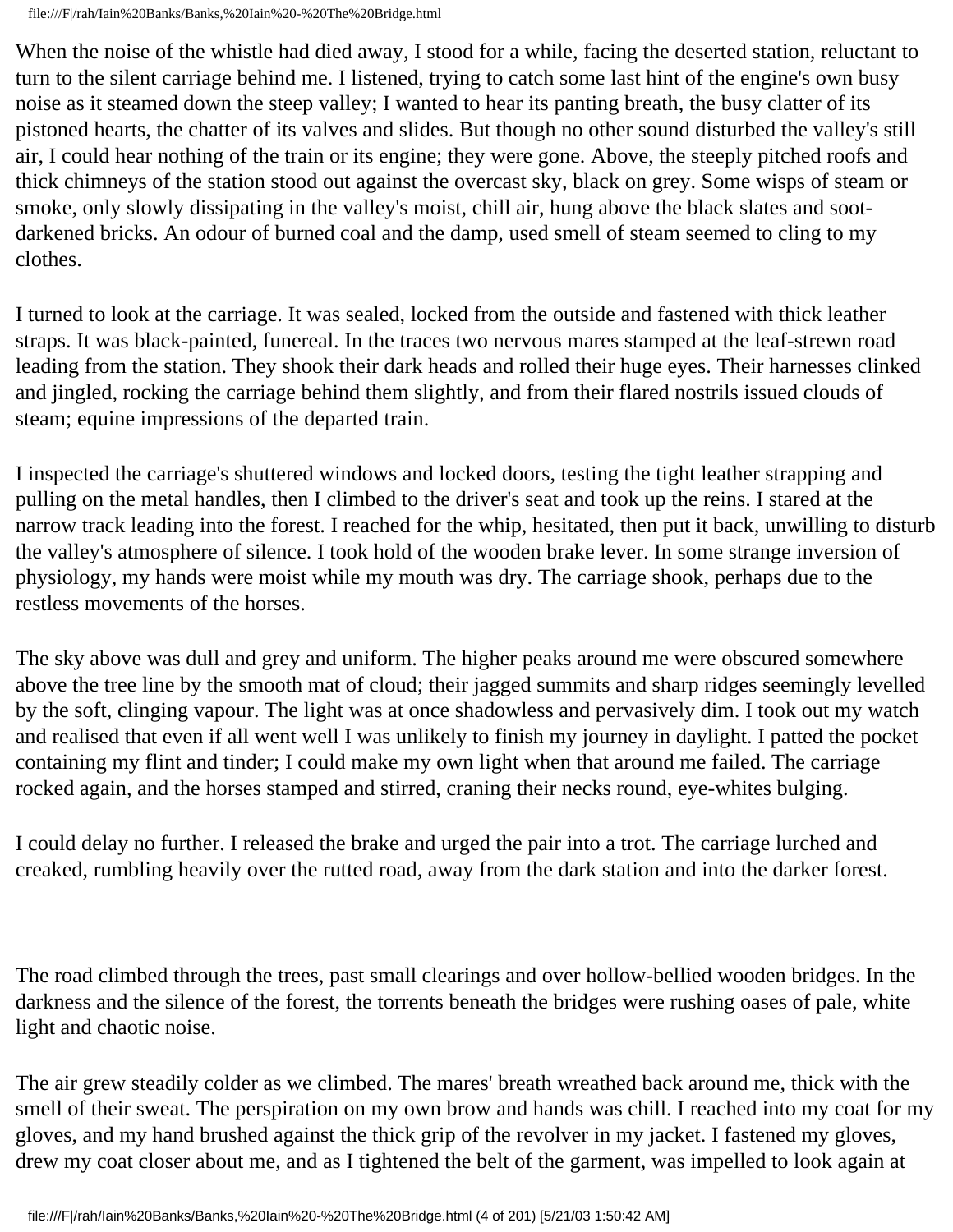the bindings and fastenings securing the carriage behind me. In the gloom, however, it was impossible to tell whether the straps still held or not.

The way steepened between the thinning trees; the mares laboured up the rutted track, into the lower reaches of the dark grey overcast, wisps of barely seen cloud mingling with and absorbing thier ghostly white breath. The valley beneath was a formless black pit; not a single light, no fire or movement, and no sound that I could detect issued from its depths. A groan seemed to come from the carriage as we rolled into the enveloping clouds; it lurched as a wheel struck and rolled over a rock in the track. I patted the pistol concealed within my jacket, determining that the groan I had heard was simply that of the carriage's wooden couplings flexing against each other. The cloud grew thicker. The small, stunted trees just visible at the sides of the rough track looked like the dwarfish, deformed sentinels of some phantom fortress.

I stopped in the mist on a level length of the track. The carriage lamps produced, when the flames had steadied, two cones of light which did little to illuminate thp ground far beyond the sweat-slicked, tossing heads of the mares, but the lamps' hiss was somehow purposeful and comforting. In their glare, I again checked the carriage bindings. Some had loosened, doubtless due to the road's many corrugations and stony obstacles. I turned the lamps in their sockets, pointing them forward again once my inspection was completed. Their diffused beams encountered the damp vapour like contrary shadows, obscuring more than they revealed.

The carriage rose through the clouds and out of them, following the increasingly broken surface of the track as it gradually levelled out and straightened, heading through a narrow defile in the rocks where the mists slowly thinned. The lamps on either side of me seemed to hiss more quietly, and their beams became sharper. We approached the saddle of the pass and the small plateau beyond.

The last tendrils of the mist stroked past the gleaming flanks of the horses and the strapped sides of the carriage like nebulous fingers reluctant to let us go. Above, the stars shone.

Grey peaks rose into blackness on either side, jagged and alien. The confined plateau was steel grey under the bright stars; dark shadows spread from the rocks on either side of us where the beams of the lamps struck them. The clouds behind formed a hazy ocean, lapping at the sharp islands of distant peaks rising from it. I looked back to see those summits on the far side of the valley we had left, and when I turned to the fore again immediately saw the lights of the oncoming carriage.

My initial start disturbed the mares, causing them to shy and swerve. I checked them immediately and urged them forward again, calming my foolish heart as best I could and reproving myself for such nervousness. The distant carriage, twin-lamped like my own, was still some way off, at the far end of the flattened crucible which formed the summit of the pass.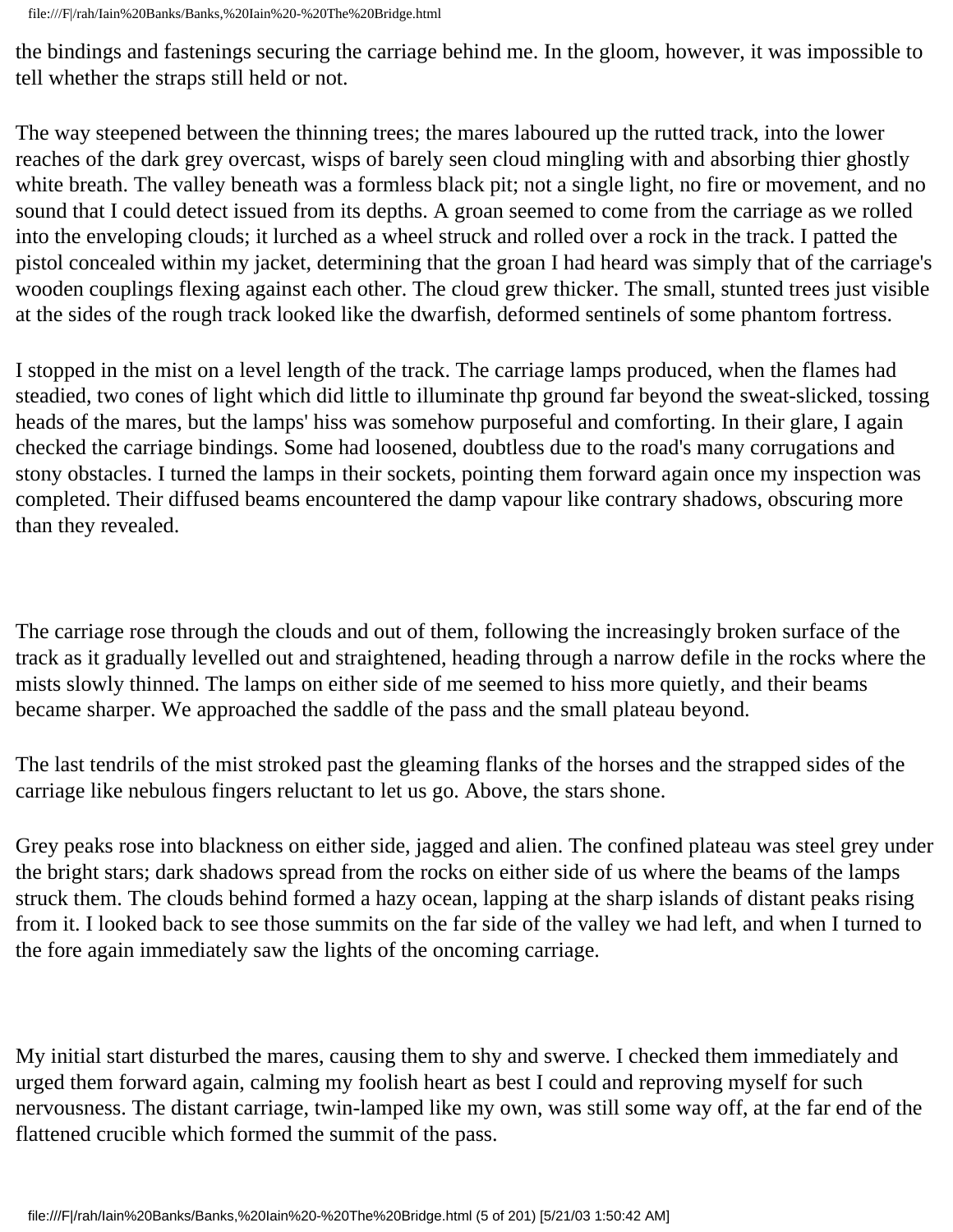file:///F|/rah/Iain%20Banks/Banks,%20Iain%20-%20The%20Bridge.html

I settled the revolver further into my inner pocket and flicked the reins, sending the gasping mares into a slow trot which even on that level surface they struggled to maintain. The opposing set of lights, flickering yellow stars come down to earth, wavered, their approach quickening.

Near the centre of the plateau, in the midst of the boulder-field, our carriages slowed. The road through the pass was broad enough for only a single vehicle, the larger rocks and stones having been cleared to each side to provide a way through the broken terrain. A small passing place, an oval area where a width of road greater than a single carriage had been swept from the surrounding rubble, lay equidistant between my own carriage and that approaching. I was now able to discern the two white horses pulling the vehicle and, despite the glare of the flickering lamps, make out an indistinct figure seated on the driver's box. I reined the mares in, letting them amble slowly forward so that our two carriages would meet at the passing place. My counterpart appeared to anticipate me, and also slowed.

It was at that instant that a strange, unnamable fear gripped me; a sudden and uncontrollable spasm of shivering ran through me, as if an electric charge had struck my body, some lightning bolt, invisible and silent, leaping from that clear, still sky. Our carriages reached the opposite ends of the small passing area. I swerved to the right; the carriage facing me went to its left, so that our teams faced one another, each blocking the other's way. They stopped, even before I and the other driver reined them in. I pulled back, clicking with my tongue, persuading the animals to reverse. The other carriage also retreated. I waved at the shadowy figure on the other vehicle, trying to indicate I would go to the left this time, allowing him to pass on my right. He waved simultaneously. Our carriages stopped. I was unable to determine whether the gesture by the other driver was meant to show he agreed to proceed or not. I pulled the two panting mares to my left. Again the other carriage moved as though to block me, but so immediately that it appeared we had moved simultaneously once more.

Defeated again, I stopped the two mares; they faced their ghostly opposites across a clear space of air which was filled by their joined breaths. I decided that rather than retreat on this occasion I would hold my own carriage steady and wait for the other driver to do so, thus enabling me to pass.

The other carriage remained, quite stationary. An increasing unease caused my whole frame to stiffen. I felt impelled to stand up, shading my eyes from the glare of the sputtering lamps and attempting to see the driver facing me across this short but frustratingly impassable distance between us. I saw the other man rise to his feet as well, for all the world as though he was my own reflection; I would have sworn that he too raised one hand to his eyes, just as I had done.

I remained still. My heart beat quickly within my chest, and the strange clamminess I had experienced on my hands before returned, even within my hide gloves. I cleared my throat and hailed the man on the opposite carriage. 'Sir! If you please, go-'

I halted. The other driver had spoken - and stopped speaking - just at the moment I had started, and then stopped. His voice was not an echo, he did not speak the words I spoke, and I was not even sure that he had spoken the same language, but the tone had been similar to my own. A nervous fury gripped me; I waved violently to the right, he gesticulated at the same moment to his left. 'Right!' I shouted as he too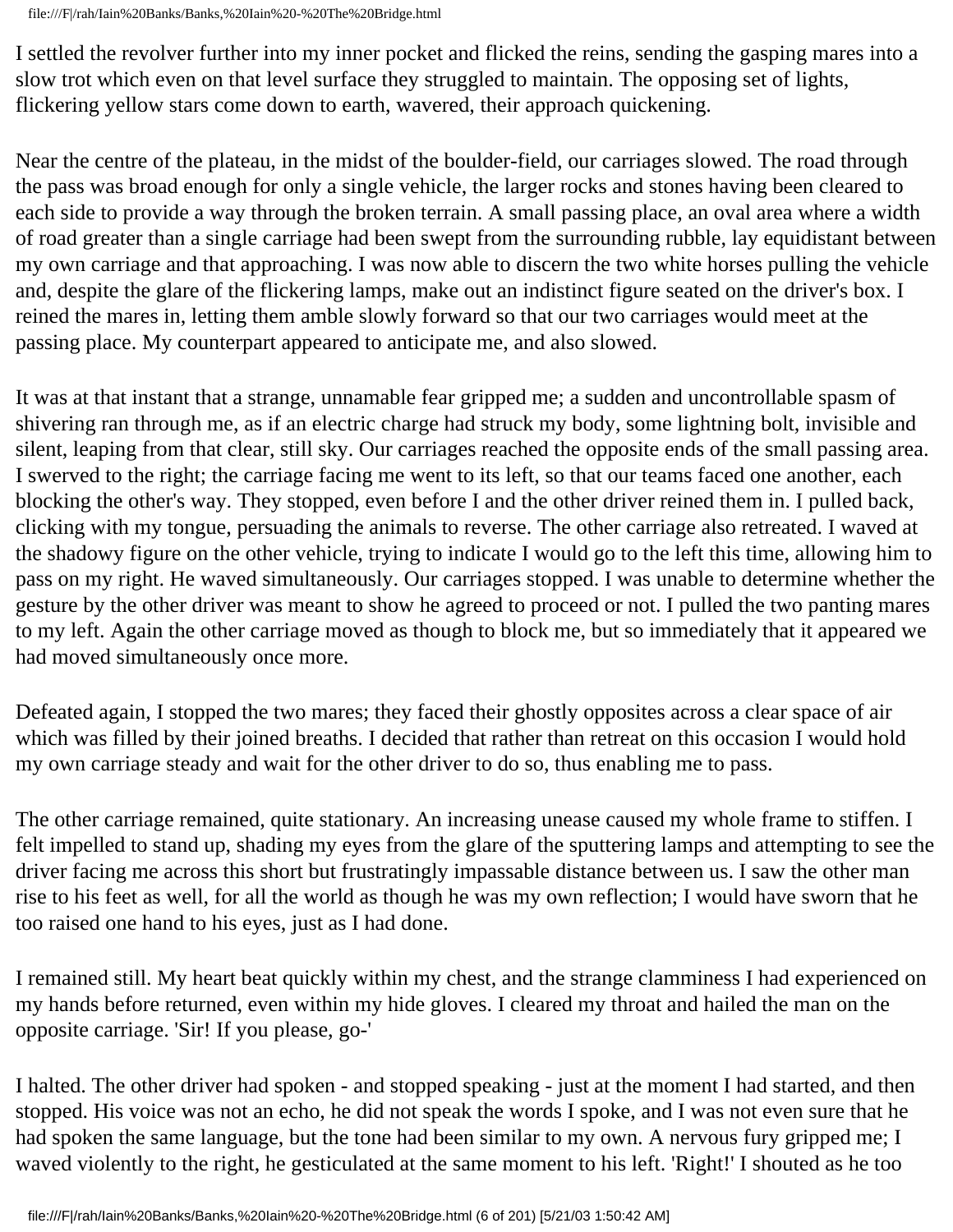file:///F|/rah/Iain%20Banks/Banks,%20Iain%20-%20The%20Bridge.html

called out.

I remained standing for a moment, unable to pretend to myself that the tremor which ran through me then was any sort of reaction to the physical temperature; I trembled, I did not shiver, and as much to take the weight from my now unsteady legs as to proceed with my just decided course, I sat down quickly. Without looking directly at my opponent - for so I now thought of this person apparently determined to prevent my progress - I took up the whip and cracked it over the mares, guiding them left. I heard no other whip crack, but the pair of white horses facing me reared like my own pair, then swerved to their right, so that the four beasts rushed momentarily towards each other, before they reared once more, forelegs rising, harnesses jangling, heads and flailing legs almost touching. Crying out, standing again, cracking the whip over them, I pulled them back, attempted to pass the other carriage on its opposite side. Again I was thwarted, the carriage facing me seeming to mirror my every action.

I drew the nervous, head-tossing mares back at last, facing the equally disturbed pair on the other side of the rock-cleared oval space. My hands were shaking and a cold sweat had broken on my brow. I squinted ahead, desperate to see just who my strange adversary was, but above the glare of the carriage lamps there was only the faintest outline of a figure, and the face was quite invisible.

There was no mirror I was certain (even this absurd possibility at that moment seemed more acceptable than anything else), and besides, the horses facing me were white, not dark like the pair attached to my carriage. I wondered what to do next. I could see no alternative route through the pass; the boulders and rocks which had been cleared to form the track had been piled-up forming a makeshift wall half the height of a man on either side of the way. Even if I was able to find a gap, the ground beyond would be so rough and broken as to remain impassable.

I put the whip away, climbed down to the stony ground. The other driver did the same. I hesitated when I saw this, the sensation of unattributable but intense unease striking me again. Almost involuntarily, I turned and looked behind me, past the sealed carriage, down the road from the lip of the plateau. To return, to retrace my steps, was unthinkable. Even had my purpose been mundane, had I been some ordinary traveller merely intent on reaching a remote inn or distant town on the other side of the pass, I would have been reluctant in the extreme to turn back; I had seen no other tracks or roads deviating from the path I had taken from the station far below in the valley, and I had heard of no other pass through these mountains within a day's ride. Given the nature of my cargo and the urgency of my mission, I had no choice but to continue on the way I had chosen. Under the pretence of pulling my collar tighter about me, I pressed the bulk of my concealed revolver against my chest. Stealing myself, trying to reach within my being to draw on whatever reserves of rationality and courage I could find, it all but escaped my notice that the figure standing in the glare of the opposing lights seemed to mimic my movements, also pulling on his lapels or collar, before stepping forward.

The fellow was dressed something like myself; in truth, any other apparel in that frigid atmosphere would have invited a quick end. His coat might have been a little longer, his body a little more thick set than mine. He and I came level with the shaking heads of our horses. My heart was beating, now, with a rapidity and a ferocity I could not recall having experienced before; a sort of horror drew me on, made me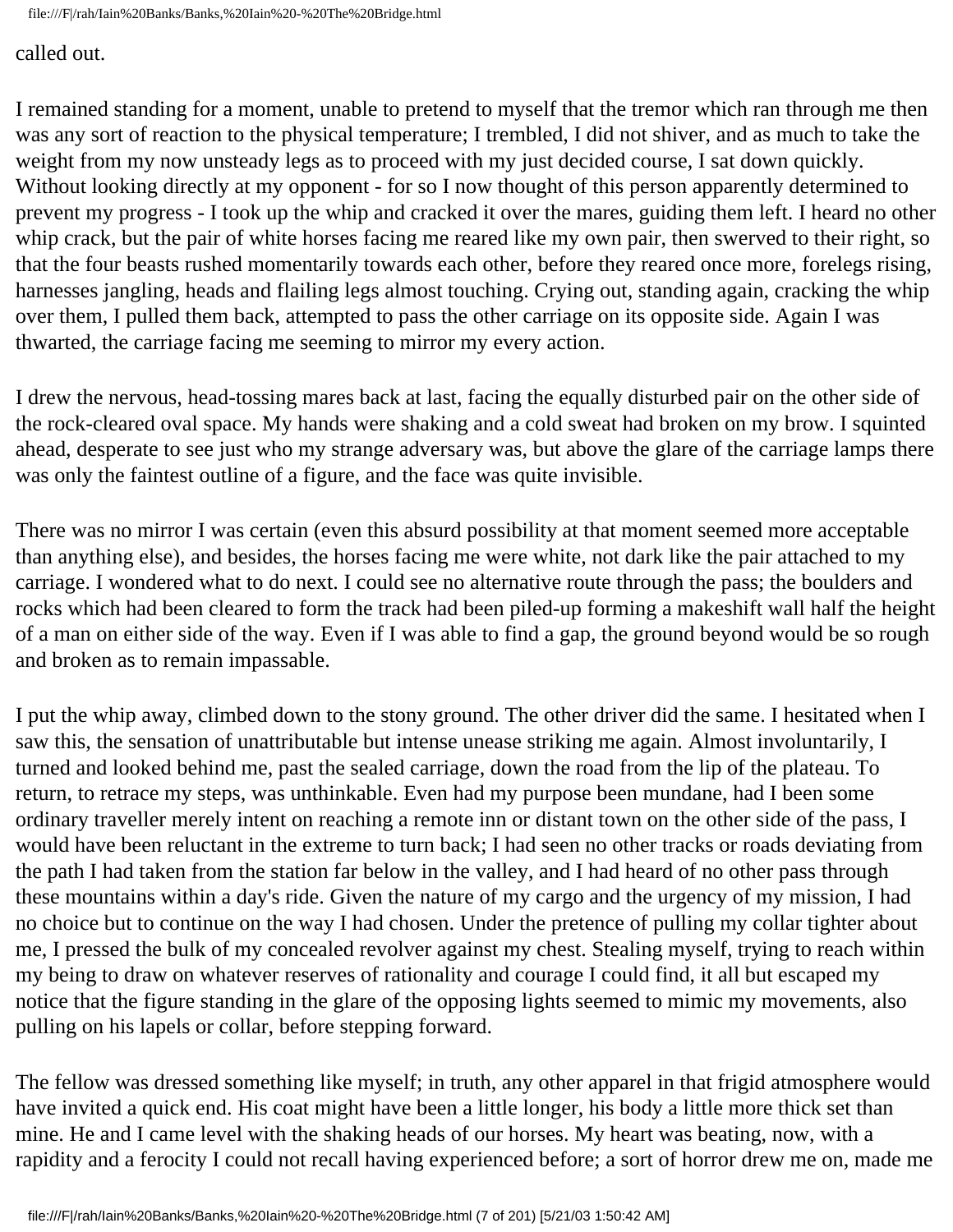walk towards this still not-quite-seen figure. It was as if some magnetic repulsion, which before had kept our two carriages from meeting and passing, had now been reversed, and so sucked me inexorably forward, drawing me towards something my heart made clear I feared - or should fear - utterly, in the way some people are fatally attracted towards an abyss while standing on its very edge.

He stopped. I stopped. It was with a surging sense of relief, a brief feeling of total and unalloyed joy that I saw this man did not have my own face. His face was squarer than my own, his eyes were closer together and deeper set, and over his mouth there was a dark moustache. He looked at me, standing in the light of my lamps as I stood in the light of his, and inspecting my face with, I imagined, the same intense and relieved expression I exhibited myself. I started to speak, but got no further than 'My good -' before I stopped. The man had started to talk at the same time as I had; some short word or phrase, seemingly addressing me as I had been about to address him. It was, I was now sure, a foreign tongue he used, but I could not identify it. I waited for him to speak again, but he stood without speaking, apparently studying my face.

We shook our heads at the same moment. 'This is a dream,' I said quietly, while he spoke softly in his own tongue. 'This cannot be happening,' I continued. 'This is not possible. I am dreaming and you are something from within myself.' We fell silent, together.

I looked at his carriage, as he looked at mine. His conveyance appeared to be the same type as my own. Whether his was sealed, locked and strapped shut like mine, whether its contents were as important and awful as those secured in my carriage, I could not tell.

I stepped suddenly to one side; he moved at the same instant, as though to block me. We stepped back. I could smell the fellow now; a strange odour of some musky perfume mingling with stale hints of a foreign spice or bulb. His face wrinkled slightly, exactly as if he were smelling something from my person, something he found vaguely unsettling or distasteful. One of his eyebrows flickered oddly, just as I remembered my pistol. I had the most absurd and fleeting mental picture of us pulling and firing our revolvers, and the lead projectiles meeting and striking each other in mid air, flattening into a perfectly circular coin of squashed metal. My imperfect double smiled, just as I did so myself. We shook our heads; this motion at least seemed not to require translating, though it occurred to me that a similarly slow and thoughtful nodding of the head would have suited the situation just as well.. We each stepped back, and looked around at the quiet, cold, barren landscape of that high place as though in its very desolation we might find something to inspire one of us, or both.

I could think of nothing.

We each turned, walked back to our carriages and climbed into our seats.

A dim figure in the shadow behind the uneven light of his carriage's lamps (as I no doubt was to him), he sat, motionless for a while, then took up the reins - just as I did - with a sort of resigned shrug and a bending of the back and a grasping with one hand which looked like the motions of an old man (and I mirrored him, and I knew a sort of ancient bitterness, a heaviness, an ice-brittle thickness which invaded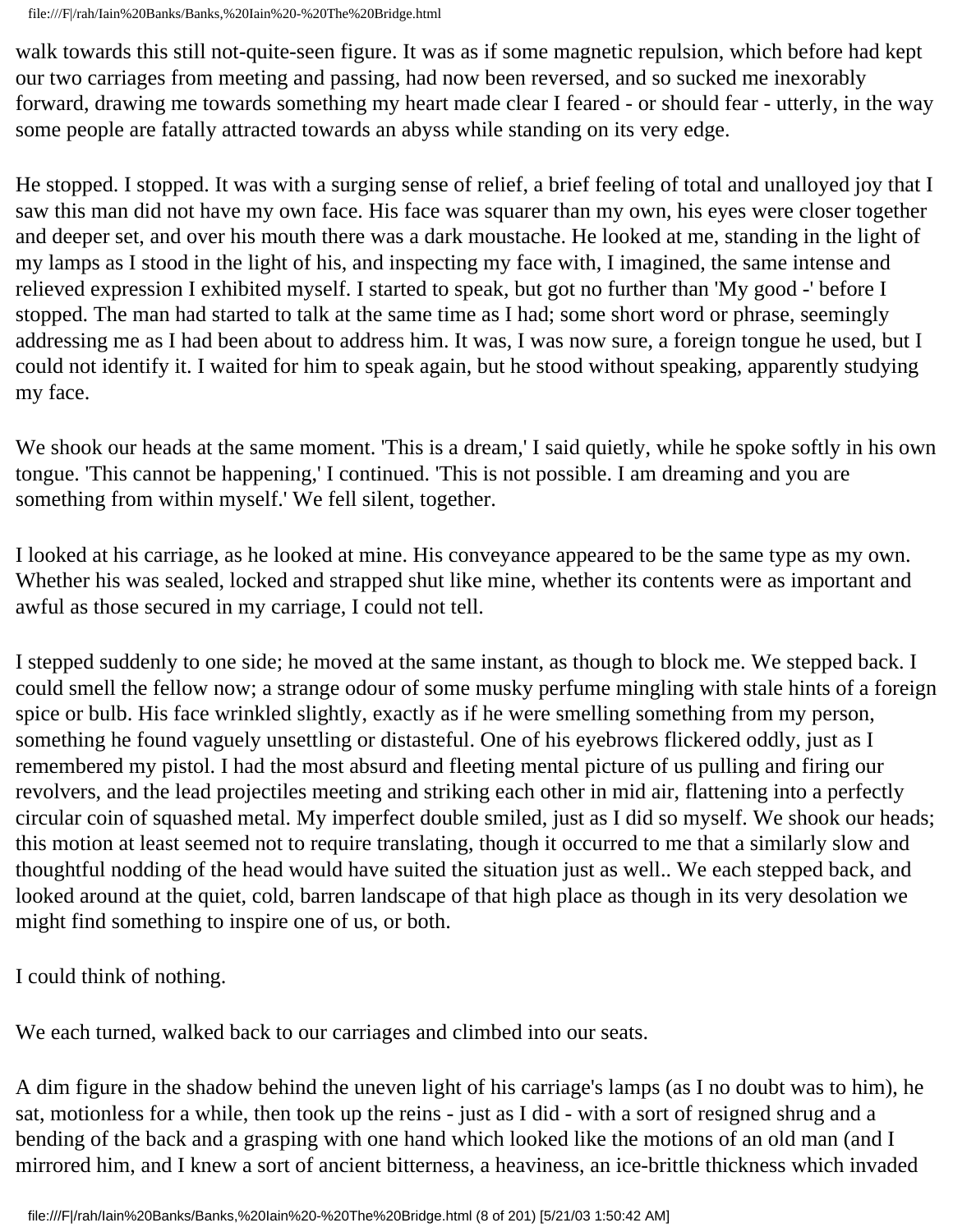me, more deadly and intense than any air-borne chill).

He tugged gently at the heads of his horses; I signalled to mine in the same fashion. We started to turn our carriages round, using our own confined area of the small passing place, edging back and forth and whistling together at our horses.

*When we are level*, I decided, *square on like battling ships of the line, I shall draw my gun and shoot*. I cannot go back; no matter that he will not give way, regardless of his determination; I must go on, I have no choice.

We slowly manoeuvred our awkward vehicles until they were abreast. His, like mine, was locked, shuttered, strapped tight. He looked at me, and reached, with an almost complacent slowness, into his coat, just as I did the same thing, feeling past my jacket to the inside pocket and carefully withdrawing my gun. Would he remove his glove? We each hesitated, then he unbuttoned his glove at the wrist, just as I did. He laid the glove on the seat as his side, then raised the gun to point at me.

He pulled the trigger just as I did. There were two small clicks, nothing more.

We each pulled the chambers open; in the light of one lamp I could see the hammer in my gun had struck home on the base of the cartridge; a tiny dent showed on the copper-coloured metal. The round, like his apparently, had been damp, or somehow badly made. This happens, occasionally.

He looked at me again, and our smiles were sad. We each put our revolvers back in our jackets, then we turned our carriages fully round, and I with my dread load, and he with his, rode back, towards the valleys and the clouds.

'. . .then we both fire at the same time, or at least we both pull the triggers at the same time, but nothing happens. Both rounds are duds. So we just. . . smile at each other, in a resigned sort of way, I suppose, and finish turning the carriages right round, and then head back the way we came.' I stop talking.

Dr Joyce looks at me over his gold-rimmed spectacles. 'Is that it?' he says. I nod.

'Then I wake up.'

'Just like that?' Dr Joyce sounds annoyed. 'No more?'

'End of dream,' I tell him, crisply emphatic.

Dr Joyce looks profoundly unconvinced (I don't blame him really, this is all a pack of lies), and shakes his head in what may well be a gesture of exasperation.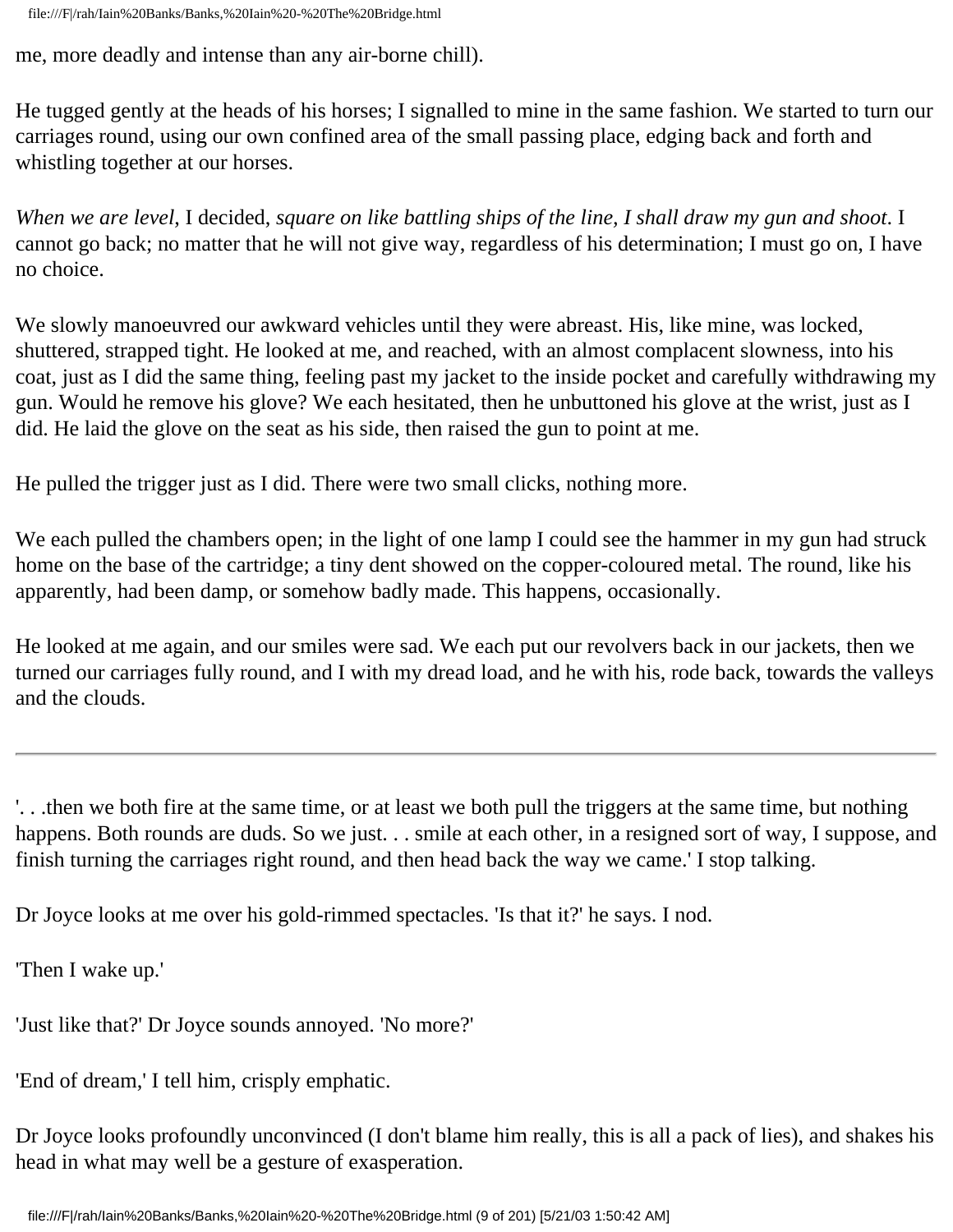We are standing in the centre of a room with six black walls and no furniture; it is a rackets court, and we are near the end of a game. Dr Joyce - fiftyish, not unfit, but a little puffy - believes in sharing the pursuits of his patients where he can; we both play rackets, so rather than sit in his office we came here for a game. I've been telling him my dream in instalments between points.

Dr Joyce is all pink and grey: grey frizzy hair, pink face, and mottled grey-pink arms and legs poking out from his grey shorts and shirt. His eyes, however, behind the gold-rimmed, chain-secured glasses, are blue: sharp, hard blue and set in his pink face like fragments of glass stuck in a plate of raw meat. He is breathing hard (I am not), perspiring profusely (I only broke sweat in the last point), and looking very suspicious (as I've said, with good reason).

'You *wake up*?' he says.

I try to sound as annoyed as I can: 'Damn it man, I can't control what I dream. ' (A lie.)

The doctor issues a professional sigh and uses his fielding-racket to scoop up the ball he missed at the end of the last point. He stares intently at the serving wall. 'You to serve first, Orr,' he says sourly.

I serve, followed by the doctor. Rackets is a game for two players, each with two rackets; a fielding-racket and a shot-racket. It is played in a hexagonal, black-painted court, with two pink balls. This last fact, subjected to the unsubtle allotrope of humour which passes for wit on the bridge, has resulted in rackets being known as 'the man's game'. Dr Joyce knows the game better than I do, but he is shorter, heavier, older and less well co-ordinated. I have been playing the game for only six months (my physiotherapist recommended it), but I win the point - and the game - easily enough, fielding one ball while the doctor fumbles the other. He stands, panting, glaring at me, a very picture of pink pique. 'You're *sure* there's no more?' he says.

'Positive,' I tell him.

Dr Joyce is my dream doctor. He specialises in the analysis of dreams and believes that by analysing mine he will be able to discover more about me than I am able to tell him through any conscious effort (I am an amnesiac). Using whatever he finds by this method, he then hopes somehow to jog my delinquent memory back into action: hoopla! With one mighty leap of the imagination I shall be free. I have been doing my honest best to co-operate with him in this noble venture for over half a year now, but my dreams have always been either too vague to be accurately recalled, or too banal to be worth analysing. In the end, not wanting to disappoint the increasingly frustrated doctor, I have resorted to inventing a dream. I rather hoped my dream of the sealed carriages would give Dr Joyce something to get his yellow-grey teeth into, but from his peeved look and belligerent stance, I get the impression that this is not the case.

He says, 'Thanks for the game.'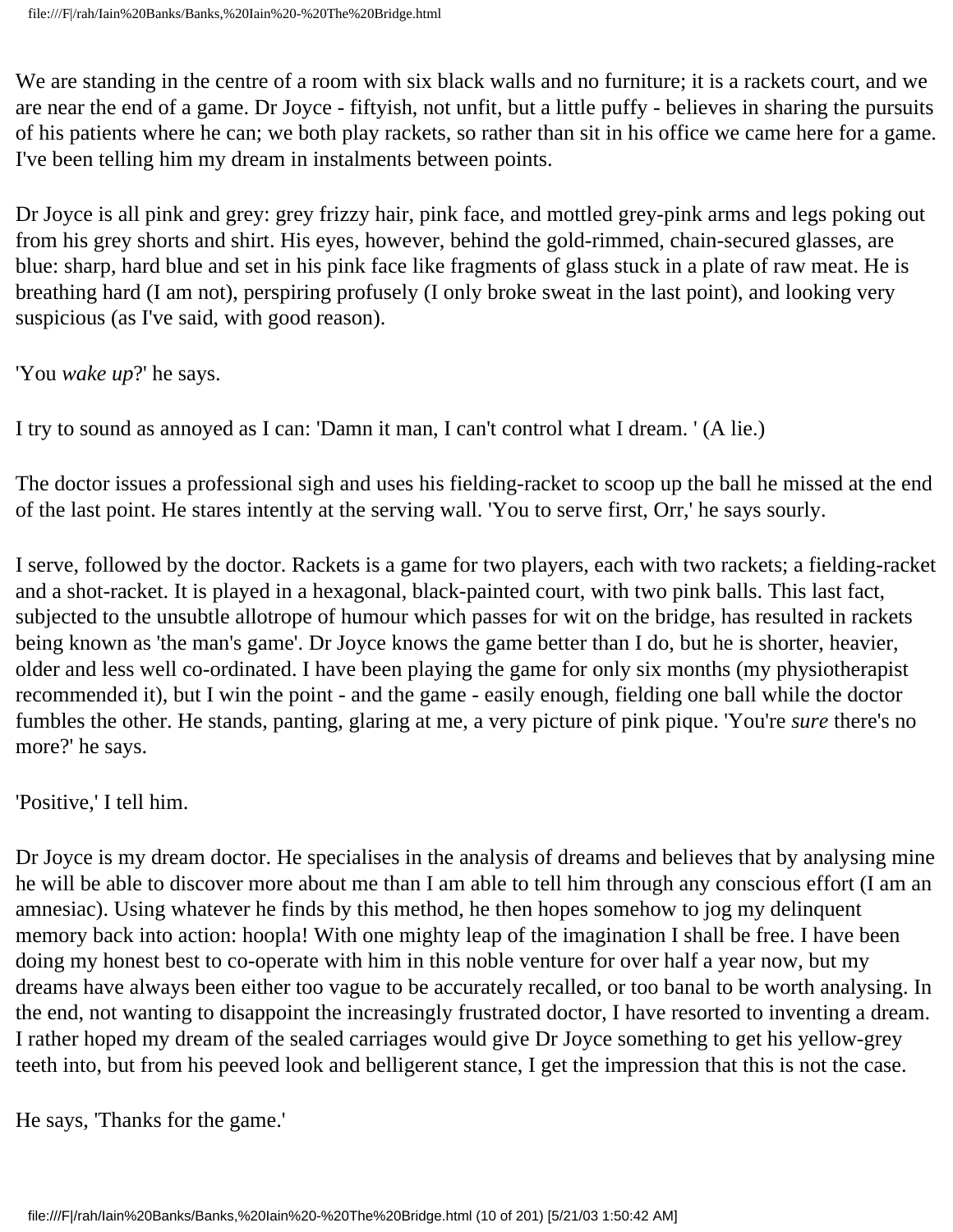'My pleasure.' I smile.

In the showers, Dr Joyce hits below the belt.

'Your, ah, libido, Orr. Quite normal?' He soaps his paunch; I am rubbing foamy circles on my chest.

'Yes, doctor. How's yours?' The good doctor looks away.

'I was asking in a professional capacity,' he explains. 'Wejust thought there might be some problems. If you're sure...' His voice trails away, and he steps under the stream of water to rinse off.

What does the good doctor want? References?

Showered and changed, and after a call at the rackets club bar, we take an elevator to the level where Dr Joyce's consulting rooms are. The doctor looks more at home in his grey suit and pink tie, but he is sweating still. I feel refreshed and cool in trousers, silk shirt, waistcoat and frock coat (carried over one arm for now). The elevator - soft class: leather seats, pot plants - hums as it climbs. Dr Joyce goes to sit down on a bench by one wall, near the attendant, who is reading a paper. The doctor takes out a slightly off-white handkerchief and mops his brow.

'So, what do you think this dream means then, Orr?'

I look at the newspaper-reading attendant. We three are the only people in the lift, but I would have imagined that even a lift-boy's presence would be sufficient to prohibit what I thought was meant to be a confidential exchange. That was why we were heading for the good doctor's office. I stare round at the elevator's wooden panelling, leather furniture and rather unimaginative seascape prints (and decide that I prefer lifts with outside views).

'I've no idea,' I say. Once - I seem to remember - I thought that what my dreams meant was exactly what Dr Joyce was supposed to tell me, but the good doctor disabused me of this notion some time ago, while I was still struggling to have dreams meaningful enough for him to get to work on.

'But that's just it,' Dr Joyce says wearily, 'you probably do know.'

'But I don't want to tell you?' I suggest.

Dr Joyce shakes his head. 'No, you probably *can't* tell me.'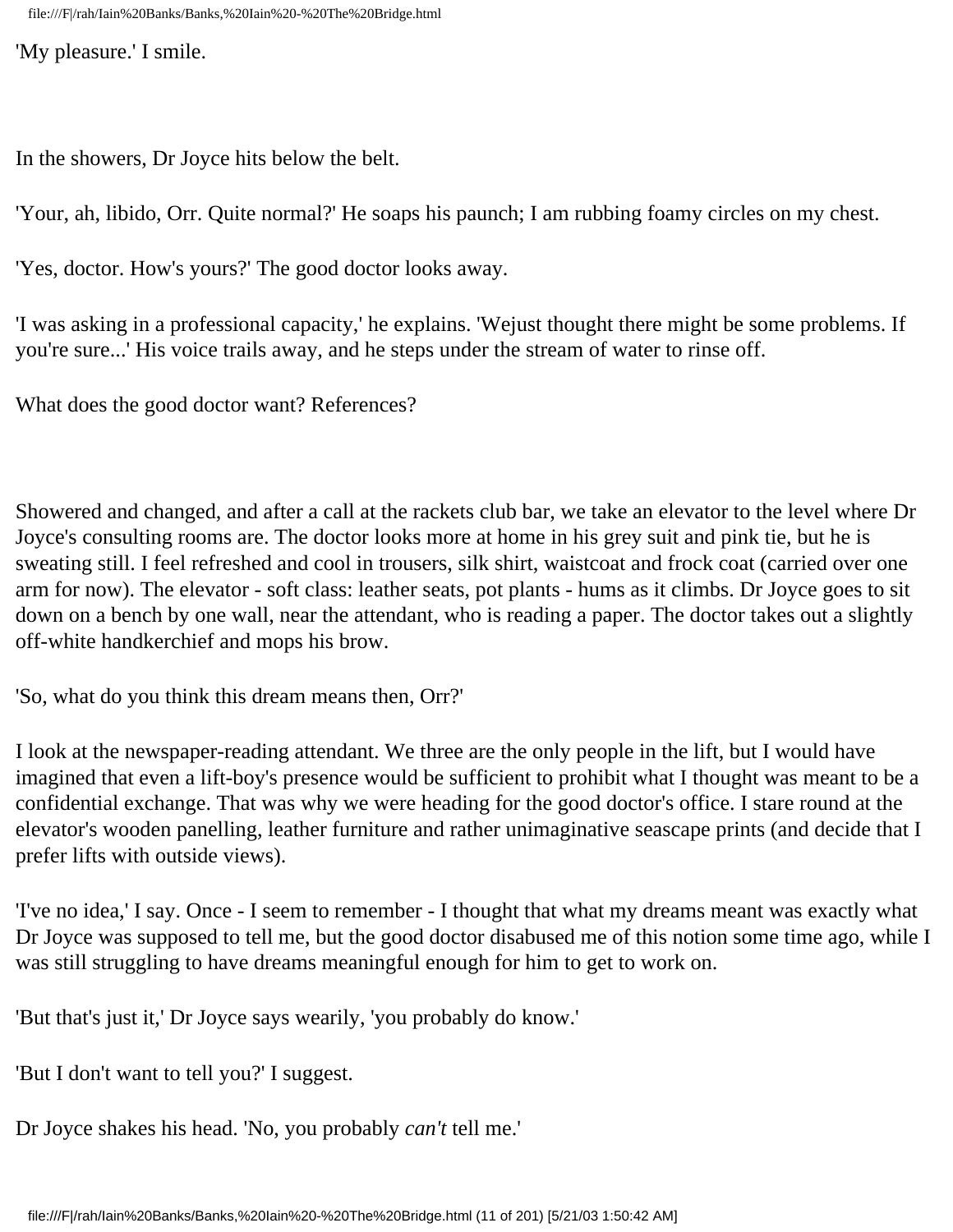'So why ask?'

The elevator is slowing to a stop. The doctor's offices are about midway up the top half of the bridge, equidistant from the always steam-wreathed train deck and one of the often cloud-entangled summits of the great edifice. A man of no little influence, his offices are on the outside of the main structure with one of those much sought after sea views. We wait for the doors to open.

'What you have to ask yourself, Orr,' Dr Joyce says, 'is what this sort of dream means in relation to the *bridge*.'

I look at him. 'The bridge?'

'Yes,' he nods.

'You've lost me,' I tell him. 'I don't sec what possible connection there can be between the bridge and my dream.'

Another doctorly shrug. 'Perhaps the dream is a bridge,' he muses as the inner doors slide back. He takes out his travel-pass to show the attendant; 'Perhaps the bridge is a dream.'

(Well, that's a great help.) I show the attendant my hospital identity bracelet, then follow the good doctor along a broad, carpeted corridor to his offices.

The identity bracelet on my right wrist is a plastic strap which contains some sort of electronic device detailing my name and residence. It describes the nature of my affliction, the treatment I am undergoing, and the name of my doctor. Printed on the plastic strap is my name: John Orr. This is not really my name; it is the name I was given by the bridge's hospital authorities when I arrived here. 'John' because it is a common, inoffensive name, 'Orr' because when I was fished out of the waters surging around one of the bridge's great granite piers, there was a large, livid, circular bruise on my chest, an almost perfect circle stamped on my flesh (and beyond; I had six broken ribs). It looked like an O. 'Orr' was the first name starting with an O that occurred to the nurses charged with looking after me; it is they who are by tradition allowed to name foundlings, and as I was discovered without any form of identification this definition was extended to myself.

My chest, I might add, still aches on occasion, as if that curious, unexplained, mark remained there in all its multicoloured splendour. I need hardly add that I had also received head injuries, originally presumed to be the cause of my amnesia. Dr Joyce is inclined to attribute the ache which I experience in my chest to the same trauma which caused my amnesia. He believes my inability to remember my past life.was caused not so much by the head injuries I received as by some other, perhaps linked, psychological shock, and that the answer to the question my amnesia poses is to be found in my dreams. This is why he's taken me on: I am an Interesting Case, a challenge. He will discover my past for me, no matter how long it takes.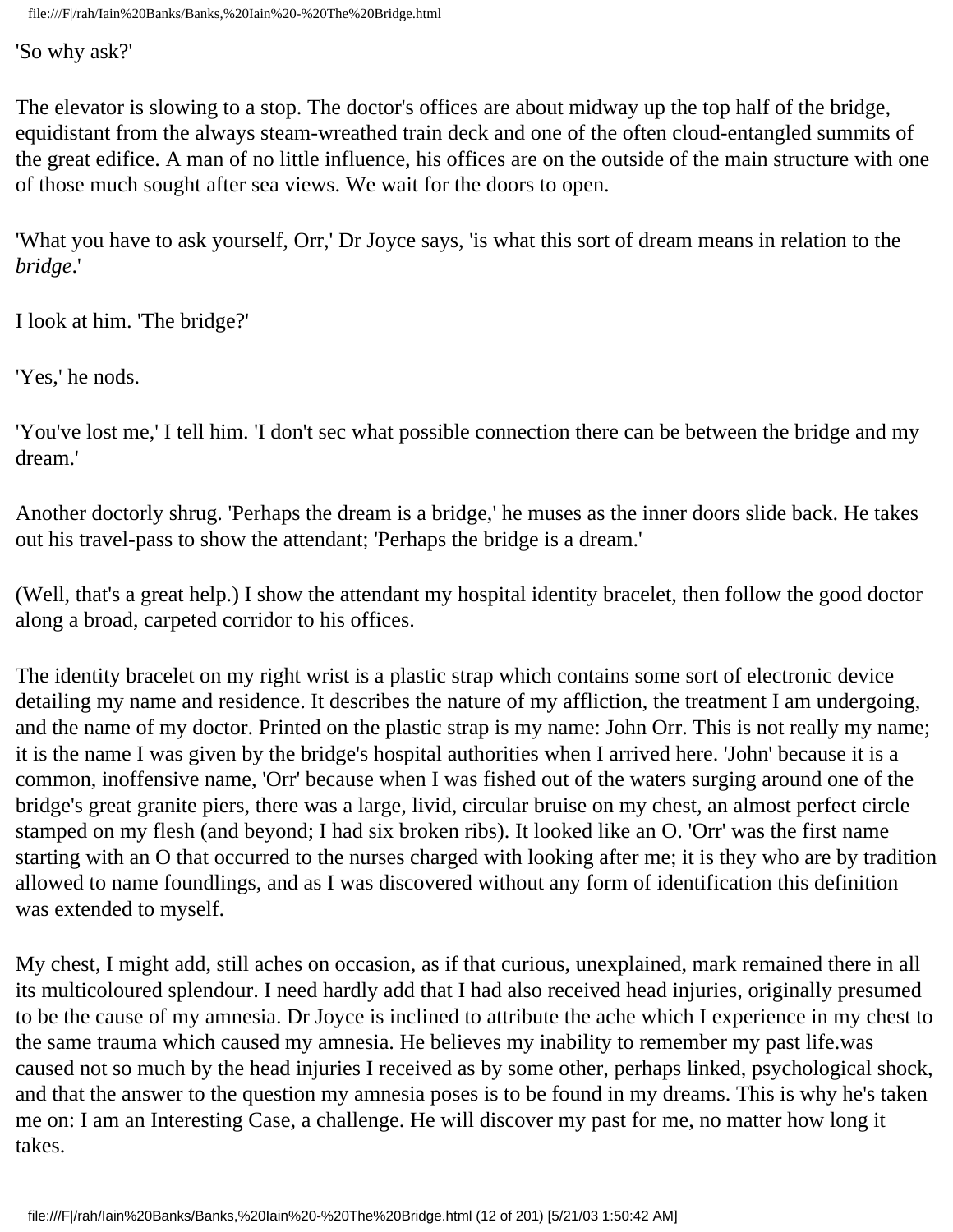In the doctor's outer office we encounter the appalling young man who is the doctor's receptionist. He is a breezy and bright fellow, always ready with a joke or a quip, ever willing to provide coffee or tea and to help people on or off with their coats; never gloomy or morose, rude or unpleasant, and always interested in what Dr Joyce's patients have to say. He is slim, neatly dressed, well manicured; he wears a pleasantly unobtrusive scent applied sparingly but effectively, and his hair is neat and smart without looking artificial. Need I add that he is heartily despised by every one of Dr Joyce's patients I have ever spoken to?

'Doctor!' he says, 'so *good* to see you again! Did you enjoy your game?'

'Oh , yes,' the doctor says unenthusiastically, looking round the waiting area. There are only two other people in the room: a policeman and a thin, worried-looking man with bad dandruff. The worried-looking man is sitting, eyes closed, on one of the room's half-dozen or so seats. The policeman is sitting on top of him, sipping a cup of coffee. Dr Joyce takes in this arrangement without a second glance. 'Any calls?' he asks the Appalling Young Man, who is standing, slightly bowed, with his hands placed fingertip to fingertip.

'None urgent, sir; I've left a chronological list on your desk, with tentative prioritisations re the replies - in ascending order - in the left margin. Cup of tea, Dr Joyce? Coffee, maybe?'

'No, thank you.' Dr Joyce waves the Appalling Young Man to one side and escapes through to his office.

I hand the AYM my coat as he says, 'Good *morning* Mr Orr! Can I take your - oh, thank *you*! Enjoy your game, Mr Orr?'

'No.'

The policeman continues to sit on top of the thin man with the dandruff. He looks away with an expression somewhere between surliness and embarrassment.

'Oh dear,' the young receptionist says, looking desolate. 'I *am* sorry to hear that, Mr Orr. Cup of something to cheer you up, perhaps?'

'No thanks.' I hurry through to join the doctor in his office. Dr Joyce is examining the prioritised list lying under a paperweight on the blotter of his impressively large desk.

'Dr Joyce,' I say, 'why is there a policeman sitting on top of a man in your outer office?'

He looks towards the door I have just closed.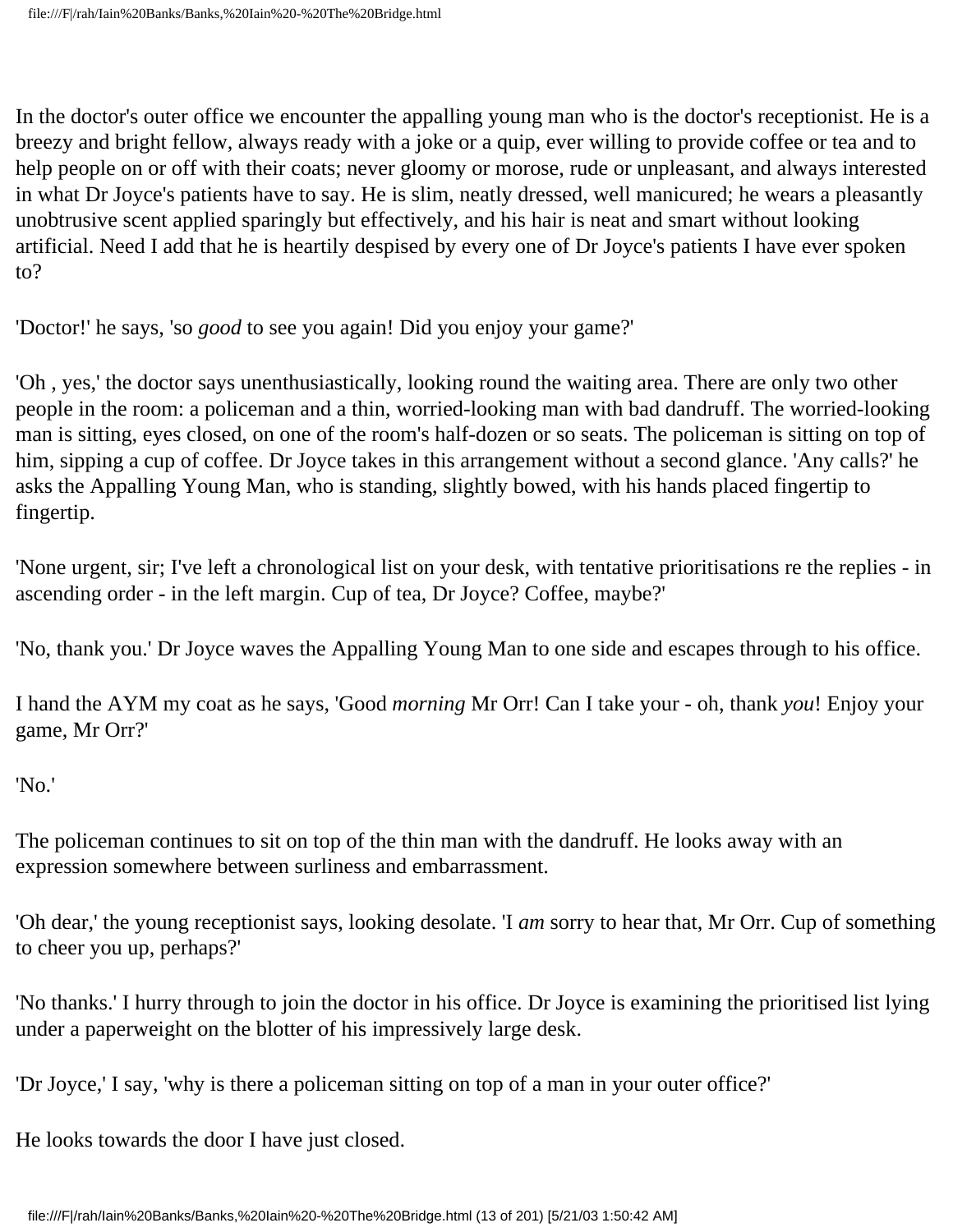'Oh,' he says, going back to the typed list, 'that's Mr Berkeley; he has a non-specific delusion. Keeps thinking he's an article of furniture.' He frowns, taps one finger on an item on the list. I sit down in an unoccupied chair.

'Really?'

'Yes; what he thinks he is varies from day to day. We tell whoever's guarding him just to humour him, where possible.'

'Oh. I thought perhaps they were some sort of minimalist radical theatre group. I take it Mr Berkeley thinks he's a seat at the moment.'

Dr Joyce frowns. 'Don't be stupid, Orr. You wouldn't put one seat on top of another, would you? He must think he's a cushion.'

'Of course.' I nod. 'Why the police guard?'

'Oh, it can get a bit tricky; every now and again he thinks he's a bidet in a ladies' toilet. He's not normally violent, just...' Dr Joyce stares vacantly at the pastel-pink ceiling of his office for a moment. He gropes for the right word, then dredges down '... insistent.' He goes back to the list.

I sit back. Dr Joyce's office is floored with teak, covered with occasional, delicately hued carpets of a banal abstract design. The imposing desk has a matching filing cabinet and brace of tome-stuffed bookcases, and there is a low table with tastefully bland chairs on one of which I am sitting. Half of one wall of the doctor's inner office is window, but the view is concealed by vertical blinds. Translucent, the sun-struck blinds glow in the morning light, providing our illumination.

The doctor crumples the neatly typed sheet into a ball and throws it into his waste-bin. He drags his seat round from behind his desk and positions it so that we can sit facing each other. He takes a notebook from the desk top and puts it on his lap, then removes a small silver propelling pencil from his jacket's breast pocket.

'Right, Orr, where were we?'

'I believe the last supposedly constructive thing you said was that the bridge might be a dream.'

Dr Joyce's mouth droops down at the corners. 'How would you know if it wasn't?'

'How would I know if *this* wasn't?'

The doctor sits back, a knowing look on his face. 'Quite.'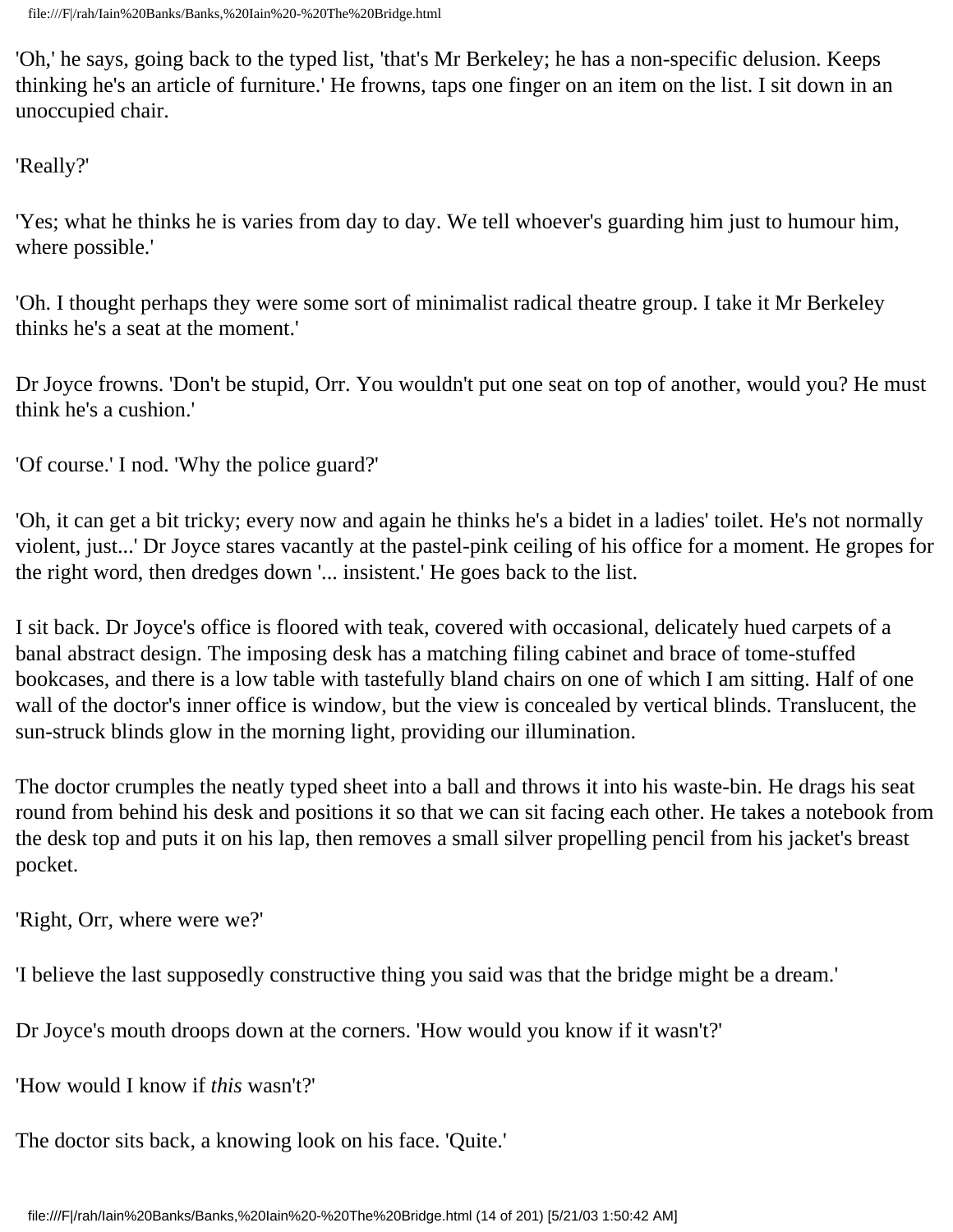'Well, how do *you* know it isn't a dream, doctor?' I smile. The doctor shrugs.

'No point asking me that; I'd be part of the dream.' He leans forward in his seat; I do the same thing, so that we are almost nose to nose. 'What does the sealed carriage mean?' he asks.

'I guess it shows I'm frightened of something,' I snarl.

'Yes, but *what*?' the doctor hisses from close range.

'I give in; you tell me.'

We stay eyeball to eyeball for a few moments longer. Then the doctor breaks off, sitting back and making a sighing noise like the air going out of a fake leather chair. He makes some notes.

'How are your investigations going?' he says matter-of-factly.

I sense a trap. I watch him through narrowed eyes.

'What investigations?' I ask.

'Before you left hospital, and until quite recently, you would always tell me about the investigations you were making; you told me you were trying to find out things about the bridge. It seemed quite important to you at the time.'

I sit back. 'I did try to find some things out. But-'

'But you gave up,' the good doctor nods, notes.

'I tried; I wrote letters to every office and bureau and department and library and college and paper I could find. I sat up into the night writing letters, I spent weeks sitting in antechambers and waiting rooms and reception areas and corridors. I ended up with writer's cramp, a bad cold and a summons to appear before the Hospital Out-Patients Living Allowance (Abuses) Committee; they couldn't believe the amount I was spending on postage.'

'What did you discover?' Dr Joyce is amused.

'That there is no point trying to discover anything worthwhile about the bridge.'

'What do you call worthwhile?'

'Where is it? What does it join? How old is it? That sort of thing.'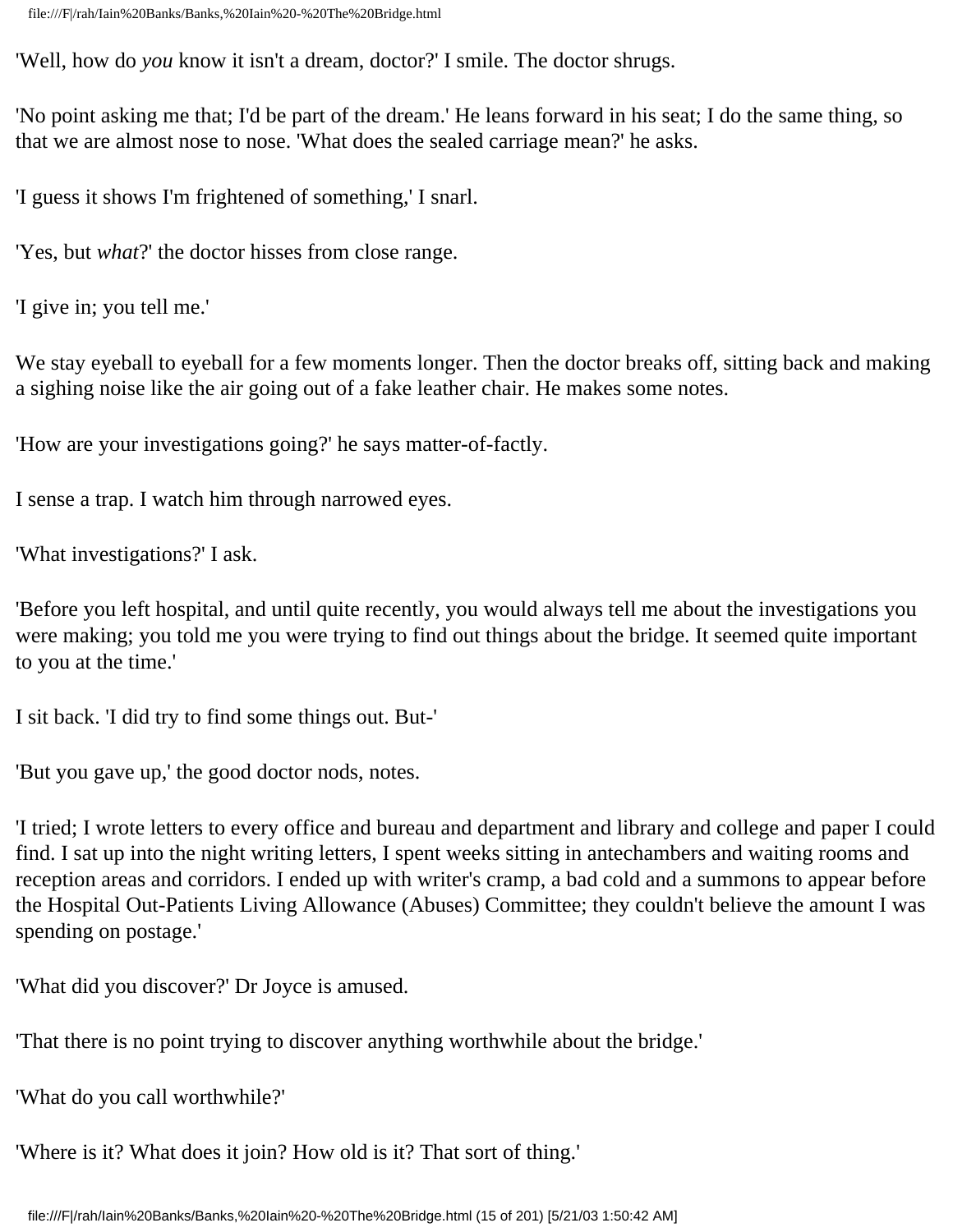#### 'No luck?'

'I don't think luck had much to do with it. I don't think anybody knows or cares. My letters all disappeared or were returned unopened, or with replies attached in languages I couldn't understand and nobody else I was able to contact could fathom.'

'Well,' the doctor makes a sort of balancing motion with one hand, 'you do have a problem with languages, don't you?'

I have a problem with languages, indeed. In any single section of the bridge there are anything up to a dozen different languages; specialised jargons originated by the various professions and skill-groups over the years and developed and added to, altered and refined to the point of mutual incomprehensibility so long ago that nobody can actually recall the process taking place or remember a time when it had not yet begun. I, it was discovered when I came out of my coma, speak the language of the Staff and Administrators: the bridge's official, ceremonial tongue. But whereas everybody else speaks at least one other language, usually in connection with their work or official position, I do not. When I am amongst the bustling crowds which inhabit the main thoroughfares of the bridge, at least half of the conversations going on are quite unintelligible to me. I find this redundancy of languages merely annoying, but I imagine that to the doctor's more paranoid clients the plethora of tongues must seem almost definitively conspiratorial.

'But it's not just that. I looked for records concerning the construction of the bridge and its original purpose; I looked for old books, newspapers, magazines, recordings, films; for anything which referred to any place off the bridge, or before it, or outside it; there's nothing. It's all gone. Lost, stolen, destroyed or just misfiled. Do you know that in this section alone they've managed to lose, to *lose* an entire library? A library! How the hell do you lose a *library*?

Dr Joyce shrugs. 'Well, readers lose library books -' he begins in a reasonable voice.

'Oh for God's sake man! A whole library? There were tens of thousands of books in it - I checked. Real books, and bound journals, and documents and maps and ...' I am aware I am starting to sound upset. 'The Third City Records and Historical Materials Library, missing presumed lost for ever; it's listed as being in this section of the bridge, there are countless references to it and cross-references to the books and documents it contained and even reminiscences of scholars who went there to study; but nobody can find it, nobody has ever heard of it except through those references. They're not even *looking* for it especially hard. My God; you'd think they'd send out some sort of search party of librarians or bibliophiles or something. Remember the name, doctor; give me a call if you ever come across it.' I sit back, folding my arms. The doctor makes some more notes.

'Do you feel that all this information you are seeking is, or has been, deliberately hidden from you?' He lifts one eyebrow in interrogation.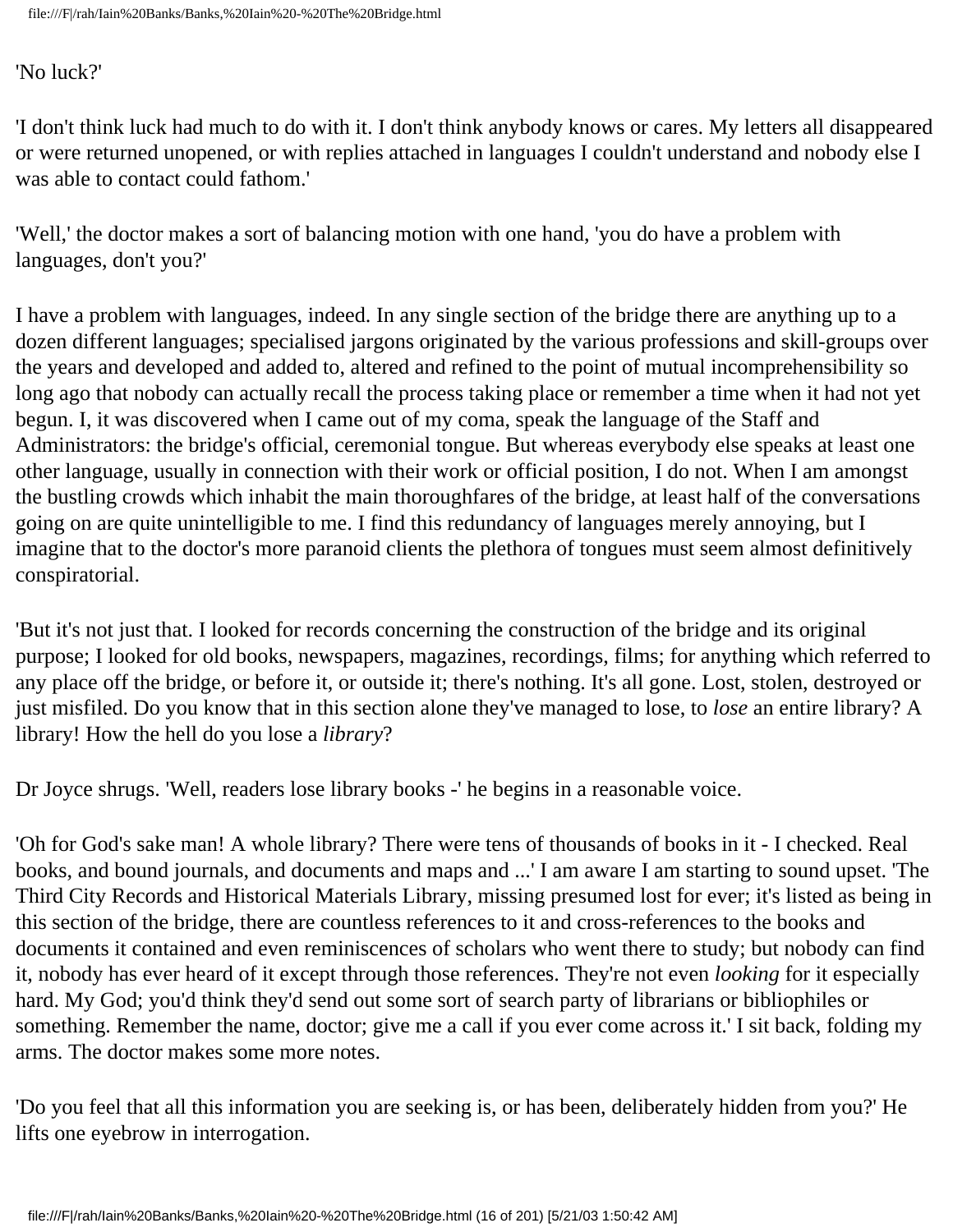'Well, that would give me something to fight against, at least. No; I don't think there's any malice behind it all, just muddle, incompetence, apathy and inefficiency. You can't fight that; it's like trying to punch mist.'

'Well then,' the doctor smiles glacially, eyes like ice gone blue with age, 'what did you discover? Where did you stop, give in?'

'I discovered the bridge is very big, doctor,' I tell him. Big, and rather long; it disappears over the horizon in both directions. I have stood on a small radio tower atop one of its great summits and counted a good two dozen other red-painted peaks hazing off into the blue distance towards both the City and the Kingdom (both invisible; I have seen no land since I was washed up here, unless one counts the small islands which support every third bridge section). Tallish, too: at least fifteen hundred feet. Six or seven thousand people live within each section, and there is probably room - and over-designed strength in the primary structure - for an even greater density of population.

Shape: I shall describe the bridge with letters. In cross-section, at its thickest, the bridge closely resembles the letter A; the train deck forms the cross-bar of the A. In elevation, the centre part of each section consists of an H superimposed over an X; spreading out on each side from this centre are six more Xs which gradually reduce in size until they meet the slender linking spans (which have nine small Xs each). Linking the extremities of each X, one to another, then produces a reasonable silhouette of the general shape: hey presto! The bridge!

'Is that it?' Dr Joyce asks, blinking. '"It's very big," is that all?'

'It's all I needed to know.'

'But you still gave up.'

'It would have been the act of an obsessive to go on. Now I'm just going to enjoy myself. I have a very pleasant apartment, a quite reasonable allowance from the hospital, which I spend on things which amuse me or which I find beautiful; I visit galleries, I go to the theatre, concerts, the cinema; I read; I have made some friends, mostly among the engineers; I play sports, as you might have noticed; I'm hoping to be admitted to a yacht club ... I occupy myself. I wouldn't call that rejecting anything; I'm right in there, having a great time.'

Dr Joyce gets up, surprisingly quickly, throwing the notebook onto his desk and going to pace up and down behind it, oscillating between book-clogged bookcases and glowing blinds. He cracks his knuckles. I inspect my nails. He shakes his head.

'I don't think you're taking this seriously enough, Orr,' he says. He goes to one of the windows and draws the blinds back, revealing a bright sunny day; blue sky and white clouds.

'Come here,' he says. With a sigh and a small oh-all-right-if-it'll-keep-you-happy smile, I join the good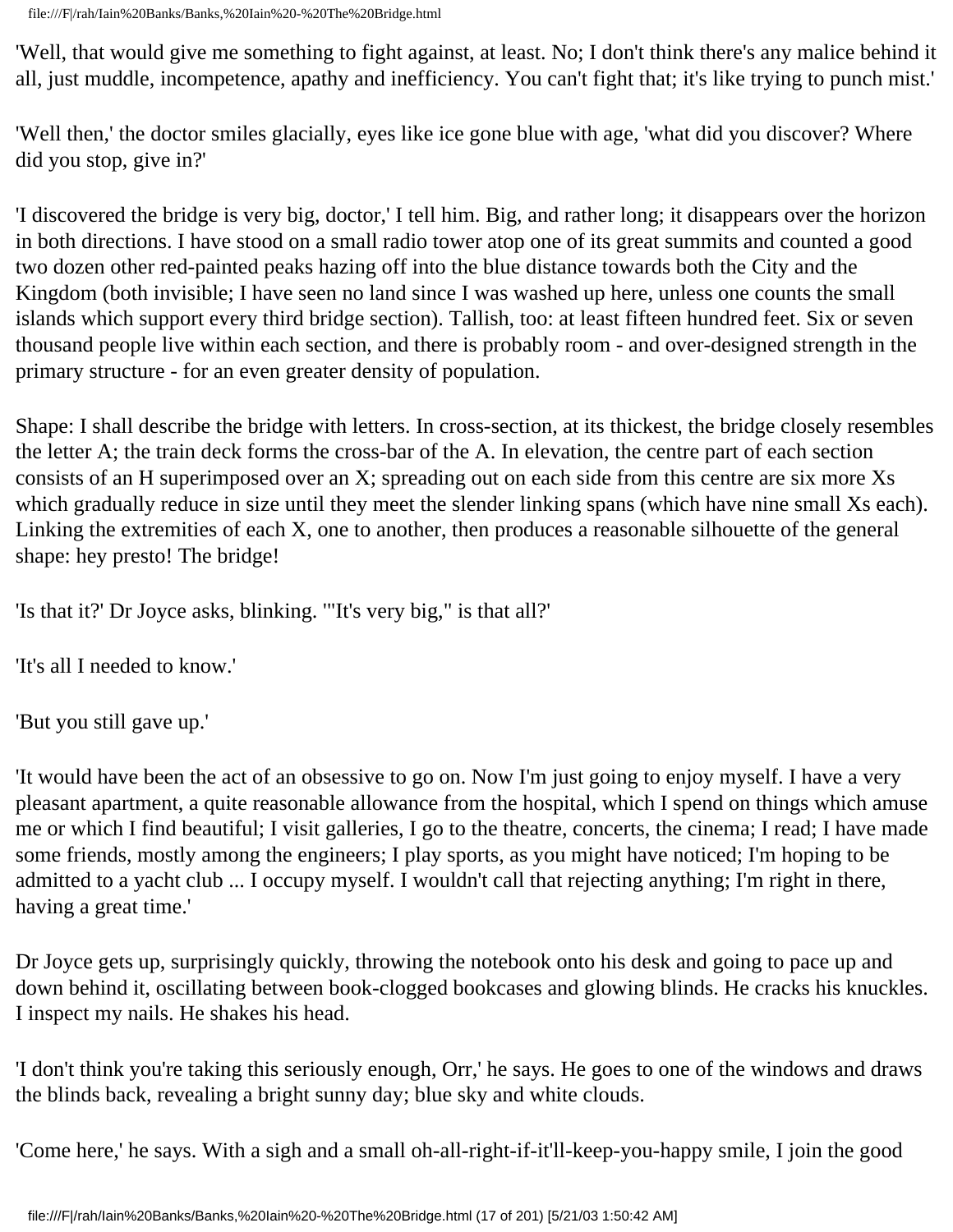file:///F|/rah/Iain%20Banks/Banks,%20Iain%20-%20The%20Bridge.html

doctor at the windows.

Straight ahead, and almost a thousand feet down, the sea; grey-blue and ruffled. A few yachts and fishing boats speckled about; seagulls wheel. The doctor points to the side, though (one side of his office juts out, so he can look along the side of the bridge).

The hospital complex of which the doctor's offices form a part stands slightly proud of the main structure, like an energetically growing tumour. From here, at such an acute angle, the bridge's elegant grace is obliterated, and it appears merely cluttered and too solid.

Its sloping sides rise, russet-red and ribbed, from the granite-plinthed feet set in the sea nearly a thousand feet below. Those latticed flanks are slabbed and crammed with clusters of secondary and tertiary architecture; walkways and lift shafts, chimneys and gantries, cableways and pipes, aerials and banners and flags of all shapes, sizes and colours. There are small buildings and large ones; offices, wards, workshops, dwellings and shops, all stuck like angular limpets of metal, glass and wood to the massive tubes and interweaving girders of the bridge itself, jumbled and squeezed and squashed between the original structure's red-painted members like brittle hernias popping out between immense collections of muscles.

'What do you see?' Dr Joyce asks. I peer forward, as if asked to admire the detail brushwork on some famous painting.

'Doctor,' I say, 'I see a fucking great bridge.'

Dr Joyce pulls hard on the cord, snapping it at the top and leaving the blinds open. He sucks his breath in; he goes to sit behind his desk, scribbling in his notebook. I follow him.

'Your trouble, Orr,' he says, as he writes, 'is that you don't question enough.'

'Don't I?' I say innocently. Is this a professional opinion or just a personal insult?

At the window a window-cleaner's cradle is lowered slowly into view. Dr Joyce does not notice. The man in the cradle taps at the window.

'Time to have your windows cleaned, I think, Doctor,' I tell him. The doctor looks up briefly; the windowcleaner is tapping alternately at the window-pane and his wrist watch. Dr Joyce goes back to his notebook, shaking his head.

'No, that's Mr Johnson,' he tells me. The man in the cradle has his nose pressed against the glass.

'Another patient?'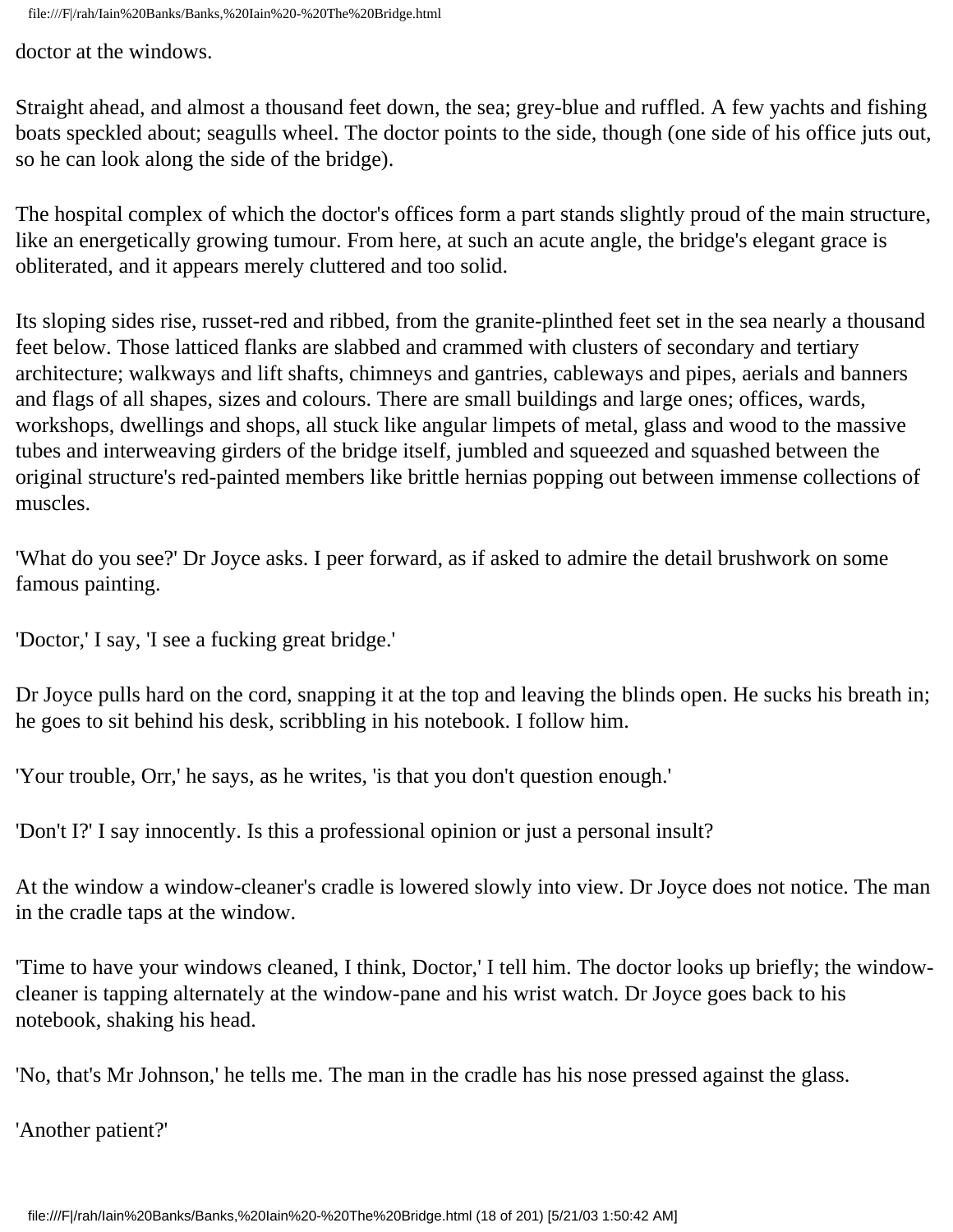file:///F|/rah/Iain%20Banks/Banks,%20Iain%20-%20The%20Bridge.html

'Yes.'

'Let me guess; he thinks he's a window-cleaner.'

'He *is* a window-cleaner, Orr, and a very good one; he just refuses to come back in, that's all. He's been on that cradle for the last five years; the authorities are starting to worry about him.'

I gaze at Mr Johnson with new respect; how agreeable to see a man so happy in his work. His cleaning cradle is worn and cluttered; there are bottles, cans, a small suitcase, a tarpaulin and what may be a campbed at one end, balancing a variety of cleaning equipment at the other extremity. He taps on the glass with his T-shaped wiper.

'Does he come in to you, or do you go out to him?' I ask the good doctor, walking over to the windows.

'Neither; we talk through an open window,' Dr Joyce says. I hear him putting the notepad away in a drawer. When I turn he is standing looking at his watch. 'Anyway, he's early; I have to go to a committee meeting now.' He mimes something like this to Mr Johnson, who shakes his wrist and holds the watch up to his ear.

'And what of poor Mr Berkeley, upholding the law even as we speak?'

'He'll have to wait, too.' The doctor takes some papers from another drawer and stuffs them into a thin briefcase.

'What a pity Mr Berkeley doesn't think he's a hammock,' I say, as Mr Johnson hoists himself up out of sight, 'then you could keep them both hanging around.'

The good doctor scowls at me. 'Get out of here, Orr.'

'Certainly, doctor.' I head for the door.

'Come back tomorrow if you have any dreams.'

'Right-oh.' I open the door.

'You know what, Orr?' Dr Joyce says seriously, clipping his silver propelling pencil back into his breast pocket. 'You give in too easily.'

I think about this, then nod. 'Yep, fair enough doc, you're right.'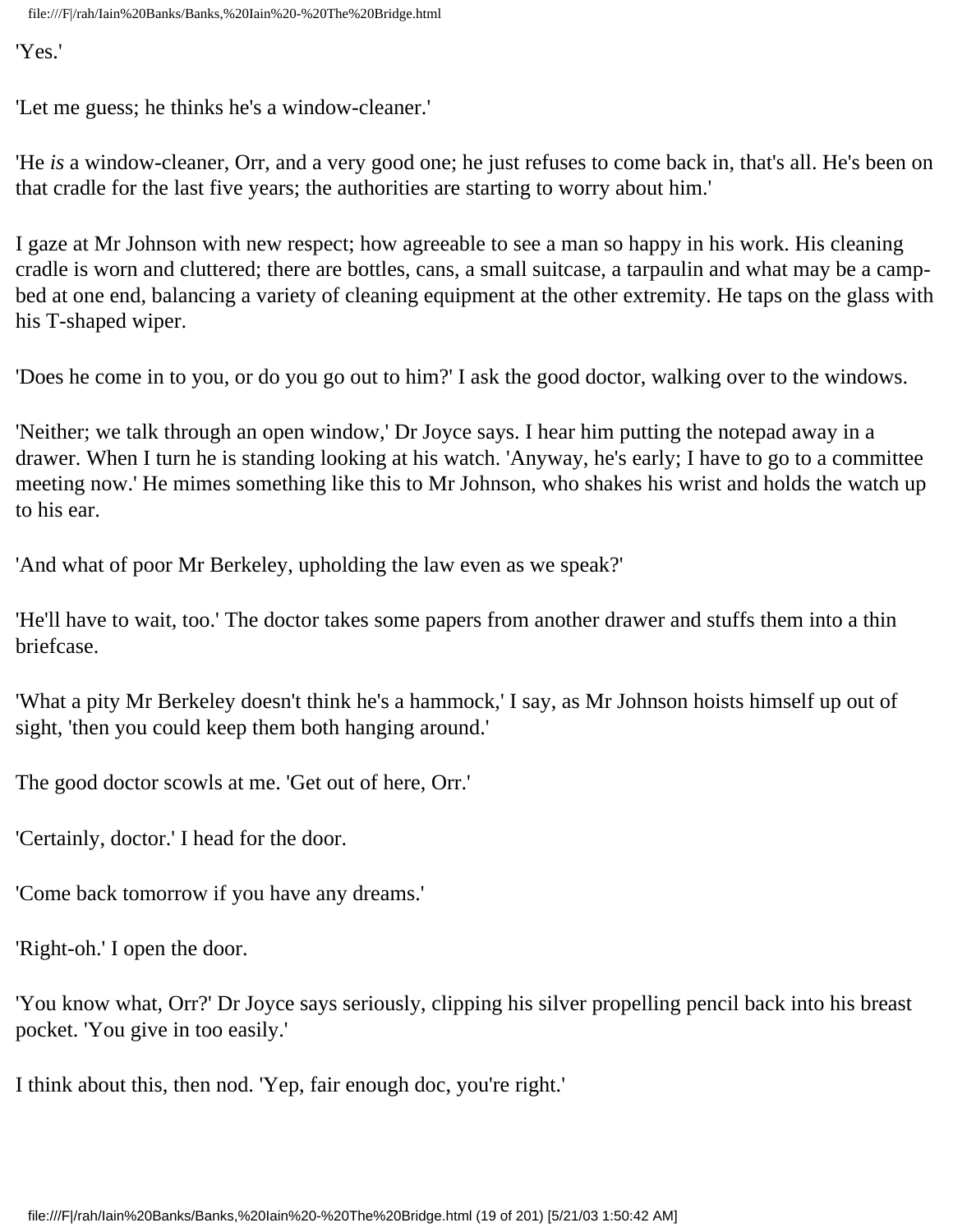In the outer office, the doctor's ghastly receptionist helps me on with my coat (he has brushed it while I was in with the doctor).

'Well Mr Orr, and how *did* it go today? Well I hope. Yes?'

'Very well. Considerable progress. Great strides. Meaningful discussion.'

'Oh that *does* sound encouraging!'

'Literally incredible.'

I take one of the grand main elevators down from the hospital complex to street level above the train deck. In the great lift, surrounded by thick rugs, tinkling chandeliers and gleaming brasswork framing polished mahogany, I take a glass of *cappuccino* from the bar and sit down to watch the resident string quartet, framed against the outer windows of the huge, slowly descending room.

Behind me, round an oval table inside a roped-off rectangle, twenty or so bureaucrats and their aides are discussing a convoluted point of order which has cropped up during their meeting, which - according to a placard on a small stand just inside the roped-off area - concerns the standardisation of contract specifications in invitations-to-tender for locomotive high-speed bunkering channels (coal dust type, fire prevention in).

From the elevator to an open street above the main train deck; this is an avenue of walk- and cycle-way, metal-decked, which forges a comparatively straight path through both the bridge's own structure and the chaotically unplanned additions of shops, cafes and kiosks which clutter this bustling level.

The street - rather grandly called the Boulevard Queen Margaret - lies near the outer edge of the bridge; its inside buildings form part of the lower edge of the ziggurat of secondary architecture piled inside the original framework. Its outer-edge buildings abut the main girders themselves, and in intermittent gaps offer views of the sea and sky.

Long and narrow, the street makes me think of ancient towns, where haphazardly thrown together buildings jutted out towards each other, tilting over and enclosing both the thoroughfares themselves and the swarming crowds they contained. The scene here is not so different; people jostling, walking, bicycling, pushing prams, hauling carts, carrying sedan chairs, straining on trike-vans, chattering in their various languages, dressed in civilian clothes or uniforms, and forming a dense mass of confused motion where people flow in both directions at once, and across the main stream as well, like blood cells in an artery gone mad.

I stand on the raised platform outside the elevator halt.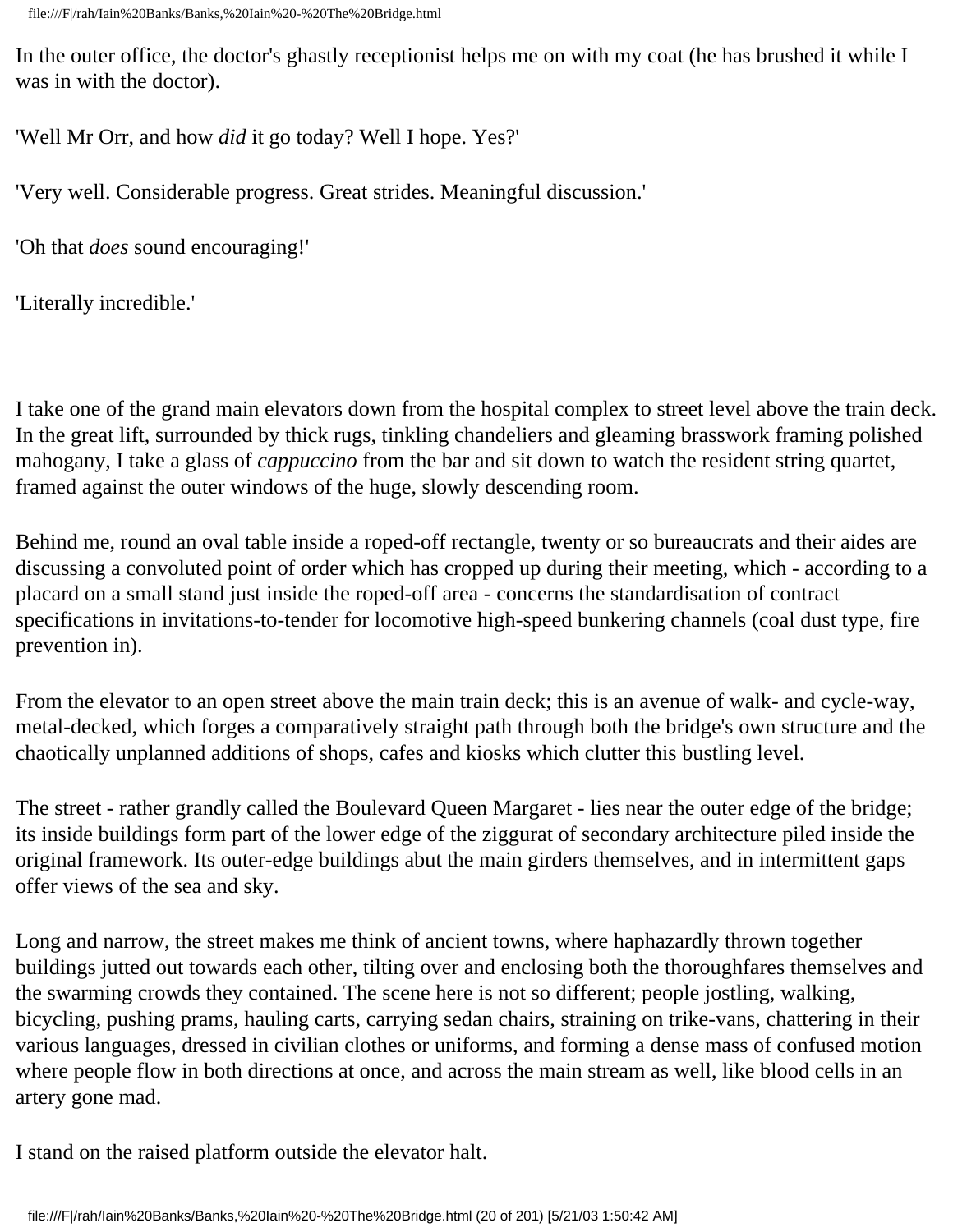Over the noise of the milling people, the continual hisses and clanks, grindings and gratings, klaxons and whistles of the trains on the deck beneath sound like shrieks from some mechanistic underworld, while every now and again a deep rumble and a still more profound quaking and rattling announces a heavy train passing somewhere below; great pulsing clouds of white steam roll around the street and upwards.

Above, where the sky ought to be, are the distant, hazily seen girders of the high bridge; obscured by the rising fumes and vapours, dimmed by the light intercepted outside them by their carapace of peopleinfected rooms and offices, they rise above and look down upon the rude profanity of these afterthought constructions with all the majesty and splendour of a great cathedral roof.

A frenzied chorus of beeping swells from one side; a black rickshaw pulled by a young boy rushes through the crowds, which part for it. It is an engineer's cab. Only important officials and couriers of the major guilds are allowed to use rickshaws; merely well-off people are permitted to use sedan chairs, though in practice few do because elevators and trams are quicker. The only other alternative is to cycle, though as wheels are taxed on the bridge, the only affordable conveyance of this type for most people is a monocycle. Accidents are common.

The fusilade of honking which precedes the cab emanates from the uniformed rickshaw-boy's feet; in the heel of each of his shoes there is a small horn; people know the sound and are warned.

I repair to a cafe to think about what I shall do after lunch. I might go swimming - there is a very pleasant, uncrowded pool a couple of levels down from my apartment - or I might phone my friend Brooke, the engineer; he and his cronies usually play cards in the afternoon when they can't think of anything better to do, or I might take a local tram and go in search of new galleries: I haven't bought any paintings for a week or so.

A pleasant tingle of anticipation runs through me as I contemplate these various agreeable ways of spending my time. I leave the cafe after a coffee and liqueur and rejoin the busy press of people.

I throw a coin from the tram I take back to my own section of the bridge as we cross the narrow linking span. It is traditional to throw things from the bridge, for luck.

Night. A pleasant evening behind me spent swimming, dining at the rackets club, then taking a stroll down at the harbour. I am a little tired, but watching the tall yachts bobbing quietly in their dark marina has given me an idea.

I stretch out on the *chaise-longue* in my sitting room and consider the exact form my next dream for the good doctor ought to take.

Decided, I prepare my writing table, then go to the television screen built into the wall behind where I will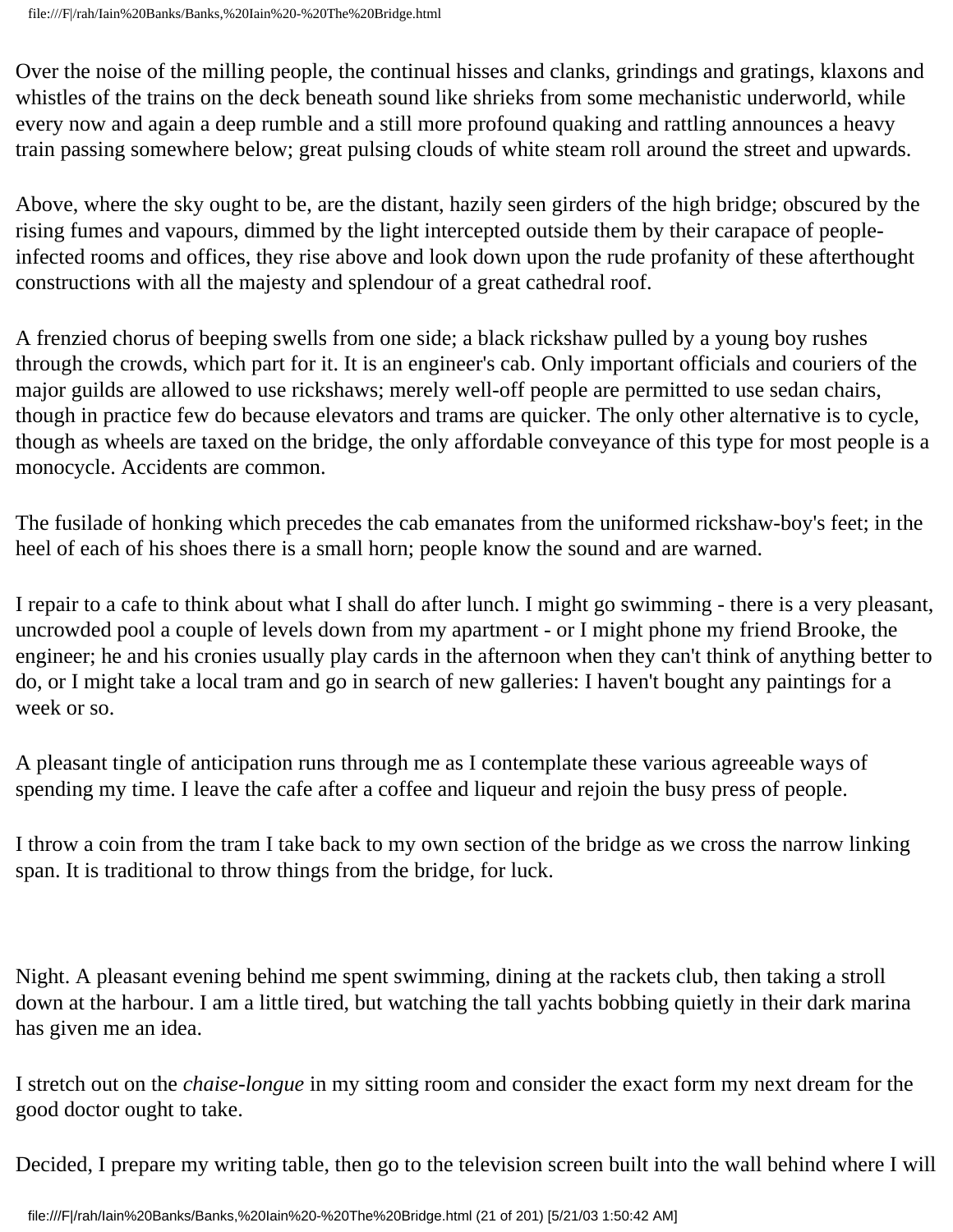sit; I work better with it on, talking quietly to itself. Most of the programmes are dross, intended for the unthinking - quiz shows, soap operas, and so on - but I watch occasionally, ever in hope of seeing something which is not the bridge. I find a channel still broadcasting - a play, apparently set in a mining community on one of the small islands - and turn the dialogue down to a murmur, loud enough to hear but not make out. I take my place at my desk, pick up my pen. The television starts to hiss. I turn round. A grey haze fills the screen, white noise issues from the speaker. Perhaps the set is faulty. I go to turn it off, but then a picture appears. There is no sound; the hiss has gone.

The screen shows a man lying in a hospital bed, surrounded by machines. It is in black and white, not colour, and grainy. I turn up the sound, but only a very gentle hiss emerges even at maximum volume. The man in the bed has tubes and pipes appearing from his nose and mouth and arm; his eyes are closed. I can't see him breathe, but he must still be alive. On every channel the picture stays the same: still the man, the bed, the surrounding machines.

The camera looks down and across at the bed; it shows part of a wall, and a small unoccupied seat at one side of the bed. The fellow looks at death's door; even in monochrome his face is terribly pale, and his thin hands - lying motionless on the white bedsheet, one with a tube attached at the wrist - are almost transparent. His face is thin and battered as though he's been in a bad fight. His hair looks mousy; a small bald patch sits on the crown of his head. On the whole, a rather short, grey, ordinary-looking man.

Poor devil. I try changing channels again, but the picture remains. Perhaps I have a crossed line with one of the hospital cameras used to monitor very ill patients. I'll call the repair people in the morning. I look at the still, silent picture for a little while longer, then switch the set off.

Back to my desk. I have to prepare my next dream for the good doctor, after all. I write for a while, but the lack of background noise is vexing, and I have an odd feeling, sitting with my back to the dead television. I take my pen and papers to bed and complete my next dream there, before falling asleep, where - if I do dream - I don't remember dreaming.

<span id="page-21-0"></span>Anyway, this is what I write:

## **Two**

All day we had fought, under a topaz sky which slowly clouded over as though obscured by the smoke from our guns and the spreading fires below. The clouds turned dark red with the sunset; beneath our feet the decks were slick with blood. Still we fought, desperate now, though the light was going and our numbers were but a quarter of what they had been; the dead and dying lay thrown about like splinters, our proud ship's paint and goldleaf were blackened and burned, our masts were felled, and our sails - once puffed out bright and decorated as any military chest - now hung like half-burned rags from the maststumps, or covered the debris-littered decks where fires burned and dying men moaned. Our officers were dead, our boats were burned or smashed.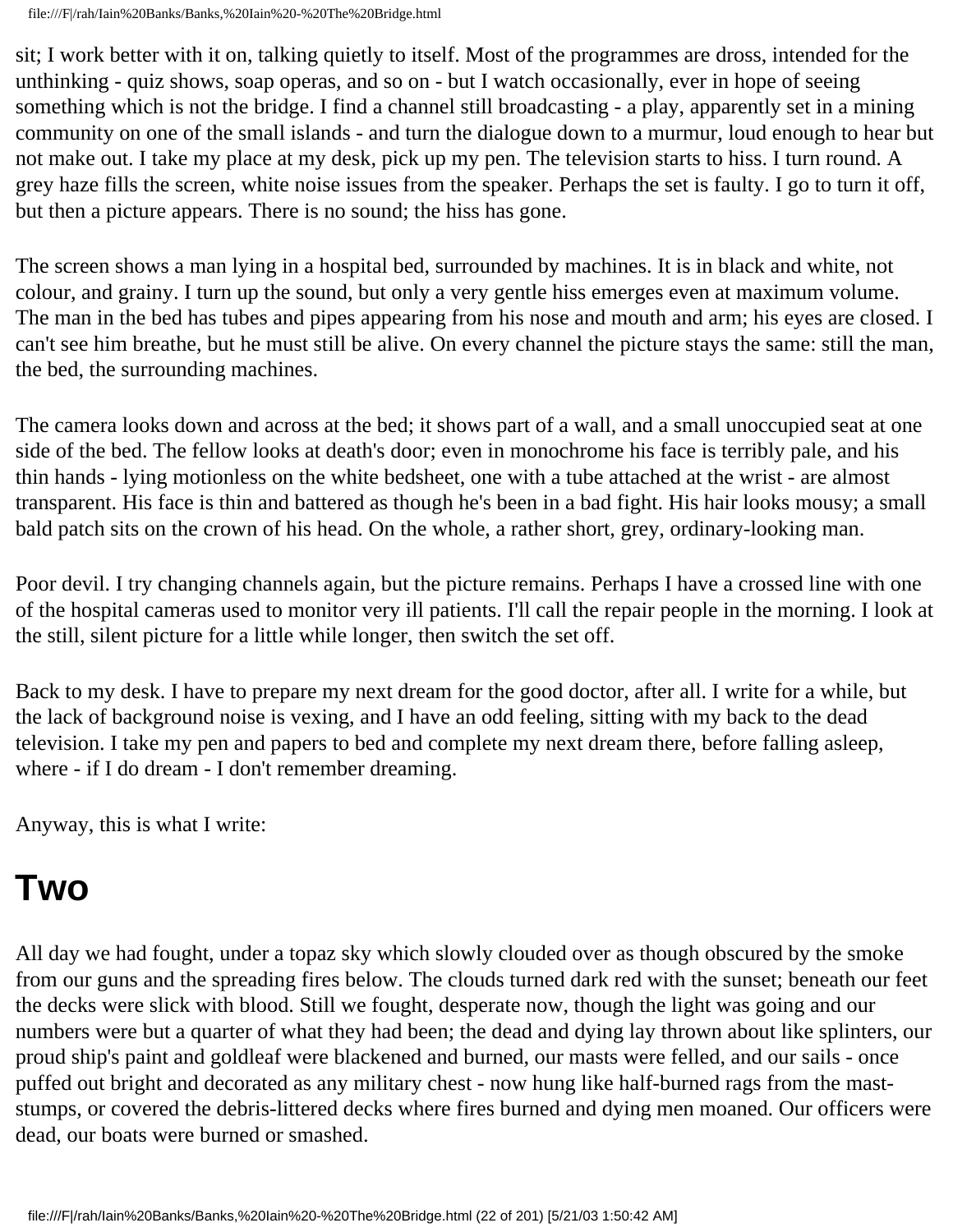Our ship was sinking and burning; the form of its inevitable fate dependent only on whether the rising waters reached the powder magazines before the unchecked fires. The enemy vessel, wallowing across the wreckage-strewn sea, seemed in scarcely better condition than our own; a single holed and flame-sooted sail hung from her remaining, tilted mast. We tried to shoot down that remnant of her rigging, but we had no chain shot left, and no master-gunners left alive. Our powder on deck was almost finished.

The enemy ship turned towards us, closing. We used the last of our shot, then took up cutlass and boarding pistol. We left the wounded to their own devices. Lacking any yards to hang boarding lines from, we made ready to leap aboard the other vessel when she hit. The other ship fell silent too, the last dark clouds from her cannons blowing slowly ahead of her, over the dull red swell of the empty ocean. Our smokes mingled as the ships drew near.

The two, torn, bulbous hulls touched; we leapt across, away from our stricken vessel.

The collision felled our enemy's last makeshift mast, and the two craft separated again; like us they had used no hooks or grapples. We staggered shouting and cursing through the enemy galleon's decks as our old ship drifted away, but we found no men to fight, only the dead and the moaning wounded. We found no powder or shot, only rising waters and spreading fires. We found no ship's boats, only wreckage and charred wood.

Resigned, exhausted, we gathered on the sloping, splintered poop deck. In the smoky, flickering light of the spreading fires we looked out across the slow-increasing gap of littered, bloody ocean to our old ship.

Her masts were flame, her sails were smoke. Her reflection burned on the waters between us, a livid and inverted ghost.

Our adversaries stared back through the smoke at us.

My apartments are high up on this section of the bridge, close to the summit and not far from one angle of the squashed hexagon which the section resembles. It would appear that I deserve this exalted position because I am one of Dr Joyce's star patients. My rooms are wide and tall, and their walls on the seaward side are the glassed-in girders of the bridge itself. I can look out - from perhaps twelve hundred feet or more - in the direction we call down-river. That is, when the view is not obscured by the grey clouds which often submerge the bridge from above.

My rooms were quite bare when I came here from the hospital - I have improved them, adding several useful and decorative pieces of furniture, and a modest but carefully chosen collection of small paintings and little figurines and sculptures. The paintings mostly show details of the bridge itself, or are of the sea. I have several fine paintings of yachts and fishing vessels. The sculptures are, in the main, figures; bridge workers frozen in bronze.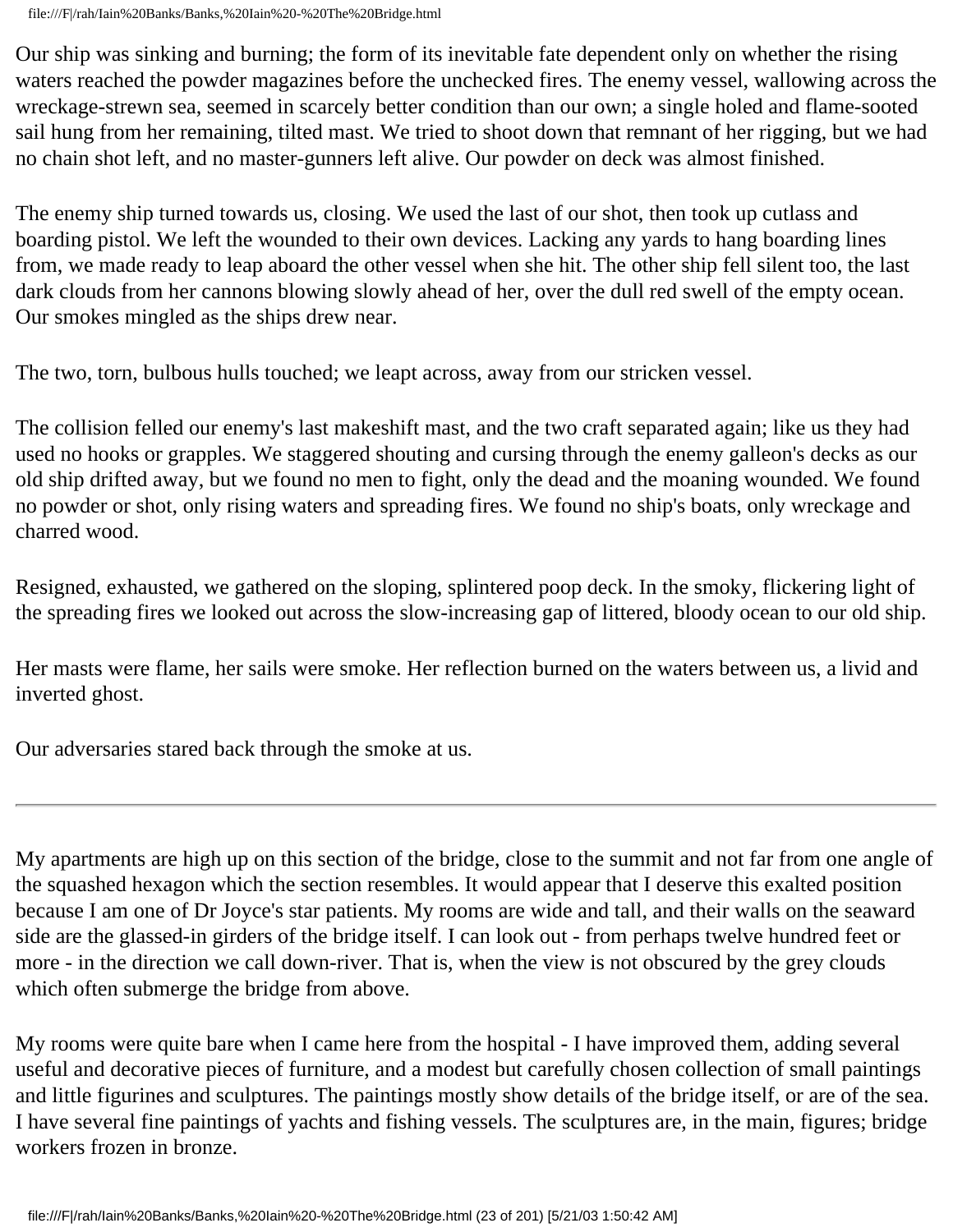It is morning now, and I am dressing, performing my toilet. I dress slowly, in measured stages. I have an extensive wardrobe; it seems only polite, having been given so many well-made clothes, to give some thought to their effect. They are, after all, a language; they do not so much say things about us, they are what is said. The bridge's menial workers, of course, have uniforms to wear, and don't have to worry about what to put on each morning. My envy for their way of life begins and ends there, though; they accept their lot and their position in society with a meekness I find both surprising and disappointing. *I* wouldn't settle for being a sewage worker or a coal miner all my life, but these people fit into the structure like happy little rivets, embrace their position with the adhesion and cohesion of coats of paint.

I comb my hair (a pleasantly intense black, and just curly enough to give it body) and select a cravat and matching enamelled pocket watch. I admire my tall and aristocratic reflection for a moment, and check that my cuffs are even, my waistcoat centred, collars straight, and so on.

I am ready for breakfast. The bed needs to be made, and yesterday's clothes require cleaning or putting away, but the hospital very considerately sends people to do that sort of thing. As I go to select a hat, I pause.

The television has switched itself on. It clicks and starts to hiss. At first, as I go through to the sitting room, I think I might be mistaken, that it will be a leaking pipe - water or gas - making the noise, but no, the screen built into the wall is on. It shows the same view as before: the man in the bed, silent and still and in monochrome. I switch the set off. The picture vanishes. I switch it back on; the sick man reappears, and the channel-changing control has no effect. The light is different. There seems to be a window set into the wall on the far side of the bed, beyond the encircling machines. I look carefully for any further clues. The picture is too grainy for me to be able to read any of the writing on the machines; I can't even tell what language is being used. How can the set switch itself on? I turn it off, and hear a droning noise outside.

From the windows of the room, I look out onto a blue, bright day. A formation of aircraft is flying past the bridge, from the direction of the Kingdom. There are three of them, identical, rather cumbersome-looking, single-engine monoplanes, flying one above the other. The lowest aircraft is about level with me, the middle plane is fifty feet above it, the highest plane another fifty feet above that. They fly past, engines droning, course steady, propellers glittering like huge protruding glass discs, and from the tail of each aircraft little dark bursts of smoke issue, seemingly at random. The small black clouds hang in the air, strung out like some strange code. A long trail of smoky signals marks the course of the planes, disappearing into the Cityward distance like some strange airborne fence.

This both puzzles and excites me. I have not seen or heard of any aircraft at all since I've been on the bridge; not even flying boats, which the bridge's engineers and scientists are obviously quite capable of constructing and operating.

These aircraft had no visible undercarriage - they certainly had no floats - and generally they looked quite unable to operate from water; I assume they have retractable wheels and come from an airport on land. I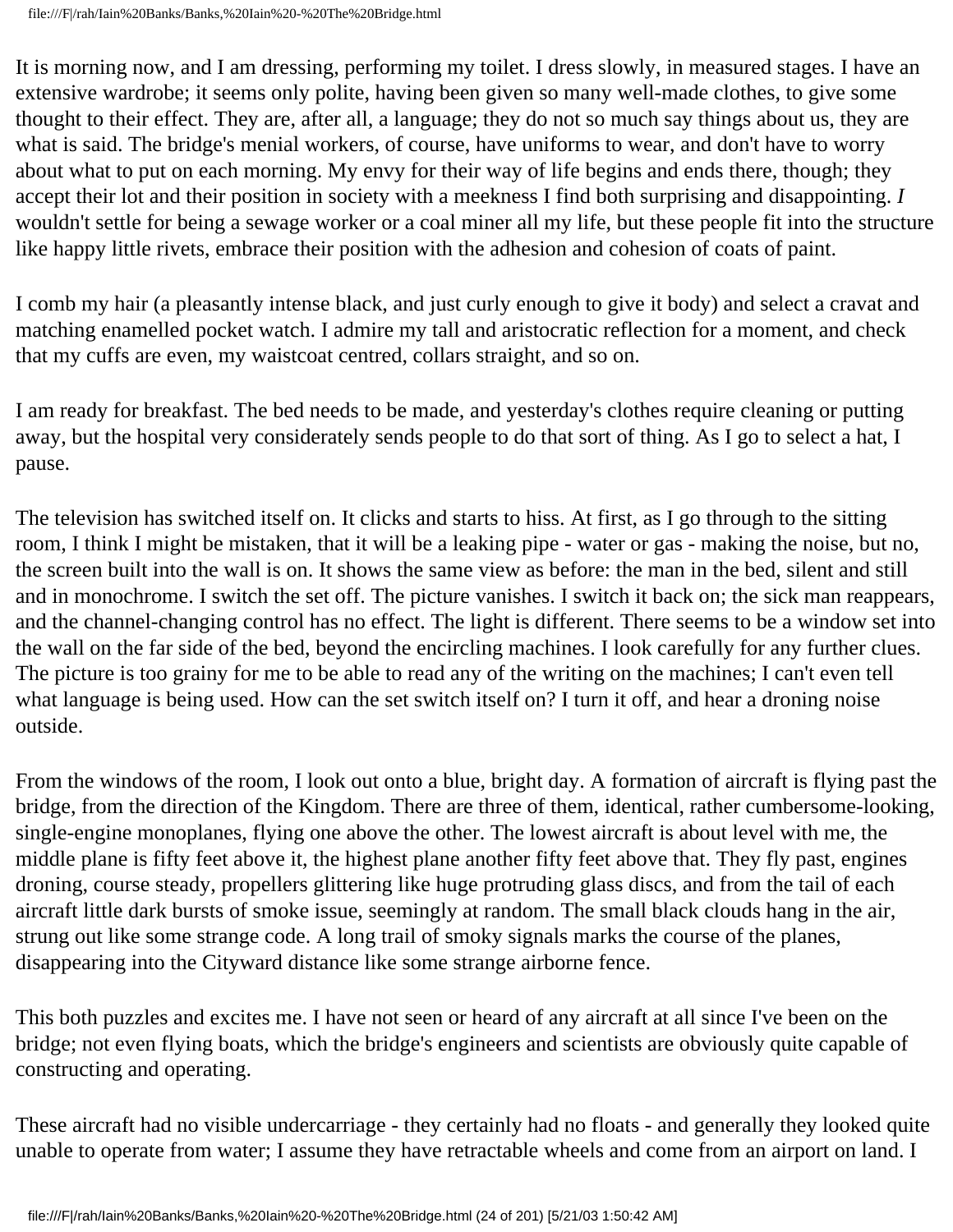would find that encouraging.

The puffs of black smoke start to drift with the slow wind, heading towards the City. They dissipate as they go, into the wide blue sky. The planes' piston-engine noise gradually fades as well. The thinning black clouds seem to have a vague pattern; they are grouped in three-by-three grids, carefully spaced. I watch the gradually moving cloud-groups, waiting for the merging smoke-puffs to form letters or numbers, or some other recognisable shapes, but after a few minutes, all that is left is an indistinct hanging curtain of dull air being blown slowly Citywards like a gigantic scarf of soiled gauze.

I shake my head.

At the door I remember the malfunctioning television; but when I try to call the repair people the telephone isn't working either; it transmits a series of slow, not-quite-perfectly-regular beeps at me. Time to go. The world - the bridge, anyway - may be going mad, but a man must still have his breakfast.

At the elevator doors in the corridor outside, I recognise a neighbour. He watches the brass hand on the clocklike face of the floor-indicator above the closed doors, tapping one foot impatiently. He is dressed in the uniform of a senior timetabling official. He gives a little start; the carpet must have muffled my steps.

'Good morning,' I say, as the floor-indicator sweeps slowly up. The fellow grunts. He takes out his pocket watch and looks at it; his foot taps faster. 'I don't suppose you saw those aircraft, did you?' I ask him. He looks at me oddly.

'I'm sorry?'

'The planes; the aircraft that flew past ... not ten minutes ago.'

The man stares at me. His eyes flicker as he glances at my wrist; he sees the plastic hospital bracelet. The elevator chimes. 'Oh yes,' the official says. 'Yes. The aircraft; of course.' The lift doors open smoothly. He looks round at the wood-panelled, brass-trimmed interior of the waiting elevator as I gesture for him to enter first. He inspects his watch again, mutters 'Excuse me,' and hurries off down the corridor.

I ride down alone. On a circular, leather-padded bench, I watch the rippling surface of a fish tank in one corner as the elevator rumbles down the shaft. There is a telephone by the door.

The brass instrument is heavy. I hear nothing for a moment, then a few small bleeping noises which at first sound like the odd tones I heard on my apartment's machine. These are quickly replaced by the voice of a rather surly operator. 'Yes? What do you want?' This is something of a relief.

'Oh, repairs and maintenance please.'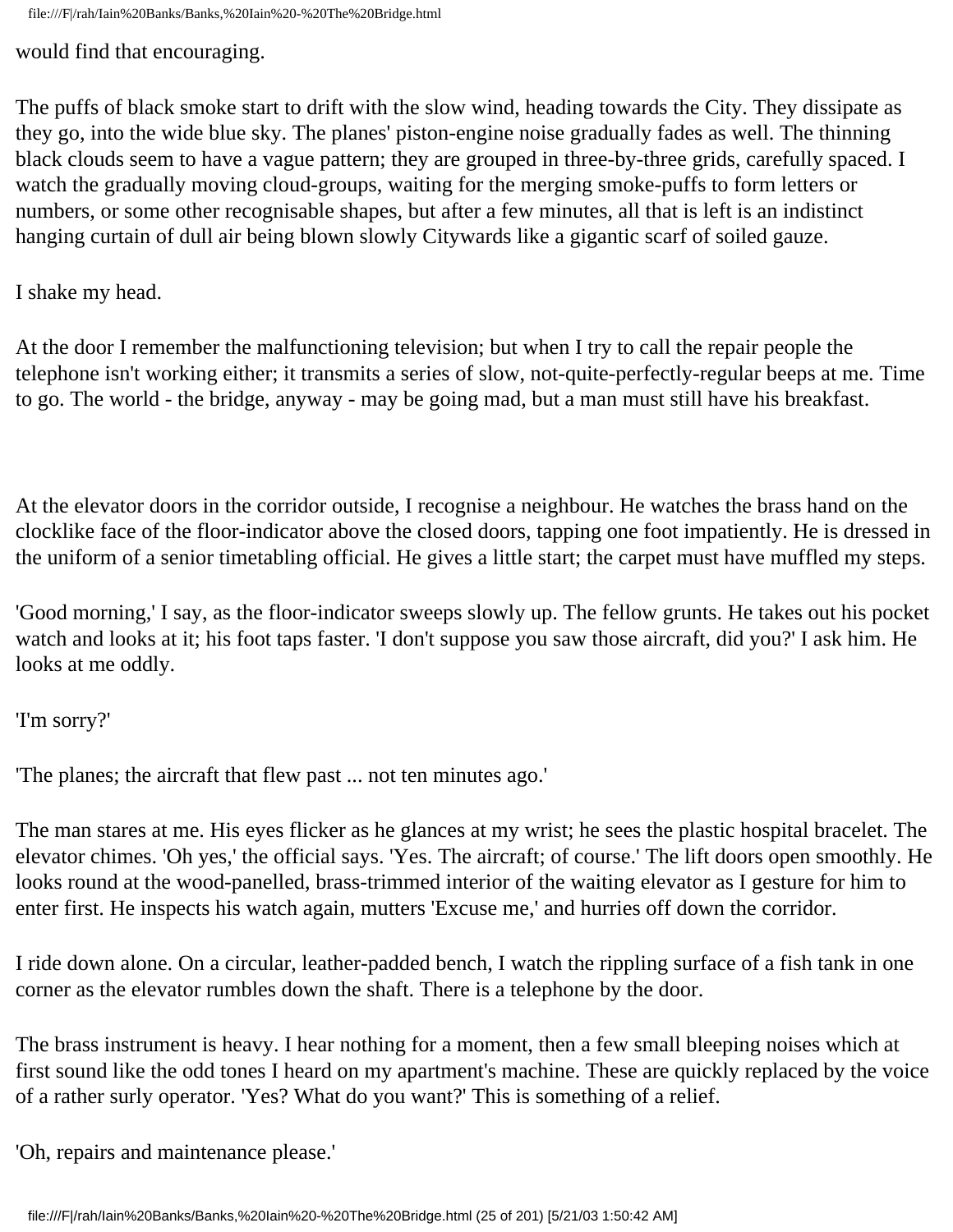file:///F|/rah/Iain%20Banks/Banks,%20Iain%20-%20The%20Bridge.html

'What, *now*?'

The lift slows as it approaches the floor I want. 'No, never mind.' I hang up.

I leave the elevator on one of the upper arcade decks, where a brisk walk takes me - past small shops selling the fresh produce just arrived on the early morning goods trains - to the Inches breakfast bar. I stop on the way at a small flower stand and choose a carnation which will contrast nicely with the watch and the cravat.

The panelled, windowless walls of the breakfast bar are painted with competent but unconvincing views of green pastureland. It is a quiet, subdued place, with high ceilings and low lighting, thick carpets and thin porcelain. I am shown to my usual table, at the back. A newspaper lies folded on the table; it is concerned almost entirely with minute changes to the regulations and laws governing the running and maintenance of the bridge and its traffic, the promotions and deaths of the bridge's administrators, the generally quite remarkable boring society gatherings perpetrated by the same groups, and with some of the complicated, arcane and little-played sports and games popular with these mandarins.

I order smoked fish fillets, devilled lamb's kidneys, toast and coffee. Putting the paper aside, I gaze up at the painting on the opposite wall. It shows a sloped meadow of brilliant green, bordered with evergreens and sprinkled with bright flowers. Across a shallow valley there are tree-lined hills, edged in sunlight.

Were these scenes painted from life, or did the places exist only in the artist's head?

Coffee is brought. I have never seen a coffee plant on the bridge. My lamb's kidneys must come from somewhere, but where? On the bridge we talk of down- and up-river, and of Citywards and Kingdomwards; there must be land (would a bridge make sense without it?) but how far away?

I did all the research I could, given the limitations of both language and access which the organisation of the bridge's facilities impose on the amateur investigator, but for all my months of work, I came no closer to discovering the nature or location of either the City or the Kingdom. They remain enigmatic, placeless.

My long-abandoned requests for information are doubtless still sinking through the miasmic layers of bureaucratic ooze that represent the bridge authorities' organisational structure; I have the impression that all my original questions concerning the size of the bridge, what it is bridging, what it connects, and so on, will have been handed on, rephrased, precis'd, tidied-up, glossed, paraphrased and retransmitted so often and between so many different departments and offices that by the time they come to be considered by anybody capable of- and willing to - answer them, they will be virtually meaningless ... and that should they by some miracle survive this process just uncontaminated enough to be comprehensible, any reply, however considerately helpful and paradigmatically clear, will even more certainly have generated into utter incomprehensibility by the time it finally reaches me.

So frustrating did I find the whole investigative process that at one time I seriously considered stowing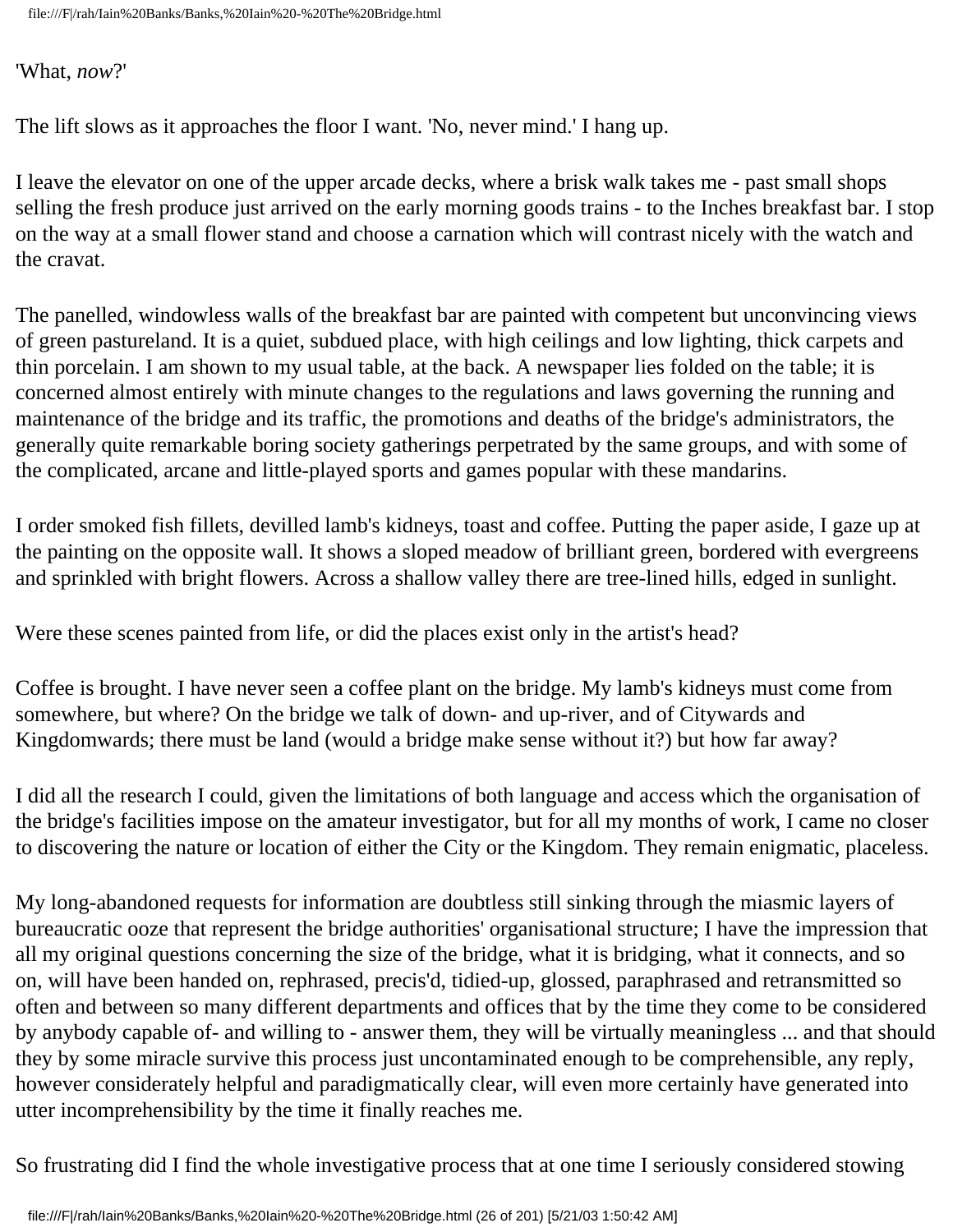away on an express train and just going looking for the damned City, or the Kingdom. Officially my wrist band, which identifies me and informs tram conductors which hospital department to charge my ticket to, restricts my travel between two tram termini only; a range of a dozen bridge sections and about the same number of miles in each direction. Not an ungenerous allowance, but a restriction, nevertheless.

I decided not to become a stowaway; I think it is more important to recover the lost territories inside my skull than to go exploring for lost lands here. I shall stay put; when I'm cured I might go.

'Morning Orr.'

I am joined by Mr Brooke, an engineer I met in hospital. A small, dark, pressured-looking man, he sits down heavily opposite me and scowls. 'Good morning, Brooke.'

'See those damn . . .' His scowl deepens.

'Aircraft? Yes. Did you?'

'No, just the smoke. Damn cheek.'

'You disapprove.'

'Disapprove?' Brooke looks shocked. 'Not up to me to approve or disapprove, but I called up a chum of mine at Shipping and Timetabling, and they didn't know anything about these . . . aircraft. Whole thing was totally unauthorised. Heads will roll, mark my words.'

'Are there laws against what they did?'

'There's no law to *permit* it, Orr, that's the point. Good grief man, you can't have people going off and doing things just because they want to, just because they think something up! You have to have a... a framework.' He shakes his head. 'God, you have some odd ideas at times, Orr.'

'I'd be the last to deny it.'

Brooke orders kedgeree. We were in the same ward in hospital, and he has also been a patient of Dr Joyce's. Brooke is a senior engineer specialising in the effect of the bridge's weight on the seabed; he was injured in an accident in one of the caissons which support some of the structure's granite-shod feet. He is physically recovered now but still suffers from acute insomnia. Something about Brooke always makes me think of him as ill-lit; even in direct sunlight he always seems to be standing in shade.

'Another strange thing happened to me this morning,' I tell him. He looks wary.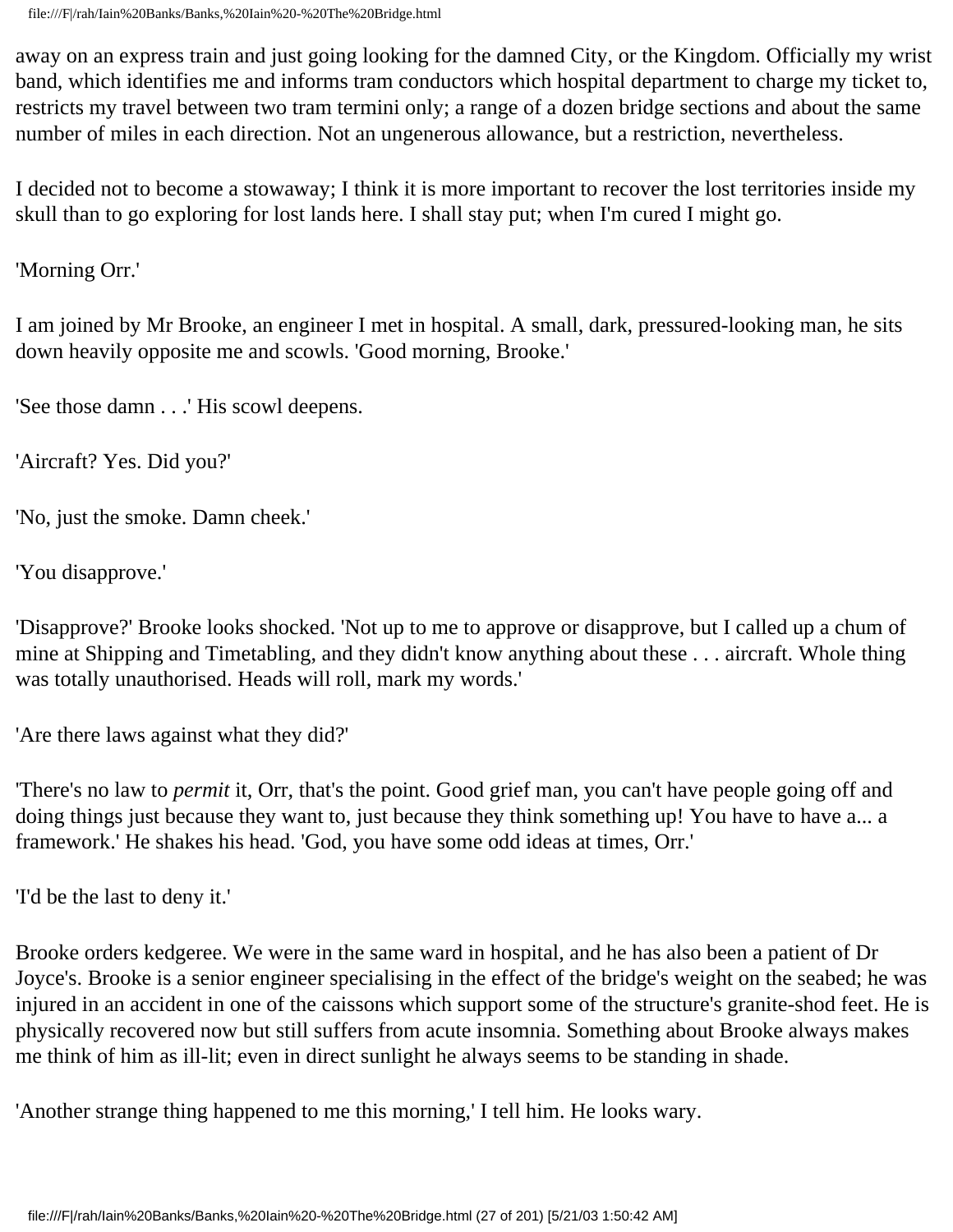'Really?' he says. I tell him about the man in the hospital bed, the television which switches itself on, and the malfunctioning phone. He seems relieved. 'Oh, that sort of thing happens all the time; crossed lines somewhere, I'll bet. You get on to Repairs and Maintenance and keep annoying them until they do something about it.'

'I shall.'

'How's that quack Joyce?'

'Still persevering with me. I've started to have some dreams, but I think they might be too ... structured for the good doctor. He practically ignored the first one. He critised me for giving up my investigations.'

Brooke tut-tuts. 'Well, Orr, he's the doctor and all that, but if I were you I wouldn't waste any more time on all these ...' He pauses, searching for a suitable severe epithet, '... *questions*. Not likely to *get* you anywhere, you know. Certainly can't see it getting your memory back. Nor will mooning like a schoolgirl over that sort of stuff.' He gestures dismissively at one of the pastoral scenes on the wall, frowning as though pointing out some unsightly blemish on the varnished panels.

'But Brooke, don't you *ever* want to see something other than the bridge? Mountains, forest, a desert? Think of-'

'My friend,' he says heavily, watching a waiter pour him some coffee, 'do you know how many different types of rock the foundations rest upon?' He sounds patient, almost tired. I am going to be lectured, but at least this will give me a chance to eat my devilled kidneys, which have arrived and are cooling.

'No,' I admit.

'I'll tell you,' Brooke says. 'No less than seven major different types, not counting traces of dozens of others. Every type of strata is represented: sedimentary, meta-morphic, and both intrusive and extrusive igneous rocks. There are major deposits of basalt, dolerite, calciferous and carboniferous sandstone, basaltic and trachytic agglomerates, basaltic lavas, tertiary and old red sandstone and considerable amounts of schistose grit, all present in complex folded systems whose histories have yet -'

I can stomach no more rocks. 'You mean,' I say, as his kedgeree arrives (he coats it with a snowstorm of salt and deposits pepper on it like a layer of volcanic ash), 'that the bridge has more than enough to offer the enquiring mind without recourse to anything outside it.'

'Precisely.'

I'd have said it was more like approximately, but never mind. Anyway, there *is* something beyond the bridge, something I can almost but not quite remember. I seem to possess abstractions, general ideas, for things I could never find on the bridge; glaciers, cathedrals, automobiles ... a nearly endless list. But I can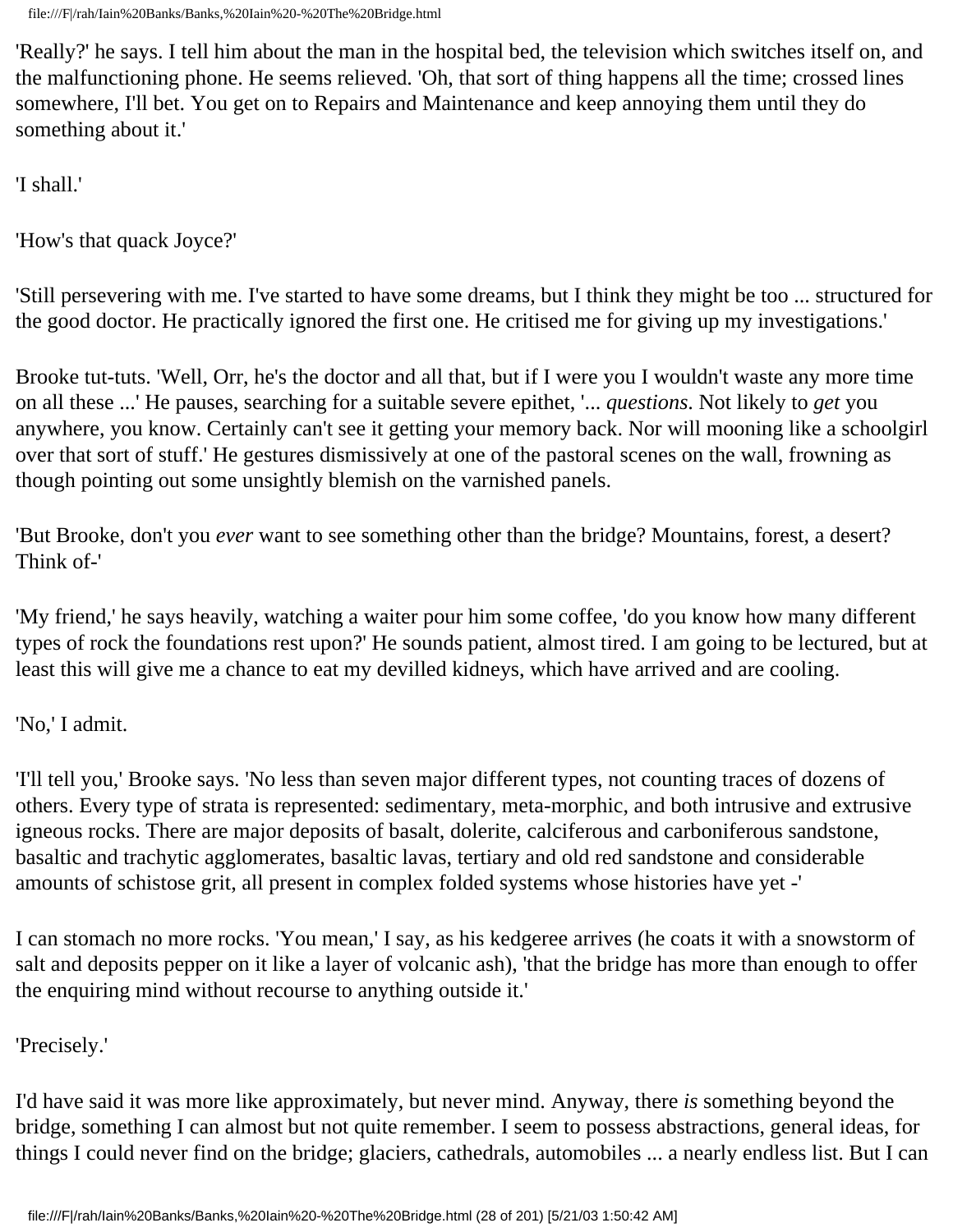recall nothing specific, no particular images come to mind. I can cope with my single language and with the customs and mores of the bridge (all surely the product of training at some point), but I can remember nothing of my schooling, my upbringing. I am complete in everything but memories. Where other people have the equivalents of encyclopedias and journals, I have ... a pocket dictionary.

'Well, I can't help it, Brooke,' I say. 'There just seem to be so many things one can't talk about here: sex, religion and politics, for a start.'

He pauses, a forkful of kedgeree poised halfway to his mouth. 'Well,' he says uncomfortably, 'there's nothing wrong with ... the first one, if one's married, or the girl has a licence or whatever ... but damn it, Orr,' he puts the fork down again, 'you're always going on about "religion" and "politics"; what exactly do you *mean*?

He seems to be serious. What have I got myself into? First this and then a session with Dr Joyce to follow. All the same, for the next ten minutes I attempt an explanation for Brooke. He looks increasingly mystified. Finally, once I have finished, he says, 'Hmm. Don't know why you need two words; they sound like the same thing to me.'

I sit back in awe. 'Brooke, you should have been a philosopher.'

'A philo- what?'

'Never mind. Eat your kedgeree.'

A tram takes me to Dr Joyce's bridge-section. The cramped, rattling upper deck is full of workers; they sit on the grubby seats and read newspapers with large print and photographs. They are almost entirely taken up with sport and the results of lotteries. The men are steel workers or welders; their thick working jackets have no outside pockets, and are covered in numerous small burns. The men talk amongst themselves, ignoring me. Occasionally I think I catch a word - are they using a thick dialect of my own tongue? - but the more I listen the less I understand. Really I should have waited for a soft-class tram, but I might have made myself late for my appointment with Dr Joyce, and I do believe in punctuality.

I take an express lift to the level where the good doctor has his offices. Piped music plays, but as ever it sounds to me like a random collection of notes and jumbled, mismatched chords, as though all music on the bridge has been encrypted. I have given up expecting to hear anything I can remember or whistle.

A young lady shares the elevator for most of the way. She is dark and slim, and looks modestly at the floor. Her lashes are long and black and her cheek curves exquisitely. She wears a finely cut suit, with a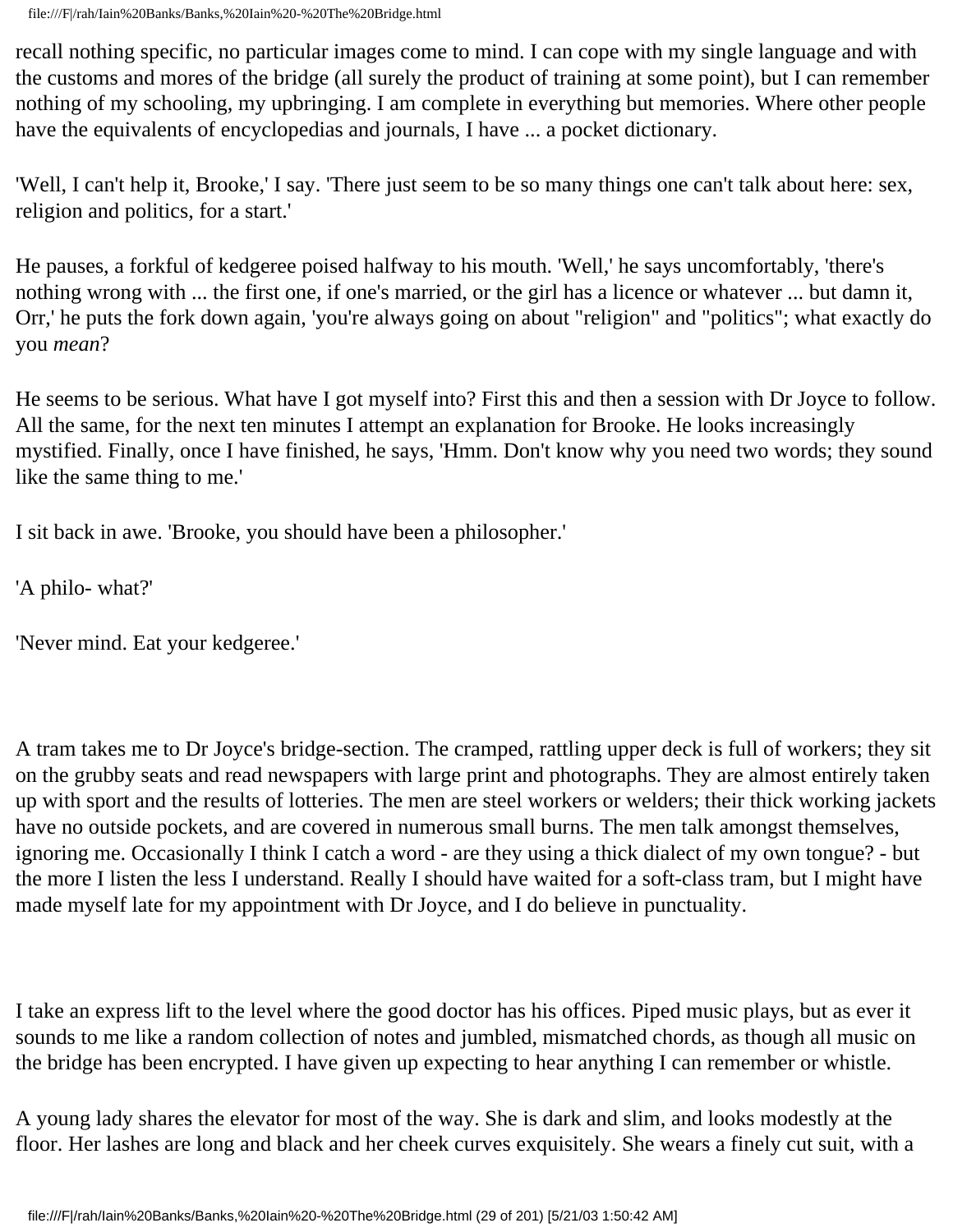long skirt and short jacket, and I find myself watching the rise and fall of her breasts under a white silk blouse. She does not look at me as she quits the lift; a faint hint of perfume is all that's left behind.

I concentrate on a photograph on one of the dark-wood panels by the elevator door. The picture is old, sepia-tinted, and shows three of the bridge sections being built. They stand alone, unconnected except through their jagged, uncompleted similarity. Tubes and girders jut out, festooned with scaffolding and heavy-looking steam cranes are dotted about the brown lines of iron; the three incomplete sections look almost hexagonal. There is no date on the photograph.

A smell of paint permeates the doctor's offices. Two workmen in white overalls are carrying a desk in through the doors. The reception area is empty, apart from white sheets which cover the floor, and the desk, which the workmen place in the centre of the room. I look into the doctor's room; it is empty too, more white sheets covering the floor. Dr Joyce's name has been removed from the door's glass panel.

'What's happened?' I ask the workmen. They look at me blankly.

The lift again. My hands are shaking.

Thankfully, the hospital reception desk has not moved. I have to wait while a young couple with a small child are directed down a long corridor by the receptionist, but then it is my turn.

'I'm looking for Dr Joyce's office,' I tell the stern, thick-set woman behind the desk. 'He was in room 3422; I was there just yesterday, but he seems to have been moved.'

'Are you a patient?'

'My name is John Orr.' I let her read the details on my wrist band.

'Just a moment.' She lifts the telephone. I sit on a soft bench in the middle of the reception area, which is surrounded by corridors: they radiate away like spokes from a hub. The shorter corridors lead to the outside of the bridge; soft white curtains blow in a light breeze. The woman at the desk is transferred from one person to another. Finally she puts the phone down. 'Mr Orr, Dr Joyce has been relocated to room 3704.'

She draws a diagram showing the way to the doctor's new office. My chest aches dully for a while, a circular echo of pain.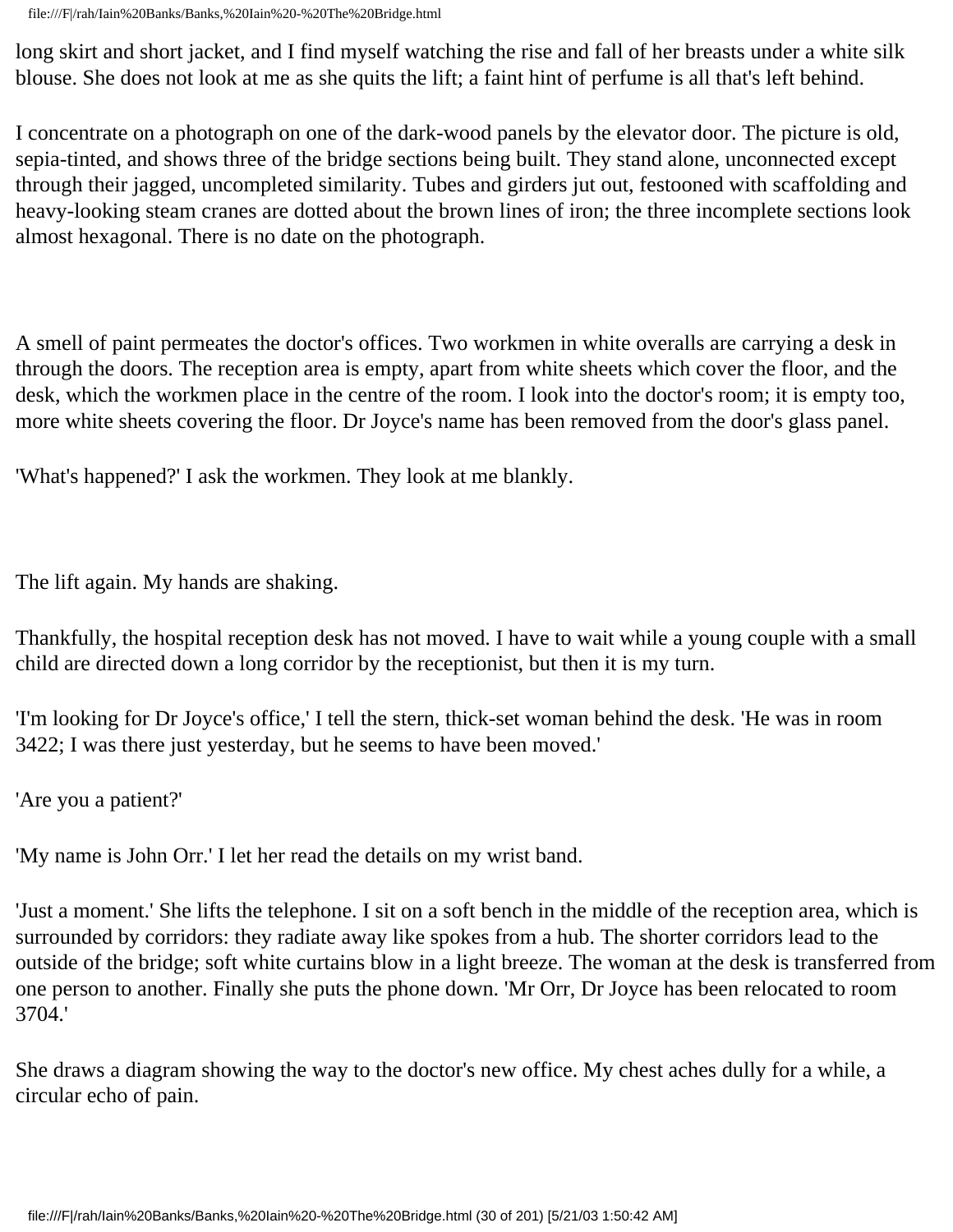'Mr Brooke sends his regards.'

Dr Joyce looks up from his notes, blinking through his grey-pink lids. I have told the doctor the dream about the galleons which exchange boarding parties. He listened without comment, nodding occasionally, frowning sometimes, making notes. The silence dragged on. 'Mr ...?' Dr Joyce says, puzzled. His thin silver pencil hangs over the notebook like a tiny dagger.

'Mr Brooke,' I remind him. 'Came from Surgical at about the same time I did. An engineer; he suffers from insomnia. You were treating him.'

'Oh,' Dr Joyce says after a moment. 'Yes. Him.' He bends back to his notes again.

Dr Joyce's new offices are even grander than his previous accommodation. Three levels further up, with increased floor space, the doctor would appear to be continuing his advancement. He now has a private secretary as well as a receptionist. Unhappily, his elevation has not entailed the replacement of the AYM ('*My*, Mr Orr, you *are* looking well! How *nice* to see you; have a seat. *Do* let me take your coat. Cup of coffee perhaps? Tea?').

The little silver pencil is replaced in the doctor's breast pocket. 'So,' he says, clasping his hands. 'What do you make of this dream, hmm?'

Here we go again. 'Doc,' I say, trusting that this will annoy him for a start, 'I don't have a clue; not really my field. How about you?'

Dr Joyce looks at me evenly for a moment. Then he gets up from his seat and throws his notepad onto the desk. He goes over to the window and stands there, looking out and shaking his head. 'I'll tell you what I think, Orr,' he says. He turns, staring at me. 'I think both these dreams, this one and yesterday's, tell us nothing."

'Ah,' I say. And after all my hard work. I clear my throat, not a little peeved. 'Well, what do we do now?'

Dr Joyce's blue eyes glitter. He opens a drawer in his desk and brings out a large book with wipe-clean plastic pages, and a felt-tip pen. He passes these to me. The book contains mostly half-completed drawings and ink-blot tests. 'Last page,' the good doctor says. I turn, dutifully, to the last page. It contains two drawings.

'What do I do?' I ask. This looks childish.

'You see those small lines, four in the top drawing, five in the bottom one?'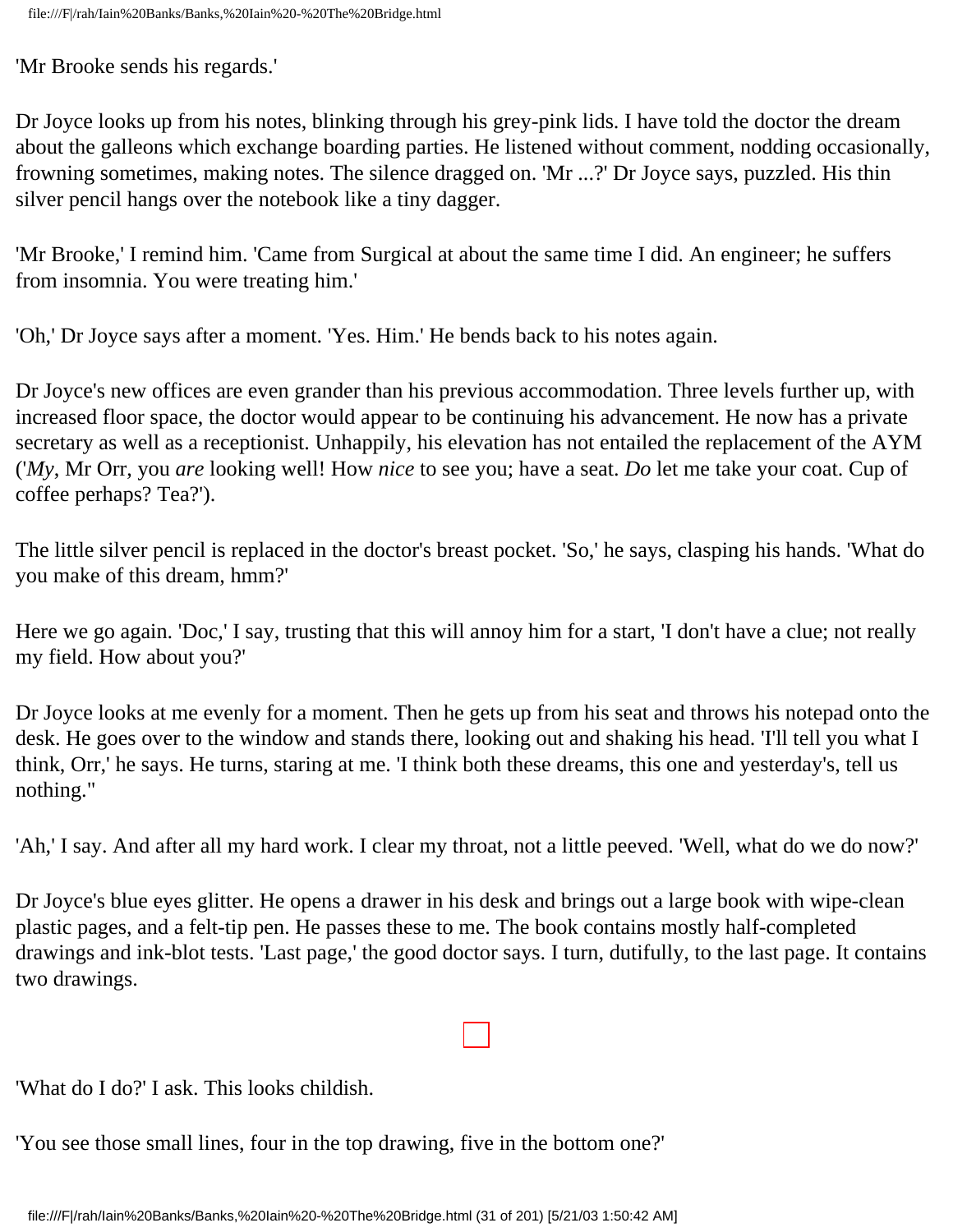'Yes.'

'Complete those by making them into arrows so that they indicate the direction of force the structures shown are exerting at those points.' He holds up one hand as I open my mouth to ask a question. 'That's all I can say. I'm not allowed to give you any clues or answer any further questions.'

I take the pen, complete the lines as asked, and hand the book back to the doctor. He looks, nods. I ask, 'Well?'

'Well what?' He takes a cloth from his drawer and wipes the book as I put the pen on his desk.

'Did I get it right?'

He shrugs. 'What does "right" mean?' he says gruffly, putting everything back in the drawer. 'If it was an exam question you got it right, yes, but it's not an exam question. It's supposed to tell us something about you.' He makes a note in his notebook with the little silver propelling pencil.

'What does it show about me?'

He shrugs again, looking at his notes. 'I don't know,' he says, shaking his head. 'It must show something, but I don't know what. Yet.'

I would quite like to punch Dr Joyce right on his grey-pink nose.

'I see,' I say. 'Well, I hope I have been of some use to the progress of medical science.'

'Me too,' Dr Joyce says, looking at his watch. 'Well, I think that's all for now. Make an appointment for tomorrow, just in case, but if you don't have any dreams, call in and cancel, all right?'

'*Golly* that was quick, Mr Orr. How did it go? Like a cup of tea?' The immaculately groomed receptionist helps me on with my coat. 'You were in and out of there in no time. How about some coffee?'

'No, thanks,' I say looking at Mr Berkeley and his policeman, who are waiting in the reception area. Mr Berkeley lies curled in a tight foetal position, on his side, on the floor in front of the seated policeman, who is resting his feet on him.

'Mr Berkeley is a footstool today,' the Appalling Young Man tells me, proudly.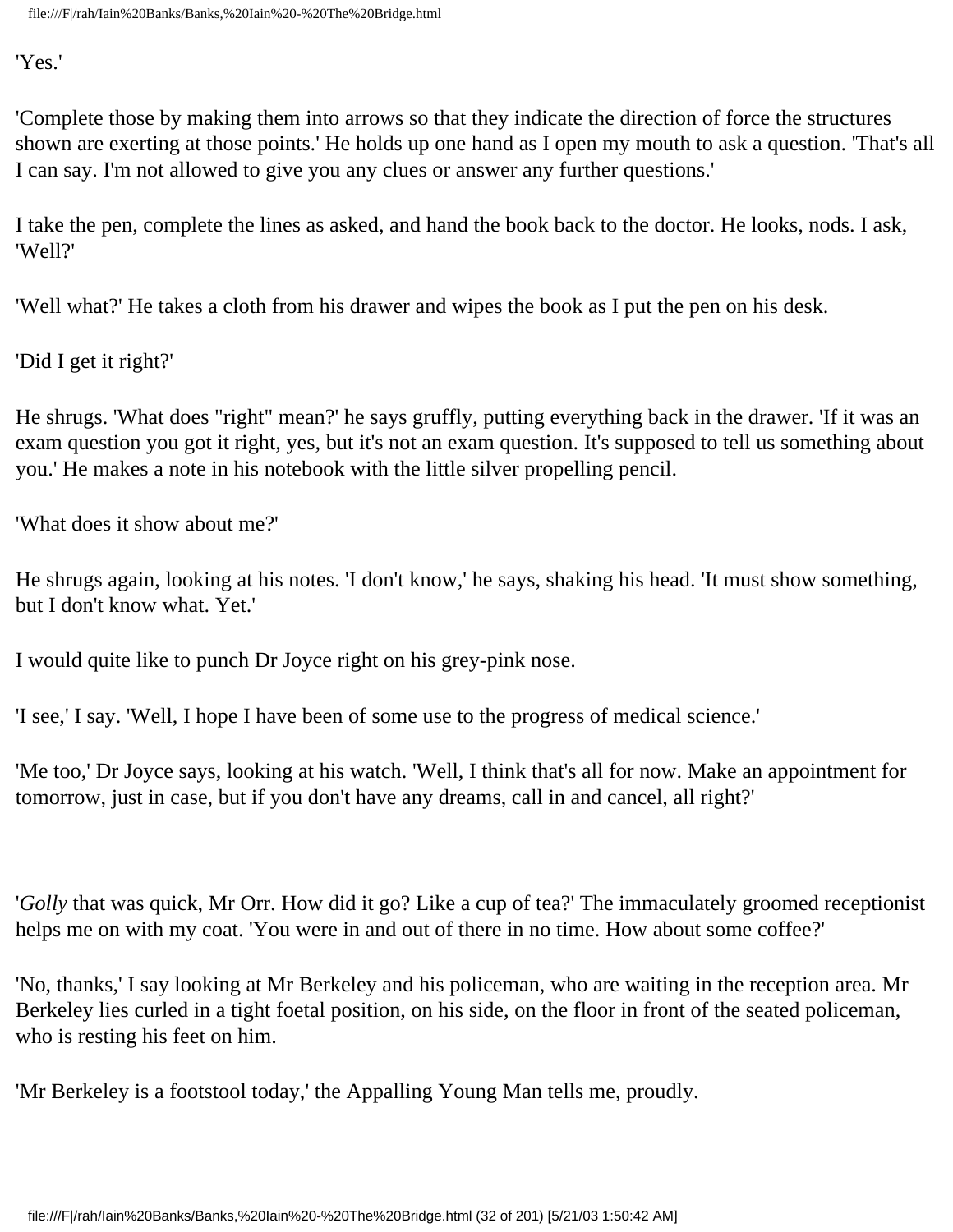In the high, airy spaces of the upper structure the ceilings are tall and the broad, deep-pile carpet in the deserted corridors smells rich and damp. The wood panelling lining the walls is teak and mahogany and the glass strapped in the brass-framed windows - looking out into gloomy lightwells, or towards the now hazed-over sea - has a blue tint to it, like lead crystal. In niches along the dark wooden walls, old statues of forgotten bureaucrats loom like blind ghosts, and high overhead masses of great dark furled flags hang, like heavy nets hung out to dry; they sway gently as a soft, chill draught moves ancient dust through the dark, tall corridors.

About a half-hour's wander from the doctor's offices, I discover an old elevator, opposite a gigantic circular outside window which looks out over the firth like some transparent clock-face robbed of its hands. The lift door is open; an old, grizzled man sits on a tall stool inside, asleep. He wears a long, burgundy coat with shiny buttons, his thin arms are crossed over his belly; his impressively bearded chin rests on his be-buttoned chest, and his white-haired head moves slowly up and down in time with his wheezy breathing.

I cough. The old man sleeps on. I knock on the protruding edge of one door. 'Hello?'

He comes awake with a jerk, uncrosses his arms and steadies himself on the lift controls; there is a click, and the doors start to close, groaning and creaking, until his waving arms flap against the brass levers again, whereupon the doors retreat.

'Bless me, sir. What a fright you gave me! Just having a little snooze, so I was. Come in, sir. Which floor now?'

The generous, room-sized lift is full of ill-assorted chairs, peeling morrors and dust-dulled hanging tapestries. Unless it is a trick of the mirrors, it is also L-shaped, which makes it unique in my experience. 'Train deck, please,' I say.

'Right you are, sir!' The ancient attendant hooks a withered hand over the control levers; the doors grate and clank closed, and after a few nudgings and carefully aimed thumps on the brass plate containing the control levers, the old fellow finally succeeds in coaxing the elevator into motion; it slides - rumbling, stately - downwards, mirrors vibrating, fitments rattling, the lighter seats and chairs rocking on its unevenly carpeted floor. The old man sways precariously on his high stool and holds on tightly to a brass rail under the controls. I can hear his teeth chattering. I hang onto a brightly polished and loosely rattling handrail. A noise like shearing metal echoes somewhere overhead.

Feigning nonchalance, I study a yellowed notice at my shoulder. It lists the various floors the elevator serves, and the departments, accommodation sections and other facilities to be found on these levels. One near the top catches my eye. My God! I've found it!

'Excuse me!' I say to the old man. He turns his head, shaking as though with palsy, to look at me. I tap the list on the wall. 'I've changed my mind; I'd like to go to this floor: 52. To the Third City Library.'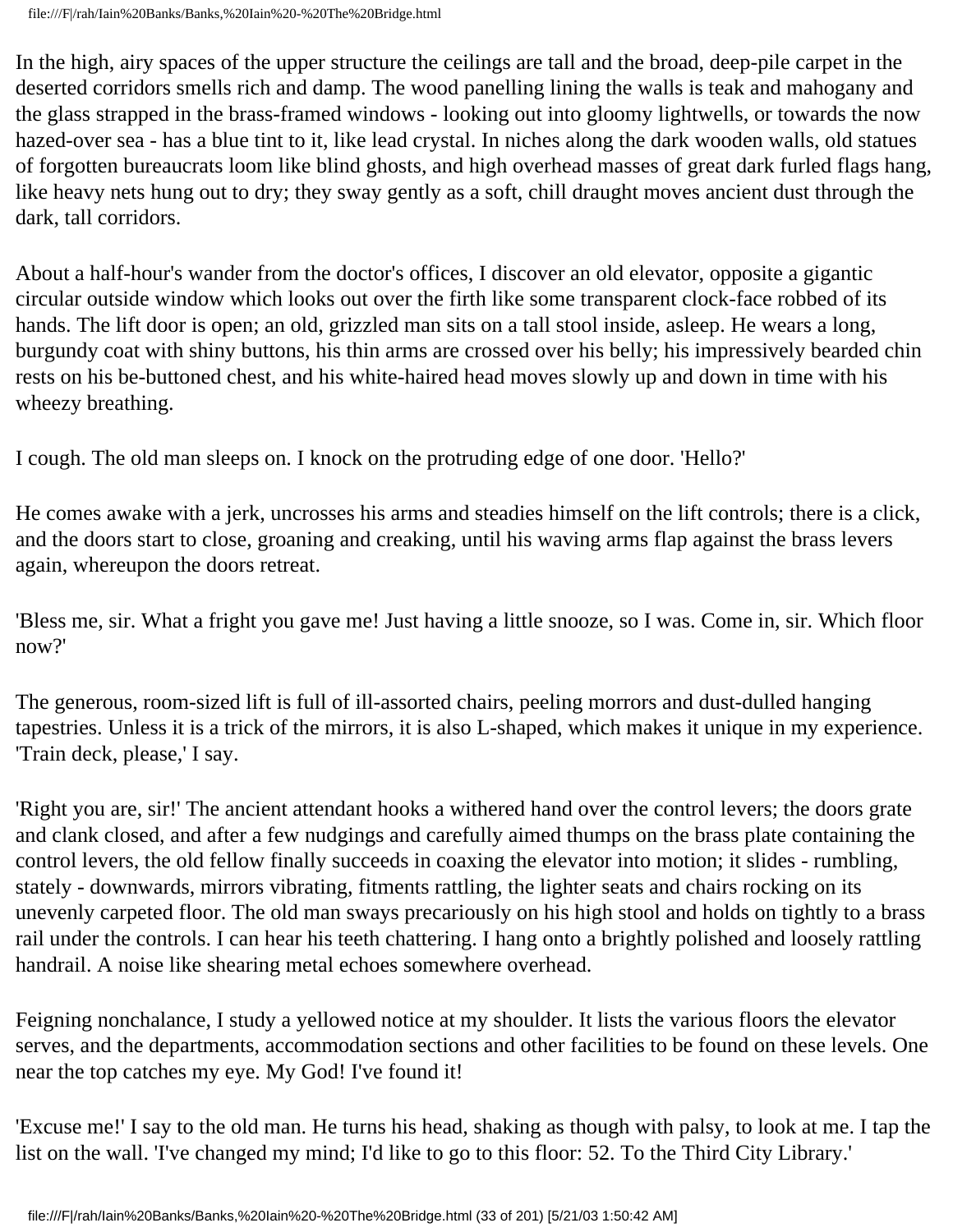The old man looks despairingly at me for a moment, then puts one shaking hand to the clattering controls and slaps one of the levers down before clutching desperately at the brass rail again and closing his eyes.

The elevator whines, screams, bounces, crashes and judders from side to side. I am almost thrown from my feet; the old fellow parts company with his high stool. Chairs topple. A mirror cracks. A light fixture falls halfway from the ceiling then jerks, like a hanged man, bouncing to a swaying stop in a cascade of plaster and dust and hanging wires.

We come to a halt. The old man pats dust off both shoulders, adjusts jacket and hat, picks up his stool and presses some more controls; we ascend, comparatively smoothly.

'Sorry.' I shout to the attendant. He stares wildly at me and starts glancing about the lift, as though trying to discover what terrible crime I am apologising for. 'I didn't realise stopping and going back would be quite so ... traumatic,' I yell to him. He looks utterly mystified, and gazes round the rattling, creaking, dusthazed interior of his small domain as though unable to see what all the fuss is about.

We stop. The elevator does not *chime* on arrival; instead a bell whose power and tone would do justice to a large church concusses the air within it. The old fellow looks fearfully overhead. 'We're here, sir,' he shouts.

He opens the doors to a scene of utter chaos, and jumps back. I watch, amazed, for a few moments, slowly coming forward to the doors. The old attendant peers nervously round the edge.

We seem to have arrived at the scene of terrible disaster; in a huge but wreckage-choked hall in front of us we see fire, fallen girders, mangled pipes and beams, collapsed brickwork and drooping cables; uniformed people rush around carrying fire hoses, stretchers and unidentifiable pieces of equipment. A great pall of smoke overhangs everything. The din and racket of jangling alarms and klaxons, explosions and amplified, shouted orders are frightening, even to ears somewhat stunned by the bell which announced our arrival. What has happened here?

'Strike me sir,' the old attendant coughs, 'doesn't look much like a library from this angle, does it?'

'No it doesn't,' I agree, watching a dozen men wheel some great pumping apparatus across the debrisstrewn floor of the hall in front of us. 'Are you quite sure this is the right floor?'

He checks his floor indicator, thumping the dial with one arthritic fist. 'Sure as I can be, sir.' He digs out a pair of spectacles and peers again at the indicator. An explosion in the wreckage of pipes and girders sends up a roll of black smoke and sparks; men nearby jump for cover. A man wearing a tall hat and bright yellow uniform sees us and waves a megaphone. He steps over some bodies on stretchers and approaches us.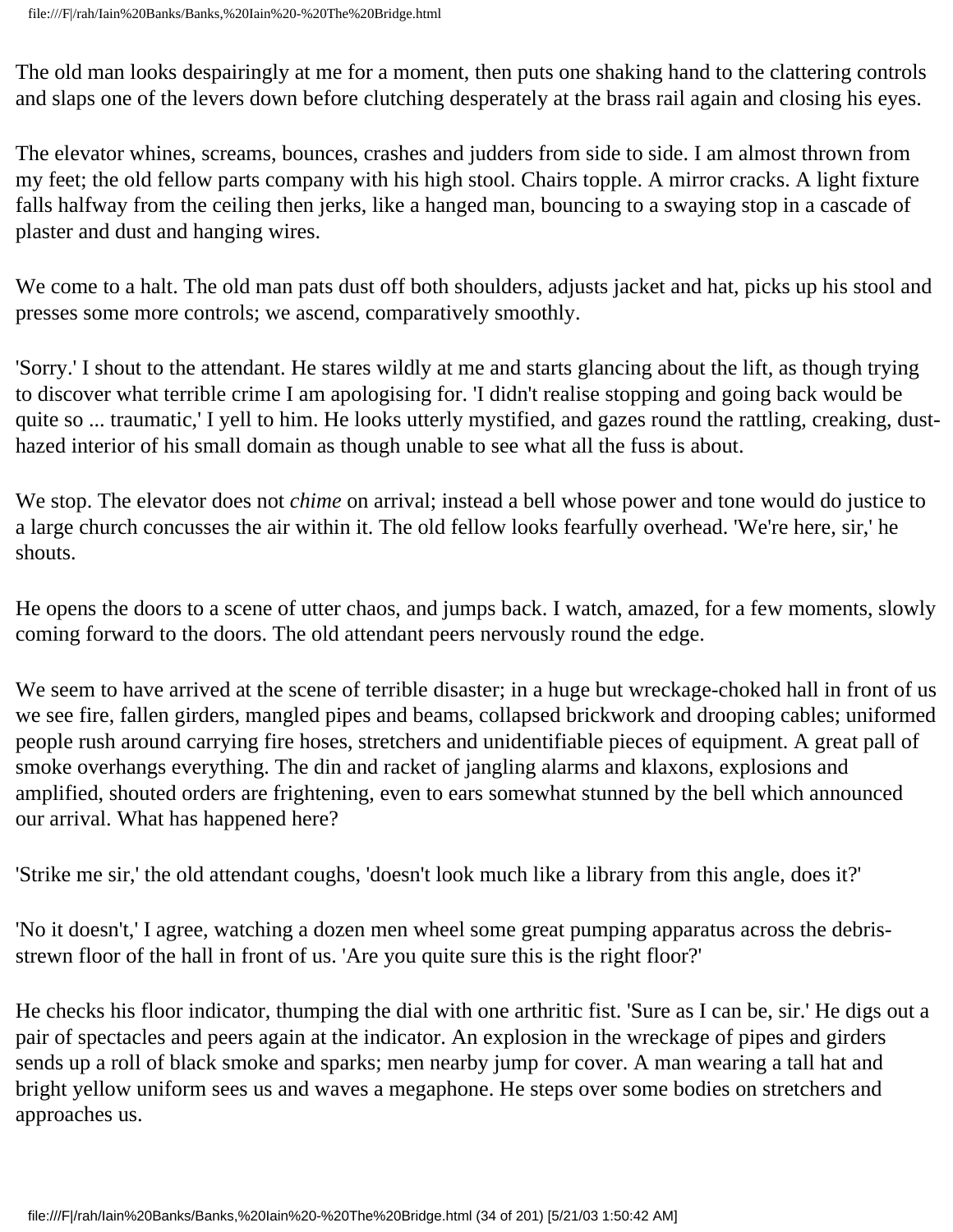'You there!' he shouts. 'What the hell do you think you're doing, eh? Looters? Ghouls? Eh? Is that it? Get on your way at once!'

'I'm looking for the Third City Records and Historical Materials Library,' I tell him calmly. He waves his megaphone at the chaotic scene behind him.

'So are we, you idiot! Now fuck off!' He jabs the megaphone in the direction of my chest and storms off, tripping over one of the bodies on the stretchers and then running over to direct the men manoeuvring the giant pump. The old attendant and I look at each other. He closes the doors.

'Rude bugger, eh, sir?'

'He did seem a little upset.'

'Train deck sir?'

'Hmm? Oh, yes. Please.' I hold onto the rattling brass rail again as we descend. 'I wonder what happened to the library?'

The old man shrugs. 'Goodness knows, sir. All sorts of funny things happen in these higher reaches. Some of the things I've seen ...' He shakes his head, whistles through his teeth. 'You'd be amazed, sir.'

'Yes,' I admit ruefully, 'I probably would.'

At the rackets club in the afternoon I win one game, lose the other. The aircraft and their strange signals are the only topic of conversation; most of the people at the club - professionals and bureaucrats to a man regard the odd fly-past as an unwarranted outrage about which Something Must Be Done. I ask a newspaper journalist if he has heard anything about a terrible fire on the level where the Third City Library was supposed to be, but he hasn't even heard of the library, and certainly not of any upperstructure disaster. He will check.

From the club I phone Repairs and Maintenance and tell them about my television and telephone. I eat at the club and go to a theatre at night; an uninspired production about a signalman's daughter who falls in love with a tourist who turns out to be a railway boss's son, engaged and having one last fling. I leave after the second act.

At home, as I undress, a small crumpled piece of paper falls from a pocket in my coat. It is the smudged diagram the hospital receptionist drew for me to show me the way to Dr Joyce's office. It looks like this: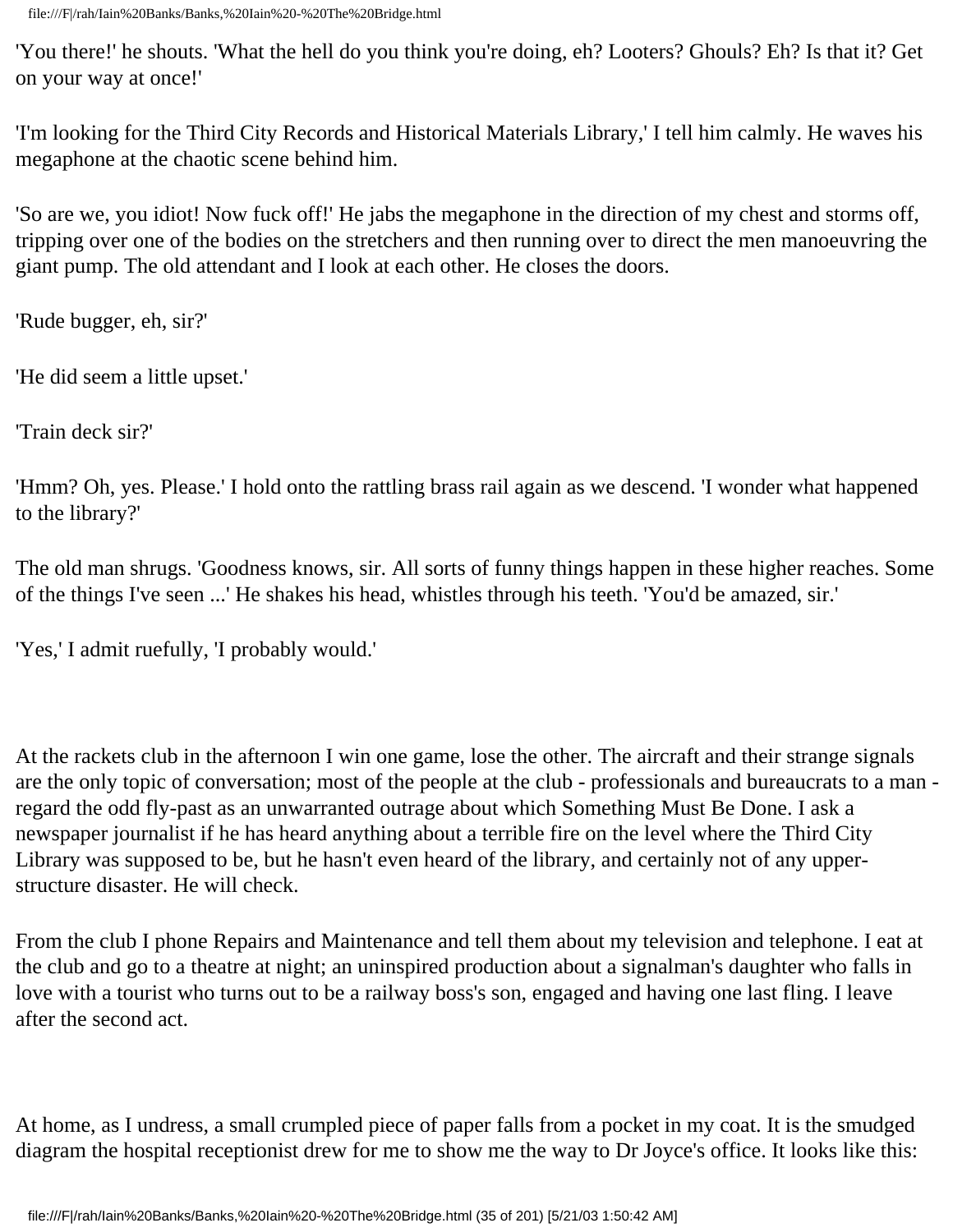I stare at it, vaguely troubled. My head feels light and the room seems to tip, as though I am still in the decrepit L-shaped elevator with the old attendant, completing another unscheduled and dangerous liftshaft manoeuvre. For a moment my thoughts feel scrambled, mixed up like the smoke signals trailed by the strange flight of planes this morning (and for an instant, dizzy and swaying, I myself seem somehow clouded and formless, like something chaotic and amorphous, like the mists which curl amongst the snagging complexity of the high bridge, coating the layers of ancient paint on its girders and its beams like sweat).

The telephone rings, snapping me out of this odd moment; I lift the receiver only to hear the same, curious, regular beeping at the other end. 'Hello? Hello?' I say. Nothing.

I put it down. It rings again and the same thing happens. I leave it off the cradle this time and cover the earpiece with a cushion. I don't even try the television - I know what I'll see.

<span id="page-35-0"></span>As I head for bed, I realise I am still holding the small piece of paper. I throw it into the waste-bin.

## **Three**

At my back lay the desert, ahead the sea. One golden, one blue, they met like rival modes of time. One moved in the immediate, sparkling in troughs and crests, lifting white and falling, beating the shelf of sand, and the tide as breath . . . the other moved more slowly, but as surely, the tall advancing waves of sand stroked over the waste by the combing hand of the unseen wind.

Between the two, half submerged by each, the ruined city.

Abraded by both sand and water, caught like something soft between two meshing iron wheels, the stones of the city submitted to the agents of the wind.

I was alone, and walked through the midday heat, a white ghost billowing through the tumbled wreckage of the shattered buildings. My shadow was at my feet, beneath me; invisible.

The rose-red stones were jumbled and askew. Most of the streets were gone, long ago buried under the soft encroaching sands. Ruined arches, fallen lintels, collapsed walls littered the slopes of sand; at the scalloped edge of shore, brushed by the waves, more fallen blocks broke the incoming waves. A little out to sea, tilted towers and the fragment of an arch rose from the waters, sucked at by the waves like the bones of the long-drowned.

On the worn stones over empty doors and sand-filled windows, friezes of figures and symbols had been carved. I inspected these curious, half-legible images, attempting to decipher their linear patterns. The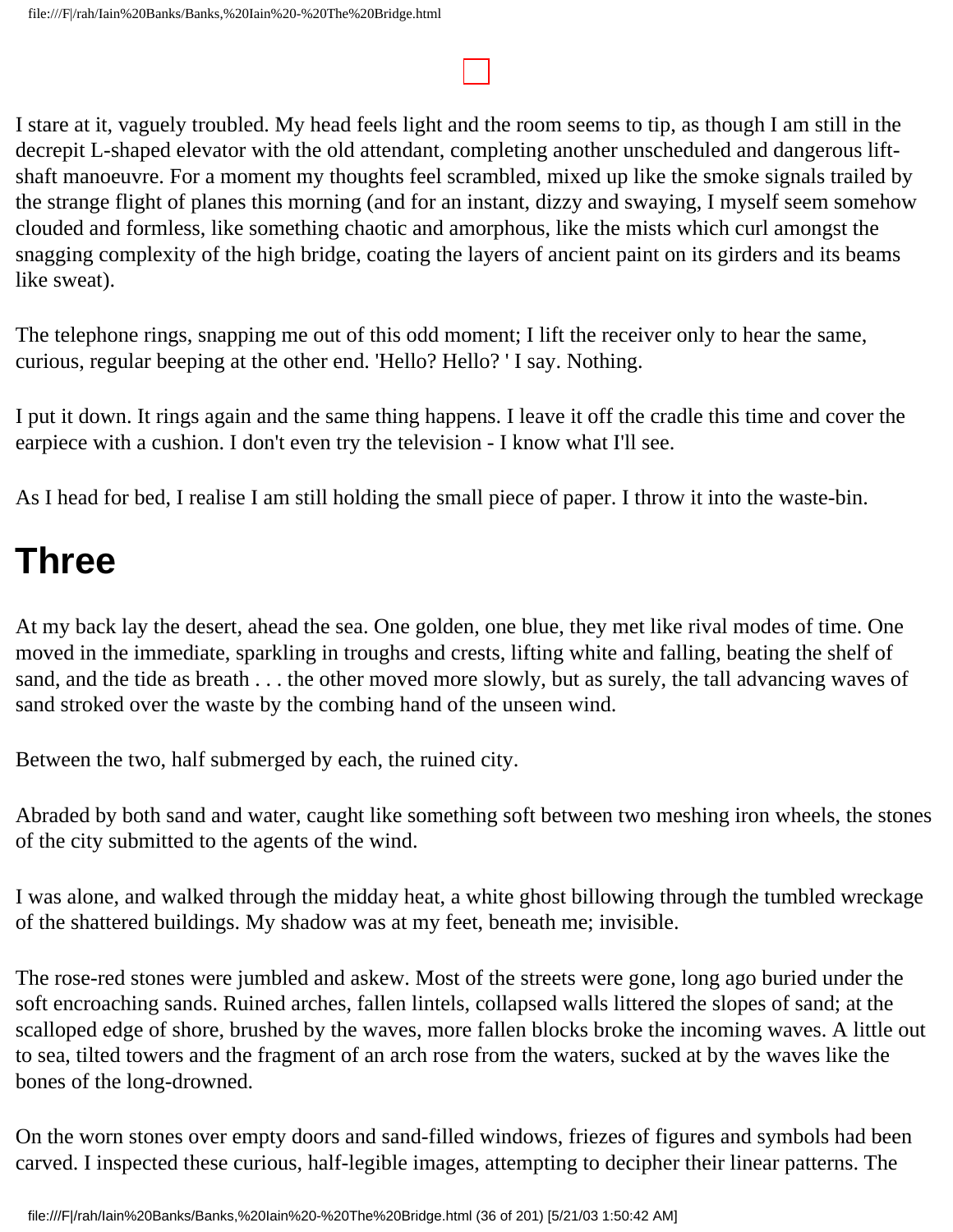wind-blown sand had eroded some of the walls and beams until the thickness of stone was less than the depth of the chiselled symbols; blue sky shone through the blood-red rock. 'I know this place,' I said to myself. 'I know you,' I said to the silent wreckage.

A huge statue stood apart from the main area of the city's ruins. The thick-set trunk and head of a man, perhaps three or four times life-size, it faced along a diagonal between the line of foam-washed beach and the centre of the silent ruins. The statue's arms had fallen or been broken off long ago; the stumps worn smooth by the wind and sand. One side of the massive body and head showed the accumulated effects of the scouring wind, but on the front, and the other side, this figure's details were still apparent; a naked torso, big-bellied, but the upper chest covered in chains and jewels and rope-thick necklaces; the great head, bald but crowned, ear heavy with rings, nose studded. The expression on that time-worn face was one which, like the graven symbols, I could not translate; perhaps cruelty, perhaps bitterness, perhaps a callous disregard for all things, save sand and wind.

'Mock? Mocca?' I found myself whispering, gazing up at the bulbous stone eyes. The giant offered no help. Names too became worn away, however slowly; at first altered, then reduced, then forgotten.

On the beach before the city, some way from the statue's stony gaze, I found a man. He was small and lame and hunched over, and he stood up to his knees in the shallow surf, the waves washing round the dark rags he wore, and he beat at the surface of the water with a heavy lash of chains, cursing all the while.

His head was bowed under the weight of his deformed back; long, filthy hair hung down in tight tangles to the chopping waves, and sometimes, like a sudden grey-white hair erupting from the centre of this dark mass, a long strand of spittle would drop towards the waves, and float away.

All the time his right arm rose and fell, whipping at the sea with his flail, a short heavy thing with a shining wooden handle and a dozen glistening, rusting lengths of iron chain. The waters around him frothed and bubbled under this steady and unceasing attack, and clouded with the grains of sand disturbed from the slope beneath.

The hunched man stopped his flogging for a moment, shifted - crablike - a step to one side, wiped his mouth with one cuff, then resumed, muttering all the time as the heavy chains rose, fell, splashed. I stood on the shore behind him, watching, for a long time. He stopped again, wiped his face once more, then took another step to the side. The wind blew his ragged clothes, briefly lifted his oily, tangled hair. My own loose garment flapped in the same gust, and he may have heard the noise over the falling surf, for he did not immediately resume his labours. His head moved slightly, as though to catch some faint sound. He seemed to try to straighten his twisted back, but then gave up. He turned slowly round in a succession of tiny shuffling steps - as though his feet were hobbled on a short chain - until he faced me. He brought his head up, slowly, until he could look at me, then stood, the waves still breaking around his knees, the flail dangling in the water from one gnarled hand.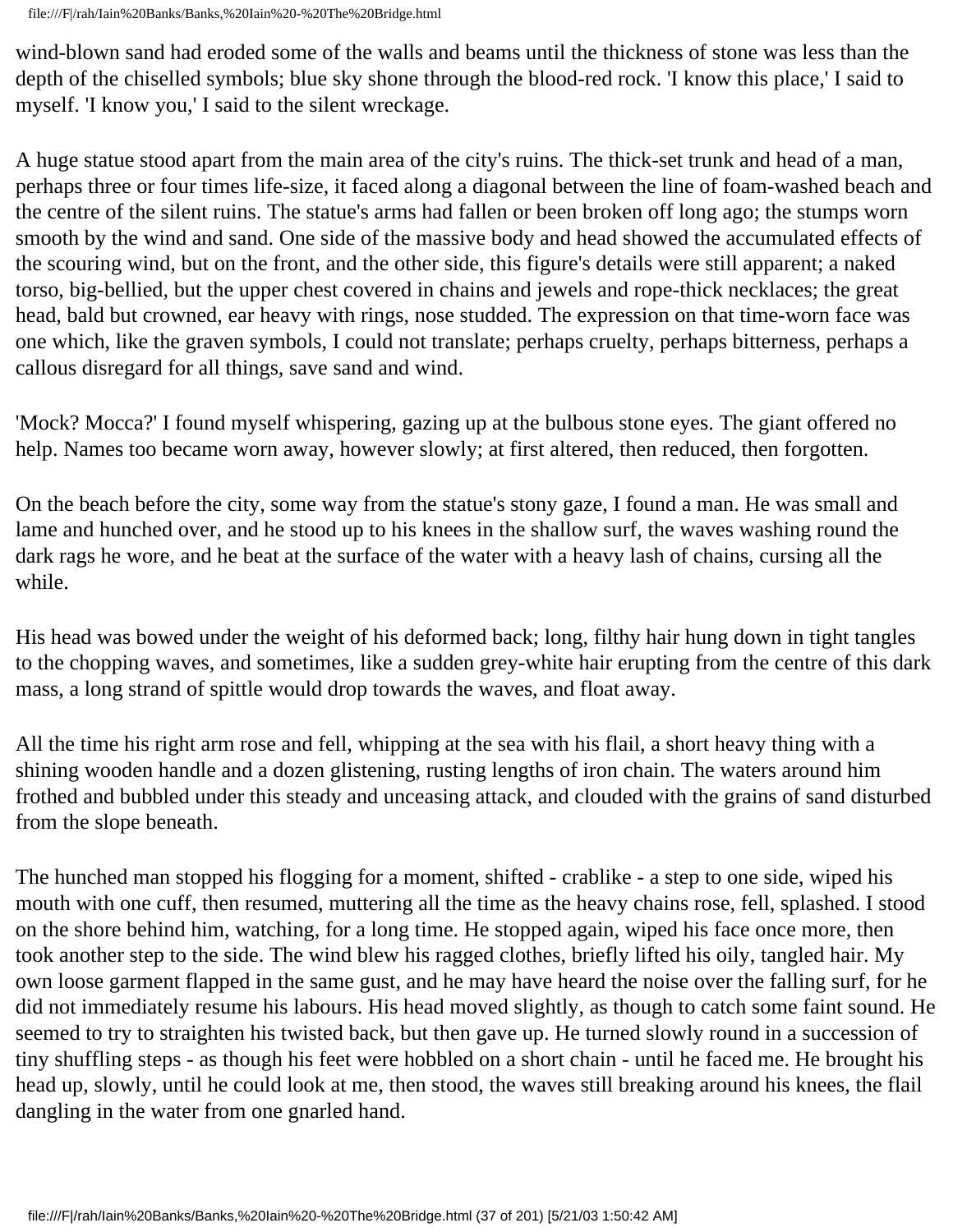His face was almost hidden by the tangled mass of hair piled around his head and falling like another uneven flail towards the sea. His expression was unreadable. I waited for him to speak, but he stood, silent, patient, until finally I said, 'Excuse me. Please carry on.'

He said nothing for a while, gave no sign of having heard, as if there was some medium slower than air between us, then replied in a voice of surprising gentleness. 'It's my job, you know. I am employed to do this.'

I nodded. 'Oh. I see.' I waited for some further explanation.

He seemed to hear my words, again, long after I had spoken them. After a while he gave a lop-sided shrug. 'You see, once, a great emperor . . .' Then his voice died away, and he was silent for a few moments. I waited. He shook his head after a while, and shuffled round to face the curved blue horizon. I shouted, but he gave no sign of having heard.

He started to beat the waves again, muttering and cursing, quietly and monotonously.

I watched him whip at the sea for a little longer, then I turned and walked away. An iron bracelet, like the remains of some snapped manacle - I had not noticed it before - made a faint, rhythmic clinking noise on my wrist as I walked back to the ruins.

Did I really dream that? The ruined city by the sea, the man with the chain whip? I am confused for a moment; did I lie down last night and try to dream up something to tell the doctor?

In the darkness of my large, warmed bed, I feel a sort of relief. I laugh quietly, inordinately pleased with myself for having finally had a dream I can tell the good doctor with a clear conscience. I get up and pull on a dressing-gown. The apartment is cold, the grey dawn glows softly through the tall windows; a tiny, slowly pulsing light shines far out to sea, beneath a long low bank of dark cloud, as though the cloud is land, and the slowly flashing buoy a harbour's signal.

A bell sounds somewhere, far away, followed by the quieter chimes which announce the hour as five o'clock. A train whistle blows in the distance beneath, and a hardly heard, partly felt rumble witnesses the passing of a heavy-goods.

In the sitting room, I watch the grey, unmoving picture of the man in the hospital bed. The small bronze sculptures of the bridge workers, placed variously about the room, reflect the palely shining monochrome light from their rough surfaces. Suddenly a woman, a nurse, comes silently onto the screen and goes to the man's bed. I cannot see her face. She seems to be taking the fellow's temperature.

There is no sound other than a distant hiss. The nurse walks round the bed, over the shiny floor, to check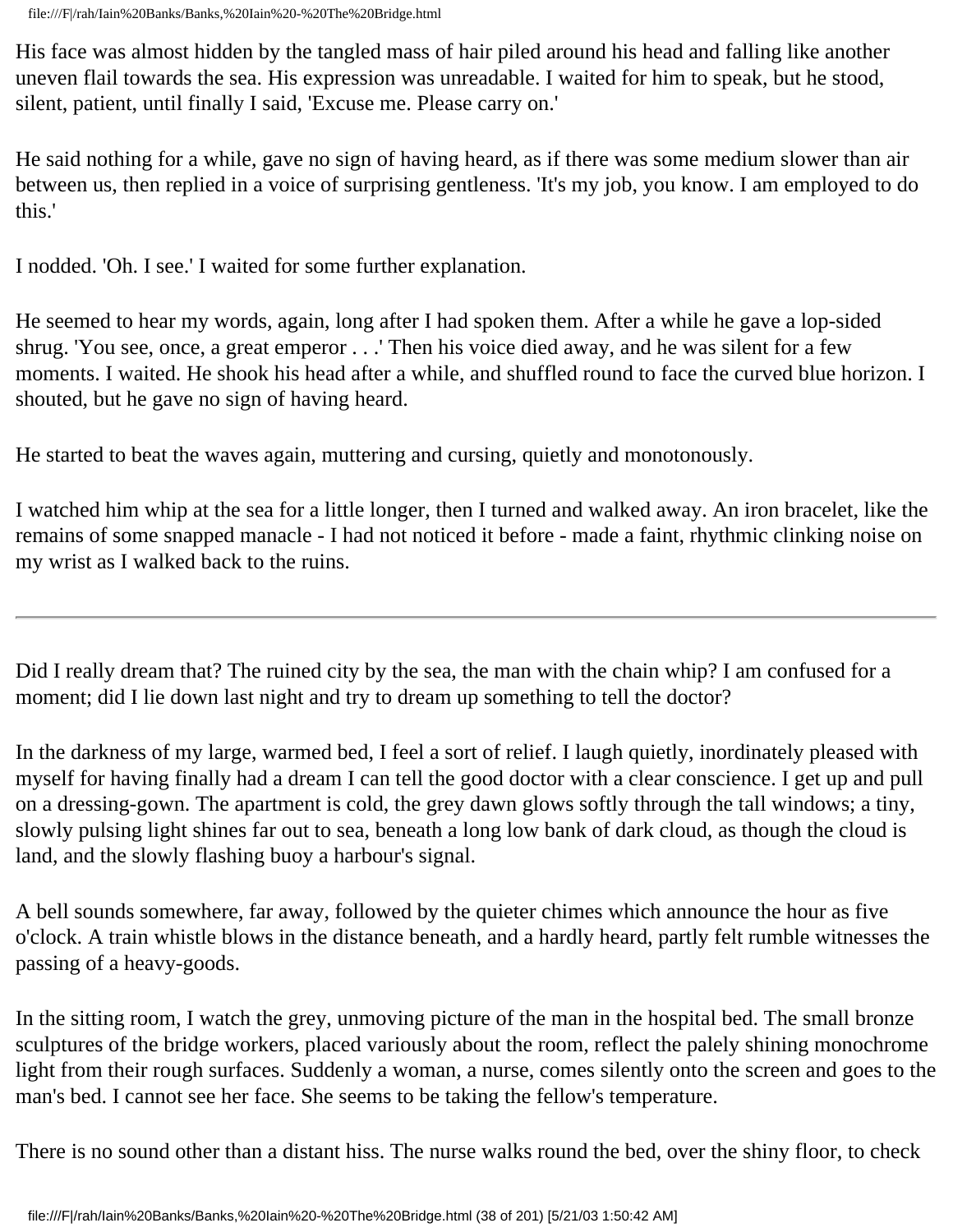the machines. She disappears again, going beneath the camera, then returns holding a small metal tray. She takes a syringe from it, draws some fluid from a little bottle, holds the needle up, then swabs the pale man's arm and injects him. I suck air through my teeth; I have never (I am sure) liked injections.

The picture is too grainy for me to see the needle actually piercing the man's skin, but in my imagination I see the slant-edged tip of the needle's tube, and the pale, soft, yielding skin ... I wince with sympathetic pain and turn the set off.

I lift the cushion off the telephone. The beeping noise is still there; maybe a little faster than it was before. I replace the receiver on the cradle. The machine rings immediately. I pick it up, but instead of the pulsing monotone:

'Ah, Orr; got you at last. That is you, isn't it?'

'Yes, Brooke, it's me.'

'Where have you been?' His voice is slurred.

'Asleep.'

'Out where? Sorry, this noise -' I can hear babbling voices in the background.

'I wasn't anywhere. I was asleep. Or rather I *was* -'

'*Asleep*?' Brooke says loudly. '*That* won't do, Orr. That just won't do at all, I'm sorry. We're at Dissy Pitton's - the bar. Come over at once; we've saved you a bottle.'

'Brooke, it's the middle of the night.'

'Good grief, is it? Just as well I called.'

'The dawn is just coming up.'

'Is it?' Brooke's astonished voice goes away from the phone. I hear him shout something, then there is loud, ragged cheering. 'Hurry up then, Orr. Get a milk train or something. We'll expect you.'

'Brooke -' I begin, but then I hear Brooke talking away from the telephone again, and some distant shouting.

'Oh,' he says. 'Yes. And bring a hat; you've got to bring a -' More shouting in the background. 'Oh; it has to be a wide-brimmed hat. Have you got a wide-brimmed hat?'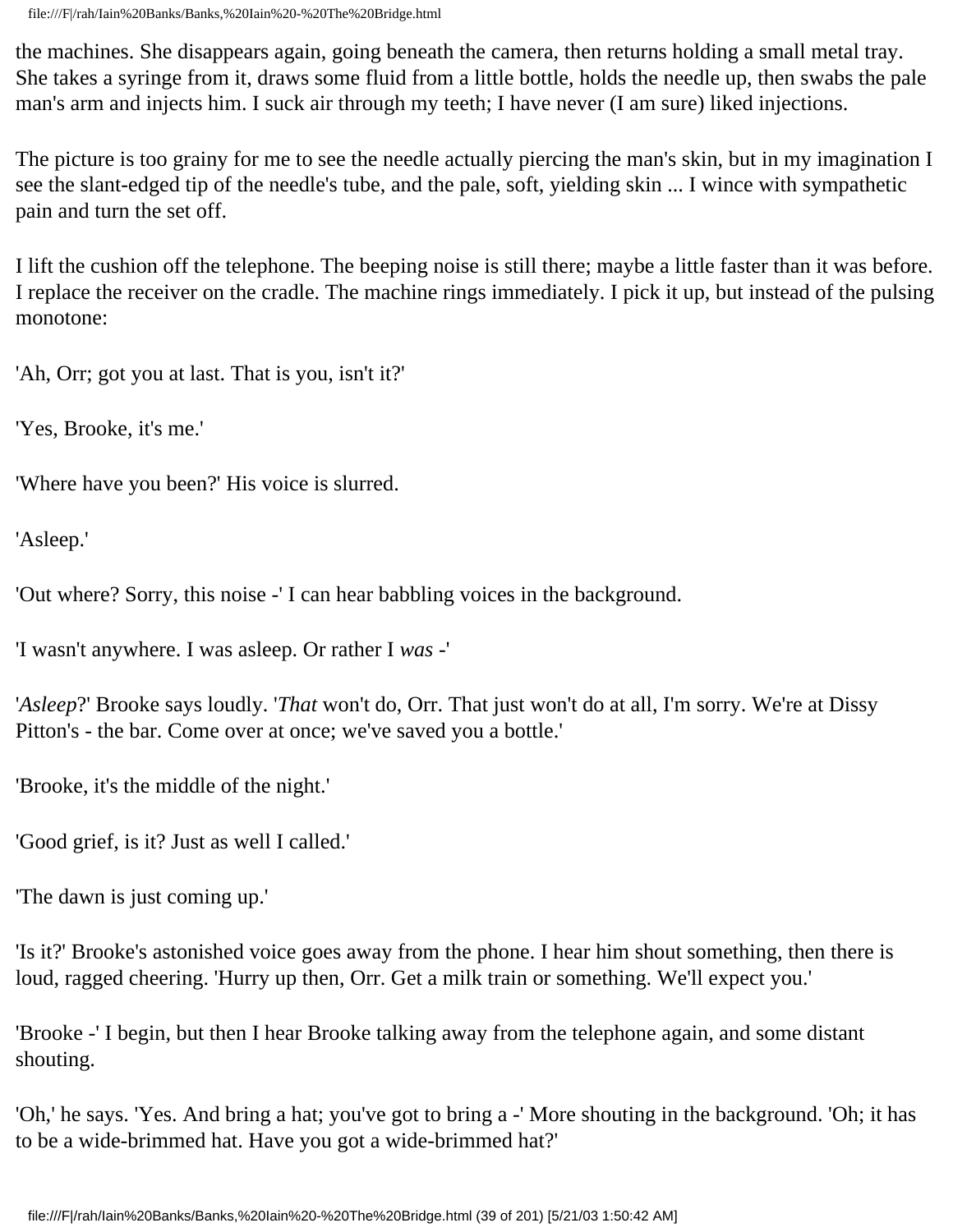'I -' I am interrupted by further shouting.

Brooke yells, 'Yes, it has to be wide-brimmed! If you haven't got a wide-brimmed hat, don't bring one that isn't. Have you got one?'

'I think so,' I say, suspecting that to say so is to commit myself to going.

'Right,' Brooke says. 'See you soon. Don't forget the hat.'

He rings off. I put the phone down, lift it again and hear the regular beeping noise once more. I look out at the slowly flashing light under the cloud bank, shrug, and head for my dressing room.

Dissy Pitton's bar lies, spread over several eccentrically arranged floors, in an unfashionable area only a few decks above train level. Directly beneath the lowest of the bars there is a rope works, where ropes and cables are wound in a series of long and narrow sheds. Accordingly, Dissy Pitton's is a place of ropes and cables, where the tables and chairs are suspended from the ceilings rather than supported by the floors. In Dissy Pitton's, as Brooke once observed in one of his rare bouts of humour, even the furniture is legless.

The doorman is asleep on his feet, leaning back against the wall of the building, arms folded and head down, peaked cap shading his eyes from the flashing neon sign over the door. He is snoring. I let myself in and climb through two dark, deserted floors to where noise and light indicate the party continues.

'Orr! The very man!' Brooke comes unsteadily through the crowd of people and the swaying maze of suspended tables, chairs, couches and screens. He steps over a snoring body on the way.

Drunks in Dissy Pitton's seldom remain under the table for long. Usually they end up sprawled on the floor in some distant part of the bar, having been tempted by the seemingly endless plane of teak floor into crawling off on all fours, driven by some deeply ingrained instinct of infantile inquisitiveness, or perhpas the desire to impersonate a slug.

'Good of you to come, Orr,' Brooke says, taking my arm. He looks at the wide-brimmed hat I am clutching. 'Nice hat.' He leads me towards a distant table.

'Yes,' I say, handing it to him. 'Who wanted it? What's it for?'

'What?' He stops; he turns the hat over in his hands. He looks, mystified, inside the crown, as though for a clue.

'You asked for a wide-brimmed hat, remember?' I tell him. 'You asked me to bring one, earlier.'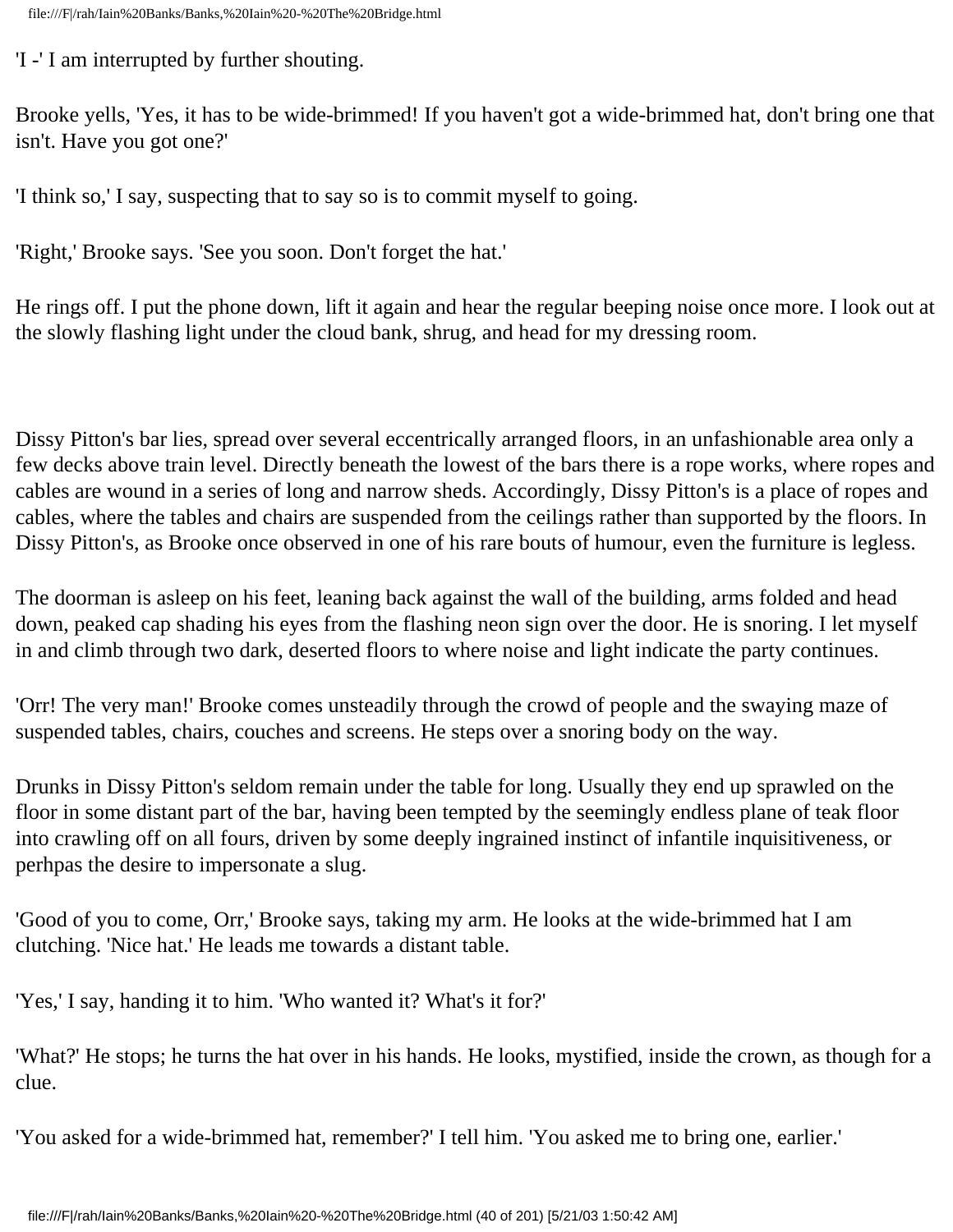'Hmm,' Brooke says, and leads me to a table with four or five people clustered around it. I recognise Baker and Fowler, two of Brooke's fellow engineers. They are in the process of trying to stand up. Brooke still looks puzzled. He is looking closely at the hat.

'Brooke,' I say, trying not to sound exasperated. 'You asked me to bring the damn thing, not half an hour ago. You *can't* have forgotten.'

'You sure that was *this* evening?' Brooke says sceptically.

'Brooke, you rang! You invited me over here, you -'

'Oh look,' Brooke says, belching and reaching for a bottle. 'Have some wine and we'll think about it.' He shoves a glass into my hands. 'You've got some catching up to do.'

'I fear your lead is unassailable.'

'You're not upset, are you, Orr? Brooke says, pouring wine into my glass.

'Merely sober. The symptoms are similar.'

'You *are* upset.'

'No, I'm not.'

'Why are you upset?'

Why do I form the impression that Brooke is not really listening to me? This happens, sometimes. I talk to people, but a sort of emptiness seems to come over them, as though the face really is a mask, with the real person somewhere behind it, normally pressed up against the inside like a child with their nose against a sweet-shop window, but - when I am talking to them, trying to make some difficult or unacceptable point lifting that internal self away from the mask and turning somewhere inside themselves, performing the mental equivalent of taking their shoes off and putting their feet up, having a cup of coffee and resting for a while, returning later only when they're good and ready, to nod inappropriately and make some wholly irrelevant remark redolent of stale thoughts. Perhaps it's me, I think. Perhaps only I have this effect on people; maybe nobody else does.

Well, this is paranoid thinking, I suppose, and I don't doubt the effect is one of those which, once one has the courage to broach the subject with other people, will prove to be extremely common, if not nearly universal ('Oh *yes*, I've felt that; that happens to me! I thought it was only me.')

Meanwhile, engineers Baker and Fowler have both succeeded in standing and pulling on their coats. Brooke is talking earnestly to engineer Fowler, who looks perplexed. Then enlightenment spreads across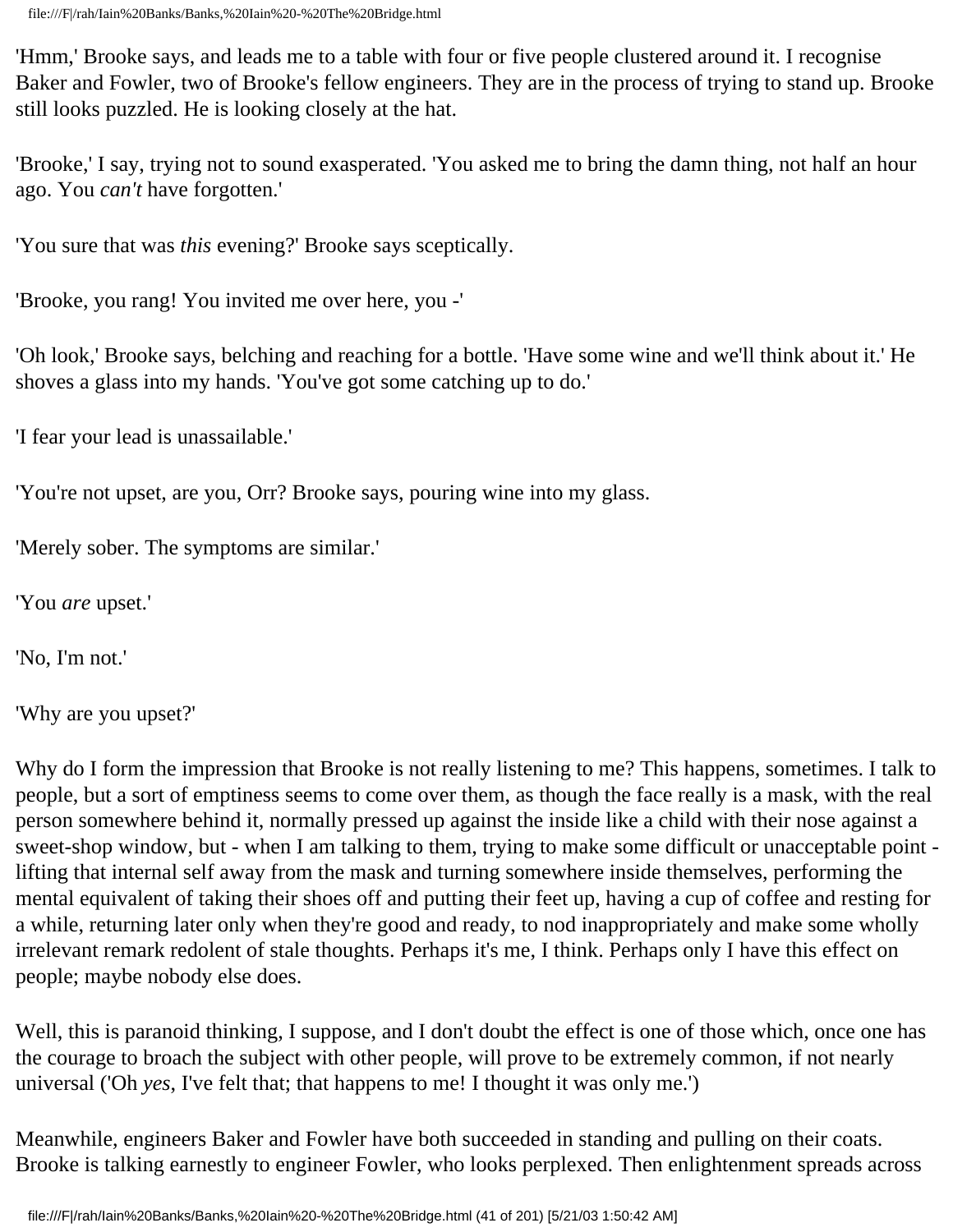```
file:///F|/rah/Iain%20Banks/Banks,%20Iain%20-%20The%20Bridge.html
```
his face. He says something which Brooke nods at before coming back to me. 'Bouch,' he tells me, then picks up his own coat from the back of a couch.

'What?' I say.

'Tommy Bouch,' Brooke says, putting his coat on. 'He wanted the hat.'

'What for?'

'Don't know, Orr,' Brooke admits.

'Well, where is he?' I ask, looking round the bar.

'Went outside a while ago,' Brooke tells me. He buttons his coat. Fowler and Baker stand behind him, swaying uncertainly.

'Are you three going?' I ask, rather unnecessarily.

'Have to,' Brooke says, then takes my arm, leans closer. 'Urgent appointment at Mrs Hanover's,' he whispers loudly.

'Mrs -' I begin. Mrs Hanover's is a licensed brothel. I know that Brooke and his cronies visit it occasionally, and I suspect it is frequented mostly by engineers (a host of unsubtle allusions suggest themselves). I have been invited before, but made it clear I have no interest in attending. This reticence arises from vanity, not moral scruples, I have assured Brooke, but I suspect he still thinks I am - beneath my talk of sex, politics and religion - a prude.

'Don't suppose you want to come along, do you?' Brooke says.

'Thank you, no,' I say.

'Hmm, didn't think so,' Brooke nods. He takes my arm again, puts his mouth near to my ear. 'Thing is, Orr, it's a bit awkward . . .'

'What?' I watch engineer Fowler talking to a young man with long hair who is sitting in the shadows behind him. Another young man is slumped over the table behind him.

'It's Arrol's daughter,' Brooke says, glancing back over his shoulder.

'Who?'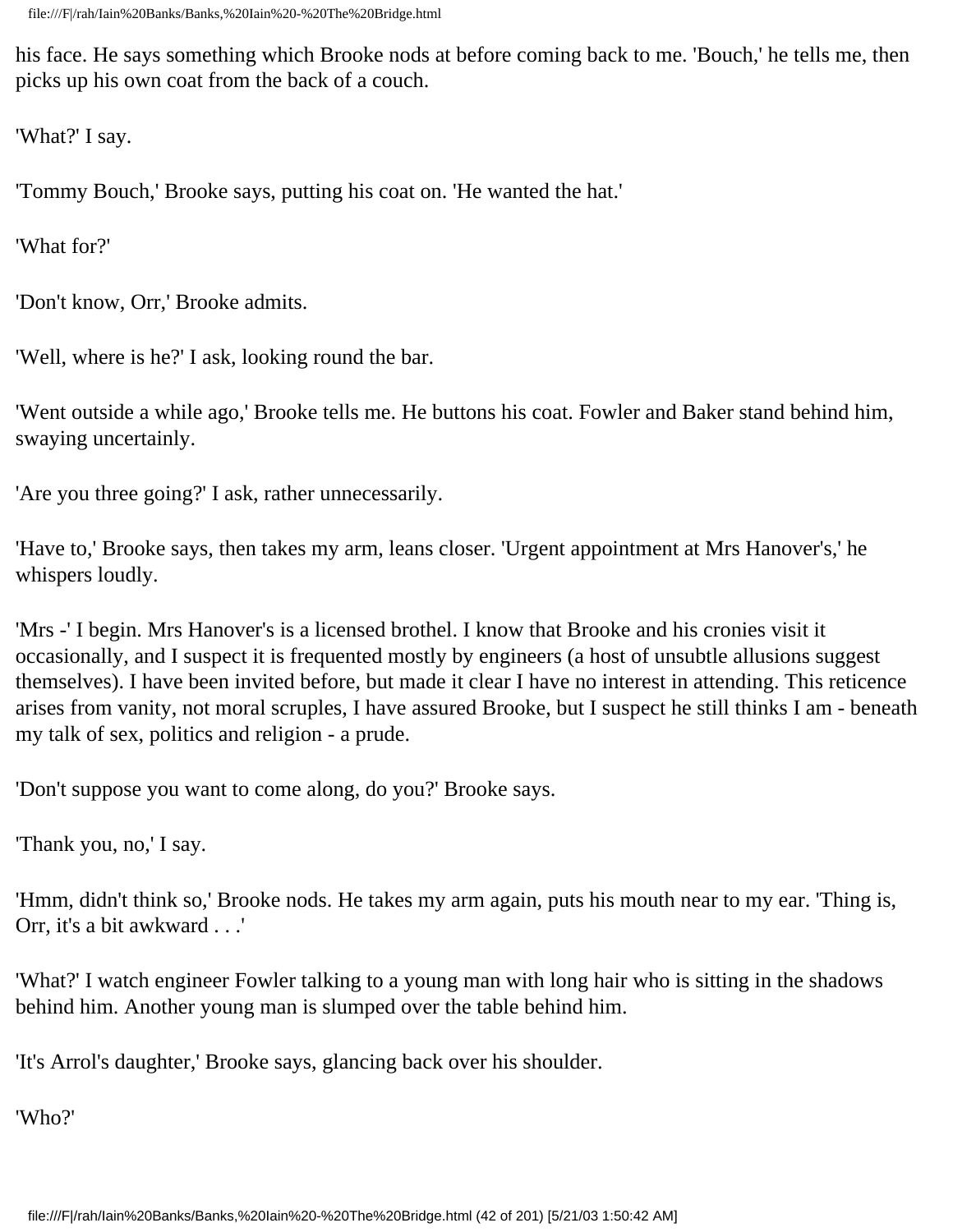'Chief Engineer Arrol's daughter,' Brooke whispers. 'She's sort of attached herself to us, you see, and that brother of hers has gone and fallen asleep, so if we leave now there won't be anybody to ... Look, you wouldn't mind sort of. . . talking to her, would you?'

'Brooke,' I say coldly, 'first of all you call me at five o'clock in the morning, then -' I get no further.

Baker, supported by an anxious-looking Fowler, stumbles into Brooke, and says, 'Think we'd better go now, Brooke; not feeling awfully . . .' Engineer Baker stops, seems to belch. His cheeks bulge; he swallows, then grimaces and nods in the direction of the steps to the lower floor.

'Got to go, Orr,' Brooke says hurriedly, grabbing one of Baker's arms while Fowler grasps the other. 'See you later. Thanks for looking after the girl. Have to make your own introductions, sorry.' The three of them barge past me; Brooke shoves the wide-brimmed hat back into my hands. Fowler drags Baker off towards the stairs, with Brooke in tow via Baker's other arm. 'I'll tell Tommy Bouch about the hat if I see him,' Brooke shouts.

They stagger together through the crowds, towards the stairs. As I turn, my attention is caught by the young man I saw Fowler talking to earlier; he is looking up, from rather baggy eyes, smiling at me.

Wrong. Not a young man; a young woman. She is wearing a dark, rather well-cut suit with wide trousers, a brocade waistcoat with a rather ostentatious gold chain across it, and a white cotton shirt. Her shirt collar is open, a black bow-tie hanging undone from it. Black shoes. Her hair is dark, shoulder length. She is sitting sideways on a seat, one leg drawn up under her. One dark hooked eyebrow hoists; I follow her gaze to where the tripod of engineers who have just left the table are attempting to navigate their way through the press of bodies at the head of the stairs. 'Think they'll make it?' She says. She tips her head to one side, one clenched fist supporting the back of her head.

'I think I'd want very good odds,' I reply. She nods thoughtfully and takes a drink from a long glass.

'Yes, me too,' she says. 'I'm sorry; I don't know your name.'

'My name is John Orr.'

'Abberlaine Arrol.'

'How do you do,' I say.

Abberlaine Arrol smiles, amused. 'I do as I like, Mr Orr. And yourself?'

One irrelevant reply deserves another; 'You must be Chief Engineer Arrol's daughter,' I say, putting the wide-brimmed hat on the end of the couch (where, with any luck at all, somebody else will pick it up).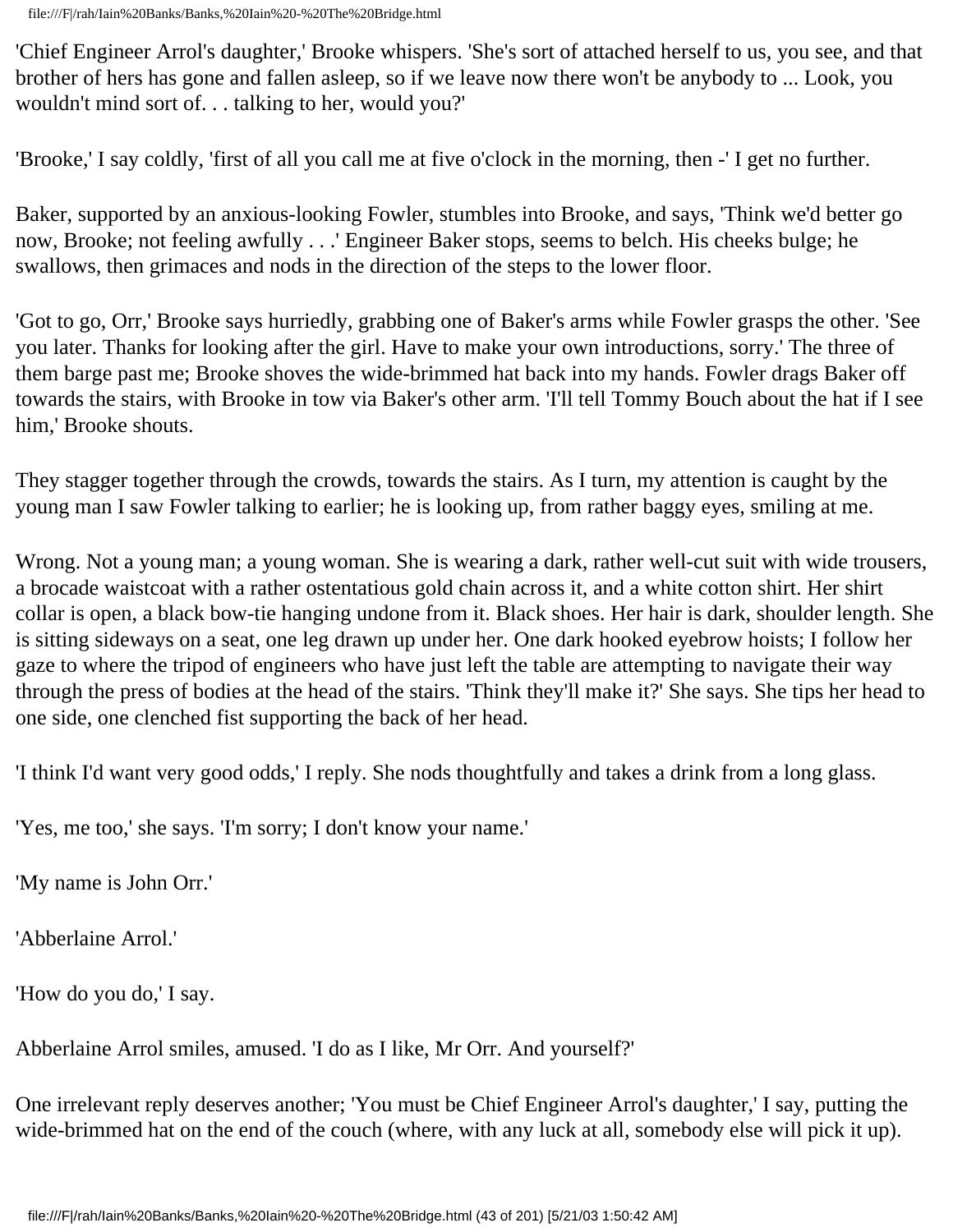'That's right,' she says. 'Are you an engineer, Mr Orr?' She waves one long, unringed hand at a seat beside her. I take off my coat, sit down.

'No, I'm a patient, under Dr Joyce.'

'Ahh,' she says, nodding slowly. She looks at me with a directness I've found unusual on the bridge, as though I am some complicated mechanism in which one small part has come adrift. Her face is young, but soft-looking in the way of an older woman's, though unlined; she is small-eyed, with the hoses obvious under the smooth skin at brow and cheek. Her mouth is quite broad, and smiling, but I find my gaze drawn to small crinkles of skin under her grey eyes, small folds, which give her a knowing, ironic look.

'What do they think might be wrong with you, Mr Orr?' Her eyes glance towards my wrist, but my medical name band is hidden by my cuff.

'Amnesia.'

'Ah really; from when?' She wastes no time between sentences.

'About eight months ago. I was . . . netted by some fishermen.'

'Oh, I think I read about it. They fished you out of the sea.'

'So I'm told. That's one of the many things I've forgotten.'

'Haven't they found out who you are yet?'

'No; no one has claimed me, at any rate. I don't match the description of any missing person.'

'Hmm, it must be strange.' A finger goes to her lips. 'I imagined it might be quite interesting and . . .' a shrug, 'romantic to have lost one's memory, but perhaps it's just frustrating?' She has rather fine, very dark eyebrows.

'Mostly frustrating, but also interesting, as is the treatment. My doctor believes in dream therapy.'

'And do you?'

'Not yet.'

'You will if it works.' She nods.

'Probably.'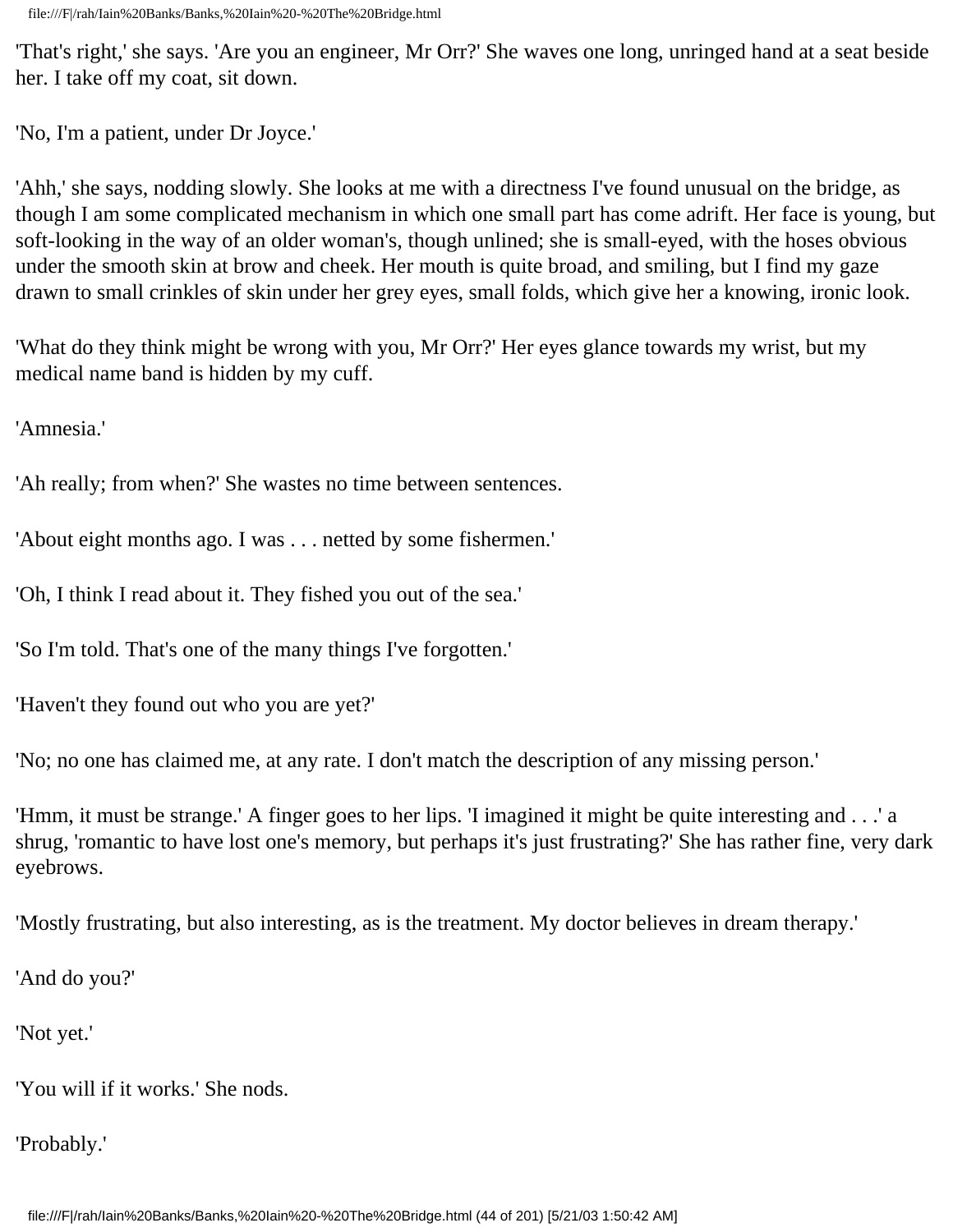'But,' she raises one finger. 'What if you have to believe in it before it can work?'

'I'm not sure that would accord with the good doctor's scientific principles.'

'But if it works, who cares?'

'Ah, but if one has belief without reason in the process, one may end up having belief without reason in the result.'

This makes her pause, but only for a moment.

'So you might think you're cured, when you're not,' she says. 'But there'd be a definite result; you'd either have your memory back or not.'

'Ah, but I might not; I might make it up.'

'Make up your own past life?' Sceptically.

'Some people do it all the time.' I think I am teasing, but even as I speak the words, I wonder.

'Only to fool other people. They must know they're lying.'

'I'm not sure it's that simple. I think the easiest people to fool are ourselves. Fooling ourselves may even be a necessary precondition for fooling others.'

'Oh no,' she says quite definitely. 'To be a good liar you have to have a very good memory; to fool others you usually have to be cleverer than they.'

'You think no one ever believes their own stories?'

'Oh, maybe a few people in psychiatric hospitals do, but that's all. I think most of the patients who claim to believe they're other people are just playing a sort of game with the staff.'

Such certainty! I seem to recall being that sure of things, even if I can't remember what it was I was so definite about. 'You must think doctors very easy to fool,' I say. She smiles. Her teeth are unobjectionable. I am aware of evaluating this young woman, of sizing her up. She is entertaining without being entrancing, absorbing without being captivating. Probably just as well. She nods.

'I think they can be fooled quite easily when they treat the mind like a muscle. It doesn't seem to occur to them that their patients might be trying to fool them deliberately.'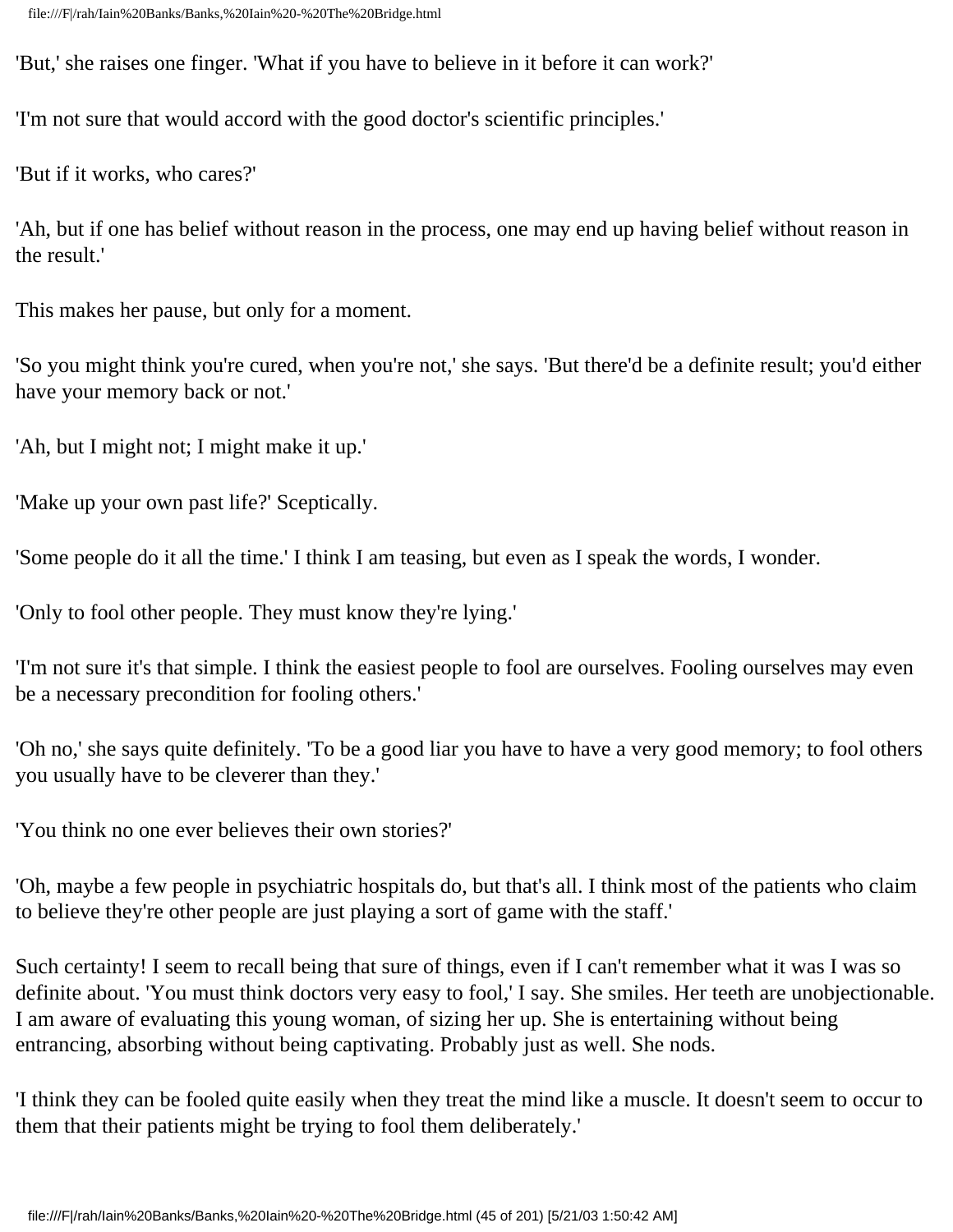I'd dispute this: Dr Joyce, for one, seems to make it a matter of professional pride never fully to believe anything his patients tell him. 'Well,' I say, 'I think a good doctor will usually spot the charlatan patient. Most people lack the imagination to assume the role sufficiently well.'

Her brows crease. 'Maybe,' she says, staring past me intently, unfocused. 'I'm just thinking of childhood, when we -'

At this point, the young man sitting on the far side of her, with his arms on the table and his head on his arms, stirs, sits up and yawns, looking round with bleary eyes. Abberlaine Arrol turns to him. 'Ah, awake once more,' she says to him, a gangly fellow with close-set eyes and a long nose. 'Finally scrape together a quorum of neurons, did we?'

'Don't be a shit, Abby,' he says after a dismissive glance at me. 'Get me some water.'

'You may be an animal, brother dear,' she says, 'but I am not your keeper.'

He looks about the table, which is mostly covered in dirty plates and empty glasses. Abberlaine Arrol looks at me. 'I don't suppose you know if you have any brothers, do you?'

'Not to the best of my knowledge.'

'Hmm.' She gets up and heads for the bar. The fellow closes his eyes and leans back in his seat, making it swing slightly. The bar is emptying. Only a few legs can be seen poking out from beneath distant tables, witnessing where their owners' alcoholic excursions into the long-lost days of four-limbed locomotion have come to their stupefied conclusions. Abberlaine Arrol returns with a pitcher of water. She is smoking a long, thin cigar. She stands in front of the young man and pours a little over his head, puffing on the cigar.

He stumbles to the floor, cursing, and stands up shakily. She hands him the pitcher and he drinks. She watches him with a sort of amused contempt.

'Did you see the famous aircraft this morning, Mr Orr?' Miss Arrol asks, watching her brother, not looking at me.

'Yes. Did you?'

She shakes her head. 'No. I was told about them, but I thought at first that it was a joke.'

'They looked real enough to me.'

Her brother finishes the water and throws the pitcher behind him with a theatrical gesture. It smashes on a table in the shadows. Abberlaine Arrol shakes her head. The young man yawns.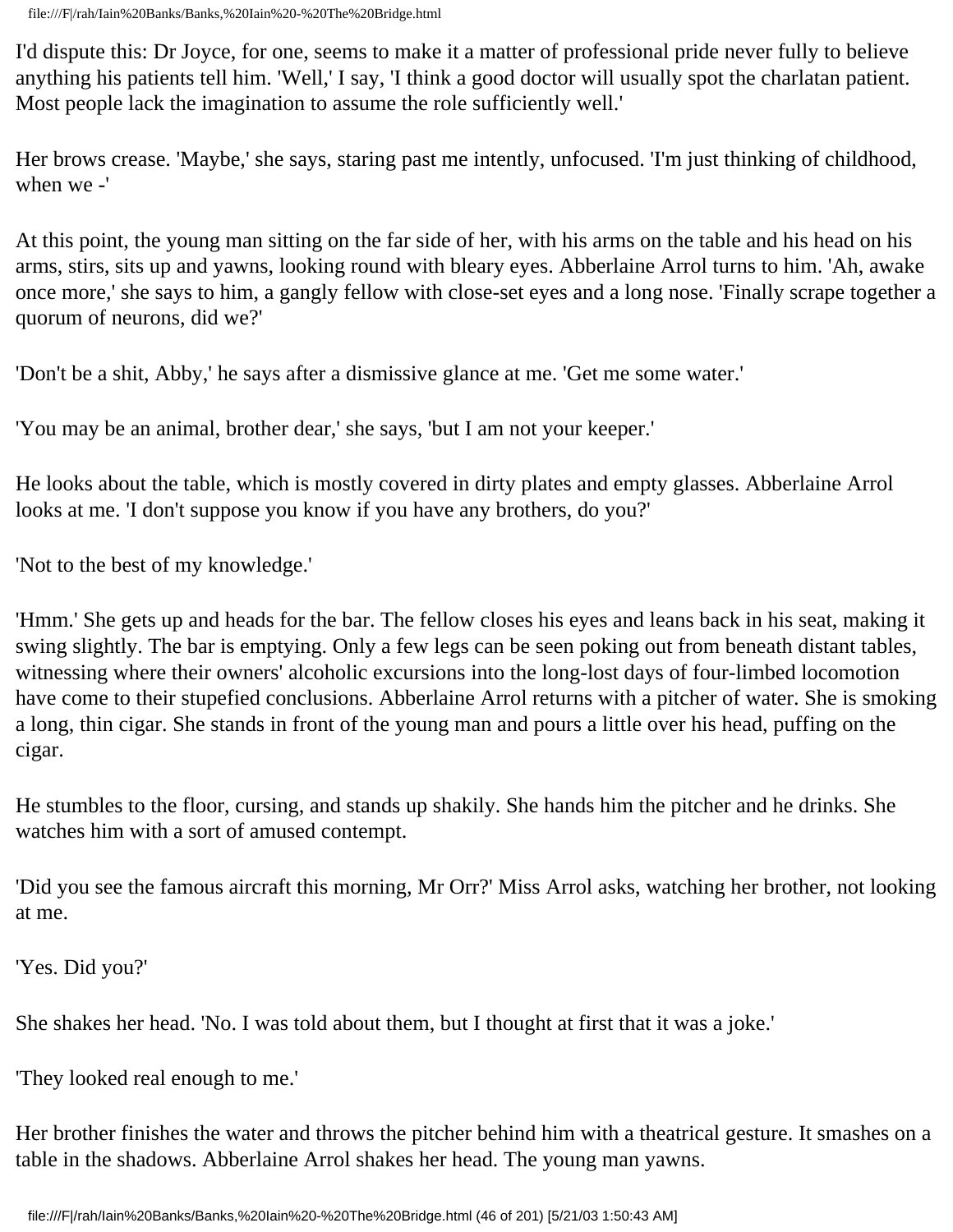Tm tired. Let's go. Where's dad?'

'Gone to the club. But that was some time ago; he might be home by now.'

'Good. Come on.' He walks towards the stairs. Miss Arrol shrugs at me.

'I must go, Mr Orr.'

'That's all right.'

'Nice talking to you.'

'A mutual pleasure, then.'

She looks to where the young man is waiting, hands on hips, at the top of the steps. 'Perhaps,' she says to me, 'we'll have the chance to continue our conversation at a later date.'

'I hope so.'

She remains standing there for a moment; slim, slightly dishevelled, smoking her cigar, then executes a deep, mocking bow, hand flourished, and backs away, sticking her cigar in her mouth. A line of grey smoke curls after her.

The revellers have departed. Most of the people left in Dissy Pitton's are bar staff; they are switching out lights, wiping tables, sweeping the floor, lifting inebriated forms from the deck. I sit and finish my glass of wine; it is warm and bitter, but I hate to leave an unfinished glass.

Finally, I rise and tread the narrow corridor of remaining lights to the stairs. 'Sir!'

I turn; a broom-wielding barman is holding the wide-brimmed hat. 'Your hat,' he says, shaking it at me just in case I thought he meant the broom. I take the cursed thing, secure in the knowledge that had it been precious to me, had I been looking after it and trying to make sure that I didn't lose it, it would most assuredly have disappeared for ever.

At the door Tommy Bouch is being held against the wall by the no longer dormant doorman and quizzed on his identity and destination. Engineer Bouch seems unable to make any coherent noises, his face has a distinctly green hue about it and the doorman is having difficulty supporting him.

'You know this gentleman, sir?' the doorman asks. I shake my head.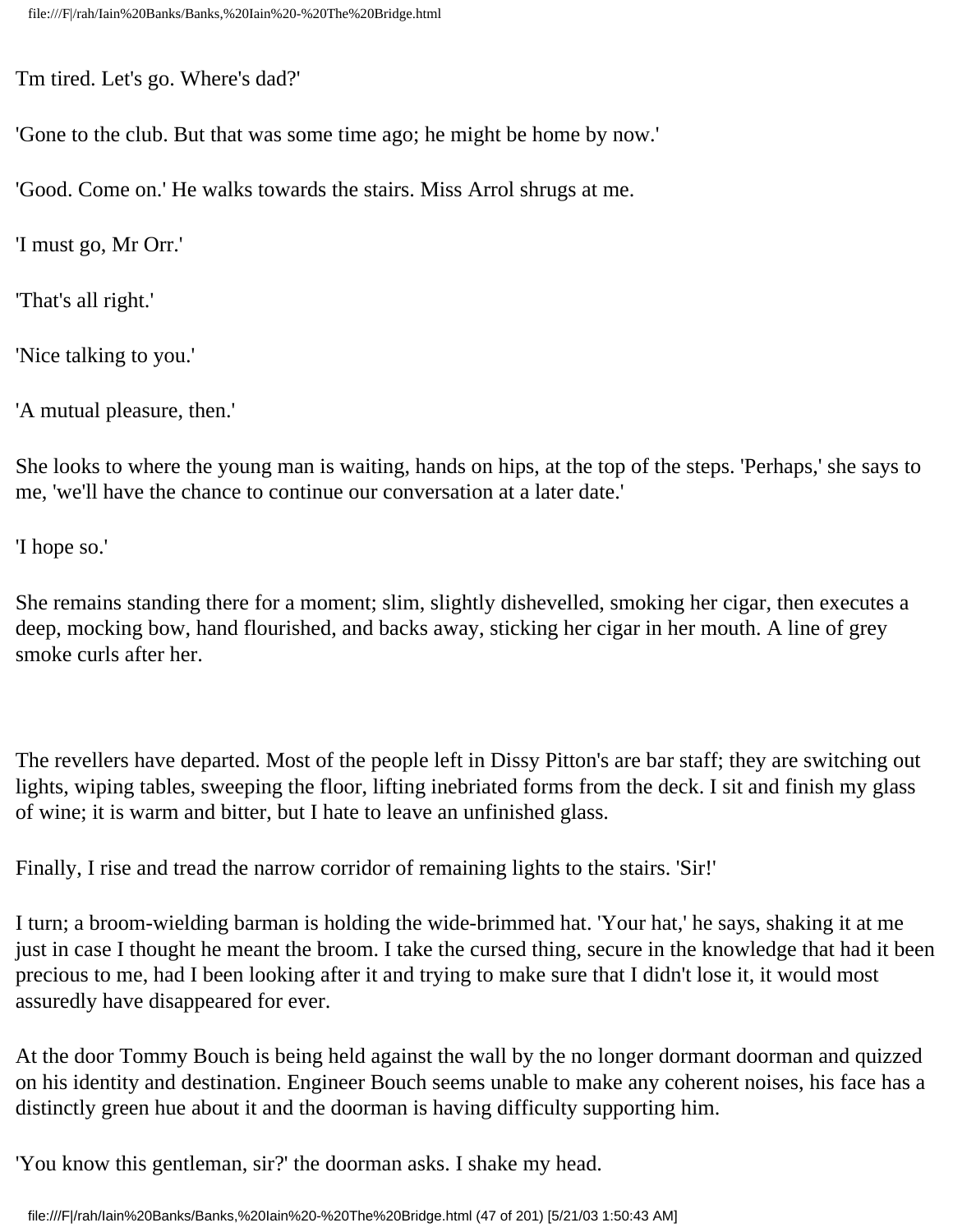'Never seen him before,' I say, then shove the hat between the doorman's arms. 'But he left his hat inside.'

'Oh, thank you sir,' the doorman says, he holds the hat in front of the engineer's face so that he can see it (or both of them, as the case may be). 'Look, sir, your hat.'

'Thanyoo,' Engineer Bouch succeeds in pronouncing, before transferring the contents of his stomach into the crown of the headgear. Thanks to the wide brim, of course, remarkably little splatters over the side.

I walk away feeling oddly triumphant. Perhaps that was what he wanted it for all the time.

'Not here?'

'Oh, golly, you know I really and honestly *am* sorry Mr Orr, but no, he isn't.'

'But I have -'

'An appointment, yes, I know Mr Orr. I have it here, see?'

'Well, what's the matter?'

'Urgent meeting of the Administrative Board Primary Subcommittee Vetting Committee, I'm afraid; pretty important. The doctor's a very busy man these days, sir. There are just *so many* calls on his time. You mustn't take it personally, Mr Orr.'

'I'm not -'

'It's just the way things go. Nobody likes all this admin stuff, but it's just a dirty job that has to be done.'

'Yes, I-'

'It could have happened during anybody's appointment; you were just unlucky.'

'I appreciate -'

'You mustn't take it personally. It was just one of those things.'

'Yes, of course -'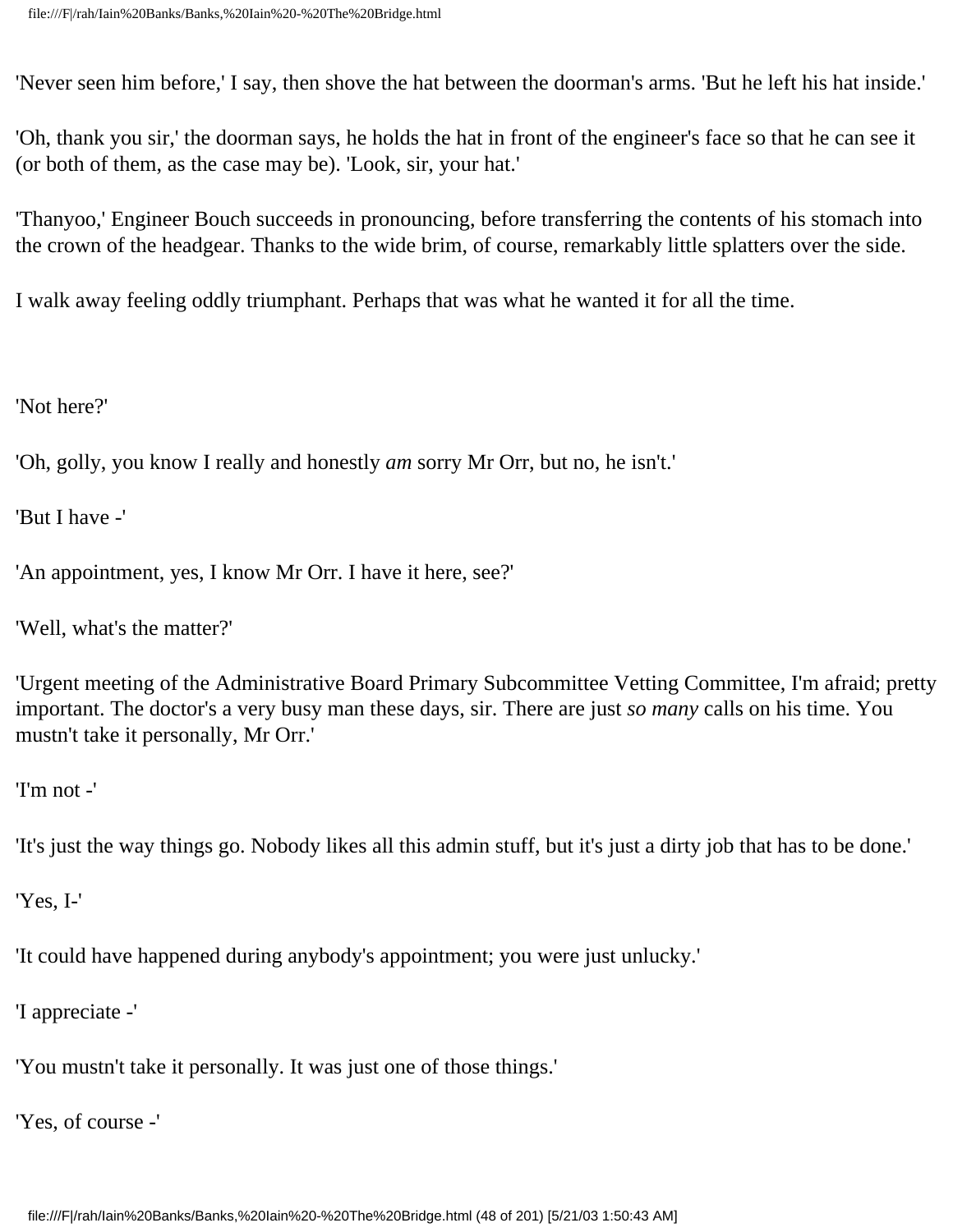'And of course there's absolutely no connection with us forgetting to tell you we'd moved offices the other day. That was purely coincidence; it could have happened to absolutely anybody whatsoever. You were just unlucky. It really really *isn't* anything personal.'

'I-'

'You mustn't take it that way.'

'I'm *not*!'

'Oh, Mr Orr; not at home to Mr Tetchy, are we?'

Outside, remembering yesterday's eventful elevator journey, I head in the same direction as before, looking for the giant circular window and the entrance to the decrepit, L-shaped lift opposite it.

Increasingly frustrated and annoyed, I wander for over an hour through the high-ceilinged gloom of the upper structure, past the same blind-statued niches (ancient bureaucrats fastened in pale stone) and the same heavily hanging flags (furled like thickly ponderous sails on some great dark ship), but without finding the circular window, the old bearded man, or the lift. A senior clerk whose long-service ribbons proclaim he is a veteran of at least thirty years service, looks puzzled and shakes his head when I describe the lift and its grizzled operator.

Eventually (the doctor would not be proud of me), I give up.

I spend the next few hours tramping round various small galleries in a distant section of the bridge, some distance from my usual haunts. The galleries are dark and musty, and the attendants look surprised that anybody should come to view the exhibits. Nothing satisfies me; the works all look tired and spent; paintings washed out, sculptures deflated. Worse than the poor execution, though, is the downright unhealthy preoccupation with distortions of the human form which all the artists appear to share. The sculptors have twisted it into a bizarre resemblance of the structures of the bridge itself; thighs become caissons, torsos either caissons or structural tubes, and arms and legs stressed girders; section of bodies are constructed from riveted iron painted bridge red; tubular girders become limbs, merging into grotesque conglomerations of metal and flesh like tumorous miscegenistic eruptions of cell and grain. The paintings exhibit much the same preoccupations; one shows the bridge as a line of misshapen dwarfs standing in sewage or blood, arms linked, another depicts a single tubular formation, but with meandering blue veins picked out beneath the ochre surface, and small trickles of blood coming from each rivet hole.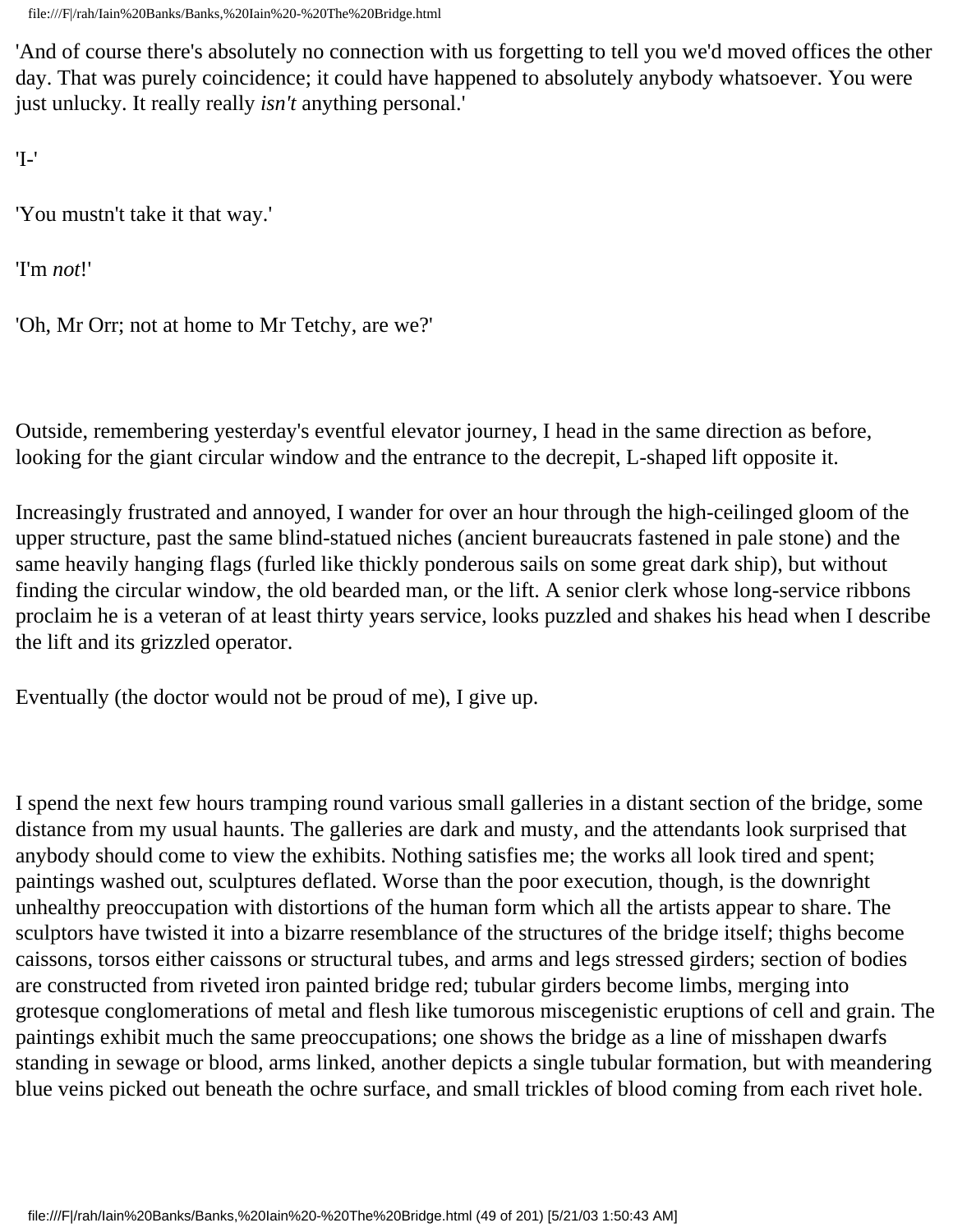Beneath this part of the bridge is one of the small islands which support every third section.

These islands are regular only in their approximate size and spacing; otherwise they vary in shape and use. Some are riddled with old mine workings and underground caverns, others almost covered in the decaying concrete slabs and circular pits of what look like old gun emplacements. Some support ruined buildings, either old pit-head works or long-crumbled factories. Most have a small harbour or marina at one end, and a few are quite without any sign of human habitation or construction at all - mere lumps of green, covered in grass and scrub and green seawrack.

They share a mystery though, and that is simply how they come to be here in the first place. They look natural, but together, seen in all their linear regularity, the islands betray themselves with a pattern, an unnatural order that makes them even stranger than the bridge they intermittently support.

I toss a coin out of the window on the tram home; it goes glittering away, heading for the sea, not an island. A couple of other passengers throw coins too, and I have a brief, absurd vision of the waters below eventually being filled with thrown coins, the whole firth silting up with the monetary debris of spent wishes, surrounding the hollow metal bones of the bridge with a solid desert of coin.

In my apartment again, before going to bed, I watch the man in the hospital bed for a while, staring at his grey and grainy image so hard and for so long that I almost mesmerise myself with that blank, still image. Rooted in the evening darkness, eyes fixed, I seem to be looking not at a phosphorescing screen of glass, but a bright metal plate; an engraving lined and stamped on a shining, large-grained slab of steel.

I wait for the phone to ring.

I wait for the flight of planes to return.

Then a nurse appears; the same nurse, complete with metal tray. The spell is broken, the illusion of the screen as plate, fractured.

The nurse readies the syrings, swabs the man's arm. I shiver, as though that alcohol, that spirit, chilled me; chilled all my flesh.

Quickly, I switch off.

# **Four**

It wiz this majishin that geez this thing, cald it a familyar soay did an it sits on ma showdder and gose jibber fukin jibber oll bludy day it gose. I cany stand the dam thing but am stuk with it I supose an it wi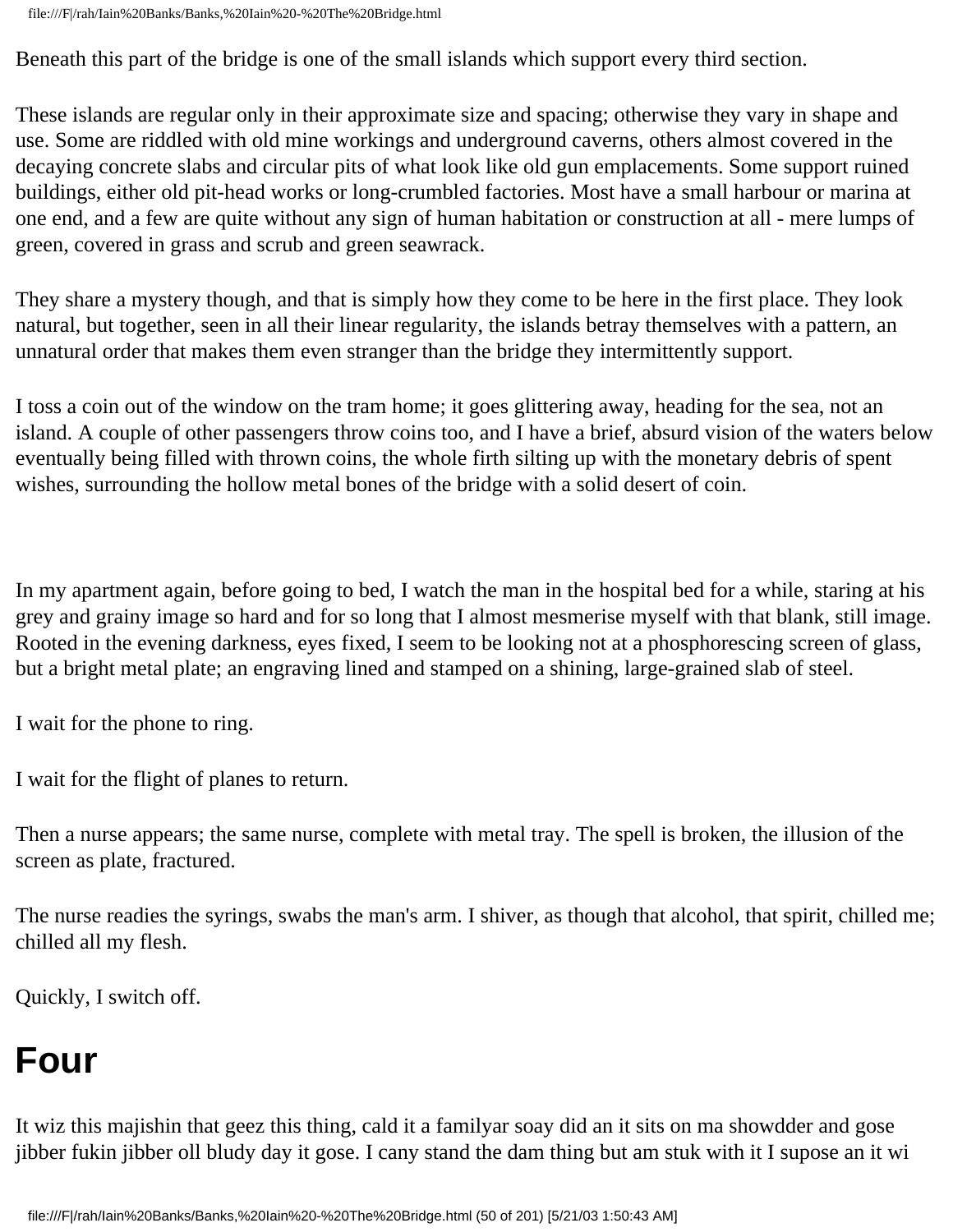me to, cumty think ov it. The majishin sed it woold help me; sed it woold tel me things, which it duz alright, but I thaught he ment sum usefyull things no a lode a shite oil day. He wiz trying tay bribe me becose he thaught I wiz goantae kill him, whitch I wiz, an he sed if I didnae hed give us this reely intirestin an usefyull familyar tay keep watch at niyht an giv us oll that advyce an that. So I sed fairnuf pal, lets see whit it can dae then, so he gose tay this shelph an gets this wee box an puts sum stuf intae it an ses sum o thae wurds an that (I wiz watchin him, ken, in case he tryd enythin, had ma sord at his throate in case he tryd tae turn me intae sumthin wee an nastie, but he didnae). Insted he brings oot this funny wee thing like a cat or a munkey, aw cuverd in blak fur wi a pear aw wee blak wings on its bak an cros-eyes, an he stiks it on ma showdder an ses 'Thare you go my boy,' an I wiz a bit leery ken, cos it wiz an ugly wee bugir an sittin gie cloase tae ma heid, but a stil had ma sord at the majishin's throte, so I lookd at this skely-eyed thing an sed 'whare's this auld bugir's gold then?' an it sed 'in the old trunk behind the screan, but its a majik trunk; it looks empty, but yoo can feel the gold and itill becum visibil when you take it out' Majishin just aboot had a fit soay did; I maid him go an get the gold, an it was true whit the familyar had sed so I asked it whit I shoold do now an it sed 'kill this auld bugir for a start off, heeze a triky custimur.' So I kilt the majishin but the fukin thing's nevir sed enythin usefyull ever since, just blethers oil day long.

' ... of course, according to the preceptive rules of the New Symbology, as characterised in the *Grande Cabale*, the tower signifies retreat, the limitation of contact with the real world; philosophical extrospection. In short, nothing to do with the literally infantile preoccupation with phallic symbolism I mentioned earlier. Indeed , except within the most morally constipated of societies, when people want to dream about sex, they dream about sex. Actually the combination of the cards *La Mine* and *La Tour* in the minor game is considered particularly important and the significance of the tower over the pit does have a sexual resonance for predictive purposes which the simple combination of retreat and the fear of failure would not appear immediately to imply, but -'

See whit I meen? Drive ye daft, so it woold. I cany get the wee basturd aff ma showldur niythir on account of its got these claws inside me, biride in ma flesh so they are. Their no soar untill I try takin the thing aff, but soar enuoph then alright. Canny even stab it or bash it with a rok on acount of its ded adjile an starts screemin an bawlin fit tae raze the deid an jookin and jumpin aboot and me triing tay bash it or stik ma dirk doon its throate but tay no avale.

Enyway, Ive dun alright sinse it took up with me, so maybay its lucky after oll. I wrekin it disney wurk right without a majishin around, but that's tuff; Im a sordsman no a bleading wizerd after oll. Enyway, like I say, Ive dun alright sinse it took up with me an its taut me a load a new wurds an that, so am a bit mair ejucatit these days ken. Aw aye, I forgot to mencion that if I try takin it aff ma sholder or if a dinny feed it itill tolk ded loud oil nihgt an keep me awake, so seein it disnae eet mutch an its been luky fir me I just leeve it thare now an we get on as wel as can be excpected. Wish it didnae shite doon ma bak thow.

'Interesting point actually; I mean I'm sure you won't have noticed it, being so single-minded - well, almost single-celled if the truth were told - but in the lands below the situation *is* quite the reverse of the arrangements at this rarefied altitude (have you noticed you're out of breath? No, probably not). There, in the Elysian pastures of this quintessentially verdant locale, the women command, and the men remain the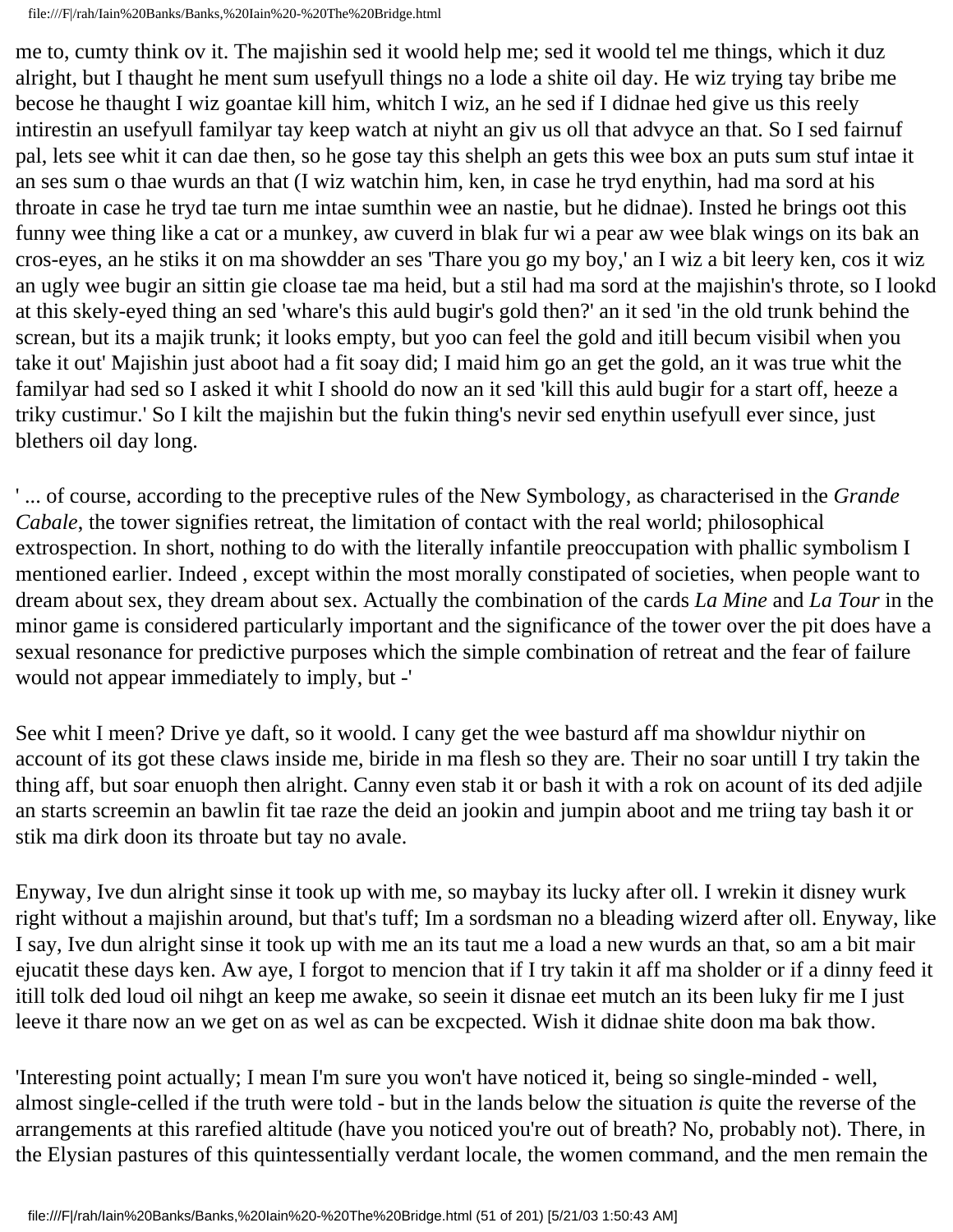file:///F|/rah/Iain%20Banks/Banks,%20Iain%20-%20The%20Bridge.html

size of babies all their lives.'

Its jibbering agen, an hears me just aboot at the tap o this fukin big towur, ma sord curverd in blud, soar arm whare wun o them gards cot me at the gate erlyier an am lost in this maze with oll these wee rooms an am wurryin aboot that fyre I started farthur doon coz I can smel the smoake an Id rather no be roseted alive thankyou very mutch, an the dam things bletherin away as useyull. Ill nevir catch that old kween at this rate, an her with her majik powirs an oll to. Anuthir o them gards cum at me but I kilt him nae bothir an jumpt ower him, stil lookin fur the way up an switherin whitch way tae go.

'God these drones are *te*dious. This hive mentality is a real loss-leader in the higher vertebrates (a label applicable to you, I've always felt, only in terms of physical height). You still lost? I thought so. Worried about the smoke? Of course. A smarter chap would solve both problems at once by watching the way the smoke's drifting; it will try to rise, and there aren't many windows on this floor. Not that there's much chance of *you* making that sort of connection I imagine; your wits are about as fast as a sloth on Valium. Pity your stream of consciousness hasn't entered the inter-glacial yet, but we can't all be mental giants. I imagine it's all due to some appalling genetic miscoding; probably went wrong in the womb; all the blood supply went to form your muscles and your brain was left to develop on the portion normally reserved for the left big toe or something.'

I thaught I wiz totaly scunnerd fur a minit thare, but I just watched whare the smoake wiz goin an I found this big trapdoar so I think ahm okay but its no joak trying tae wurk oot whits goan on wi that skely-ayed wee bugir gein it crak in ma eer oll the time.

'Talking about babies again, as I was saying - oh well *done*, we've found a way up to the next storey have we? Congratulations. Will we remember to close the trapdoor? Oh very good. We *are* coming on. You'll be tying your own bootlaces next ... probably to each other, but anything's a start. What was I saying? Babies. Yes, in the lands below it is the fair rather than the unfair sex which is in charge. Males are born seemingly normal, but they only grow for a short while and halt at about toddler stage; they do mature sexually, growing ample bodily hair and even thickening out a little, and their genitals *are* fully developed, but they stay a pleasantly cuddleable size all their lives and never grow large enough to be a threat. They never fully develop mentally of course, but *plus ça change*; ask any woman. These hairy, mischievous little bundles of fun are of course used to father new offspring, and naturally they *do* make marvellous pets, but the women tend to form serious relationships only amongst themselves, which is quite right and proper if you ask me. Apart from anything else, it takes three or four of the males to form a satisfactory tactile quorum for love-making as opposed to mere insemination ...'

See, stil jibbering away qwite the thing. Litil basturd woold be roseted meet by now if I hadnae found the way up heer. Ded windy up here so it is, bloan fastur than a dragins fart like they say an oll these pillers and curtins and things bein bloan about; the waws look gold but thats just leef an nae use tae man nur beast; Im lookin for the way up tae the next storie behind this big chair up on a stage when these two big gards like bares wi huoman heids cum snarlin an crashin at me wi these big axis, bit I kilt them boath as wel; wuno them faws ovur the edje of the balckiny an I wotch him faw doon the side till hes just a wee spek, but this stil isnae gettin me tae that old bitch qwcan.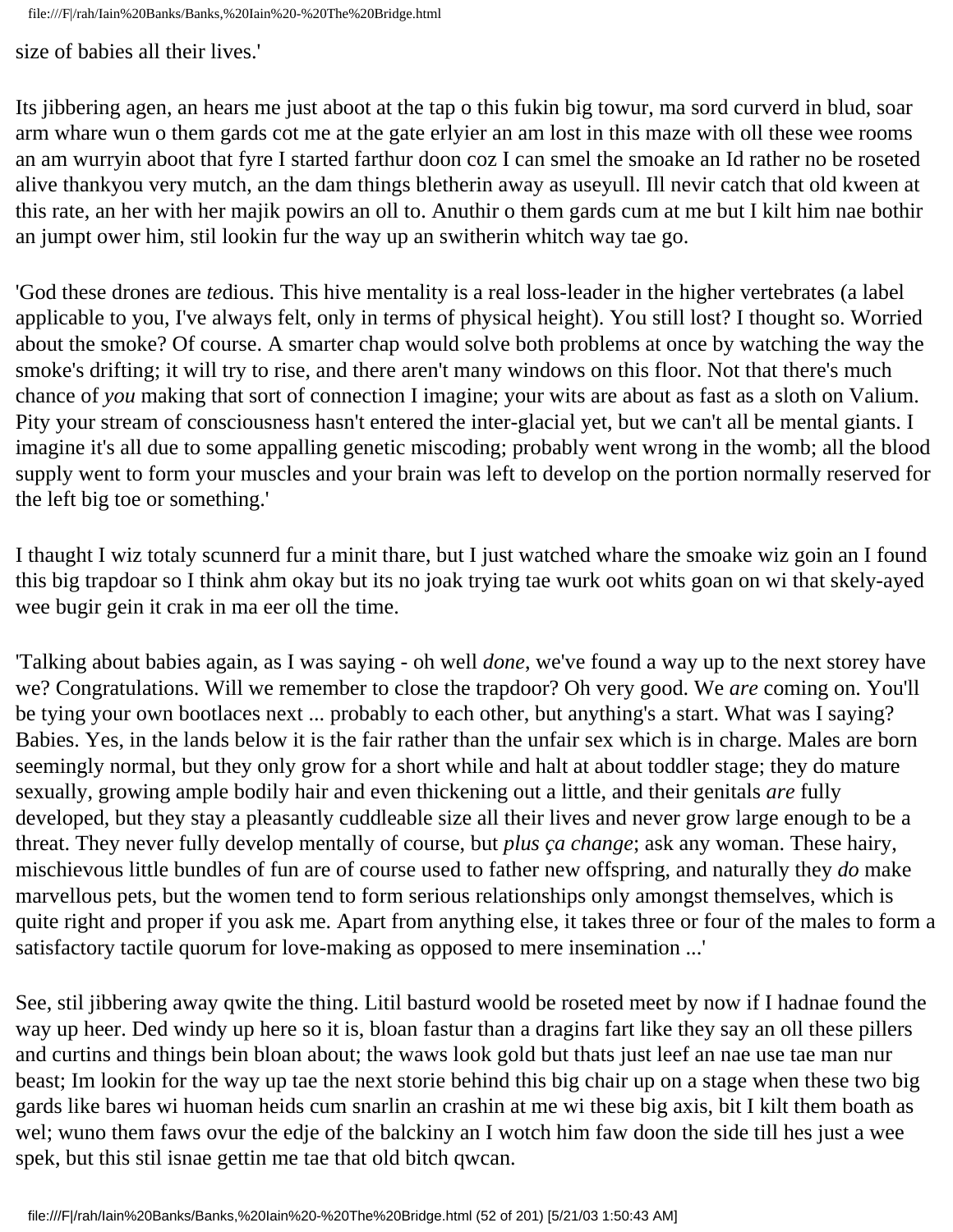'Bet he wishes he'd taken the flying lessons now. Just look at that view, would you? Ridges and hills, all those forests ... streams like veins of quicksilver; quite breath-taking. Even with breathing equipment, I should think. No, you wouldn't need that I suppose; not much chance of you suffering from oxygen starvation; I guess you could probably get by on a couple of molecules a day, at a pinch. God man, look at you; becoming a vegetable would be promotion.

'Still, to give you your due, I must say you did despatch those rather loudly offensive carnivores pretty calmly. They very nearly had *me* frightened, but you just waded in there quite happily, didn't you? Yes, you've got guts me lad. Pity they're where your brains should be, but you can't have everything. Including a clue, it would seem. Personally I didn't think that throne looked quite right. There doesn't appear to be any way from this storey to the next, but there has to be one, and if I was a monarch I'd want a pretty fast and handy one too, if things ever did get a bit sticky in the throne room. Funny that, you don't normally see a join-line between a throne and its dais. Not the sort of detail I'd expect you to pick up on though, oh brain-dead one.'

Wun day this fukin things goantae drive me right up the bleadin waw, so it wull, oll this mindless chatur in ma erehoal. Id get rid of the gleakit litul basturt if I could, but how? Ats the qwestchion. I go an have a wee sit doon on the big mukle chare thinmyjig; the throan or whitever ye call it, an start presin an prodin bits aw it, just on the offchants, ye ken? When low and fukinbehold the dam things jumps up into the ayr, just like that, wi me stil sittin in it an the bleadin familyar still goan on an on in ma ere.

An a right funy bit aw touwur *this* is jimmy, I'll tell ye.

'Well what a surprise. Unconventional elevator, what? Seventy-ninth floor: ladies' lingerie, leather wear, beds and vestments.'

Whit a weerd bludy playce; ye wooldnae bileeve it. Big bludy room wi aw these wee beds and coutches an things, an these wimin on them, only the wimin arnae hole; thayve aw got bits misin.

Thayre aw liein thare on these wee beds, and thers a helluf a smel aw sents an perfyooms, an thers this huge grate bugir cums runnin up wi neerly nae close on, an oll shiny wi this ouil and a funy litul hi voyce like a woomun. He was bowin an scrapin an rubin his hands aw ovir each uther an singing at me in this daft woomuns voyse an greetin like a lassy to, teers driblin doon his facye, so I sat thare fur a bit, getin ma breth back, then went fur a look roun this weerd playce with this big fat basturt follwin me an *him* jibberin away ora time to, an stil greetin.

These wimin wiz all alive, right, but thayd been chopt up; nane aw them had an arm or a leg, just torsers an heids. Lookt like thayd been in sum big battul or sumhin, only they didnae have eny skars on thayre faces or bodys; some cunt had dun a right neet job on them. They were aw bonny, to; big tits and great riggers an right butefull faces. Thay wiz tied doon wi straps an stuff an sum aw them had this lether stuff on, or wee bitty flimzie goonies an that laycey gecr, ye ken. Sum aw them wer greetin to.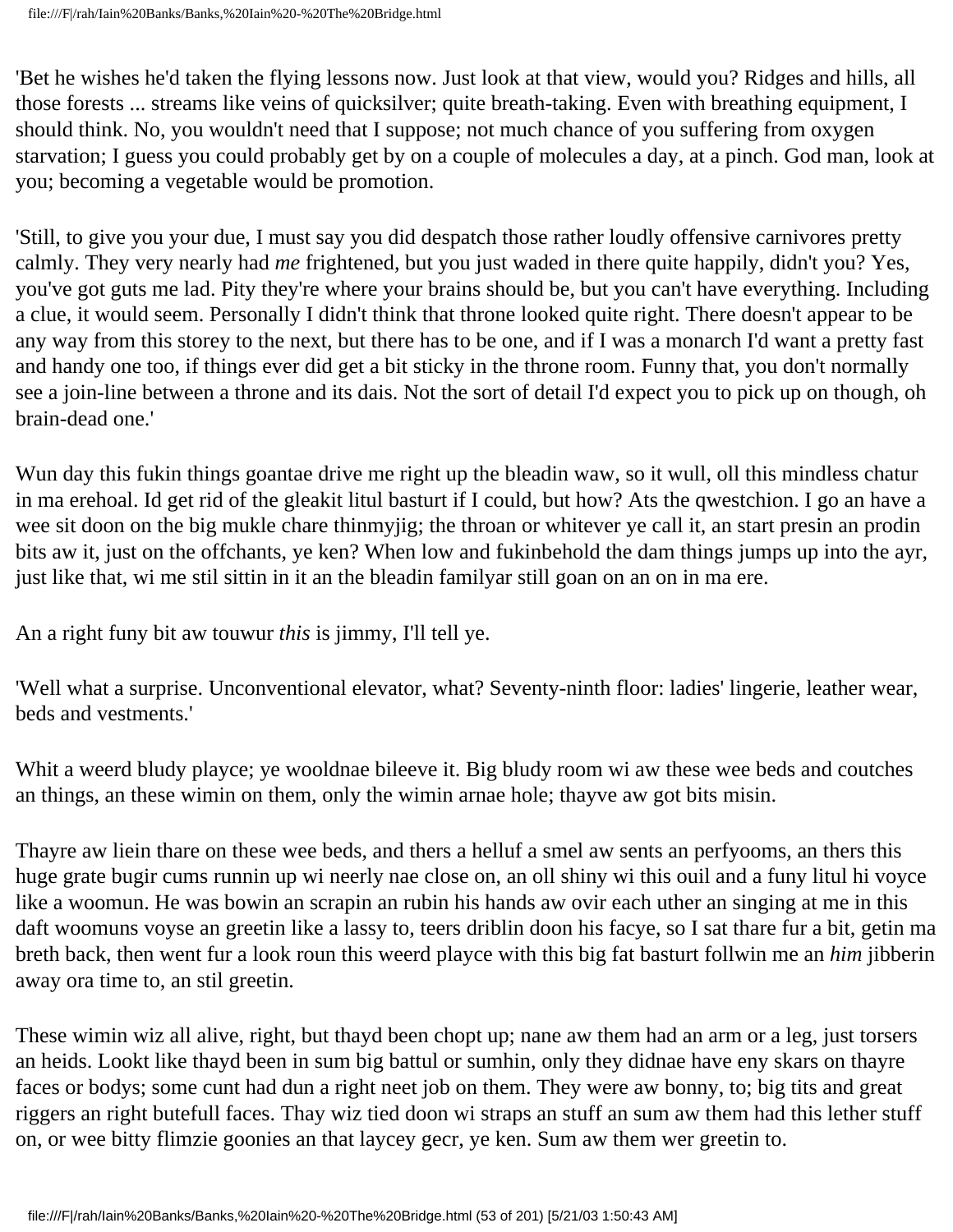Fuk me, a thoaught, sum bugirs got right weerd taysts. Speshlly if oll this wiz for the kween, but then ye hear sum aw these whiches and worloks hav right kingky taysts right enuoph. Certinly wiznae this big fat basturt follwin me aroun that was shaggin these lassys, I thot. Enyway, I was gettin a bit fedup wi old tuby, so I kilt him and then behind this big curtin I found oll these gys; fukin granfaithers evry wan an dresd up in these stupit-lookin roabs.

Shoolda seen them; jumt a fukin mile when they saw me an started bendin over an tutchin the flare in front uv me wi thayre hands an howlin. I askd them whare the kween an her gold wiz, but aw a got wiz mair bludy jibberin. Coodnae unerstand a bleadin word they sed but gess who did.

'Ah the merry men. Still stoic in defeat I see. Your fat friend out there - you know, the one pruned of his prunes - collided with my muscular chum's sword a moment ago; an even unkinder cut than his original wound. I think this lad's patience is wearing a little thin, and it's only micron-thick at the best of times, so if you don't want to end up like fatty out there - as he was alive, or the way he is now- I'd co-operate. So: which way to see the queen? Ah Molochius, yes; you always were the talkative one, weren't you? Yes of course you'll go free. You have my word. Mm-hmm. I see. The mirror. Just plastic I suppose. Hardly original, but still.'

I slit the miror behynd the old gys an there wiz stares on the far side of it leeding up the way. Grate, I thawt.

'Very well, you of the minced cortex; do what comes so naturally to you and let's get on with it.'

I kilt the old gys. Just skin an boan so thay were. Hardly got ma sord dirty. Just as well. I wiz gettin tyred an ma arm wiz soar, furby. Found the qween in the very tap uv the touwir, in this wee widin room, open tae the wind. Ded wee it wiz an just aw these tyles slopin doon the way aw roond; widnae huv dun to be skayrt aw hieghts up thare, let me tell ye. Enyway, thare she wiz, in a sorta blak wedin-dres, sittin thare qwite the thing huddin this wee baw in her hand an lookin at me like I wiz a lumpa shite. No a very nyce lassy, but no as old as Id excpected her tae be; she wooldiv dun up a cloase on a dark niyht. Truth tae tell thogh. I wisnae certin whit tae dae next; there wiz sumhin funy aboot her eyes; cooldnae take mine aff hers an I new she wiz usein yon majic on me but a cooldnae move or anythin or open ma mooth; even auld skely-feetchers wiz qwiet fur a whyle, then he sez, 'Poor, my girl. I expected a better fight than that. Just a moment while I have a word in my friend's ear.

'Ever hear the one about this man going into a bar holding a pig with a red ribbon tied round it? The barman says "Where did you get that?" and the pig says - '

'Nevir mind him,' the qween sez. Tokin tae the fukkin familyar! An I canny even moov a bleadin mussel! See you hen, I thogt; your fur the chop, soonza can moov. 'How did yoo get owt?' she sez.

'Old Xeronisus was stupid; hired this brute and then tried to avoid paying him. I ask you; outsmarted by this moron. I always said the old fraud was overrated. He must have forgotten which box he put me in;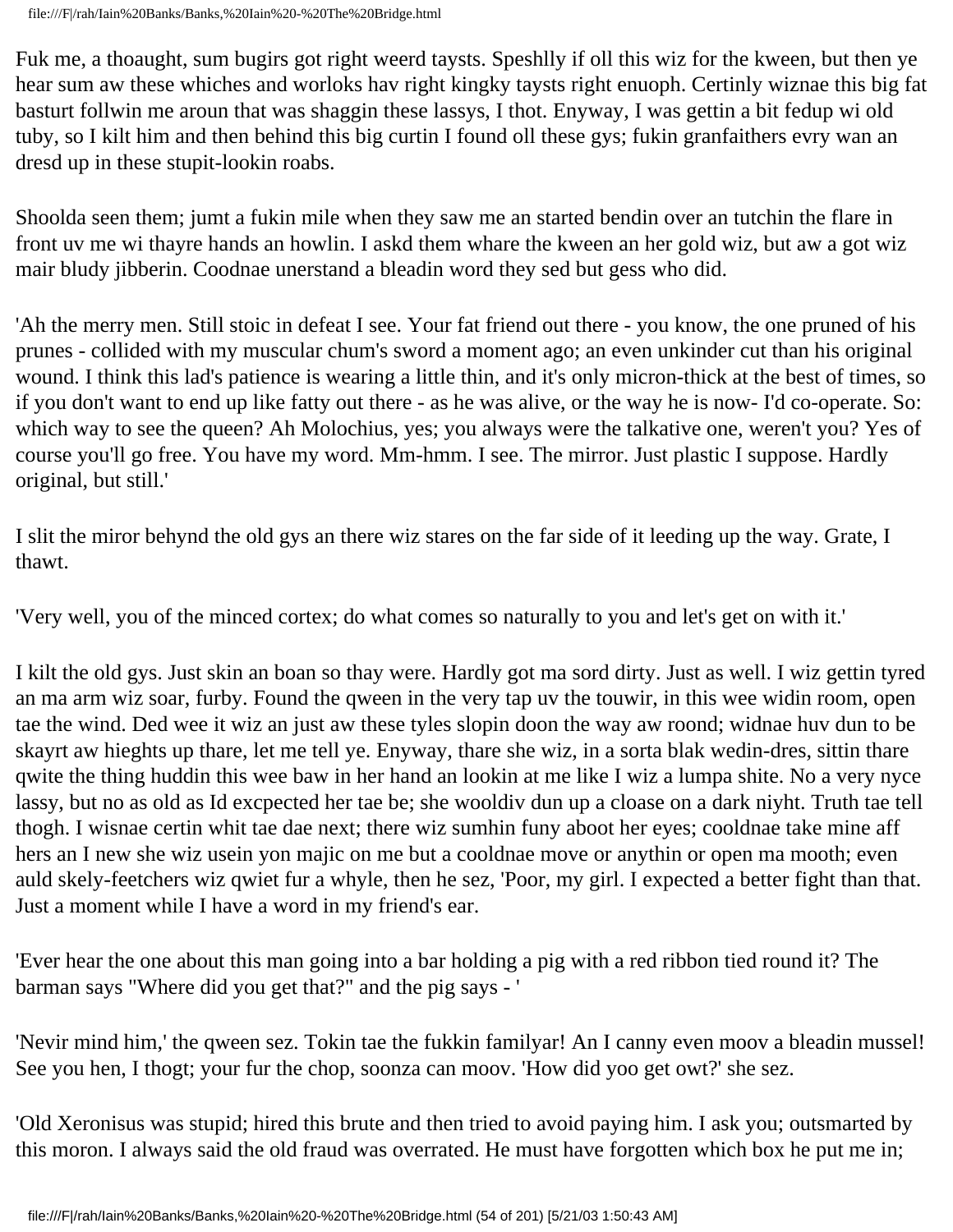stuck me on this dingbat's shoulder thinking I was one of his cheap familiars with the two-day guarantee and perspicacity of a bunion.'

'Idayit,' the qween sez. 'I dont no why I entrustid you to him in the furst playce.'

'Just one of your many mistakes my dear.'

Ill giv the basturdin wee shite mistayks if I get the use aw ma fukin sord hand! These two basturds jibberin away like I wisney heer! Bludy cheek, eh?

'So, cum to reeklaim youre ritefull playce, hav you?' The kween sez.

'Indeed. And not a nanosecond too soon, it would seem; things appear to have got quite out of hand here under your expert misguidance.'

'Wel, you taut me oll I know.'

'Yes, my lovekin, but luckily not all that *I* know.'

(An ahm thinkin aw cum *on*; this is rite outa order, so it is; let us moov sumthin fur fuksaik.)

'What do yoo intend to do?' The qwean sez, kwiet like, like she wiz goantay start greetin soon.

'Get rid of that little menagerie downstairs, for a start. Yours?'

'For the preests. You know how I taik my sustinince. The littil laydays get them excited, and then I ... milk them.'

'You could have chosen younger studs.'

'Nun of them are ovir twenty, actchilly; its a very drayning prosess.'

'I think they found my friend's sword even more draining.'

'Wel, cant win them orl,' the qween sez, an looks sorta sad like, an size and wipes a teer away frae her cheek, an Im standin thare like a toatal bampot, rivitid tae the spot an thinkin *pair lassy*, and *whit the fuk's goon on enyway*? when aw of a suddin she cums jumping oot the chare riyht at me like a fukin big bat or sumhin, huddin the wee baw thing out in frunt of her an shuvin it strate at the familyar.

Just aboot shit ma breeks so I did, but the familyar wiz afrits mark so it wiz; right affthe showder and right ontae the qweens face; hit her like a fukin cannin-baw; bashed her back intae the chair. She dropt the baw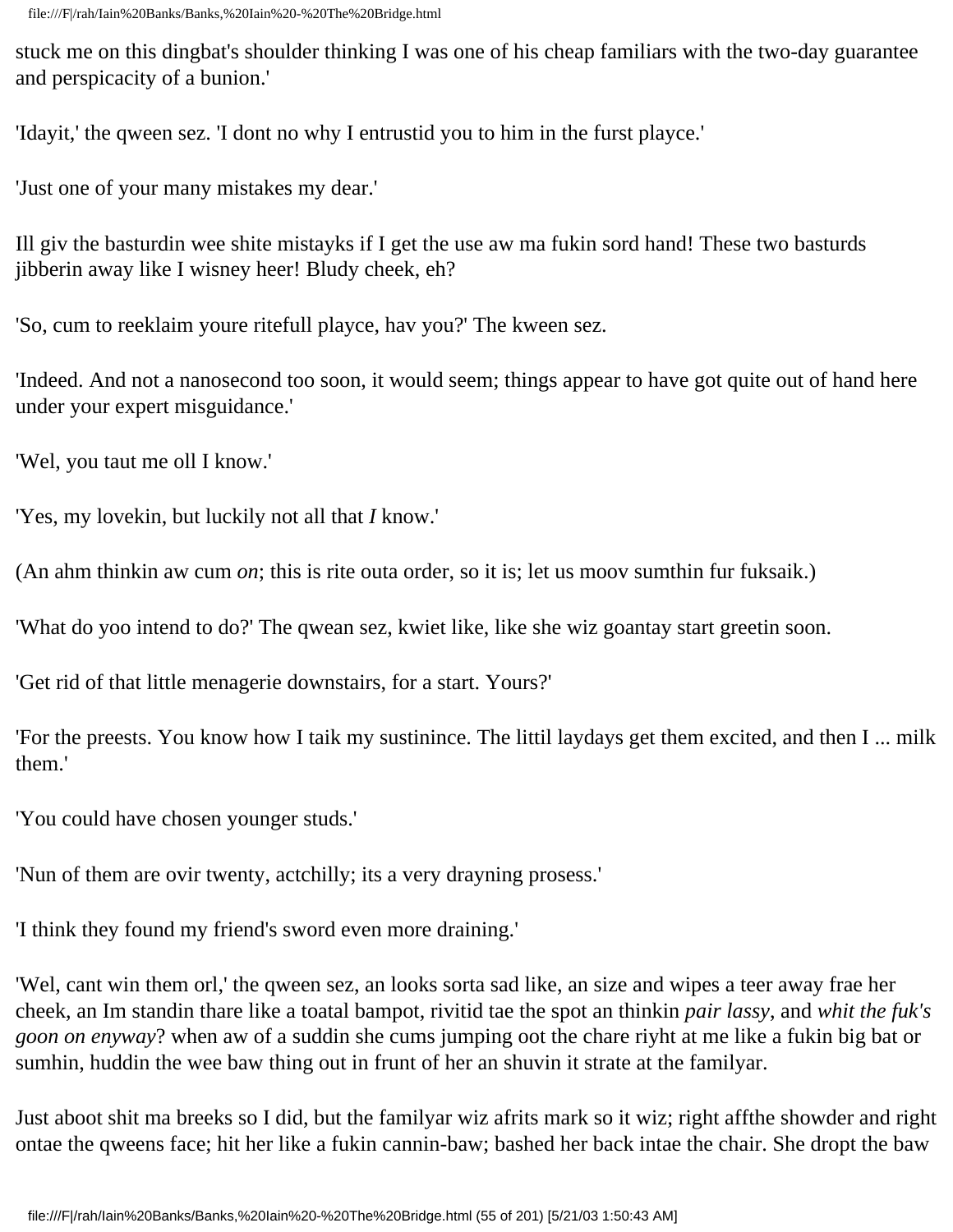shed been holdin and it rolt away on the flowr an she startit tryin tae get the familyar aff her face; screemin and bawlin and scratchin it and bashin it.

Coodnae bileev ma gude luck. Got the wee basturd aff ma showder at last. Watcht the twa o them struglin fur a secind, then thaught naw; fuk this fur a gaim aw sodjers; am aff, I tried pikcin up the baw the kwean had drapt, but it wiz reed hot! So I went bak doon the stares an no a minit to soon eether; bludy grate bang frae up the sters noks me aff ma feet an sends aw this dust an big lumpsa wid an that crashin doon. Geeza fukin brake, I thoght, but it wiz okay coz I didnae get hit by enythin, so I had a wee peek up whare the sters had been but it was just open ayr up thare now; not a sign aw those too so-an-sos. Basturds.

Never did find the basturdin gold. Just shagged the wimin insted an left. Toatal waist of time but at leest I got rid aw the wee familyar. Huvnae been so luky sinse, mind yoo, an I miss the wee bam sumtimes, but nevir mind. Stil majicjust been a sordsman.

No no no no, it was worse than that (this later, this now, waking up to the watery grey light beyond the curtains, my eyes stuck and mouth gummed and foul, head aching). I was there, that was me, and I lusted after those crippled women and they excited me; I raped them. To the barbarian it meant nothing, less than one more streak of blood on his sword, but I wanted those women; I made them and they were mine. Disgust fills me like pus. My God, better a lack of all desire than one excited by mutilation, helplessness, and rape.

I stumble from my bed; my head hurts, I feel sick and a sweat like dirty oil lies cold on my skin and my bones ache. I throw open the curtains.

The clouds have come down; the bridge - at this level anyway - is wrapped in grey.

Inside, I turn on all the lights, the fire and the television. The man in the hospital bed is surrounded by nurses; they are rolling him over onto his front. His white face shows nothing, but I know he is in pain. I hear myself groan; I turn the set off. The pain inside my chest comes and goes with a rhythm and a pace all its own; insistent, nagging.

I stagger, like a drunkard, to the bathroom. In here all is white and precise and there are no windows to show the clinging fog outside; I can shut the door, turn on more lights and be surrounded by precise reflections and hard surfaces. I let the bath run and stare for a long time at my image in the mirror. After a while, it is as though everything becomes dark again, as if everything fades away. The eyes, I remember, only see by moving; tiny vibrations shake them so that the viewed image lives; paralyse the muscles of the eyes, or somehow fix something to the cornea so that it moves along with the eye, and vision itself disappears ...

I know this; I learned it, somewhere, once, but I don't know where or when. My memory is a drowned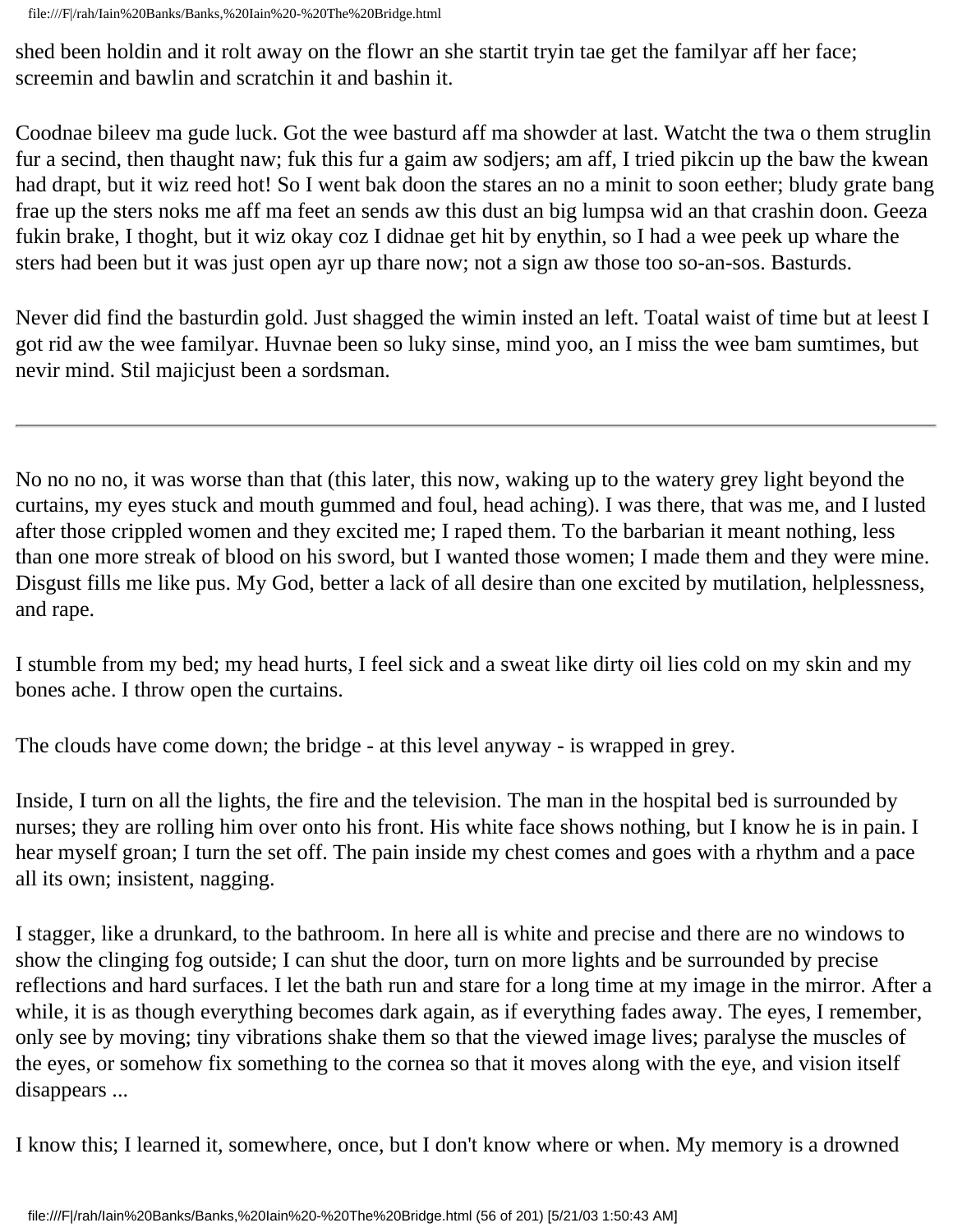landscape and I look from a narrow cliff, out over where there were once fertile plains and rolling downs. Now there is just the uniform surface of the water, and a few islands that were mountains; foldings produced by some unfathomable tectonics of the mind.

I shake myself from my little trance, only to discover that my image really has disappeared; the bath waters are hot, and the swirling vapour has condensed on the mirror's cold surface, masking it, covering it, rubbing me out.

Carefully clothed and groomed, well-breakfasted, and having discovered - almost to my surprise - that the doctor's office is still where it was yesterday, and my appointment neither cancelled nor postponed ('Morning Mr Orr! How *nice* to see you! Yes, of course the doctor is here. Would you like a cup of tea?), here I sit in the doctor's enlarged office, ready for my mentor's questions.

I decided over breakfast that I would lie about my dreams. After all, if I can invent the first two, I can cover up the others. I shall tell the doctor I had no dreams last night, and shall make up the one I was supposed to have had the night before. There is no point in telling him the sort of things I have really been dreaming about: analysis is one thing, but shame is quite another.

The doctor, all in grey as usual, eyes glittering like splinters of ancient ice, looks at me expectantly. 'Well,' I say apologetically, 'there were three dreams, or one dream in three parts.'

Dr Joyce nods, makes a note. 'Mm-hmm. Carry on.'

'The first is very short. I'm in a huge, palatial house, looking across a dark corridor to a black wall. Everything is monochrome. A man appears from one side; he walks slowly and heavily. He is bald, and his cheeks seem puffed out. I can't hear any sound. He walks from left to right, but as he walks past where I'm looking, I see that the wall on the far side of him is actually a huge mirror, and his image is repeated and repeated in it, by another mirror which must be somewhere to one side of me. So I see all these thick, heavy-looking men, in a great row, marching more precisely in step than any line of soldiers ...' I look up at the doctor's eyes. Deep breath.

'The ridiculous thing is, the reflection nearest the man, the first one, doesn't mimic his actions; for a second, just for a moment, it turns and looks at him - it doesn't break step, only the head and the arms move - and it puts both its hands to its head, spread out like this - ' (I show the doctor) 'and waggles them and then immediately jerks back into position. The reflected line of fat men walk out of view. The real man, the original one, doesn't notice what has happened. And ... well, that's all.'

The doctor purses his lips and clasps his pink stubby fingers together.

'Did you also identify with the man in the sea at any point? As well as being the man in the robes who was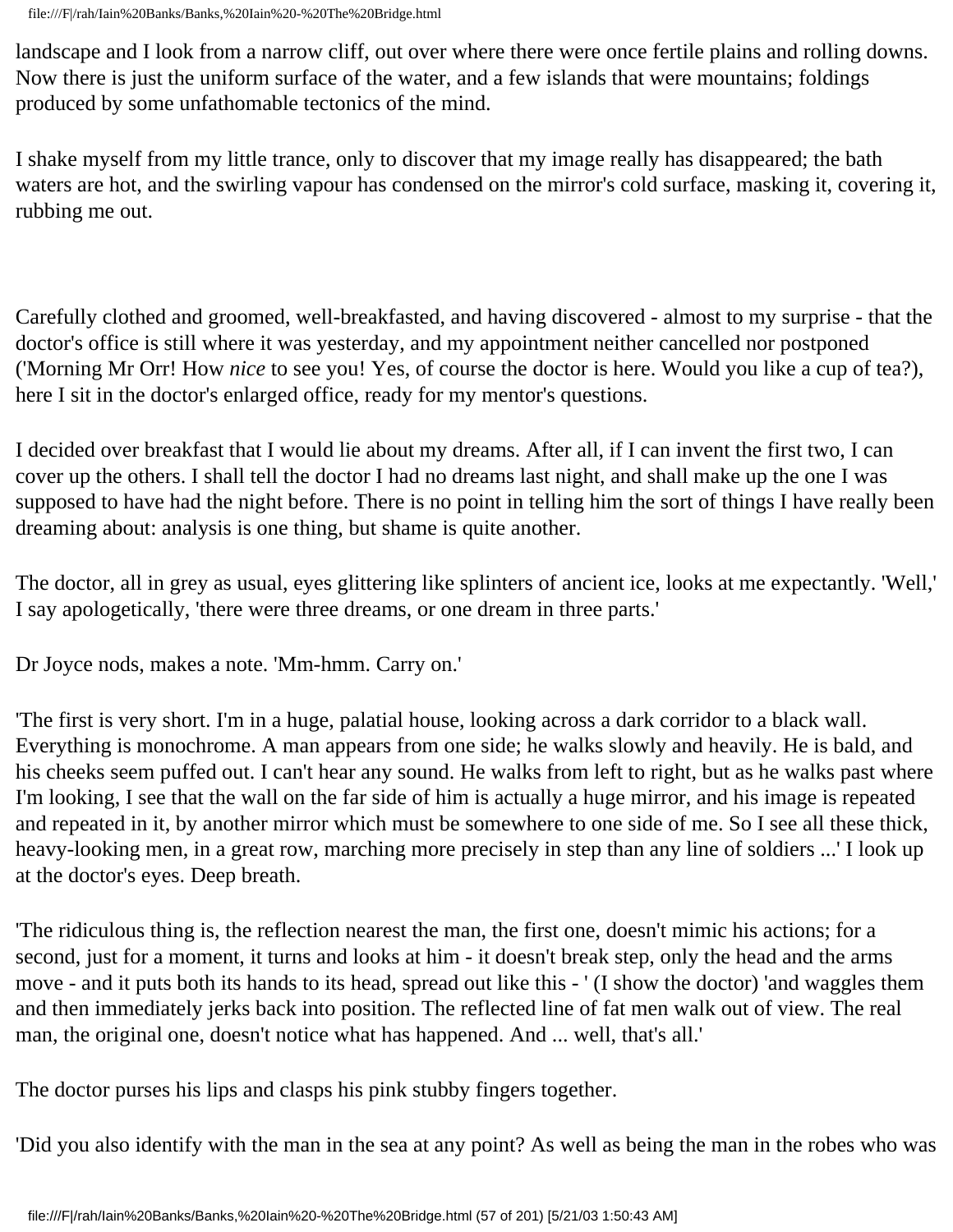watching from the shore, was there at any time a sensation of being the other one? Who, after all, was the more real? The man on the shore seems to have disappeared at some point; the man with the chain-lash stopped seeing him. Well; don't answer that now. Think about it, and the fact that the man you were had no shadow. Carry on, please; what is the next dream?'

I sit and stare at Dr Joyce. My mouth hangs open.

What did he just say? Did I hear that? What did *I* say? My God, this is worse than last night. *I am dreaming and you are something from within myself*.

'Wh-I - I'm sorry? Wh- what? What - how did you ...?'

Dr Joyce looks puzzled. 'I beg your pardon?'

'What you just said ..." I say, my tongue stumbling over the words.

'I'm sorry,' Dr Joyce says, and takes off his spectacles. 'I don't know what you mean Mr Orr. All I said was, "Carry on please."'.

God, am I still asleep? No, no, definitely not, no point trying to pretend *this* is a dream. Press on, keep going. Maybe it's just a temporary lapse; I still feel odd, fevered; that's all it is, that's all it can be. Fog on the brain. Don't let it disturb you; maintain; the show must go on.

'Yes I - I beg your pardon; I'm not concentrating very well today. Didn't sleep well last night; probably why I didn't dream.' I smile bravely.

'Of course,' the good doctor says, putting his spectacles back on his nose. 'Do you feel well enough to continue?'

'Oh yes.'

'Good.' The doctor actually smiles, if a little artificially, like a man trying on a loud tie he knows doesn't really suit him. 'Please continue when your ready.'

I have no choice. I have already told him there were three dreams.

'In the next dream, in monochrome again, I'm watching a couple in a garden, perhaps a maze. They're on a bench, kissing. There's a hedge behind them, and a statue of... well, a statue, a figure on a pedestal, nearby. The woman is young, attractive, the man T- who is wearing some sort of formal suit - is older; he looks distinguished. They are embracing quite passionately.' I have avoided the doctor's eyes; it takes a considerable act of will to bring my head up and face him again. 'And then a servant appears; a butler or footman. He says something like, "Ambassador, the telephone," as the old distinguished man and the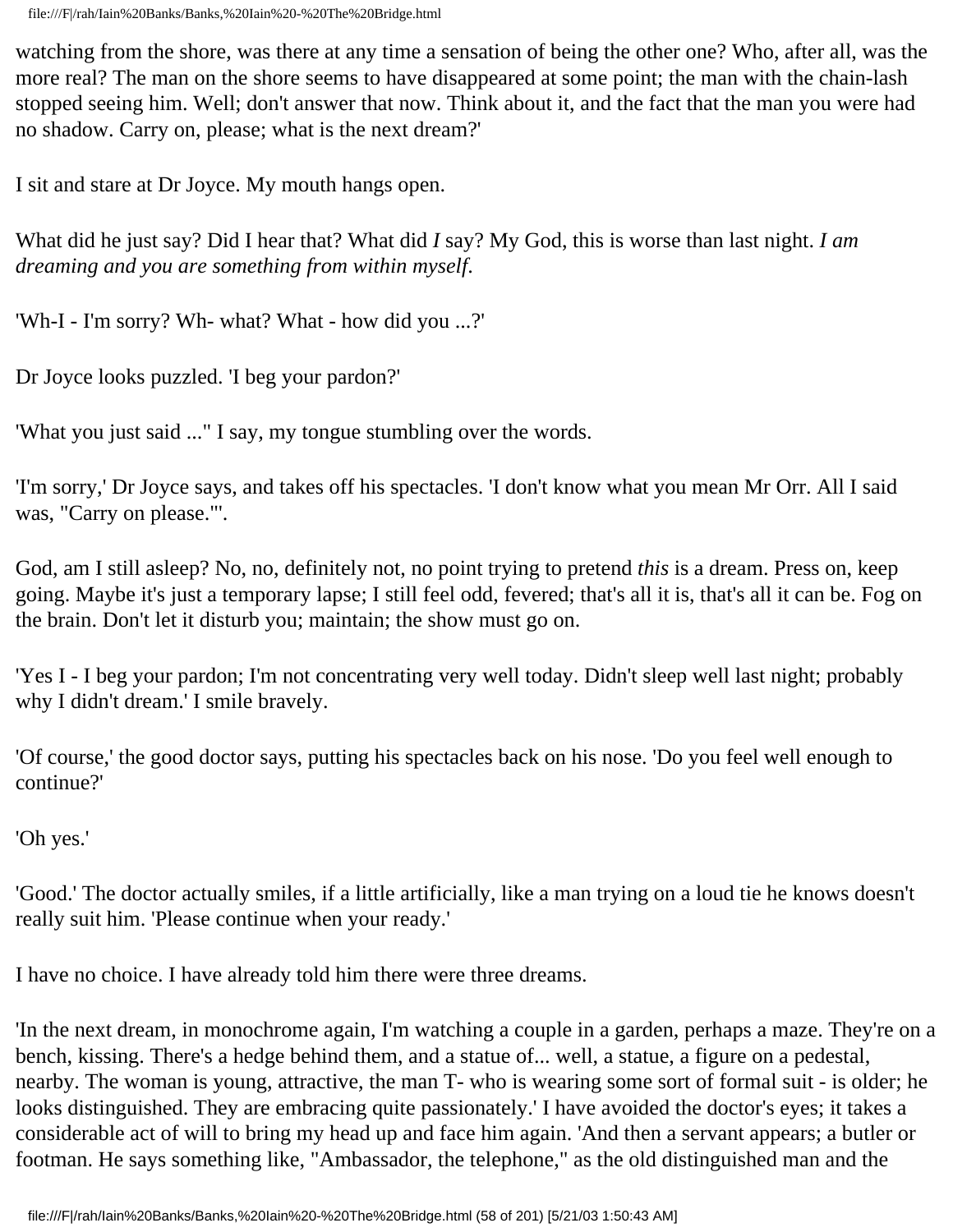young woman look round. The young woman gets up from the bench, smooths down her dress and says something like "Damn. Duty calls. Sorry, darling," and follows the servant away. The old man, frustrated, goes over to the statue, gazes at one of the figure's marble feet, then pulls out a large hammer and brings it smashing down on the big toe.'

Dr Joyce nods, makes some notes, and says, 'I would be interested in what you think the dialect signifies. But carry on.' He looks up.

I swallow. There is a strange, high whine in my ears.

'The last dream, or the last part of the single dream, takes place during the day, on some cliffs above a river inside a beautiful valley. A young boy sitting eating a piece of bread with some other children, and a beautiful young teacher ... they're all having lunch, I think, and there's a cave behind ... no, there isn't a cave ... anyway, the young boy is holding his sandwich, and I'm looking at it too, from very close up, and a big splash suddenly appears on it, then another, and the boy looks up, puzzled, at the cliff above; and there's a hand hanging over the edge of the cliff top, and it's holding a bottle of tomato sauce, which is dripping onto the boy's bread. That's all.'

What now?

'Mm-hmm,' the doctor says. 'Was this a wet-dream?'

I stare at him. It is asked reasonably enough, and of course what is said here is completely confidential. I clear my throat. 'No, it was not.'

'I see,' the doctor says, and spends some time making half a page of microscopically neat notes. My hands are shaking, I am sweating.

'Well.' the doctor says, 'I feel we've come to a ... fulcrum in this case, don't you?'

A fulcrum? what does the good doctor mean?

'I don't know what you're talking about,' I say.

'We have to go on to another stage of the treatment,' Dr Joyce tells me. I don't like the sound of this.

The doctor issues a precisely weighted professional sigh. 'While I think we might have a ... well, quite a good deal of material here,' he looks back through several pages of notes, 'I don't feel we're getting any closer to the core of the problem. We're circling around it, that's all. You see,' he looks up at the ceiling, 'if we regard the human mind as - say - like a castle -'

Oh-oh, my doctor believes in metaphors.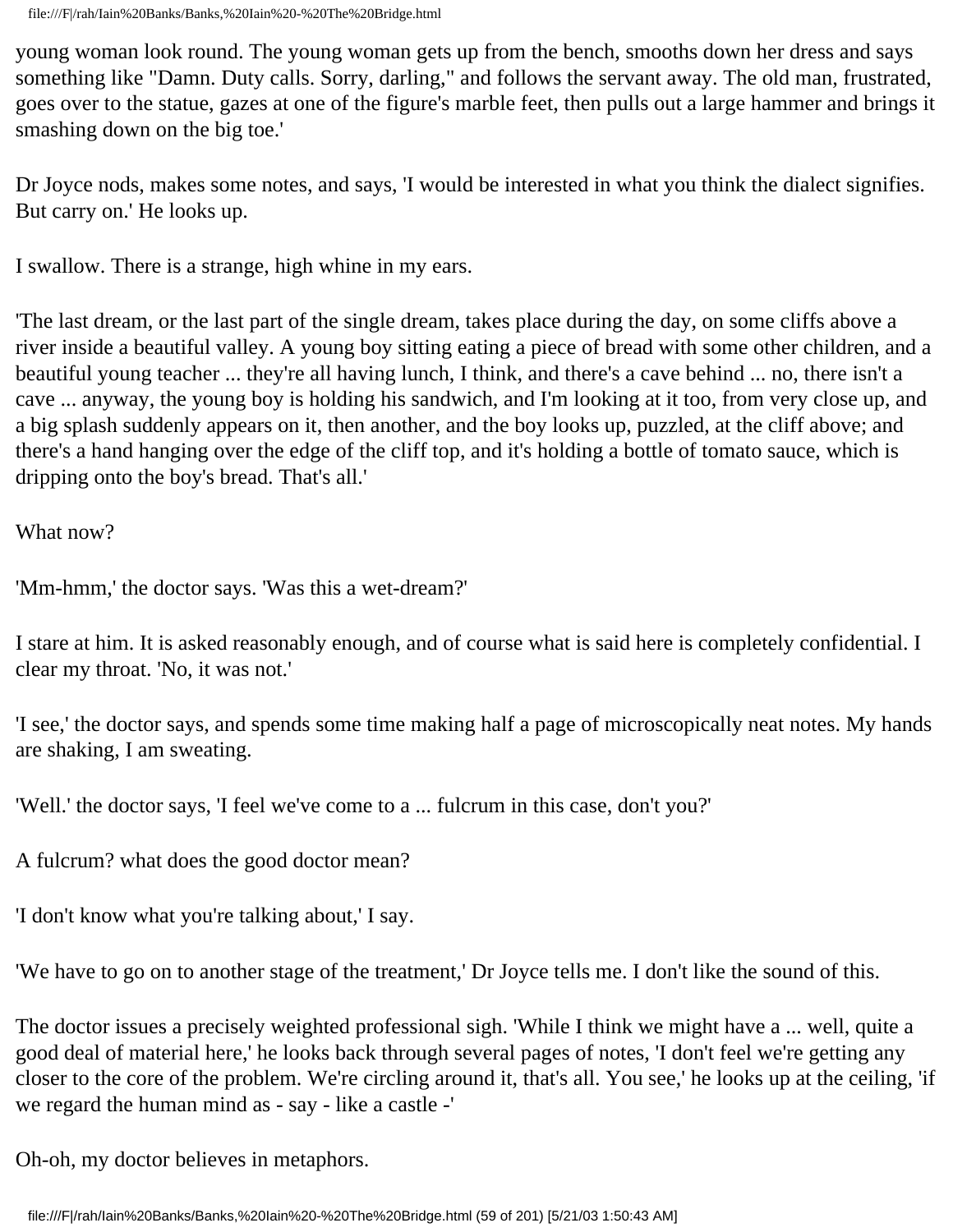' - then all you've been doing for the last few sessions is taking me on a guided tour of the curtain wall. Now, I'm not saying you're deliberately trying to deceive me; I feel sure you want to help yourself as much as I want to help you, and you probably think we're really heading inwards, towards the keep, but... I'm an old hand at this, John, and I can see when I'm not getting anywhere.

'Oh.' I can't take much more of this castle comparison. 'So what now? I'm sorry if I haven't - '

'Oh. no apologies needed, John,' Dr Joyce assures me. 'But I do think a new technique is required here.'

'What new technique?'

'Hypnosis,' Dr Joyce says avuncularly, smiling. 'It's the only way through the next line of walls, or to the keep, perhaps.' He sees my frown. 'It wouldn't be difficult; I think you would make a good subject.'

'Really?' I stall. 'Well ...'

'It may well be the only way forward,' he nods. The only way *forward*? I thought we were trying to go backwards.

'You're sure?' I need to think about this. How much does Dr Joyce want? How much of me does he want?

'Quite sure,' the doctor says. 'Perfectly certain.' Such emphasis!

I fiddle with my wrist band. I'm going to have to ask for time to think.

'But perhaps you'd like to think about it,' Dr Joyce says. I show no relief. 'Besides,' he adds, looking at his pocket watch, 'I have a meeting in half an hour, and I'd like to schedule you on an open-ended basis, so perhaps now isn't the most convenient time.' He starts to pack up, putting the notepad on his desk, checking his little silver pencil is safely in the scabbard of his breast pocket. He takes off his glasses, blows on them, polishes them with his handkerchief. 'You have,' he says, 'exceptionally vivid and ... coherent dreams. Remarkable fecundity of mind.'

Now, do his eyes twinkle, or glitter? 'That's almost too kind of you, doctor,' I say.

Dr Joyce takes a moment or two to ingest this, but then he smiles. I take my leave, agreeing with the good doctor that the fog is a nuisance. I run the gauntlet of proffered tea and coffee, inane remarks and unutterably good grooming in his outer office without any psychological ill-effects.

As I leave, Mr Berkeley is led in by his policeman. Mr Berkeley's breath smells of mothballs. I can only assume he thinks he is a chest of drawers.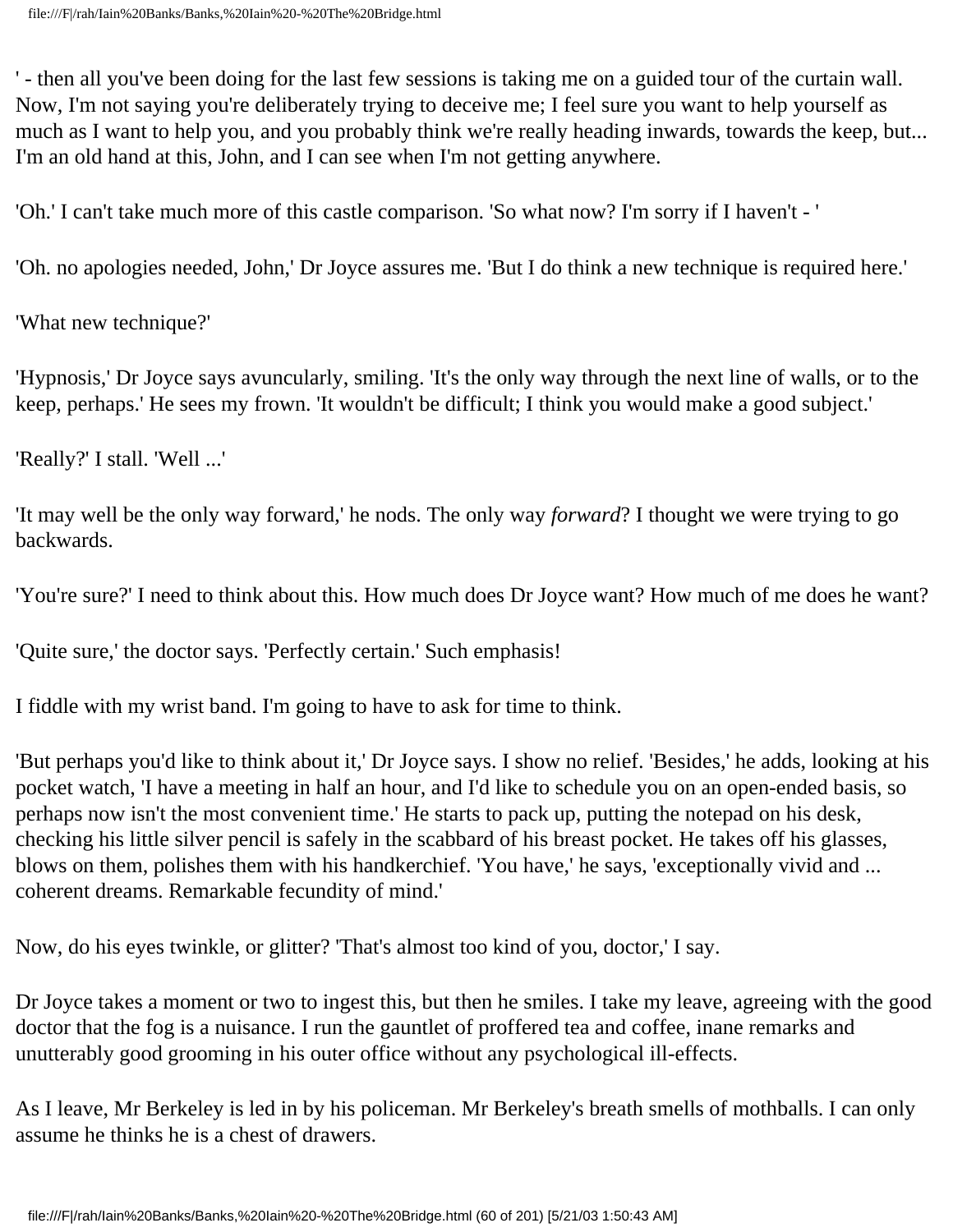I walk along the Keithing Road, through the swirling cloud which has submerged us. The thoroughfares become tunnels in the mist; the lights of shops and cafes cast a fuzzy glow over people who emerge from the mists like dimly seen ghosts.

Beneath me are the sounds of the trains; every now and again a thick rolling cloud of their smoke bursts up from the train deck, like a clot of fog. The trains howl like lost souls, long anguished wails the mind cannot help but interpret in its own terms; perhaps the whistles were designed like that, to strike an animal chord. From the unseen river, hundreds of feet below, foghorns boom in still longer and lower choruses of baleful warning, as if every place they sound from had already been the site of a terrible shipwreck, and the horns placed there to mourn long-drowned sailors.

A rickshaw comes furiously out of the fog, announced in advance by the squeaking horns in the boy's heelpumps; a match girl steps out of the way as it charges past; I turn and watch, seeing a white face framed by dark hair inside the wicker and cloth-dark depths of the contraption. It speeds past (I'd swear the occupant returned my gaze) a dim red light glowing fuzzily through the fog from its rear. There is a shout, then from ahead - as the faint light hazes over, disappears - the sound of squeaking heel-horns decelerating, stopping. I walk on, and catch the stationary rickshaw up. That white face, seemingly glowing through the mist, looks round the side of the device's canopy.

'Mr Or!'

'Miss Arrol.'

'What a surprise. I seem to be going in your direction.'

'Precipitously.' I stand by the side of the two-wheeled vehicle; the boy between the handles looks on, panting, his sweat glowing in the diffused light of a streetlamp. Abberlaine Arrol looks flushed, her white face almost rosy from close up. I am oddly delighted to see that those distinctive crinkles under her eyes are there yet; they may be permanent (or she may have spent another late night carousing). Perhaps she is just heading home now ... but no; people have a morning look and feel, and an evening one, and Chief Engineer Arrol's daughter positively exudes freshness just now.

'Can I give you a lift?'

'Your very appearance has already done so.' I execute a curtailed version of one of her exaggerated bows. She laughs, deep in her throat, where usually men laugh. The rickshaw-boy is watching us with an expression of annoyance. He takes his abacus from his waist and starts to click it with noisy ostentation.

'You are gallant, Mr Orr,' Miss Arrol says, nodding. 'My offer stands. But would you prefer to sit?'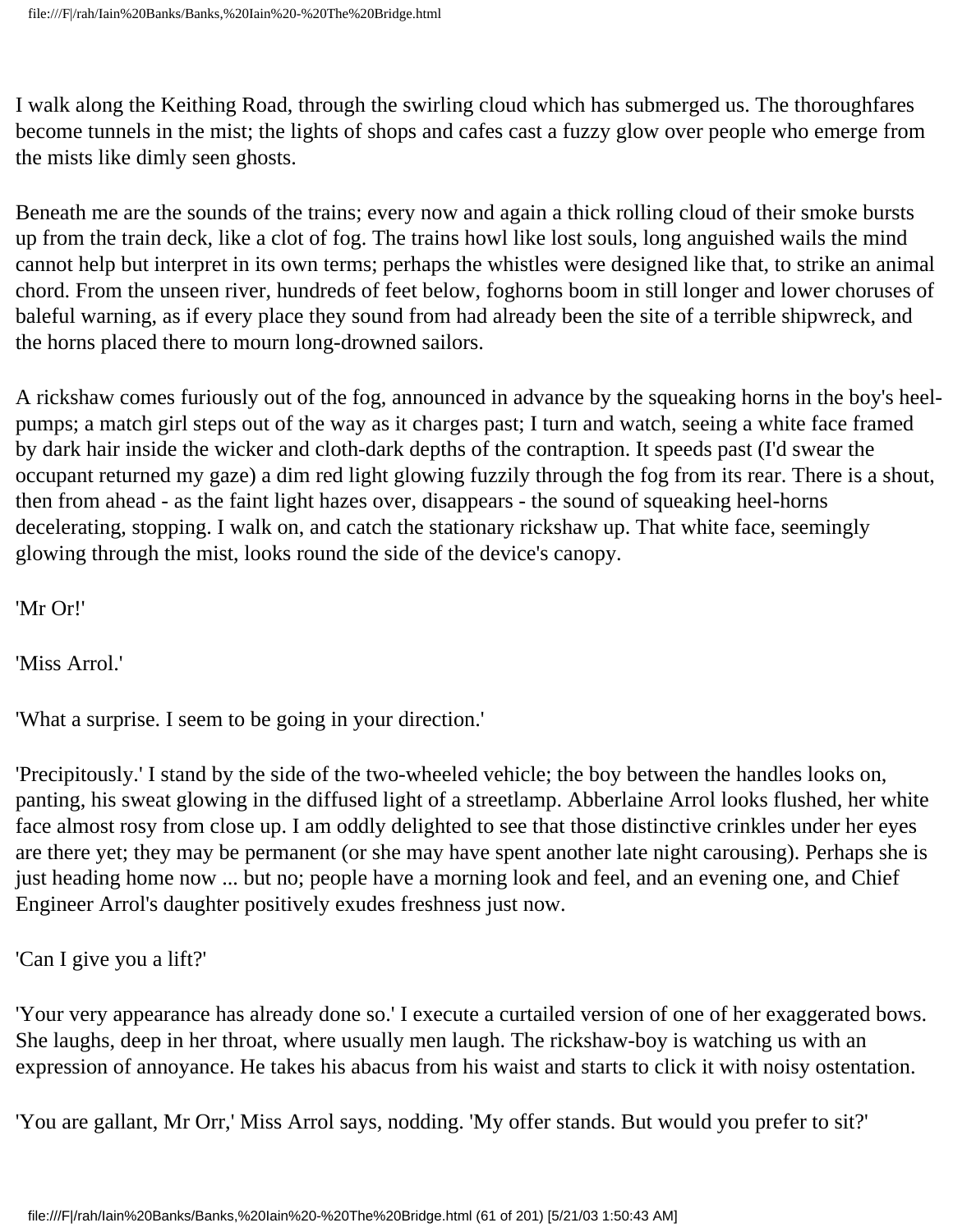I am disarmed. 'Delighted.' I step into the light vehicle; Miss Arrol, clad in boots, culottes and a dark, heavy jacket, shifts over in the seat, making room. The rickshaw-boy makes a loud 'tut' sound, and starts talking and gesticulating excitedly. Abberlaine Arrol answers in the same voluble tongue, with hand gestures. The boy puts the handles down with another loud 'tut' and marches into a cafe across the woodendecked road.

'He's gone to get another boy,' Miss Arrol explains. 'It's worth the extra to maintain speed.'

'Is that entirely safe in this fog?' I can feel a half-seat worth of warmth seeping through my coat from the small padded bench beneath me.

Abberlaine Arrol snorts, 'Of course not.' Her eyes - more green than grey in this light - narrow, the slim mouth twists at one side. 'That's half the fun.'

The boy comes back with another, they take a handle each, and with a jerk, we are borne off into the mist.

'A constitutional, Mr Orr?'

'No, I'm returning from a visit to my doctor.'

'How are you progressing?'

'Fitfully. My doctor now wants to hypnotise me. I am beginning to question the utility of my treatment, if it can be called that.'

Miss Arrol is watching my lips as I speak, an endearing but oddly unsettling experience. She smiles broadly now and looks ahead, where the two running boys labour, tearing through the light-hazed fog, scattering people to either side. 'You must have faith, Mr Orr,' Miss Arrol says.

'Hmm,' I say, as I too watch our breakneck progress through the grey cloud for a moment. 'I think I might be more inclined to make my own investigations.'

'Your own, Mr Orr?'

'Yes. I don't suppose you've ever heard of the Third City Records and Historical Materials Library, have you?'

She shakes her head. 'No, sorry.'

The rickshaw-boys shout; we swerve round an old man m the middle of the road, missing him by less than a foot. I am pressed against Miss Arrol as the rickshaw heels over, then steadies.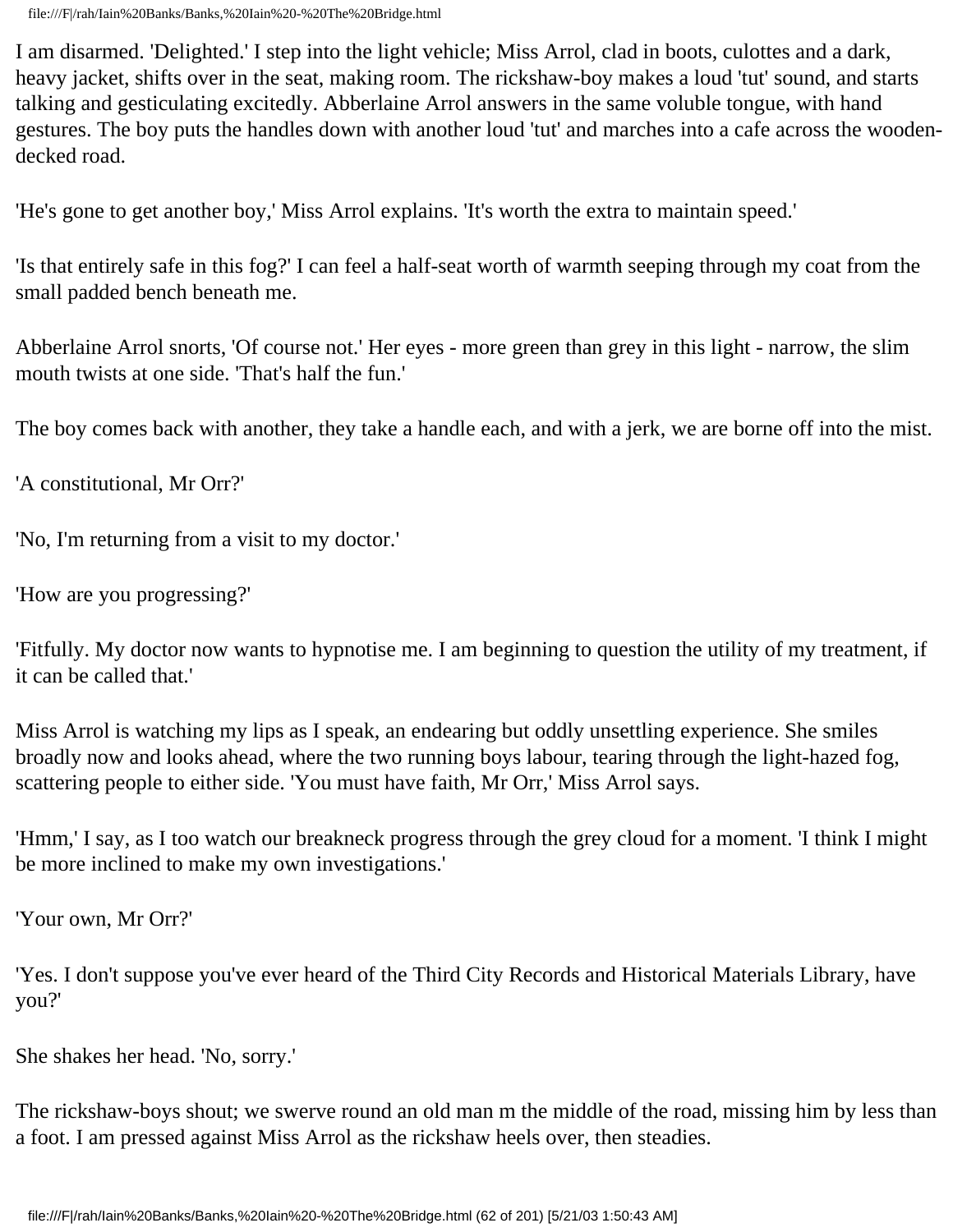'Most people don't seem to have heard of it, and those who have, can't find it. '

Miss Arrol shrugs, staring through narrowed eyes into the fog. 'These things happen,' she says, matter-offactly. She glances back at me. 'Is that the limit of your investigations, Mr Orr?'

'No, I'd like to know more about the Kingdom and the City, about what lies beyond the bridge -' I watch her face for some reaction, but she seems to be concentrating on the fog and the road ahead. I continue, ' but that would probably require me to travel, and I'm rather restricted in that respect.'

She turns to me, brows raised. 'Well,' she says, 'I've done a bit of travelling. Perhaps - '

'Gangway!' our original rickshaw-boy shrieks; Miss Arrol and I glance forward together to see a sedan chair directly in front of us, parked right across the wooden deck of the narrow street. Two men are holding one of its broken poles; they throw themselves to one side as our two boys try to brake, bracing their heels, but we're too close: the boys swerve and we start to tip. Miss Arrol throws one arm across my chest - I am staring stupidly ahead - as our rickshaw skids and judders, creaking and squealing, into the side of the sedan chair. She is thrown against me; the side of the rickshaw roof comes up and slaps me on the head. Something incandesces in the fog for a second, then goes out.

### 'Mr Orr, Mr Orr? *Mr Orr*?'

I open my eyes. I am lying on the ground. It is very grey and strange, and people are crowded around me, looking at me. A young woman with crumpled eyes and long dark hair stands beside me.

# 'Mr Orr.'

I hear the sound of aircraft engines. I hear the swelling drone of those planes as they fly through the seaward fog. I lie and listen, wondering (frustrated, unable to tell) which direction they are flying in (it seems important).

#### 'Mr Orr?'

The noise of their engines fades. I wait for the darkly drifting smudges of their pointless signals to appear out of the faintly moving fog.

# 'Mr Orr?'

'Yes?' I feel dizzy, and my ears are making their own noise, like a waterfall.

It's foggy, lights blaze like smudged crayon marks on a grey page. A shattered sedan chair and broken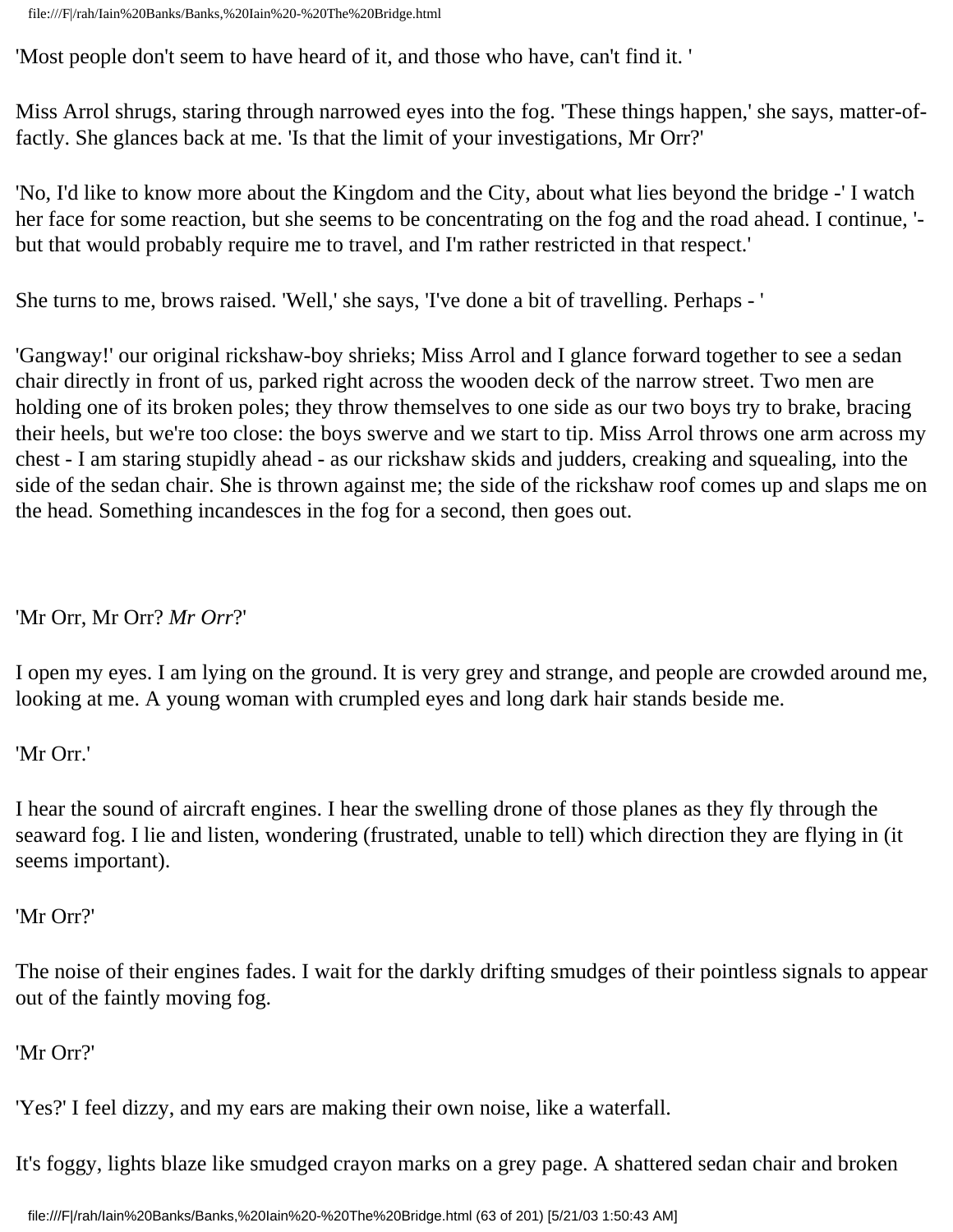rickshaw lie in the middle of the road; two boys and a couple of men are arguing. The young woman kneeling beside me is quite beautiful, but her nose is bleeding; red drops gather under it, and I can see where she has already wiped some of the blood away, making a red smear on her left cheek. A warm glow, like a warm red light inside the fog, fills me from inside when I realise that I know this young woman.

'Oh Mr Orr, I'm sorry, are you all right?' She sniffs, wipes more blood from her nose; her eyes glisten in the diffused light, but I think not with tears. She is called Abberlaine Arrol; I remember now. I thought there were other people crowded around me, but there are none, just her. People appear out of the mist, to stare at the crashed vehicles.

'I'm fine, perfectly fine,' I say, and sit up.

'Are you sure?' Miss Arrol squats on her haunches at my side. I nod, feeling my head; one temple is a little tender, but there is no blood.

'Quite sure,' I say. In fact everything is a little distant, but I don't feel faint. I still have the presence of mind to reach into my pocket and offer Miss Arrol my handkerchief. She takes it and dabs at her nose.

'Thank you, Mr Orr.' She holds the white cloth to her nose. The rickshaw-boys and sedan chair carriers are shouting and cursing at each other. More people appear. I get shakily to my feet, supported by the girl.

'Really, I'm all right,' I say. The roaring in my ears resumes for a while, then gradually fades.

We walk over to the wreckage. She looks at me, talking through the handkerchief. 'I don't suppose that knock to your head brought your memory back? ' She sounds as though she has a cold. Her eyes look mischievous. I shake my head carefully as Miss Arrol looks inside the cover of the rickshaw, then brings out a thin leather briefcase and dusts it down.

'No,' I say, after some thought (I should not have been in the least surprised to find I had forgotten even more). 'How about you? Are you all right? Your nose -'

'It bleeds easily,' she shakes her head. 'Not broken. Otherwise, only a few bruises.' She coughs and seems to start to double up, and I realise again that she is actually laughing. She shakes her head violently. 'I'm sorry, Mr Orr, this is all my fault. A mania for speed.' She holds her leather briefcase. 'My father needs these drawings in the next section and it seemed like a good excuse; a train would probably have been faster, but... Look, I really must be getting along. If you're quite sure you're all right, I'll take an elevator and a train from here. You'd better sit down. There's a bar over there. I'll buy you a coffee.'

I protest, but I am vulnerable just now. I am escorted to the bar. Miss Arrol argues vociferously outside with the two men and the rickshaw-boys for a minute or so, then turns as another rickshaw comes squeaking out of the mist behind her. She runs to the boy, talks quickly, then comes back to the bar, where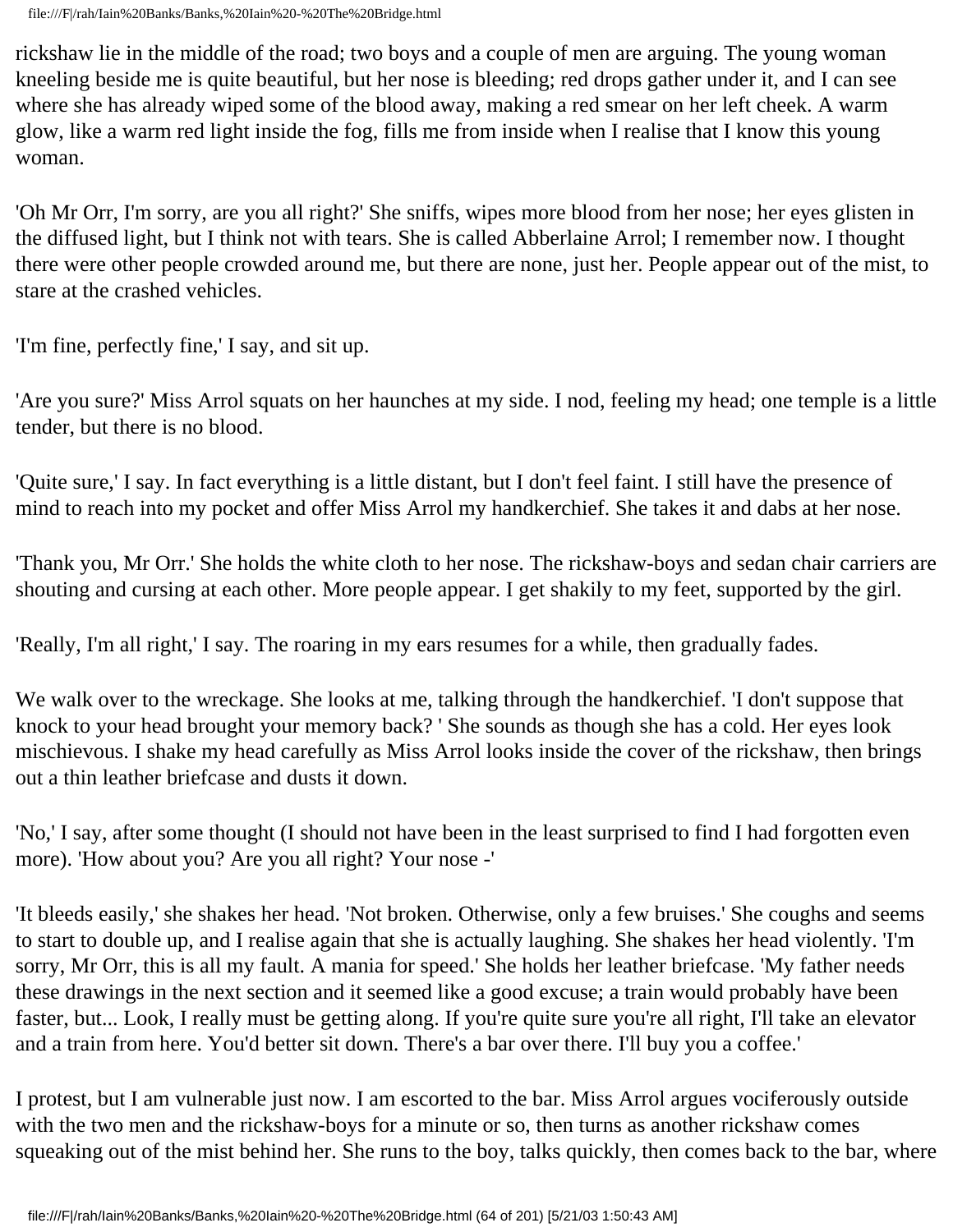I am sipping my coffee.

'Never mind, got another cab,' she tells me breathlessly. 'Must be off.' She takes the blood-stained handkerchief away from her nose, looks at it, sniffs experimentally, then stuffs the handkerchief into a deep pocket in her culottes. 'I'll return it,' she says. 'You sure you're all right?

'Yes.'

'Well, goodbye, Sorry again. Take care.' She backs off, waves, then walks quickly outside, snapping her fingers at the rickshaw-boy; a final wave, then she is away, racing off into the fog.

The barman comes to fill up my coffee cup again. 'These youngsters,' he says, smiling and shaking his head. It would appear I have been declared an honorary senior citizen (looking in the mirror at the far side of the bar, I can understand why). I am about to reply when from outside the bar the manic beeping of a rickshaw-boy's heels makes us both turn to the window. Miss Arrol's newly hired vehicle reappears, skids and turns round, just outside the open door of the bar. She sticks her head round the edge, 'Mr Orr,' she calls. I wave. Her new rickshaw-boy already looks annoyed. The two previous ones, and the sedan carriers, look slightly incredulous. 'My travels; I'll be in touch, all right?'

I nod. She seems satisfied, ducks back in and snaps her fingers. The cab leaps offence more. The barman and I look at each other.

'God must have sneezed when he blew life into that one,' he says. I nod and sip my coffee, not wishing to talk. He goes to wash some glasses

I study the pale face in the mirror opposite, above serried glasses, beneath poised bottles. Shall I be hypnotised? I think I am already.

I stay a little longer, recovering. The sedan chair and rickshaw are man-handled away. The fog, if anything, becomes thicker. I leave the bar and take elevator, train and elevator home. There is a package waiting for me there.

Engineer Bouch has returned my hat, along with a note full of assorted apologies as profuse as they are both unoriginal and ungrammatical; he has spelt my name 'Or'.

The hat has been expertly cleaned and restored; it smells fresher and looks newer than when I brought it out of the wardrobe to take to Dissy Pitton's. I take it outside and throw it from the balcony; it vanishes into the grey mist on a falling curve, silent and swift, as though on some grand important mission to the invisible grey waters below.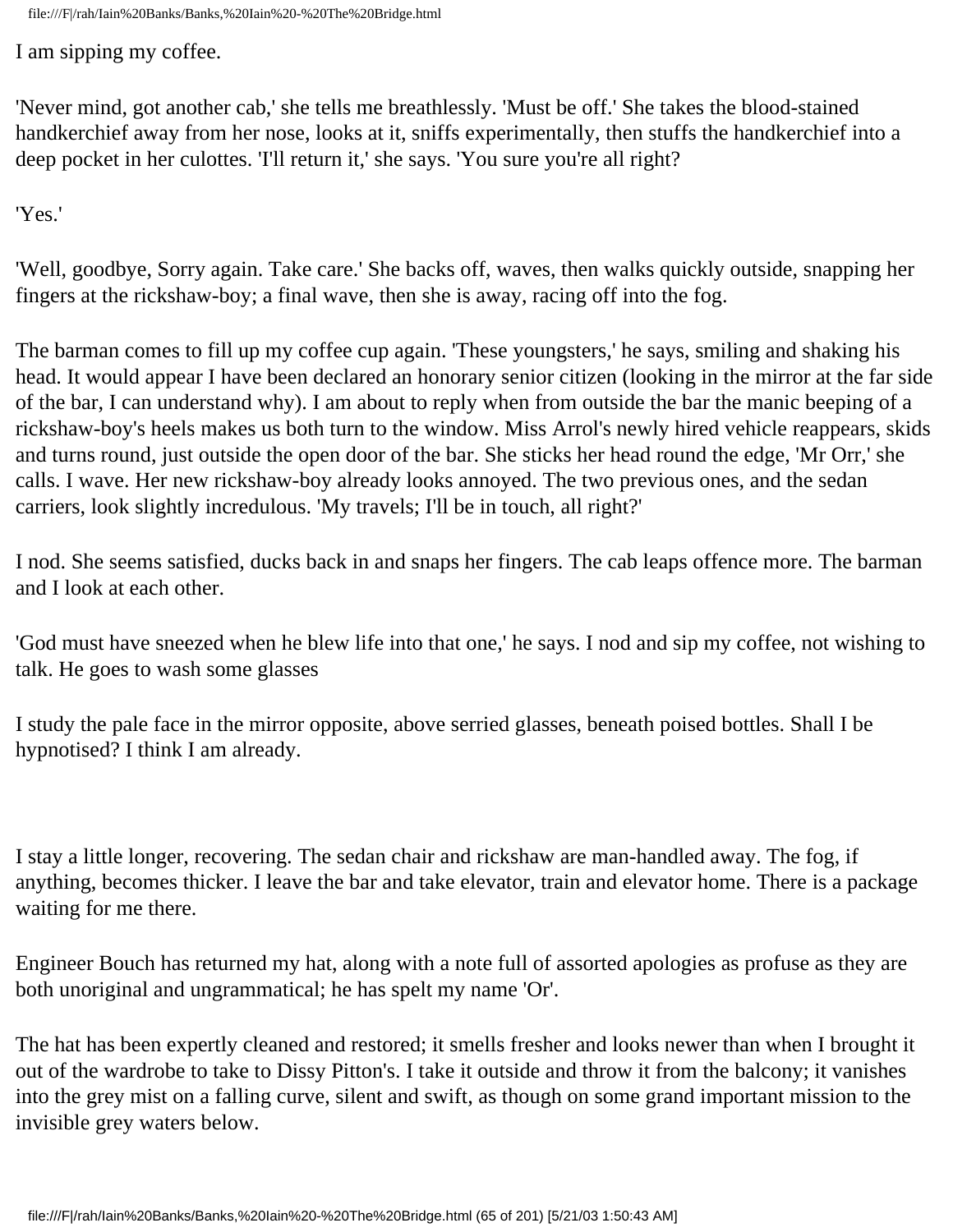# **Triassic**

I don't have to be here you know I could be any damn place I want to.

Here in my mind in my brain in my skull (and *that* all seems so ob-)

no (no because 'It all seems so obvious now' is a cliche, and I have an in-built, ingrained, indignant dislike of clichés (and cliques, and clicks). Aktcherly, the bit about clicks was stretching a point (mathematically nonsense because if you stretch a point you get a line, in which case it isn't a goddam point any more, is it?) I mean what *is* the bloody point? Where was I? (Damn these lights, and tubes, and being turned over, and getting jabbed; chap can lose his concentration, dontcherno.

Respool, rewind; back to the beginning it was the

mind/brain identity problem. Ah HA! No problem (phew, glad that's settled) no problem of course they're exactly the same and totally different; I mean if yer mind isnae in yer fukin skul wharethefuk is it, eh? Or are you one of these religious idiots?

(Quietly:) No, sir.

Certainly jolly-well not, sir. See this fox hole?

The bit about stretching a point was 100 per cent valid and to the point and I'm fucking proud of it. I'm sorry I swear so much but I'm under a lot of pressure at the moment (me am di jam in di sandwich/me am di sand in di jamwich). I'm *not* a well man, you know. I can prove it; just let me rewind here ...

Rushed to hospital; lights overhead. Big white shining lights in sky; emergency operation; situation critical bla bla bla (fuck that pal, I was *always* critical), condition stable (fairynuf, it wiz only recently it all started to get to me), comfortable (no I am not bloody comfortable; would you be?). Fast forward again dot dot dot.

- hek gang, look, you don't want to listen to my problems (and I *certainly* don't want to listen to yours) so howsa bout I intraduce my fren here; old pala mine, fren frum waybak, wontchya ta giv him

#### *Ghost capital* -

steady boy. Like I was saying, me and this guy go waybak, an I wantcher to give him a real

*Ghosts capital. Real city of* -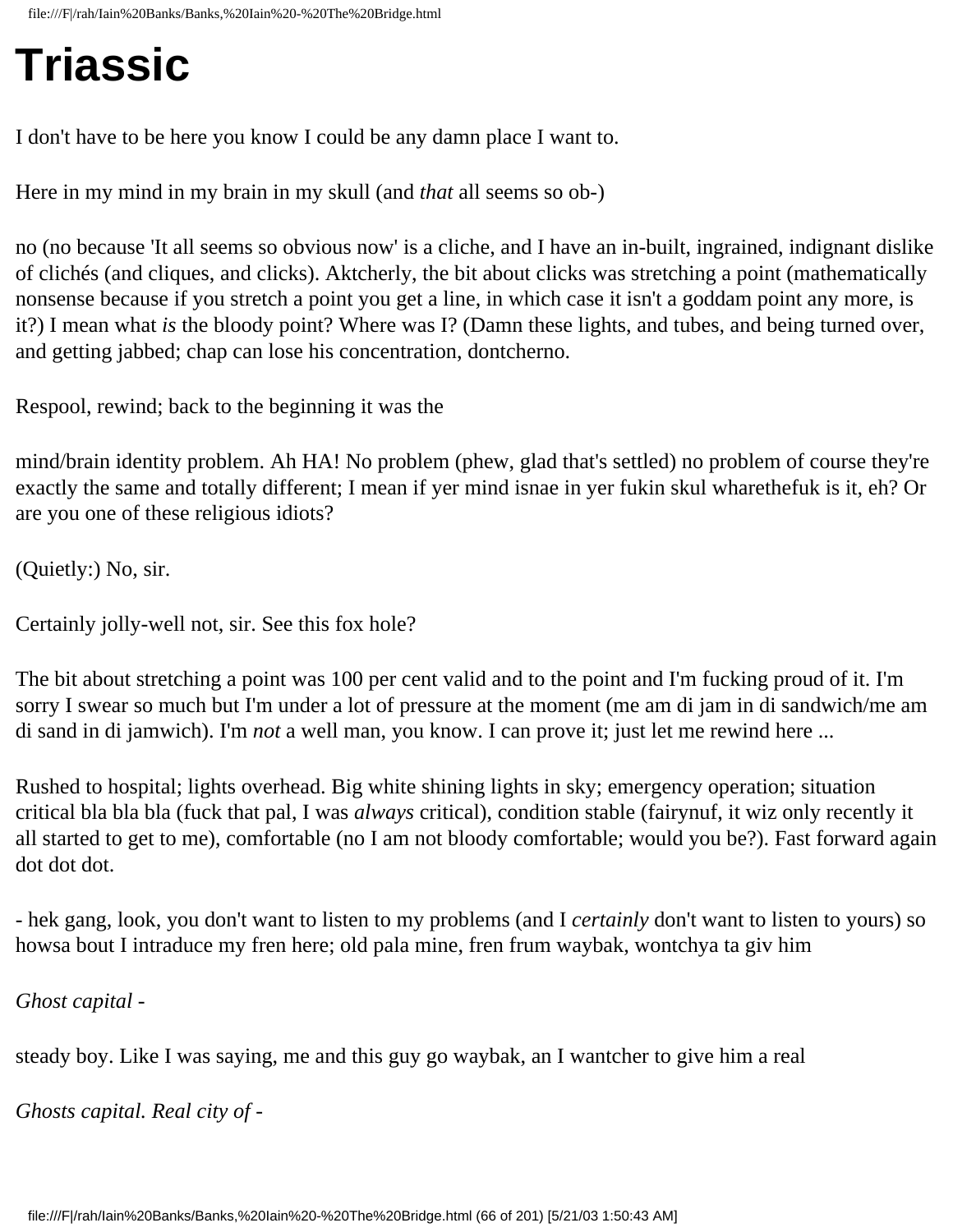OK OK on ye go fur fuksake

... basturt.

Ghost capital. Real city of varied stones, the great grey place of wynds and winds, old, new and festive by turns, between the river and the hills with its own stone stump, that frozen flow, that fractured plug of ancient matter which fascinated him.

He came to stay in Sciennes Road, just liking the name, not knowing the place. It was handy, both for the university and the Institute, and if he pressed his face against the window of his cold, high-ceilinged room, he could just see the edge of the Crags, grey-brown corrugations above the slate roofs and smoke of the city.

He would never forget the feeling of that first year, the sense of freedom just being on his own gave him. He had his own room for the first time, his own money to spend as he wanted, his own food to buy arid places to go and decisions to make; it was glorious, sublime.

His home was in the west of the country, in the industrial heartland which was already failing, silting up with cheap fat, starved of energy, clogging and clotting and thickening and threatened. There he had lived, mum and dad and brothers and sisters and him, in a pebble-dashed house on an estate beneath the low hills, just within sight of the sihoke and steam-bannered chimneys above the railway workshops where his father worked.

His father kept pigeons in a loft on some waste ground. There were a dozern or more lofts on the piece of wasteland, all tall and misshapen and unplanned and made of corrugated iron painted matt black. In the summers, when he went there to help his father or to look at the softly cooing birds, the loft was very hot and its befeathered, dropping-spattered spaces seemed like a dark, rich-scented other world.

He did well at school, though of course they said he could do better. He came top in History, because he chose to; that was enough. He'd shift up a gear if and when he had to. Meanwhile he played and read and drew and watched television.

His father was injured at work and laid up for a year and half; his mother went to work in the cigarette factory (his sisters and brothers were old enough to look after the others). His father recovered, more or less the man he had been - maybe a little more quick to anger - and his mother went part-time until she was made redundant years later

He liked his dad, until he became a little ashamed of him, as he became a little ashamed of all his family. His father lived for football and pay day; he had old records by Harry Lauder and of several pipe bands, and he could recite about fifty of the best-known Burns poems by heart. He was a Labour man, of course,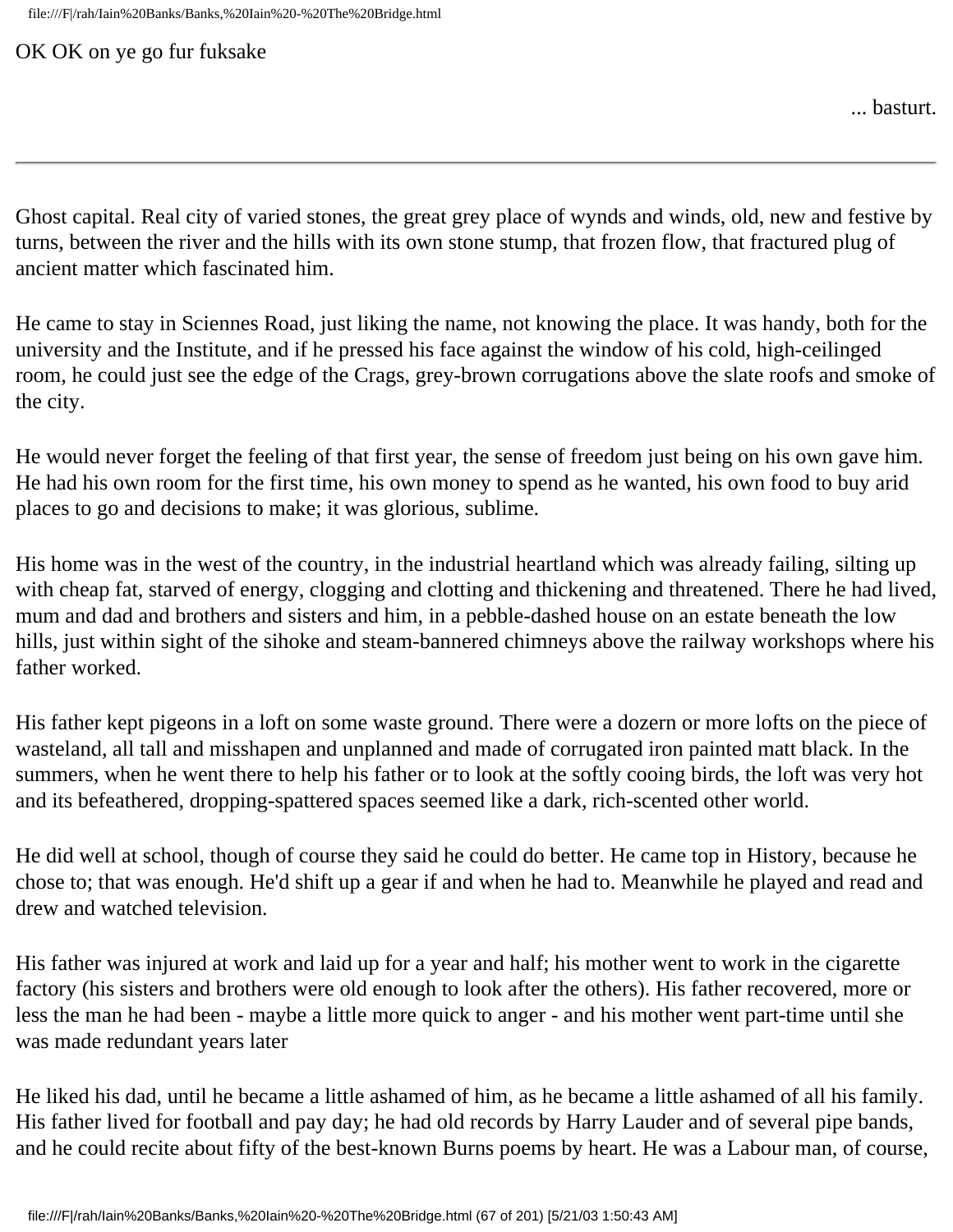forever faithful but wary, always excepting the betrayal, the fudging, the lies. He maintained that he had never knowlingly drunk so much as a quarter-gill in the company of a Tory, with the possible exception of some publicans, who for the sake of the socialist cause's good name he rather hoped were Conservatives (or Liberals, whom he regarded as honourable, misguided, but relatively harmless). A man's man; a man who never walked away from a fight or a workmate who needed another pair of hands, a man who never left a goal uncheered or a foul unjeered or a pint unfinished.

His mum always seemed like a shadow compared to his dad. She was there when he needed her, to wash his clothes and comb his hair and buy him things and give him a cuddle when he'd skinned his knee, but he never really knew her as a person.

His sisters and brothers he got on with, but they were all older than he was (it was years before he discovered he was 'the mistake'), and they already seemed grown-up by the time he was of an age to become really interested in them. He was tolerated, spoiled and victimised by turns, according to how they felt; he considered himself hard done by, and envied those from smaller families, but slowly came to understand that in general he'd been more spoiled and indulged than tormented and made scapegoat. He was their child, too; special to them as well. They always looked delighted when he answered television quiz-show questions before the contestants, and were proud - and a little amazed - that he read two or three library books every week. They - like his mum and dad - would give a little smile and then a long frown when they saw his school report card, ignoring the Es and the VGs and tapping at the F (for RI - Religious Instruction; God the confusion he suffered for years because his father approved of atheism but not of doing badly at any school subject), and the PE (PE - he *hated* the gym teacher and it was mutual).

They went their various ways; the girls marrying, Sammy going into the army, Jimmy emigrating ... Morag did best, he supposed, marrying an office equipment sales manager from Bearsden. He gradually lost touch with them all, over the years, but he never forgot the sense of quiet, almost respectful pride which permeated their congratulations - mailed or phoned or delivered in person - when he was accepted for university, even if they were all surprised he wanted to do Geology rather than English or History.

But the great city, that year, was everything to him. The western hub, Glasgow and its heartlands, he would always be too close to, always have too many memories of, all jumbled up from childhood days out and visits to aunties and grannies; it was part of him, part of his past. The old capital, old Edwin's town, Edinburgh; that was another country to him, a new and wonderful place; Eden ascendant, Eden before the fall, Eden before his own long-desired escape from the technicalities of innocence.

The air was different, though he was only fifty miles from home; the days seemed to shine, on that first autumn at least, and even the winds and the fogs were like something he had always waited for, alternate scourings and coatings he underwent with a kind of happily pampered vanity, as though it was all for him: a priming and preparation, a grooming.

He explored the city whenever he could; walking, taking buses, climbing hills and descending steps, always watching and looking, surveying the stones and layout and architecture of the place with all the possessive glee of a new laird inspecting his lands. He stood on that stark volcanic remnant, eyes slitted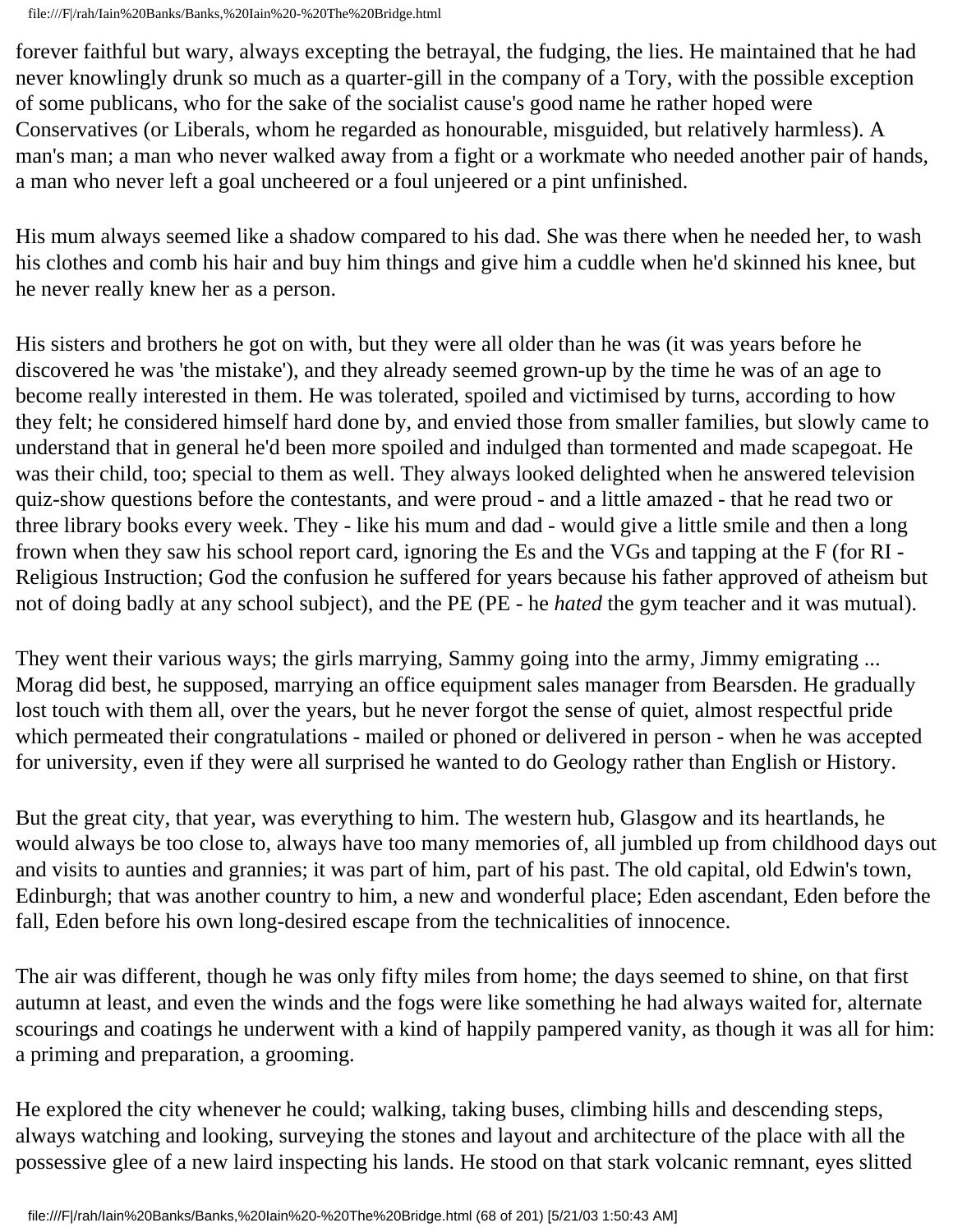against a North-Sea wind, and looked out over the swept spaces of the city; he forced his way through the thrown sheets of stinging rain walking the old docks and the coastal esplanade, he meandered through the jumbled erratics of the Old, he strode the clean geometry of the New, he wandered through the quiet fog under the Dean Bridge and discovered the village within the city in its not-yet-quaint decrepitude, and he strolled along the famous bustling street on sunlit shopping Saturdays, just grinning at the rock-rooted castle and its royal train of colleges and offices, an encrusted battlement of buildings along the basalt spine of the hill.

He took to writing poems and song lyrics, and in the university he would walk along the corridors whistling.

He got to know Stewart Mackie, a small, quiet-spoken, sallow-faced Aberdonian and fellow Geology student; they and their friends decided they were the Alternative Geologists, and called themselves the Rockers. They drank beer in the Union and the pubs in Rose Street and the Royal Mile, they smoked dope and some took acid. *White Rabbit* and *Astronomy Dominé* blared from stereos, and one night in Trinity he at last lost that technical ghost of innocence, to a young nurse from the Western General, whose name he forgot next day.

He met Andrea Cramond in the Union one night, while he was with Stewart Mackie and some of the Rockers. They went off without telling him to Danube Street, to a well-known brothel. Later, they claimed they only did so because they'd noticed this chick with granite-red hair giving him the eye.

She had a flat in Comely Bank, not far from the Queensferry Road. Andrea Cramond was an Edinburgh girl; her parents lived only half a mile away, in one of the tall, grand houses circling Moray Place. She wore psychedelic clothes; she had green eyes, remarkable cheekbones, a Lotus Elan, a four-roomed flat, two hundred record, and seemingly inexhaustible supplies of money, charm, Red Leb and sexual energy. He fell in love with her almost immediately.

When they first met at the Union they talked about Reality, mental illness (she had read her Laing), the importance of Geology (that was him), recent French cinema (her), the poetry of T.S. Eliot (her), literature in general (her, mostly), and Vietnam (both). She had to go back to her parents' house that night; it was her father's birthday the following day and it was family tradition to start the celebrations with a champagne breakfast.

A week later they literally bumped into each other at the top of the Waverley Steps; he was heading for the station to go home for the weekend, she was off to see friends after doing some Christmas shopping. They went for a drink, had several, and then she invited him back to her flat for a smoke. He rang a neighbour who would go round and tell his parents he was going to be late.

She had some whisky at the flat. They listed to Stones and Dylan LPs, they sat on the floor together in front of the hissing gas fire as it grew darker outside, and after a while he found himself stroking her long red hair, and then kissing her, and then after that he called the neighbours again and said he had an essay to finish and couldn't come home that weekend, and she rang some people who were expecting her at a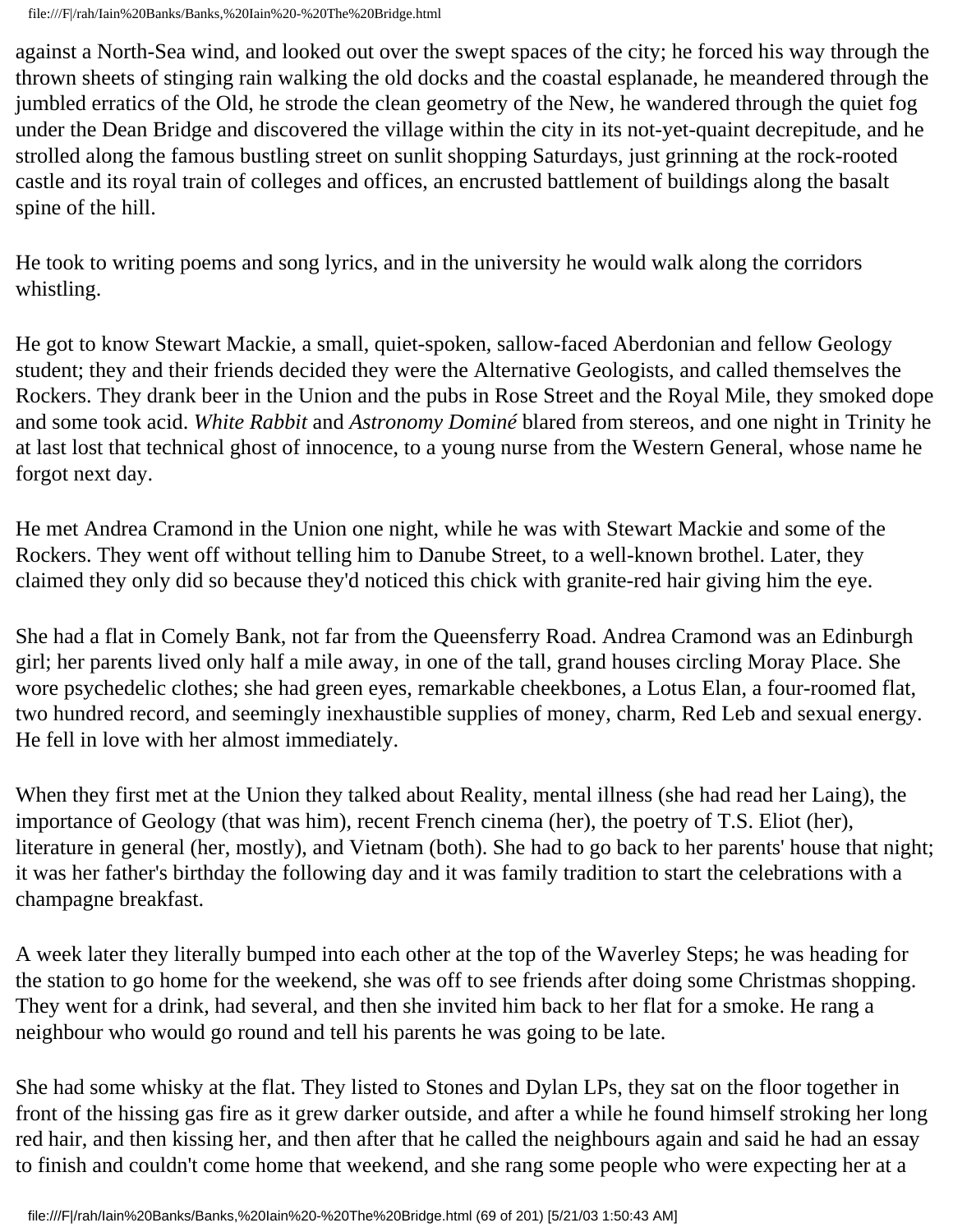party to say she couldn't make it, and then they spent the rest of the weekend in bed, or in front of the hissing gas fire.

Two years went past before he told her he had seen her amongst the crowds of people on North Bridge that day, loaded with her shopping, and had already walked past her twice before deliberately bumping into her by the Steps. She had been thinking, not looking at the people around her, and he had been too shy just to stop her without some pretext. She laughed, when she heard this.

They drank, smoked and screwed together, and tripped together a couple of times; she took him round museums and galleries and to her parents' house. Her father was an advocate, a tall, grey impressive man with a powerful, resonant voice and half-moon glasses. Andrea Cramond's mother was younger than her husband; greying but elegant, and tall as her daughter. There was one older brother, very straight, also in the law, and whole circle of her old school friends. It was with them that he gradually came to be ashamed of his family, his background, his west-coast accent, even some of the words he used. They made made him feel inferior, not in intellect but in training, in the way he'd been brought up, and slowly he started to change, trying to find a middle-ground between all the different things he wanted to be; true to his upbringing, his class and beliefs, but also true to the new spirit of love, alternatives, and real possibility of peace and a better, less greedy, less fucked-up world ... and true to his own fundamental certainty in the understandability and malleability of the earth, the environment; ultimately everything.

It was that belief which would not allow him to accept anything else completely. His father's view - he thought at the time - was too limited, by geography, class and history; Andrea's friends were too pretentious, her parents too self-satisfied, and the Love Generation, he already felt - though he'd have been uncomfortable admitting it - too naive.

He believed in science, in maths and physics, in reason and understanding, in cause and effect. He loved *elegance*, and the sheer objective logic of scientific thought, which began by saying 'Suppose ...' but could then build certainty, hard facts from that unprejudiced, unrestricted starting point. All faiths, it seemed, began imperatively by saying '*Believe:*' and from this ultimately fearful insistency could conjure up only images of fear and domination, something to submit to but built of nonsenses, ghosts, ancient vapours.

There were some difficult times in that first year; he was appalled to find himself jealous when Andrea slept with somebody else, and cursed the upbringing that had told and retold him that a man *should* be jealous, and a woman had no right to screw around but a man did. He wondered if he ought to suggest they move in together (they talked about it).

He had to spend that summer back in the west, working for the Corporation Cleansing Department sweeping leafy, dog-shit-spattered west-end streets. Andrea was abroad, first with her family in a Cretan villa and then visiting a friend's family in Paris, but at the start of the next year they were - to his surprise back together again, relatively unchanged.

He decided to drop Geology; while everybody else was doing Eng Lit or Sociology (or so it seemed to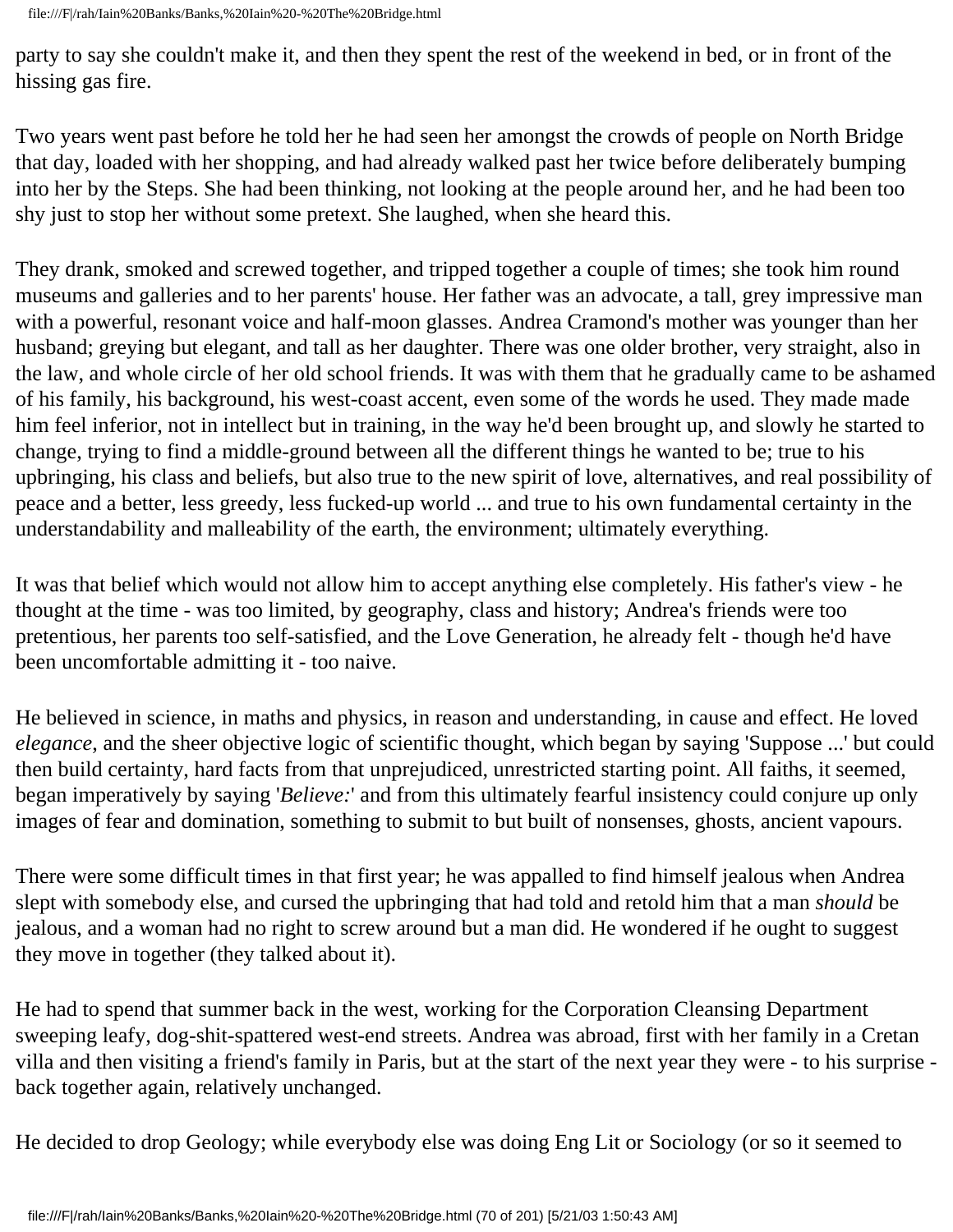him), he would do something useful. He started a degree course in Engineering Design. Some of Andrea's friends tried to persuade him to do English because he seemed to know something about literature (he had learned how to talk about it, not just enjoy it), and because he wrote poetry. It was Andrea's fault anybody knew; he hadn't wanted the stuff published but she'd seen some of it lying around in his room and sent it to a friend of hers who published a magazine called *Radical Road*. He had been embarrassed and proud in almost equal measure when she surprised him with the issue of the magazine, flourishing it triumphantly in front of him, a present. No, he was determined to do something which would be of real use to die world. Andrea's friends could call him a plumber if diey wanted; he was determined. He remained friends with Stewart Mackie, but lost touch with the other Rockers.

Some weekends he and Andrea would go out to her parents' second house at Gullane, along the firth's duned shore east. The house was large and bright and airy and stood the golf course, looking out across the grey-blue waters to the distant coast of Fife. They would stay there for a weekend, and take walks along the beach and through the dunes; occasionally in the quietness of the dunes they would make love.

Sometimes, on good, really clear days, they would walk to the end of the beach and climb the highest dune, because he was convinced they would be able to see the three, long red summits of the Forth Bridge, which had terribly impressed him when he was just a wee boy, and which - he always told her were the same colour as her hair.

But they never did see it from there.

She sat cross-legged on the floor after her bath, pulling a brush through her long, thick red hair. Her blue kimono reflected firelight, and her face, legs and arms shone, newly scrubbed, in the same yellow-orange glow. He was at the window, looking out into the fog-filled night, his hands cupped on either side of his face like blinkers as he pressed his nose against the glass. She said, 'What do you think?' He was silent for a moment, then pulled away from the window, closing the brown velvet curtains again. He turned back to her, shrugging.

'Pretty thick. We could make it, but it wouldn't be much fun driving. Should we stay?'

She brushed her hair slowly, holding it out to one side of her tilted head and pulling the brush through it carefully, patiently. He could almost hear her thinking. It was Sunday night; they ought to be leaving the coast house and heading back to the city. It had been foggy when they woke that morning and they waited all day for it to lift, but it had just kept thickening. She'd called her parents; it was in the city too and all over the east coast according to the weather centre, so they would not run of it once they left Gullane. It was only twenty miles or so that was a long way in the fog. She hated driving in fog, and thought he drove too quickly whatever the conditions (he'd only passed his test - in her car - six months earlier, and he loved driving fast). Two of her friends had had car crashes year. Not bad ones, but still... He knew she was superstitious, and believed that bad luck ran in threes. She wouldn't want to go back, though she had a tutorial the next morning.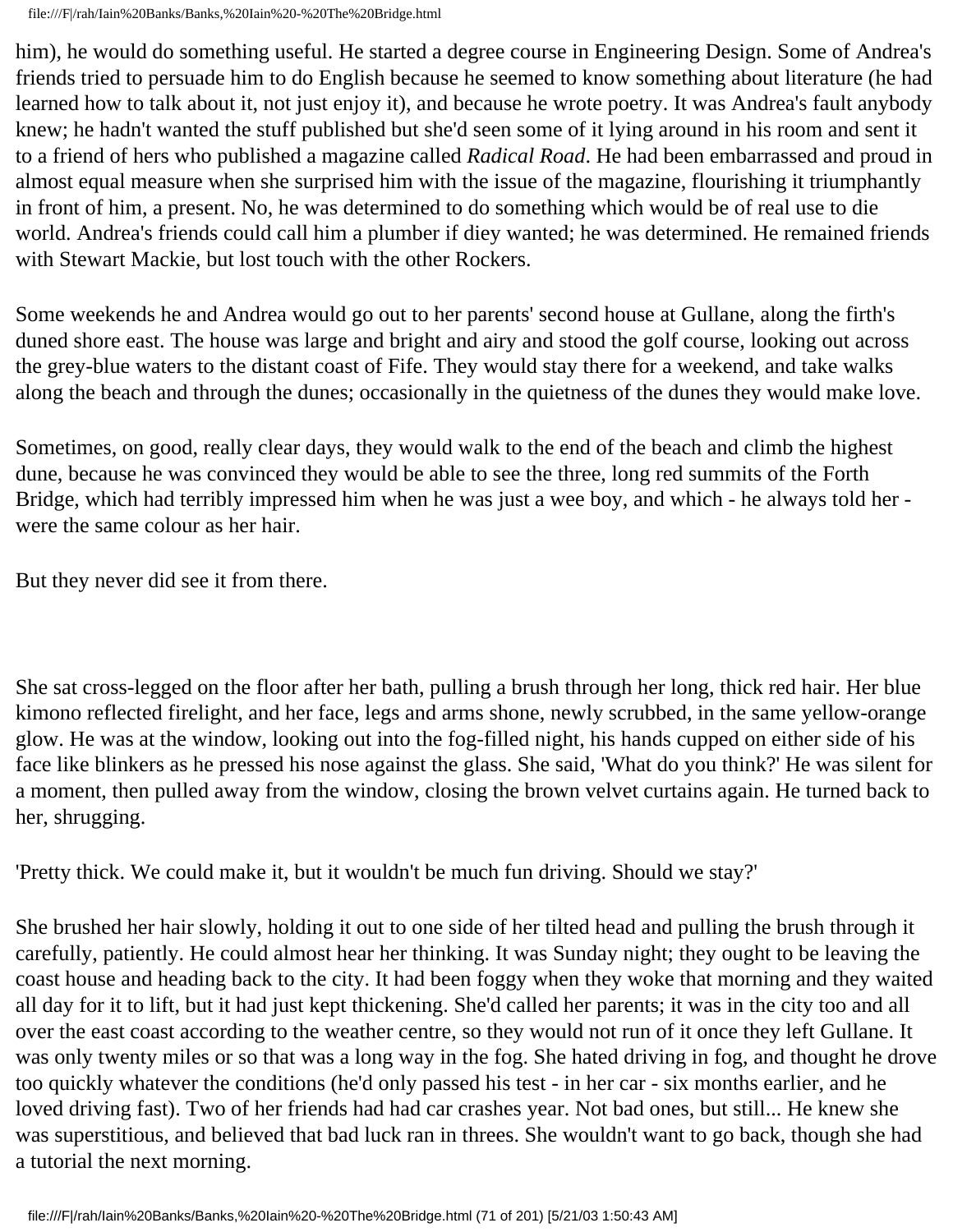The flames flickered over the logs in the wide grate.

She nodded slowly, 'OK, I don't know if we've got much food in though.'

'Fuck the food, do we have any *dope*?' he said, coming to sit beside her, twisting some of her hair in his fingers and grinning at her. She clonked him on the head with the brush.

'Addict.'

He made a mewling noise and rolled around the floor, rubbing his head. Then, seeing this had no effect she was still calmly brushing her hair - he sat up again, back against an armchair. He looked over at the old radiogram. 'Want me to put *Wheels of Fire* on again?'

She shook her head. 'No ...'

'*Electric Ladyland*?' He suggested.

'Put on something... old,' she said, frowning in the firelight, looking at the brown folds of the velvet curtains.

'*Old*?' he said, feigning disgust.

'Yeah. Is *Bringing It All Back Home* there?'

'Oh, Dylan,' he said stretching and pulling his fingers through his long hair. 'I don't think we've got it. I'll have a look.' They'd brought a case full of records with them. 'Hmm. No ... not here. Suggest something else.'

'You choose. Something old. I'm feeling nostalgic. Something from the good old days.' She laughed as she said it.

'*These* are the good old days,' he told her.

'That's not what you said when Prague burned and Paris didn't,' she told him. He sighed, looking at all the old LPs.

'Yeah, I know.'

'In fact,' she added, 'it's not what you were saying when that nice Mr Nixon got elected, either, or when May Daly -'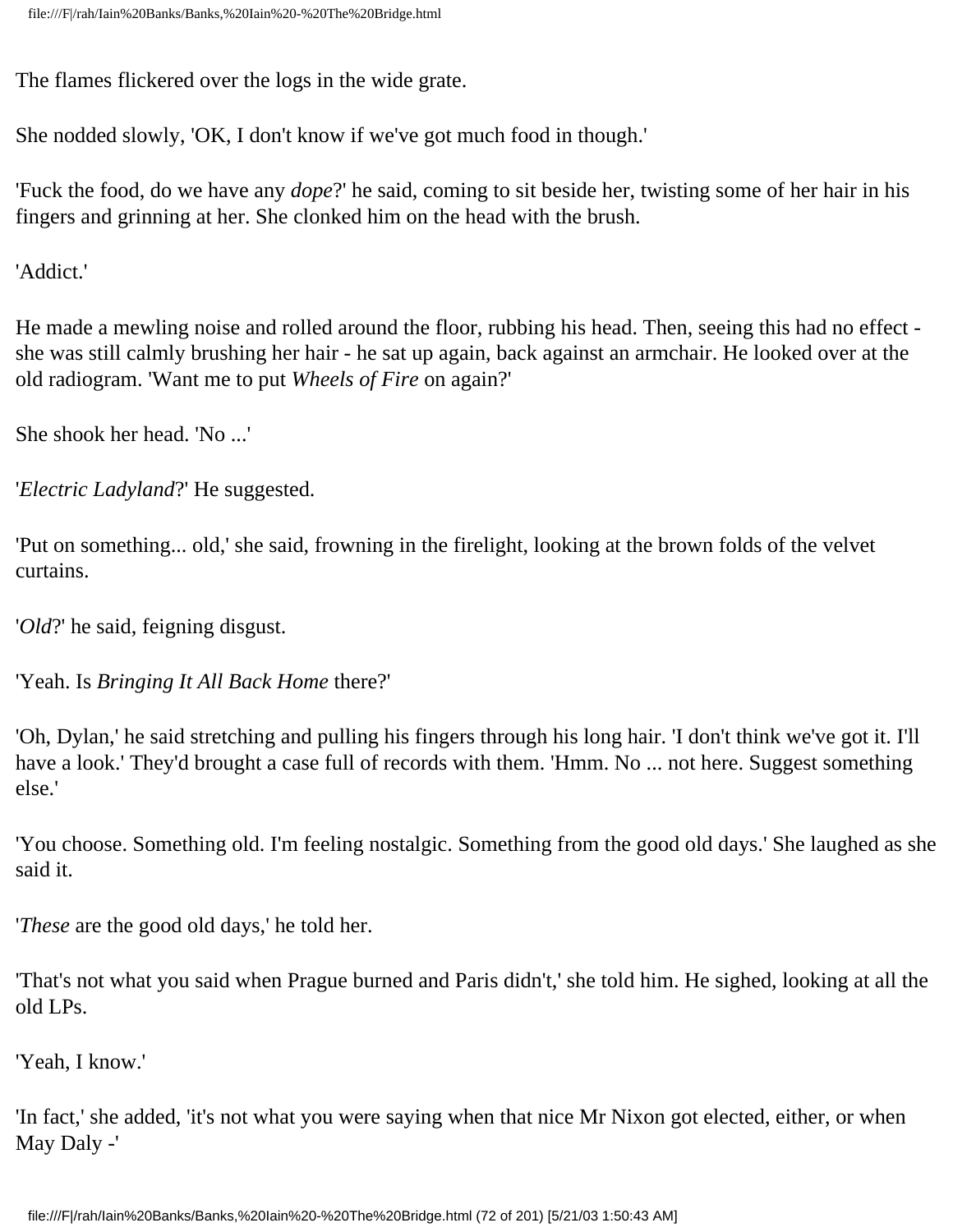'OK, OK. So what do you want to hear?'

'Oh, put on *Ladyland* again,' she said, sighing. He took the record to the radiogram. 'Do you want to eat out?' she asked him.

He wasn't sure. He didn't want to leave the cosy intimacy of the house; it was good to be alone with her. Also, he couldn't afford to eat out all the time; she paid for most of the meals. 'Could do, could do,' he said, blowing some dust off the needle under the heavy Bakelite arm. He had stopped making jokes about the radiogram's antiquity.

'I'll see what's in the fridge,' she said, unfolding from the floor, standing and straightening the kimono. 'I think the stash is in my bag.'

'Oh *goody*,' he said, 'I'll roll a funny cigarette.'

They played cards later, after she'd called her parents to say they'd be back tomorrow. Afterwards, she took out tarot cards and started to tell his fortune. She was interested in the tarot, in astrology and sun signs and the prophecies of Nostradamus; she didn't believe deeply in them, they just interested her. He thought that was worse than believing in them completely.

She got annoyed with him during the reading; he was being sarcastic. She packed the cards away, upset.

'I just want to know how it *works*,' he tried to explain.

'Why?' She sprawled over the couch behind him, reached down and lifted the record cover they were using as a crash-board.

'*Why*?' he laughed, shaking his head. 'Because that's the only way to understand anything. First, *does it work*? Then, *how*?'

'Perhaps, dearest,' she said, licking a cigarette paper, 'not everything has to be understood; perhaps not everything can be, not like equations and formulae.'

They kept returning to this. Emotional sense versus logic. He believed in a sort of Unified Field Theory of the consciousness; it was there to be understood, emotions and feelings and logical thought together; a whole, an entity however disparate in its hypotheses and results which nevertheless worked throughout on the same fundamental principles. It would all eventually be comprehended; it was just a matter of time, and research. It seemed so obvious to him that he had great and genuine difficulty understanding anybody else's point of view.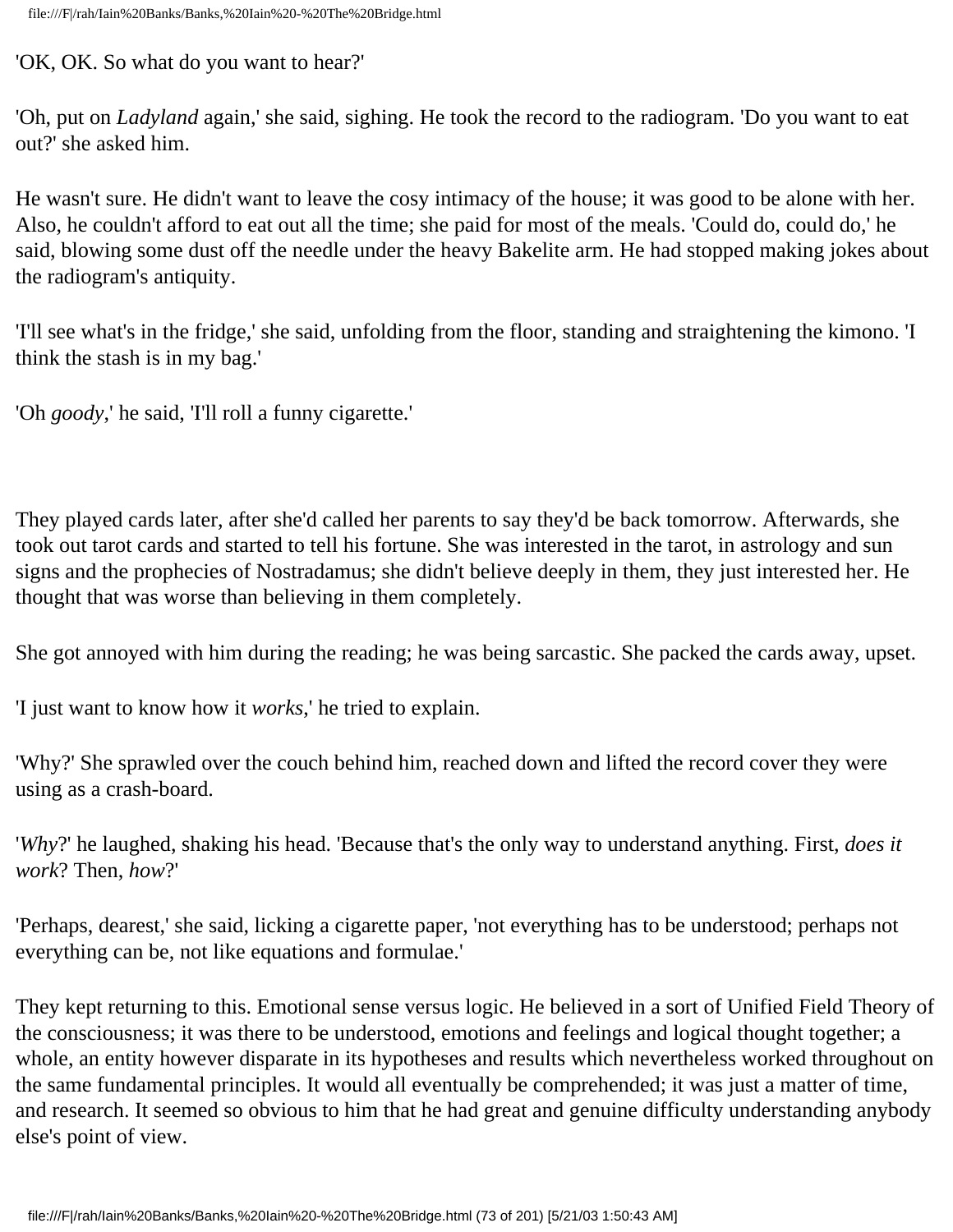'You know,' he said, 'if I had my way I wouldn't let anybody who believed in star signs or the Bible or faith healing or anything like that use electric power, or ride in cars and buses and trains and aircraft, or use anything made of plastic. They want to believe the universe works according to their crazy little rules? OK, let them live that way, but why should they be allowed to use the fruits of sheer fucking human genius and hard work, things produced only because people better than them once had the sense and the hope to - will you stop laughing at me?' He glared at her. She was shaking with silent laughter, her pinkly quivering tongue poised to lick another paper. She turned to him, eyes glistening, and held out a hand.

'You're just so funny, sometimes,' she said. He took her hand, kissed it formally.

'So glad I amuse you, my dear.'

He didn't think he'd said anything funny. Why was she laughing at him? In the end, he had to admit, he didn't really understand her. He didn't understand women. He didn't understand men. He didn't even understand children very well. All he really understood, he thought, was himself and the rest of the universe. Neither anything like completely, of course, but both well enough to know that what remained to be discovered would make sense; it would fit in, it could all be gradually and patiently fitted together a bit at a time, like an infinite jigsaw puzzle, with no straight edges to look for and no end in sight, but one in which there was always going to be somewhere for absolutely any piece to fit.

Once, when he was quite small, his dad had taken him to the railway shed where he worked. They overhauled locomotives there, and his dad had taken him round, showing him the huge, tall steam engines being taken apart and put back together, scraped and cleaned and repaired, and he remembered standing watching a massive loco on a static test working up to full speed on a set of buried, whining steel drums, its man-high wheels spinning in a blur, heat quivering from its metal plates, steam whirling about the strobing spokes; linkages and bars and piston rods flashed in the lights of the echoing, ground-shaken shed, and smoke from the engine's chimney pulsed and hammered up a great riveted metal tube which vented it to the shed roof. It was a terrifyingly noisy, blastingly powerful, indescribably vivid experience; he was at once aghast and ecstatic, filled with a sense of appalled, ravished awe at the sheer, stunning, contained *power* of the machine.

That power, that controlled, working energy, that metal symbol of all that could be done with work and sense and matter resounded in him for years. He would wake up from dreams, panting, sweating, heart pounding, unsure whether he was frightened or excited or both. All he knew was that having seen that pounding, stationary engine, anything was possible. He had never been able to describe the original experience to his own satisfaction, and he had never tried to explain that feeling to Andrea, because he could never fully explain it to himself.

'Here,' she said, passing him the joint and a cigarette lighter, 'see if you can get this to work.' He lit the joint, blew the smoke at her, in a ring. She laughed and waved the fluid grey necklace away from her newly-washed hair.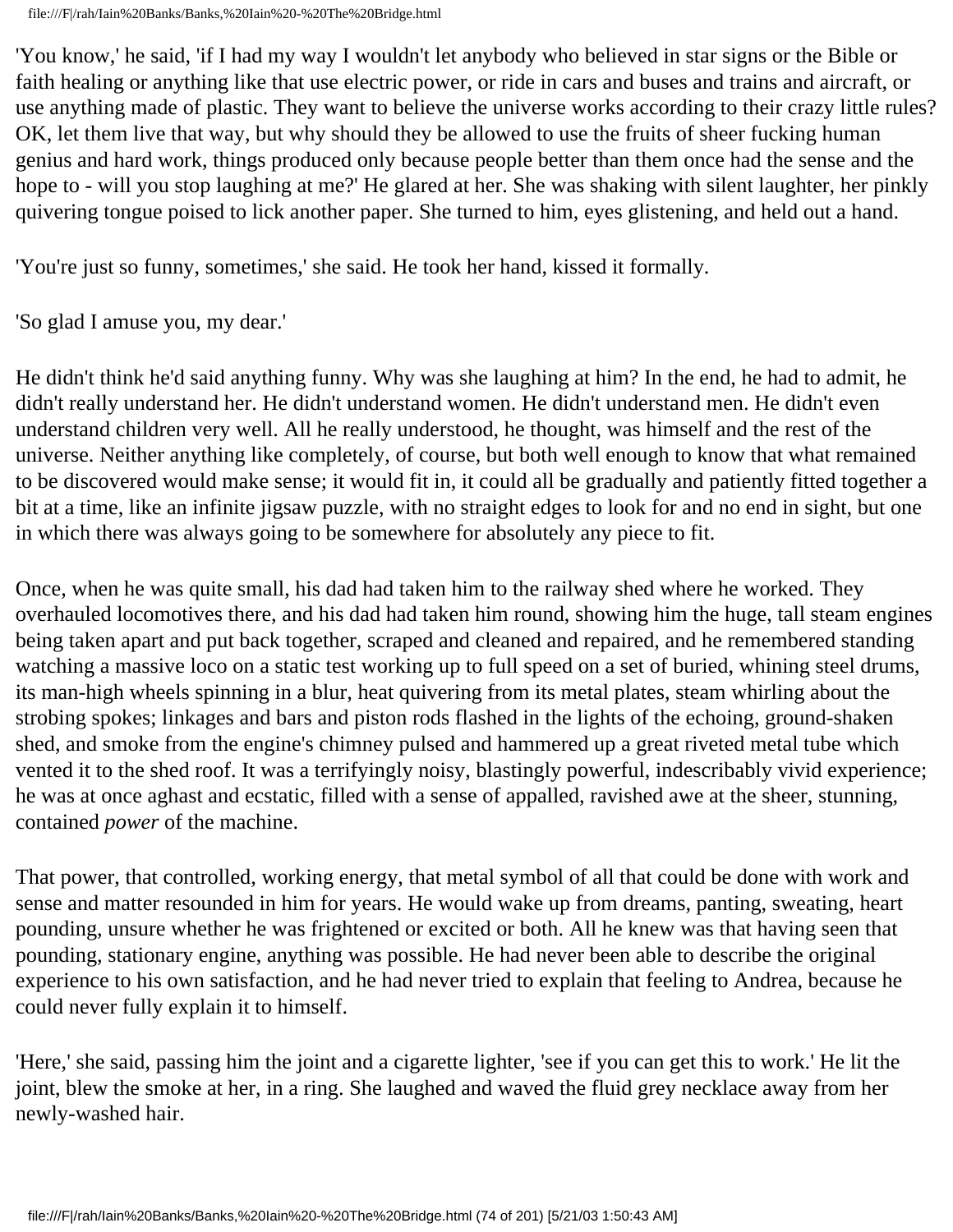They smoked the last of his opiated dope. They got the munchies and she made some wonderful scrambled eggs he never forgot and she could never reproduce, they went giggling and sniggering down to the nearest hotel for a quick drink before closing time, then giggling and sniggering back up the road to the house; they started goosing each other, then groping, then kissing, and finally they screwed on the grass at the roadside, invisible (and very cold and quick) in the fog, while twenty feet away people's voices sounded now and again and car headlights crept slowly past.

Back at the house they dried off and warmed up and she rolled another joint and he read a six-month-old paper he'd found in a magazine rack, laughing at the things people found important.

They went to bed, drank the last of the Laphroaig she'd brought, and sat up singing songs like *Wichita Lineman* and *Ode to Billy Joe*, with the lines changed - regardless of whether they scanned or not - to make them Scottish ('I am a lineman for the County-Counsell ...', '... and throw them in in the muddy waters off the Forth Road Bridge ...')

He drove the Lotus back, in the fog, at lunchtime on the Monday, slower-than he wanted, faster than she liked. He'd started a poem on the Friday, and he tried to go on with it now, while he drove, but the rest of it just wouldn't come. It was a sort of anti-rhyming, anti-love-song poem, partly a result of him being sick to death of songs rhyming *arms* and *charms* and blethering on about love lasting longer than the mountains and the oceans (ocean/emotion/devotion, chance/dance/romance) ...

The lines he had, but could not add to in the fog were:

Lady, that soft skin, your bones and mine Will all be dust before another mountain's razed. No oceans, not a river, hardly a stream will dry Before our eyes do, and our hearts.

# **Metamorpheus:**

# **One**

Some things echo more than others. Sometimes I hear the last sound of all, that never echoes because there is nothing to bounce back from; it is the sound of final nothing, and it comes booming through the great pipes that are the bridge's marrow-less bones like a hurricane, like God farting, like every shout of pain collected and replayed. I hear it then; a noise to rupture ears, split skulls, shatter walls, break souls. Those organ pipes are dark tunnels of iron in the sky, enormous and strong; what other sort of tune could they play?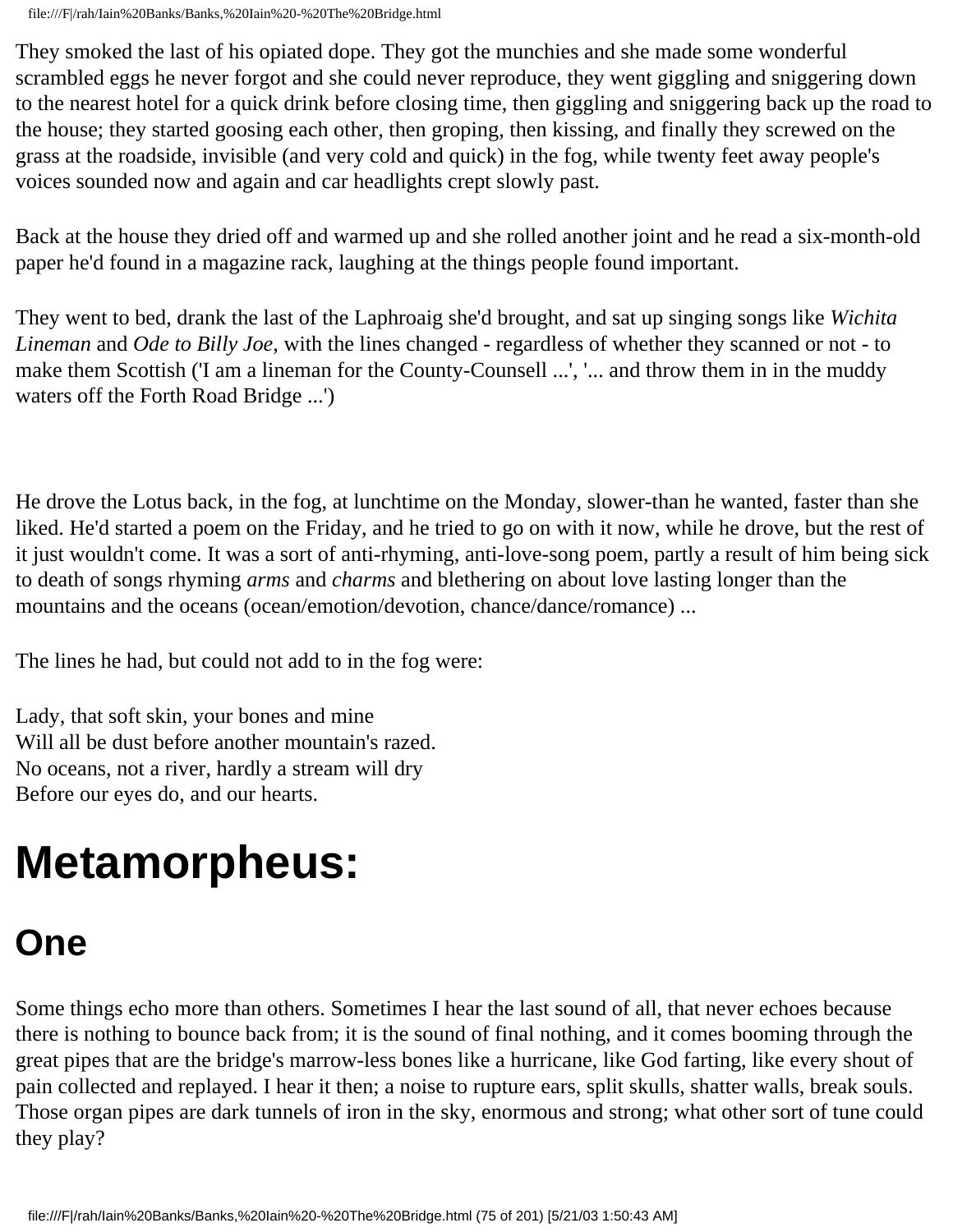```
file:///F|/rah/Iain%20Banks/Banks,%20Iain%20-%20The%20Bridge.html
```
A tune fit for the end of the world, the end of all life, the end of all things.

The rest?

Just hazy images. Patterns of shadow. Screen not silver; dark. Stop the false and flimsy stuff in the gate if you want to see what it's all made of. There. Watch the pretty colours as it, static, moves again; cooking, burning, bubbling and splitting and peeling back darkly like bruised lips parting, the image forced aside by the pressure of that pure white light (see what I'm doing for you laddie?).

No, I'm not him. I'm just watching him. Just a man I met, somebody I used to know.

I think I met him again, later. That comes later. All in good time.

I'm asleep now, but ... well, I'm asleep now. That's enough

No I don't know where I am.

No I don't know who I am.

Yes of course I know it's all a dream.

Isn't everything?

A wind comes and blows the fog away in the early morning. I dress in a daze, trying to remember my dreams. I am not even sure I did dream last night.

In the sky above the river, swollen grey shapes are slowly revealed by the lifting fog; big bloated balloons like immense pneumatic bombs. Barrage balloons, up and down the length of the bridge.

There must be hundreds of them, floating in the air at about summit height, perhaps higher, and anchored either to the islands, or to trawlers and other boats.

The last of the fog lifts and is scattered. It looks like it will be a fine day. The barrage balloons turn together in the sky, looking not so much like birds but a school of great grey whales, slowly moving their bulbous snouts into the atmosphere's soft current. I press my face to the cold glass of the window, looking down the hazy length of the bridge at as acute an angle as possible; the balloons are everywhere, spread out across the sky, some only a hundred feet or so from the bridge, others standing several miles off.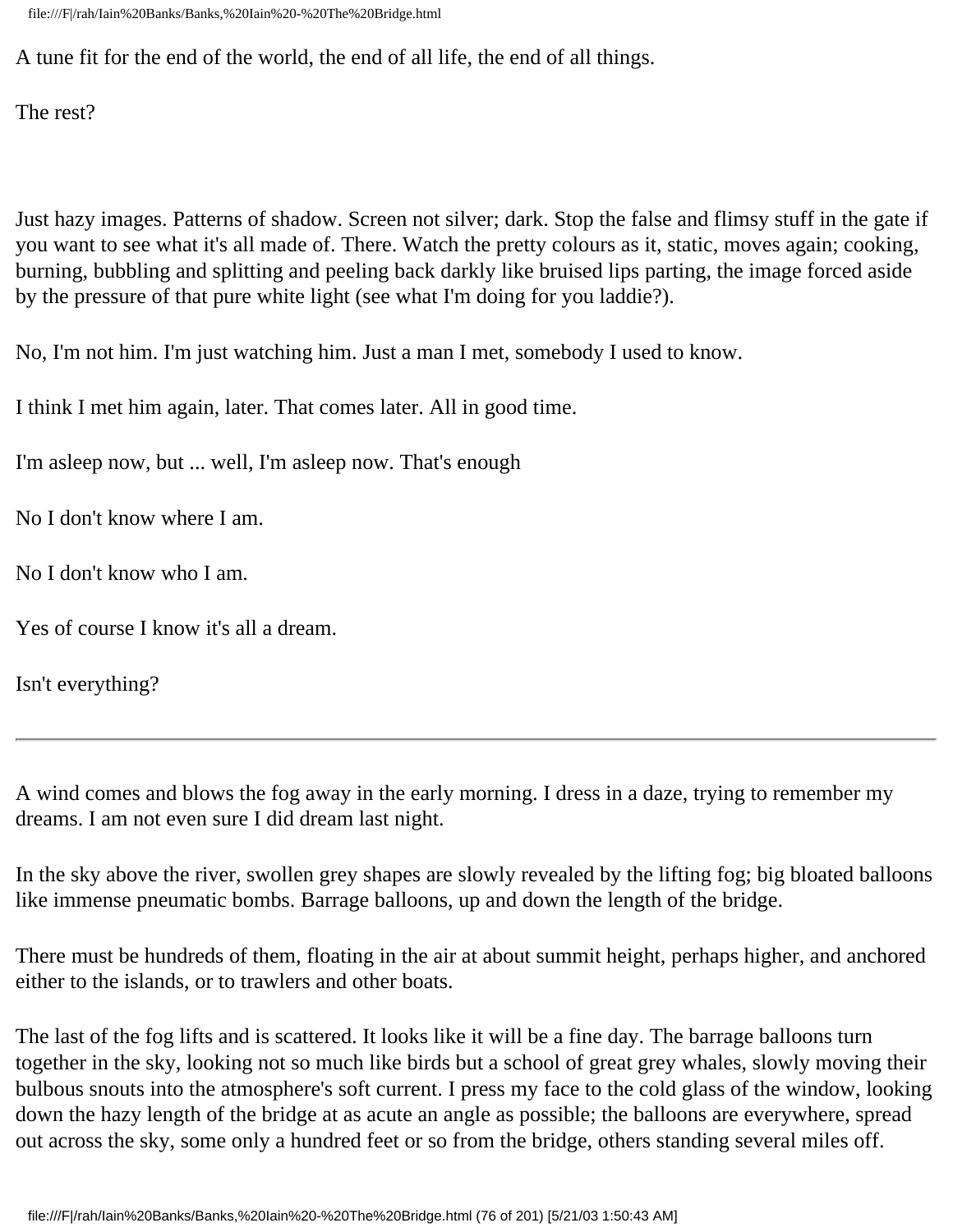I assume they are to prevent any more fly-pasts by the aircraft; rather an excessive reaction, I'd have thought.

The letterbox flaps; a letter falls to the carpet. It is a note from Abberlaine Arrol; she will be doing some drawing at a certain marshalling yard a few sections away this morning, and would I like to join her?

Today is looking brighter all the time.

I remember to pick up my letter to Dr Joyce. I wrote it last night after disposing of the returned hat. I have told the good doctor that I wish to delay the hypnosis. I ask his indulgence (politely); I assure him I am still more than happy to meet and discuss my dreams - they have been more profound lately, I tell him, and hence probably more useful in the sort of analysis he originally intended to make.

I put Miss Arrol's letter and my own to the good doctor in my pocket, and stand watching the balloons a moment longer. They swing slowly in the morning light, like huge mooring buoys floating on some invisible surface above us.

Somebody knocks at the door. With any luck, it will be a repairman, for the screen or phone or both. I turn the key and try to open the door, but cannot. The knock comes again.

'Yes?' I call, pulling at the handle. A man shouts from outside.

'Come to have a look at your television set; that Mr Orr, is it?

I struggle with the door; the handle turns but nothing happens.

'Is it? Mr J. Orr?' the man shouts.

'Yes, yes it is. Hold on a moment, I can't get the damn door open.'

'Right you are, Mr Orr.'

I tug and haul at the door handle, twisting it, shaking it. It has never even been stiff before now; not a hint of trouble. Perhaps everything in the flat is designed only to operate for about six months. I start to get angry.

'You sure you unlocked it, Mr Orr?'

'Yes,' I say, trying to keep calm.

'Sure it's the right key?'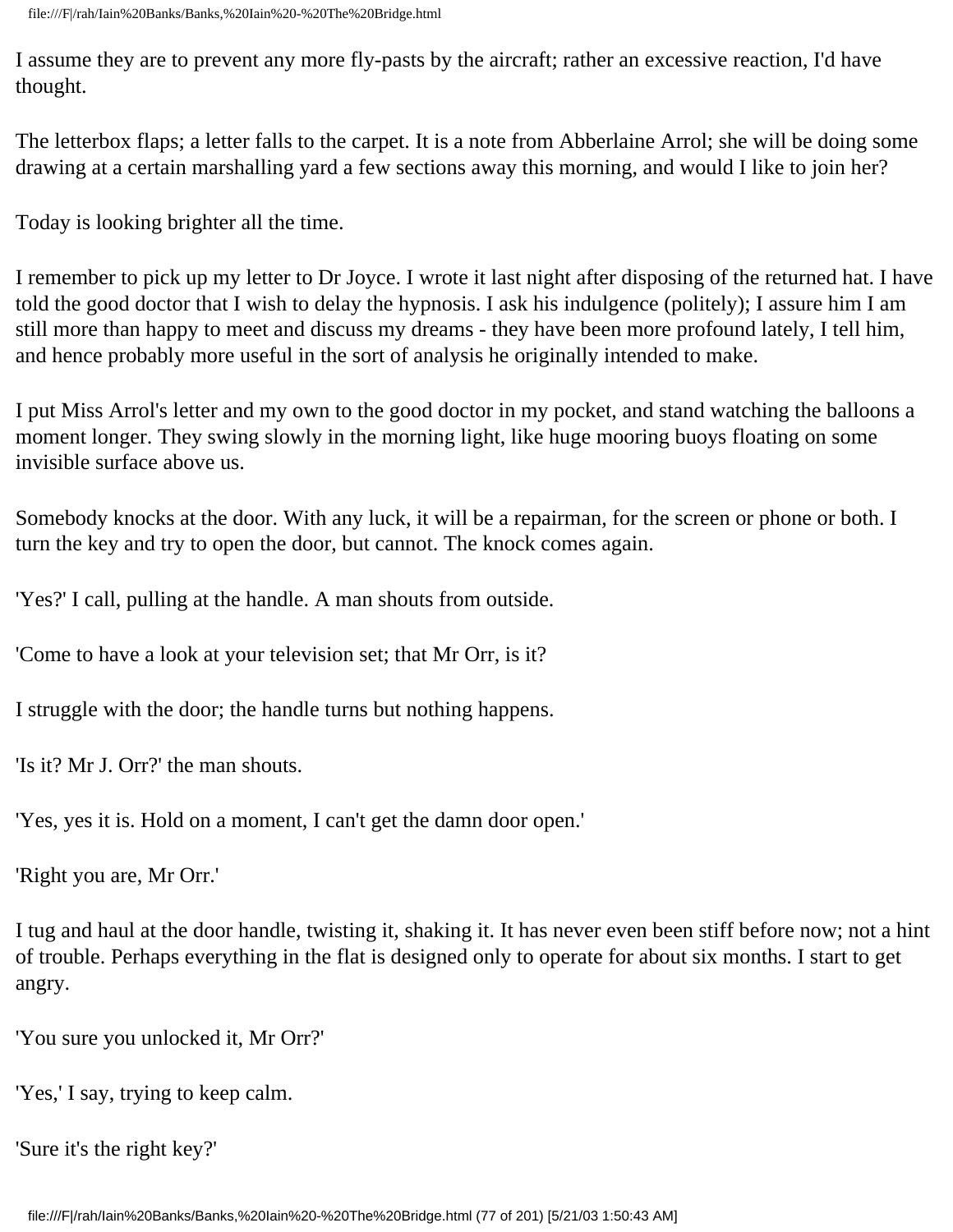'Positive!' I shout.

'Just thought I'd ask.' The man sounds amused. 'You got another door, Mr Orr?'

'No. No, I haven't.'

'Tell you what, push the key through the letterbox; I'll try unlocking it from this side.'

He tries this. It does not work. I walk back to the windows for a moment, breathing deeply and looking out at the massed balloons. Then I hear more muffled talking outside the door.

'Telephone engineer here, Mr Orr,' another voice calls. 'Something wrong with your door?'

'He can't open it,' the first voice says.

'Definitely unlocked, is it?' the phone man says. The door is rattled. I say nothing.

'You got another door we can use, Mr Orr?' he shouts.

'I already asked him that,' the first man says. The door is knocked again.

'What?' I say.

'You got a phone, Mr Orr?' The television repairman says.

'Of course he has,' the phone man says indignantly.

'Can you phone Buildings and Corridors, Mr Orr? They'll know wh-'

'How can he do that?' The phone man's voice is high with incredulity. 'I'm here to repair his bloody phone, aren't I?'

I retreat to my study before he suggests I watch some television to pass the time.

It takes another hour. A corridor janitor takes the whole wood surround away from the door. Finally the door just clicks open without warning, leaving him standing, puzzled and suspicious, in the midst of broken wood and dusty plaster. Both the repairmen have left for other jobs. I step out, over wooden slats pierced by bent nails.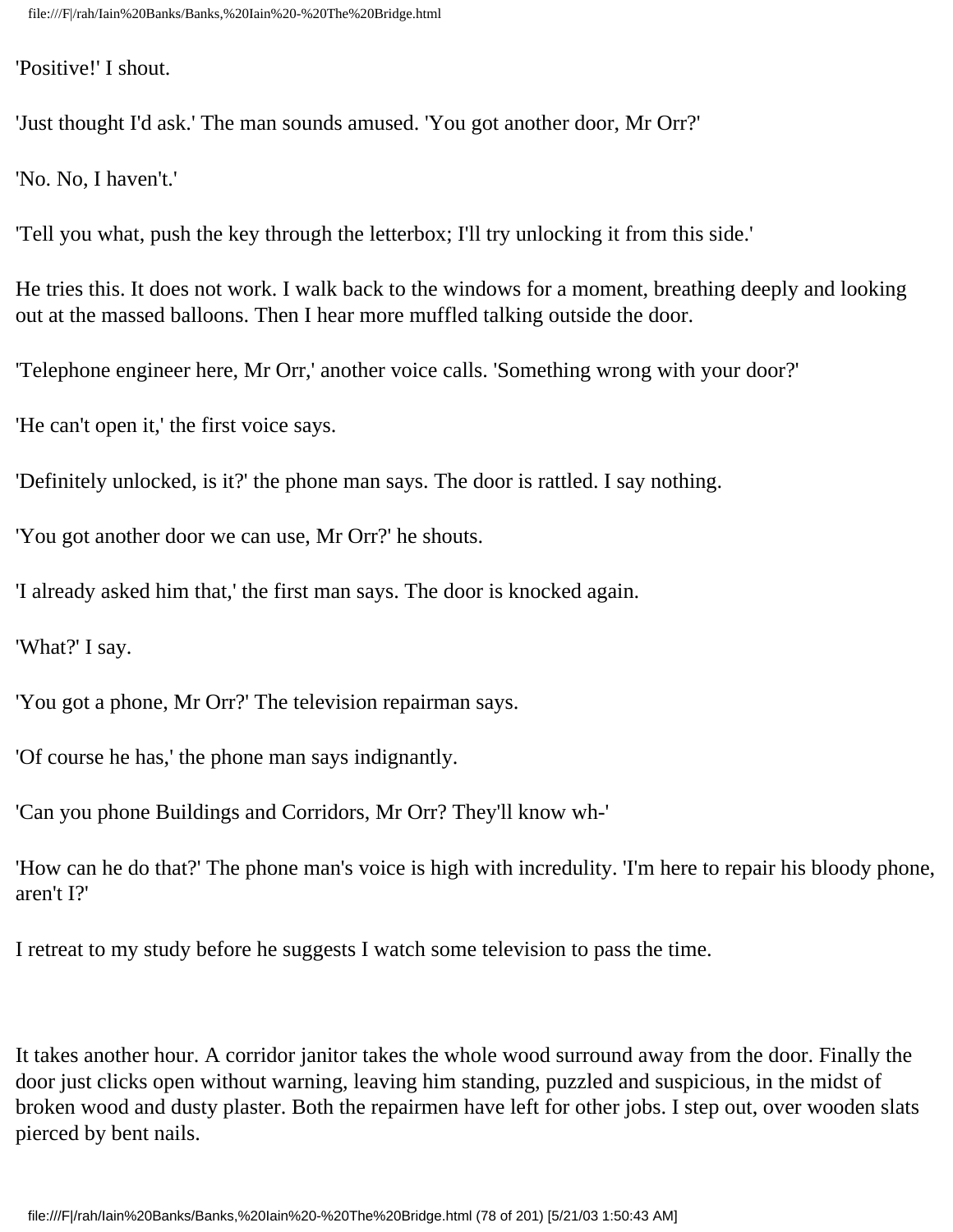'Thank you,' I tell the janitor. He is scratching his head with a claw hammer.

I post the letter to Dr Joyce, then buy some fruit to break my fast. My release has left me just enough time to rendezvous with Miss Arrol.

The tram I take is full of people discussing the barrage balloons; most people have no idea what they are for. Once the tram clears the section proper and enters the relatively uncluttered linking span we all turn to look at them. I am amazed.

They are on one side only. Down-river, more barrage balloons than you could shake a stick at. Up-river; not one. Everybody else on the tram points and goggles at the massed balloons; only I, it seems, stare thunderstuck in the other direction, into the unmarred skies up-river beyond the X-ing girders of the linking span.

Not a single solitary balloon.

'Good morning.'

'It is rather, isn't it? Good morning to you too. How's your head?'

'My head is fine. How is your nose?'

'Same horrible shape, but not bleeding. Oh, your handkerchief.' Abberlaine Arrol digs into a jacket pocket, brings out my handkerchief, fresh and crisp.

Miss Arrol has just arrived here on a railway workers' tram.

We are in a marshalling yard, the widest place on the bridge I've seen so far; some of the sidings extend out far beyond the main structure on broad cantilevered platforms. Great engines, long trains of multifarious carriages, sturdy shunters and flimsy, complicated track-maintenance vehicles clank and shift over and across the complexity of lines and points and sidings like ponderous pieces in some huge, slow game. Steam drifts in the morning light, smoke billows across the harsh points of the still blazing arc lamps high in the girders; uniformed men dash to and fro, shouting and waving different coloured flags, blowing whistles and talking quickly into trackside telephones.

Abberlaine Arrol - wearing a long grey skirt and short grey jacket, her hair gathered up inside an officiallooking cap - is here to draw the chaotic scene. Her free-hand sketches and water-colours of railway subjects already adorn several boardrooms and office foyers; she is considered a promising artist.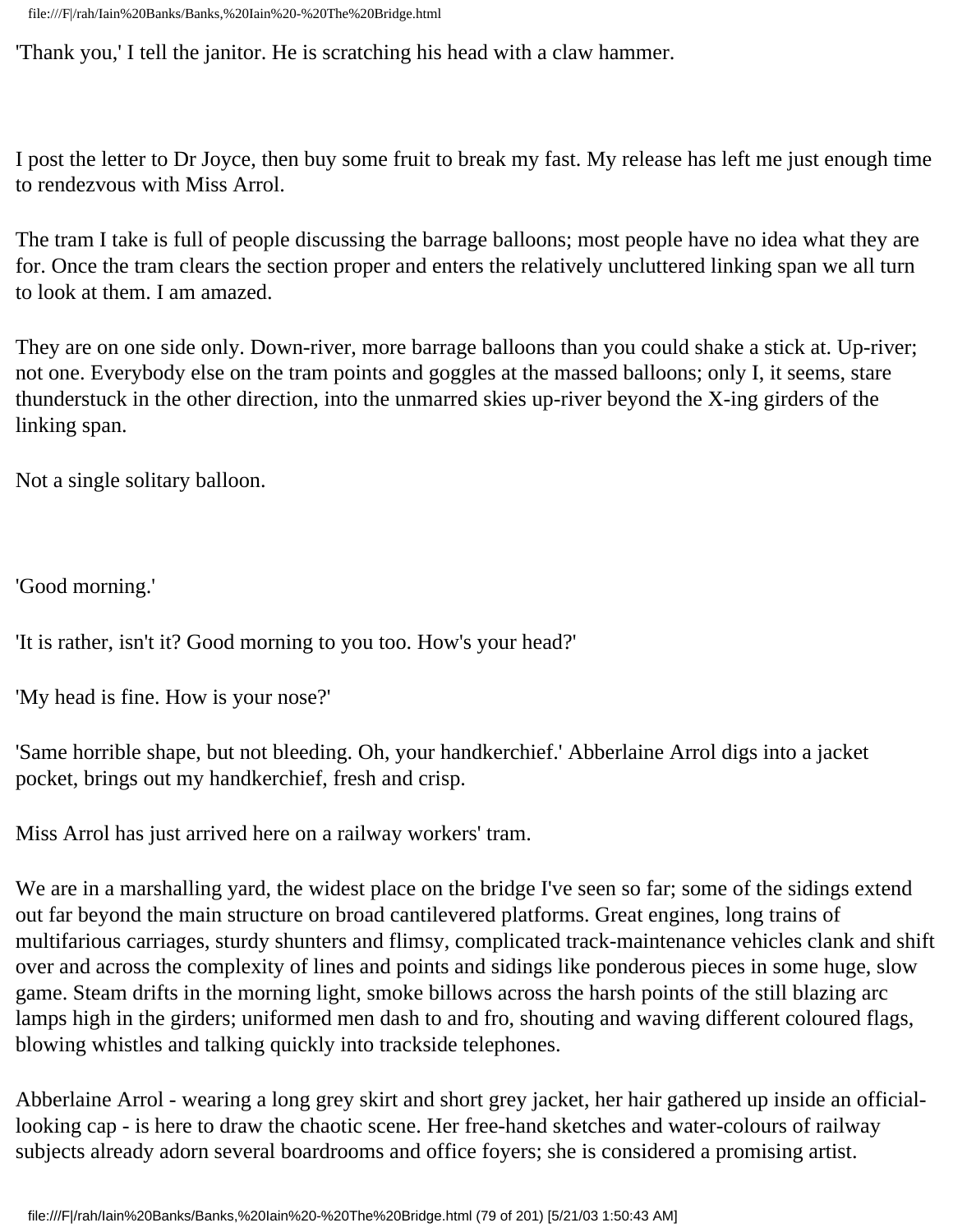She hands my handkerchief to me. There is something curious in her eyes and stance; I glance at my laundered kerchief and stuff it into a spare pocket. Miss Arrol smiles, to herself, not to me. I have the disquieting impression that I have missed something here.

'Thank you,' I say.

'You may carry my easel for me, Mr Orr; I left it over here last week.' We cross several tracks to a small shed near the centre of the broad, rail-tangled platform of the marshalling yard. Around us, linked carriages and decoupled engines shift slowly back and forth; in other places, whole engines sink slowly through the deck on massively pulleyed platforms transporting them to workshops beneath the tracks.

'What do you make of our strange balloons, Mr Orr?' she asks me as we walk.

'I assume they're there to stop aircraft, though why they're only on one side, I don't know.'

'Nobody else seems to either,' Miss Arrol says thoughtfully. 'Probably another administration cock-up.' She signs. 'Even my father hadn't heard anything about them, and he's usually fairly well informed.'

At the small shed she retrieves her easel; I transport the A-shaped structure to her chosen vantage point. She appears decided upon one of the heavy engine hoists as her choice of subject. She adjusts the easel, sets down her small folding stool, opens her satchel to reveal bottles of paints and a selection of pencils, charcoal sticks and crayons. She surveys the scene with a critical eye, and chooses a black length of charcoal.

'No further ill-effects from our little crash the other day, Mr Orr?' She makes a line on the grey-white paper.

'A certain conditioned nervousness at the sound of rapid rickshaw heel-horns, no more.'

'A temporary symptom, I'm sure.' She unleashes a smile of quite stunning charm, before returning to the easel. 'We were talking about travelling, before we were so rudely interrupted, weren't we?'

'Yes I... I had been going to ask you how far you'd travelled.'

Abberlaine Arrol adds a few small circles and arcs to her sketch.

'University, I suppose,' she says, quickly brushing a few intersecting lines across the paper. 'That was about ...' she shrugs, 'a hundred and fifty ... two hundred sections away. Cityward.

'You ... couldn't see land from there, could you?'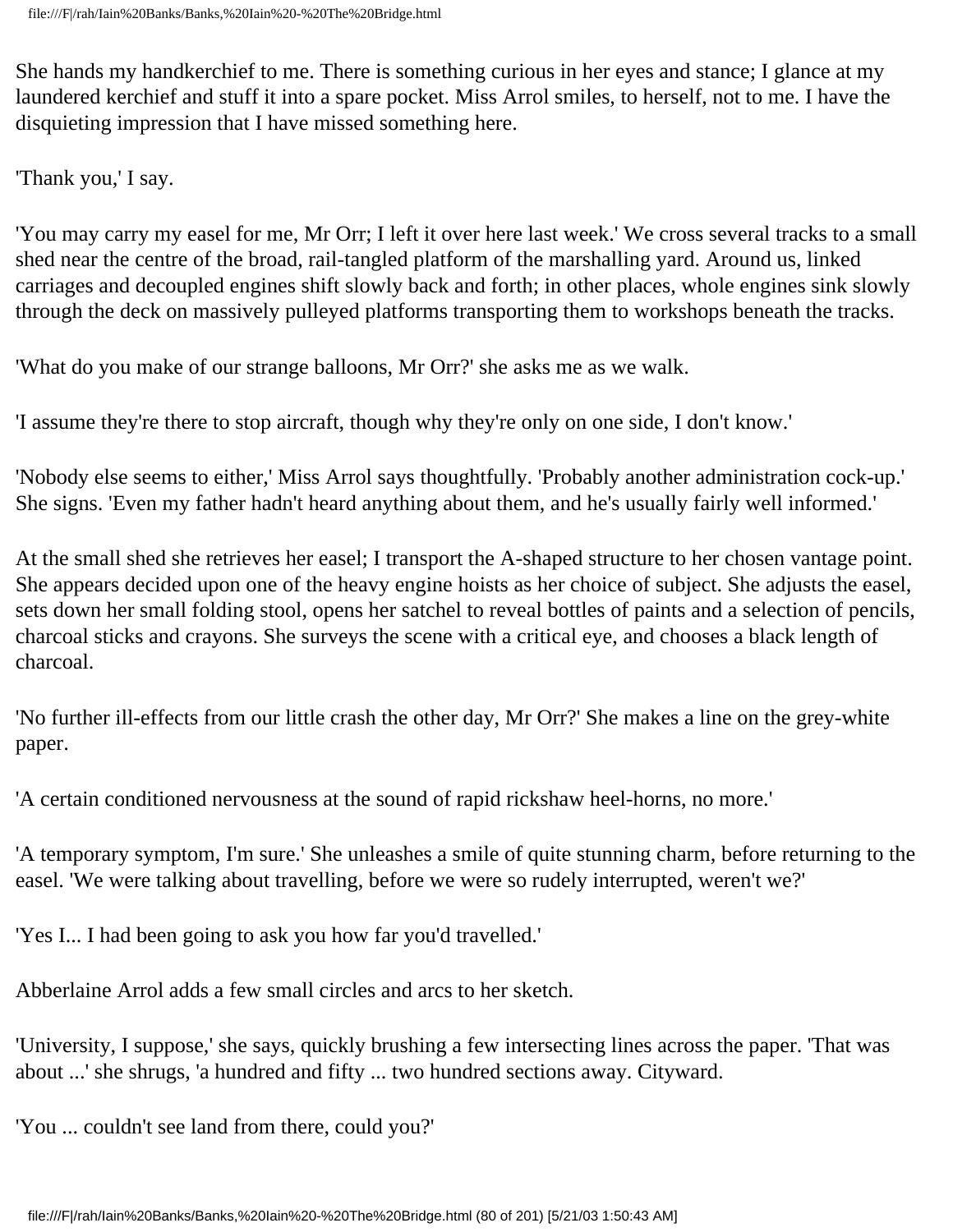'*Land*, Mr Orr,' she says, glancing at me, 'my, you are ambitious. No, I could see no land, apart from the usual islands.'

'Do you think there is no Kingdom then, no City either?'

'Oh, I imagine they both exist somewhere.' More lines.

'Haven't you ever wanted to see them?'

'Can't say I have, at least not since I stopped wanting to be a train driver.' She shades areas of the sketch. I can see a succession of vaulting Xs, a suggestion of cloud-shrouded heights. She draws quickly. At the nape of her pale, slender neck some escaped black strands of hair curl over the creamy suface like intricate swirls of some unknown writing.

'You know,' she says, 'I knew an engineer once - quite senior - who thought what we really lived on wasn't a bridge at all, but a single huge rock in the centre of an uncrossable desert.'

'Hmm,' I say, uncertain how to take this. 'Perhaps it is something different to all of us. What do you see?'

'Same as you,' she says, turning briefly to me. 'A bloody great bridge. What do you think I'm drawing here?' She turns back.

I smile. 'Oh, a bit less than a fathom, at a guess.'

I hear her laugh. 'And you, Mr Orr?'

'My own conclusions.' This earns me one of her flashing smiles. She goes back to the drawing for a while, then looks distractedly up for a moment.

'You know the thing I miss most about university?' she says.

'What's that?'

'Being able to see the stars properly,' she nods, looking thoughtful. 'Too much light to see the stars properly round here, unless you go out to sea. But the university was stuck in the middle of farming sections, and it was quite dark at night.'

### '*Farming* sections?'

'You know,' Abberlaine Arrol steps back, arms folded, from her work. 'Places where they grow food.'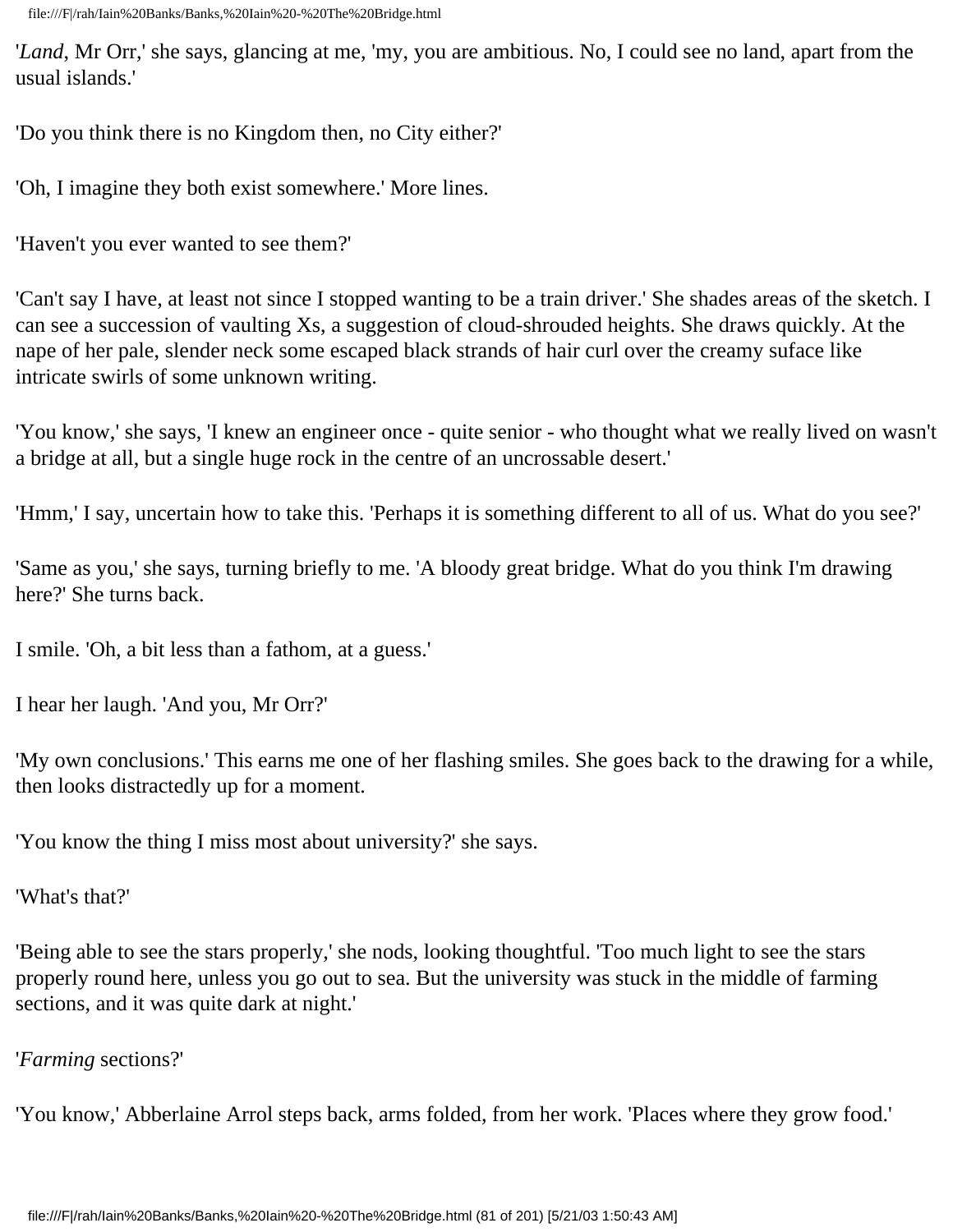'Yes, I see.' It had not occurred to me that other sections of the bridge might be given over to farming; it would not be difficult, I suppose. One might require windbreaks, perhaps even mirrors, to farm on different levels, and water rather than soil would be the best growing medium, but it would be possible.

So the bridge may well be totally self-sufficient in food. My idea that its length was limited by the time it would take for a fast goods train to deliver fresh produce each day would appear to be irrelevant. The bridge can be any length it likes.

Abberlaine Arrol lights a thin cigar. One booted foot taps on the metal deck. She turns to me, folding her arms again beneath the bloused and jacketed contours of her breasts; her skirt swings, comes back; a heavy expensive cloth. There is a hint of a light day-perfume over the fragrant cigar smoke. 'Well, Mr Orr?'

I inspect Miss Arrol's finished drawing.

The broad platform of the marshalling yard has been sketched in, then altered; the lines and tracks look like creepers in a jungle, all fallen to the floor. The trains are grotesque, gnarled things, like giant maggots or decaying tree trunks; above, the girders and tubes become branches and boughs, disappearing into smoke rising from the jungle floor; a giant, infernal forest. One engine has become a monster, rearing out of the ground; a snarling, fiery lizard. The small, terrified figure of a man runs from it, his miniature face just visible, twisted into a shriek of terror.

'Imaginative,' I say, after a moment's thought. She laughs lightly.

'You don't like it.'

'My tastes are too literal, perhaps. The quality of drawing is impressive.'

'I *know* that,' Miss Arrol says. Her voice is sharp, but her face looks a little sad. I wish I liked the sketch better.

But what a signalling capacity Miss Abberlaine Arrol's grey-green eyes possess! They view me now with an expression almost of compassion. I think that I like the young lady very much.

She says, 'I meant it for you.' She reaches into her satchel and takes out a rag, begins to clean her hands.

'Really?' I am genuinely pleased. 'That's very kind of you. Thank you.'

She takes the drawing from the easel and rolls it up. 'You have my permission to do whatever you will with it,' she says wryly. 'Make paper aircraft out of it.'

'Certainly not,' I say as she hands it to me. I feel as though I have just been presented with a diploma. 'I'll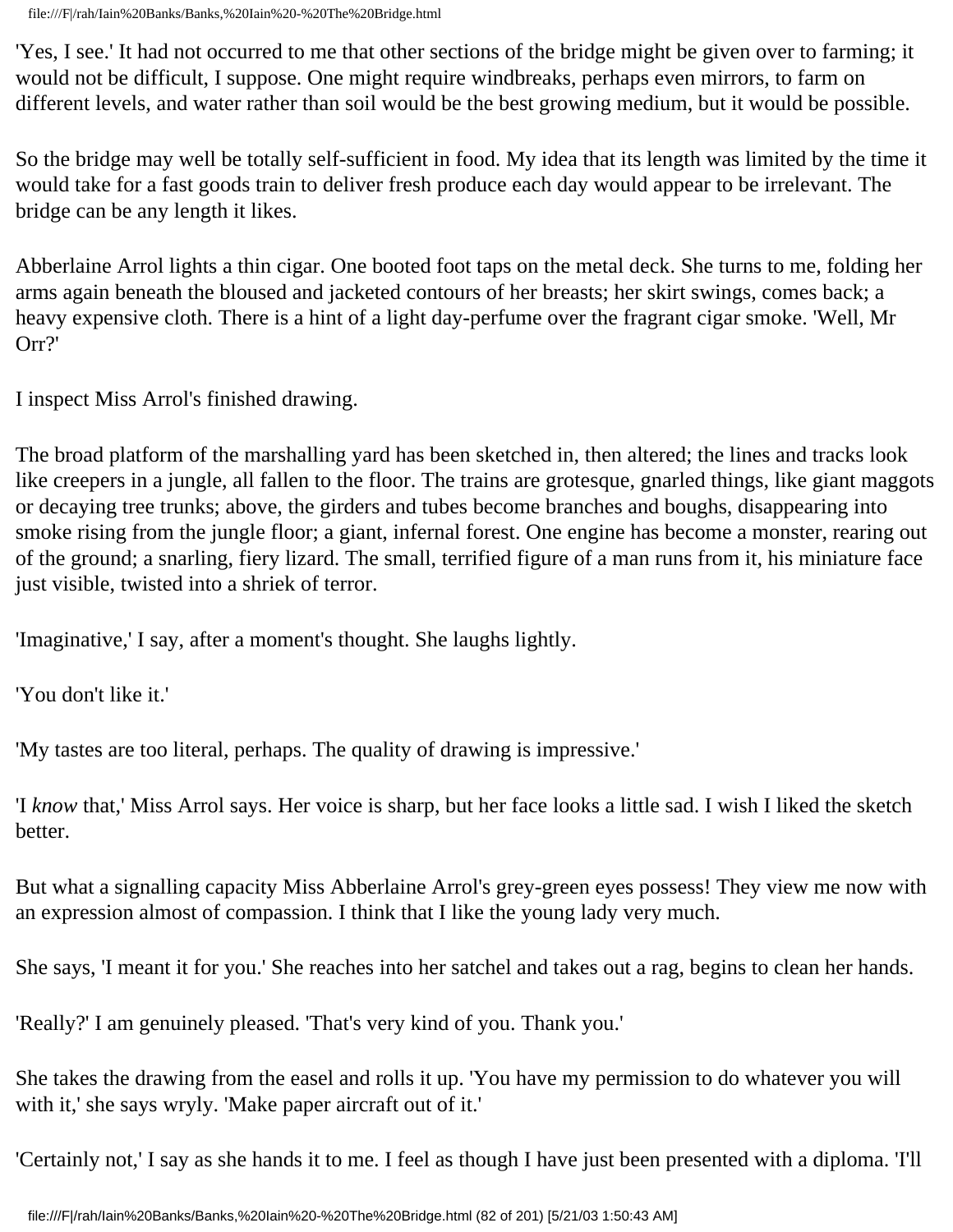have it framed and hung in my apartment. Already I like it a great deal more, knowing that it was drawn for me.'

Abberlaine Arrol's exits amuse me. This time she is picked up by a track engineer's car; a quaint, elegantly glassed and panelled carriage full of complicated but archaic instruments, all bright brass, clinking balances, and drums of paper flowing past scribbling pens. It hisses and rattles to a stop, a door concertinas open and a young guard salutes Miss Arrol, who is on her way to lunch with her father. I hold her easel, having been instructed to replace it in the shed. Her satchel bulges with rolled line drawings: the commissioned work she really came here to do and which she has been busy with - while still talking to me - since completing my sketch. She puts one boot on the high step up to the carriage and holds out her hand to me.

'Thank you for your help, Mr Orr.'

'Thank you for my drawing.' I take her hand. Between Miss Arrol's boot top and skirt hem her stocking is revealed for the first time; a fine but unmistakable black fishnet.

I concentrate on her eyes. They look amused. 'I hope I'll see you again.' I glance at those pretty bags beneath the grey-green eyes. Fishnet, indeed; I am netted again. She squeezes my hand; I feel faint with an absurd euphoria.

'Well, Mr Orr, if I can summon up the courage, I may let you take me out to dinner.'

'That would be ... most pleasant. I do hope you discover quite inexhaustible reserves of bravery in the near future.' I bow a little and am rewarded with another glimpse of that besottingly lovely leg.

'Goodbye then, Mr Orr. Keep in touch.'

'I will. Goodbye.'

The door closes, the carriage clanks and hisses off; steam from its passing curls round me like mist, making my eyes water. I take out my handkerchief.

It has been monogrammed. Miss Arrol has had a finely sewn O added to one corner, in blue silk.

Such grace; I am captivated. And those few inches of delectable, dark stockinged leg!

Brooke and I sit, after lunch, drinking mulled wine in Dissy Pitton's Sea View Lounge, lounging on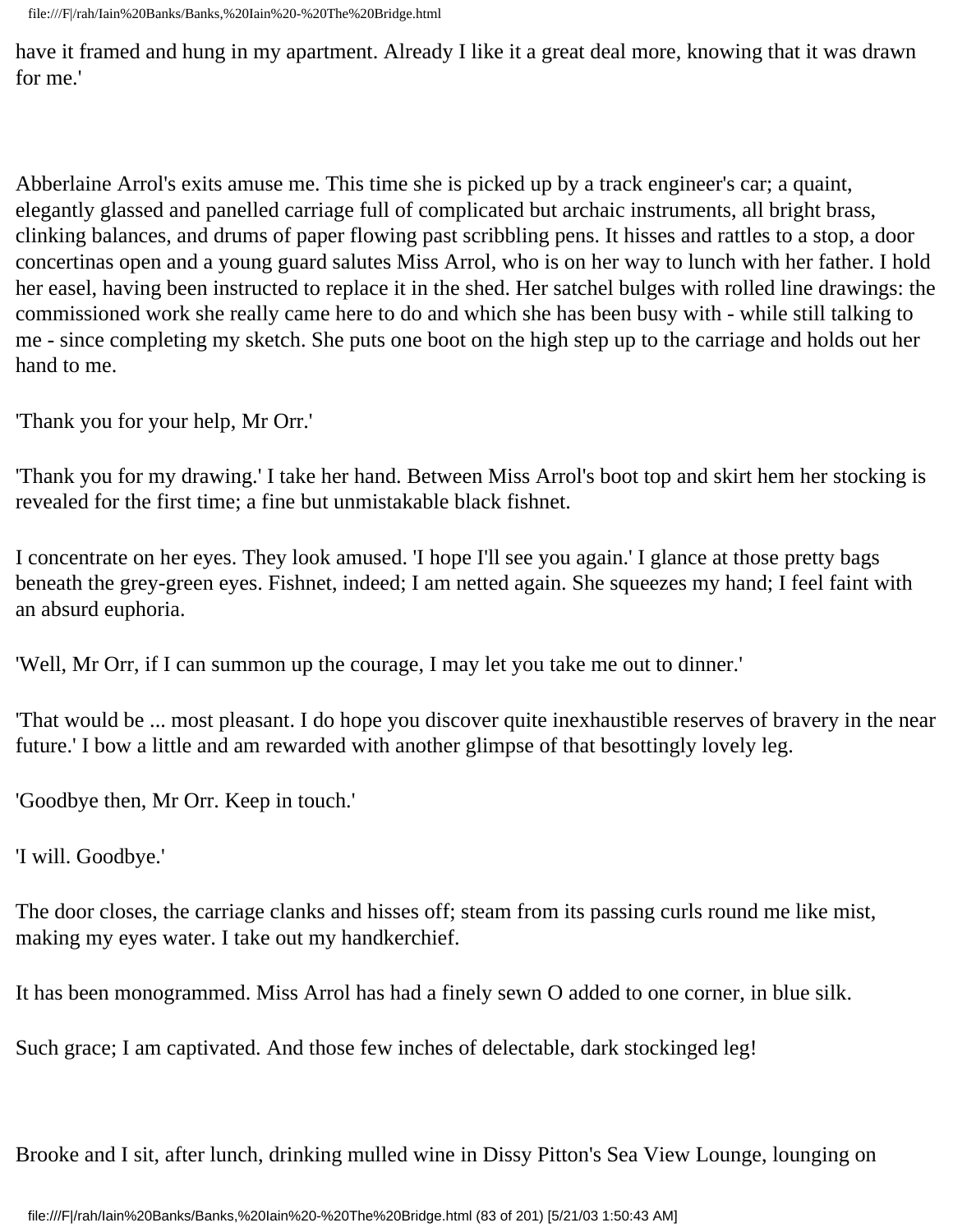suspended couches watching a depleted fishing fleet setting out to sea far below; the departing trawlers sound their horns as they pass their stationary sister-ships on barrage balloon-anchoring duties.

'Can't say I blame you,' Brooke says gruffly, 'I never did think the fellow would do you much good.' I have told Mr Brooke about my decision not to let Dr Joyce hypnotise me. We both look out to sea. 'Damn balloons.' My friend glares at the offending blimps. They shine almost silver in the sunlight, their shadows speckling the blue waters of the firth; another pattern.

'I thought you'd approve ...' I begin, then stop, frowning, listening. Brooke looks at me.

'Not up to me to approve or - Orr?'

'Shh,' I say quietly. I listen to the distant noise, then open one of the lounge windows. Brooke gets to his feet. The drone of the approaching aero engines is quite distinct now.

'Don't say those bloody things are coming back!' Brooke shouts behind me.

'Indeed they are.' The planes come into view. They are lower then before, the middle one almost level with Dissy Pitton's. They are flying Kingdomward in the same vertical formation as before. Once again, each trails pulses of oily smoke, leaving a giant ribbon of dark smudges hanging in the sky behind them. The planes' silver-grey fuselages have no markings. The silvered-over cockpit canopies glint in the sunlight. The combined wires of the barrage balloons seem to provide only the most rudimentary of obstacles to the planes' progress; the aircraft are flying about a quarter of a mile from the bridge, where the wires are probably at their most dense, yet as we watch they have to make only one brief turn to avoid a cable. The flight drones away into the distance, leaving smoke.

Brooke smacks one fist into the other palm. 'Cheeky beggars!'

The hanging wall of smoky smudges drifts slowly towards the bridge in the steady breeze.

After a couple of energetic games at the rackets club I call at the picture-framer's. Miss Arrol's drawing has been mounted on wood and covered in non-reflective glass during the afternoon.

I hang it where it will catch the morning light, above a bookcase to one side of my now-repaired front door. The television switches itself on while I am straightening the drawing on the wall.

The man still lies there, surrounded by his machines. His face is expressionless. The light has altered a little; the room looks darker. His drip will need changing soon. I watch his pale, slack face. I want to tap the glass of the screen, to wake the fellow... I switch the set off instead. Is there any point in testing the telephone? I pick it up; the same calm beeps still sound.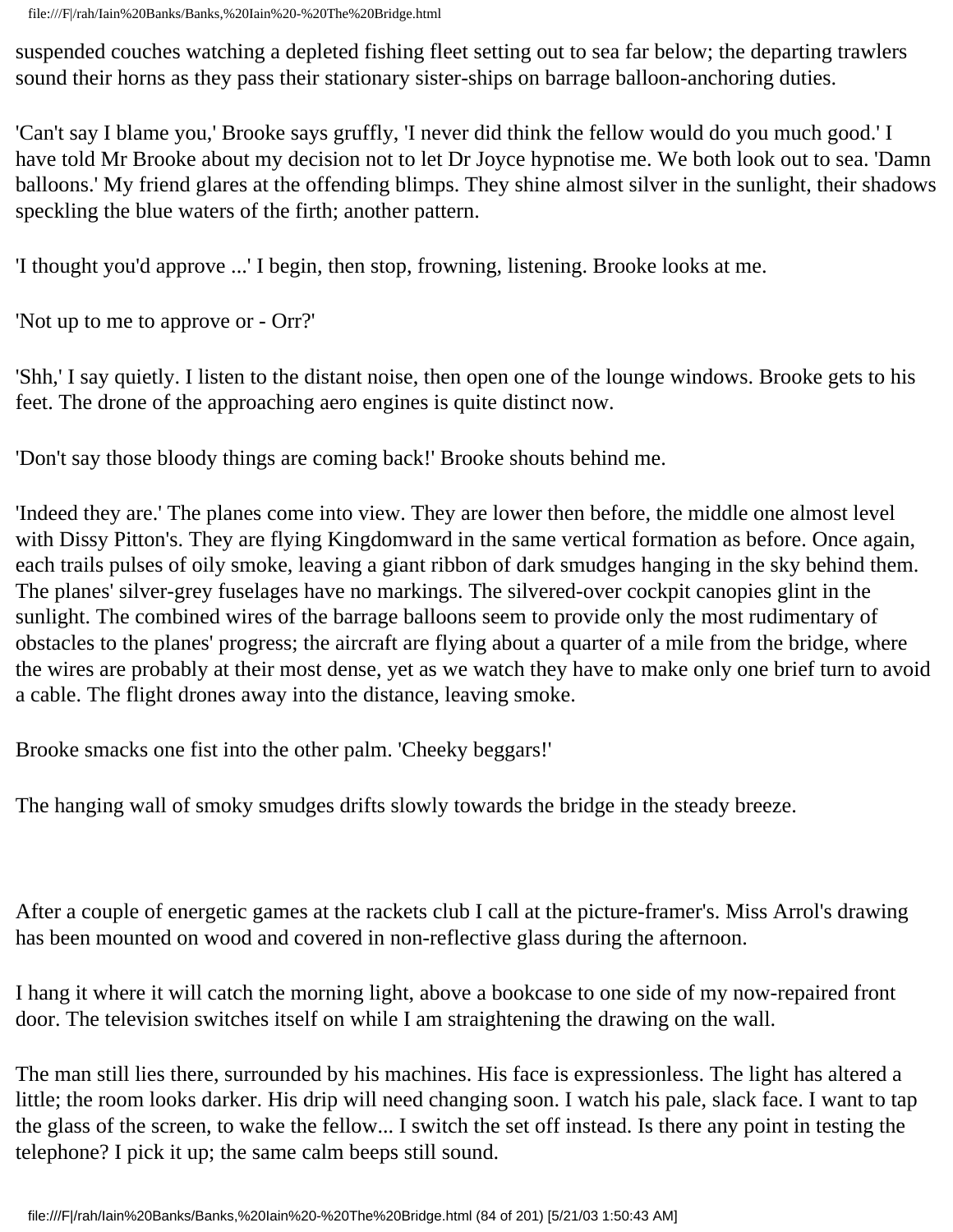I decide to dine at the rackets club bar.

According to the television in the club bar, the official line on the rogue planes is that they are an expensive prank perpetrated by somebody from another part of the bridge. Following today's latest outrage, the barrage balloon 'defences' are to be strengthened (there is no mention of why only one side of the bridge is ballooned). The culprits responsible for these unauthorised flights are being sought. The Administration asks us all to be vigilant. I seek out the journalist I talked to before.

'Can't really add anything to that," he confesses.

'What about the Third City Library?'

Couldn't find it in our records. There was some sort of fire or explosion up on those levels: some time ago, though. You sure this was only a couple of days ago?'

'Positive.'

'Well, probably still trying to bring it under control.' He snaps his fingers. 'Oh, tell you something they haven't mentioned on the broadcasts.'

'What?'

'They've found out what language the planes are writing m.'

'Yes?'

'Braille.'

'*What*?'

'Braille. The blind language; still complete nonsense, even when you do decipher it, but that's what it is, all right.'

I sit back in my seat, utterly dumbfounded for the second time today.

### **Two**

I am standing on a moor, a sloped plain of tundra leading up towards a ridge and the grey, featureless sky.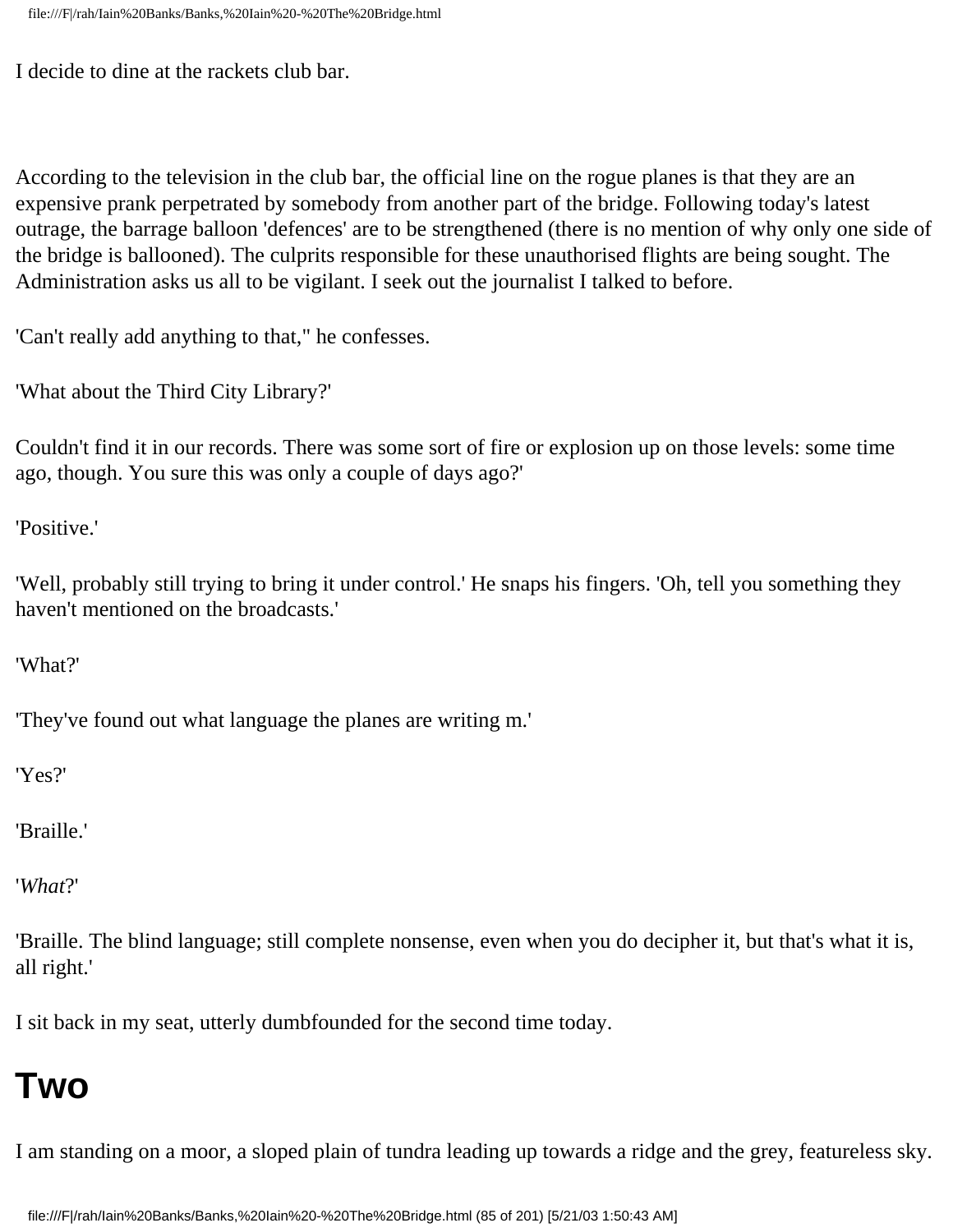This place is cold, and scoured by a gusting wind which tugs and plucks at my clothes, and flattens the rough, stunted grasses and heathers of the heath.

The moor continues downhill, vanishing into the grey distance as the slope steepens. All that breaks the monotony of this dull waste of grass is a thin straight stretch of water, like a canal, its surface roughened by the cold wind.

From the ridge uphill comes a thin, siren sound.

Grey smoke, driven and made ragged by the tearing wind, moves along the skyline. A train appears over the distant ridge. As it comes closer, the siren sounds again; a harsh, angry noise. The black engine and few, dark carriages make a dull line pointing directly at me.

I look down; I am standing between the rails of the track two thin lines of metal head straight from me to the approaching train. I step to one side, then look down again. I am still standing between the tracks. I step aside again. The tracks follow me.

They flow like quicksilver, moving as I move. I am still inbetween the rails. The train's siren shrieks once more.

I take another step to the side; the rails move again, seeming to slide over the surface of the moor without resistance or cause. The train is closer.

I start to run, but the tracks keep pace, one always just ahead, one always just at my heel. I try to stop, and fall, rolling, still between the rails. I get up and run in the other direction, running into the wind, my breath like fire. The tracks glide in front and behind. The train, very close now, screams again; it easily negotiates the corners and kinks in the rails my stumbling, twisting progress has produced. I keep running; sweating, panicking, unbelieving, but the rails flow smoothly with me, gauge constant, before and behind, perfectly attuned to my desperate, pounding gait. The train bears down on me, siren bellowing.

The ground shakes. The rails whine. I scream, and find the canal at my side; just before the engine reaches me, I throw myself into the choppy waters.

Under the surface of the water there is air; I float down through its thick warmth, turning slowly, seeing the under-surface of the water above, glistening like an oily mirror. I land, softly, on the mossy surface of the canal's floor. It is quiet, and very warm. Nothing passes overhead.

The walls are grey, smooth stone, and close; at full stretch I could almost touch both sides. The walls curve slightly, fading away in either direction under the dim light falling from above. I put my hand on one of the smooth walls and stub my toe on something hard under the moss, near the wall.

Clearing some of the moss away reveals a piece of shining metal. I brush more of the moss away on either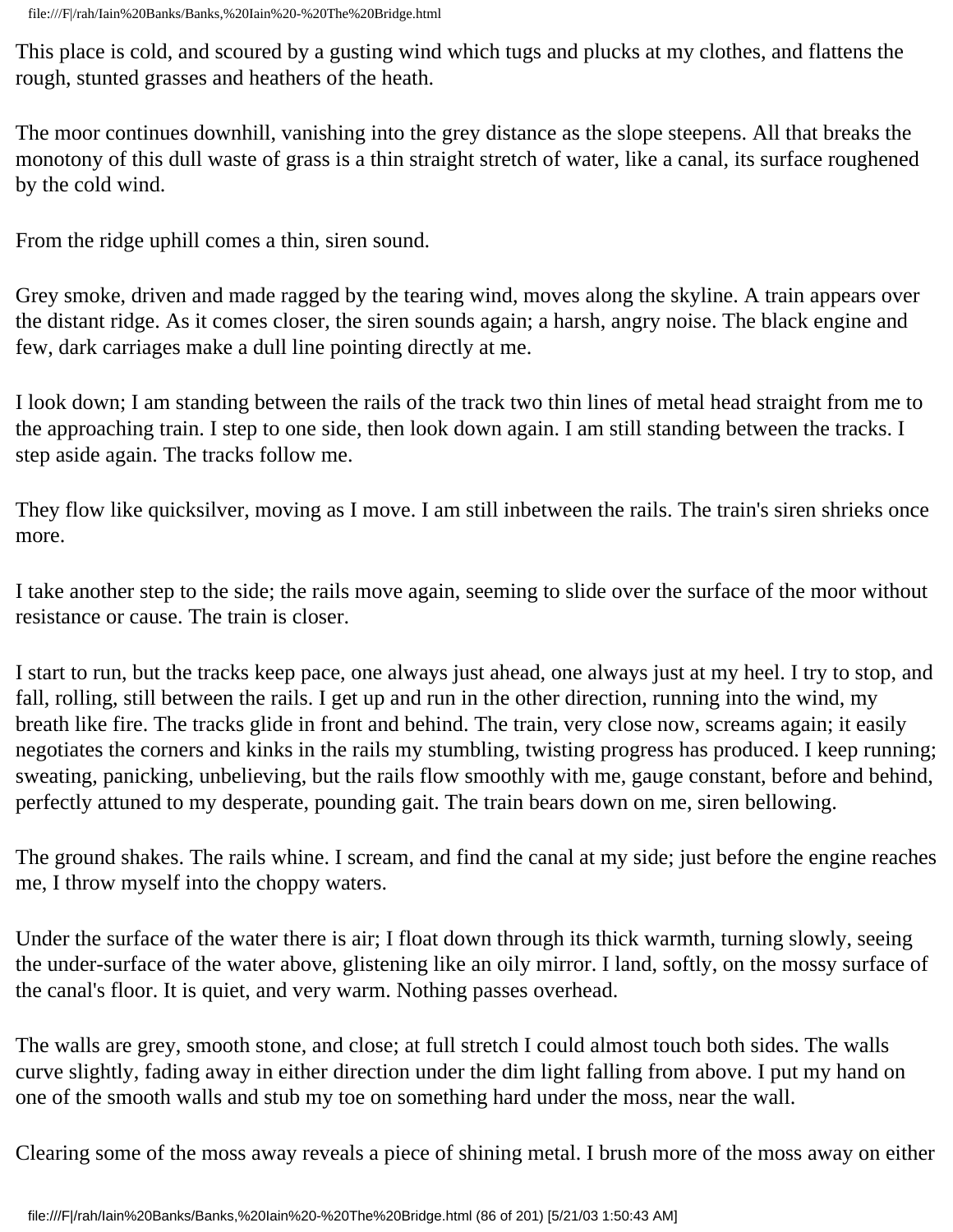side; it is long, like a pipe, and fastened to the floor of the channel. In cross-section it has the shape of a bloated-looking I. Closer inspection proves that it runs under the moss to each side, raising the greenbrown surface in a continuous, hardly-noticeable ridge. On the other side of the tunnel there is a similar raised line of moss, near the wall.

I jump up, hurriedly brushing the moss back over the section of rail I have uncovered.

As I do so, the thick, warm air starts to move slowly past me, and from far down the tunnel's narrow curve there comes the faint, thin sound of a siren, coming closer.

Slightly hungover, waiting for my kippers in the Inches breakfast bar, I wonder whether I ought to take that drawing by Miss Arrol down from my wall.

The dream disturbed me; I woke up sweating, and lay tossing and turning in my bed, still wet with sweat, until finally I had to get up. I had a bath, fell asleep in the warm water and woke up, freezing cold, terrified, jarred as though electrocuted, suddenly certain in my immediate confusion that I was trapped in some constricting tunnel: the bath a tunnel-canal, its cold waters my own sweat.

I read the morning paper and sip my coffee. The Administration is being criticised for not having prevented yesterday's flypast. Unspecified new measures are under evaluation with a view to preventing further violation of the bridge's airspace.

My kippers arrive; their filleted bones have left a pattern on the pale brown flesh. I recall my thoughts on the general topography of the bridge. I try to ignore my hangover.

There are three possibilities:

- 1. The bridge is just that, a link between two landmasses. They are very far apart, and the bridge leads an existence independent of them, but traffic crosses the bridge from one to the other.
- 2. The bridge is, effectively, a pier; there is land at one end but not the other.
- 3. The bridge has no connection with land whatsoever, save for the small islands beneath every third section.

In cases 2 and 3, it might be still under construction. It may only be a pier because it has not yet reached the farther landmass, or if it has no connection with land, it might still be being built not just at one end, but two.

There is one interesting sub-possibility in case 3. The bridge appears to be straight, but there is a horizon,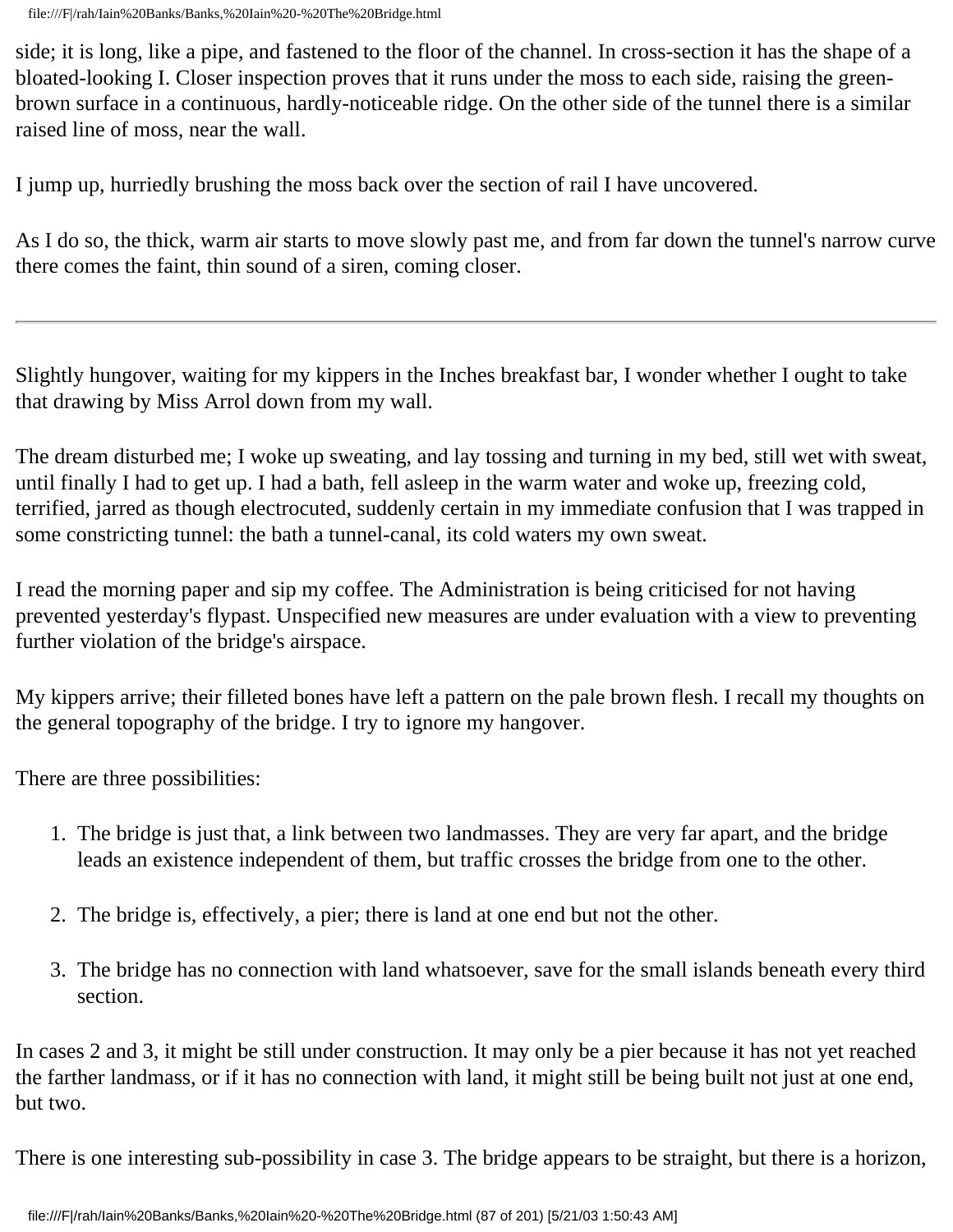and the sun rises, arcs, falls. So the bridge might eventually meet itself, form a closed circuit; a circle, vertically, ringing the globe; topographically closed.

Visiting the library on the way here to look at a braille book reminded me of the still-lost Third City Library. I feel quite recovered after my breakfast and decide to walk to the section which houses both Dr Joyce's office and the fabled library. I'll have another crack at finding the damn thing.

It is another fine day; a soft warm wind blows up-river, slanting the wires of the barrage balloons as the grey blimps try to drift towards the bridge. Extra balloons are being floated into the sky; large barges support the half-inflated shapes of even more balloons, and some of the trawlers have already been equipped with two balloons, producing a giant V of cables in the sky above them. Some of the balloons have been painted black.

I walk whistling across the linking span from one section to the next, swinging my stick. A plush but conventional elevator bears me up to the highest available floor, still a few levels down from the actual summit of the section. The dark, tall, musty-smelling corridors up here seem familiar now, in their general character at least; the exact lay-out remains a mystery.

I walk beneath the ancient, age-grimed flags, between the niches occupied by stone-remembered officials, past rooms full of whispering, smartly uniformed clerks. I cross dim, white-tiled lightwells on rickety cross-corridors, peer through keyholes into locked, dark, deserted passages whose floors are inches deep in dust and debris. I test the doors, but the hinges have rusted.

Finally, I come to a familiar corridor. A large round patch of light glows on the carpet ahead, where the corridor broadens out. The air smells damp; I'd swear the thick, dark carpet squelches with each footfall. I can see tall pot-plants now, and a length of wall which ought to hold the entrance to the L-shaped lift. The patch of light on the floor has a shadow in the centre of it which I don't recall. The shadow moves.

I reach the light. The great round window is there, still staring down-river like a huge handless clock-face. The shadow is cast by Mr Johnson, Dr Joyce's patient who refuses to leave the cradle. He is cleaning the window, polishing the glass at its centre with a rag, an expression of rapt concentration on his face.

Behind and a little below him, in mid air, well over a thousand feet above sea-level, floats a small trawler.

It is suspended on three cables, it is black-brown in colour, rust-streaked above the waterline and barnacleencrusted below it. It floats slowly towards the bridge, rising as it nears.

I walk towards the window. High above the drifting trawler are three black barrage balloons. I look up at the still-polishing Mr Johnson. I knock on the glass. He takes no notice.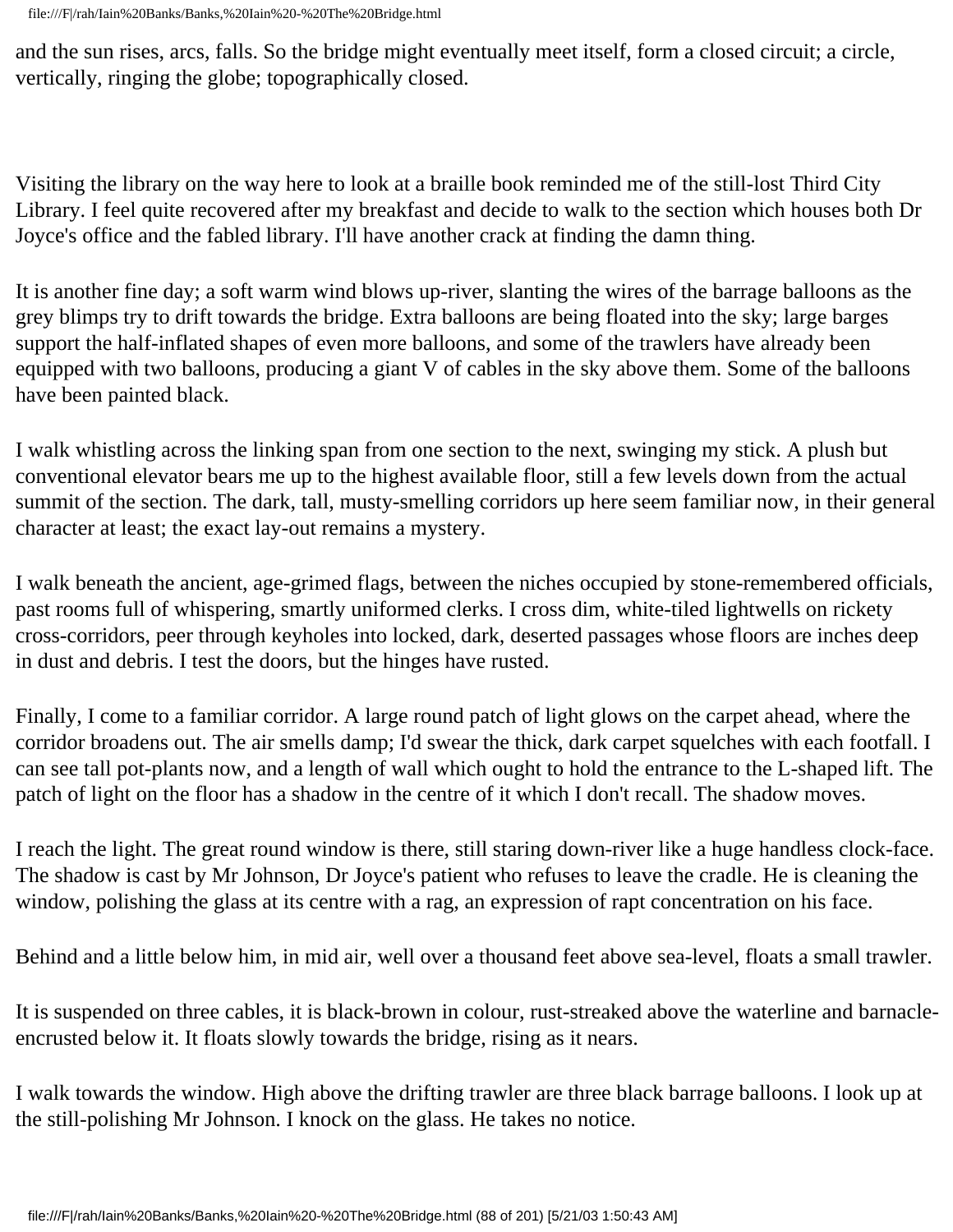The trawler, still rising, heads directly for the great round window. I bang on the glass as high as I can reach; I wave my stick and hat and shout as loudly as I can, 'Mr Johnson! Look out! Behind you!' He stops polishing, but only to lean forward, still smiling beatifically, breathe on the glass, and then start polishing again. I hammer on the glass near Mr Johnson's knees; as far as I can reach, even with my stick. The trawler is twenty feet away. Mr Johnson polishes happily on. I beat on the thick glass with the brass knob on the tip of the stick. The glass chips, cracks. Fifteen feet; the trawler is level with Mr Johnson's feet. 'Mr Johnson!' I thrash at the cracking pane of glass; it finally smashes, spraying shards. I stagger back from the hail of fragments. Mr Johnson is scowling furiously in at me. Ten feet.

'Behind you!' I scream, thrusting my stick out to point, then running for cover.

Mr Johnson watches me run, and turns round. The trawler is a fathom-length away. He dives to the deck of his cradle as the trawler crunches into the centre of the great round window, its keel scraping the rail of Mr Johnson's cradle and showering him with barnacles. Panes shatter, glass showers down onto the broad landing; the sound of breaking glass competes with that of creaking, fracturing metal. The trawler's stem grinds through the centre of the window, its metal frame bends like a huge spider's web, making a terrible groaning, screaming sound. The structure around me shakes.

Then it stops. The trawler appears to bounce back a little, then scrapes and grates its way up over the top part of the great mandala, breaking more glass as it goes; barnacles and fragments of the shattered panes fall together onto the carpet, beating at the broad leaves of the nearby pot-plants like some hard, fierce rain.

Then, incredibly, it is gone. The trawler disappears from view. Glass stops falling. The sounds of the boat's scraping progress up the side of the remaining floors of the upper bridge quiver through the air.

Mr Johnson's cradle swings to and fro, gradually slowing. He stirs, looks about him, and stands up slowly, spears of fallen glass sloughing from his back like glittering snakeskin. He licks at a couple of cuts he has sustained on the backs of his hands, carefully brushes his shoulders free of some dusty grains of glass, then walks along his still slightly swaying platform and picks up a short-handled broom. He starts to brush the fragments of window-pane off the cradle, whistling to himself. Every now and again, as he sweeps, he looks, with an expression of sad concern, at the bowed-in shattered mess of the great circular window.

I stand and watch. He cleans up his cradle, checks his supporting cables, then bandages his still-bleeding hands, finally he takes a good look at the wrecked window and finds some bits which are both unbroken and not yet washed; he starts cleaning these.

Ten minutes have passed since the trawler impacted; I am still alone here. Noboby has come to investigate, no alarms or warning signals have sounded. Mr Johnson carries on washing and polishing. A warm breeze blows through the smashed window, ruffling the torn leaves of the pot-plants. Where the doors to the L-shaped elevator were, there is now a blank wall, with niches for statues.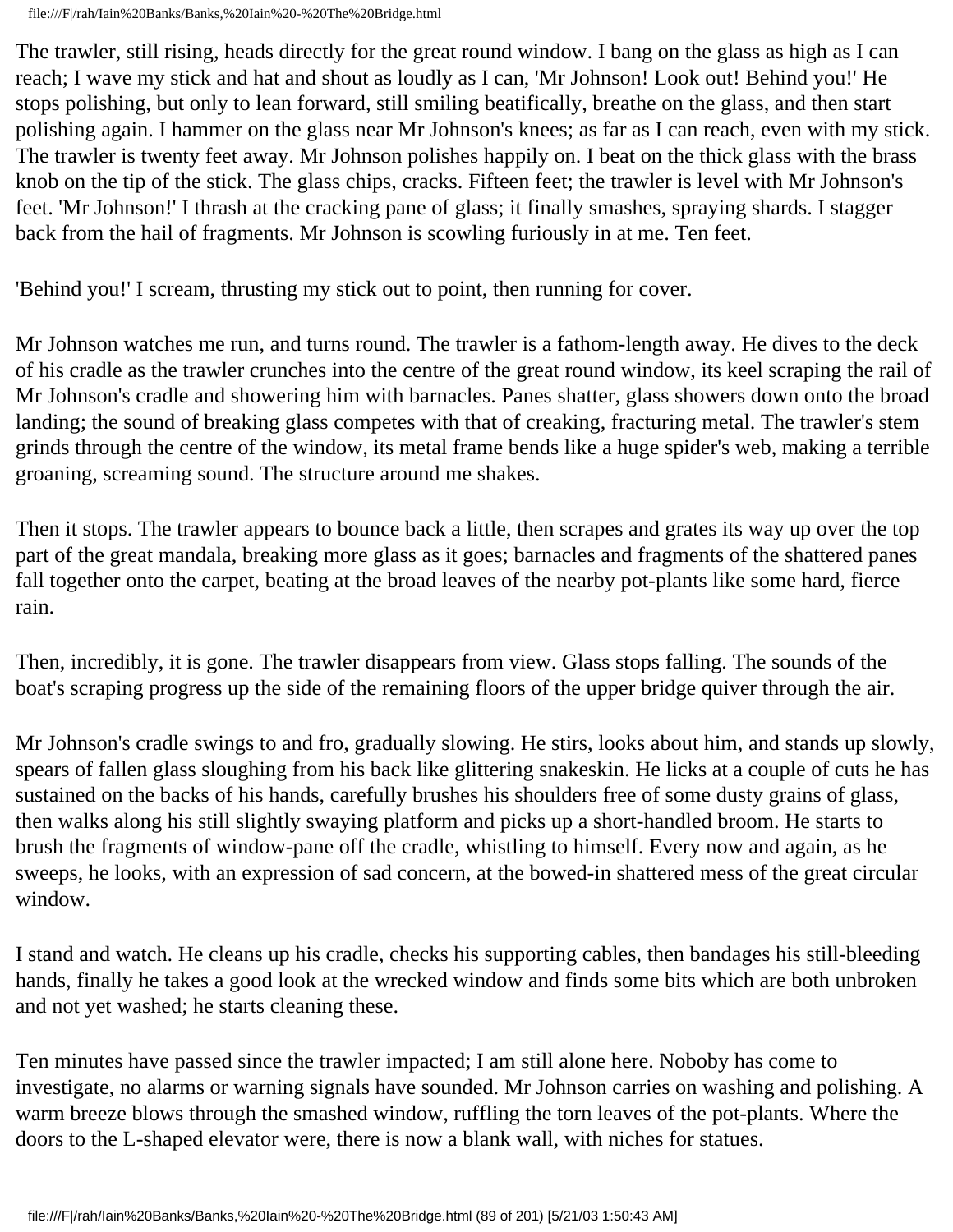I leave, my quest for the Third City Library again abandoned.

I return to my apartment, and an even greater disaster.

Men in grey overalls are moving in and out of the doorway, loading all my clothes onto a trolley. As I watch, another man appears, straining under a load of paintings and drawings; he piles them onto another trolley and returns inside.

'Hoy! You! You there! What do you think you're doing?' The men stop and look at me, perplexed. I try to tear some of my shirts from one tall fellow's arms, but he is too strong, and simply stands, blinking with surprise and holding stiffly onto the clothes he has taken from my room. His mate shrugs and walks back inside my apartment. 'You there; stop! Come out of there!'

I leave the oaf with my shirts and dash into my rooms; they are in turmoil; grey-overalled men moving everywhere, putting white cloths over furniture, carrying other pieces outside, taking books from my bookcases and putting them in boxes, removing pictures from walls and ornaments from tables. I gaze round; stunned, aghast.

'Stop this! What the hell do you think you're doing? Stop it!'

A few turn and look, but they don't stop what they're doing.

One man is making for the door with all three of my umbrellas; 'Put those back!' I shout, blocking his way. I threaten him with my stick. He takes it from me, adds it to the collection of umbrellas and disappears outside.

'Ah, you must be Mr Orr.' A large, bald man wearing a black jacket on top of his overalls, holding a black hat in one hand and a clipboard in the other, appears from my bedroom.

'I certainly am; what the hell's going on here?'

'You're being moved, Mr Orr,' the fellow says, smiling.

'What? Why? To *where*?' I shout. My legs are shaking; there is a sick, heavy feeling in my stomach.

'Umm ...' The bald man looks through the papers on his clipboard. 'Ah, here we are: level U7, room 306.'

'What? Where's that?' I cannot believe this. *U7*? That surely means *under* the rail deck! But that's where workers, ordinary people live. What's happening? Why are they doing this to me? It *must* be a mistake.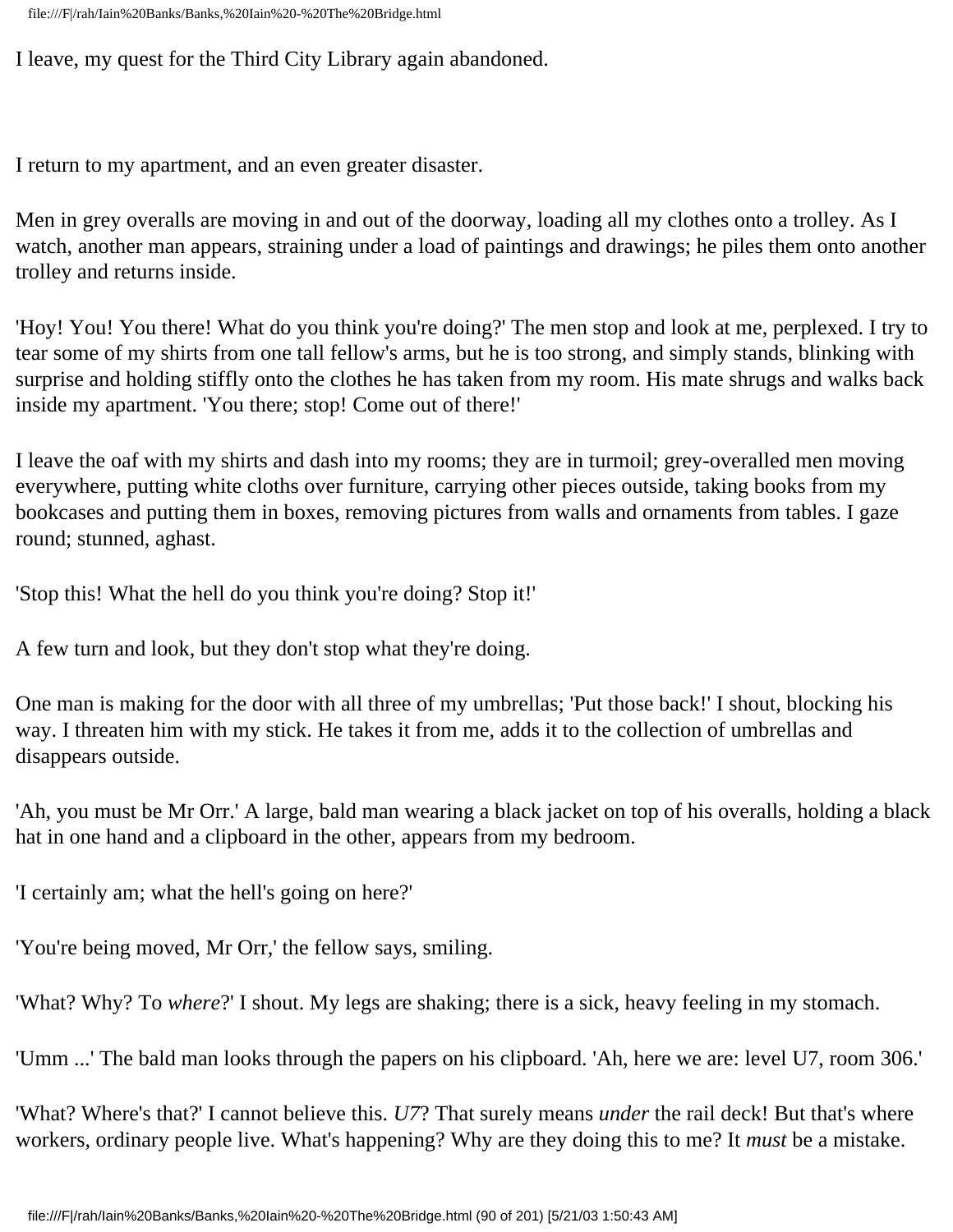'Don't rightly know, sir,' the man says cheerfully, 'but I'm sure you can find it if you look.'

'But why am I being moved?'

'Absolutely no idea, sir,' he chimes happily. 'You been here long?'

'Six months.'

More of my clothes are taken out of my dressing room. I turn to the bald fellow again. 'Look, those are my clothes. What are you doing with them?'

'Oh, returning them, sir,' he assures me, nodding, smiling.

'*Returning* them? To where?' I shout. This is all very undignified, but what else can I do?

'I don't know, sir. Wherever you got them from, I suppose. Not my department exactly where they go back to, sir.'

'But they're *mine*!'

He frowns, looks at his clipboard, ruffling paper. He shakes his head, smiling confidently. 'No, sir.'

'But they *are*, dammit!'

'Sorry, sir, they're not; they belong to the hospital authorities; says so here - look.' He shows me the clipboard; a sheet of paper details my purchases of clothes from shops on the hospital's credit lines. 'See?' He chortles. 'Had me worried for a second there, sir; that would've been illegal, that would, removing any of *your* stuff. You could have called the police, you could have, and quite right too, if we'd touched any of your own stuff. You shouldn't go -'

'But I was told I could buy what I liked! I have an allowance! I -'

'Now, sir,' the man says, watching another load of coats and hats go past, and ticking something off on his clipboard, 'I'm not a lawyer or anything like one, sir, but I've been doing this sort of thing for longer than I care to think about, and I think you'll find, sir, if you don't mind me saying, that all this stuff actually belongs to the hospital, and you only had the use of it. I think that's what you'll find.'

'But -'

'I don't know if that was explained to you sir, but I'm sure that's what you would find if you were to investigate the matter, sir.'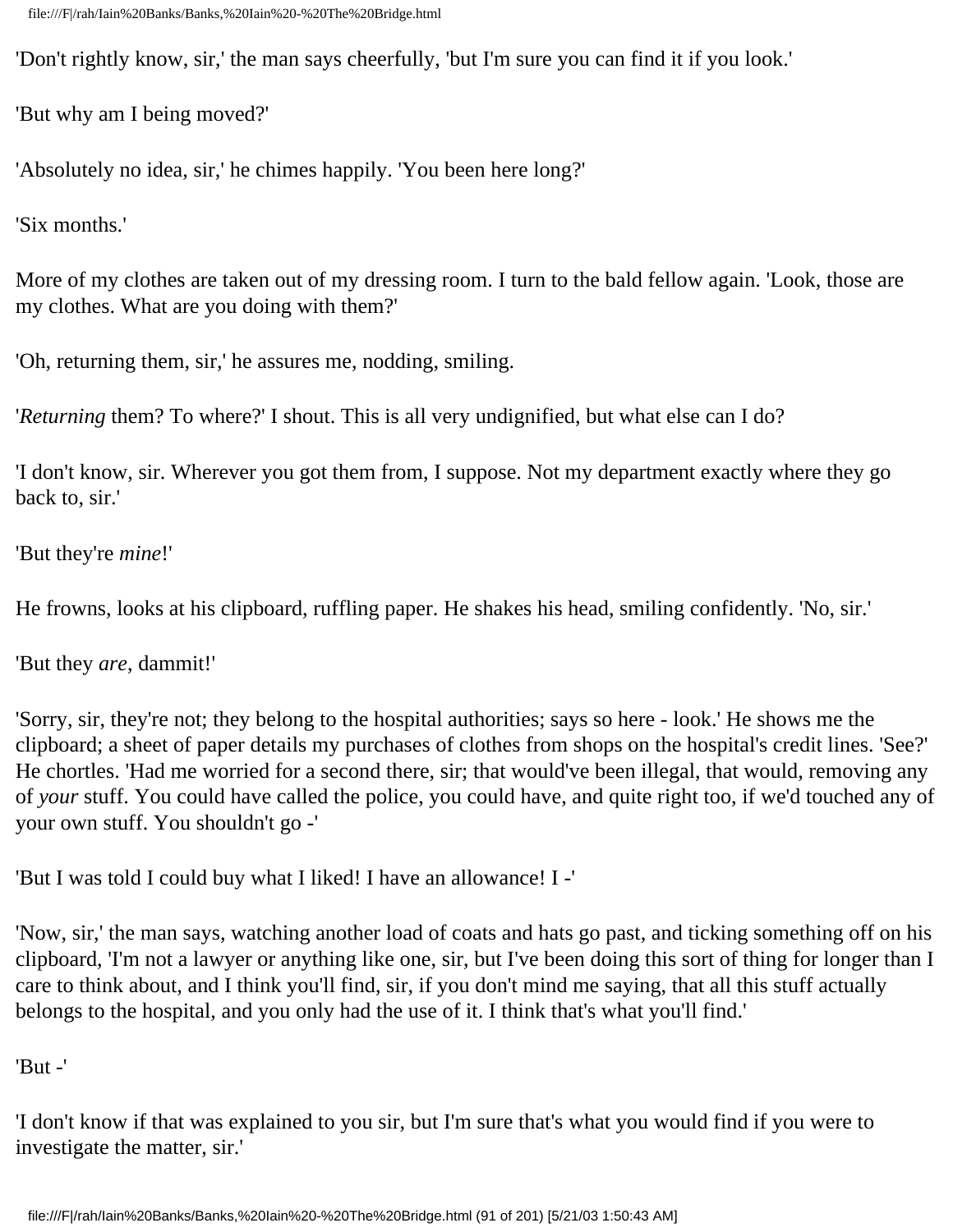'I...' I feel dizzy. 'Look, can't you stop, just for a moment?' I ask. 'Let me phone my doctor. Dr Joyce you've probably heard of him; he'll sort this out. There must have -'

'Been a mistake, sir?' The bald man laughs wheezily for a moment. 'Bless me, sir. Sorry to interrupt you like that, but I couldn't help it; that's what everybody says. Wish I had a shilling for every time I've heard that!' He shakes his head, wipes one cheek. 'Well, if you really think so, sir, you'd better get in touch with the relevant authorities.' He looks around, 'The phone's around here ... somewhere ...'

'It doesn't *work*.'

'Oh it does, sir; I used it not half an hour ago, to let the department know we're here.'

I find the telephone on the floor. It's dead; it clicks once when I try to dial. The bald man comes over.

'Cut off, sir?' He looks at his watch. 'Bit early, sir.' He makes another note on his board. 'Very keen those boys at the exchange, sir. Very, very keen.' He makes a little papping noise which his mouth and snakes his head again, obviously impressed.

'Will you please, *please* just wait a moment; let me get in touch with my doctor; he'll sort this out. His names is Dr Joyce.'

'No need, sir,' the man says happily. An ugly, sickening thought occurs to me. The bald man looks through the sheets of paper on his clipboard. He runs a finger down one of the papers near the back of the bundle, then stops. 'Here we are, sir. Look, here.'

It is the good doctor's signature. The bald man says, 'See, he already knows sir; it was him authorised it.'

'Yes.' I sir down and stare at the blank wall opposite.

'Happynow, sir?' The bald man does not seem to be attempting either levity or irony.

'Yes,' I hear myself say. I feel numb, dead, wrapped in cotton wool, all senses reduced, ground down, fuses blown.

''Fraid we're going to need those things you've got on, sir.' He is looking at my clothes.

'You cannot,' I say wearily, 'be serious.'

'Sorry, sir. We've got a nice and - I might add, sir - *new* set of overalls for you. You want to change now?'

'This is ridiculous.'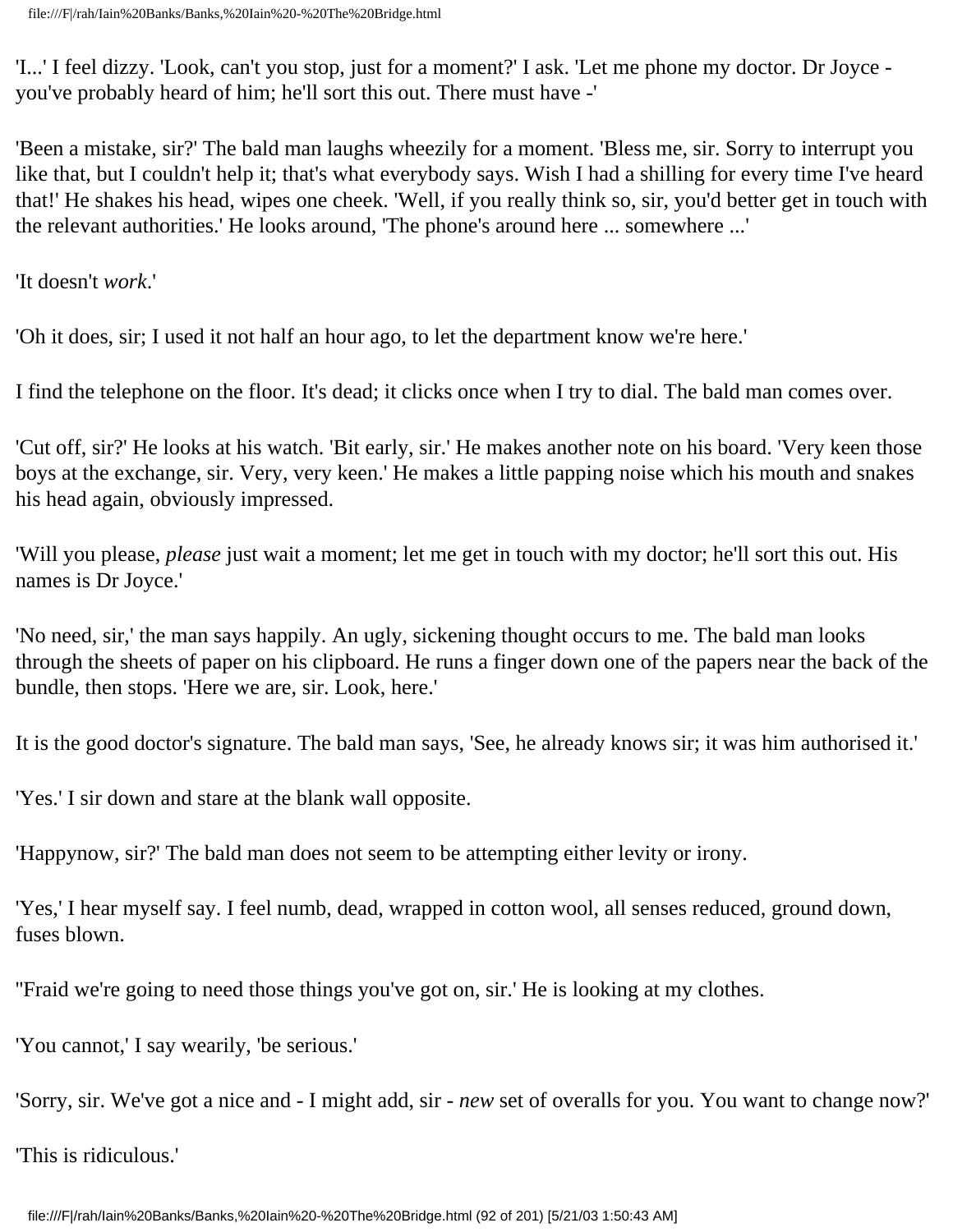'I know, sir. Still, rules are rules, aren't they? I'm sure you'll like these overalls; they're brand new.'

#### '*Overalls*?'

They are bright green. They come complete with shoes, shorts, shirt and rather rough underwear.

I change in my dressing room, my mind as blank as the walls.

My body seems to move of its own accord, performing the motions it is expected to; automatically, mechanically, and then stopping, waiting for a fresh order. I fold my clothes neatly, and as I fold my jacket, see the handkerchief Abberlaine Arrol gave me. I take it from the breast pocket.

When I go back into the sitting room, the bald man is watching the television. It is showing a quiz programme. He turns it off when I enter, bearing my bundle of clothes. He puts his black hat on.

'This handkerchief,' I say, nodding at the handkerchief on top of the bundle. 'It has been monogrammed. May I keep it?'

The bald man motions one of the men to take the bundle of clothes. He takes the handkerchief and looks down a list on his clipboard. He taps at a point on the list with a sharp pencil.

'Yes, I've got the handkerchief down here, but... no mention of it having this letter on it.' He shakes the handkerchief, looking closely at the blue, embroidered O. I wonder if he will have the stitching unpicked and present me with the thread. 'All right, take it,' he says sourly. I take it. 'But you'll have to pay the value of it out of your new allowance.'

'Thank you.' It is curiously easy to be polite.

'Well, that's that,' he says, efficiently. He puts his pencil away. I am reminded of the good doctor. He points to the door; 'After you.'

I put the handkerchief in a pocket in the garish green overalls and precede the fellow from the apartment. All but one of the other men have gone; the last man holds a large piece of rolled-up paper and an empty picture frame. He waits until his superior has locked and chained the door, then whispers something in his ear. The foreman holds out the rolled paper, which I realise is Abberlain Arrol's drawing.

'Is this yours?'

I nod. 'Yes. A gift, from a fr -'

'Here.' He shoves it into my hands, then turns away. The two men walk away down the corridor. I head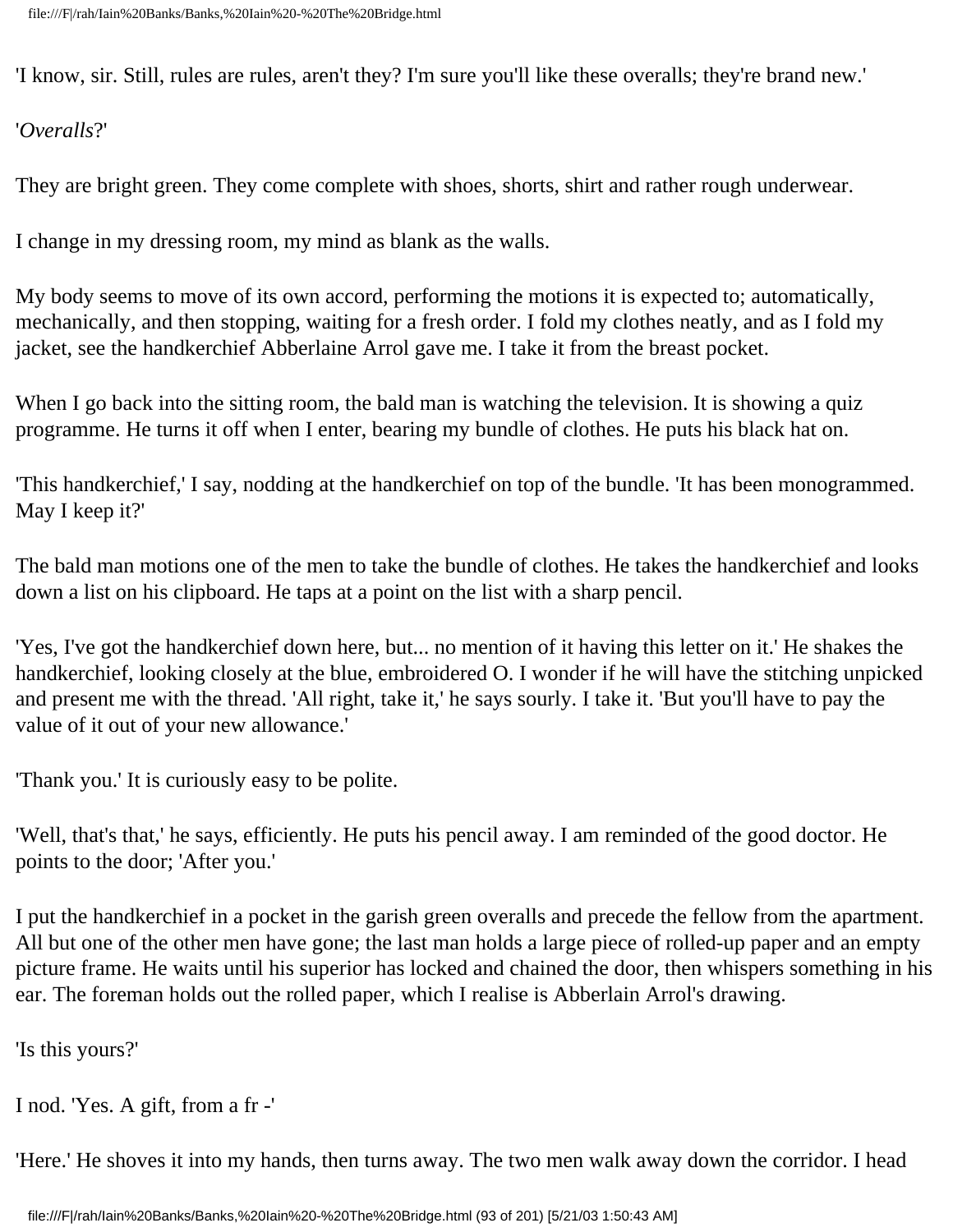for the elevator, clutching my drawing. I have gone a few paces when there is a shout. The bald foreman is running towards me, beckoning. I walk to meet him.

He shakes the clipboard in my face. 'Not so fast, chum,' he says. 'There's the small matter of a broadbrimmed *hat*.'

'This is the office of Dr F.Joyce, and a very good afternoon to you *indeed*.'

'This is Mr Orr; I want to talk to Dr Joyce; it's very urgent.'

'Mr Orr! How nice to talk you! How are you, this fine day?'

'I... I'm feeling quite terrible at the moment, as a matter of fact; I've just been thrown out of my apartment. Now can I please talk to Dr Joy -'

'But that's terrible, absolutely terrible.'

'I agree. I'd like to talk to Dr Joyce about it.'

'Oh, you want the police, Mr Orr, not a doctor ... unless; well, I mean obviously they haven't thrown you out off the balcony, or you wouldn't be around to -'

'Look, I'm grateful for your concern, but I don't have much money for this phone, and -'

'What, they didn't rob you as well, did they? No!'

'*No*. Now look, *can I please talk to Dr Joyce*?'

'I'm afraid not, Mr Orr; the doctor's in conference at the moment ... ahm ... the ... let's see ... ah, the Buying Procedures (Contracts) Committee New Members Subcommittee Elections Committee, I think.'

'Well can't you -'

'No! No, silly me; I tell a lie; that was yesterday; it's the - I thought that sounded wrong - it's the New Buildings Planning and Integration Standing Sub-'

'For God's sake, man! I don't care what damn committee he's on! When can I talk to him?'

'Oh well, you *should* care you know, Mr Orr; they're for your good too, you know.'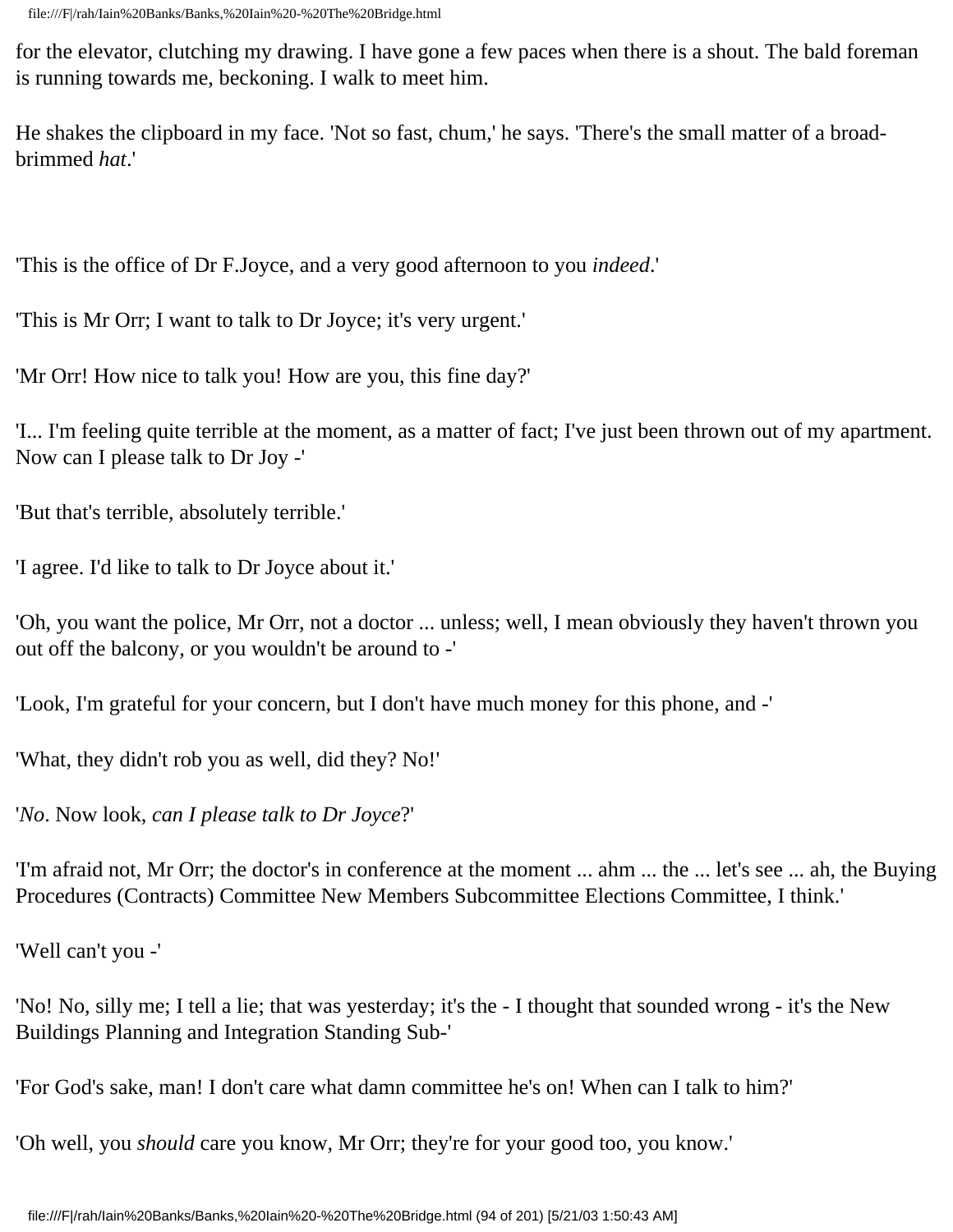file:///F|/rah/Iain%20Banks/Banks,%20Iain%20-%20The%20Bridge.html

'*When can I speak to him*?'

'Well, I don't know, Mr Orr. Can he call you back?'

'When? I can't hang around this call box all day.'

'Well, how about at home then?'

'I just told you! I've been thrown out!'

'Well, can't you get back in? I'm sure if you get the police -'

'The doors have been chained. And it was all done with official authorisation and signed by Dr Joyce; *that* is why I want to sp-'

'Oooooh; you've been *relocated*, Mr Orr; I see. I tho-'

'What was that noise?'

'Oh, that's the beeps, Mr Orr. You have to put more money in.'

'I haven't got any more money.'

'Oops. Oh well, nice talking to you, Mr Orr. Bye now. Have a nice d-'

'Hello? Hello?'

Level U7 is seven levels beneath the train deck; quite close enough for one to be able to distinguish the difference between a local train, a through-train express and a fast goods by their vibrations alone, even without the concomitant rumbling/screaming/thundering noise as confirmation. The level is broad, dark, cavernous and crowded. On the floor below there is a light engineering and sheet metal works; above, six more levels of accommodation. An odour of sweat and old smoke pervades the thickened atmosphere. Room 306 is all mine. It contains only a single narrow bed, a rickety plastic chair, a table and a thin chest of drawers, and it is still crowded. I smelt the communal toilet on my way here, at the end of the corridor. The room looks out into a lightwell hardly worthy of the name.

I close the door and walk to Dr Joyce's office like an automaton: blind, deaf, unthinking. When I get there, it is too late, the office is closed; doctor and even receptionist gone home. A floor security guard looks at me suspiciously and suggests I get back to my own level.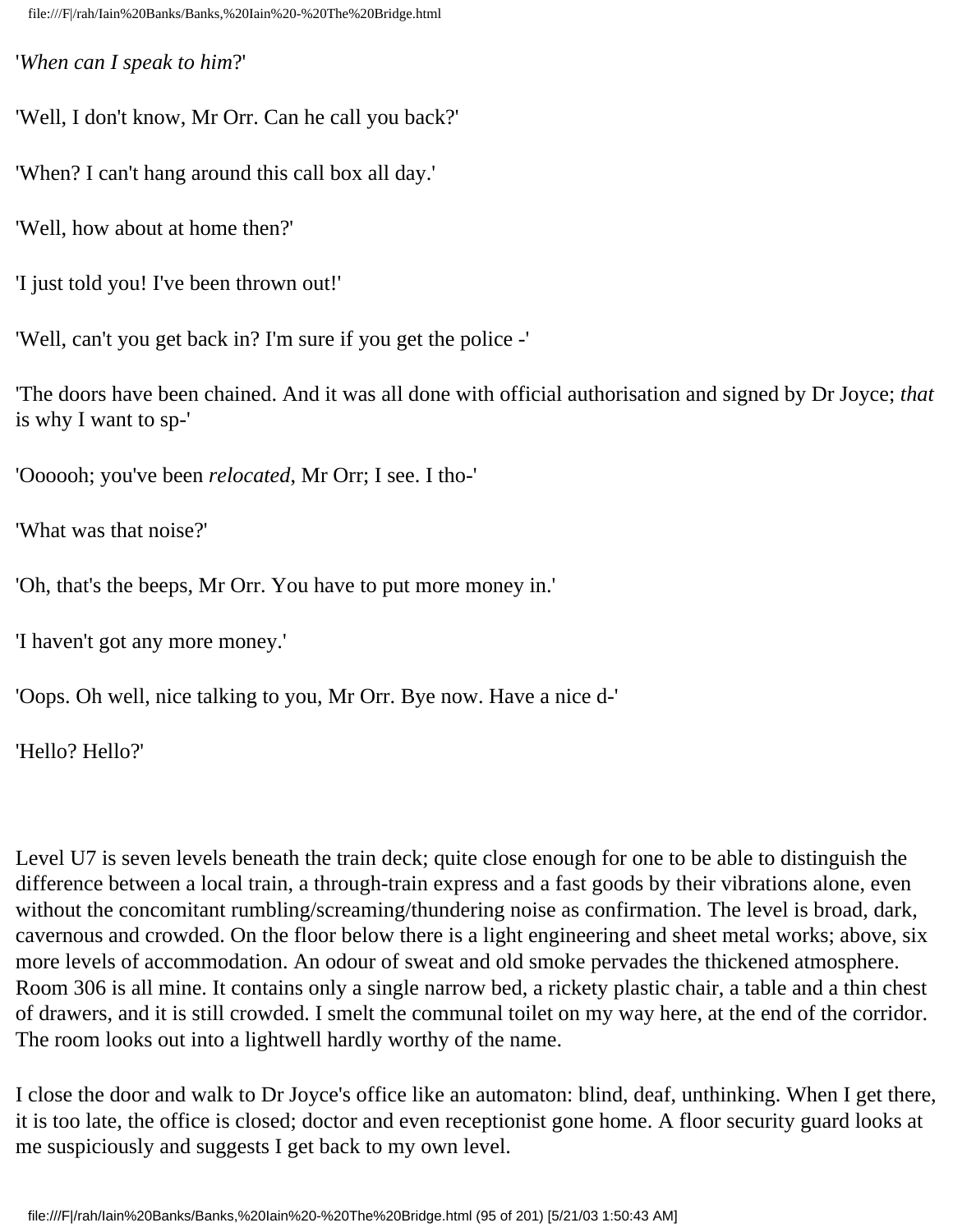I sit on my small bed, stomach rumbling, head in hands, looking at the floor, listening to the shriek of metal being cut in the workshop below. My chest aches.

There is a knock at the door.

'Come in.'

A small, grubby man wearing a long, shiny coat of dark blue comes in, shuffling sideways through the door; his eyes flicker round the room, and hesitate briefly only on the rolled-up drawing lying on top of the chest of drawers. His gaze settles on me, though his eyes don't meet mine.

''Scuse me, pal. New here, aren't ye?' He stands by the open door, as though ready to run back out through it. He sticks his hands into the deep pockets of his long coat.

'Yes, I am,' I say, standing. 'My name is John Orr.' I offer my hand; his grabs mine briefly, then scuttles back to its lair. 'How do you do,' I just have time to say.

'Lynch,' he says, addressing my chest. 'Call me Lynchy.'

'What can I do for you, Lynchy?'

He shrugs. 'Nothin'; just bein' neighbourly. Wondered if there was anythin' ye wanted.'

'That's very kind of you. I would be grateful for a little advice regarding an allowance I was told I would receive.'

Mr Lynch actually looks at me, his not-recently-washed face seeming to glow, albeit dully. 'Aw yeah, I can help ye with all that stuff. No problem.'

I smile. In all the time I lived in the more elevated and refined levels of the bridge not one of my neighbours even wished me good-day, far less offered help of any kind.

Mr Lynch takes me to a canteen where he buys me a fishmeal sausage and a plate of mashed seaweed. They are both appalling, but I am hungry. We drink tea from mugs. He is a carriage sweeper, he explains, and occupies room 308. He seems quite unduly impressed when I show him my plastic bracelet and tell him I am a patient. He explains how to go about claiming my allowance, in the morning. I am grateful. He even offers me a small loan until then, but I am too beholden to the man already, and refuse, with thanks.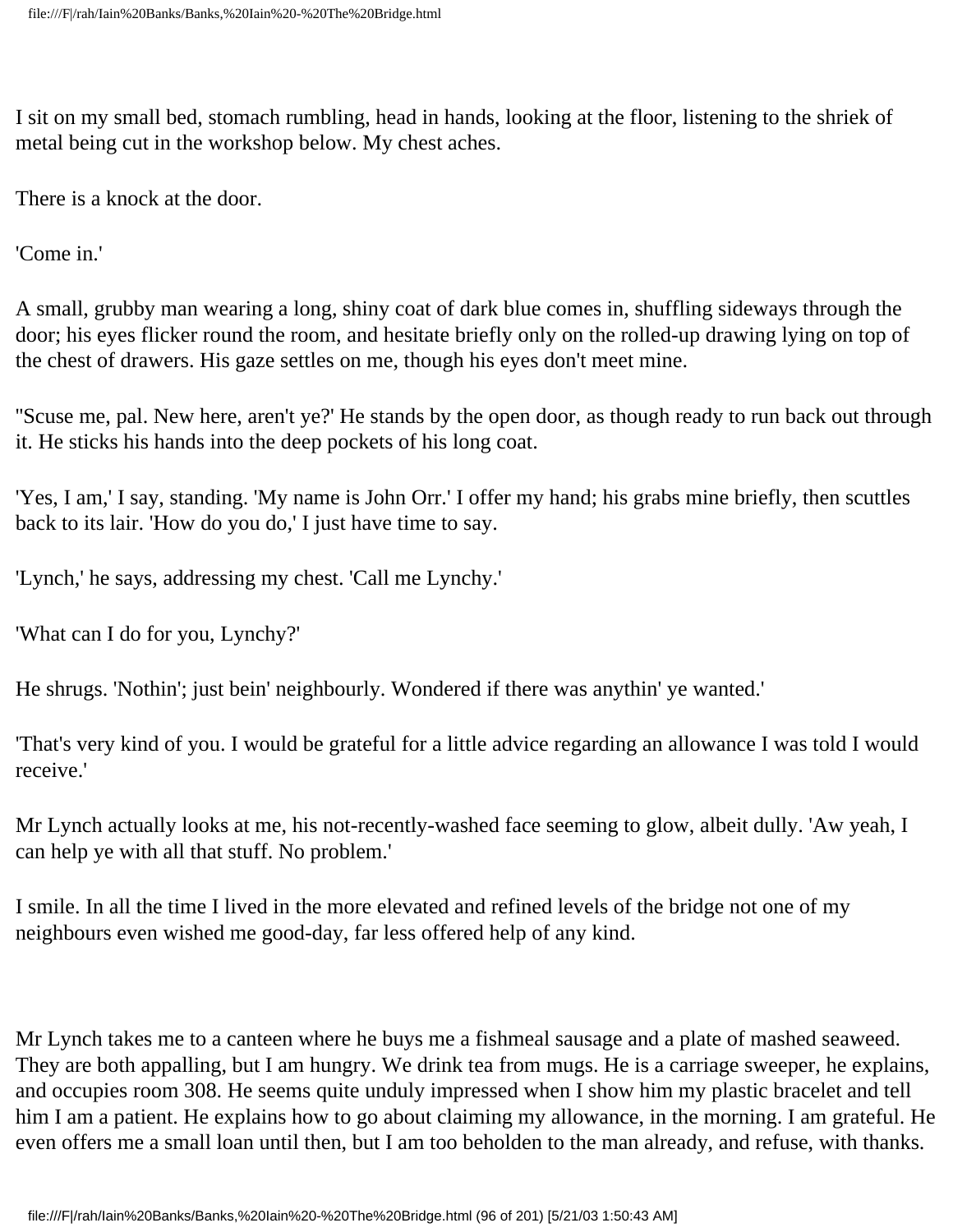The canteen is noisy, steamy, crowded, windowless; everything clatters, and the smells do nothing for my digestive processes. 'Chucked ye out, just like that, eh?'

'Yes. My doctor authorised it. I refused to undergo the treatment he had in mind for me; I assume that's why I was relocated, anyway. I may be wrong.'

'What a bastard, eh,' Mr Lynch shakes his head and looks fierce. 'Them doctors.'

'It does seem rather vindictive and petty, but I suppose I have only myself to blame.'

'Total bastards,' Mr Lynch maintains, and drinks tea from his mug. He slurps his tea; this has the same effect on me as nails scratched down a blackboard; I grit my teeth. I look at the clock above the serving hatch. I'll try to contact Brooke; he will probably be at Dissy Pitton's soon.

Mr Lynch takes out tobacco and papers and rolls himself a cigarette. He sniffs powerfully, and makes a grunting, snorting, catarrhal noise at the back of his throat. A hacking series of coughs, like a large sack of rocks being shaken vigorously somewhere inside Mr Lynch's chest, completes his ante-cigarette preparations.

'Ye got to go somewhere, pal?' Mr Lynch says, seeing me glance at the clock. He lights up, producing a cloud of acrid smoke.

'Yes. I had best be off, actually. I'm going to see an old friend.' I get to my feet. 'Thank you very much, Mr Lynch; I'm sorry to rush off. Once I'm in funds again, I hope you'll allow me to return your generosity.'

'No problem, pal. If ye want a hand tomorrow, give us a knock; it's my day off.'

'Thank you. You are a kind man, Mr Lynch. Good day.'

'Aye. Bye-bye.'

I get to Dissy Pitton's later than I intended, footsore. I ought to have accepted Mr Lynch's offer of money for the train fare; I am amazed at how much less pleasant walking becomes when it is adopted due to necessity rather than idle choice. I am also aware of being seen as the uniform I wear; my face would seem to be invisible for all practical purposes. Nevertheless, I pace, head up, shoulders back, as though I still wear my best coat and suit, and I believe my stick is more obvious in its absence than it was when actually held and swung.

The doorman at Dissy Pitton's is not impressed, however.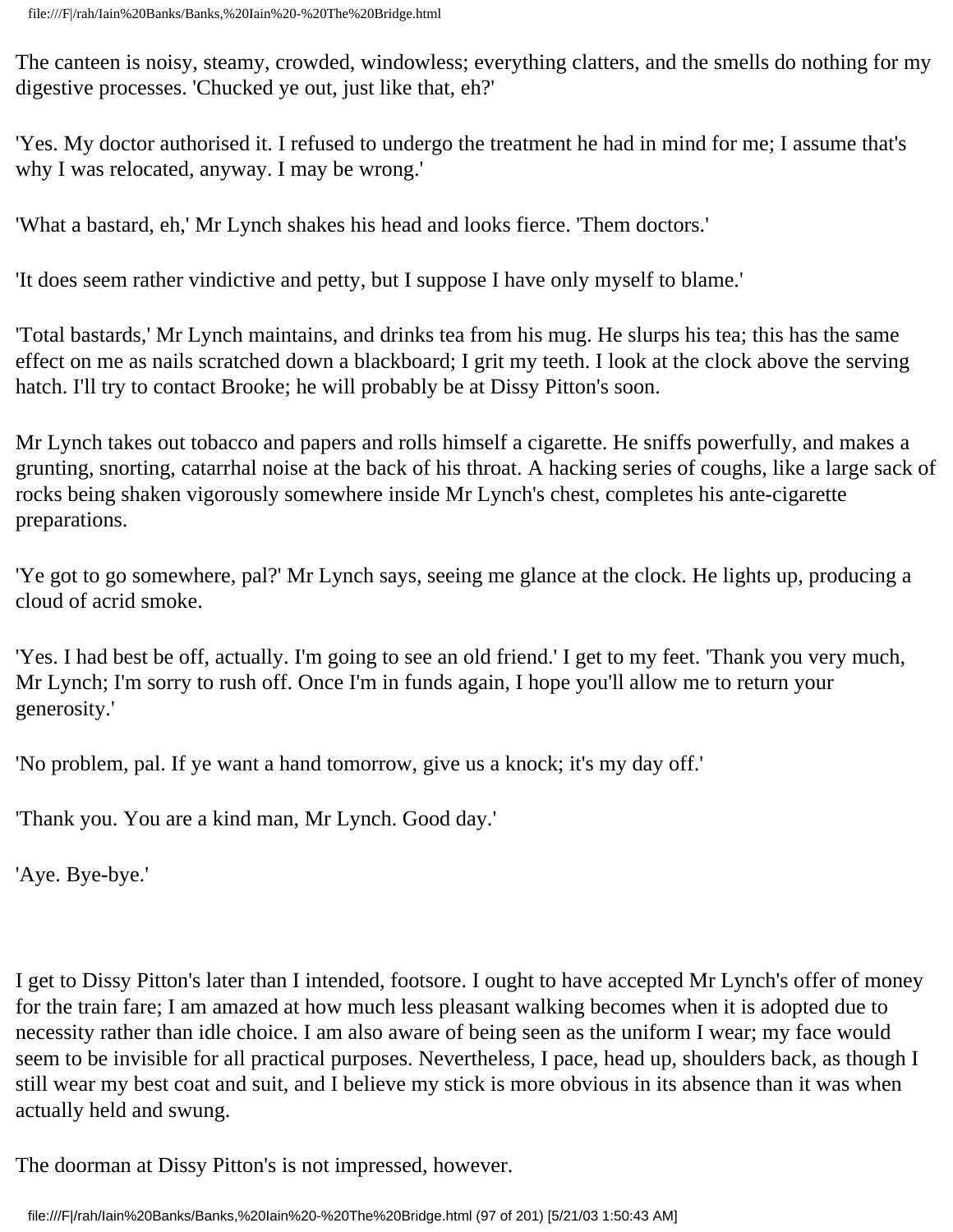'Don't you recognise me? I'm here most nights. I'm Mr Orr. Look.' I hold up my plastic identity bracelet for him to see. He ignores it; he is embarrassed, I think, at having to deal with me and still tip his cap and open the door for customers.

'Look, just clear off, right?'

'Don't you recognise me? Look at my face, man, not the damn overalls. At least take a message to Mr Brooke ... is he here yet? Brooke, the engineer; small dark fellow, slightly hunched ...' The doorman is taller and heavier than me, or I might try to force my way in.

'You clear off now or you're in trouble,' the fellow says, glancing down the broad corridor outside the bar as though looking for somebody.

'I was here the other night; I was the chap who gave that fellow Bouch back his hat; you must remember that. You held the hat in front of him and he threw up into it.'

The doorman smiles, touches his cap, lets a couple I do not recognise into the bar. 'Look pal, I've been off the last two weeks. Now just you fuck off or you're going to be sorry.'

'Oh ... I see. I'm sorry. But please; if I write a note, would you -'

I get no further. The doorman takes another look round, discovers the corridor to be deserted, and punches me in the stomach with one heavy, gloved hand. It is stunningly painful; as I double up, he lands another blow on my chin, jarring my whole head. I stagger back, ringing with pain; he cracks me across the eye. It is the shock of it, I suppose.

I hit the planking of the floor in a daze. I am picked up by the rump and neck of my overalls and dragged and scraped across the deck, through a door into the cold open air. I am dumped on an open metal deck. Two more heavy blows strike my side; kicks, I think.

A door slams. The wind blows.

I lie for some time, the way I was dropped, unable to move. A throbbing, pulsing pain builds up sickly in my belly; without seeing where I am (I think there is blood in my eyes), I vomit up the fishcake sausage and seaweed.

I lie on my cramped bed. The man and woman in the room above are having an argument. I am racked with pain; I feel nauseous but hungry at the same time. My head, teeth and jaws, my right eye and temple, my belly, guts and side all ache; a symphony of pain. In all this, the nagging whisper that is my old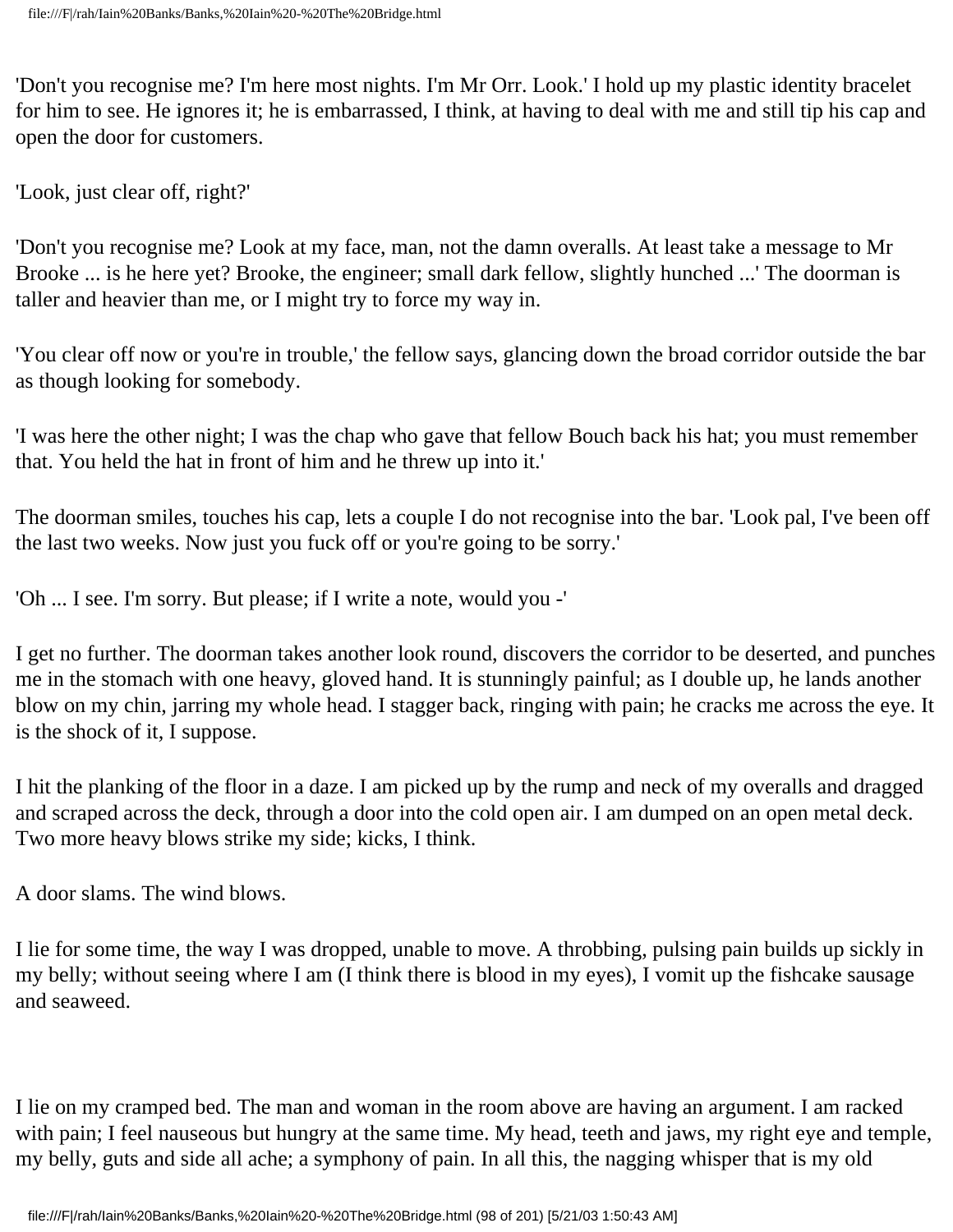injury's echo, the deep, circular chest pain I am so used to, is quite drowned out.

I am clean. I have washed my mouth out as best I could and placed my handkerchief over my cut eyebrow. I am not quite sure how I walked or staggered back here, but I did, my dazed pain like drunkenness.

I find no comfort in my bed, only a new place to appreciate the waves of pain which flood me, beating on the body's shore.

In the end, but in the middle of the night, I drift off to sleep. But it is an ocean of burning oil I am cast adrift upon, no sea's repose; I pass from waking agonies which the reasoning mind can at least attempt to place in context - looking forward to a time when the pain has ceased - to the semi-conscious trance of torment in which the smaller, earlier, deeper rings of the brain know only that the nerves scream, the body aches, and there is no one to turn crying to for comfort.

## **Three**

I do not know how long I have been here. A long time. I do not know where this place is. Somewhere far away. I do not know why I am here. Because I did something wrong. I do not know how long I will have to stay here. A long time.

This is not a long bridge, but it goes on for ever. I am not far from the bank, but I will never get there. I walk but I never move. Fast or slow, running, turning, doubling back, jumping, throwing myself or stopping; nothing makes any difference.

The bridge is made of iron. It is thick, heavy, rusting iron, pitted and flaking, and it makes a dead, heavy sound beneath my feet; a sound that is so thick and heavy it is almost no sound, just the shock of each footfall travelling through my bones to my head. The bridge seems to be solid iron. Perhaps it was not once, perhaps it was riveted together once, but now it is one piece, rusted into one, decaying into a single rotting mass. Or it may have been welded. Who cares.

It is not large. It bridges a small river I can see through the thick iron bars which rise from the edge of the balustrade. The river flows straight and slow out of the mists, under the bridge, then just as straight and slow away again, into the same damned mist downstream.

I could swim that river in a couple of minutes (if it wasn't for the carnivorous fish), I could cross this bridge in much less than that, even walking slowly.

The bridge is part of a circle, perhaps the upper quarter in terms of height. Its whole forms a great hollow wheel which encircles the river.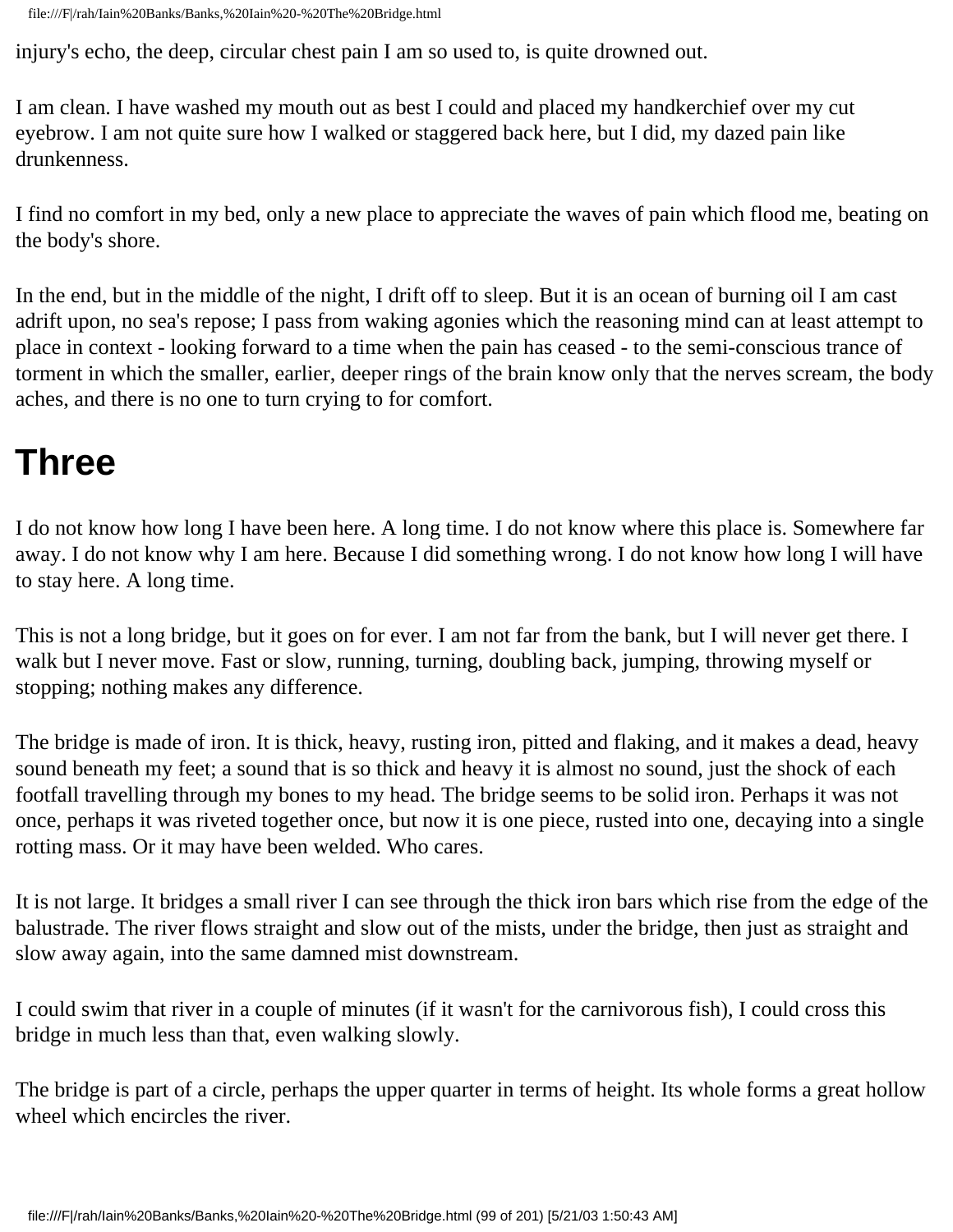On the bank behind me, there is a cobbled road leading off across a marsh. On the far bank are my ladies, reposing or disporting in a variety of small pavilions or opened wagons resting on a small meadow surrounded - so I see on the odd occasions when the mist thins slightly - by tall, broad-leafed trees. I walk for ever towards the ladies. Sometimes I walk slowly, sometimes fast; I have even run. They beckon to me, they wave and hold out welcoming hands to me. Their voices call to me, in tongues I cannot understand, but which are soft and lovely to me, warm and beseeching to me, and which fill me with furious desire.

The ladies walk back and forth, or lie among satin pillows in their small pavilions and broad wagons. They wear all sorts of dress: some severe and formal, covering them from neck to sole, some loose and flowing, like silk waves on their bodies, some thin and transparent, or full of carefully positioned tears and holes, so that their full, young bodies - white as alabaster, black as jet, gold as gold itself- shine through as though their youth and primed nubility was something bright that burned within them, a warmth my eyes detect.

They undress for me, slowly, sometimes, while watching me; their large sad eyes are full of longing, their slender, delicate hands going softly to their shoulders, opening, sloughing off, brushing away straps and layers of material as if they were drops of water left after a bath. I howl, I run faster; I scream for them.

Sometimes they come to the lip of the bank, the very edge of the bridge, and tear their clothes off, screaming to me, clenching their little fists and moving their hips, going down on their knees, legs spread, crying to me, holding out their arms to me. I scream then too and throw myself forward, I sprint for all my worth or, stiff with desire, hold my prick like some stunted flagpole in front of me, running and shaking it and bellowing with frustrated desire. Often I ejaculate, and - fall weakly, used up, to the hard iron surface of the bridge's curved deck, to lie there, panting, sobbing, crying, beating the flaking iron surface with my hands until they bleed.

On occasion the women make love to each other, in front of me; I wail and tear my hair. They take slow hours sometimes, gently kissing and stroking, caressing and licking each other; they cry out at orgasm, their bodies jerking, clutching, pulsing in time to each other. Sometimes they watch me as they do this, and I can never decide whether the look in their large, moist eyes is still sad and longing, or satiated and mocking. I stop and shake my fist at them, yell and shout at them. 'Bitches! Ingrates! Bloody torturers! Hellbags! What about me? Come here! You come on here. Here! Come on; just step on! Well throw me a fucking rope then!'

They do not. They parade, they strip, they fuck, they sleep and read old books, they make meals and leave small rice-paper trays of food on the edge of the bridge so that I can eat (but sometimes I rebel; I throw the trays into the river; the carnivorous fish demolish food and tray) but they will not step onto the bridge. I recall that witches cannot cross water.

I walk; the bridge revolves slowly, rumbling and shivering just a little, the bars which rise from its edges moving slowly, stroking through the mist. I run; the bridge quickly revs up, matches my speed, quivering beneath my feet, the bars on either side of me making a soft ripping noise through the mist-filled air. I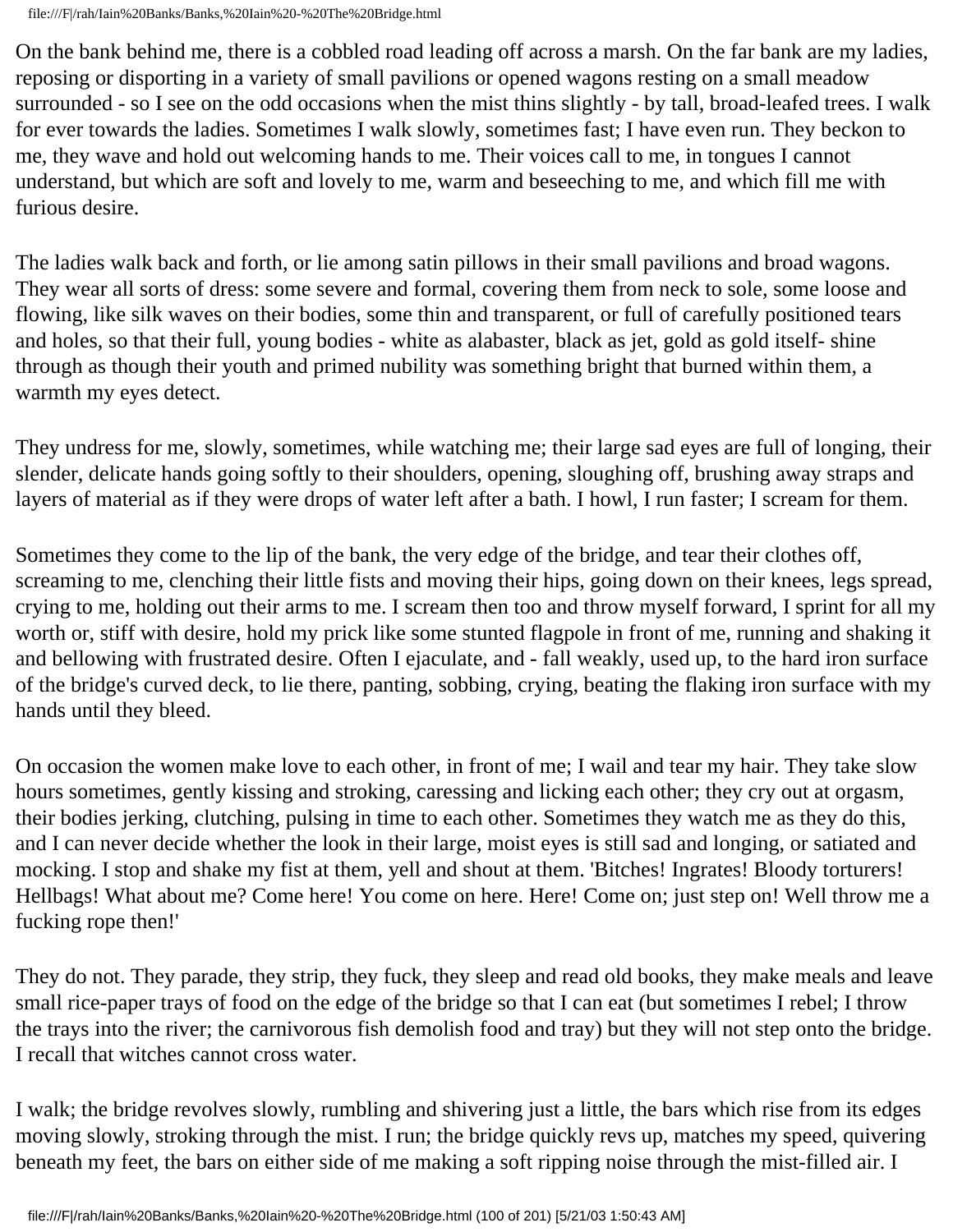stop; the bridge stops. I am still above the centre of the small, slowly flowing river. I sit. The bridge remains static. I jump up and throw myself towards the bank where the ladies are; I roll, scramble, I hop or skip or jump; the bridge rumbles one way or the other, never more than a few steps out of step with me, and always, always, bringing me back, in the end, to its shallow summit, its mid point over the sluggish stream. I am the keystone of the bridge.

I sleep - usually at night, sometimes during the day - above the centre of the waters. I have several times waited until the very centre of the night, feigning sleep for hours, then up! Jump! Bursting away, with one mighty leap! A single bound! *Ah-ha*!

But the bridge moves quickly, not fooled, and in seconds I am, whether running or leaping or rolling, back above the centre of the stream again.

I have tried to use the bridge's inertia against it, its assumed momentum, its own terrible mass, so I run first one way, then the other, trying by these may rapid changes in direction to catch it out somehow, fool it, outwit it, bamboozle the bastard, just be too damn quick for it (of course I always try to make sure that if I do get off, it will be on the bank which holds the ladies - don't forget the carnivorous fish!), but without success. The bridge, for all its weight, for all the solid massiveness of it, which ought to make it slow to move and hard to brake, always moves just too fast for me, and I have never come closer than half a dozen strides from either bank.

There is a breeze sometimes; not enough to clear the mist, but sufficient, if the wind comes from the right direction, to bring to me the perfumes and bodily odours of the ladies. I hold my nose; I tear strands from my rags and stick them up my nostrils. I have thought of stuffing rags in my ears as well, and even of blindfolding myself.

Every few tens of days, small men, swarthy and thick-set and dressed as satyrs, come running out of the forest behind the meadow and fall upon the ladies, who after a show of resistance and displays of coquetry, surrender to their small lovers with unaffected relish. These orgies go on for days and nights without pause; every form of sexual perversion is practised, red lamps and open fires light the scene at night, and vast quantities of roasted meats, exotic fruits and spicy delicacies are consumed along with many skins of wine and bottles of spirits. I am usually forgotten on such occasions, and even my food is not left on the bridge, so I starve while they sate their every appetite to the point of gluttony. I sit and face the other way, scowling at the dank marsh and the unreachable road crossing it, quaking with anger and jealousy, tormented by the whimpers and screams coming from the far bank, and the succulent smells of roasting meats.

Once I grew hoarse screaming at them, hurt my ankle jumping up and down, and bit my tongue while cursing them; I waited until I needed a crap, then threw the turd at them. Those obscene brats *used* it in one of their filthy sex games.

After the small dark men dressed as satyrs have dragged themselves back into the forest, and the ladies have slept off the effects ofaheir multifarious indulgences, they are as they were before, if a little more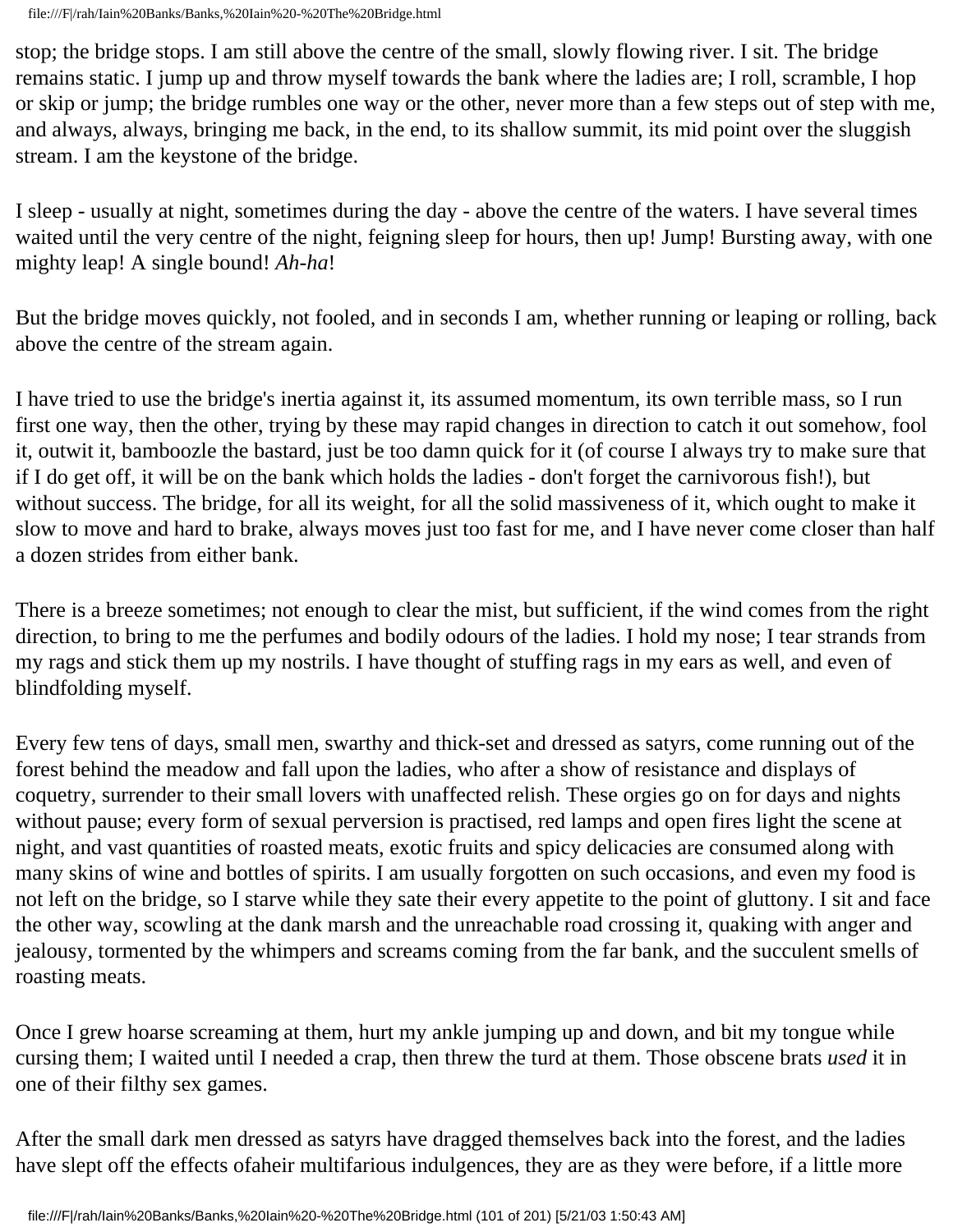apologetic, even wistful. They make special dishes for me and give me more food than usual, but often I am still upset, and throw the food at them, or into the river for the carnivorous fish. The look sad and sorry, and go back to their old habits of sleeping and reading, walking and undressing and making love with each other.

Perhaps my tears will rust the bridge, and I shall escape it.

Today the mist cleared. Not for long, but for long enough. On my bridge without end, I have reached the end.

I am not alone.

When the mist lifted, I saw that the river went straight into the clear distance for ever, on either side. The marsh lines it on one bank, the meadow and forest on the other, without a break. A hundred paces or so upstream there is another bridge, just like mine; iron, like part of a circle, and edged with thick iron bars. There was a man inside it, gripping the bars and staring at me. Beyond him, another bridge and another man, and so on and so on, until the line of distant bridges became an iron tunnel, vanishing to nothing. Each bridge had its own road across the marsh, each had its ladies, pavilioned and carriaged. Downstream; just the same. My ladies did not seem to notice.

The man in the bridge downstream from mine stared at me for while, then began running (I watched his bridge revolve, fascinated by its steady smoothness), then stopped and stared at me again, then at the bridge downstream from him. He climbed up onto the parapet, up the bars and over them, and then - after only the briefest of hesitations - dropped into the river. The water frothed red; he screamed and sank.

The mists came back. I shouted for a while, but I could hear no other voice from up or down stream.

I am running now. Steady and fast and determined. Several hours so far; it is growing dark. The ladies seem worried; I have run right over three of their food-filled trays.

My ladies stand and watch me, sad and large-eyed, somehow resigned, as though they have seen all this before, as though it always ends this way.

I run and run. The bridge and I are one now, part of the same great steady mechanism; an eye the river threads. I shall run until I drop, until I die; in other words, for ever.

My ladies are crying now, but I am happy. They are caught, trapped, transfixed, heads bowed; but I am free.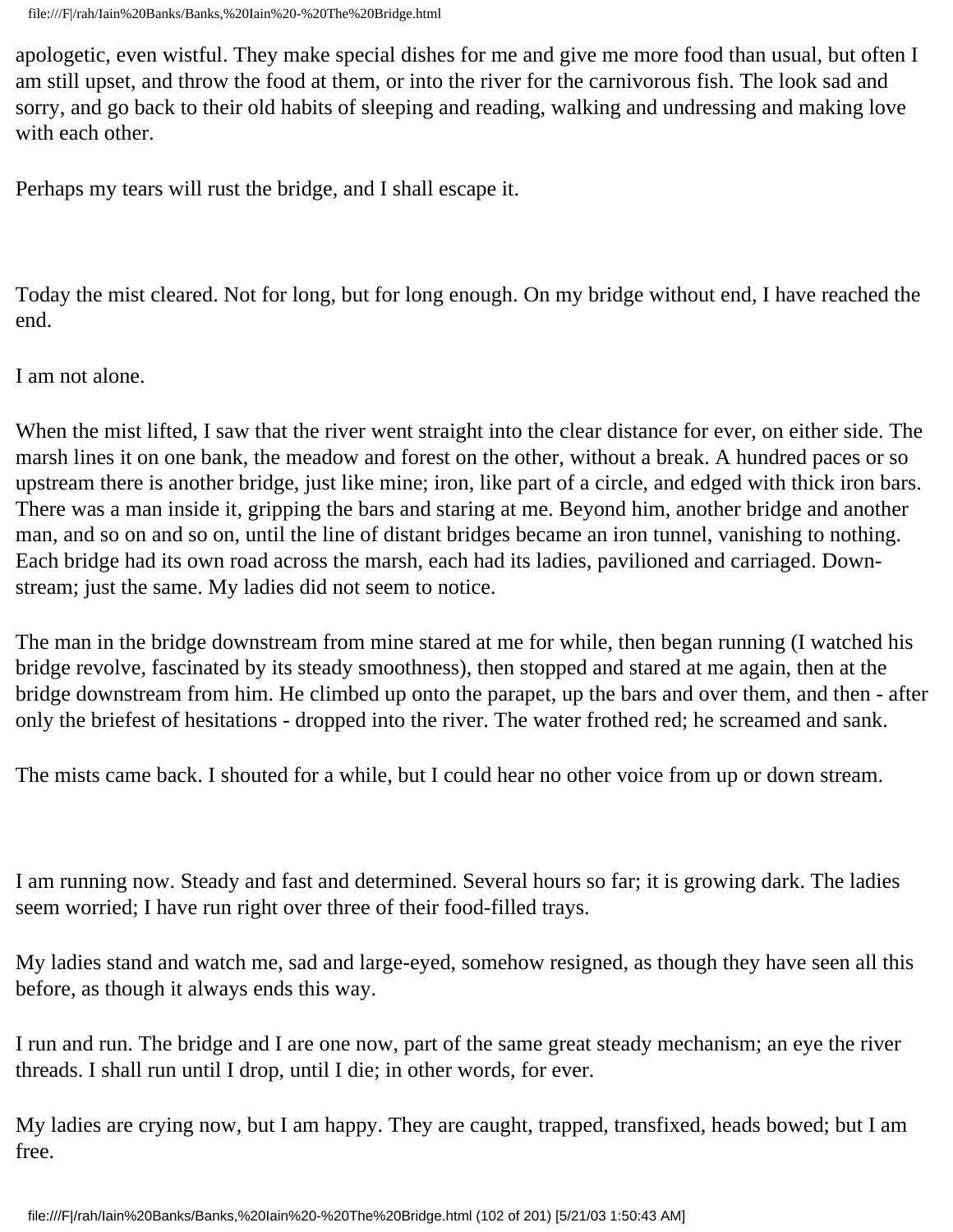I wake up sceaming, believing I am encased in ice more cold than that produced by water, so cold that it burns like molten rock, and under a grinding, crushing pressure.

The scream is not my own; I am silent and only the sheet metal works shrieks. I dress, stumble to the toilet block, wash. I dry my hands on the handkerchief. In the mirror, my face is puffed and discoloured. A few teeth feel somewhat looser than they did. My body is bruised but nothing is seriously damaged.

At the office where I register to claim my allowance I discover that I shall be on half allowance for the next month, to pay off the amount I owe on the handkerchief and the hat. I am given a little money.

I am directed to a second-hand store where I purchase a long, worn coat. This at least covers the green overalls. Half my money is gone now. I start to walk to the next section, still determined to see Dr Joyce, but I feel faint before long, and have to take a tram, paying cash for the ticket.

'Casualty is three floors down, two blocks to Kingdom,' the young receptionist tells me when I walk into the good doctor's outer office. He goes back to his newspaper; no coffee or tea is offered.

'I would like to see Dr Joyce. I'm Mr Orr. You might recall we spoke on the telephone yesterday.'

The young man lifts perfectly clear eyes to look at me tiredly, up and down. He puts one manicured finger to his smooth cheek, sucks air through luminescently white and flawless teeth. 'Mr ... *Orr*?' He turns to look through a card index.

I feel faint again. I sit down on one of the chairs.

He glares at me. 'Did I say you could sit down?'

'No, did I ask for permission to?'

'Well, I hope that coat's clean.'

'Are you going to let me see the doctor or not?'

'I'm looking for your card.'

```
'Do you remember me or not?'
```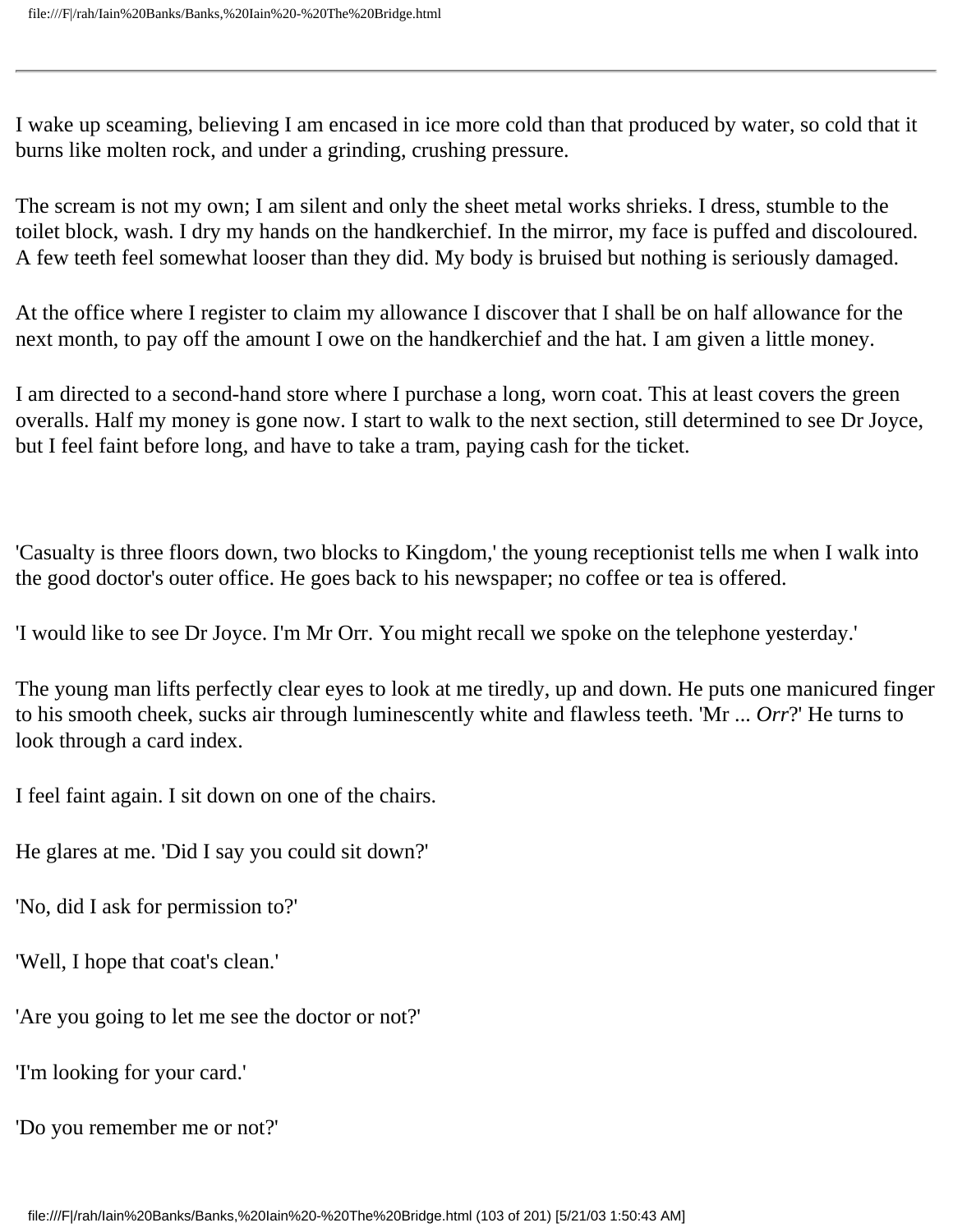He studies me carefully. 'Yes, but you've been relocated, haven't you.'

'Does that really make such a difference?'

He gives a little, incredulous laugh, and shakes his head as he searches his index.

'Ah, I thought so.' He pulls out a red card, and reads it. 'You've been transferred.'

'I'd noticed that. My new address is -'

'No; I mean you've got a new doctor.'

'I don't want a new doctor; I want Dr Joyce.'

'Oh *do* you?' He laughs, and taps the red card with one finger. 'Well I'm afraid it isn't up to you. Dr Joyce has had you transferred to somebody else and that's all there is to it, and if you don't like it, tough.' He puts the red card back in the index. 'Now please go away.'

I go to the doctor's office door. It is locked.

The young man does not look up from his paper. I try to look through the frosted glass in the door, then I knock politely. 'Dr Joyce? Dr Joyce?'

The young receptionist starts to snigger; I turn to look at him, just as the telephone rings. He answers it.

'Dr Joyce's office,' he says. 'No, I'm afraid the doctor isn't here. He's at the annual conference for senior administrators.' He turns in his seat and looks at me as he says this, watching me with a look of spiteful condescension. 'Two weeks,' he grins at me. 'Do you want the long-distance code? Oh yes, good *morning* officer; yes, Mr Berkeley, of course. And how are you? ... oh yes? Has he? A washing machine? Does he really? Well that's a new one, I must say. Mm-hmm.' The young receptionist looks professionally serious and starts taking notes. 'And how many socks has he eaten? ... I see. Right. Yes, got that: I'll get a locum down to the launderette right away. That's *quite* all right officer, and may I wish you a very good day indeed? Bye now.'

My new doctor is called Anzano. His offices are about a quarter of the size of Joyce's, and eighteen floors below them, with no outside view. He is an old, tubby man with sparse yellow hair and matching teeth.

I get to see him after a wait of two hours.

'No,' the doctor says, 'I don't think there is much I can do about you being moved. Not what I'm here for,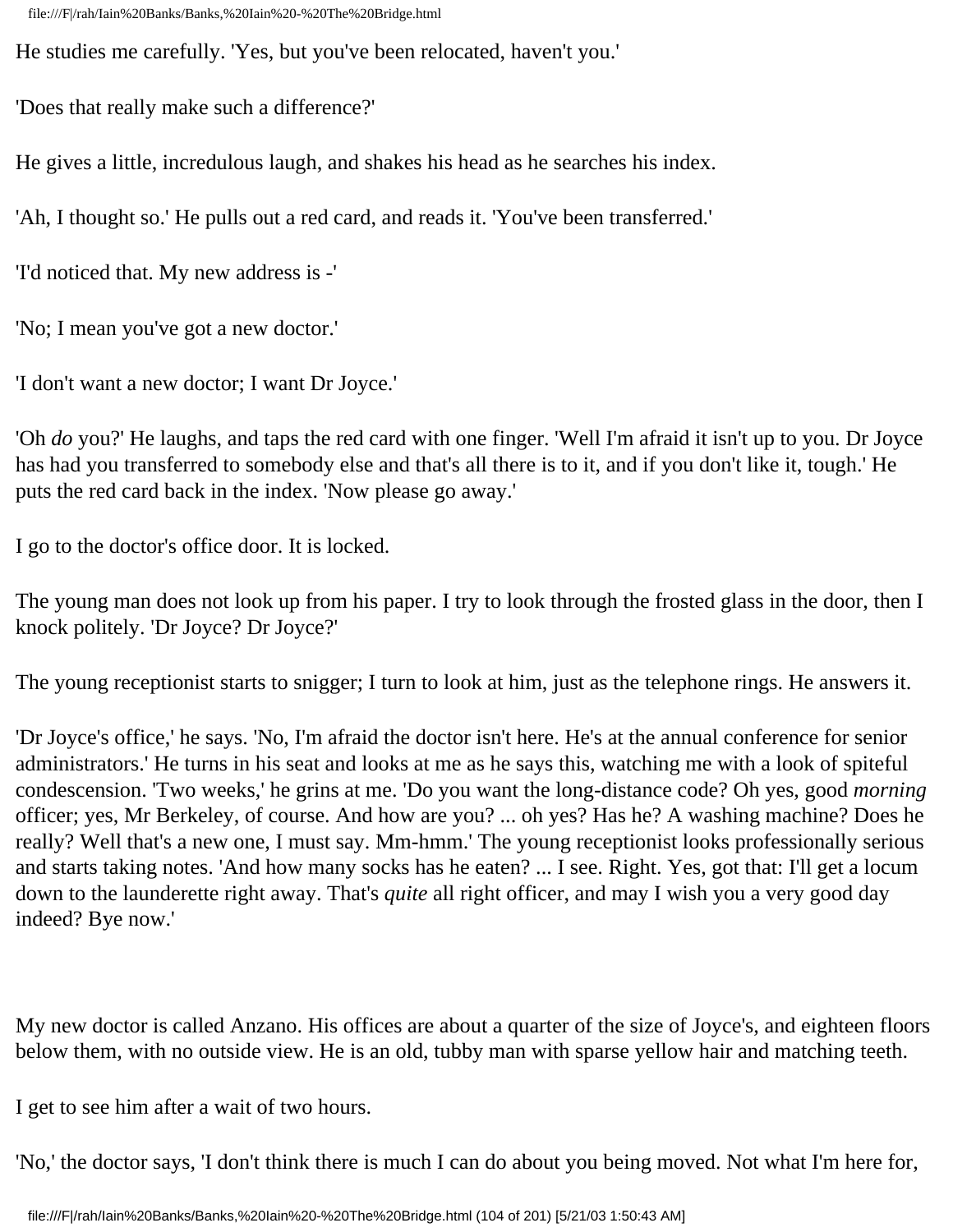you understand. Give me time; let me read your file; be patient. I've got a lot on my plate just now. I'll get round to you as soon as I can. Then we'll see about getting you well again, what do you say?' He tries to look cheerful and encouraging.

'But in the meantime?' I ask, feeling tired. I must look a terrible sight; my face throbs, and vision out of my left eye is restricted. My hair is unwashed and I have been unable to shave this morning. How can I convincingly lay claim to my earlier way of life, looking the way I do; so badly dressed, and in every sense, I suspect, beaten?

'Meantime?' Dr Anzano looks perplexed. He shrugs. 'Do you need a prescription? Have you enough of anything you've been -' he is reaching for his prescription pad. I shake my head.

'I mean what is to be done about my ... situation?'

'Not a lot I can do, Mr. Orr. I'm not Dr Joyce; I can't issue grand apartments to myself, let alone my patients.' The old doctor sounds a little bitter, and annoyed at me. 'Just wait until your case is reviewed; I'll make whatever recommendations I think fit. Now is there anything else? I'm a very busy man. *I* can't go whizzing off to conferences you know.'

'No, there was nothing else.' I get up. 'Thank you for your time.'

'Not at all. Not at all. My secretary will be in touch with you about your appointment; very soon, I'm sure. And if there is anything you need, just give me a call.'

I return to my room.

Mr Lynch comes to my door again.

'Mr Lynch. Good day.'

'Oh, fuck; what happened to you?'

'An argument with an unhinged doorman; do come in. Would you like this seat?'

'Can't stay; I brought this.' He shoves a folded, sealed piece of paper into my hand. Mr Lynch's finger marks remain on the envelope. I open it. 'Post left it stuck in the door; could have got stole.'

'Thank you, Mr Lynch,' I say. 'Are you sure you can't stay? I was hoping to repay your kindness yesterday by inviting you to dinner this evening.'

'Aw, sorry pal, no. Got overtime to do.'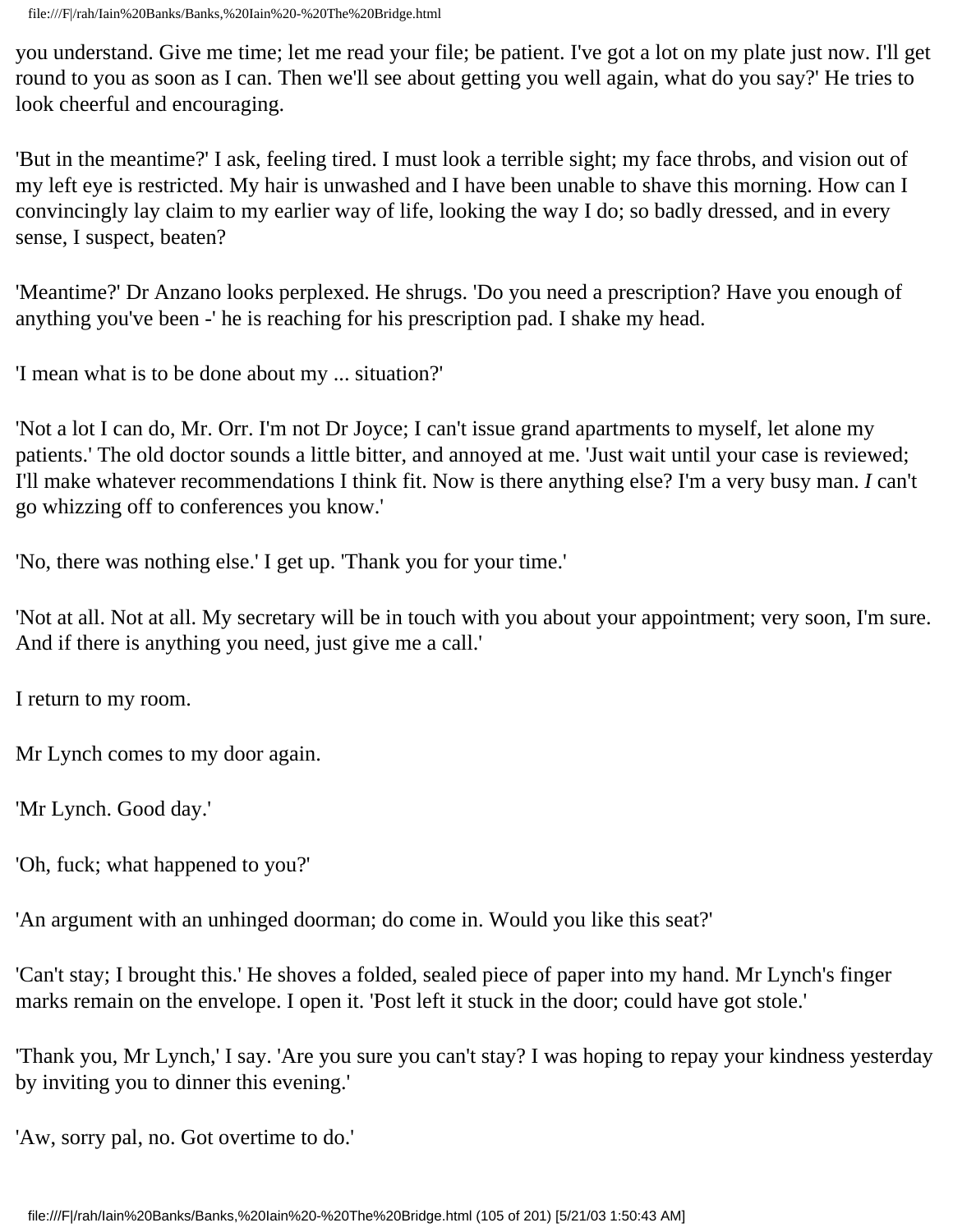'Oh well, some other time then.' I scan the note. It is from Abberlaine Arrol; she confesses to quite brazenly using a fictitious dinner-date with me tonight to get out of an engagement of potentially terminal tedium. Will I agree to be an accomplice after the fact? She includes the phone number of her parents' apartment; I am to call her. I check the address; the note has been forwarded from my old rooms.

'OK?' Mr Lynch says, hands stuck in the pockets of his coat for all the world as though his trouser turnups are full of stolen lead and he is desperately trying to hold them up. 'No bad news, eh?'

'No, Mr Lynch, in fact a young lady wants me to take her out to dinner... I must make a phone call. Don't forget though; after this, you have first call on my meagre abilities as dinner-host.'

'Whatever you say, pal.'

My luck holds. Miss Arrol is in. Somebody I take to be a servant goes to find her. It takes several coins; I have to assume the Arrol apartments are of considerable size.

'Mr Orr! Hello!' She sound breathless.

'Good day, Miss Arrol. I received your note.'

'Oh, good. Are you free this evening?'

'I would like to meet then, yes, but ...'

'What's wrong Mr Orr? You sound like you have a cold.'

'Not a cold; it's my mouth ... It's ...' I pause. 'Miss Arrol, I would very much like to see you this evening, but I'm afraid I ... have suffered something of a reverse. I have been relocated, effectively demoted. Dr Joyce has had me put down, as it were. To level U7, to be precise.'

'Oh.' There is a flatness to the tone with which she pronounces this simple word which says more to me, in my feverish state, than a whole-hour of polite explanations about propriety, places in society, discretion and tact. Perhaps I am expected to say something more, but I cannot. How long do I wait, then, for some other word? Two seconds at most? Three? Nothing measured in bridge time, but long enough to pass through an instant of despair to a plateau of anger. Shall I put the phone down, walk away, make of this dirty thing as clean and quick an end as possible? Yes, now, to appease my own bitterness... but it is not in me. In a moment though, to spare the girl further embarrassment.

'Right, sorry, Mr Orr; I was just closing the door. My brother hanging around. Now, where have they moved you to? Can I help? Would you like me to come over there now?'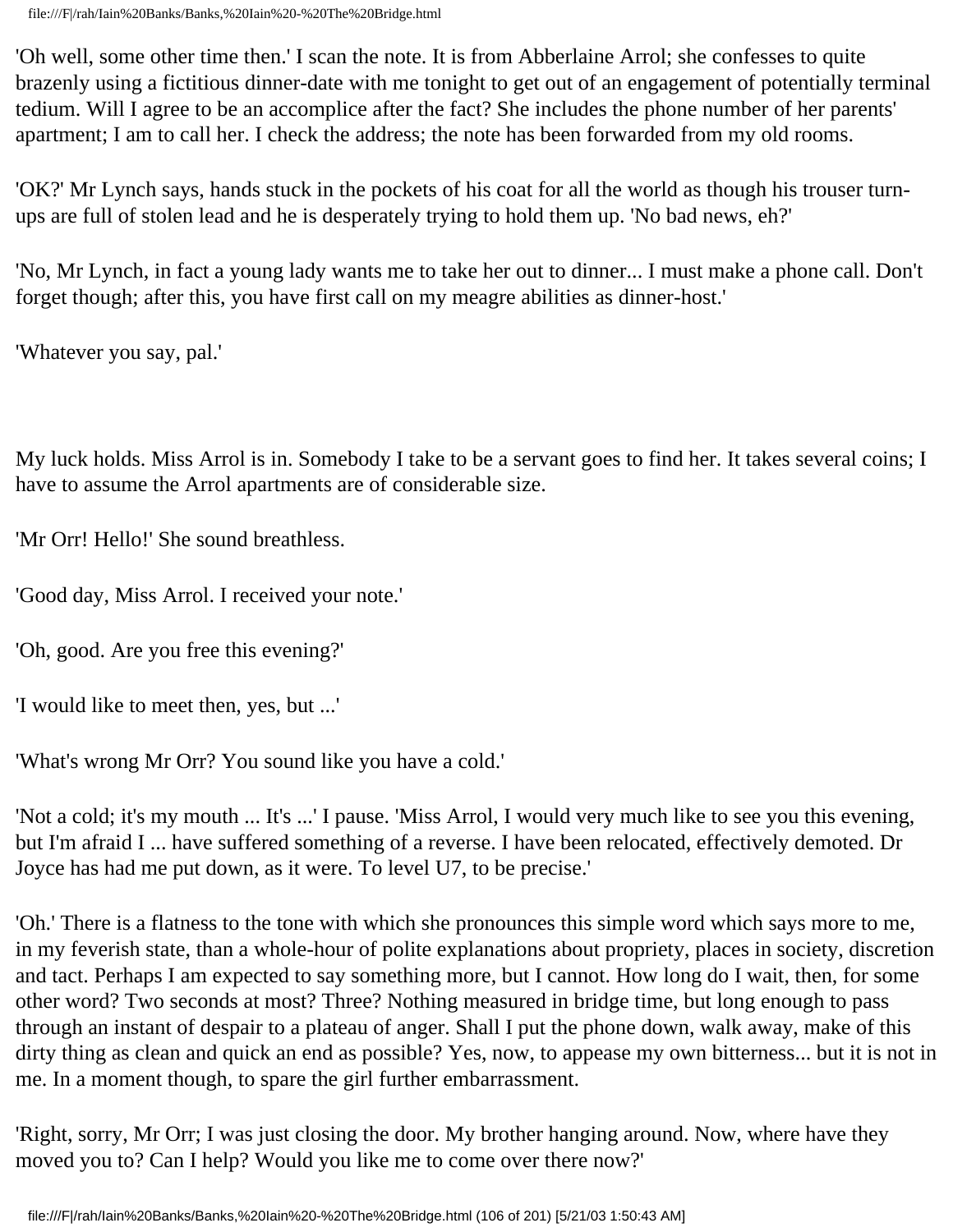Orr, you are a fool.

I dress in the clothes of Abberlain Arrol's brother. She arrived here an hour before the time we arranged to meet, with a suitcase full of cast-offclothes, mostly her brother's; she reckons we are near enough the same build. I change while she waits outside. I was loath to leave her in such a vulgar area, but she could hardly have stayed in the room.

In the corridor, she is leaning, back against the wall, one leg drawn up behind her so that she rests one buttock on her foot, arms folded, talking to Mr Lynch, who looks at her with a sort of wary awe.

'"Oh no, dear,"' Abberlaine Arrol is saying, '"we always change ends at half-time."' She sniggers. Mr Lynch looks shocked, then snorts with laughter. Miss Arrol sees me. 'Ah, Mr Orr!'

'The same.' I make a small bow. 'Or rather, not quite.'

Abberlaine Arrol, resplendent in baggy trousers of rough black silk, matching jacket, cotton blouse, high heels and dramatic hat, says, 'What a dashing figure you cut, Mr Orr.'

'Bluntly spoken.'

Miss Arrol presents me with a black cane. 'Your stick.'

'Thank you.' I say. She puts out her arm, waiting, so I offer mine and she takes it. We face Mr Lynch, arm in arm. I can feel her warmth through her brother's jacket.

'Don't we look quite fine, Mr Lynch?' She asks, standing straight, head back. Mr Lynch shuffles his feet.

'Aw yeah; very ... very ...' Mr Lynch searches for a word. 'Very ... a very ... handsome couple.'

I would like to think that is just what we are. Miss Arrol seems pleased, too.

'Thank you, Mr Lynch.' She turns to me. 'Well, I don't know about you, but I'm starving.'

'So, what are your priorities now, Mr Orr?' Abberlaine Arrol rolls her whisky glass around between her hands, gazing through the blue lead glass and the light amber liquid at the flame of a candle. I watch her malt-wetted lips glisten in the same soft light.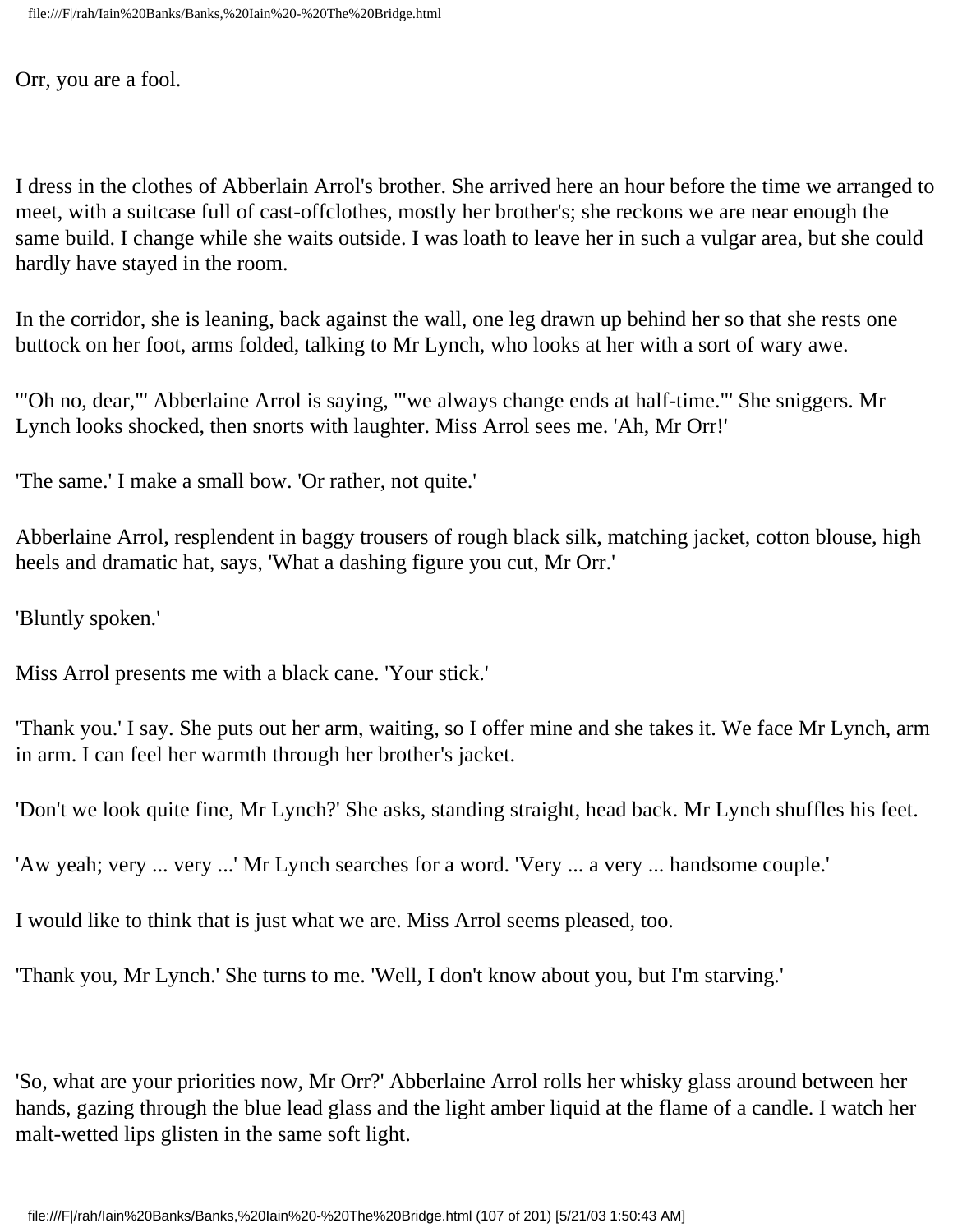Miss Arrol has insisted on buying me dinner. We sit at a window table in the High Girders restaurant. The food has been superb, the service discreetly efficient, we have space, fine wine, and an excellent view (lights twinkle all over the sea where the trawlers anchor the barrage balloons; the blimps themselves are vaguely visible, almost level with us, dull presences in the night reflecting the bridge's massed lights like clouds. A few of the brighter stars are also visible).

'My priorities?' I ask.

'Yes. Which is more important; regaining your position as one of Dr Joyce's favoured patients, or rediscovering your lost memories?'

'Well,' I say, only now really thinking about it. 'Certainly it's been rather uncomfortable and painful, coming down in the bridge, but I suppose I could eventually learn to live with my reduced rank, if the worst comes to the worst.' I sip my whisky. Miss Arrol's expression is neutral. 'However, my inability to remember who I am is not something ...' I give a small laugh, 'that I can ever forget. I'll always know there was something in my life before this, so I imagine I'll always be looking for it. It's like a sealed, forgotten chamber in me; I shan't feel complete until I've discovered its entrance.'

'Sounds like a tomb. Aren't you afraid of what you'll find in there?'

'It's a library; only the stupid and the evil are afraid of those.'

'So you'd rather find your library than regain your apartment?' Abberlaine Arrol smiles. I nod, watching her. She took off her hat as she came in, but her hair is still up; her head and neck look very fine. Those beguiling crinkles under her eyes fascinate me still; they are like a tiny guard she has put up; a line of sandbags beneath those amused, grey-green eyes; confident, secure, unaffected.

Abberlaine Arrol stares into her glass. I am about to comment on a small line that has just formed on her brow, when the lights go out.

We are left with our candle; other tables glow and flicker with their own small flames. Dim emergency lights come on. There is a dull background of muttering. Outside, the lights on the trawlers start to disappear. The balloons are no longer visible in the reflected light of the bridge; the whole structure must be dark. The planes: they come without lights, droning through the night, from the direction of the City. Miss Arrol and I stand up, looking out of the window; various other diners gather alongside us, peering out into the night, shading the weak emergency lights and candles with their hands, noses pressed against the cool glass like schoolboys outside a sweetshop. Somebody opens a window.

The planes sound almost alongside us. 'Can you see them?' Abberlaine Arrol asks.

'No,' I admit. The droning engines sound very close. The planes are quite invisible, without navigation lights. There is no moon, and the stars are not bright enough to show them.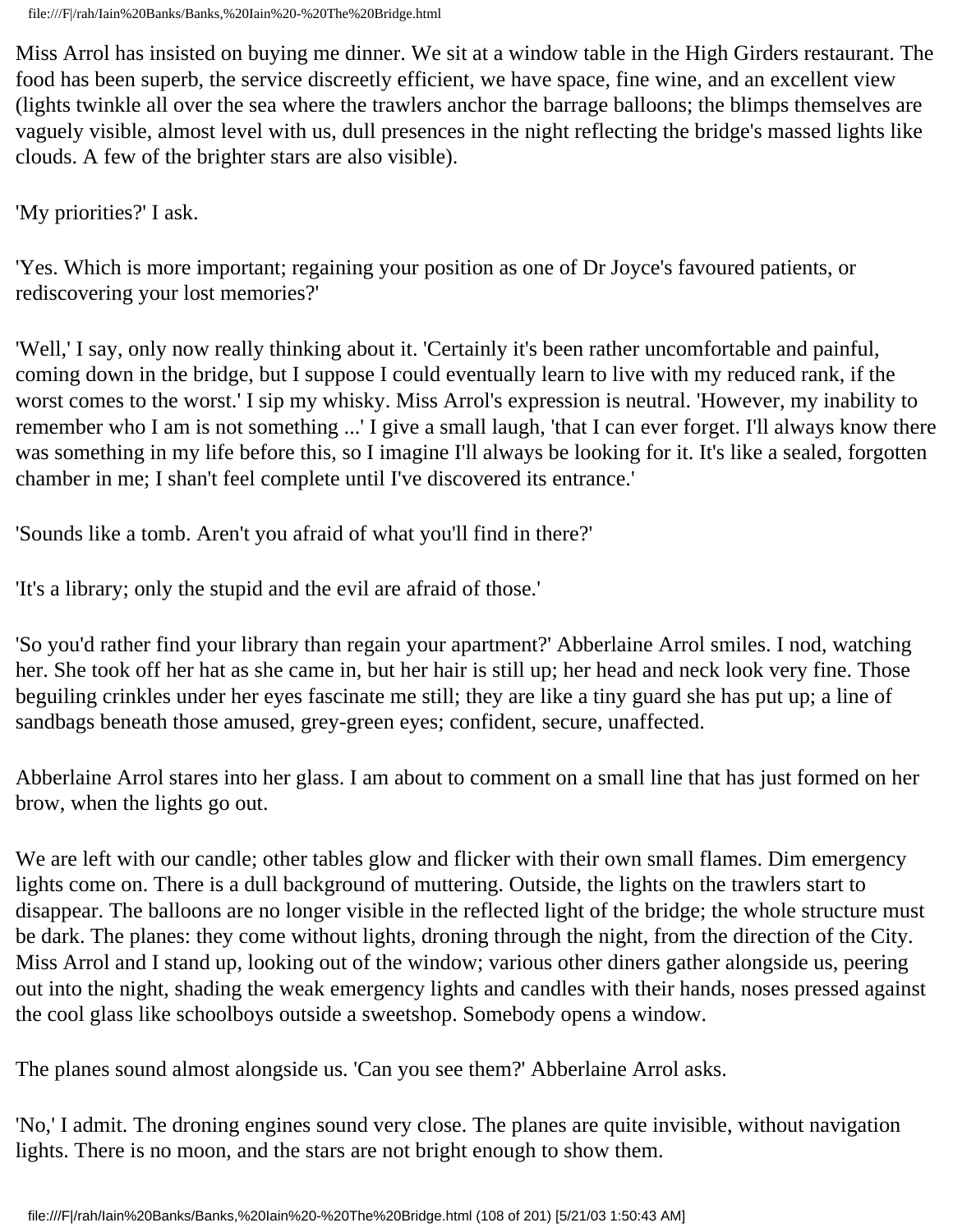They pass, seemingly unaffected by the lack of light.

'Think they did it?' Miss Arrol says, still peering into the night. Her breath mists the glass.

'I don't know,' I confess. 'I wouldn't be surprised.' She is biting her lower lip; her fists are clenched against the dark window, an expression of excited anticipation on her face. She looks very young.

The lights come back on.

The planes have left their pointless messages; the clouds of smoke are just visible, darkness upon darkness. Miss Arrol sits down and takes up her glass. As I raise mine, she leans con-spiratorially across the table and says quietly. 'To our intrepid aviators, wherever they may come from.'

'And whoever they may be,' I touch her glass with my own.

When we leave, a faint odour of oily smoke is just detectable over the more palatable smells of the restaurant itself; the equivocal signal of the vanished aircraft merging with and blown through the structural grammar of the bridge, like criticism.

We wait for a train. Miss Arrol smokes a cigar. Music plays in the soft-class waiting room. She stretches in her chair and stifles a little yawn. 'I beg your pardon,' she says. Then, 'Mr - oh look; if I can call you John, will you call me Abberlaine, never "Abby"?'

'Certainly, Abberlaine.'

'Right then ... John. I take it you are less than totally delighted with your new accommodation.'

'It's better than nothing at all.'

'Yes, of course, but ...'

'Not that much though. And without Mr Lynch I'd be even more at a loss than I am already.'

'Hmmm. I thought so.' She looks preoccupied, and stares hard at one of her shiny black high-heels. She rubs one finger over her lips, looks seriously at her cigar. 'Ah.' The finger caressing her lips is lifted into the air. 'I have an idea.' Her grin is mischievous now.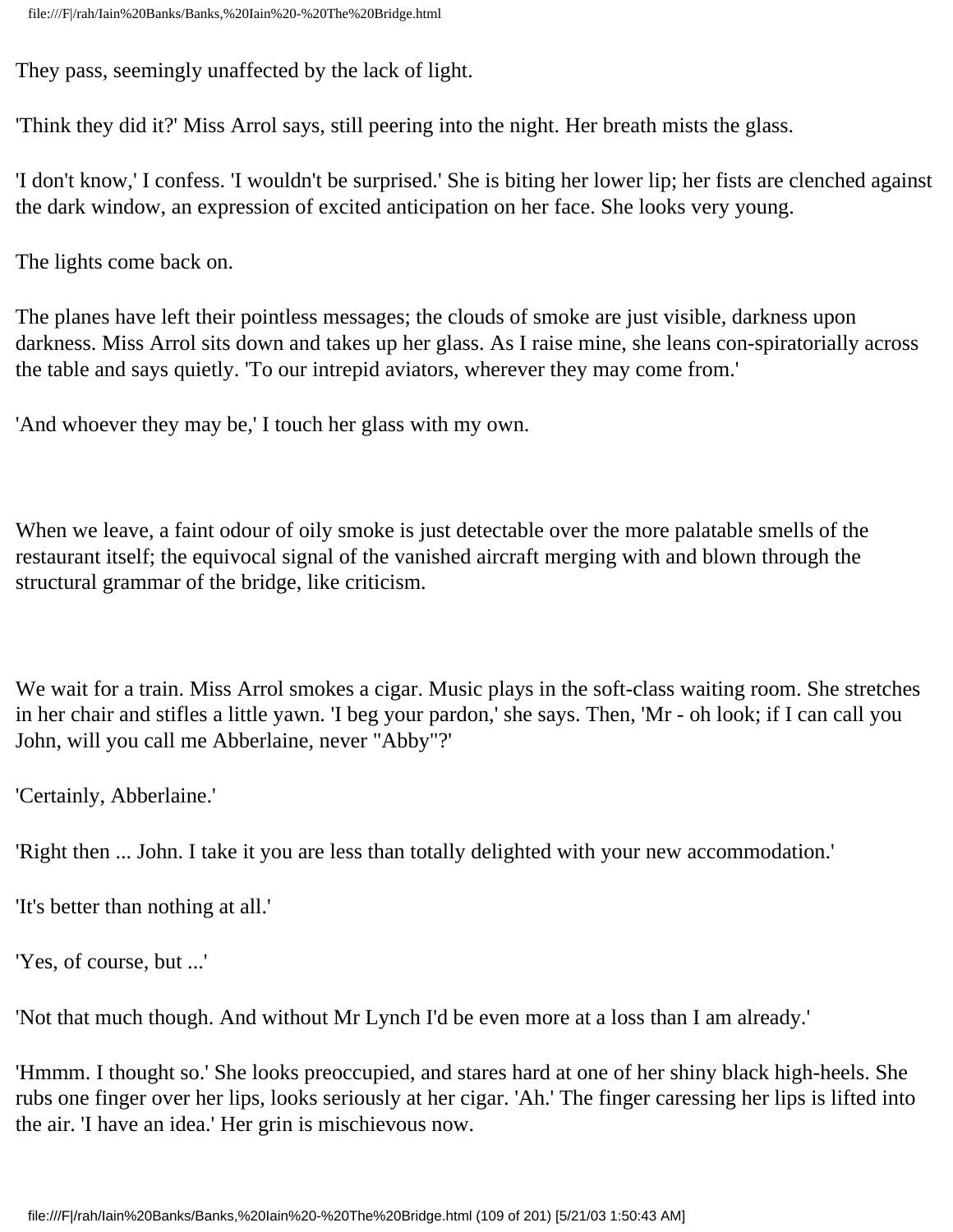'My paternal great-grandfather had it built. Just a minute; I'll find the lights. I think -' There is a dull thud. '- Bastard!' Miss Arrol giggles. I hear a rapid rubbing sound; rough silk between smooth flesh, I suspect.

'Are you all right?'

'Fine. Just bumped my shin. Now then, those lights. I think they're ... no. Damn this, I can't see a thing. You don't have a light do you John? I used my last match on the cigar.'

'I'm sorry, no.'

'I know; could you give me your stick?'

'Certainly. Here. Is that ...? Have you ...?'

'Yes, thank you; got it.' I hear her tap and scrape her way through the darkness. I put my suitcase down on the floor, waiting to see whether my eyes will adjust sufficiently or not. I can see vague hints of light over to one corner, but the interior of this place is quite black. From further away, Abberlaine Arrol's voice comes back, 'It was to be near the marina. That was why he had it built. Then they built the sports centre on top. He was too proud to accept the compensation buy-out, so it stayed in the family. My father is always talking about selling it, but we wouldn't get much for it; we just use it for storage. There was some damp on the ceiling, but it's been repaired.'

'I see,' I listen for the girl, but all I can hear is the sounds of the sea; waves brush the rocks or the piers nearby. I can smell the sea, too; something of its fresh dampness pervades the air.

'About bloody time,' Abberlaine Arrol says, her voice muffled. A click, and all is revealed. I am standing near the door of a large apartment, mostly open-plan and split-level and full of old furniture and packing cases. From a high, damp-stained ceiling an assortment of complicated light clusters hang; varnish peels from old, panelled walls. There are white sheets everywhere, half covering ancient, heavy-looking sideboards, wardrobes, couches, chairs, tables and chests of drawers. Other pieces are still totally covered, wrapped and trussed like huge, dusty white presents. Where there were vague areas of light before, there is now a single long screen of blackness where unshuttered windows look out into the night. Abberlaine Arrol appears, flat, broad hat still in place, clapping her hands together, rubbing dust off them, from a side room.

'There, that's a bit better.' She looks around. 'Bit dusty and deserted, but it's quiet, and a bit more private than your room on U7 or wherever.' She hands me back my stick, then starts pacing through the assembled furniture, whipping back sheets and covers, glacing underneath, raising a storm of dust as she investigates the contents of the huge room. She sneezes. 'Should be a bed around here somewhere.' She nods to the windows. 'Might be an idea to close the shutters. It never gets very light in here, but you might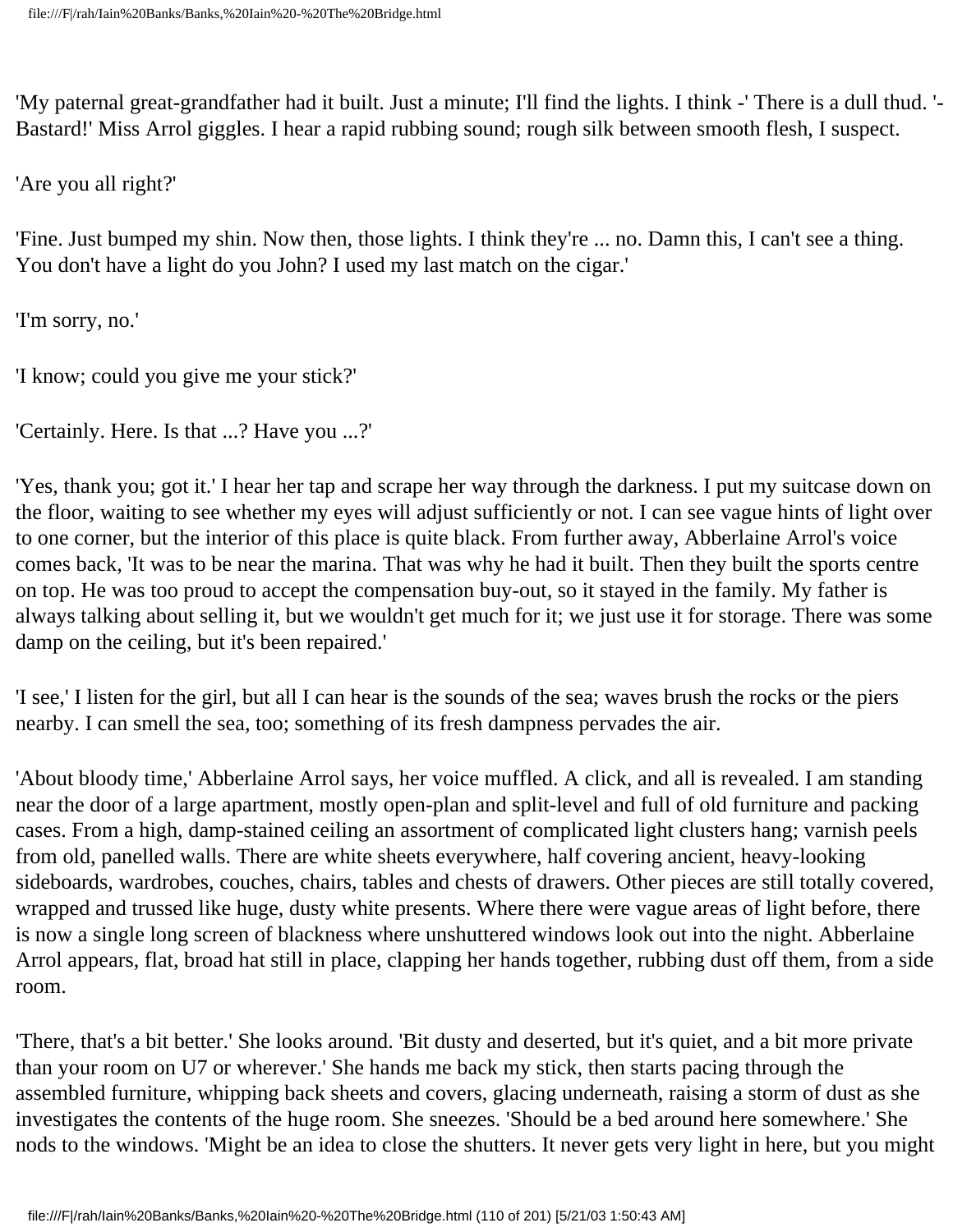be woken in the morning.'

I make my way down to the tall windows, a length of obsidian framed in crackled white paint. The heavy shutters creak as they swing across the dust-dimmed panes. Outside and below I can see a broken line of white surf, and a few lights in the distance, mosdy navigation and harbour beacons. Above, where I would expect to see the bridge, there is only darkness, starless and complete. The waves glitter like a million dull knives.

'Here,' Abberlaine Arrol has found a bed. 'It might be a bit damp, but I'll find some more sheets. Should be some in these cases.' The bed is huge, with a headboard carved from oak to resemble a pair of immense, outspread wings. Abberlaine stamps off through the clouds of dust to rummage through stacked chests and packing cases. I test the bed.

'Abberlaine, this is really very kind of you, but are you sure you won't get into trouble for it?' She sneezes powerfully from a distant packing case. 'Bless you,' I say.

'Thank you. No, I'm not certain,' she says, pulling out blankets and bundles of newspapers from the chest, 'but in the unlikely event my father did find out and was annoyed, I'm sure I could talk him round. Don't worry. No one ever comes down here. Ah.' She discovers a large quilt and some sheets and pillows. She buries her face in the quilt, breathing deeply. 'Yes, this seems dry enough.' She brings the bedding over in a bundle and starts to make the huge bed. I offer to help but am shooed away.

I take my coat off and go in search of the bathroom. It is about six times the size of room 306, level U7. The bath alone looks as though it could float a sizeable yacht. The toilet flushes, the sink runs too, the shower and bidet both spray efficiently. I pause in front of the mirror, brushing my hair back, smoothing my shirt, checking my teeth for bits of trapped food.

When I return to the main room, my bed has been made. The huge oaken wings are spread over a white duvet of duckdown. Abberlaine Arrol has gone. The apartment's front door swings gently to and fro.

I close the door, put out most of the lights. I find an old lamp and perch it on a packing case by the side of my huge, cold bed. Before I put the light out I lie for a while, looking at the great hollow circles longdried waters have left on the plaster above me.

Faded and dull, left-overs from an old complaint, they look down on me like ancient painted images of my own chest-held stigmata.

I reach out to the old lamp, and turn the darkness on again.

## **Four**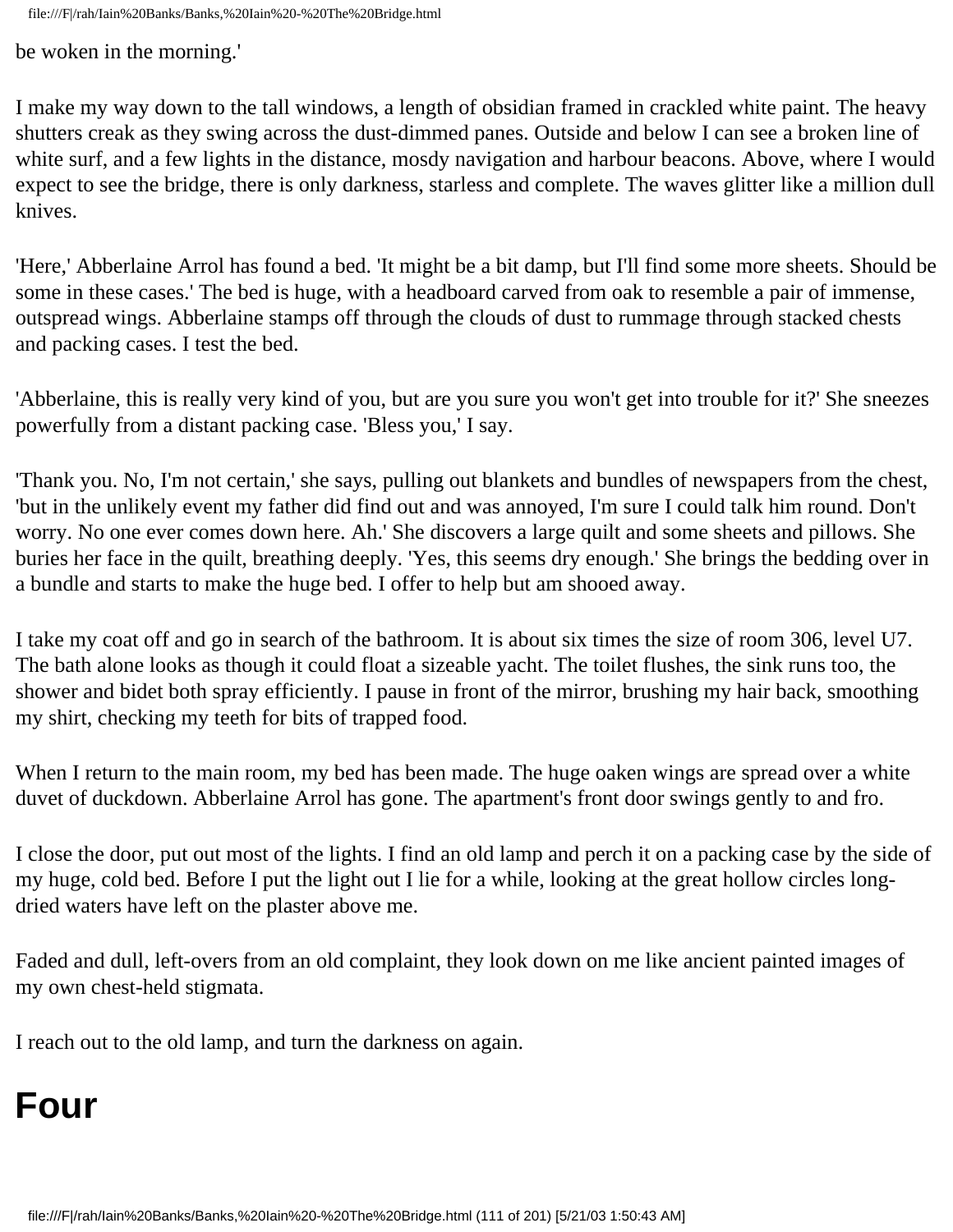I luv the ded, this old basturt sez to me when I wiz trying to get some innfurmashin out ov him. You fukin old pervirt I sez, gettin a bit fed up by this time enyway, an slit his throate; ah asked you whare the fukin Sleepin Byootie woz, no whit kind a humpin you lyke. No, no he sez, splutterin sumthin awfy and gettin blud all ovir ma new curiearse, no he sez I sed Isle of the Dead; Isle of the Dead that's whare yoo'l find the Sleeping Beauty, but mind and watch out for the - then the basturt went and dyed on me. Fukin nerv, eh? Ah wiz ded upset but thare you go these things are scent to trie uz.

Canny remember whare it wiz I herd about this Sleepin Byootie but it must hav bean sumwhare, ken. Av been gettin arownd a fare bit resently whot with all that majic an that; playce is stowed owt with majishins and wizerds and whitches these days; canny wolk intae sum citays withowt trippin over sum barsturd doin wun aw they spels or incanntashins or turnin sumbudy inta a frog or bumrag or a spitoon or sumhin. Clevir bugirs but ye can hav to mutch majic ah rekin; sum bugirs got tae spred the manure and bild hooses and plant seads an that sort ov stuff, ken? Things that majic duzney wurk very well on. Fyne fur hydin gold and turnin peepil intae things thayd rathir no be turnd intae an maykin foalk furget things an that sort ov stuf, but no fur fixin a bugerd waggin wheel or sloppin the mud oot yer detachit hovil aftir the rivir's burst itz banks. Dinnae ask me how majic wurks maybe ther's onlie so mutch to go round or peepil who can do it keep majicin up things that cantsel out whit uthers have dun, but wun way or the uthir it canny be oll its craked up tae be or ah suppose the wurld woold be toatally fukin wunderffil an happy an aw that an folk woold live in peece an harminy an so on; thatill be the day, if ye ask me. Enyway its no like that ataw, so it isnay, an just as well to say I, coz utherwyse thay wooldnae need peepil like me (an itid be ded fukin boarin to).

Noaw, ahm doin no to bad these days; servises mutch in dimand like thay say; maynly becoz all these wizerds an that are so fukin sofistikaytit that they forget thers sum things a sord can do a spel canny, speshily when yoor oponent is only expectin a spel and no a sord! Aw, ahve got sum majic armir an this enchantit dirk that thinks itz a daggir and stuff like that, butt ah doant like tae use them hings to mutch; bettir to relie on yer own arm an a sharp blaide, thats whit I say.

My first is in day but never in night, My second's in dark but unseen in light; My middle's a twin in daughter, not son, While the fifth's not in two, but in three and one; The final's in first, not middle or last, And my whole is in sheath; got an Elastoplast?

Nevir mind that its just the fukin dirk talkin; the ansers daggir bye the way; just that the stupit thing canny spel write. Bludy daft wee hi-pitched voyce its got too, reely gets on ma nerves sumtimes, but the things cum in handy on a few okayzhins; it can see in the dark an tel whose frend and fowe an a coupil of times ahl sware its jumpt rite out of ma hands an flown like a bird intae sum basturts throat that was givin me a hard time. Usefyule gadjet. A lassy geeze it; a bonny yung whitch sum worlok had the hots fur an she didnae want tae play; ah wiz hired tae kil the old bugir and the young whitch giv us the daggir fir a reward; sed it wiz oanly a copey, but it came from the fewtcher an might cum in yousefyul; that wiznae ma only reward either. See these whitches? Fukin majic in bed, to. Must look her up agen sumtime.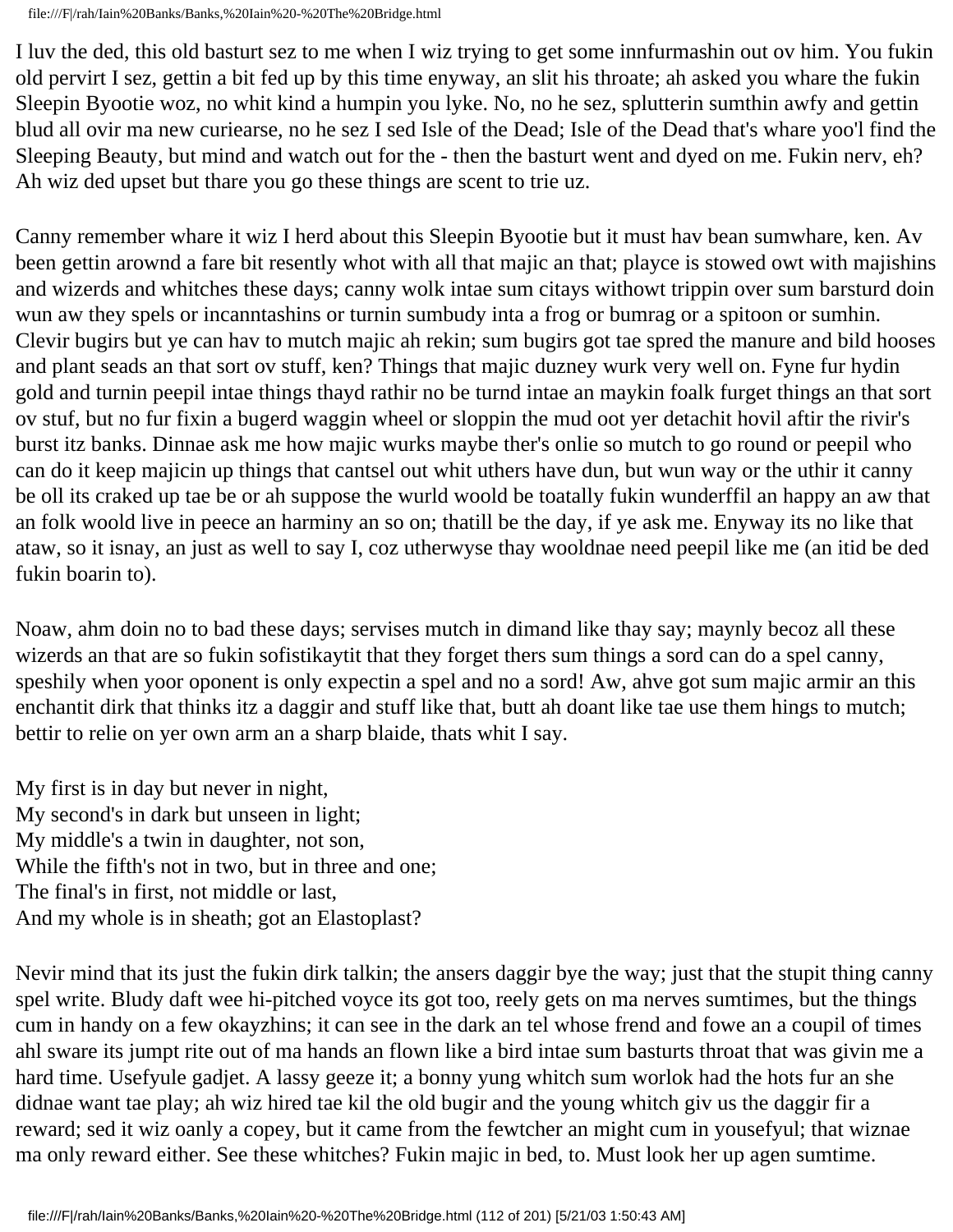Enyway, ah herd about this Sleepin Byootie sumwhare an startit tyrin to find out whare she wiz shakked up but it wiznae eesy. Fyneally got a haud of this old basturd that telt us about the Ile of the Deid but then went an kilt him befoar he coold tell uz all he coold have; to fukin hastie, thats ma truble, awlways tias been Dut ye canny teech an old dug new tricks like they say. Not that am that old; dont ge me rong ye have to be yung and fit to be a sordsman (maybe that wiz whot the whitch - but nevir mind that). Whare woz I? Aw I; the ileland ov the deid.

Wel, too cut a long story off at the knees, an after meny ecsiting advent chures an that, I endit up gettin this sorserir tae cunjur up a way intae sumthin called the Underwurld; ment roasting live cats over a slow fyre fur abouwt three weeks, but at leest it wurkt. The sorserir gave me directshins an sum advyce an that, but ah had a nippy heid at the time coz and been drinkin the wine the night befoar an so ah didnae reelly take in aw he wiz sayin an besides ah woz all ecsited coz ah wiz getting tae go intae the Underground at last. 'Beware Lethe, the waters of oblivion, young man!' the sorserir sez, an ahm stand in thare in the cellir ov his castle wi ma heid loupin thinkin Ah wish yed said that tae me last night befoar ah startit drinking the wine. 'Beware whit?' ah sez tae him. 'Lethe!' he shouts. 'Aye, OK pal,' ah told him, and steppt intae this funny star-shaped thing hed paynted on the flair ov the cellir.

Hellova a place this, ah thoght. Aw these folke shoutin and screamin an waylin and champin there teath an chained to wals and tunnils; whot a fukin racket an me with a hangover. Got reely pissed aff an tryd killin a few a these noisey basturts but even when they wer hakked about they still kept on shoutin and screemin an thrashin an that; toatal waiste of time. Ah kept on goin doon these tunnels and saw aw these burnin pits an icey puddles wi screemin peepil in them, an kept ma sord handy an wished ahd brot a bottil of skoosh wi me coz I wiz ded thirsty.

Had tae wolk fur fukin miles so ah did; kept thinkin ther might be a train along in a minute, but nae luck, just all these basturts howlin an screemin oll the time and lodes of smoake and flaimes an ice an howlin winds an fuk knows whot. Ah thot about having a drink aw watter from won of the icey pools but ah kept thinkin abowt this watter of Leeth or whatevir it woz, so ah didnae.

It got qwieter after a whyle; went up this long tunnil intae sumhin a bit mair like daylight thogh it wis still pritty dull an depressin; endid up at the bottom of this big clif lookin out ovir this rivir wi clouds an mist an that aw ovir the playce. No a bludy soul abowt, no even wun aw those bubblin basturts chained to the waws or anyhin. Startin tae think the sorserir had givven us a bum steer. Stil ded thirtsy an nota sign of a pub or enyhin, just aw these rocks an this rivir flowin slowly past. Ah wanderd along the bank fur a bit an found this punter shovin a big round boulder up this hill. Lookt like he did this a lot, judjin from the groov hed worn in the hillside. 'Haw Jimmy,' ah sez, 'ahm lookin for this ferry; whare dae ye catch the steamer aboot here? There a pier here-aboots, aye?' Basturt didnae even turn roond. Rold this huge fukin chuckie right tae the tap aw the hill. But the the rok cums rollin aw the way back down agen, and the ignorant buggir chases aftir it an starts rollin it back up the hill agen. 'Hi you,' ah sez (didnae hav eny effect). 'Hi, hied-die-baw; whare's the fukin pier fur the steamer?' Ah slapt the basturd over the arse wi the flat ov ma sord and went in frunt of the big stane he was rollin up the hil an lent agenst it to stop him.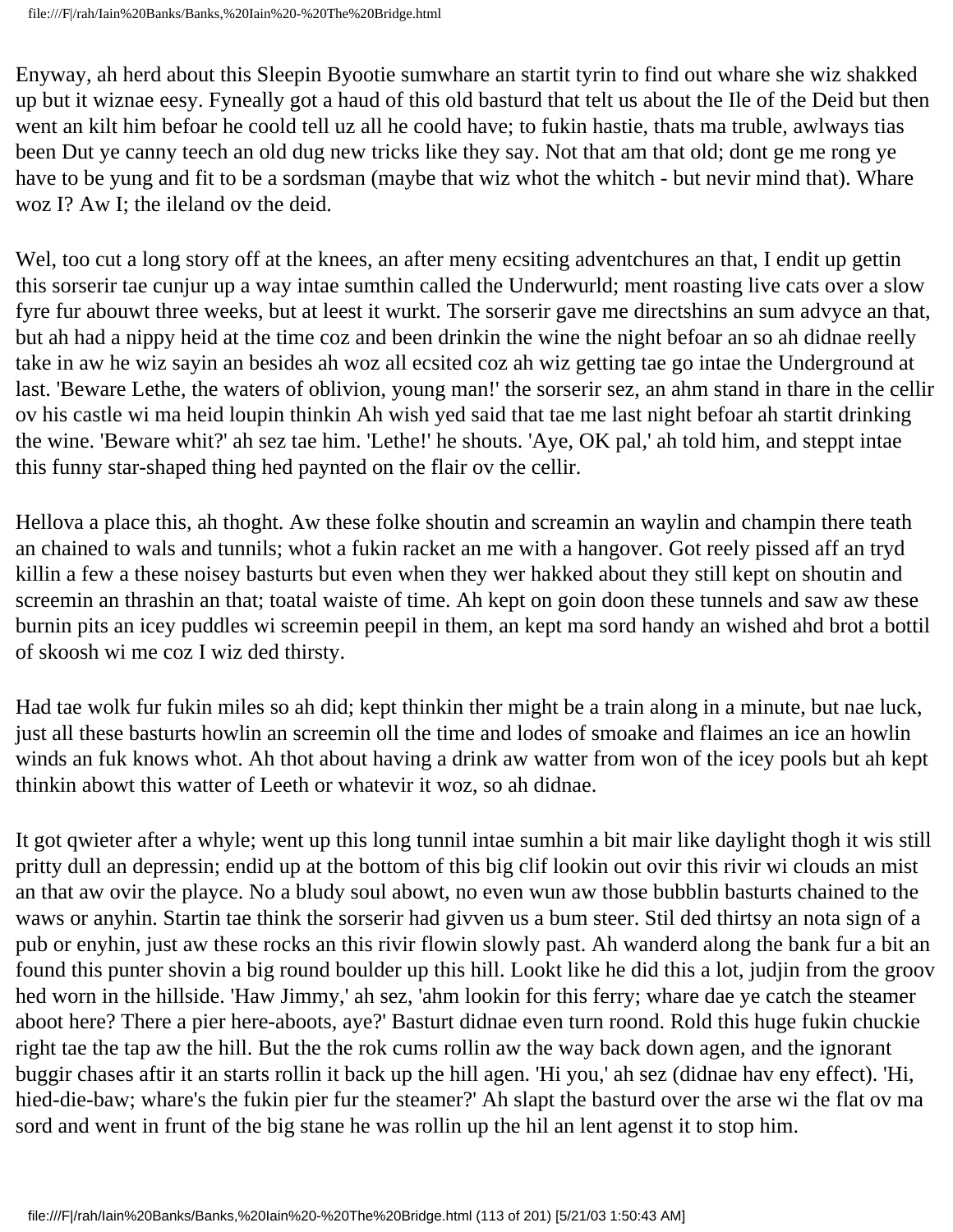Just ma fukin luk; the bampot didnae evin speek proppir; sum forin lingo. Aw shite, ah wiz thinkin. Ah tried tellin him whit ah wiz after wi sine language; thot he seemed tae understand but he stil wiznae tellin, so ah told him ahd help him roll the rok up the sloap if he told me. Sneeky basturt got me tae shuv the stane up the hil first. Got it tae the tap; he held it an ah got a few wee stanes tae hold it thare. Fella wiz qwite delightit; he points doon the bank of the rivir and sez 'Karen,' or sumthin' like that, then skips aff in tae the mist, leavin the big chuckie at the tap aw the sloap.

Mair fukin trampin along the side of this bludy misty rivir, and then ah see this muckle grate bird flyin throo the mists; ah watcht it land on this big bit aw rock whare this guy waz chaned up, and the bird gets stuck right in, rips the basturd open and starts munchin away at his insides; the bloake wiz howlin and screemin fit tae raze the deid, but when ah got thare I must have fritened the big bird aff, coz it beat it. Climbed up tae see how the guy wos, but hed healed right up; no even a scar whare the eegil or whatever it wiz had been havin its tea. 'Scuse me pal, am ah on the right road fur the steamer, aye?'

Anuther bludy furiner. Tryed the sine langwitch agen but seemd like he wiznae havin it, just kept shoutin and shakin his chanes. Toatil waist of time; like tryin tae pik yer nose wi yer gluvs on. The big bird came back an started screetchin an divin at ma heid. Wiznae in the mood fur eny nonsense, so I took a swipe at it with ma sord and chopt one of its wings aff; bird fell intae the rivir an floated off screetchin and flappin. The guy on the rok startit flappin as weel an rattlin his chanes. 'Aw, never mind jimmy,' ah told him, and got back down aff the rok.

Nae pier, nuthin. Stood lookin out across the rivir an thinkin about havin a drink from it.

My first is in lad, but never in lass, My second's in case and also impasse; My centre is paired -

'Just you shut the fuk up,' ah told the dirk, shaking it in frunt ov ma face, coz ah woz ded annoyed that ah didnae seem tae be gettin enywhare an ma heid wiz stil ded sair.

His first is in coracle, but oracle, no; His next is in ship but not Limpopo. Third's in Golden Apple but not Golden Fleece, Fourth is in Forth, not Peloponnese. Fifth's not in firth but -

'Anuthir peep oot aw you ye wee basturt an youl be talkin to the crabs and the fishes, right?' ah sed to the dirk, but then ah saw this punter in sum kinda oary boat cumin throogh the mist. Ugly looking big basturd dressed aw in blak rags soay wiz. Stannin up in the boat wi his arms crossd lookin ded hotty. Couldnae see how the boat wiz movin; probly majic, ah dare say. He grounds the boat on the shoar beside me an ah got on. He holds oot hiz haund. Ah shook it. 'The fare littil man,' he sez, still holdin oot his hand. Aw-aw, ah thoght.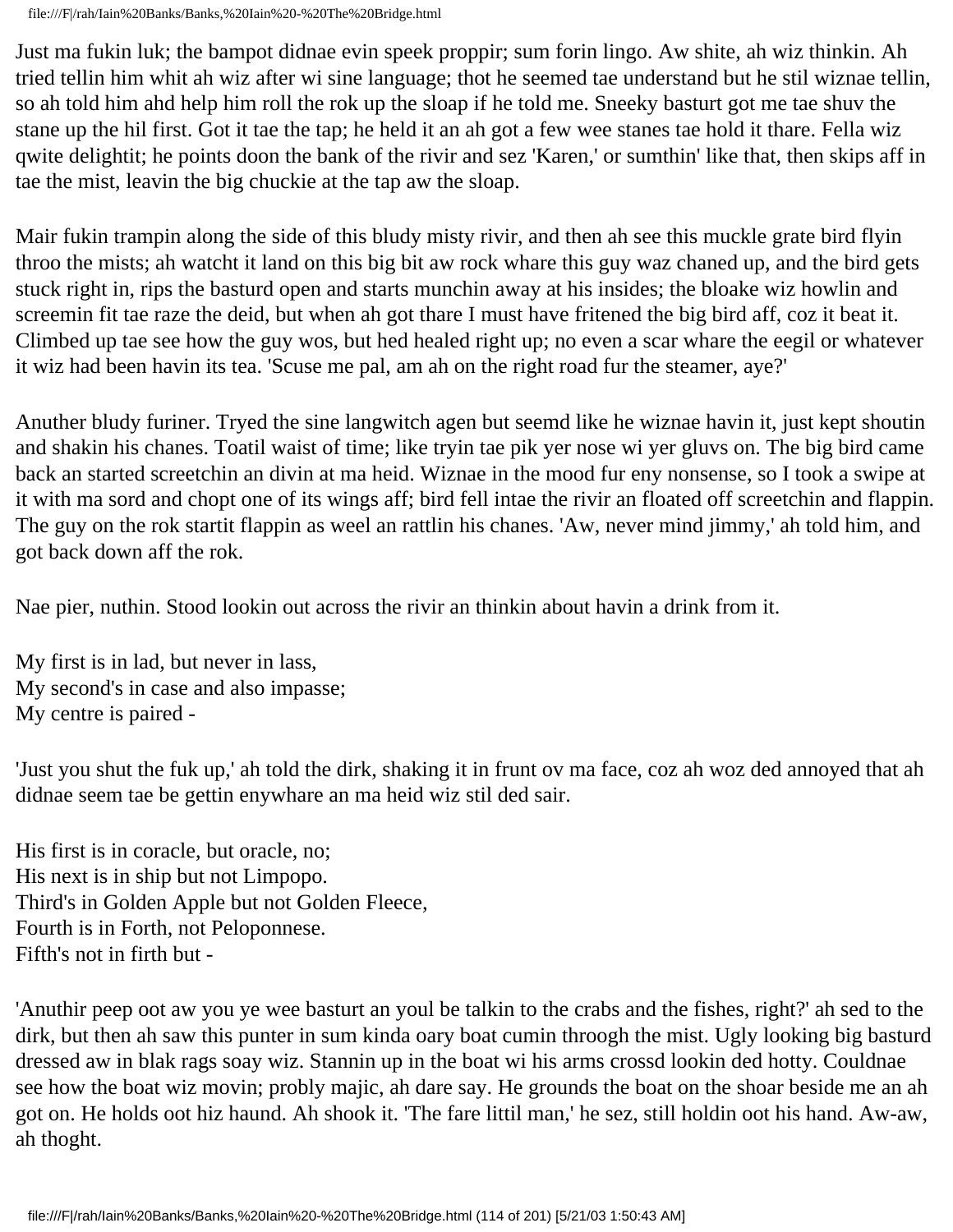Took oot ma sord; ye canny fuk aboot wi these weerd forrin punters. Put the tip at his throate; he didnae seem botherid though. 'You Karen?' ah sed. 'Charon,' he sez, like he wiznae cayrin. 'Well ah havnae got eny muny on me pal, so how about just put it on the slate, OK?' The big fella wiznae havin it though. Shakes his heid. 'There should be coins on your eyes; all the dead must have the fare to pay the ferryman.' Grate, ah thoght; wun of them loup-holes. 'Ah, but ahm no deid,' ah tells the punter. He seamed to think about this. 'Security is so lax these days,' he sez, an size. 'Perhaps there is something you can do for me though, if you're handy with that lump of metal.' He ment the sord; ah coold tell. 'Whit ye wantin, pal?' ah sez.

So ah got ma sale doon the watter fur the price of a dug's heid; punter wanted the heid of this dug name uv Serry-bruce that lived on the far shoar, on the Ile of the Deid; sed the dug woold never miss it, an he needed a figure-heid fur his roary-boat, furbye. Pritty weerd sort of thing to ask fur if ye ask me, but ah suppose peepil get a bit ecksentric and daft, stuk out here in the stiks.

Misty an dark on the uthir side ov the river as wel. Left Karen stannin in his boat an went off up the roade towards this big sorta palace thing on a cliff, keepin an eye open for this big dug Serry-bruce. Just as weel ah did; basturt jumpt me in this big coartyard place right on the clifside. Fukin thing had three heids! Snarlin and droolin it wiz. Saw whit the big fella ment about it no missin a heid. Lopped one affnae problem, wunderin how meny licences ye'd need for this thing; wan or three? Then duz the basturdin hownd no go an grow back the heid ahd just cut aff? Aw, fuk this, ah thoght.

His first is in canine, but in feline, not; His next is in teeth and also garotte, The third is in bark but not there in bite, While the fourth's -

'Here boy! Fetch!' ah shoutit at the big dug, an took the wee dirk oot while it wiz still jibberin away an threw it over the cliff. The dug fell fur it.

Lookd over the clif and saw Serry-bruce hit the roks down at the bottim. Ded pleased with masell so ah woz, until the fukin heid ahd just cut aff went rollin over the edge right beside me; made a grab fur it but it fell doon an splatterd ovir the stanes at the bottim of the cliff too. Basturt! ah thought. Loss me wee dirk too; set offintae the big palace in a no very good mood. It wiz ded dark inside. Ah couldnae hav been lookin whate ah wiz goin coz a giv ma heid a terribil dunt on some ded low doorway; startit seein stars; it wiz like buttin a marble statyou or sumthin, so it woz. Could hardly see; think ma heid wiz bleedin too, blud gettin in ma eyes. Ah wiz blunderin about an tryin to feel whare the hell a wiz, bumpin intae things and swayrin an cursin an blindin an that. Next thing ah knew thare's this hissin and the sound ov arrers shootin past ma heid an skitein aff pillers an waws an the stanp flare. Ah still coold hardly see, but ah coold just aboot make oot sum funny-lookin basturt in the shadows, hissin at me an tryin to shoot arrers intae me. Oh fuk, ah thought. Wish ah still had that wee dirk with me.

Her first is in limestone, but not lapilli,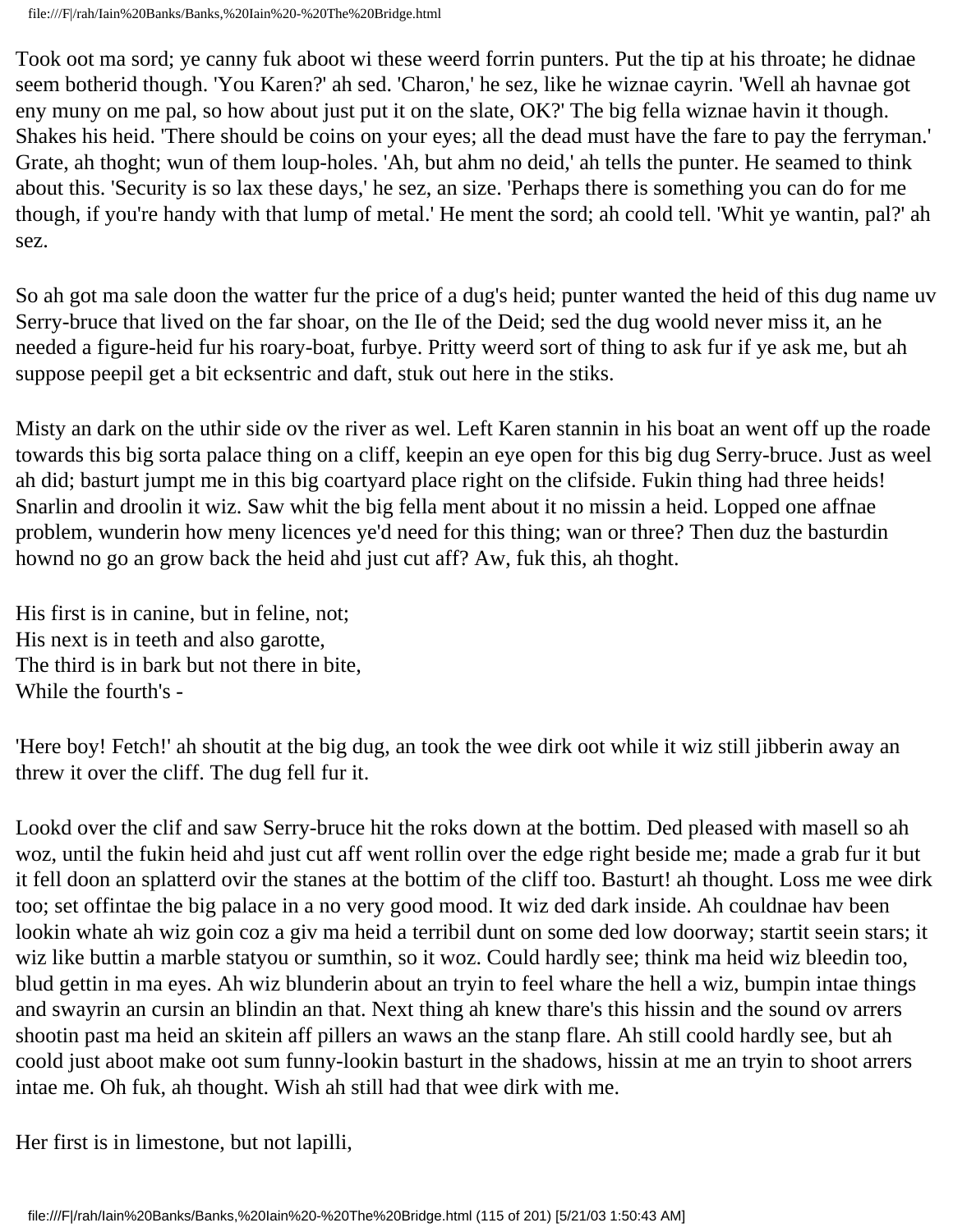Her next is in ossiferous, but not ossify. The third's in demand, but -

'Stop fukin jibberin an cum here!' Ah just aboot saw the wee dirk floatin near ma haund; grabbed it an threw; then dyeved fur the flare. Whoever wiz makin the hissin noyse sort of made a stranglin, chokin sound, then stoppt. Went ovir an had a look at this horribil lookin wuman that had been slingin these arrers at me; still couldnae see propir, but ye shoold hav seen the state ov her hare; tolk about rats tales! Couldnae hav washed it in years. Left her lyin fayce down in her own blud; the wee dirk was stuk in her throate; ah pullt it out. Sware that horribul wimins blud wiz burny, like asid or sumhim. Nevir mind, ah thoght; keep lookin fur the Sleepin Byooty.

'Aw wait a fukin *minnit!*'

Bombed oot agen! Whit had happened was Id fynelly found this wee sorta chamber thing; only place in the whole palace with anythin in it; rest wiz empty. Nae mair horribil wumin or dirty grate dugs wi two meny heeds, but nae tressure eyethir. Ah coold tell this wiz all goantae be anuthir toatil wayste of time an ah wuznae very pleased alredy, but at leest, ah thought, there shoold be this byootyfull sleepin lassy; ment tae be ded luvly; suppoasd to wake up with a kiss; whit ahm goantae giv her shoold make her *reely*fukin lively, ah thoght.

But its a man! 'Aw *fuk*!' Just a room an a man lyin in bed, all white-faced an asleep. There's these big things like metal chests on theyre sides all clustered around him an wee bit things like strings attached tae him. Fuk aw else. Ahm about to slit the basturts throate just on generil principils when this bit ov the waw suddenly starts talkin to me, an this paintin appears on it, only the paintin moves! Its a wumin's fayce; a no-bad lookin lassy with red hair. 'Don't,' she sez. 'Who the fuk are yoo?' ah asks her, no killin the guy but goan up tae this pictcher an tolkin tae it. 'Don't kill him,' the lassy sez. Ah tap the pictcher but it sounds like glass. Ah go intae the room behind it, but its empty tae; damn things no a windy or anyhin like that. 'Why no? Why shouldnae ah kill him?' ah asked the womin. 'Because he will become you; you will kill yourself and he will live again, in your body. Just leave now, please. Don't look at the Medusa's face, and don't take the -' then the pictcher goes all funny an her voyce disappeeres; sounds like that horribil womin hissin. Ah gave the screen a dunt with the end of ma sord but it just broke. Got a bit of glass right on the heid; startit bleedin agen. 'Aw cum on,' ah sez, wipin the blud off ma brows. Turned to go, then ah saw this wee gold thing like a statue of a big frog or sumthin, sittin on a windy-ledje. Liftit it up an it felt hevy enuoph to be gold, so I put it in ma breeks pocket an desided it wiz time to shoot the craw, like they say. Left the bampot lyin in the bed toatally unmollested; seemed half deid enyway so what the fuk. Thohgt aboot lookin for the lassy in the pictcher, but ah wiz gettin tired an ah still hadnae had anythin tae eat or drink so ah deside, time tae go hame. Went back through the dark bit an nearly tripped ovir the body ov the horribil wumin. Remembered Karen; thoght there probly widnae be much left of eny wan of that damn dugs heids evin if ah coold get doon tae the bottim of the cliff; so ah cut aff the horribil wumin's heid an slung it ower ma shoulder. Her herr wiz like sneks, ahm no kiddin.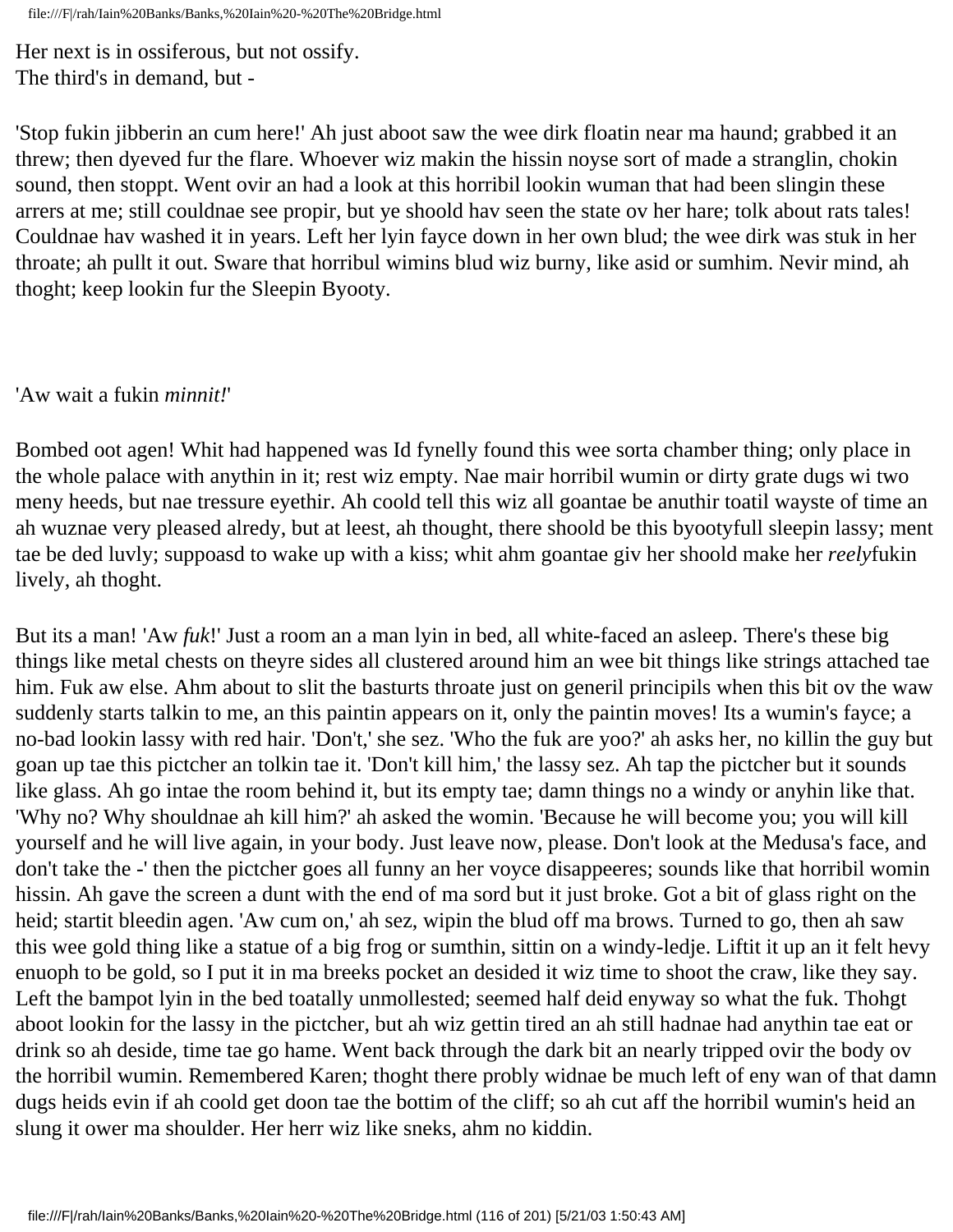Got bak doon tae whare Karen wiz waiting in the oary boat, aw tall dark and ugly an still wi his erms crossd an lookin ded hotty an dissdanefool. 'Haw Karen,' ah sed. 'The dug wiznae thare; will this wumin's heid dae insted, aye?' Ah held the horribil wumin's heid up an waved it at him. The guy froze. Ye widnae credit it; basturt turned tae stone right in frunt of ma eyes. Big buggir went strate throo the botom of his boat like a statyou an settled on the sand unnerneeth; the roary boat sank around him. 'Aw fur fuk's saik? ah shoutit, an threw the horribil wumin's heid doon intae the watter. Just ma fukin luk, eh? Whyse it happin tae me? I thoght. Sat doon on the shore an just aboot felt like greetin. Just wiznae ma day, ah desided; nae luk at oil.

Then ah thoght I herd a noyse cumin from ma pockit; took oot the wee goldin statyou an lookt at it. Stil lookd sortof like a frog, though it seamed to have wings or sumthin on its bak. Enyway, ah looked at it, then at the watter, an I thoght; whit the hell, ah'll swim it. Had tae leeve the majic armer an ma new curiearse an that; ah put the sord over ma back tied to ma belt, with the belt loopd rownd the wee golden statyou as well, then ah waded intae the watter and startit swimmin. Still had ma good socks on, wi the majic dirk stuck down wun. Canny swim proper like, but ah can dae the doggy-paddle, ye ken? Got tae the far bank eventually. The watter in the rivir didnae tayste too bad, an ah woz thirsty enyway. Stood on the far bank neer the big rok whare the man was chaned up. Nae sign of the ded eegil. Bloak on the rok wiz deid too thogh; sumthin inside him seemed to have swelled up an burst oot ov him, all ovir the place, like wun of them cancres or whitevir. Lookt like livir. The wee gold statyou seamed to make anuthir noise, just ded faint like. Ah wundered if it really woz sayin sumthin or weathir it wiz just the dunt on the heid ahd got earlier maykin me heer voyces. Stil, the wee thing sounded like it was maikin a noyse. Ah held it up tae ma ear. That woz ma big mistaik.

'Well my boy, that was damned decent of you to come and rescue me from the infernal regions. Didn't think the Sleeping Beauty dream-telepathy would work, between worlds; or that you'd make it. Should have known you'd easily pass for a shade though; you were never exactly brilliant at the best of times, were you? You know I'd swear these rocks look metamorphic, not igneous ... well, come on my little Orpheus, let's get you out of here before you get yourself turned into a pillar of peppercorns or whatever. I suggest -'

(An ahm thinkin *Aw naw*)

His first is in -

'Oh good grief, a bardic knife-missile. How on earth or anywhere else did you come to get hold of *that*? Or did it get hold of you? Whatever; if there's one thing I can't stand it's machines that talk back: SILENCE!'

An its mooth was shut. Not anuthir peep from the dirk. But the wee golden frog that ahd held up neer ma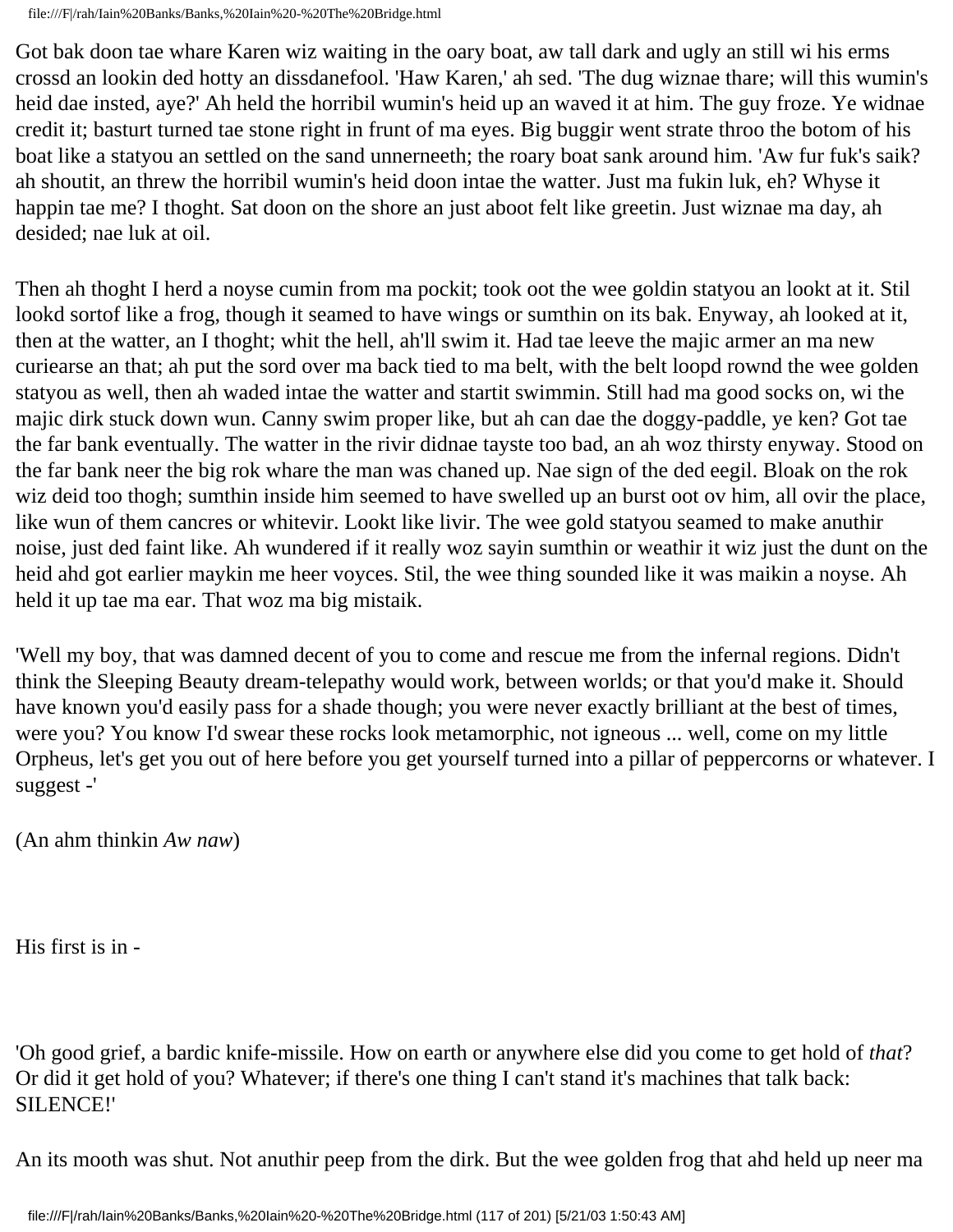ear isnae gold enymore, an its sittin on ma showder now an lookin like a wee cat wi wings an its voyce sounds awfy -

'Familiar?' It sez, 'Why, my boy, that's absolutely correct!'

'Aw *shite*!'

An abandoned searching ... the smell of salt and rust. Darkness down here, buried under the structure like something thrown away, wandering through the light and shade within the sound of the sea ...

I wake slowly, still immersed in the barbarian's rough thoughts, my thoughts entangled. Soft grey light seeps round the edges of the shutters into this wide and cluttered space, outlining the shrouded furniture and feeding my struggling consciousness as though it were a growing shoot struggling out of the clinging clay.

The cold white sheets are twisted around me like ropes; dozily I try to roll over, to become comfortable, but cannot. I am trapped, tied down; panic fills me in an instant, and suddenly I'm awake, cold and sweating and sitting up in the bed, wiping my face and looking round the room's dim quietness.

I open the window shutters. The sea surges round the rocks thirty feet below. I leave the door to the bathroom open so that I can hear its slow roaring breath while I bathe.

I breakfast in a modest bar off the Concourse Edgar. Waiters swipe at nearby table with long white cloths. Seagulls call and circle through the air, crowding round an out-jutting building, where kitchen scraps are being thrown out. The wings of the birds flash white; the cloths of the waiters crack and flap across the tables. I came here via room 306 to see if there was any mail for me; nothing. The sheet metal works screamed below. I linger over my last cup of coffee.

I wander from one side of the bridge to the other. Most trawlers now have two barrage balloons. Some balloons must be anchored directly to the seabed; orange buoys mark where their cables meet the waves.

I have a sandwich and a waxpaper cup of tea for lunch, sitting on a bench looking up-river. The weather changes, growing colder under a sky gradually becoming overcast. It was early spring when I was washed up here; now the summer is almost over. I wash my hands in the rest room of a tram station and take a tram - hard class - to the section where the lost library should be. I search and search, I try every elevator shaft there is, but none contains the L-shaped lift I'm looking for, or the old attendant. My enquiries meet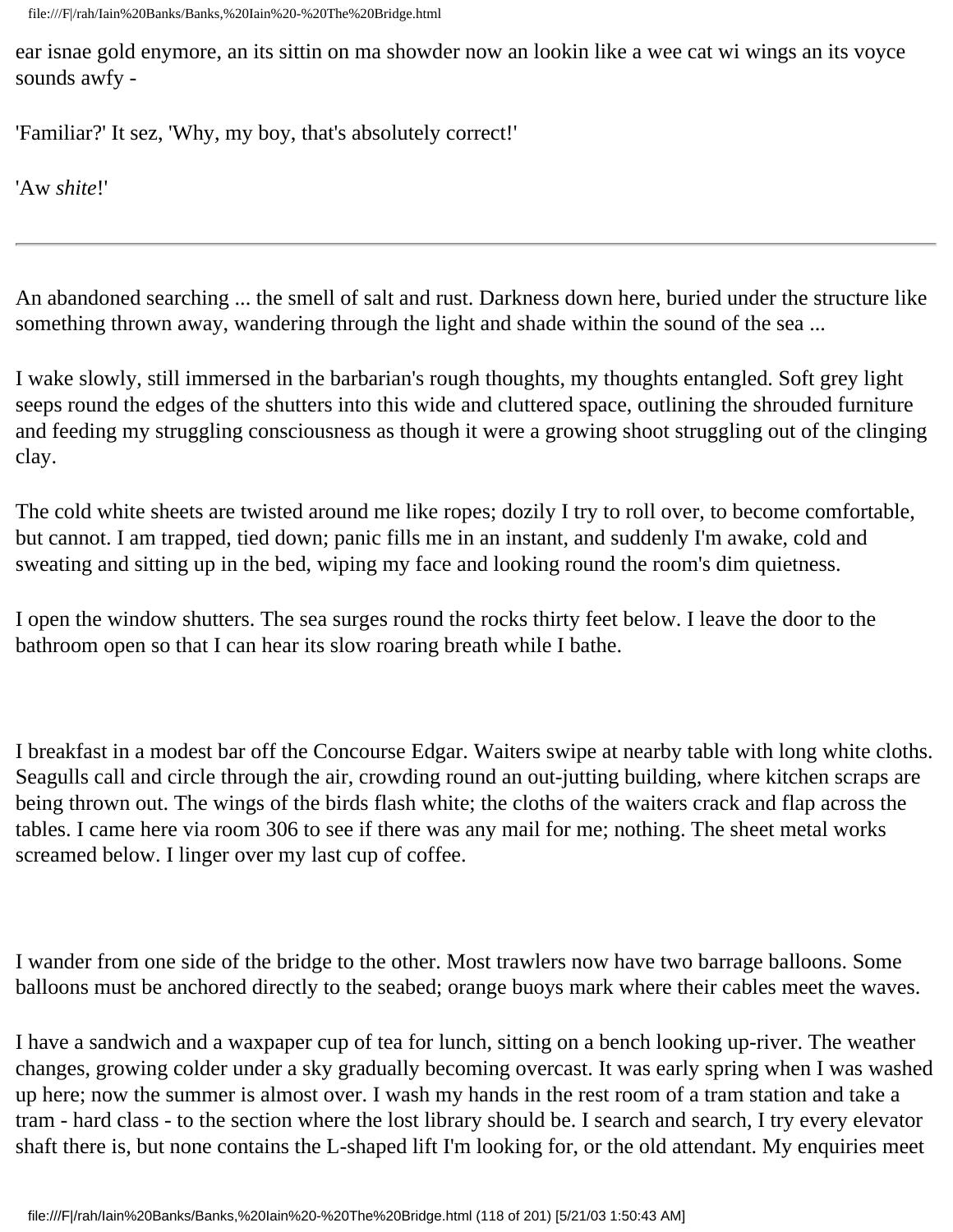file:///F|/rah/Iain%20Banks/Banks,%20Iain%20-%20The%20Bridge.html

with blank looks.

The surface of the firth is grey now, like the sky. The barrage balloons strain at their cables. My legs hurt from climbing stairs. Rain spatters against the dirty glass of the high corridors where I sit and try to regain my strength.

Beneath the summit of the bridge, in a dark, dripping corridor, I find a pool of small white balls lying under a broken skylight. The balls have a dimpled surface and feel very hard. As I stand there another ball comes flying through the broken skylight and drops to the floor of the corridor. I drag a moth-eaten chair from an alcove, put it under the skylight and climb up, sticking my head through the broken pane.

In the distance there is a tall old man with white hair. He wears plus-fours, a jumper and a cap. He is swinging a long thin club at something in front of his feet. A white ball comes sailing through the air towards me.

'Fore!' the man shouts; at me, I think. He waves; the ball bounces near the skylight. He takes his cap off and stands, hands on hips, looking at me. I get down off the chair and find a stairwell leading to the summit. When I get there, there is no sign of the old man. The trawler is there though, surrounded by workmen and officials. It is lying beneath a damaged radio tower, the deflated barrage balloons hanging over the girders nearby like broken wings. It is raining and blowing hard; oilskins and great-coats flap and glisten.

Early evening, dull and wet; my feet are sore and my stomach rumbles. I buy another sandwich and eat it on the tram. It is a long and tiring walk down the monotonously spiralling steps to the Arrols' old apartment. My legs ache by the time I get to the right floor. I feel like a thief in the deserted corridor. I hold the apartment's small key in front of me like a tiny dagger.

The apartment is cold and dark. I switch on a few lights. The grey waters crash white outside; a damp salt smell fills the chill rooms. I close the windows I left open this morning and lie down on the bed, just for a moment, but fall asleep. I go back to the moor where impossible trains chase me into narrow tunnels. I watch the barbarian stalk an underworld of pain and torment; I am not him, I am chained to the walls, crying out to him... he lopes on, dragging his sword. I am on the revolving iron bridge again, pounding for ever over the rusting torus through which the river flows. Running and running in the rain until my legs ache -

I wake again, damp with sweat, not rain. My legs feel tense, cramped. A bell rings. I look groggily round for a phone. The bell rings again, twice, and I realise it is the door. 'Mr Orr? John?'

I get off the bed and smooth my hair down. Abberlaine Arrol stands in the doorway in a long dark coat, grinning like a mischievous schoolgirl. 'Abberlaine, hello, come in.'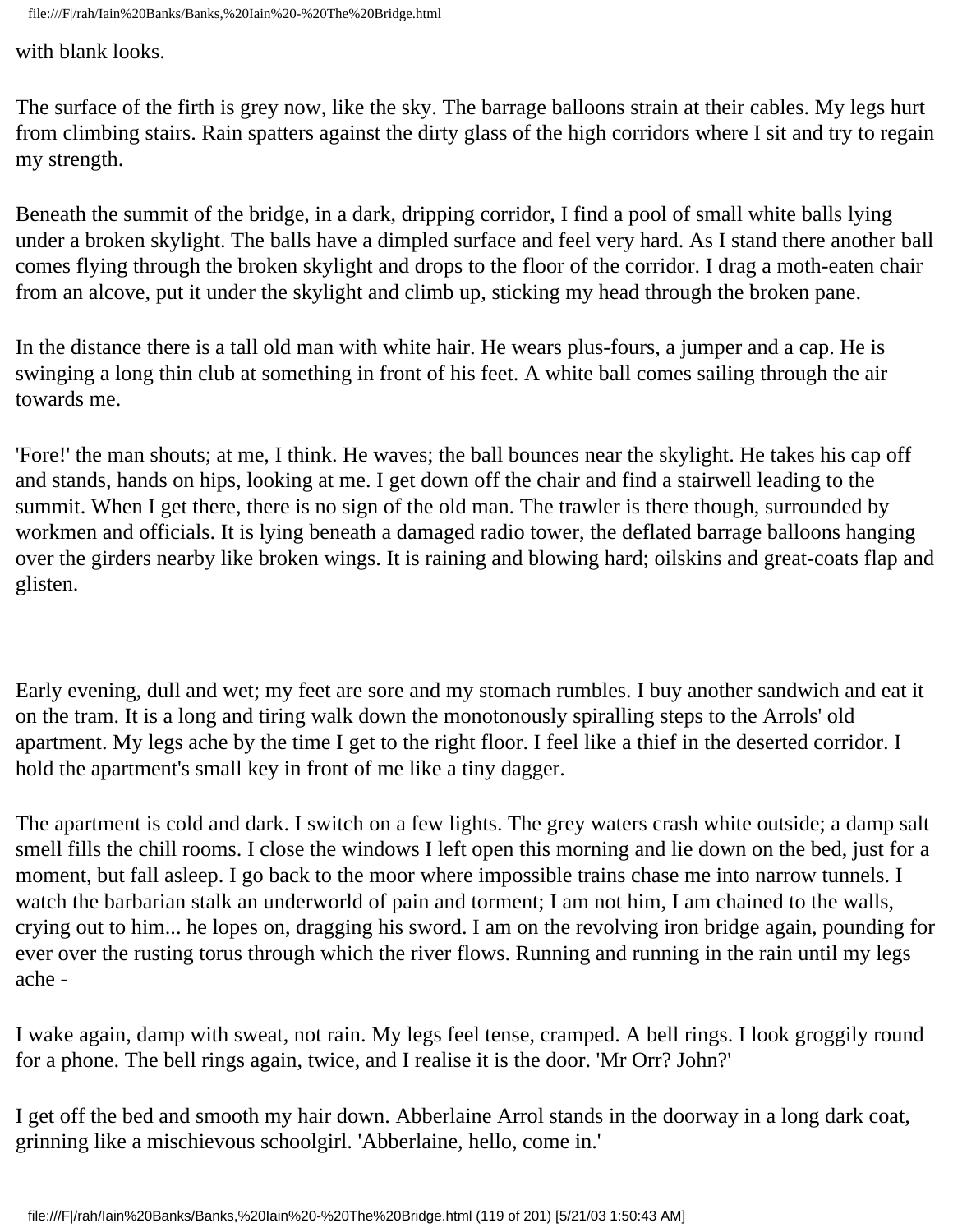'How are you, John?' she sweeps in, looking round the lit room then turning, lifting her head to me, 'All right here?'

'Yes, thank you. Can I offer you one of your own chairs?' I close the door.

'You can offer me one of our wines to drink,' she says, laughing; she spins round once on one foot, sending the coat belling out. A heady odour of some musky perfume and drink flows past me. Her eyes sparkle. 'Over there.' She points to a chest, half covered by a white sheet. 'I'll get some glasses.' She heads for the kitchen.

'That was a rather sudden departure last night,' I say, opening the chest; it contains racks of wines and spirits. Clinking noises come from the kitchen.

'What was?' she says, coming back with two glasses and a corkscrew.

I select something not too old and precious-looking from the wines. 'I was taking a look round the place and when I came back in here, you were gone.' She hands me the corkscrew, looking mystified.

'Was I?' she says vaguely. Her brows crease. 'Oh dear.' She smiles, shrugs, flops down onto a sheetcovered couch. She is still wearing her coat, but I can see black-stockinged legs, black high heels and a touch of red at throat and coat hem. 'I've been partying,' she explains.

'Really?' I open the wine.

'Hmm. Want to see my outfit?'

'Why not?'

She stands, handing me the glasses. She unbuttons the long black coat, sweeps it from her shoulders and throws it over a chair. She pirouettes.

She is wearing a bright red clinging satin dress; it is knee length, but slashed to the top of her thigh. As she turns I see a slim length of white flesh between the dense black of stocking top and an edge of black lace above. The dress has a high neck which almost conceals a thin black choker. The shoulders are padded, the bust ... not.

Abberlaine Arrol stands, hands on hips, facing me. Her arms are bare, and a dark down on them has the effect of edging them in black. Her carefully made-up face looks amused; we are sharing a joke. Suddenly she turns and digs in a coat pocket, pulling out what at first I take to be another pair of stockings; they are matching gloves though. She pulls them on, almost to her shoulders. She chuckles from deep in her chokered throat, does another pivoting turn. 'What do you think?'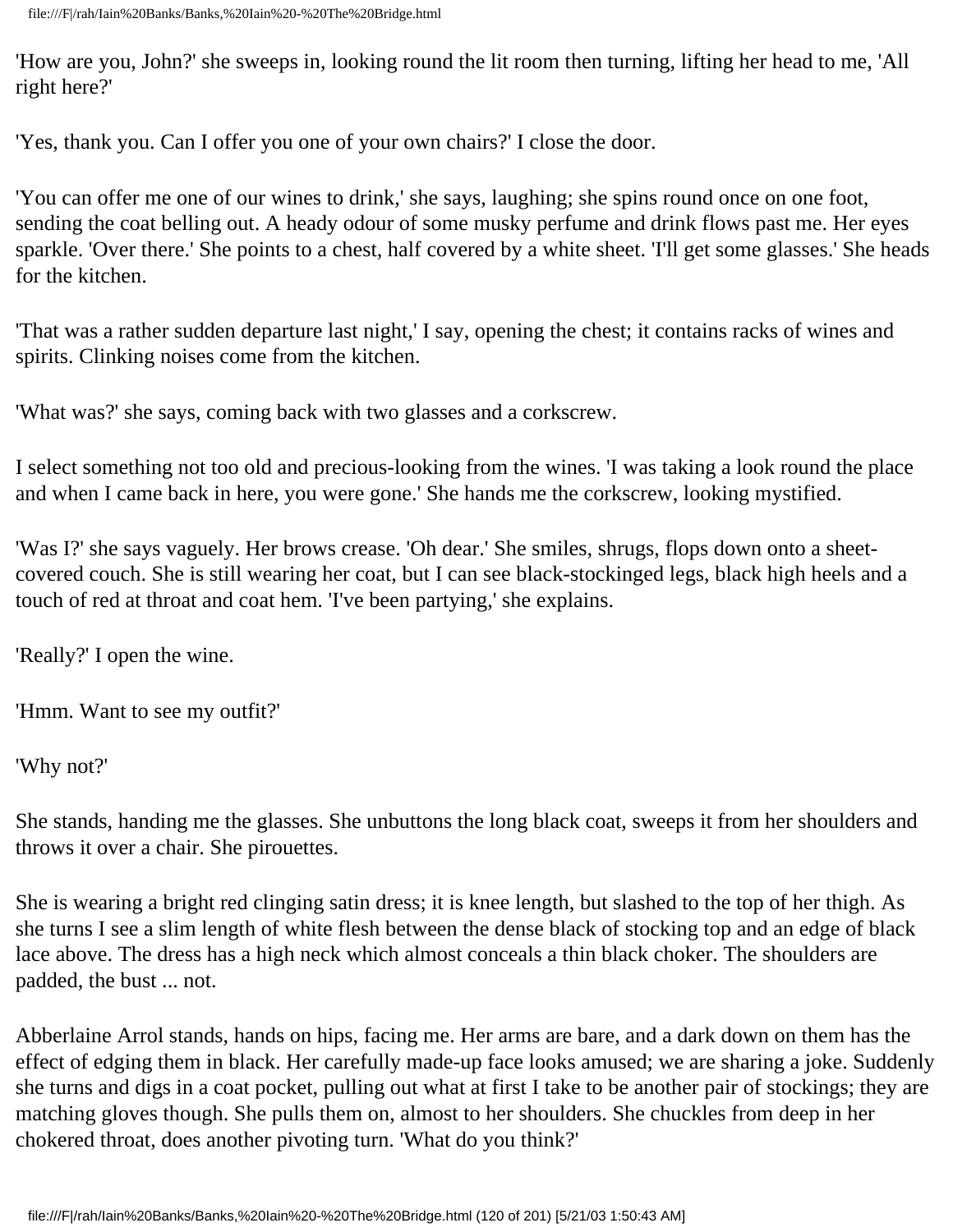'I take it this wasn't a formal party?' I pour the wine.

'Sort of fancy-dress; I went as a loose woman but I got tight.' She holds her hand up in front of her mouth as she laughs. She curtsies when she takes her glass.

'Well, you look stunning, Abberlaine,' I tell her soberly (another curtsy). She sighs and runs a hand through her hair, then turns, walking away with measured steps, tapping an old tall cupboard of some dark, heavily varnished wood, running her long gloved fingers over it; she drinks her wine. I watch her as she moves round the covered and uncovered furniture of the room, pulling open doors, looking in drawers, lifting the corners of sheets, rubbing her hand over dusty glass-fronts and stroking the lines of inlays, all the time humming and taking small sips from her glass. I feel forgotten for a moment, but not insulted.

'I hope you don't mind me coming here," she says, blowing dust off a standard lamp's shade.

'Of course not. It's nice to see you.'

She turns; that smile again. Then she looks, frowning, at the grey sea and rainclouds beyond the long windows, and puts her hands to her bare upper arms, still holding her glass. She sips from it; it is a curious, oddly touching action; a small, snuggling, almost childish gesture, quite unconsciously beguiling. 'I'm cold.' She turns to look at me, and there is something almost mournful about her grey eyes. 'Can you close the shutters? It looks so cold out there. I'll put the fire on, shall I?'

'Of course.' I put my glass down and go to the shutters, slow-slamming the tall wooden boards over the dark day; Abberlaine persuades an old, hissing gas fire to light, then squats down on her haunches in front of it, gloved hands held out to it. I sit on a sheet-shrouded chair nearby. She watches the flames. The fire hisses.

After a while, she seems to wake from some daydream, and says, still looking at the fire, 'Did you sleep all right?'

'Yes I did, thank you; very comfortable.' She has left her glass lying on the tile fire surround; she lifts it, drinks. Her stockings have a criss-cross design, small Xs within larger Xs; a stretched lettering of sheer material, moulded to her legs in curved patterns of stress; pulling here, lightened by the shown flesh beneath; relaxing there, where the stockings go dark, the compressing grammar of those Xs and Xs densed over the girl's pale skin.

'Good,' she says, quietly. She nods slowly, still fire-fascinated, the red dress reflecting the yellow-orange flames like a ruby mirror. 'Good,' she repeats.

The warmth of the fire heats her skin; the smell of her perfume builds slowly in the air between us. She breathes in deeply, holds it, then sighs out, still staring at the hissing fire.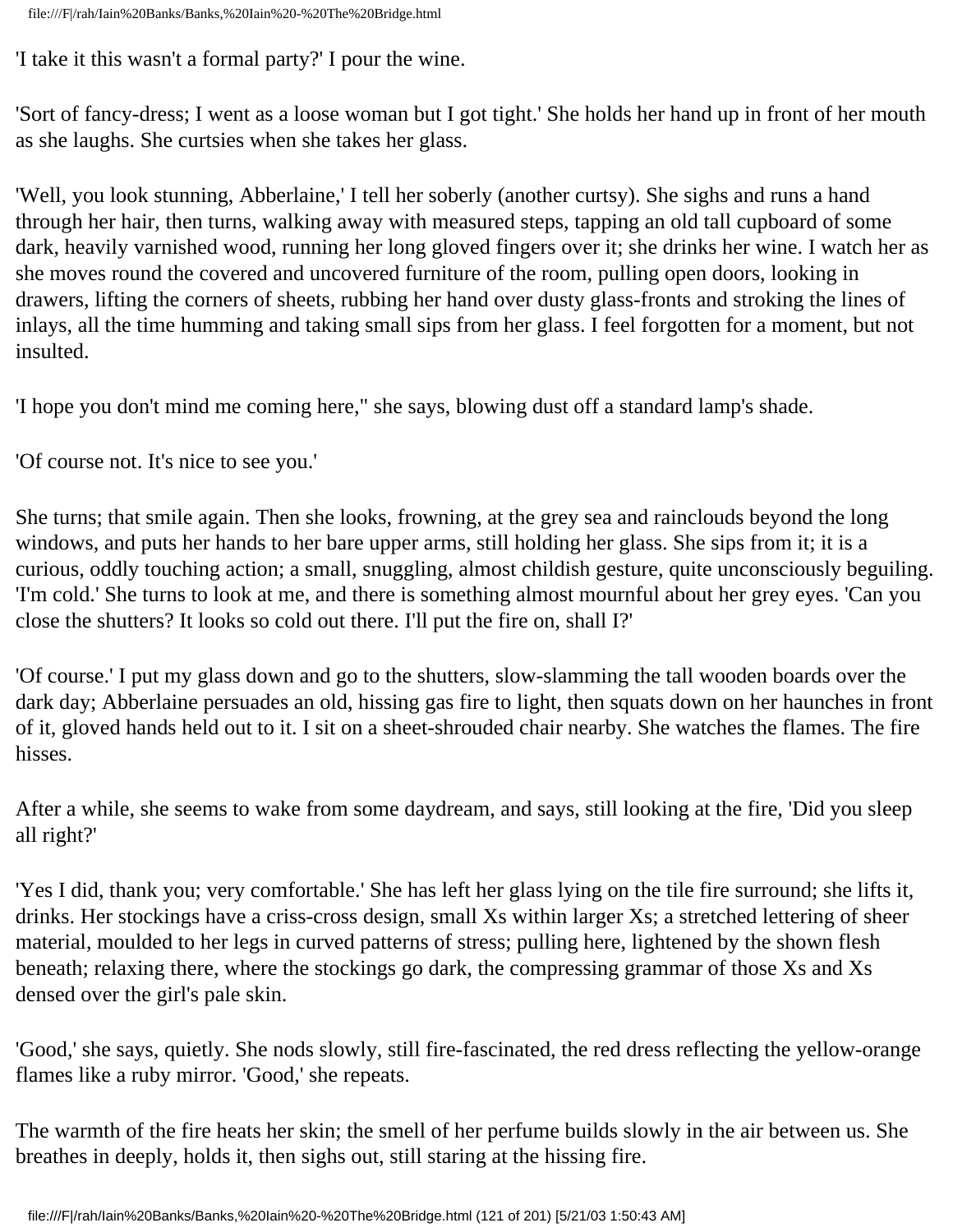I drain my glass, pick up the bottle; I go over to the girl and sit beside her to fill her glass and mine. Her perfume is sweet and strong. She comes down from her haunches to sit on the floor, legs to one side, one arm behind her, supporting her. She watches me fill the glasses. I put the bottle down, watching her face; her lipstick is slightly smudged in one corner. She sees me looking. One eyebrow arches slowly. I say, 'Your lipstick ...'

It is the handkerchief which she had monogrammed I take from my pocket. She leans forward to let me wipe the offending red mark. I feel the breath from her nose on my fingers as I touch her lips through the fabric.

'There.'

'I'm afraid,' she says, 'I left some on quite a few collars.' Her voice is quiet and low, almost a murmur.

'Oh,' I say, mockingly disapproving, shaking my head, 'I wouldn't go kissing collars.'

She shakes her head. 'No?'

'No.' I come closer to her, to gently touch her full glass with mine.

'What, then?' Her voice does not go quieter; it takes on another resonance instead; conspiratorial, knowing, even ironic. This is invitation enough; I haven't exactly thrown myself at her.

I kiss her, just lightly, watching her eyes (and she kisses back, lightly, and watches mine). She tastes faintly of wine and something savoury; also a hint of cigar smoke. I press forward a little and put my free hand to her waist, feeling her warmth through the smooth red satin; the fire hisses busily behind me, warming my back. I move my mouth slowly over hers, tasting her lips, brushing her teeth; her tongue comes out to meet mine. She moves, straining away to one side for a moment so that I think she is drawing away (her brows crease), but she is just reaching for a place to put her glass down; then she holds me by the shoulders, eyes closing. Her breath comes a little quicker against my cheek and I kiss her more deeply, abandoning my own glass on a chair-arm.

Her hair is fine and smells of that musky perfume, her waist feels even more slim than it looks, her breasts move within the red dress, held but not confined by something she wears beneath the satin. Her stockings are smooth to the touch, her thighs warm; she hugs me, grips me, then pushes away, puts her hands to either side of my head and looks at me, her bright gaze going from eye to eye. Her nipples form little red mounds under the satin. Her mouth is wet, smeared red. She gives a little shuddering laugh, swallows, still breathing hard. 'I didn't think you would be so... passionate, John,'she says, through-her breath.

'I didn't think you would be so easily fooled.'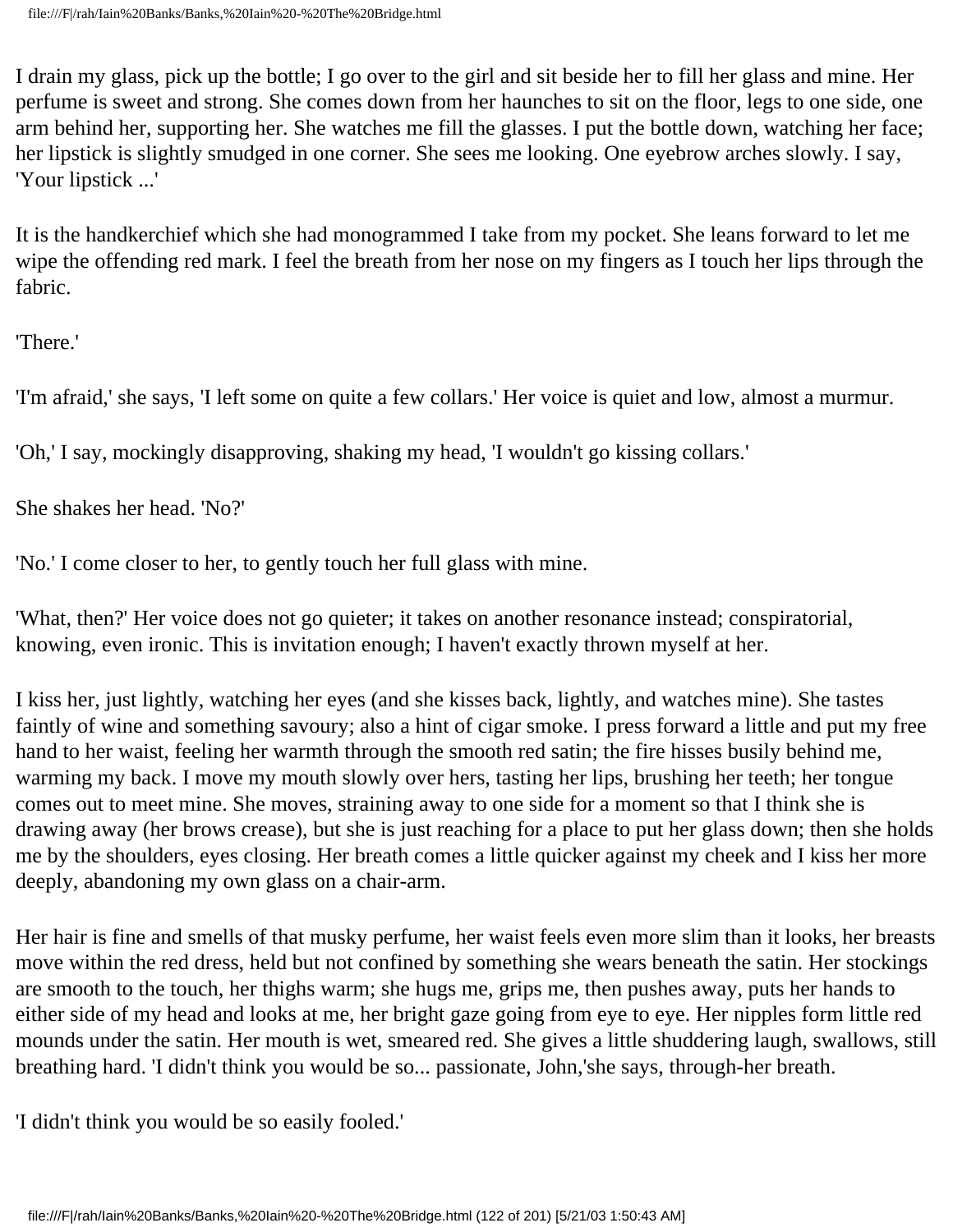```
file:///F|/rah/Iain%20Banks/Banks,%20Iain%20-%20The%20Bridge.html
```
A little later: 'Here. Here. Not the bed, it'll be too cold: here.'

'Is there anything you have to do first?'

'What? Oh, no, no. Just ... oh come on, take that damn jacket off, Orr ... Shall I leave this stuff on?'

'Well, why not?'

Abberlaine Arrol's body is encased in blackness, strapped and ribbed with obsidian silks. Her stockings attach to a sort of front-laced silk corset; another pattern of Xs form a cantilevered stripe from pubis to just below where a separate brassiere of sheer silk, transparent as her stockings, cups her neat, firm breasts; she shows me where it unfastens in front; her cami-knickers - black gauze over the deeper black curls - stay on, loose enough. We sit together, kissing slowly, not moving yet, after I first enter her; she sits there upon me, stockinged legs round my rump, long-gloved arms beneath mine, gripping my shoulders.

'Your bruises,' she whispers (I am quite naked), stroking the places where I was kicked and punched with a tantalising softness that raises my hairs.

'Never mind,' I tell her, kissing her breasts (her nipples are almost carnation-pink, quite thick and long, with little indented creases, pink puckerings, at the tip; the aureoles smooth, raised and round), 'forget about them.' I pull her back so that I lie on my pile of discarded clothes and her red dress.

I move slowly under her, watching her, outlined against the flames of the hissing gas fire. Abberlaine hangs in the air above me, riding me, her hands on my chest, her head down, the parted brassiere dangling like her thick, black hair.

Her whole body is contained by the lingerie, an absurd trapping on her, who could need nothing else to make her more desirable save breath itself; just a moving force behind those bones, that flesh, and the mind that wears and inhabits all she is. I think of the women in the barbarian's tower.

Xs; that pattern within a pattern, covering her legs, another rneshing beyond our own. The zig-zagging lace of her camiknickers, the criss-crossing ribbon holding the silk across her body; those straps and lines, the sheathed arms like stockinged legs themselves; a language, an architecture. Cantilevers and tubes, suspension ties; the dark lines of the suspenders crossing her curved upper thigh, under the knickers and down to the thick black stocking-top. Caissons, structural tubes, the engineering of these soft materials to contain and conceal and reveal that softness within.

She cries out, arches her spine, head thrown back, hair hanging between her shoulder blades, her fingers splayed, arms in a V behind her, extended and straining. I lift her, suddenly conscious of myself within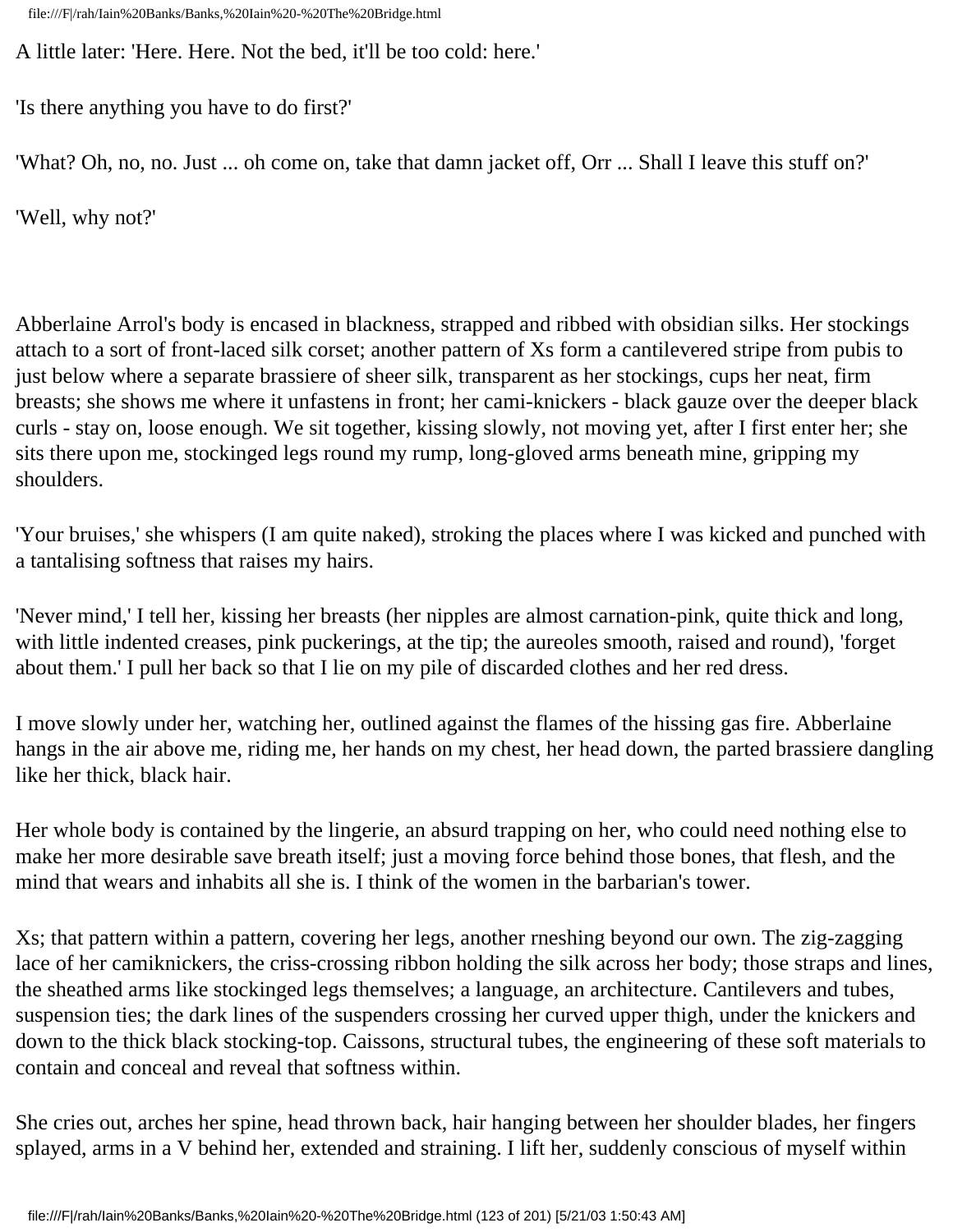her inside that structure of dark materials, and as I strain, taking her weight, suddenly in that moment I am aware of the bridge above us, towering into the grey evening with its own patterns and criss-crossing and massed Xs, its own feet and legs and balanced stresses, its own character and presence and life; above us, above me, pressing down. I struggle to support that crushing weight - Abberlaine arches further, shouting; grips my ankles with her hands - then comes down groaning like some crumpling structure, my own invasive addition to the girl's body (structural member, indeed) pulsing with its own brief beat.

Abberlaine collapses on top of me, panting and relaxing; limbs sprawled. She lies on me, breathing hard, perfumed hair tickling my nose.

I ache. I am exhausted. I feel like I have just fucked the bridge.

I stay inside her, softening but not withdrawing; after a while she squeezes me from inside. It is enough. We start to move again, more slowly, more softly,

Later, in the bed which was cold but which warms quickly, I carefully remove all the black material (part of its effect, we decide, is to more exactly delineate areas for a concentrated programme of caresses). This final time takes the longest, and contains, like the best works, many different movements and changes of tempo. Its climax chills me though; something makes it worse than joyless, makes it frightening, terrifying.

She is beneath me. Her arms grip around my sides and back; towards the end she wraps her slim, strong legs round me, pushing at my rump and the small of my back.

My orgasm is nothing; a detail from the glands, an irrelevant signal from the provinces. I shout out, but not with pleasure, not even from pain. That gripping, this pressure, this containing of me as though I am the body to be dressed, enfolded, strapped and parcelled, lined and laced, sends something crashing through me: a memory. Ancient and fresh, livid and rotten at once; the hope and fear of release and capture of animal and machine and meshing structures; a start and an end.

Trapped. Crushed. Little death, and that release. The girl holds me, like a cage.

'I must go.' She holds out her hand as she comes back from the fireside with her clothes. I take her hand, squeeze it. 'Wish I could stay,' she says, looking sad, clutching her few thin pieces of clothing to her pale body.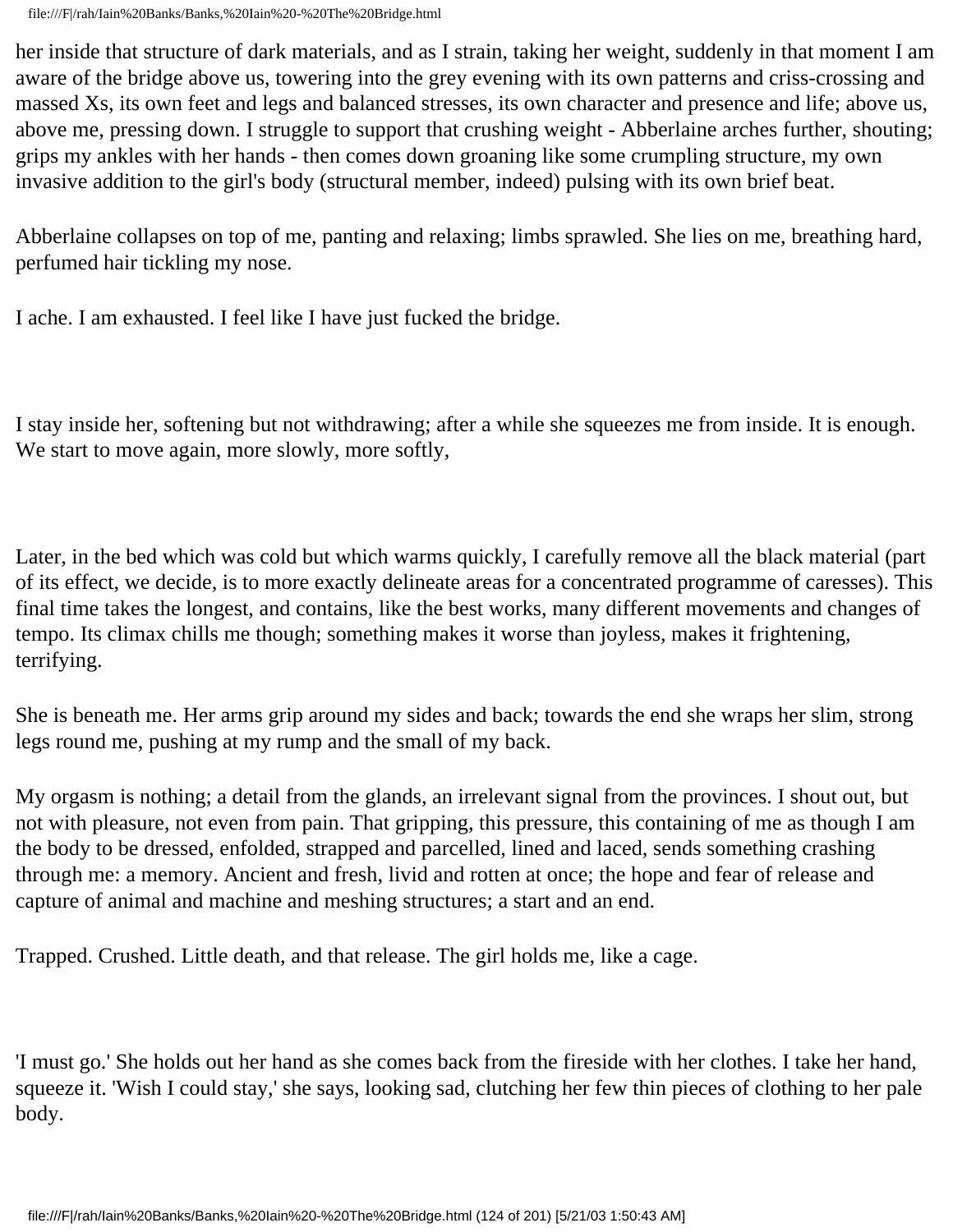file:///F|/rah/Iain%20Banks/Banks,%20Iain%20-%20The%20Bridge.html

'That's all right.'

A few hours. Her family expect her now. She dresses, whistling, unselfconscious. A foghorn sounds from far away. It is quite dark beyond the shuttered windows.

One quick trip to the bathroom; she finds a comb, brandishing it triumphantly. Her hair is hopelessly tangled, and she has to be patient, sitting, coat on, on the edge of the bed while I carefully comb her hair, making it smooth again. She digs into a coat pocket and comes out with a small pack of thin cigars and a book of matches. Her nose wrinkles.

'This whole place smells of sex,' she announces, taking out a cigar.

'It doesn't, does it?'

She turns to look at me, holding out the pack of cigars; I shake my head. 'Hmm. Disgusting behaviour,' she pronounces, lighting up. I comb her hair, slowly removing the entangled results. She blows smokerings, grey Os, towards the ceiling. She puts one hand onto mine, moving it along with the comb. She sighs.

A kiss before she goes, face washed, breath fragrant with the grey smoke. 'I'd stay if I could,' she tells me.

'Don't worry. You were here for a while; you came here in the first place.' I would like to say more but I cannot. That terror of being crushed, of being trapped, is with me still, like an echo deep inside me, still resonating. She kisses me.

When she has gone, I lie for a while in the large, cooling bed, listening to the foghorns. One horn is quite close; I may not be able to sleep tonight, if the fog doesn't clear. There is a faint, fading hint of smoke in the air. On the ceiling the discoloured rings on the plaster look like imprinted smoke-rings branded there by Abberlaine Arrol's cigar. I breathe in deeply, trying to catch the last traces of her perfume. She is right; the room does smell of sex. I am thirsty and hungry. It is only mid-evening; I get up and have a bath, then dress slowly, feeling pleasantly tired. I am putting the lights out, front door already open, when I see the glow coming from a doorway across the cluttered room. I close the door, go to investigate.

It is an old library, shelves bare. There is a television screen at one end, switched on. My heart seems to beat somewhere in my throat, but then I realise the picture is not the usual one. The screen is white, a textured blankness, I go to switch it off, but before I can, something dark closes over the view, then withdraws. A hand. The picture shakes, then settles on the man in the bed. A woman moves away from the camera; she goes to stand near the edge of the screen. She lifts a brush and pulls it slowly through her hair, staring ahead at at what must be a mirror on the wall. The view of the man in the bed is altered only slightly otherwise; a chair has been shifted, and the bed is not quite as neat as it was.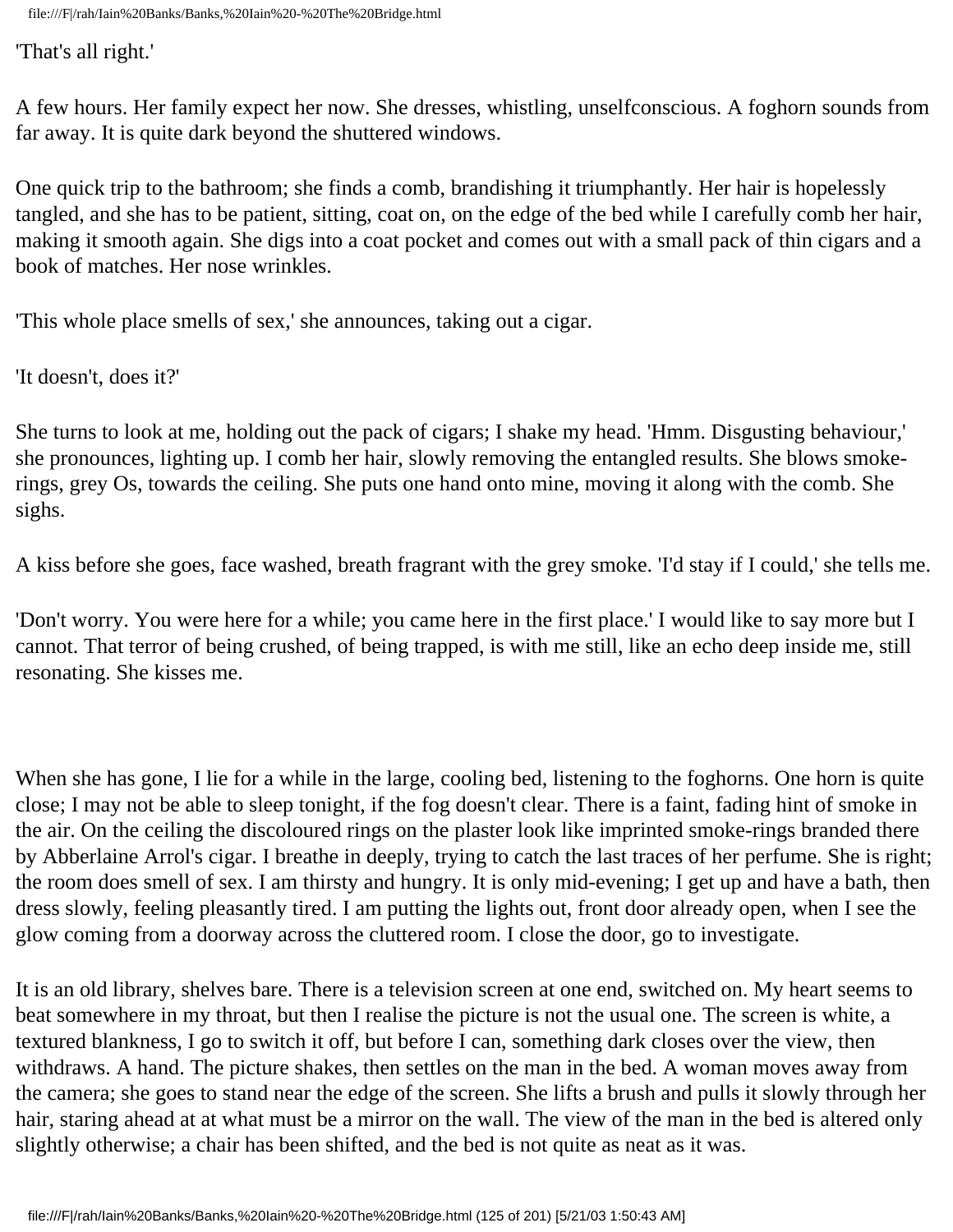After a while the woman puts the brush down, leans forward, one hand to her brow, then pulls back again. She picks up the brush and moves away, passing in a dark blur beneath the camera. I don't get a good look at her face.

My mouth is dry. The woman reappears at the bedside, wearing a dark coat. She stands looking down at the man, then bends and kisses him on the forehead, smoothing some hair away from his brow as she does so. She picks a bag up from the floor, and leaves. I switch the set off.

There is a phone on the wall of the kitchen. The noise is there, not quite regular, perhaps a little faster than before.

I leave the apartment, take a lift to the train deck.

It is foggy; lights make yellow and orange cones out of the thick vapour. Trams and trains pass, hooting and clanking. I wander along the walkway on the outside of the bridge, hand on the tall rail at the walkway's lip. Fog blows softly through the girders; foghorns sound from the hidden sea.

People pass by, mostly railmen. I smell steam within the fog, and coal smoke and diesel fumes. In a railway workers' shed, uniformed men sit round tables, reading papers, playing cards, drinking from large mugs. I walk on. The bridge shudders beneath my feet, and a crashing, grinding, metallic noise comes from somewhere ahead. The noise echoes through the bridge, reflecting from the secondary architecture, bouncing through the fog-curdled air. I walk through a dense silence, then the foghorns sound, one after another. I hear trains and trams nearby slowing, stopping. Ahead, sirens and klaxons burst into life.

I walk by the very edge of the bridge, through the glowing fog. My legs ache again, my chest throbs dully as though in sympathy. I think of Abberlaine; the memory of her ought to make me feel better, but it does not. It was in a haunted apartment; the ghosts of that mindless noise and that nearly unchanging picture were there all the time, a hand's notion away, a switch-turning away, probably even when I first kissed her, even while her four limbs gripped me and I cried out in terror.

The trains are silent now; nothing has passed me in either direction for some minutes. Klaxons and sirens compete with the baying foghorns.

Yes, very sweet and good indeed, and I would love to dwell on that fresh memory, but something in me will not let this happen; I try to recreate the smell and feel and warmth of her, but all I can recall is that woman calmly brushing her hair, looking into an invisible mirror and brushing, brushing. I try to remember the way the room looked, but see it only in black and white, from up in one corner, just one bed in the clutter, and a man in it.

A train heads past me in the fog, lights flashing, heading towards the still-wailing sirens.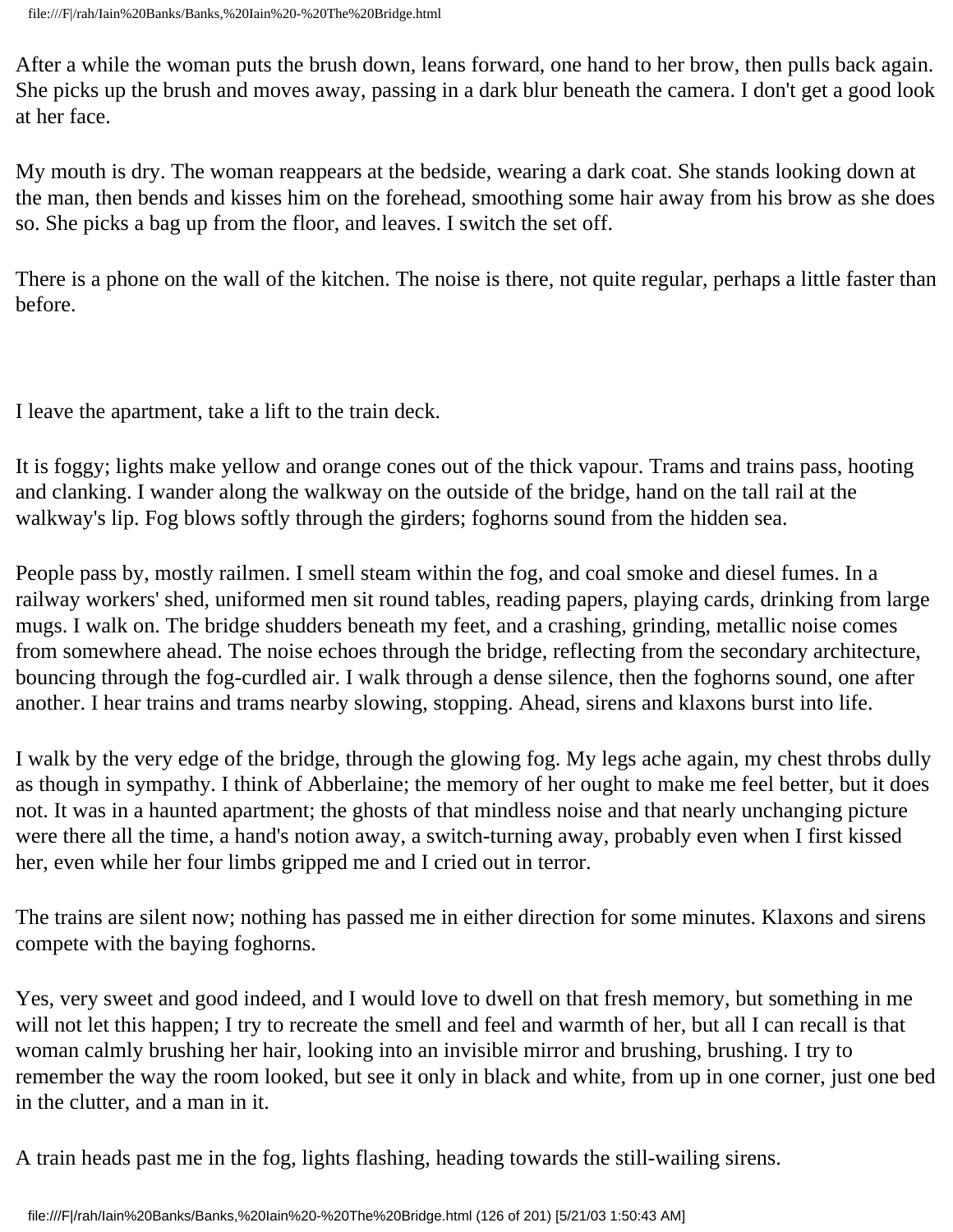What now, anyway? Oh, more, much more of the same, that freshly sated part of my mind says; nights and days of that, weeks and months of that, please. But what, really? Another distraction, something else besides lost libraries and incomprehensible aircraft missions and faked dreams?

Either way, any of the ways, I can't see much good coming of it.

I walk on, into the rolling mists, into the gathering noise of sirens and shouts and crackling fires of a train wreck.

I see the flames first, rising through the fog like thick, quivering masts. Smoke rolls like a solid shadow in the mist. People shout, lights flash. Some railwaymen pass me, running, heading towards the wreck. I can see the rear of the train that passed me a few minutes ago; it is an emergency train, loaded with cranes and hoses and hospital cars. It moves slowly down the track, disappering behind the freight cars of another train two tracks away, nearer me; the first few freight cars are normal, still on the rails, but the next three have come off, their wheels lying in the metal troughs at the edge of the rails, neatly caught, as the bridge designers intended. The carriage beyond these lies diagonally across the tracks, its axles straddling a rail each. After that, each succeeding car is more damaged than the one before. The flames still rise ahead; I am near to their source, I can feel the heat beating through the fog onto my face. I wonder if I ought to retrace my steps; I'm probably not wanted here. In the fog it is confusing, but I think I am near the end of this section, where the bridge narrows like a distended hour-glass on its side, down to the bridge-within-abridge which is the linking span.

Cars are spilled across the tracks here, where the network of points leads the tracks within the main section of the bridge towards the funnel-neck of the linking span, where only a few lines cross to the next section. The heat on this side of the crashed train is quite fierce; jets of water from the emergency train on the far side of the wreck arc over the burning freight cars, hissing on their stoved-in wood and metal frames. Railmen with extinguishers move to and fro, others are unrolling canvas hoses and connecting them up to hydrants. The flames roll and shudder; the fires hiss as the water hits. I keep on, walking faster to get away from the heat of the flames. Water runs in the wheel troughs and draining channels of the deck, steaming as it goes beneath the pounding heat of the flames, adding its own vapour to the fog and the rising black smoke. Something has caught light above where the train burns, and drips molten fire onto the furnace of smashed cars below.

I have to put my hands to my ears when I pass one of the sirens, wailing away into the fog from a post by the track side. More railmen scatter past me, shouting. The fire is at my back now, roaring into the cluttered girder space. In front, the smashed train lies on its side, crumpled and askew, thrown across the tracks like something dropped from above, like a dead snake, the frames of the broken cars its fractured ribs.

Beyond that another train, larger and with long, windowed carriages rather than low slab-sided freight cars. Men swarm over its torn surfaces where they merge with the long, still solid shape of a freight locomotive, its snout buried in one of the tall carriages. I see people being pulled from the wreckage.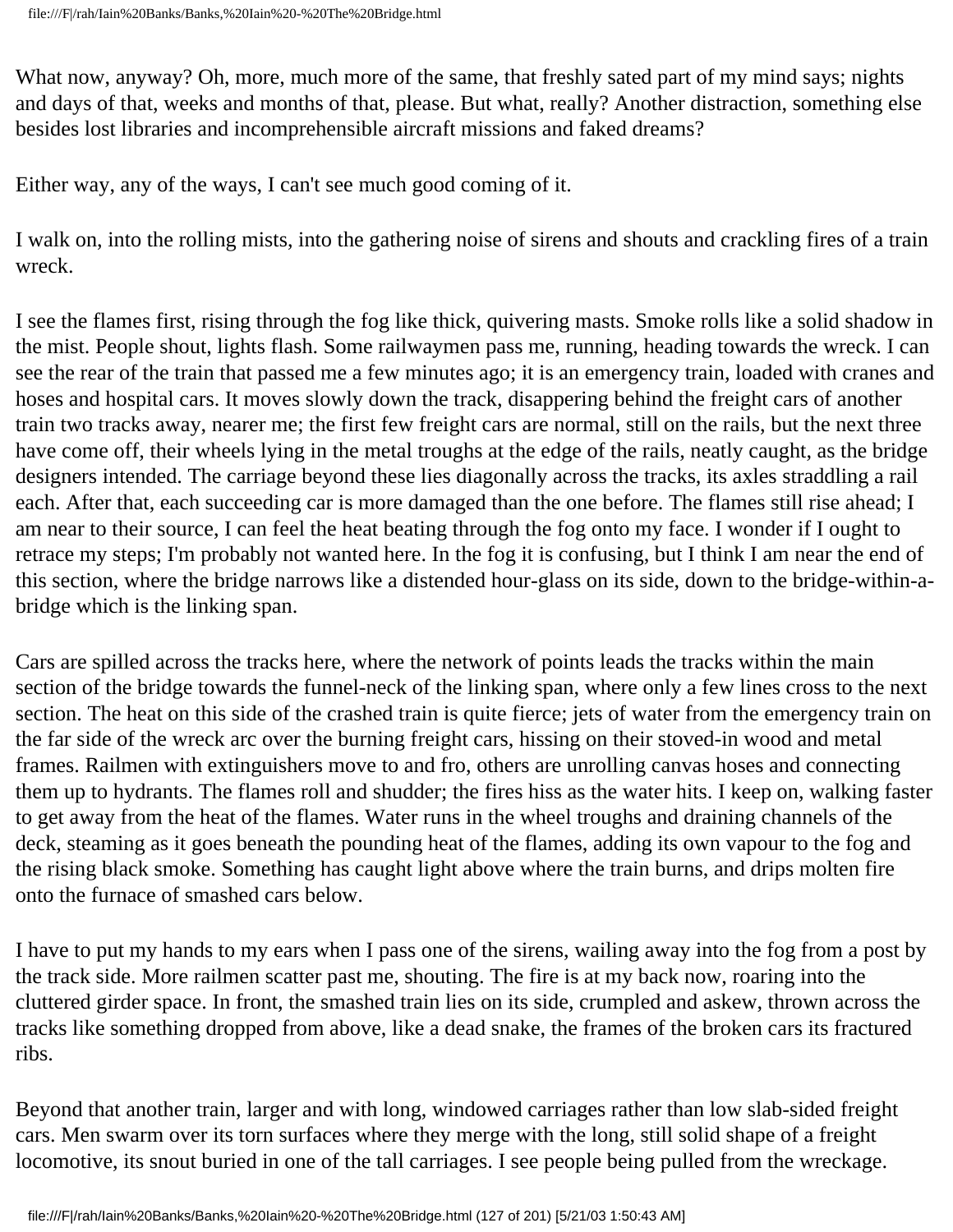Stretchers lie by the track; more klaxons and horns sound nearby, obliterating the foghorns below. I am halted by the sheer manic energy of this desperate scene, watching the rescue operation. More people are brought, moaning and bloody, out of the passenger train. An explosion bursts from the wreckage behind me; men run towards this new scene of catastrophe. The wounded are being taken away on stretchers.

'You!' One of the men shouts at me; he is kneeling by a stretcher, holding a woman's bloody arm while another man ties a tourniquet higher up. 'Give us a hand; take one end of a stretcher, can't you?'

There are ten or twelve stretchers by the side of the tracks; men run up and ferry them away, but many people are left lying, waiting their turn. I step over the rail, from walkway to trackside, go over to the stretchers, and help a railman carry one. We take the first stretcher to the emergency train, where medical orderlies take it from us.

There is another explosion in the wrecked freight train. When we come back with the next casualty, the emergency train has been moved back up the track, away from the danger of explosions; we have to carry the stretcher with a moaning, bleeding man on it two hundred yards to the end of the freight train, where orderlies relieve us. We run back to the passenger train.

The next casualty may well be dead already; he pours blood as soon as we lift him. We are directed by a railway official, told to take him not to the emergency train but to another train further down the track, in the opposite direction.

It is an express, held up by the crash and taking some of the victims on board before ferrying them to the nearest hospital. We take the stretcher on board. In what looks like a soft-class dining-car, a doctor is going from victim to victim. We put our bloody charge down over a white tablecloth, splattering blood, as the doctor reaches us. He presses down on the man's neck, holding it; I had not even noticed that was where the blood was coming from. The doctor looks at me; a young man. He looks frightened.

'Hold this,' he tells me, and I have to put my hand to the man's neck while the doctor goes away for a while. My fellow stretcher-bearer runs off. I am left holding the faint pulse of the man on the dinner-table, his blood flowing over my hands when I relax or try to get a better purchase on the ragged patch of skin torn from his neck. I grip, I press, I do what I am told, and I look at the face of the man, pale with blood loss, unconscious but still suffering, free from whatever mask he ever chose to meet the world with, reduced to something pathetic and animal in his agony. 'OK, thanks.' The doctor comes back with a nurse; they have bandages, a drip, bottles and needles. They take over.

I walk away, through the whimpering wounded. I find myself in a passenger carriage, deserted and unlit. I feel faint and sit down for a moment, then when I get up can only stagger as far as the toilet at the end of the carriage. I sit down there, head pounding, lights in my eyes. I wash my hands while I wait for my heart to catch up with the demands my body is making on it. By the time I feel ready to stand again, the train is moving.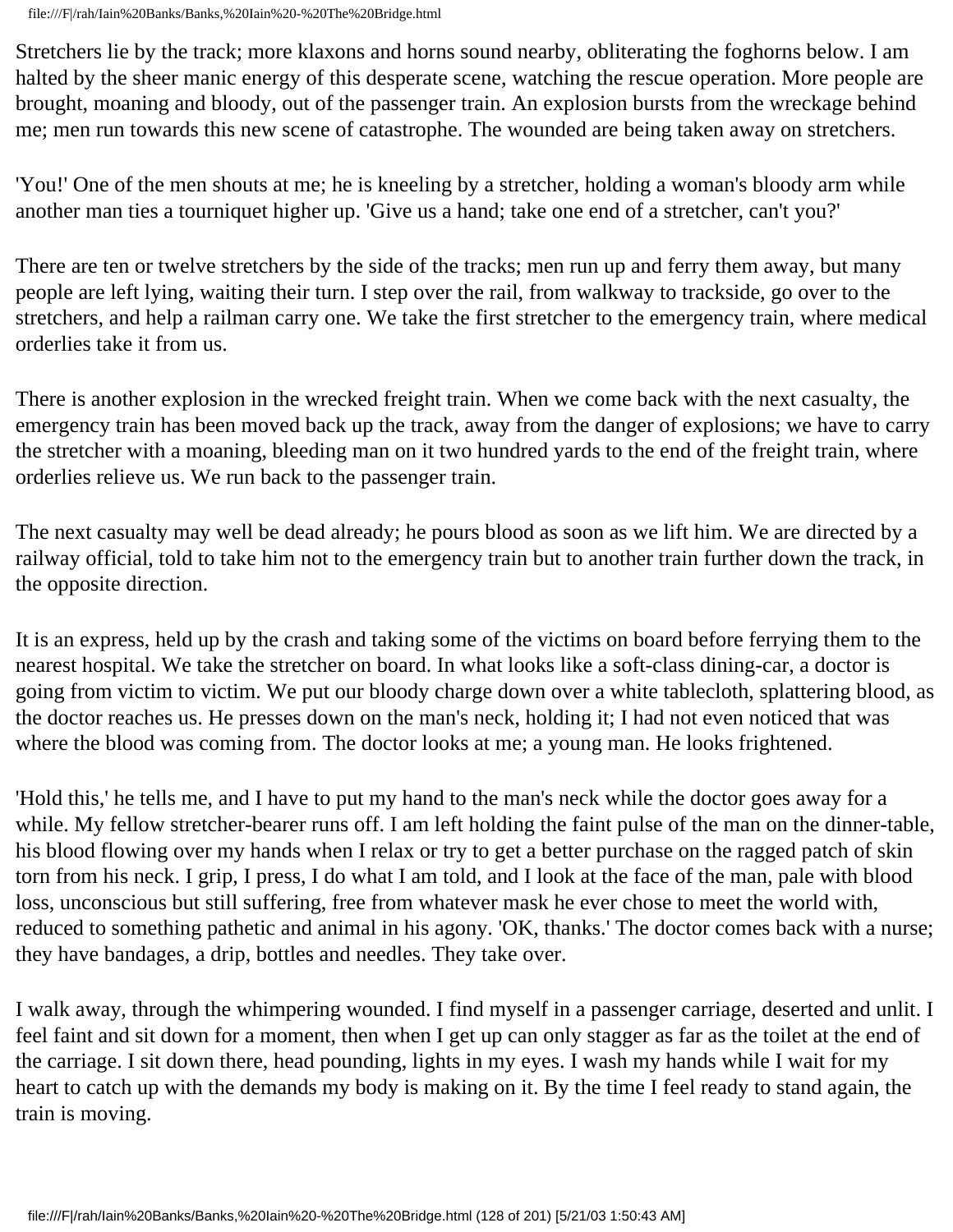I go back to the dining-car as the train slows; nurses and auxiliaries from the hospital crowd in, taking the stretchers. I am told to get out of the way by three nurses and two auxiliaries clustering round a stretcher being taken towards the nearest door; an injured woman giving birth. I have to head back for the toilet.

And I sit there, thinking.

No one comes to disturb me. The whole train becomes very quiet. It shakes and jerks a couple of times, and I hear shouts outside the translucent window, but the interior is silent. I walk down to the dining-car; it is a different one, fresh and clean and smelling of polish. The lights go out. The white tables look ghostly in the light shed by the bridge outside, still wrapped in fog.

Should I get off now? The good doctor would want me to, Brooke would; so - I hope - would Abberlaine Arrol.

But for what? All I do is play games; games with the doctor, with Brooke, with the bridge, with Abberlaine. All very well, and with her quite sublime, save for that echoing horror ...

Do I go then? I could. Why not?

Here I am in a thing become place, the link become location, the means become end and route become destination ... and in this long, articulated symbol, phallic and poised between the limbs of our great iron icon. How tempting just to stay and so to go, to voyage out bravely leaving the woman at home. Place and thing and thing and place. Is it really so simple? Is a woman a place and a man just a thing?

Good *heavens* young-fellow-me-lad, of course not! Ho ho ho what a preposterous idea! It's all *much* more civilised than that ... Still, just because it seems so offensive to my taste, I suspect there might be something in it. So what do I represent then, sitting here, inside the train, within the symbol? Good question, I tell myself. Good question. Then the train moves again.

I sit at a table, watching the stream of carriages alongside; slowly we gain speed, leave the other train behind in its siding. We slow again, and I watch as we pass the place where the wreck took place. Jumbled freight cars litter the side of the track, twisted rails rear from the scored deck like so much bent wire, and smoking debris gutters in the drifting fog under bright arc lights. The emergency train lies a little way up the track, lights bright. The carriage shakes gently around me as the train gathers speed.

Lights flare through the fog; we flash through the main station of the section, past other trains, past local trams, through the lights of the streets and thoroughfares and their surrounding buildings. We are still gathering speed. Quickly the lights start to thin as we approach the section's far end. I watch the lights for a moment longer, then go to the end of the carriage, where the door is. I open the window and look out into the fog, tearing past the window with a roar itself patterned by the unseen structure of the bridge,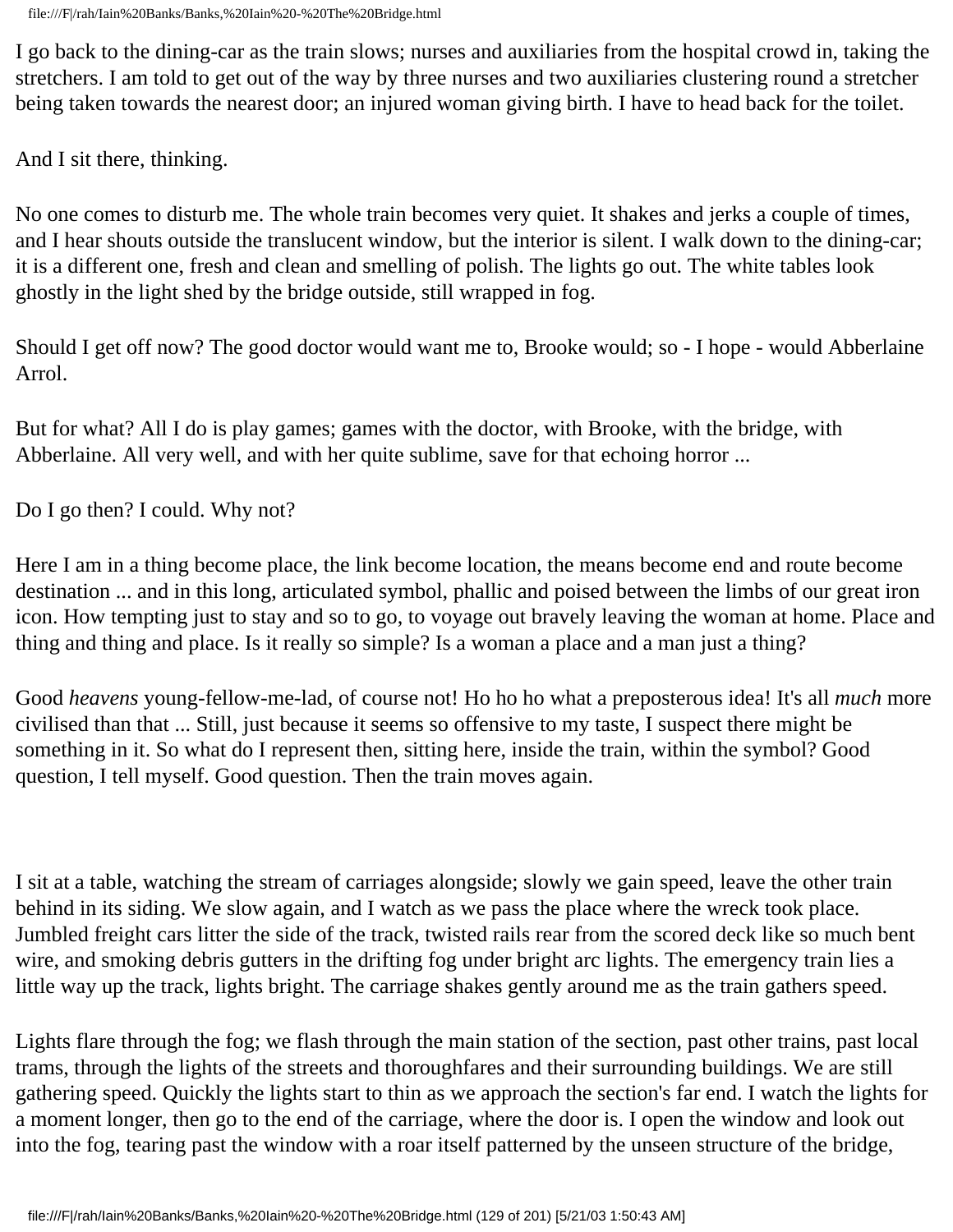echoing the train's headlong progress according to the density of girder work and added-on buildings around the track. The last few building lights fall astern; I work my hospital identity tag loose, pulling it slowly and painfully from my wrist, licking it when it sticks, finally hauling it off regardless, cutting myself.

Across the linking span. Still well within the range my identity bracelet allows me, of course. A little circlet of plastic with my name on it. My wrist feels odd without it, after all this time. Naked.

I throw it out of the window, into the fog; it is lost the instant it leaves my hand.

I close the window and go back to the carriage to rest, and see how far I'll get.

## **Eocene**

... is the microphone on?

Ah! There you are! Yes, well then... nothing to worry about, not really confused here at all, no way, honestly. Everything totally fine and wonderful, completely under control. Absolutely wunnerful, total command; all aspects. Knew the thing was on all the time. Just quoting the immortal - what's that? OK, OK - sorry, the mortal Jimi Hendrix there, honest. Now then, where was I? Oh yes.

Well, the patient's condition is stable; he's dead. Can't get much more fucking stable than that, can you? Yeah, all right, decomposition and so on; I was only kidding anyway; just my little joke. Christ some people have no sense of humour; calm down at the back there.

Mobile again, chaps. From where to where? Damn good question.

Glad you asked me that. Anybody know the answer? No?

Shhhit. Oh well.

Where are they taking me? What did I do to *deserve* all this? Who asked *me*, you bastards? Anybody ask me? Eh? Anybody think to say 'Mind if we move you, what's-your-name?' *Hmm*? No. Maybe I was happy where I was, ever think of that?

Well you can move my bowels and turn me over like an omelette and reach inside me and muck about and repair bits and pump God knows what into me and press bits and tweak bits and all the rest of it, but you can't catch me, you can't find me, you can't get through to me. I'm up here; in charge, in command, invulnerable.

And what a filthy trick, what a typically dirty piece of underhand undercover underclothed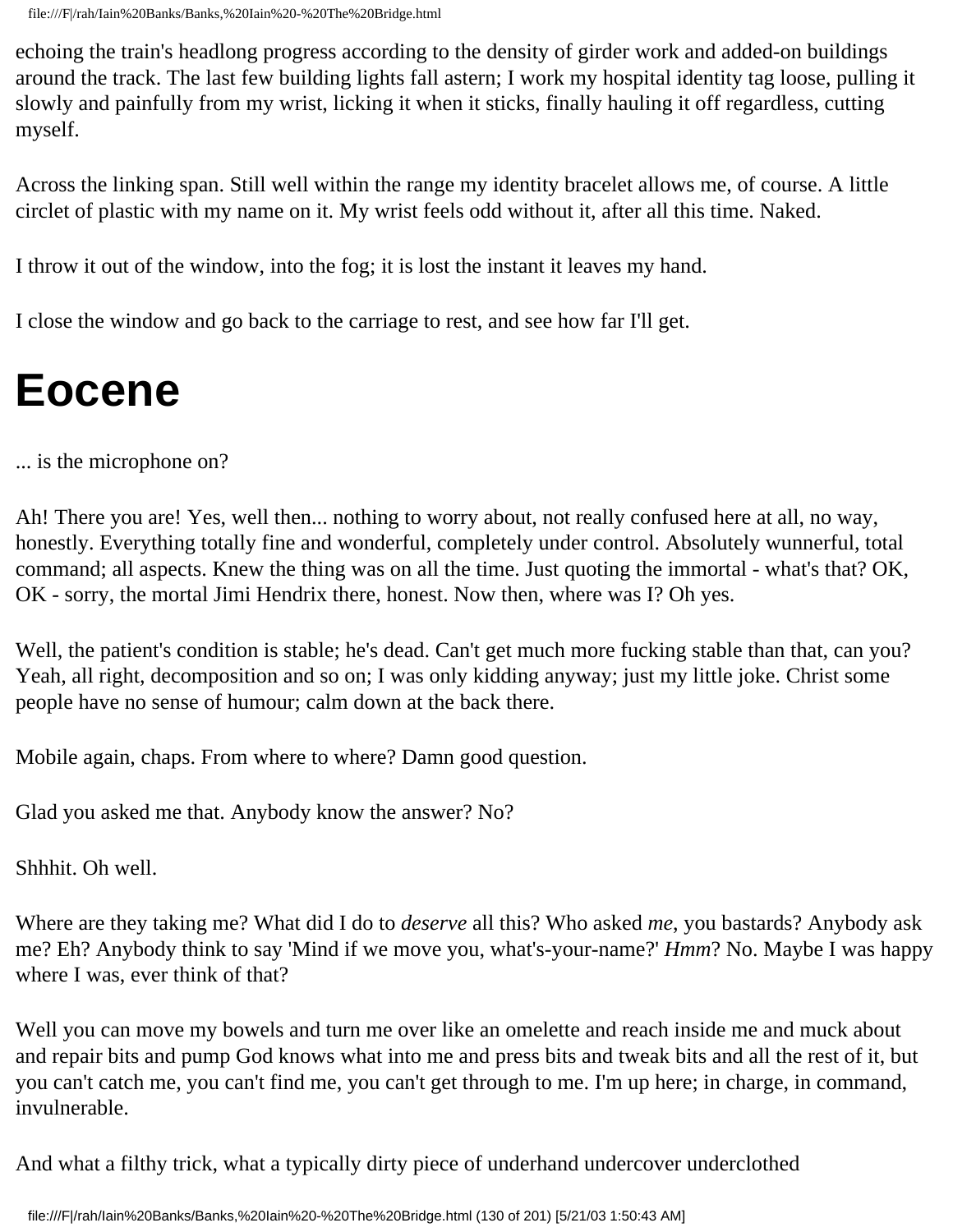misunderstanding by the evil queen herself. How could she stoop so low? (Well, yer just bends over like this -) Rousing the goddamn barbarians against me; ha! Was that the best she could think of?

Probably. Never did have much imagination. Well, except in bed (or wherever) I guess. No, that's not true. I am being petulant; fair's fair (often with a slight, just a tinge, just a wee hint of red, usually, I've found ... but never mind that).

What a caddess, though, raising a rebellion like that. No chance, of course but there

you go. *Now* what? Good grief can't a fellow have a little talk with himself without

being - *again*!

What the fucking hell's going on here? What do you think I am you clumsy bastards? This part of the

- will you stop that! No more bumping! It hurts! This part of the treatment, is it? If I really wanted to I'd get up and give you cads a jolly good biffing, let me tell you! *Butt*! Get that stitched, Jimmy.

Thank God, stopped at last, just a little lateral motion here, nothing to worry about; could be in a boat or something maybe. Hard to tell.

No, not a boat, the rocking's damped; something with suspension, shock-absorbers. Squeaking? Do I hear voices? (All the time, doc. They told me to do it. Not my fault. Perfect alibi, impregnable defence.)

Raped! What a bloody nerve! I'll sue (so, get that stitched Jemima; sue? I'll stitch her up. No, sorry, that's not funny, but I mean! What a dia-fucking-bollockal liberty, eh?)

Never meant a thing to me. Or her, probably. She was a woman of letters, you know. Oh yes. I told her once and she laughed and we worked it all out. Not just letters either; signs, I'll show you.

Behind each knee an H, from behind her behind  $a +$ , her nostrils were ,s (hope this isn't getting too confusing for you), her waist was )(, and pride of place went to V (in plan, prone), and ! (front elevation). Then of course she digested all this and pointed out she also had a : and regular .s (though these were puns, not signs - like I say, she was a woman of letters). Never mind; at that ! I went i (she went O).

Oh well, here we go. Moving. Vroom vroom, part of the machine again, all hooked up and somewhere to go (Me-maw me-maw? Never sell ice-cream at that speed, Jimmy. Jam Sandwich please. Plenty of raspberry). Laugh if we crash. Not via the bridge I hope (Gee Charon, sorry about this, but what with the increased traffic flow recently ...). I don't know, maybe I'm dead already, or maybe they think I am. Hard to tell (no it isn't); kinda lost ma bearings round here. All a bit traumatic this (traum? Trauma? Just more letters; rev reve lation rse rence reiver o'lution bla bla bla ...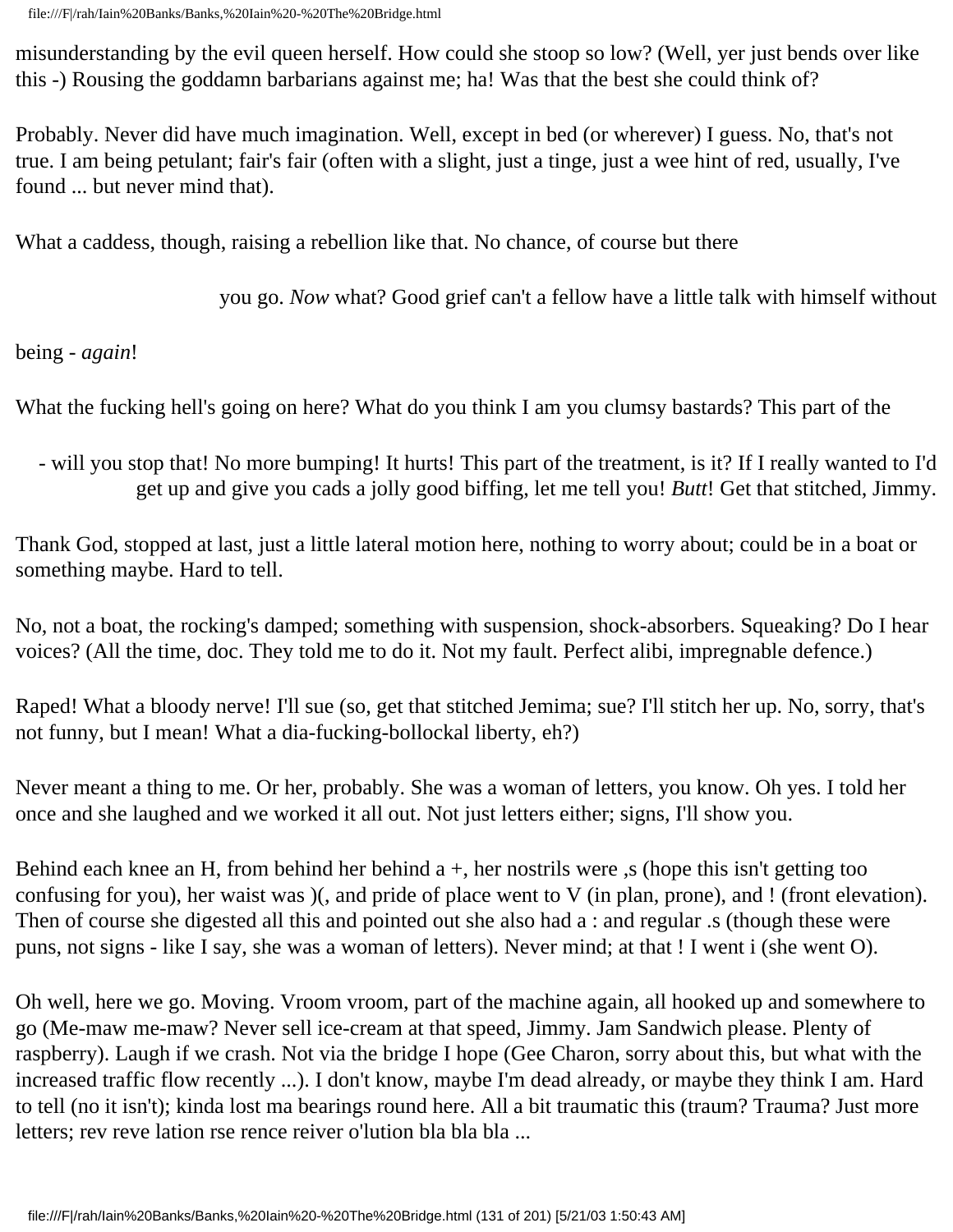file:///F|/rah/Iain%20Banks/Banks,%20Iain%20-%20The%20Bridge.html

(what's he saying?

'bla bla bla'

o good an improvement)

Shoulda seen me before. I was impressive. Well, I thought so. Revs la reve; the docking's ramped you know; had two is too; I mean not one i but two: i i. Or ii (well come on you can have a roman nose why not roman eyes don't give me a hard time here I'm not a well man). Aye-aye. Just like that.

Damn it the thing squeaks. Might have known. Story of my fucking life. No bloody justice in the world (well, there is, but it falleth like the hard rain from the nimbostrata of the world; erratically, with occasional floods and droughts that last decades).

Anyway, where was I? Oh yeah, here we are in the machine, nicely contained an all that, wafting along. Let us hope not via you-know-what. Reminds me of a story, dontcheknow. Just an ordinary-like story; nothing special you understand; no shooting in it or exciting car chases or anything like that (sorry). Hardy even a real story in fact, if you want my honest opinion; more of a history really; a biography ... but anyway, that's -

## *She got*

haud on, son; just doin the intro here; give us a break, eh? Cheese-us, canny even finish what yer sayin without -

*She got her*

you'll get yours in a minute Jimmy if ye don't shut

*She got her degree*

is it me, eh? Is it? Does ma voice no carry or something?

*She* -

yeah, she got her degree; we know. Well on you go, bash on; be my guest. Christ some people are just so fucking im

She got her degree and letters after her name; he made gentle fun of her new qualification, and found other symbols to describe her. He had given up the room in Sciennes Road and was renting a small flat in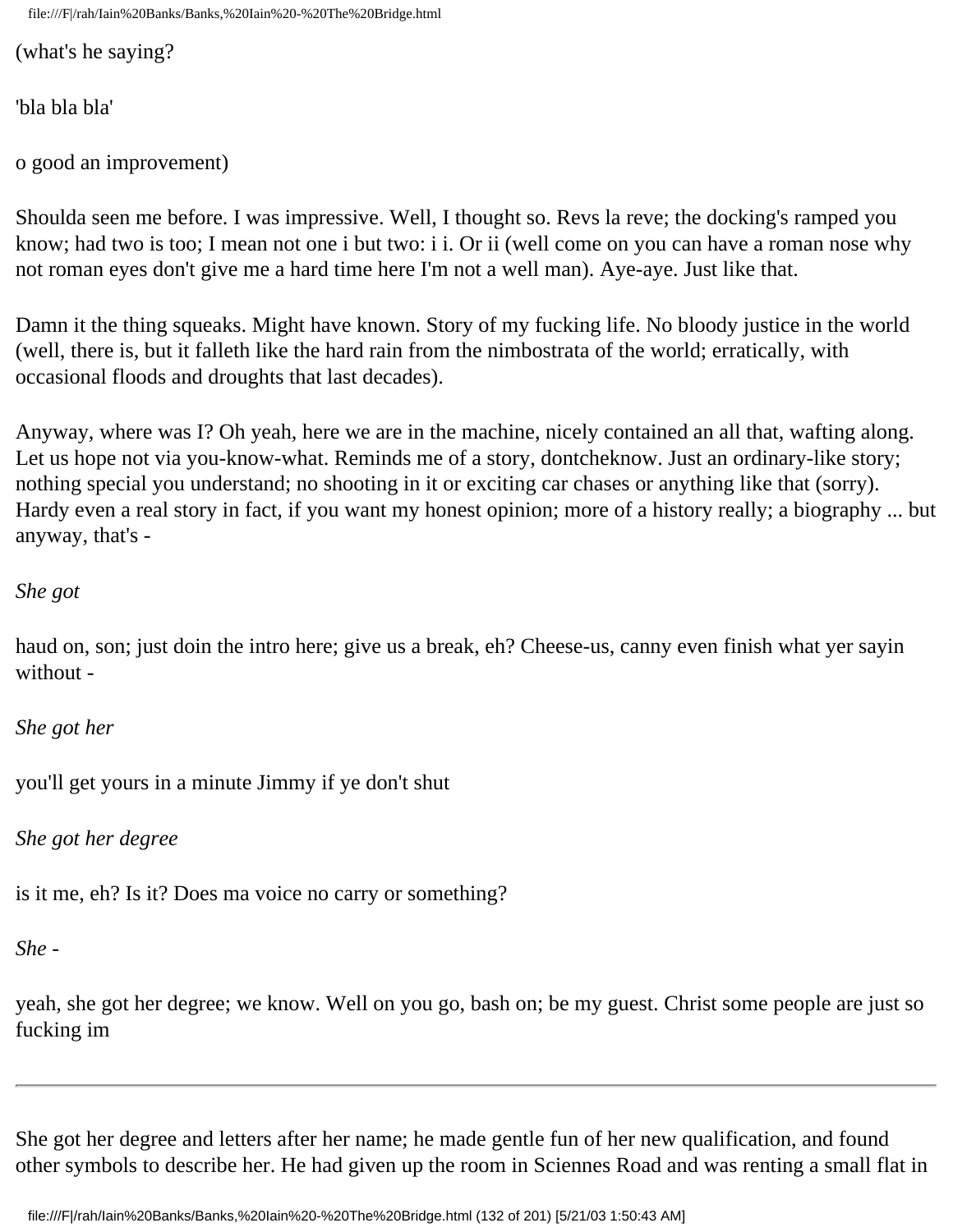Canonmills. Andrea more or less moved in, though she kept on the flat in Comely Bank. A cousin of hers from Inverness, called Shona, stayed there while she went to the PE college in Cramond, the place where Andrea's family had originated.

He still had to work in his vacations, and she still spent hers abroad with family and friends, which made him both jealous and envious, but each time they met again it was as it had been before, and at some point - he could never pin down just when - he started to think of their relationship as being something that might last longer than just the next term. He even thought of suggesting they get married, but a sort of pride in him would not tolerate the idea of the state - far less the church - being appeased in this way. What mattered lay in their hearts (or rather in their brains), not in any register. Besides, he admitted to himself, she would probably have said No.

They were ex-hippies now, he supposed; if they'd every really been hippies in the first place. Flower power had ... well, people chose their own phrases; withered, gone to seed, blossomed and died - he once suggested the problem was petal fatigue.

She'd worked hard for a good degree, and after graduation took a year off, while he finished his own studies. She went on short holidays to visit people in other parts of Scotland and England, and in Paris, and on longer trips to the States, the rest of Europe, and the Soviet Union. She renewed acquaintance with her Edinburgh friends, would cook for him while he studied, visit her mother, sometimes play golf with her father - who, to his amazement, he found he could talk to quite easily - and read novels in French.

When she came back from the SU it was with a determination to learn Russian. He would arrive back at the flat sometimes to find her poring over novels and textbooks filled with the odd-looking half-familiar Cyrillic alphabet, brows creased, pencil poised over a notebook. She would look up, gaze incredulously at her watch and apologise for not having cooked him something; he'd tell her not to be daft, and do the cooking himself.

He missed his own graduation day, lying in the Royal Infirmary recovering from an appendectomy. His mother and father went to the ceremony anyway, just to hear his name read out. Andrea looked after them; they all got on fine. Even when the parents met he was amazed that they all seemed to chat like old friends; he was ashamed of himself for ever being ashamed of his own mother and father.

Stewart Mackie met Shona, the cousin from Inverness; they got married during Stewart's first post-grad year. He was Stewart's best man, Andrea was Shona's maid of honour. They both made speeches at the reception; his was the better planned, but hers was the best delivered. He sat watching as she stood speaking, and realised then how much he loved her and admired her. He also felt vaguely proud of her, though he felt that was wrong. She sat down to enthusiastic applause. He raised his glass to her. She winked back.

A few weeks later she told him she was thinking of going to Paris to study Russian. He thought she was joking at first. He was still looking for a job. He had vague ideas of going with her - perhaps he could do a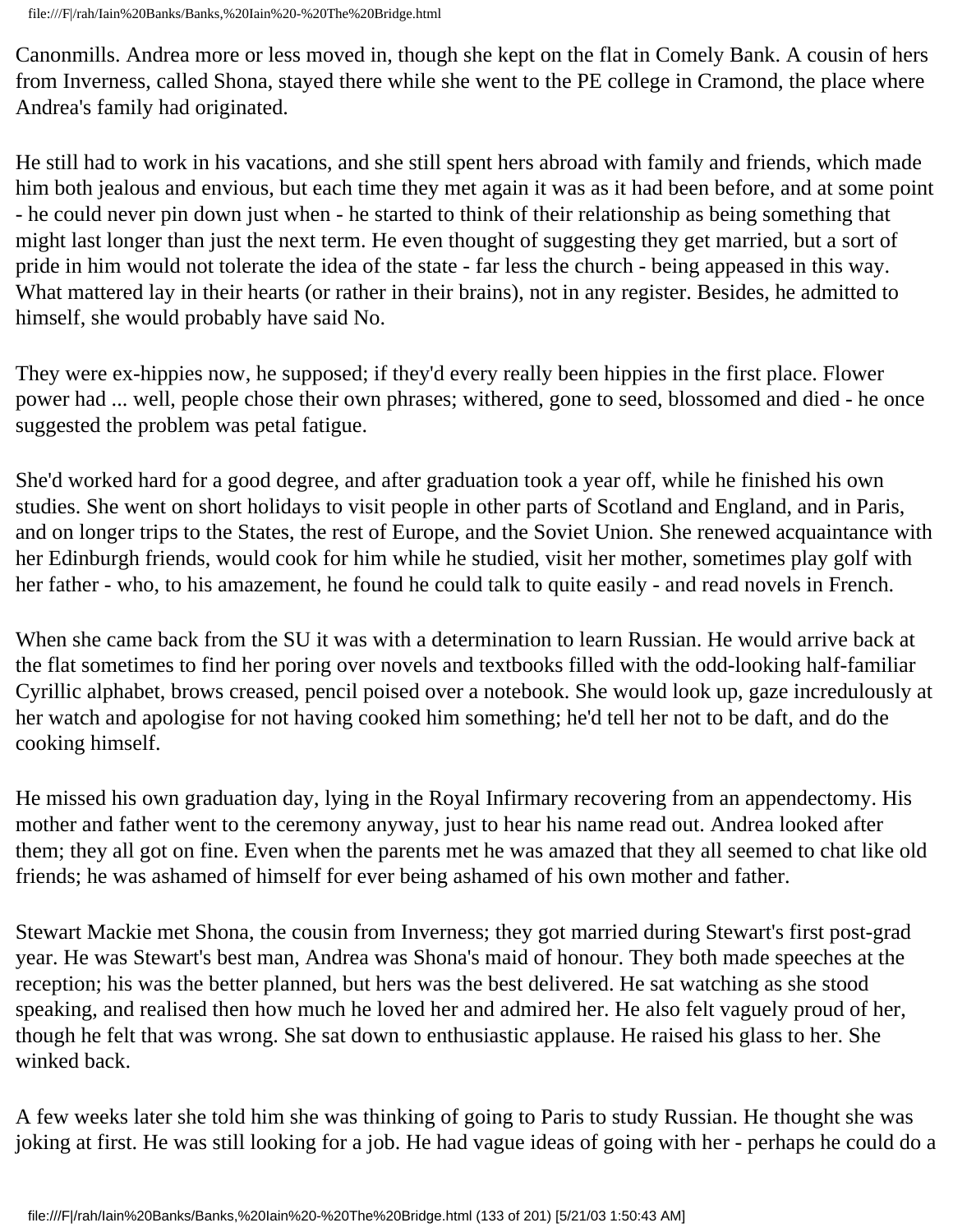crash course in French and look for a job over there - then he was offered a good position in a firm working on power station design; he had to take it. Three years, she told him. It'll only be three years. *Only*? he said. She tried to tempt him with the idea of holidays in Paris with her, but he found it difficult to be supportive.

He was anyway powerless, and she determined.

He wasn't going to see her to the airport. They went out instead, on the evening before she left, across the road bridge and into Fife, along the shore to a small restaurant in Culross. They took his car; he had bought a small new BMW on credit, on the strength of his new-found wealth as an employed man. It was an awkward meal and he drank too much wine; she was staying sober for the flight the following day she loved flying, she would always have a window seat - so she drove back. He fell asleep in the car.

When he woke up he assumed they were back outside the flat in Canonmills, or her old place at Comely Bank; but lights shimmered far away, across a mile of dark water in front of them. Before she switched off the headlights he caught a glimpse of something vast towering over them, at once massive and airy.

'Where the hell's this? he said, rubbing his eyes and looking around. She got out of the car.

'North Queensferry. Come and see the bridge,' she told him, puliing on her jacket. He looked out sceptically; the night was cold and there was a hint of rain. 'Come on,' she called. 'It'll clear your head.'

'So would a fucking revolver,' he muttered as he got out of the car.

They walked past notices warning people about objects falling from the bridge, and others which claimed the land beyond as private, until they came to a gravel turning circle, some old buildings, a small slip, grass and whin-covered rocks, and the round granite piers of the railway bridge itself. The smir of rain inside the cold wind made him shiver. He looked up into the wind-moaning spaces of the structure above. The waters of the Firth of Forth shushed and slapped on nearby rocks, and the lights of buoys flashed slowly on and off, up and down the wide, dark river. She held his hand. Upstream, the road bridge was a tall web of light, and a distant grumble of background noise.

'I like this place,' she told him, and she hugged him, her body quivering with the cold. He held her, but looked up into the web of steel overhead, lost in its dark strength.

Three years, he thought. Three years in another city.

'The Tallahatchie Bridge fell down,' he said eventually, more to the cold wind than to her. She looked up at him, nuzzled her cold nose into the presentable remnant of the fine beard he'd grown over the last two years and said,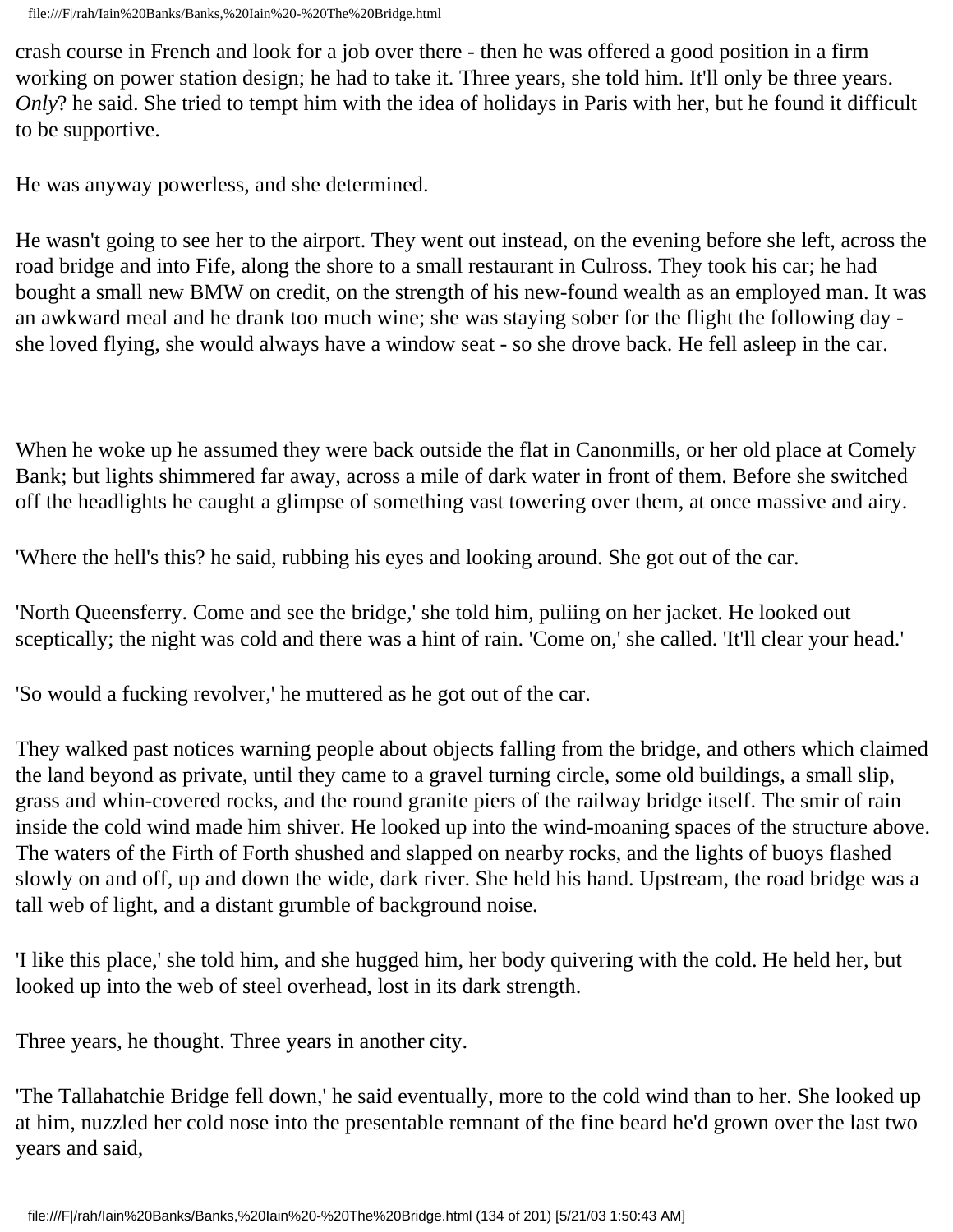## 'What?'

'The Tallahatchie Bridge. *Ode to Billy Joe*, Bobbie Gentry, remember? The damn thing fell down.' He gave a small, despairing laugh.

'Anybody hurt?' she asked, then put her cold lips on his Adam's Apple.

'I don't know,' he said, suddenly very sad. 'I didn't even think to look. I just saw the headline.'

A train rumbled over the bridge, filling the night air with the bassy voice of other people going to other places. He wondered if any of the passengers would pay heed to the old tradition and throw coins out of their nice warm carriages, spinning futile wishes into the uncaring waters of the cold Firth below.

He didn't tell her, but he remembered being here, in this very spot, years ago, one summer. An uncle who had a car took him and his parents on a ride through the Trossachs and then over to Perth. They came back this way. It was before the road bridge opened in '64 - before they'd even started it, he supposed; it was a Bank Holiday, and there was a queue a mile long waiting for the ferries. The uncle drove them down here instead, to have a look at 'one of Scotland's proudest monuments'.

What age had he been then? He didn't know. Maybe only five or six. His father had held him on his shoulders; he'd touched the cool granite of the piers, and reached, stretching, straining, small hands open and grasping, for the red-painted metal of the bridge ...

The queue of cars had grown no shorter when they went back. They crossed by the Kincardine Bridge instead.

Andrea kissed him, waking him from his memories, and hugged him very tight, tighter than he'd ever have thought she could hug, so tight he almost had difficulty breathing, then she let go, and they went back to the car.

She drove over the road bridge. He looked out over the dark waters to the dim night-shape of the rail bridge they had stood beneath, and saw the long dotted row of lights of a passenger train as it crossed high over the river, heading south. Lights like a row of dots at the end of a sentence, he thought, or at the start of one; three years. Dots like meaningless Morse; a signal made up of only Es and Hs and Is and Ss. The lights flickered through the intervening girders of the bridge; the nearer cables of the road bridge flicked past too quickly to make any difference.

No romance, he thought, watching the train. I remember when there were steam trains. I'd go up to the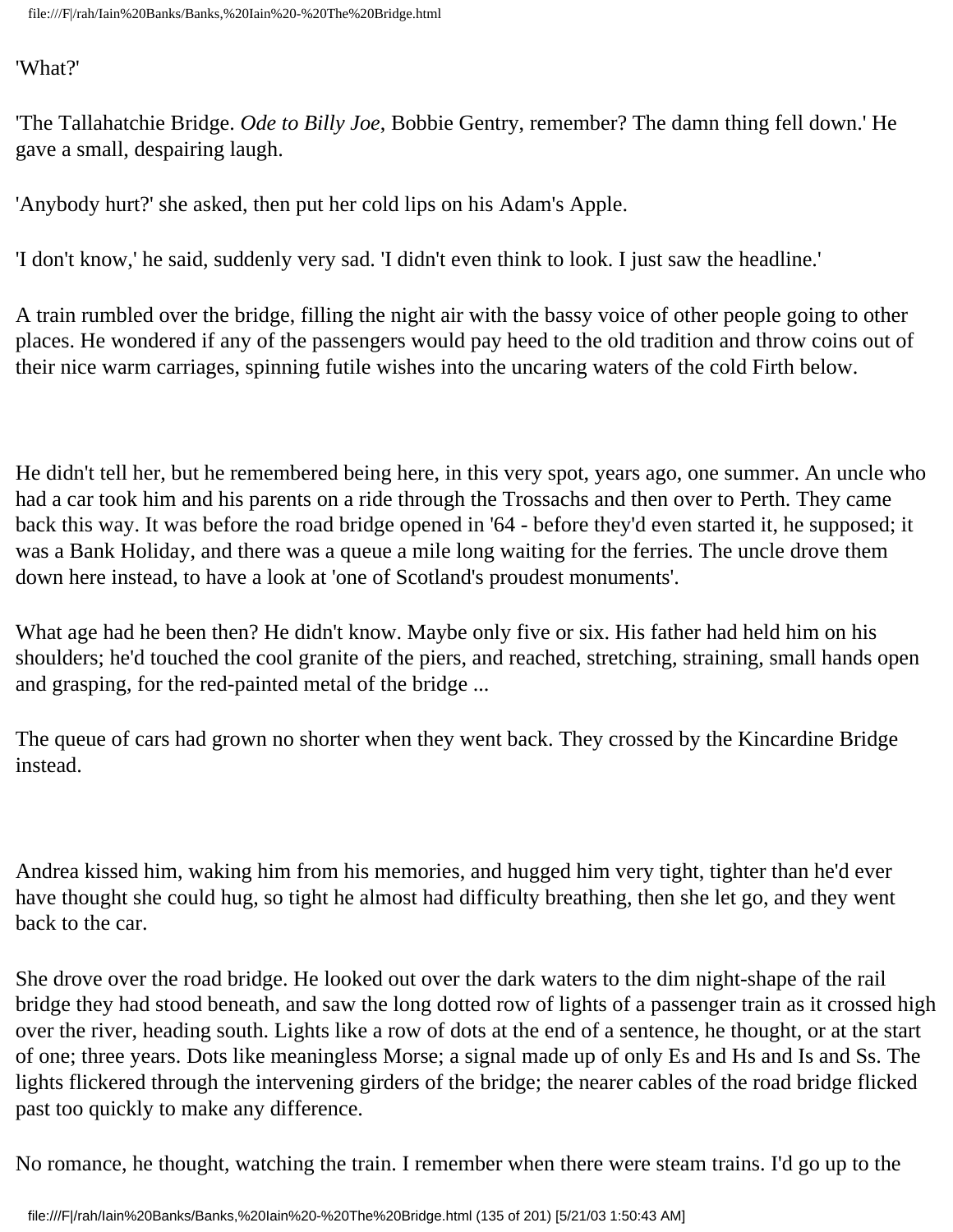local station and stand on the foot-bridge over the tracks until a train came along, chuffing steam and smoke. When it went under the wooden bridge its smoke exploded on the metal plates put there to protect the timbers; a sudden blast of smoke and steam which surrounded you for what seemed like very long seconds with a delicious uncertainty, another world of mystery and swirling, half-seen things.

But they closed the line, they dismantled the engines, they tore down the foot-bridge and turned the station into an attractive, very unique and spacious residence with a pleasant southerly aspect and extensive grounds. Very unique. That just about said it all. Even if they'd got it right they'd still have been wrong.

The train flowed across the long viaduct and disappeared into the land. Just like that. No romance. No fireworks as the ashes and cinders were dumped, no flying comet-tail of orange sparks from the chimney, not even any clouds of steam (he would try to write a poem about it the next day, but it wouldn't work and he would throw it away).

He turned from the bridge, yawning as Andrea slowed the car for the tolls. 'You know how long it takes them to paint it, don't you?' he said to her. She shook her head, wound the window down as they came up to the toll plaza.

'What, the railway bridge?' she said digging in a pocket for the money. 'I don't know. A year?'

'Wrong,' he told her, folding his arms, looking ahead towards the red light at the far end of the booth. 'Three. Three fucking years.'

She said nothing. She paid the toll and the light turned green.

He worked, he got on. His mum and dad were proud of him. He got a mortgage on a small flat, still in Canonnrills. The company he worked for let him put some money towards his company car, once he'd ascended to such heights of bourgeois decadence, so he had a bigger and better BMW, rather than a Cortina. Andrea wrote him letters; he would make the same old joke whenever he referred to them.

John Peel played reggae on night-time Radio One. He bought *Past, Present and Future* by Al Stewart. 'Post World War Two Blues' very nearly made him cry, 'Roads to Moscow' actually did once, and 'Nostradamus' annoyed him. He played *The Confessions of Doctor Dream* a lot, lying with the headphones on, spreadeagled on the floor in the darkness, smashed out of his skull and humming along with the music. The first track on the eponymous second side was called *Irreversible Neural Damage*.

Things had a certain pattern, he observed to Stewart Mackie. Stewart and Shona moved to Dunfermline,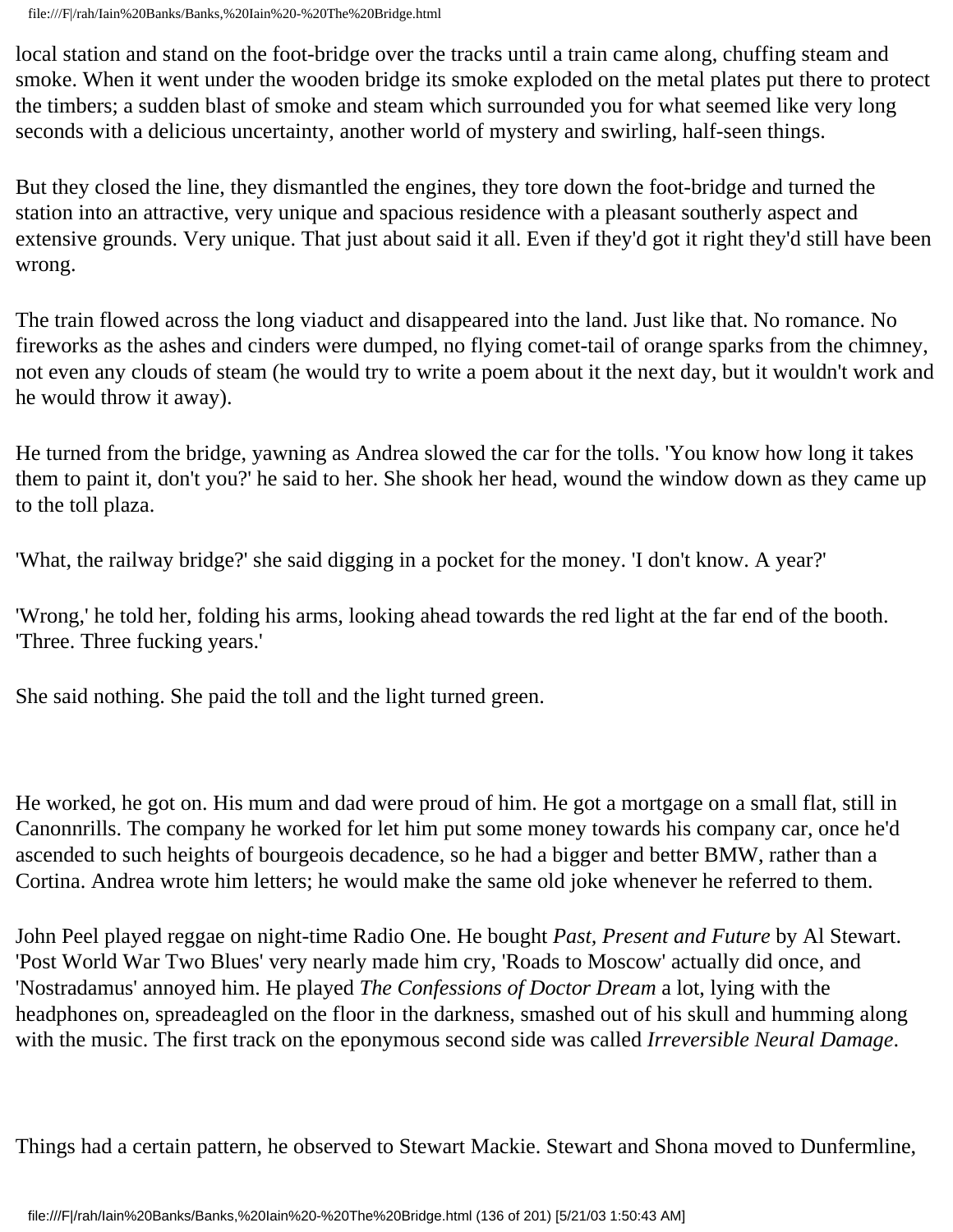across the river in Fife. Shona, having been trained to be a PE teacher in the Dunfermline College of Physical Education {located confusingly but cannily not in Dunfermline but across the river near Edinburgh); it seemed then singularly appropriate that she should become a teacher in Dunfermline itself; from one dispossesed capital to another. Stewart was still at the university, finishing post-grad work and probably all set to become a lecturer. He and Shona called their first child after him. It meant more to him than he could tell them.

He travelled. Round Europe on a rail-pass before he got too old, across Canada and America by train, too, and by hitch-hiking and buses and trains down to Morocco and back. That trip he didn't enjoy; he was only twenty-five, but he felt old already. He had the beginnings of a bald patch. Still, there was a wonderful train journey towards the end of it, travelling for some twenty-four hours through Spain, from Algeciras to Irun with some American guys who had some of the finest dope he'd ever encountered. He'd watched the sun come up over the plains of Mancha, listening to the tram's steel wheels playing symphonies.

He always found excuses not to visit Paris. He didn't want to see her there. She came back every now and again; changed, different, somehow more steady and ironic and even more sure of herself. Her hair was short now; very chic, he supposed. They had holidays on the west coast and the islands - when he could get the extra time off - and once went to the Soviet Union; his first trip, her third. He remembered the trains and the journeys on them, of course, but also the people, the architecture and the war memorials. It wasn't the same, though. He was frustrated, unable to speak more than a few words of the language, and listening to her chattering away quite happily with people made him feel he'd lost her to a language (and to a foreign tongue, he thought bitterly; he knew there was someone else in Paris).

He worked on refineries and rig design and made money; he sent some home to his mum now that his dad was retired. He bought a Mercedes and changed it soon afterwards for an old Ferrari which kept fouling its plugs. He settled for a three-year-old red Porsche, though really he wanted a new one.

He started seeing a girl called Nicola, a nurse he'd known since he'd had his appendix out at the Royal Infirmary. People made jokes about their names, called them imperialists, asked them when they were going to claim Russia back. She was small and blonde and had a generous, allowing body; she disapproved of him smoking dope and told him - when he splashed out and bought some coke - that he was insane to waste that sort of money stuffing it up his nose. He felt very tender towards her, he told her once, when he suspected he was supposed to tell her he loved her. I feel tender every bloody morning, you animal, she said, laughing and snuggling up to him. He laughed too, but realised it was the only joke she had ever made. She knew about Andrea but didn't talk about it. They drifted apart after six months. After that, when asked, he said he was playing the field.

The phone rang at three o'clock one morning, while he was screwing an old school pal of Andrea's. The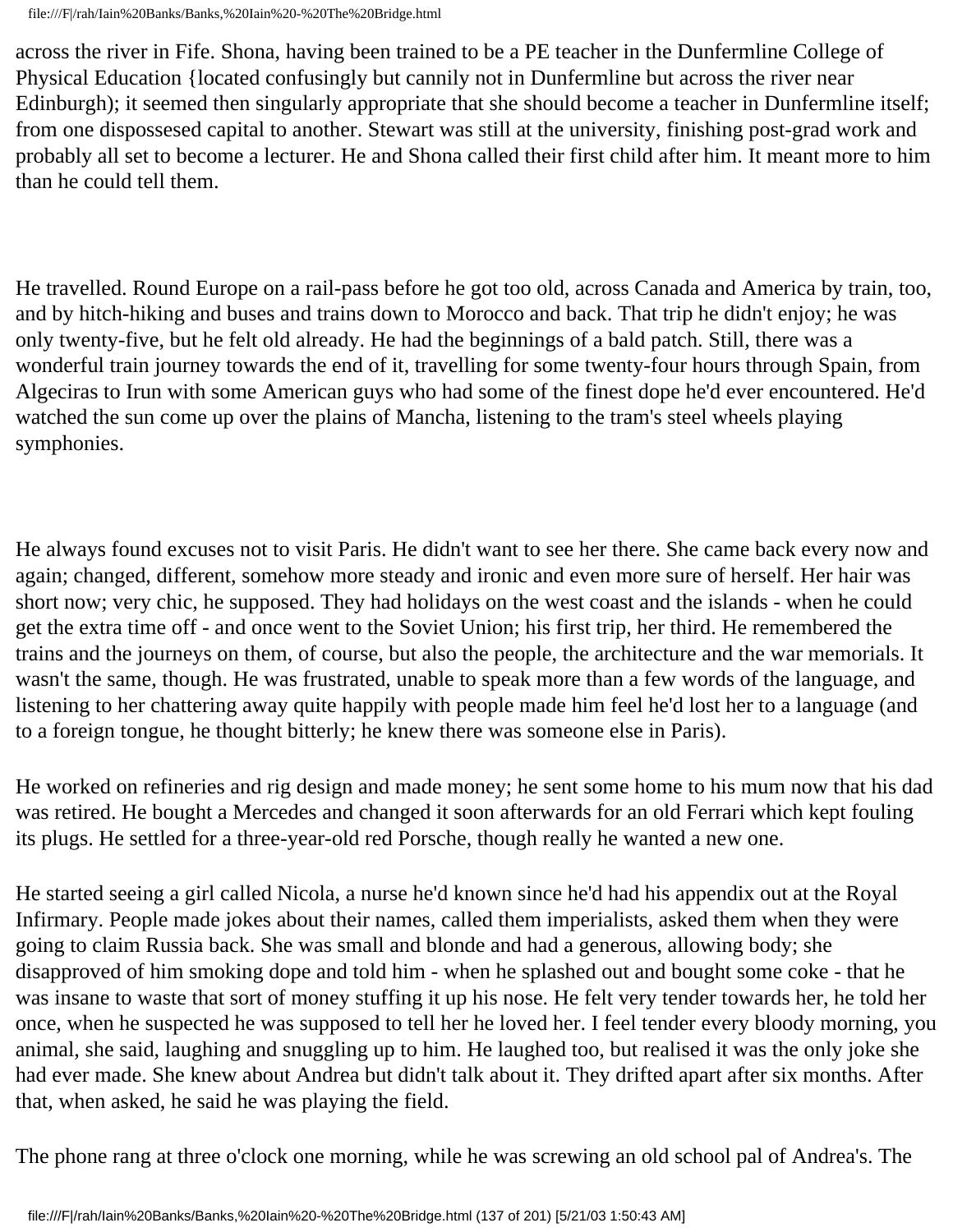phone was by the bedside. Go on, she said, giggling, answer it. She held onto him while he inched across the bed to the ringing machine. It was his sister Morag ringing to tell him that his mother had died of a stroke an hour before in the Southern General, in Glasgow.

Mrs McLean had to get back home anyway. She left him sitting on the bed, holding his head and thinking. At least it wasn't Dad, and hating himself for thinking it.

He didn't know who to ring. He thought of Stewart, but he didn't want to wake their latest baby; they'd had problems with the kid sleeping anyway. He rang Andrea in Paris. A man answered, and when her sleepy voice came on the phone she hardly seemed to know who he was. He told her he'd had some bad news ... She hung up.

He couldn't believe it. He tried calling back but the phone was engaged; the international operator couldn't get through either. He left the phone on the bed, engaged tone beeping mindlessly while he dressed, then took the Porsche on a long, frosty, starlit drive north, almost to the Cairngorms. Most of the tapes he had in the car at the time were Pete Atkin albums, but Clive James's lyrics were too thoughtful, and often too melancholic, for a good, fast mindless drive, and the reggae tapes he had - mostly Bob Marley - were too laid back. He wished he had some Stones. He found an old tape, one he'd almost forgotten, and turned the Motorola up to maximum volume, playing *Rock and Roll Animal* over and over, all the way up to Braemar and back, a sort of knowing sneer on his face. 'Allo?' he whined nasally to the headlights of the occasional passing car, 'Allo? Ça va? Allo?'

He went to that place on the way back; he stood under the great red bridge which he had once thought looked the same colour as her hair, while his breath smoked and the Porsche idled clatteringly on the gravel turning circle and the first streaks of dawn outlined the bridge, a silhouette of arrogance, grace and power against the pale flames of a winter morning sky.

The funeral was two days later; he'd stayed with his father in the pebble-dashed council house after quickly packing a bag in his flat and slamming the whining phone down. He ignored his mail. Stewart Mackie came through for the funeral.

Looking down at his mother's coffin he waited for tears that did not come, and put his arm round his father's shoulders, only realising then that the man was thinner and smaller than he used to be, and quietly, steadily quivering, like ajust-struck iron rod.

As they were leaving, Andrea met them at the cemetery gates, getting out of an airport taxi, dressed in black and carrying a small case. He couldn't speak.

She hugged him, talked to his father, then came to him and explained that after they were cut off she'd tried to call him back. She'd been trying for two days; she'd sent telegrams, she'd had people go round to his flat to look for him. In the end, she'd decided to come herself; she'd phoned Morag in Dunfermline as soon as she got off the plane, found out what had happened, and where the funeral was.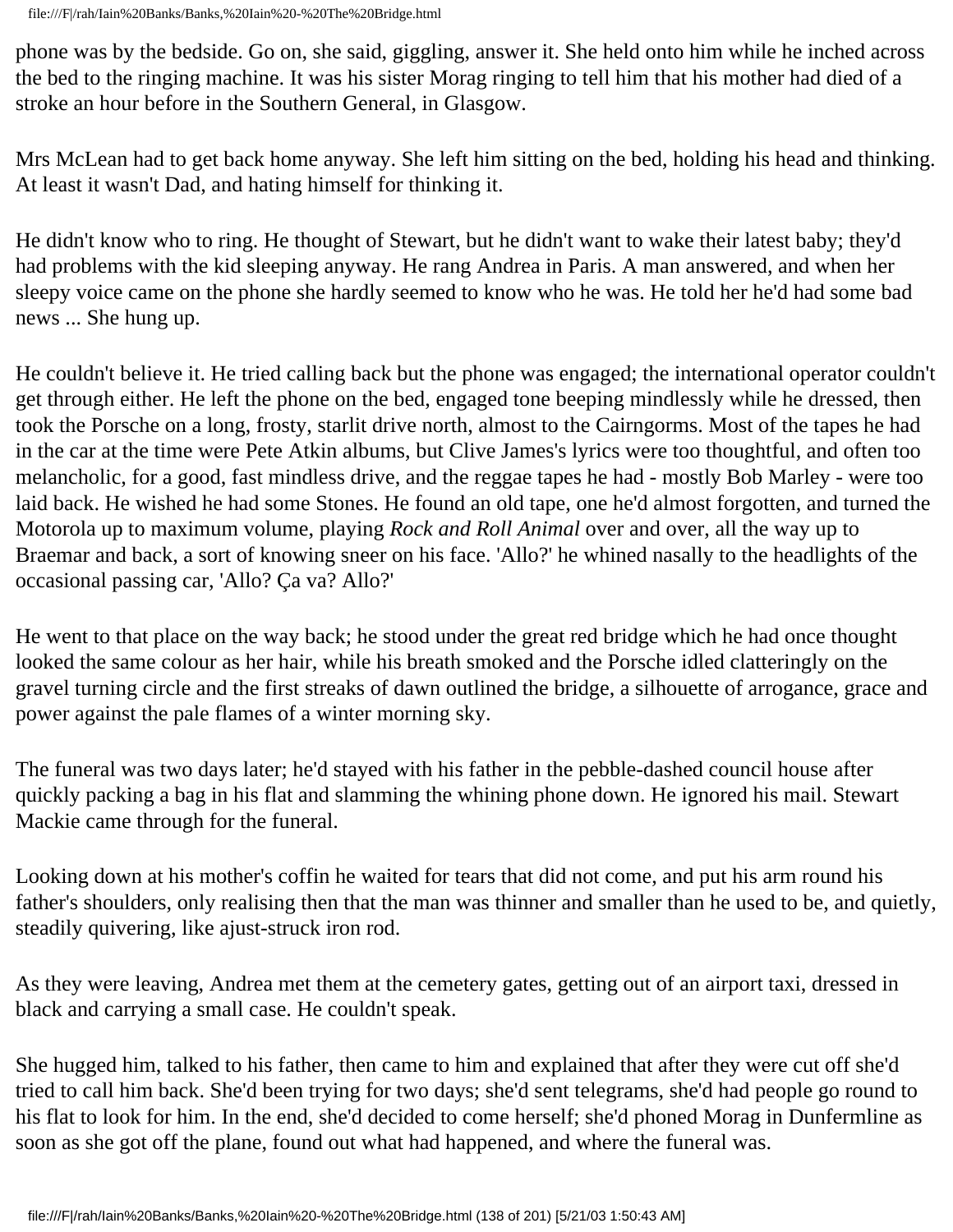All he could say was thank you. He turned to his father and hugged the man, and then cried, crying more tears into his father's coat-collar than he thought his eyes could ever have held; for his mother, for his father, for himself.

She could only stay for one night; she had to go back to study for some exams. The three years had become four. Why didn't he come to Paris? They slept in separate rooms in the pebble-dashed house. His father had been sleepwalking and having nightmares: he would sleep in the same room, to wake his father if he had nightmares, stop him hurting himself if he walked in his sleep.

He drove her through to Edinburgh; they had lunch at her parents', then he took her to the airport. Who was your friend, the one on the phone in Paris? he asked her, then wanted to bite his tongue. Gustave, she said, easily enough. You'd like him. Have a nice flight, he said.

He watched the plane take off into the aquamarine skies of a crisp winter afternoon; and he even followed it a little way by road as it turned south; he leant forward over the steering wheel of the Porsche, staring up through the windscreen to watch the aircraft as it climbed into the immaculate blue of the cloudless sky, driving after it as though he could catch the jet. It was just starting to make a vapour trail when he lost sight of it, glinting and disappearing over the Pentland Hills.

He felt tugged by age. For a while he took *The Times*, balancing it with the *Morning Star*. Now and again he would look at the logo heading *The Times*, and think he could almost catch the pages of Times Present as they flicked over, almost hear the rustle of the dry leaves turning; Future became Present, Present became Past. A truth so banal, so obvious and accepted that he had somehow managed to ignore it before. He combed his hair so that the bald patch - barely the size of a two-penny piece - would not be so noticeable. He changed to the *Guardian*.

He spent more time with his father now. He would drive through on some weekends to the small new council flat and regale the old man with tales of the wonderful world of engineering in the seventies: pipelines and crackers and carbon fibres, the use of lasers, radiography, the spin-offs from space research. He described the furious force, the incredible energy of a power station undergoing a steam purge, when the newly completed boilers are fired up, water is fed in, the pipework fills with superheated steam, and any bits of loose weld spatter, dropped gloves or tools or nuts and bolts or decaying apple cores or whatever are exploded through the great pipes and blasted into the atmosphere, cleaning the whole system of debris before the final pipework joins the boilers to the turbines themselves, with their thousands of delicate and expensive blades and fine tolerances. Once he'd seen the head of a sledgehammer thrown quarter of a mile by a steam purge; it went through the side of a parked van. The noise put Concorde to shame; a noise like the end of the world. His father smiled, nodding thoughtfully from his chair.

He still saw the Cramonds; he and the advocate would sit up late every so often, like two old men, and discuss the world. Mr. Cramond believed that law and religion and fear were necessary, and that a strong government, even if it was a bad one, was better than none at all. They argued, but always amicably; he was never able to explain quite why they got on, or how. Perhaps because in the end neither of them took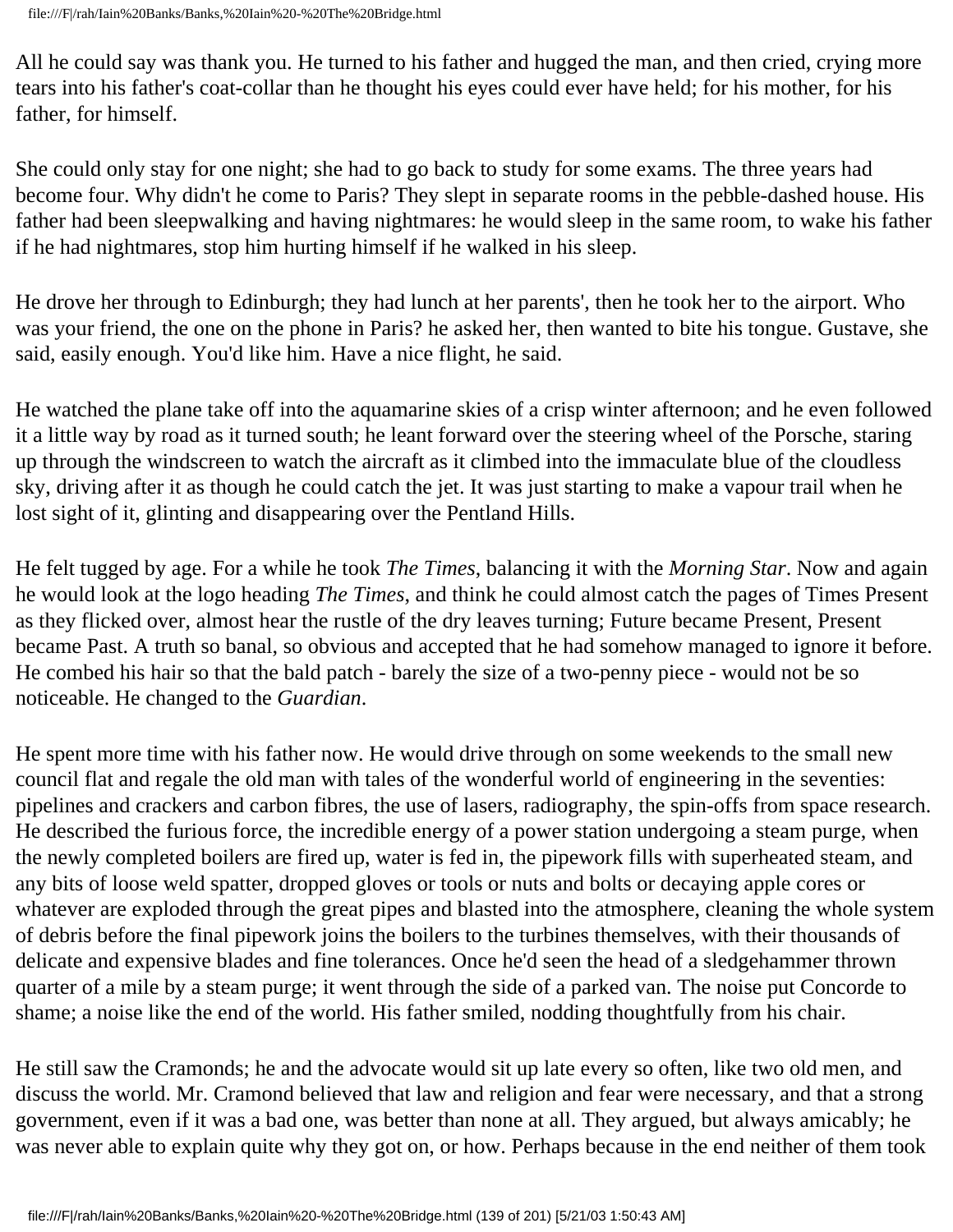anything they said themselves seriously; perhaps because neither of them took anything at all entirely seriously. The did agree it was all a game.

Elvis Presley died, but he cared more that Groucho Marx died in the same week. He bought albums by the Clash and the Sex Pistols and the Damned, glad that something different and anarchic was happening at last, even if he listened to the Jam, Elvis Costello and Bruce Springsteen more. He still knew people at the university besides Stewart, including some in a couple of small revolutionary parties. They'd stopped trying to get him to join after he'd explained he was utterly incapable of following a party line. When China invaded Vietnam and they had to try and prove that at least one of them wasn't socialist he found the resulting theological contortions wildly amusing. He knew some younger people through a poetry writing group at the university which he attended sporadically; he knew a select few of Andrea's old crowd and there were a couple of men in the new company he worked for who he liked. He was young, he was well-off, and although he would rather have been taller and his hair was an undistinguished brown (and with a bald spot the size of a fifty-pence piece - inflation), he wasn't unattractive; he lost count of the number of women he'd slept with. He found himself buying a bottle of Laphroaig or Macallan every two or three days; he bought dope every couple of months and usually had a joint to put him to sleep. He gave the whisky up for a few weeks, just to make sure he wasn't becoming an alcoholic, then rationed himself to one bottle a week.

The two men he liked in the company tried to persuade him to come in with them, partners in their own business; he wasn't sure. He talked to Mr Cramond about it, and Stewart. The advocate said it was a good idea in principle, but it would mean hard work; people expected things too easily these days. Stewart laughed and said 'Well, why not?' Might as well make money for himself as anybody else; pay your taxes under Labour and hire a very smart accountant indeed if the Tories got in. Stewart had his own, more severe problems though; he hadn't been really well for years, and he'd been finally diagnosed as diabetic. He drank bottles of Pils when they met, and looked longingly at other people's pints of Heavy.

He still wasn't sure about joining a partnership. He wrote to Andrea, who told him, 'Do it.' She would be coming back soon, she said, studies complete, Russian mistressed to her satisfaction, he thought: I'll believe she's back when I see her.

He had taken up golf - Stewart had persuaded him. He balanced this by joining Amnesty International after years of dithering, and sending a large cheque to the ANC after his firm had worked on a South African contract. He sold the Porsche and brough a new Saab Turbo. He was driving out to Gullane one bright Saturday in June to meet the advocate for a game at Muirfield, playing a tape which consisted solely of *Because the Night* and *Shot by Both Sides* recorded back-to-back time after time, when he saw the advocate's crumpled blue Bristol 409 being dragged up onto a breakdown truck. He drove on a little way, slowing but still heading for Gullane, telling himself the car with the stoved-in front and smashed windscreen wasn't Mr Cramond's, then turned round in a side road and went back to where two very young-looking policemen were measuring the road, the scarred verge and a shattered stone wall.

Mr Cramond had died at the wheel; a heart attack. He thought that wasn't such a terrible way to go, providing you didn't hit anybody else.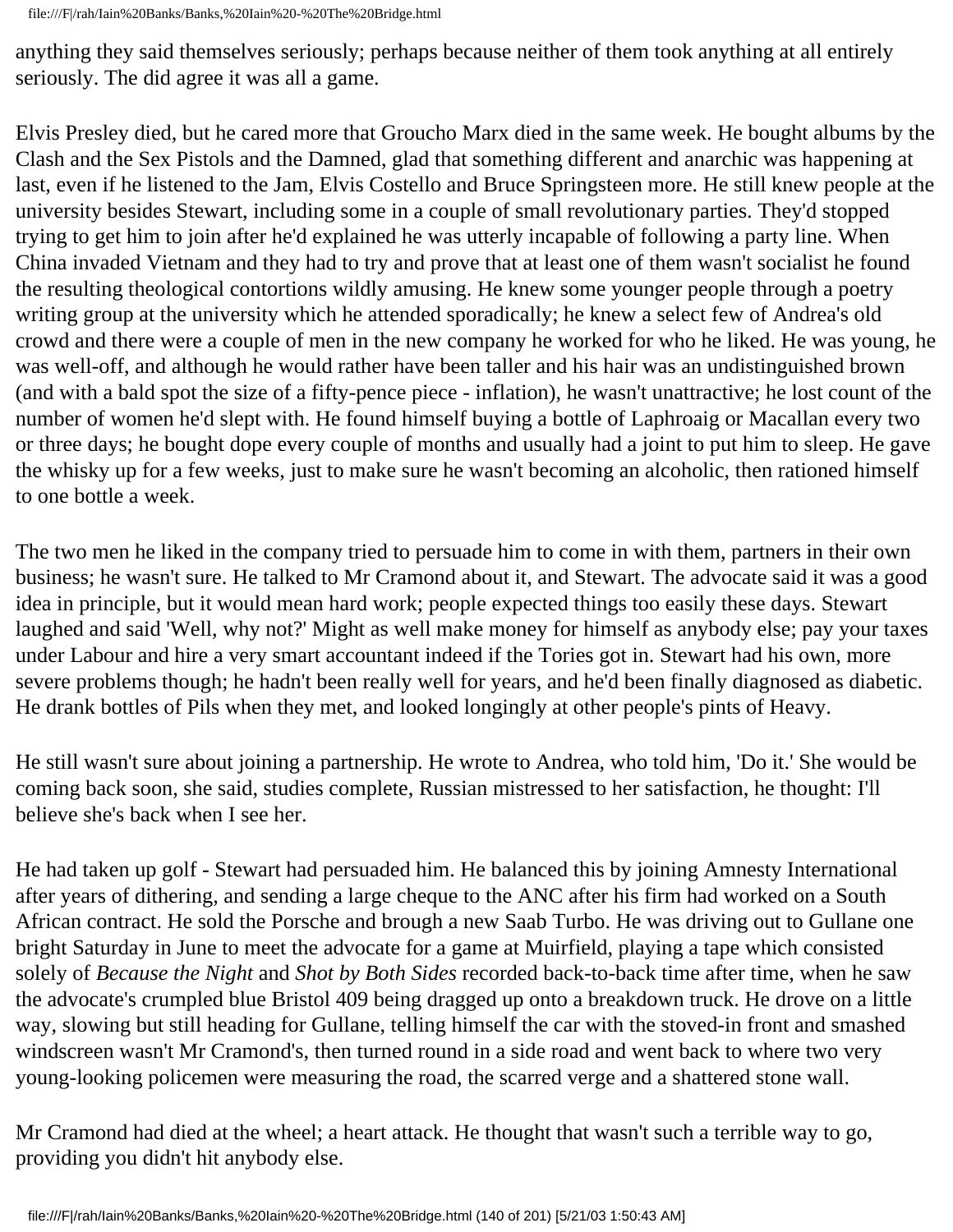The one thing I mustn't say to Andrea, he thought, is, We can't go on meeting like this. He felt slightly guilty about buying a black suit for Mr Cramond's funeral when all he'd had for his own mother's was an armband.

He drove out to the crematorium with butterflies in his stomach; he was hung-over after finishing most of a bottle of whisky on his own the previous night. He felt he had a cold coming on. For some reason, as he drove into the place through a grey impressive gateway, he just knew that she wasn't going to be there. He felt physically sick, and ready to turn around and go; drive away anywhere. He tried to control his breathing and his heart and his sweating palms, and he drove the Saab on into the wide immaculate grounds, towards the cluster of parked cars in front of the low buildings of the crematorium.

He hadn't felt like this at his mother's funeral, and he hadn't really been all that close to the advocate. Maybe they would think he was still drunk; he'd had a shower and brushed his teeth but he probably smelled of whisky from his pores. Despite his new suit he felt grubby. He wondered if he should have brought a wreath; he hadn't thought.

He looked round the cars. Of course she wouldn't be there; it made a warped sort of sense; expected here she somehow wouldn't be able to show; given up for ever at his mother's grave, she had suddenly appeared. All part of life's rich pattern, he told himself, straightening his black tie before approaching the opened doors. Just remember son, he thought. This is bat country.

She was there, of course. She looked older but more beautiful; under her eyes there were little puckermarks he'd never noticed before; tiny fleshy folds which made her look as though she'd been brought up for ever squinting into some desert storm. She took his hand, kissed him, held him for a second then let go; he wanted to say she looked beautiful, that she looked beautiful in black; but even while he was telling himself what a cretin he was, his mouth was mumbling something equally but more acceptably inane. He could see no tears in her perfectly made-up eyes.

The service was brief, surprisingly tasteful. The minister had been a personal friend of the advocate, and listening to his short but obviously sincere eulogy, he felt his eyes tingle. I must be getting old, he thought; either that or drinking too much of the hard stuff and getting soft. The man I was ten years ago would have sneered at me for being moved almost to tears by words spoken by a minister in praise of an upper-middle class barrister.

Nevertheless. He talked to Mrs Cramond after the service. If he hadn't known her better he'd have thought she was on drugs; she seemed to glow, her eyes wide, her skin shining with an energy born of death; a tearless astonishment, a state of shock produced by the taking away of the man who for more than half her life had been half her life; something beyond the immediacies of grief. He thought of the instant after some injury, when the eye saw the hammer crush the finger, or a slipping blade cut flesh, but before the blood flowed or the pain signal reached the brain. She was in that penumbra now, he thought, surfaced in the oily calm seas of the storm's eye. She was leaving the following day, for a holiday with a sister in Washington DC.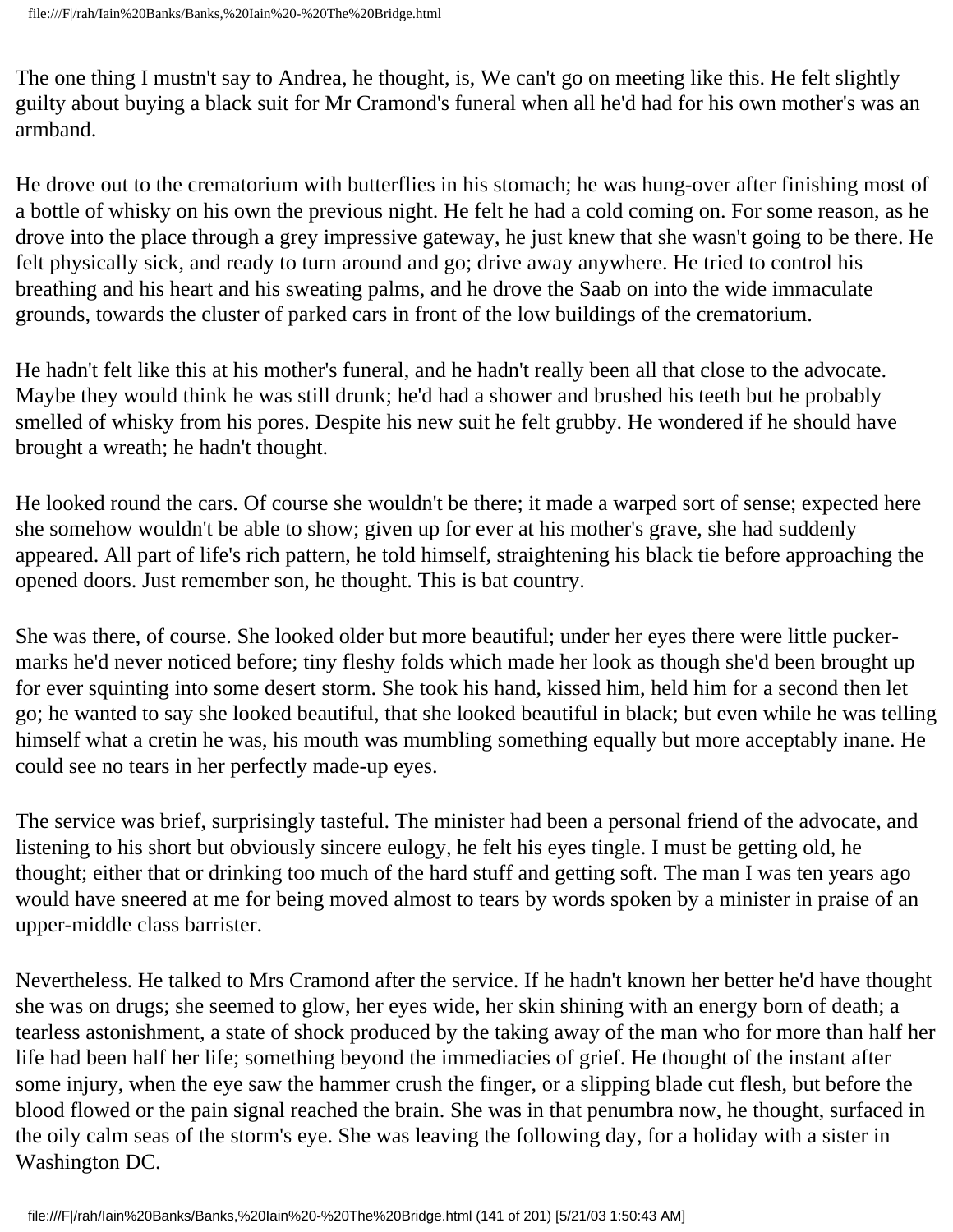The last thing she said to him was, 'Will you look after Andrea? They were so close; she won't come with me. Will you look after her?' He said, 'If she'll be looked after ... There's somebody in Paris, anyway, she might-' 'No,' said Mrs Cramond, and shook her head once, quite definite (a gesture the daughter had inherited; he suddenly saw one in the other). 'No, it's you. You,' she said, and squeezed his hand before getting into her son's Bentley. She whispered, 'You'll be the closest now.'

He stood, puzzled, for a while, then went to look for her. She was outside, in the car park, slouched against an undertaker's black Daimler limousine. She was lighting up a menthol More as he walked up, frowning. 'You shouldn't do that,' he told her; 'think of your lungs.' She regarded him with crushedlooking eyes. 'Solidarity,' she said bitterly. 'My old man's smoking at the moment too.' A small muscle in her jaw trembled. 'Oh, Andrea,' he said, suddenly filled with pity for her. He put his hand out towards her but she flinched away, turning from him and pulling her black coat tighter about her. He stood still for a moment, knowing that a few years ago he would have been hurt at this instant of rejection, and probably turned on his heel. He waited, and she came back to him, throwing the More down into the gravel and stepping on it with one black, swivelling shoe. 'Get me out of here, kid,' she said. 'Beam me up Scotty. Where's the Porsche? I was looking for it.'

They took the Saab to Gullane; she wanted to see the place where he'd died, so they stopped at the still ripped-up trench of verge and the not-yet repaired wall. He watched her in the rear-view mirror, standing looking down at the torn piece of turf as though expecting to see the grass grow back before her eyes. She touched the gashed ground and the stones of the farm wall, then came back to the car, rubbing stone-dust and earth from her pale, manicured fingers. She told him that her brother thought she was morbid for wanting to come here. 'You don't think I am, do you?' He said no, no, she wasn't. They drove on to the cold, empty house on the dunes overlooking the firth.

She turned and hugged him as soon as they were through the door; when he tried to kiss her, gently and softly, she rammed her mouth against his, her nails dug into his scalp, into his back through his jacket, into his buttocks through the black suit's trousers; she made a whimpering noise he'd never heard her make before and pushed his jacket offhis shoulders. He had just decided to go along with this desperate, anguished, erotic reaction, but to try to manoeuvre her into somewhere a little more comfortable than the draughty front hall with its cold tiles and bristly doormat, when such a decision became unnecessary. It was as if his body woke up to what was actually happening, as though some instantly transmissible fever spread from her to him. He was suddenly as consumed, as wildly, absurdly abandoned as she was, wanting her more than he could ever remember having wanted her before. They collapsed onto the doormat, she pulled him to her, without taking off coat or underclothes. It was over for them both in seconds, and only then did she cry.

The advocate had left him his golfclubs. He had to smile; it was a nice gesture. He left his wife - who had her own money - the house in Moray Place. The son got all his law books and the two most valuable paintings; Andrea was to have the rest, save for a few thousand to go to the son's own children and some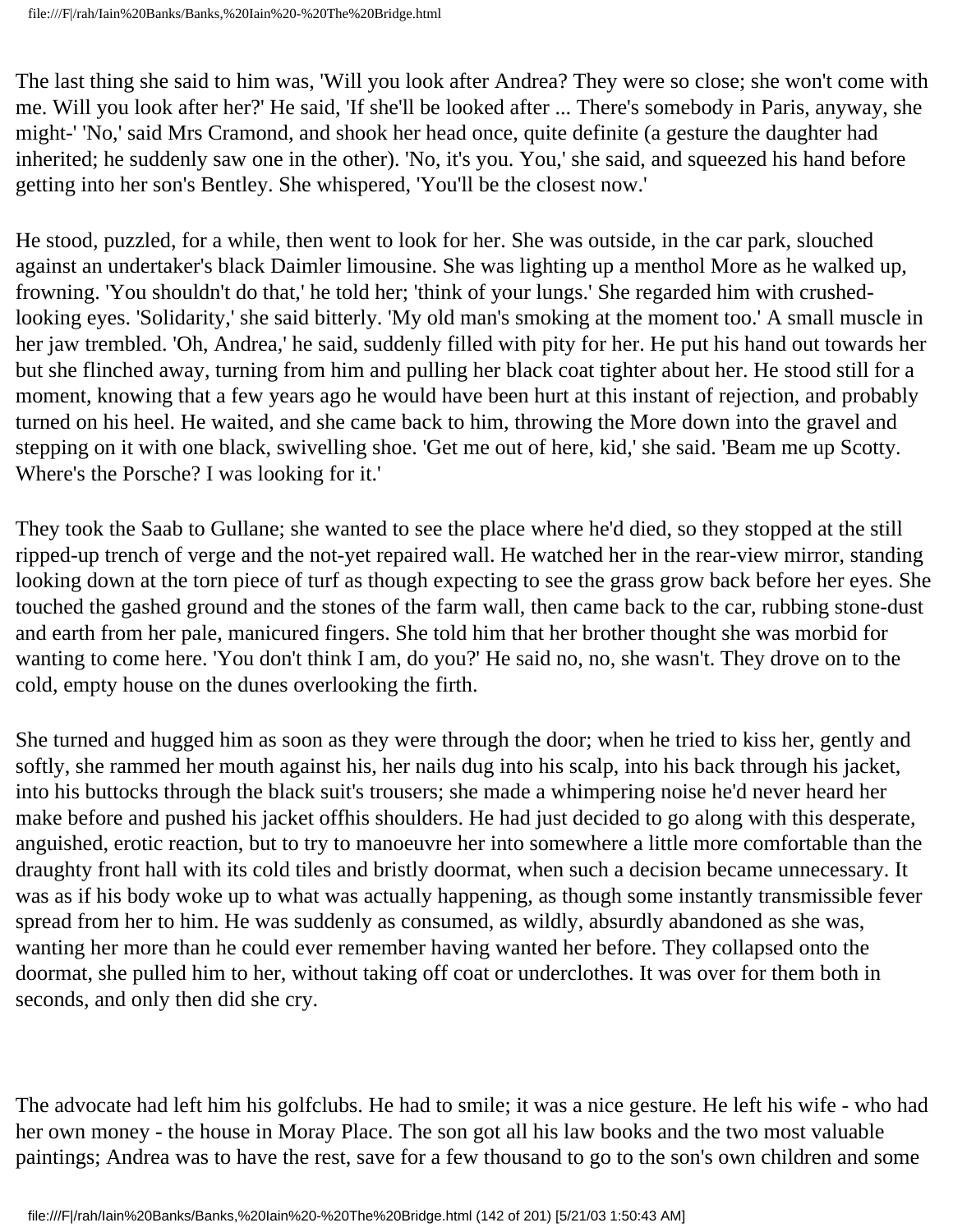file:///F|/rah/Iain%20Banks/Banks,%20Iain%20-%20The%20Bridge.html

nieces and nephews, and a couple of charitable bequests.

The son was busy with the estate, so he and Andrea drove Mrs Cramond to Prestwick for her night flight to the USA. He held onto Andrea's slim shoulders and watched the aircraft climb, curving over the dark Clyde, heading for America. He insisted on waiting until they could no longer see it, so they stood and watched its winking lights grow smaller and smaller against the last glow of the day. Somewhere over the Mull of Kintyre, when he'd almost lost sight of it, the jet climbed out of the shadow of the earth and into the retreating sunlight; its vapour trail blazed suddenly, glorious pink against the deep, dark blue. Andrea caught her breath, then gave a small laugh, the first since she'd heard the news about her father.

In the car, driving north by the side of the deep, dark river, he confessed he hadn't known the trail would suddenly appear like that, and after a moment's hesitation, he told her about trying to follow the Parisbound jet a year earlier. Sentimental fool, she told him, and kissed him.

They went to see his father, then took a few days off; she had two weeks before she had to go back to Paris, and he had no urgent work so they just drove wherever they wanted for the next few days, staying in small hotels and bed-and-breakfasts and not knowing where they'd be heading when they got up each morning. They went to Mull, Sky, Cape Wrath, Inverness, Aberdeen, Dunfermline - where they stayed with Stewart and Shona - then by-passed the Bridges and the city to head via Culross and Stirling, Blyth Bridge and Peebles to the borders. It was her birthday while they were away; he bought her a bracelet in white gold. They were heading back to Edinburgh from Jedburgh, on the last day, when she saw the distant tower. 'Let's go *there*,' she said.

They could only get within half a mile with the Saab; they parked oil a narrow, deserted road, she put on her Kickers, he lifted his camera and they tramped across a field then up through a wood and thick bracken, uphill towards the tower which stood on a broad summit of rock and grass. He hadn't realised it was so huge, from the road. It was massive; a local laird's solution to local unemployment at the start of the previous century, as well as a monument to a man and a great battle.

Its dark stones seemed to rise for ever into the wind; a heavy grey superstructure of wood protruding at the top held what looked like an open viewing platform beneath a conical wooden spire. He'd have imagined there would be a road up to such a place, a car park, a souvenir shop, turnstiles; officials and tickets and commerce. There didn't even seem to be a path. They stood, craning their necks looking up at it. The view just from the hillside was impressive enough. He took some photographs.

She turned, grinning, to him. 'What did you say this place was called?' He looked at the map he was carrying, shrugged.

'Penielhaugh, I think,' he said. She laughed.

'Penile-haugh. Wonder if we can get inside.' She went to a small door. There were three large boulders resting against it. She tried to roll them away.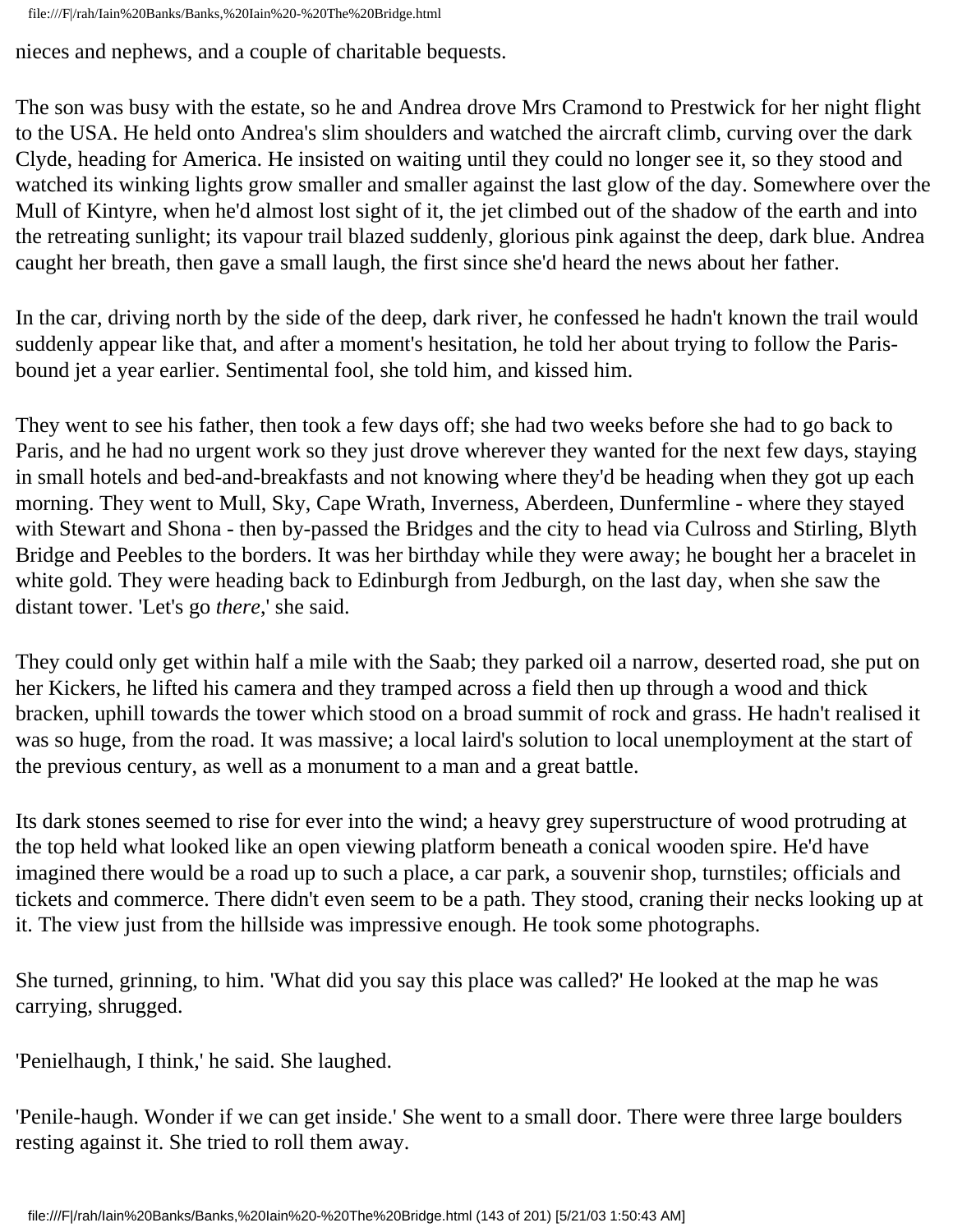'You'll be lucky,' he told her. He pushed and heaved the rocks away. The little door opened. She clapped her hands and went in.

'Wow,' she said, as hejoined her. The tower was hollow, just a single tube of stone. It was dark, the earth floor was covered in pigeon droppings and tiny, soft feathers, and the noise of the disturbed, cooing birds echoed faintly in the darkness. Sudden flapping sounded like fading, uncertain applause. High above, a few birds flew across dusty beams of light shining from the wooden cupola. The air was rich with the smell of the birds. A single narrow stairway - stones set jutting from the wall - spiralled up into the lightcapped gloom.

'Amazing place,' he breathed.

'How sweet the sound ... Tolkienesque, as they used to say,' she said, her head back, looking straight up, mouth open. He went over to the bottom of the spiralling stairs. There was a narrow metal rail set on spindly, rather rusted-looking rods. He thought: a century and a half old, if it's original. More. Even older. He shook it, dubious.

'Think it's safe?' she asked him. Her voice was low; he looked up again. It looked like a very long way to the top. A hundred and fifty feet? Two hundred? He thought about the rocks which had been rolled against the door. She gazed up too, caught a falling feather and looked at it. He shrugged.

'What the hell.' He started up the stone steps. She started after him immediately. He stopped. 'Let me get ahead a bit first; I'm heavier.' He went on up another twenty or so steps, keeping his feet close to the wall, not using the iron rail. She followed, not coming too close. 'Probably quite all right,' he told her half-way up, looking down towards the small circle of dark spattered earth at the base of the tower. 'Probably find the local rugby team trains by running up and down this every day.'

'Sure,' was all she said.

They got to the top. It was a broad, octagonal platform of grey-painted wood; thick timbers, solid planks and a firm, secure set of rails. They were both breathing hard when they got there. His heart was hammering.

It was a clear day. They stood getting their breath back, the wind stroking their hair. He breathed in the fresh, cool air and walked round the airy circle, drinking in the view and taking a few photographs.

'Think we can see England from here?' she said, coming over to him. He was gazing north, wondering if a distant smudge on the horizon, over the other side of some distant hills, was above Edinburgh. He made a mental note to buy a pair of binoculars for keeping in the car. He looked round.

'Soitinly,' he said. 'Good grief, you could probably see your *mother* from here on a really clear day.'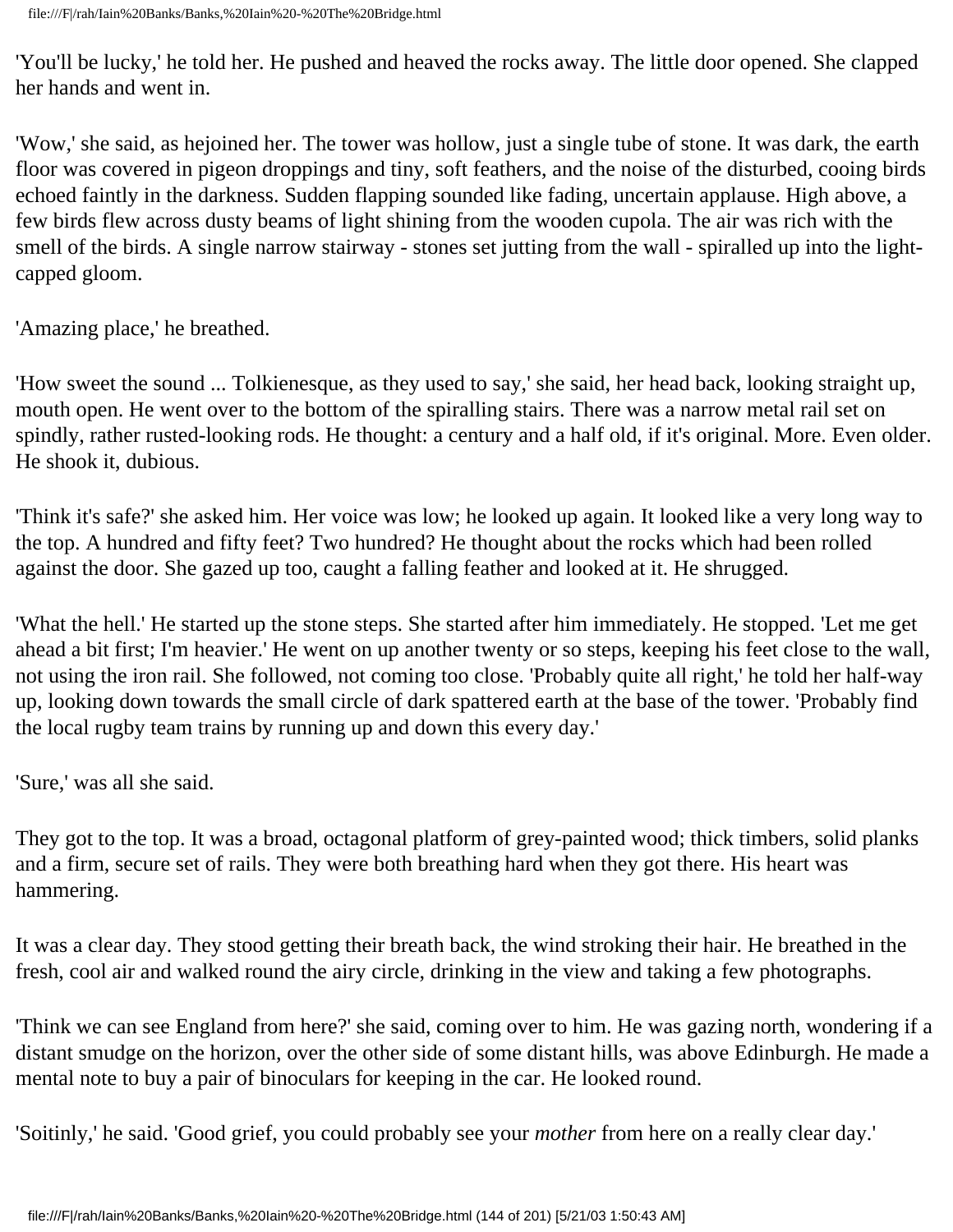She put her arms round his waist and cuddled him, her head on his chest. He stroked her hair. 'Really?' she said. 'How about Paris?'

He sighed, looked away from her, over the border countryside, across low hills, woods and fields and hedges. 'Yeah, maybe Paris.' He looked into her green eyes. 'I think you can see Paris from almost anywhere.' She said nothing, just hugged him some more. He kissed the crown of her head. 'Are you really coming back?'

'Yes,' she said, and he could feel her head nodding, rubbing against his chest. 'Yes, I'm coming back.'

He gazed at the distant landscape for a while, watching the wind move the tops of the serried firs. He laughed once, just a sudden shrugging motion of his shoulders, a noise in his chest.

'What?' she said, not looking up.

'I was just thinking,' he said. 'I don't suppose if I asked you to marry me, you'd say yes, would you?' He stroked her hair. She looked up slowly, an expression he could not read shown on her calm face.

'I don't suppose I would either,' she said slowly, her eyes flickering, switching from one of his eyes to the other, a tiny frown etched in between her deep, dark brows. He shrugged, looked away again.

'Well, never mind,' he said.

She hugged him once more, head on chest. 'Sorry kid. It'd be you, if anybody. It just isn't me.'

'Yeah, what the hell,' he said, 'I don't suppose it's me either. I just don't want to be apart from you for so long again.'

'I don't think we ever have to be again.' The wind blew some of her red, glossy hair up against his face, tickling his nose. 'It isn't just Edinburgh, you know, it's you as well,' she told him quietly. 'I need my own place, and I dare say I'll always be too easily led astray by a soft voice or a nice bum, but... well, it's up to you. You sure you don't want to look for a nice wee wifey?' She looked up at him, grinning.

'Oh,' he said, nodding, 'pretty damn certain.'

She kissed him, lightly at first. He leant back against one of the grey square posts of the tower's superstructure, clutching her buttocks and rolling his tongue round inside her mouth, thinking, Well if the damn post gives way, what the hell; I may never be this happy again. There are worse ways to go.

She pulled away from him, a familiar, ironic smirk on her face. 'Yi talked me inta it, yi sweet-talkin bestid.' He laughed and pulled her back.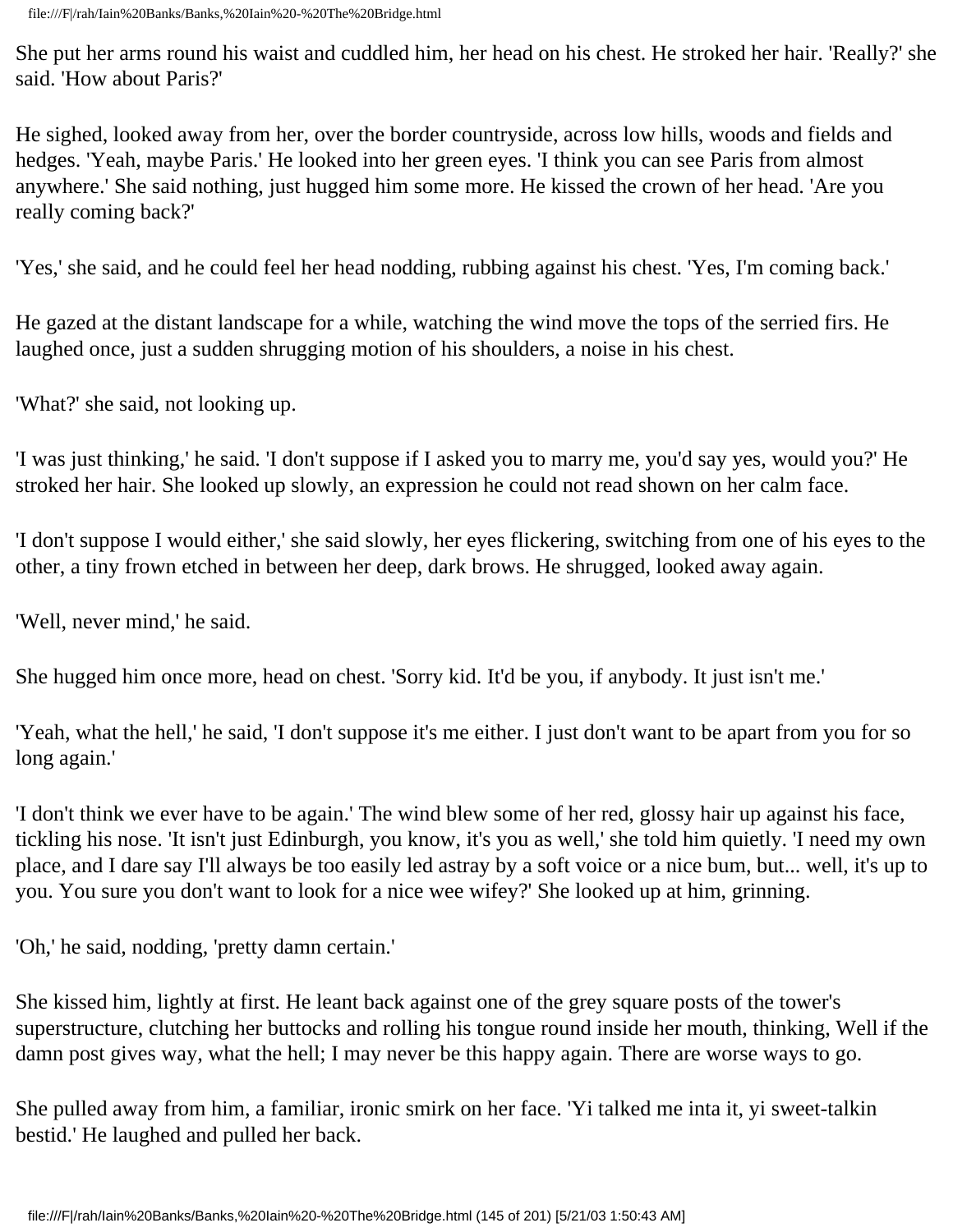file:///F|/rah/Iain%20Banks/Banks,%20Iain%20-%20The%20Bridge.html

'You insatiable hussy.'

'You bring out the best in me.' She fondled his balls through his jeans, stroked his erection.

'Anyway, I thought your period had started.'

'Good God man, not afraid of a little bit of *blood* are you?'

'No of course not, but I haven't brought any tissues or -'

'Oh why are men so fucking *fastidious*?' she growled, biting his chest through his shirt and pulling a thin white scarf from a pocket in her jacket like a magician producing a rabbit. 'Use this, if you must mop up.' She covered his mouth with hers. He pulled her shirt out of her trousers, looked at the scarf held in his other hand.

'This is *silk*,' he told her.

She pulled his zip down. 'You better believe it kid; I deserve the best.'

Afterwards they lay still, shivering a little in the breeze of a cool July day as it moved through the painted wooden structure. He told her her aureoles were like pink washers, her nipples like little marshmallow bolts, and the tiny puckered slits at their tips like slots for a screwdriver. She laughed quietly, dozily, amused at such comparisons. She looked up at him, a sort of ironical, roguish expression on her face. 'Do you *really* love me?' she said, apparently unbelieving. He shrugged.

''Fraid so.'

'You're a fool,' she chided gently, lifting one hand to play with a lock of his hair, smiling at it.

'You think so,' he said, lowering himself for a moment, kissing the tip of her nose.

'Yes,' she said. 'I am fickle and selfish.'

'You are generous and independent.' He brushed some windblown hair away from near her eyes. She laughed, shook her head.

'Well, love is blind,' she said.

'So they tell us.' He sighed. 'Can't see it myself.'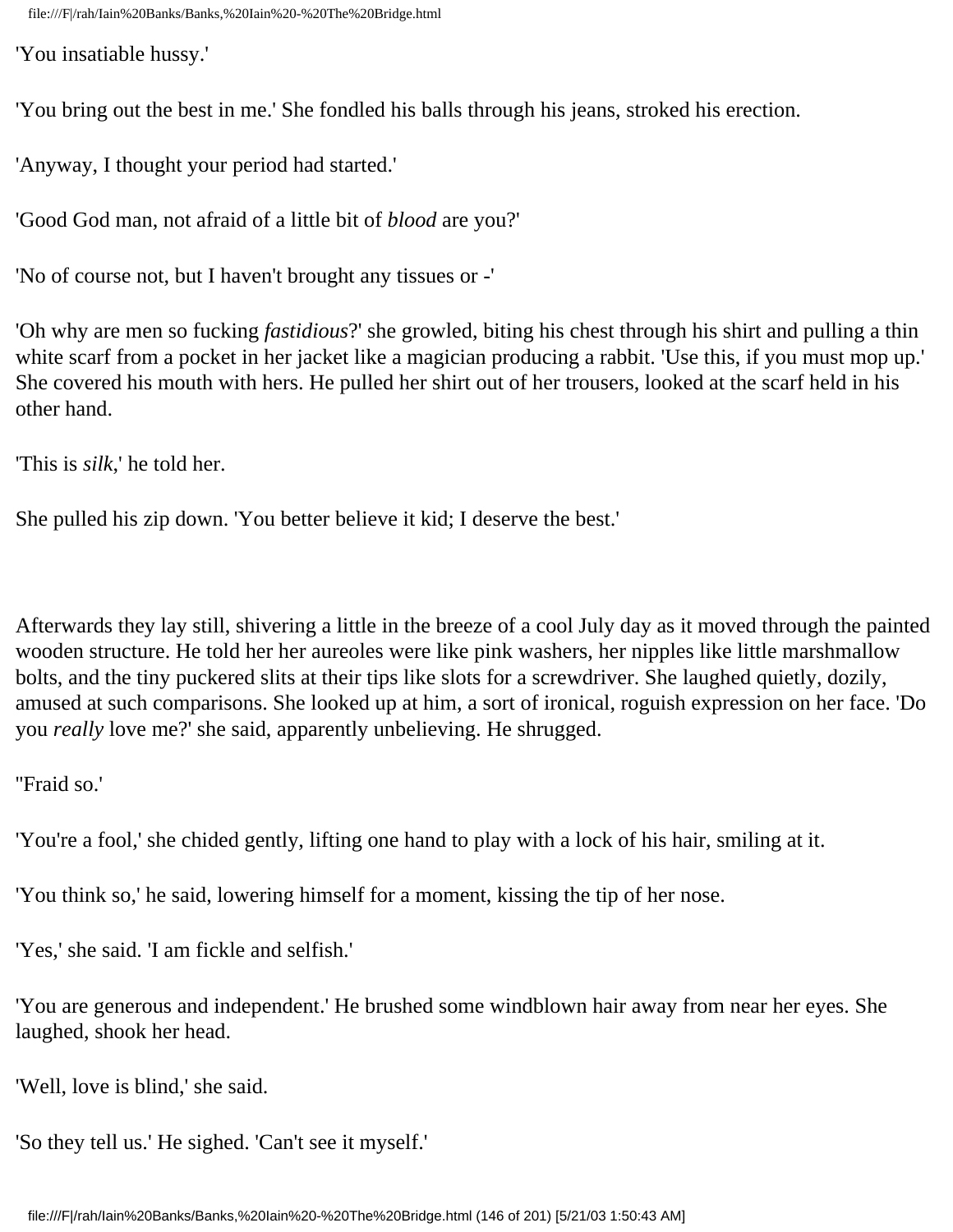# **Metamorphosis:**

## **Oligocene**

When I was young I used to see these things float down in front of my eyes, but I knew they were inside my eyes and that they moved the same way that pretend snowflakes move in one of those little snow scene ornaments. Never could work out what the hell they were (I described them to the doctor once as looking like roads on a map - I still know what I meant - but they'd be better described as looking like tiny twisted glass pipes with bits of dark matter stuck in the tubes), but they never seemed to cause any real problems so I paid them no attention. Only years later did I find out they were quite normal; just dead cells from the top of the eye floating down through the fluid. I believe I did once worry about them silting up, but I guessed there was some bodily process that went on inside my eyes which would make sure it didn't happen. Shame, really; with an imagination like mine I think I'd have made a great hypochondriac.

Somebody told me something about silt; that little dark fellow with the stick. Said the whole thing was sinking; they'd taken so much water from artesian wells, and so much oil and gas too, that whole bits of the thing were just sinking into the water. Quite upset about it, he was. Of course there's a fix; you pump in sea water. More expensive than just sucking out what you want, but you don't get anything for nothing (although, of course, there are *margins*, which come pretty damn close).

We are rock, part of the machine (what machine? *This* machine; look, pick it up, shake it, see the pretty patterns form; watch it snow, or rain, or blow, or shine), and we live the life of rocks; first igneous as children, metamorphic in our prime, sedimentary in our sedentary dotage (back to the subduction zone?) In fact the literal truth is even more fantastic: that we are all stars; that we, all our systems and this single system, are the gathered silt of ancient explosions, dying stars from that first birth, detonating in the silence to send their shrapnel gases spinning, swarming, collecting, forming (beat that, mean 'magined monks).

So we are silt, we are precipitate, we are leavings (cream and scum); none the worse for that. You are what has gone before, just another collection, a point on a (stretched) line, just the wave-front.

Shake and jostle. A machine within a machine within a machine within a machine within a - you want me to stop here?

Jostle, shake. Dreams of something long ago, something lodged in the brain somewhere, finally coming to the surface (another shrapnel, more splinters).

Jostle shake jostle shake. Half awake half awake.

Cities and Kingdoms and Bridges and Towers; I'm sure I'm heading for them all. Can't go for long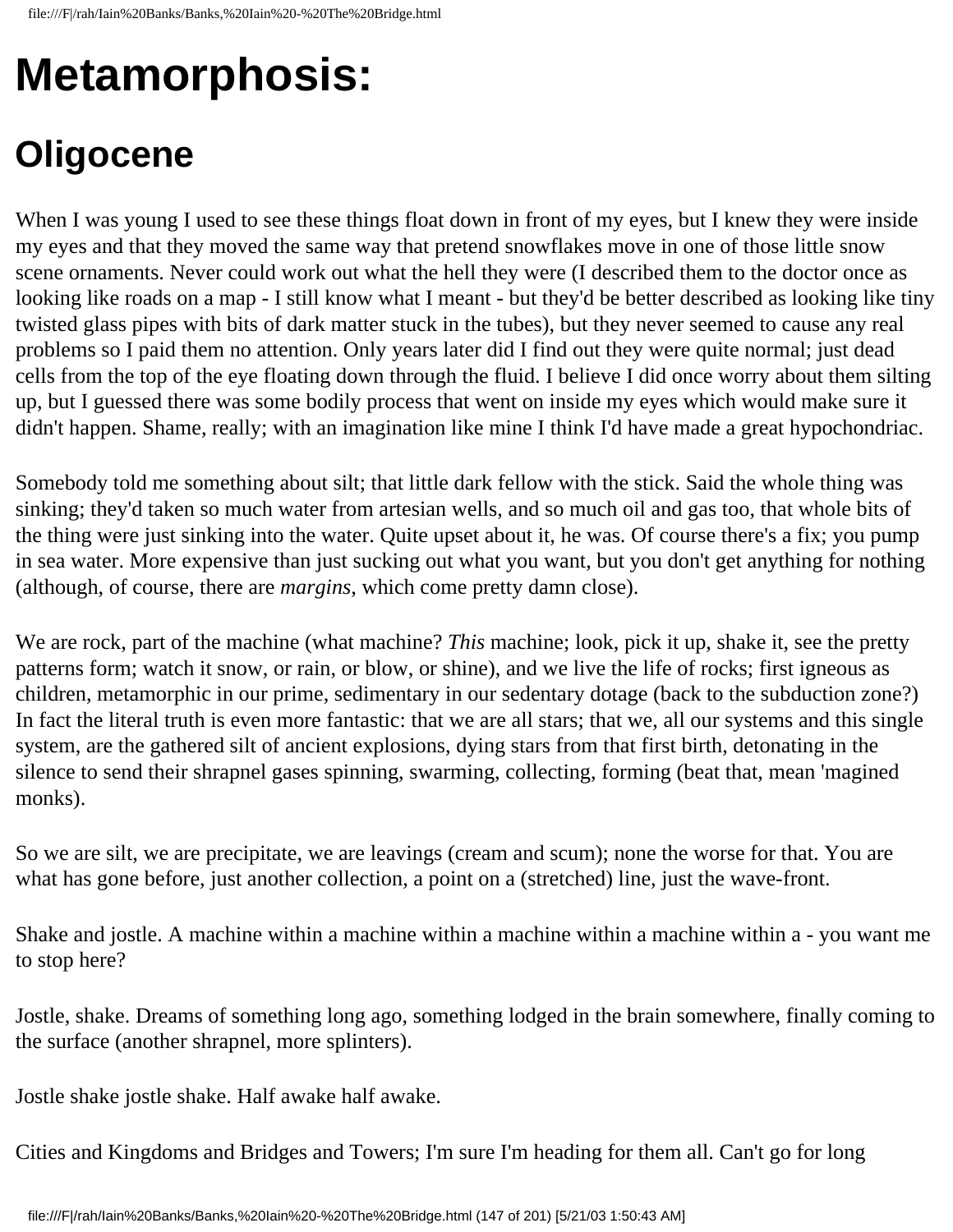without getting *some*where, after all.

Where the hell was that dark bridge? Still looking.

In the silence of the speeding train, I see the bridge pass. At speed, the secondary architecture can almost disappear at times; all that is visible is the bridge itself, the original structure, flashing red criss-crossing, in its own lights or the sunlight. Beyond, the blue firth, shining under a new day.

The slanted girders pass like forever chopping blades, dimming the view, sectioning it, parcelling it. In the new light, and in the haze of the day, I seem to see another bridge, up river; a grey echo, a shadow-ghost of the one bridge, towering out of the mists above the river, at once more straight and less so. Ghost. Ghost bridge; a place I knew once but know no more. A place to -

On the other side, down-river, through the cutting dark lines of the structure, I can see the barrage balloons, hanging blackly in the sunlight like obese submarines, dead and bloated with some corrupting gas.

Then the planes come, level with me, flying alongside me; they are heading in the same direction as the train, overtaking it slowly. They are surrounded by black clouds; dark bursts of smoke detonate in the sky all around them. Their own pulsed signals mingle with the black smudges of the bridge's reactivated antiaircraft defences, scrambling the already nonsensical message trailed behind the craft still further.

Invulnerable, uncaring, the silver planes fly on through the furious hail of exploding shells, their formation perfect, their sky writing as neat and precise as ever, sunlight glinting over their sleekly bulbous bodies. All three, from boss to skid, look quite undamaged; their flush-riveted lines are unmarred even by soot or oil stains.

Then, when they are almost too far away for me to see them clearly through the angle of increasing structure, when I have determined they must be really invulnerable, or at least that the bridge's guns are firing smoke charges, not shrapnel or even impact rounds, one of the aircraft is hit. Hit in the tail. It is the middle plane. Immediately it starts to slow down, dropping behind the other planes, grey smoke pouring from its tail, the black puffs of its message continuing for a while, then growing fainter as the plane drops further and further back until it is alongside the train. It does not peel away or take any other evasive action; it keeps the same steady course, but slower now.

Its tail disappears, consumed by the smoke. Still it flies, straight and level. Gradually the fuselage is eaten away. The plane keeps pace with the train and does not deviate from its course, though black anti-aircraft bursts still swarm around it, damage or no. Half the fuselage is gone; it has no tail. The grey smoke starts to eat into the trailing edge of the wing roots and the rear of the cockpit canopy. The plane cannot be flyable; it should have tumbled out of control the instant it lost its tail surfaces, but it flies on, still accurately level with the racing train, and matching its speed. The thick cloud of grey smoke eats fuselage, cockpit, wings, then thins out as they disappear; only the engine cowling and the near-invisible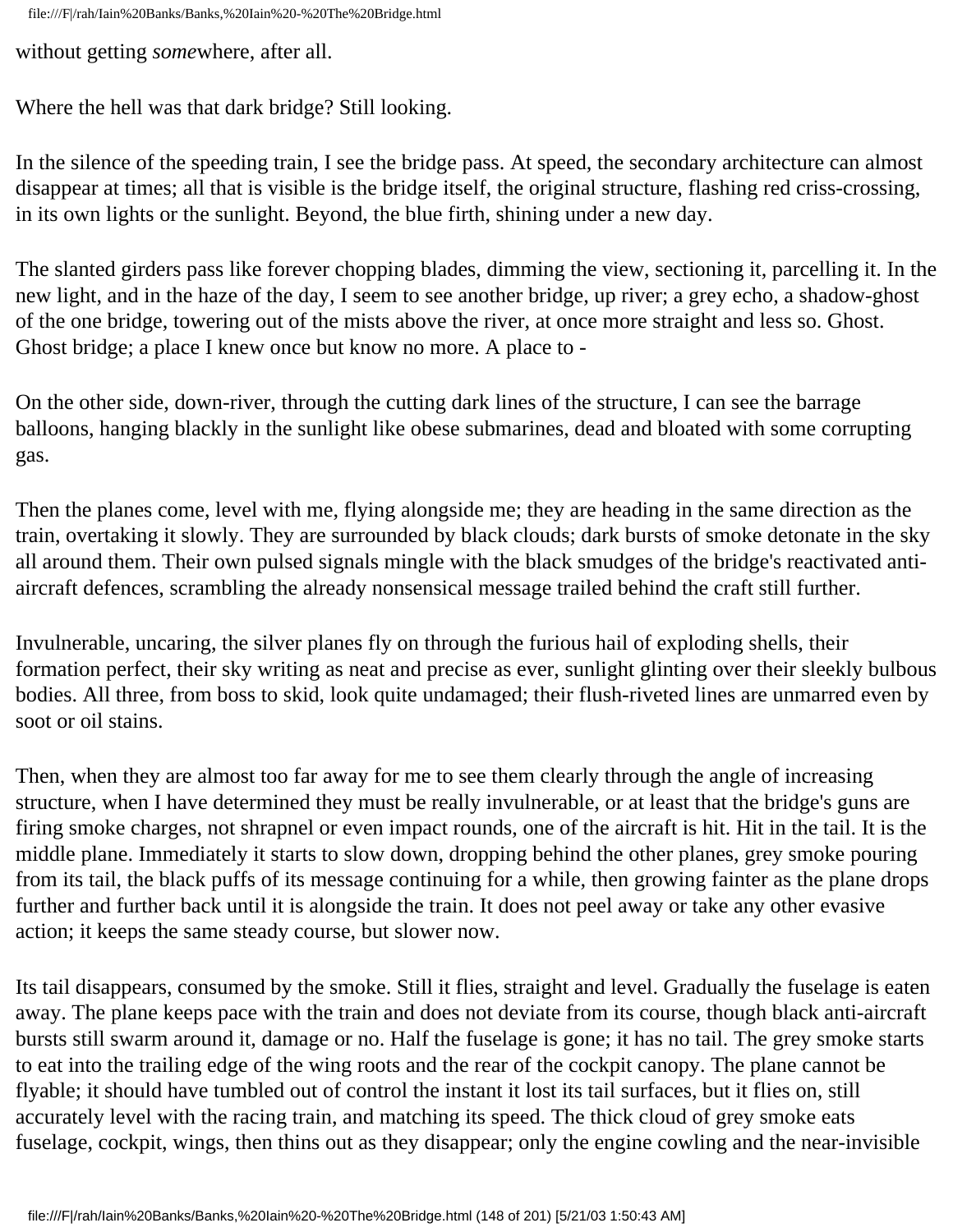file:///F|/rah/Iain%20Banks/Banks,%20Iain%20-%20The%20Bridge.html

line of the propeller remain to be consumed.

A flying engine; no pilot, no fuel, no control surfaces, no means of lift. The cowling disappears, exhaust by exhaust. Only a few puffs of black smoke bother to follow it. The engine has vanished; the propeller disappears in a sudden thick pulse of grey, then only the boss is left, quickly shrivelling to leave a thin grey line; then it is gone. Just blue sky and balloons beyond the whirling verticals and slants of the speedblurred bridge. The train jostles and shakes me. I am half awake. I go back to sleep.

On the journey I had strange recurring dreams of a life lived on land; I kept seeing one man, first as a small boy and then as a youth and finally as a young man, but I did not see him clearly at any stage. It was as though all of it was through some mist, and only in black and white and cluttered with things that were more than just visual images but less than real, as if I watched that life on a distorted screen but at the same time could see into that man's head, see the thoughts inside, the associations and connections, conjectures and imaginings all bursting from him and onto the screen I was watching. It all seemed grey and unreal, and I could sometimes spot similarities between what happened in this odd, recurring dream and what really did happen while I lived on the bridge.

Perhaps that was reality, my damaged memories just restored enough to put on some sort of disordered show and doing their best either to entertain or to inform me. I recall that I did see something that looked like the bridge at one point in my dream, but only from a distance, from a desert coast I think, and besides it was far too small. Later I thought I might have stood underneath it, but again it was too small, and too dark; a minor echo, no more.

The empty train I had stowed away on moved for days over the bridge, sometimes slowing but never stopping. I could have jumped from it a couple of times, but I might have killed myself, and I was still determined to reach the end of the structure. I had the run of only three deserted carriages, two passenger cars - with seats and small tables and sleeping compartments - and one dining-car. But no kitchen-car, no galley, and locked doors at each end of those three carriages.

I hid most of the time, slouched down in one of the reclining seats so that I could not be seen from outside, or lying in a sleeping compartment top bunk and peeping out through half drawn curtains at the bridge outside. I drank water from the toilet washbasins, and day-dreamed or dreamt about food.

The carriages were unlit at night, haunted by the flickering beams of yellow-orange light from outside. It grew gradually warmer with each passing day, and the sunlight outside became brighter. The overall shape of the bridge outside the windows did not seem to change, but the people I glimpsed occasionally by the trackside did alter; their skins became different colours, darker as the sunlight increased.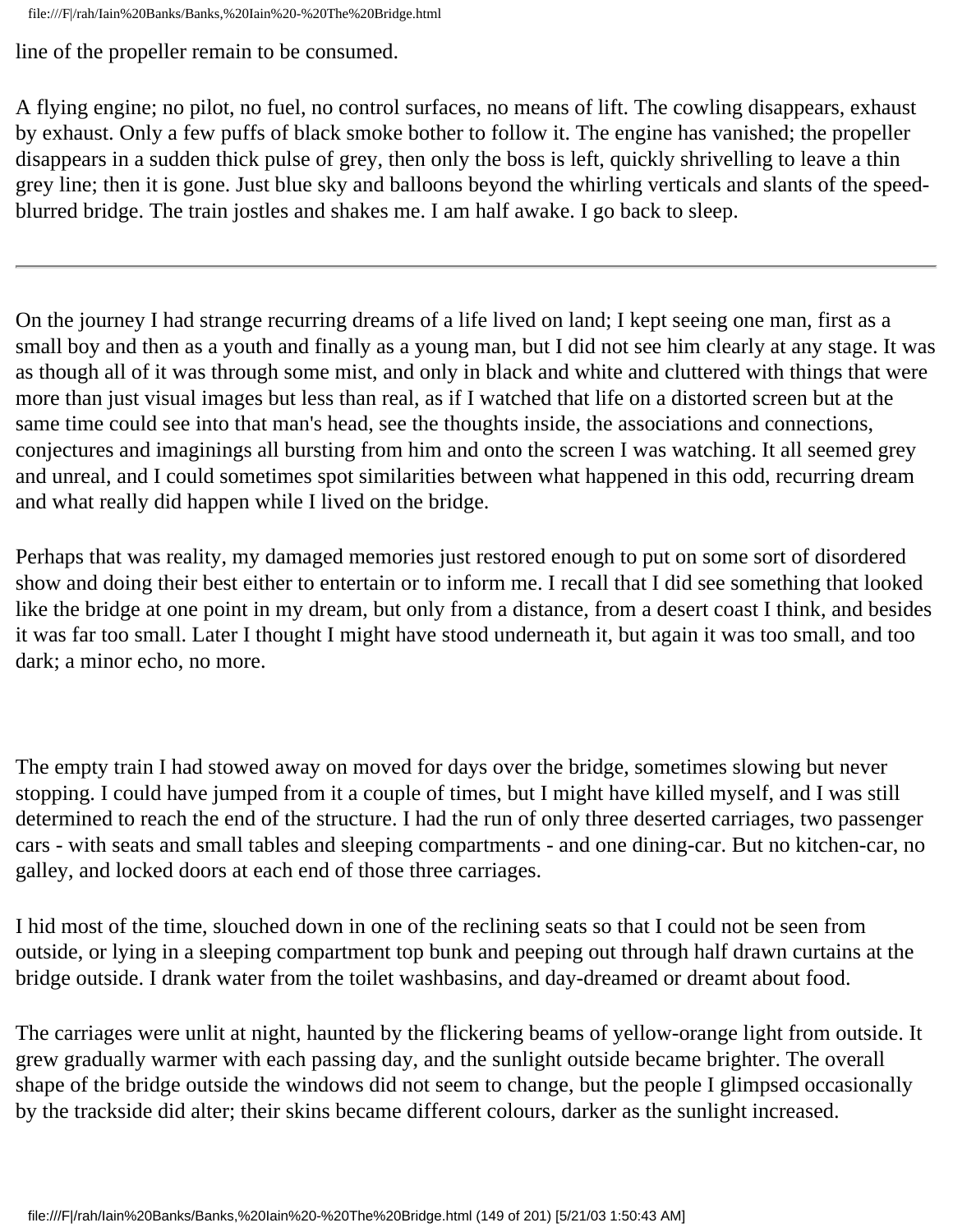After some days, though, everything seemed to get darker again, as I lay, faint with hunger, rattled like something loose in a long, reclined seat. I began to believe that the light had not changed at all, and that it was something inside my eyes that made the people look like shadows. Still, my eyes hurt.

Then one night I awoke, dreaming of the last meal I had had with Abberlaine Arrol, and saw that it was very dark, both inside the carriage and out.

No glow of light came from the bridge outside, no chrome edge of reflecting cabin fitments was visible; neither was my own hand when I held it in front of my face. I closed my eyes and pressed them, only then seeing the false nerve-light that is the eyes' reaction to pressure.

I felt my way to the nearest outside door, opened the window and stared out. A strange, thick, heavy smell came into the carriage on the warm air. It alarmed me at first; no smell of salt, of paint or oil or even smoke and fumes.

Then I saw a faint edge of light above me, moving very slowly. The train was still moving at close to full speed - the slipstream poured roaring through the window to tug at my loose clothes - but whatever it was I could see, the light was moving very slowly over it; it must be very far away. A cloudbank, I thought, lit by starlight, then realised I could see that outline of light continuously, without any interrupting beams and girders chopping the sight into flickering fragments.

A part of the bridge where the load-bearing structure was beneath the level of the rails? I started to feel faint again.

Then the train slowed for some points, and before it speeded up again I could hear, through the lessened noise of its progress, the distant night noises of a dark, wild forest, and saw that the edging of the light I had mistaken for a cloudbank was a raggedly wooded ridge a couple of miles away. I laughed, delirious and delighted, and sat by the window until the dawn came up and made the green forest steam with fragment mists.

That day the train slowed, and entered the outskirts of a sprawling town. It wound sinuously, slowly, through a great marshalling yard towards a long, low station. I hid in a linen cupboard. The train stopped. I heard voices, the whirring noises of unidentifiable machines inside the carriages, then nothing. I tried to get out of the cupboard but it had been locked from the outside. While I was sitting wondering what to do next, more voices sounded through the cupboard's metal door, and I formed the impression that the train was filling up with people. After a few hours, the train moved again. I slept in the locked cupboard that night and was discovered by a steward the next morning.

The train was full of passengers; well-dressed ladies and gentlemen who looked as though they came from the bridge. They wore summer suits and dresses; they sipped cocktails chinking with ice at little tables in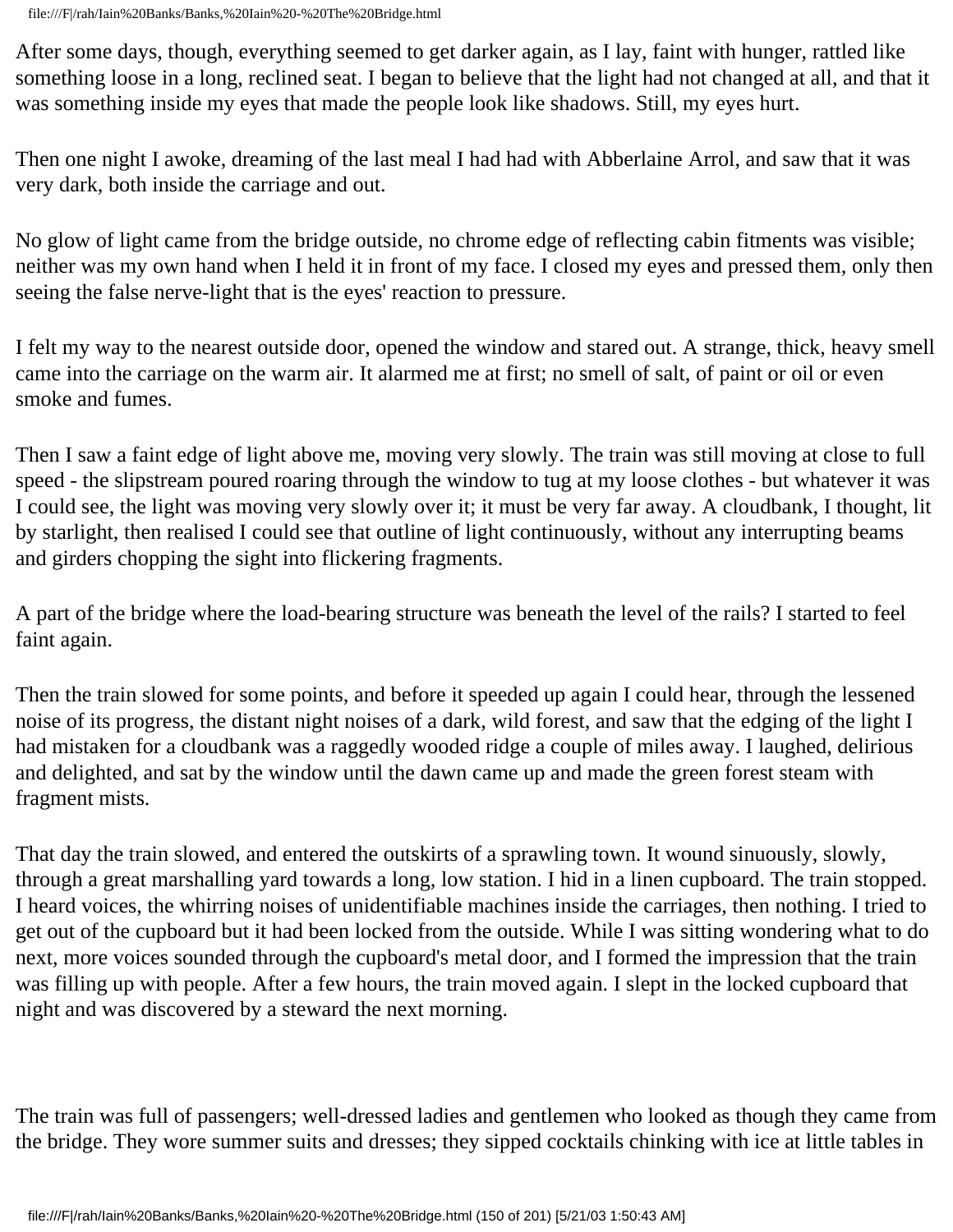the observation cars. They looked vaguely disgusted when they saw me led through the train in my crumpled, stale clothes, a railway policeman's hand forcing one of my arms painfully high up my back. Outside, the countryside was mountainous, full of tunnels and tall viaducts spanning boulder-torn torrents.

I was interrogated by one of the train's deputy firemen, a young man in a sparkling white uniform which seemed rather inappropriately spotless given his rank. He asked me how I came to be on board; I told the truth. I was taken back through the train and locked in a bare, barred section of a baggage car. I was fed well, on galley leftovers. My clothes were taken from me, washed and returned. The handkerchief Abberlaine Arrol had monogrammed, and on which she had left a smudged red image of her lips, came back quite thoroughly clean.

The train moved for days through mountains, and then across a high, grass-covered plain where distant herds of animals scattered and fled on its approach and the wind blew continually. Beyond the plain it started to climb towards another range of mountains. It unwound its way through those, across more spindly viaducts and long tunnels, descending all the time and stopping at small, quiet towns along the way, amongst forests and green lakes and rock spires plinthed in scree. The barred and rattling little cell had only a single small window two feet long and six inches high, but I could observe the scenery well enough, and the fresh, rarefied smells of the mountains and the plateaux leaked through the large baggage door at one end of the car, wrapping me with the scents which I seemed, tantalisingly, to recall from long ago.

I had other dreams, besides the recurring one of the man in the severely beautiful city; I dreamt one night that I woke up and went to my small window and looked out over a boulder-strewn plain, and saw two sets of weak lights as they approached each other over the moonlit wasteland. Just as they stopped, facing each other, the train roared into a tunnel. On another occasion I thought I looked out during the day, while the train ran along the top of a great cliff facing a blue, glittering sea; the cliff-edge was strung about with puffy clouds which we continually plunged into and rushed out of, and a few times in the clear spaces, through a haze of heat, far below on the surface of the sun-burnished sea, I thought I saw two ships of the line sailing alongside one another, the space between them filled with puffs of grey smoke and darting flames. But that was a day-dream.

They left me here eventually, after the mountains and the hills and tundra and another, lower, colder plain. Here is the Republic, a cold, concentric place once known, they say, as The Eye of God. It is reached, from the barren plain, by a long causeway which divides the waters of a huge grey inland sea. The sea is almost perfectly circular, and the large island at its centre is also very close to that same geometric shape. The first I saw of it was the wall; the grey sea wall skirted by low surf and topped by low towers. It seemed to stretch curving away for ever, vanishing in a haze of distant rain squalls. The train clattered through a long tunnel, over a deep moat of water and then another wall. Beyond lay the island and the Republic, a place of wheatfields and wind, low hills and grey buildings; it seemed at once rundown and full of energy, and those grey buildings gave way, every now and again, to immaculate palaces and temples of an obviously earlier age, perfectly restored but seemingly unused. And there was a graveyard,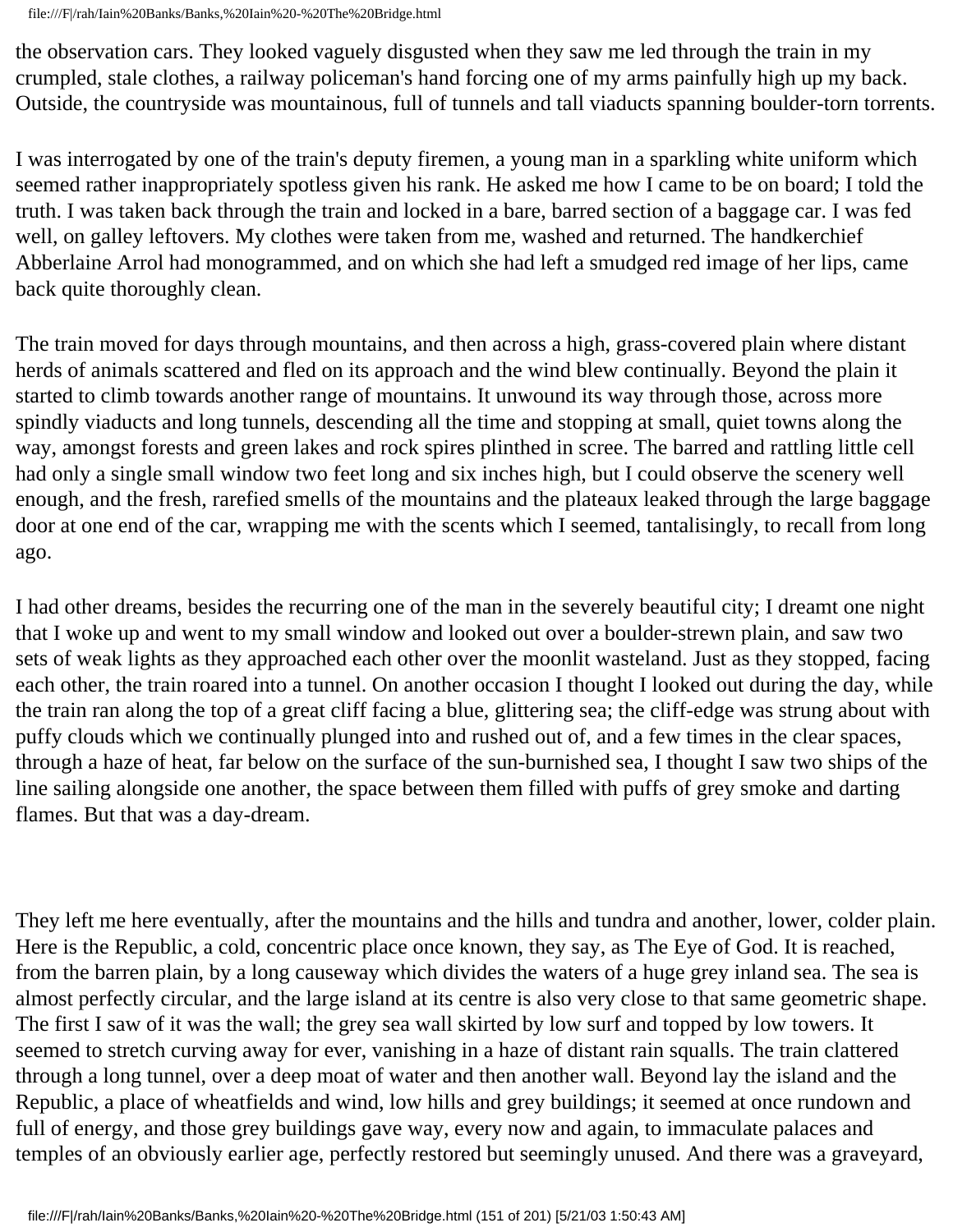a cemetery miles to each side, packed with millions of identical white pillars spread geometrically across a green sea of grass.

I live in a dormitory with a hundred other men. I sweep leaves from the broad paths of a park. Tall grey buildings rise on all sides, bulking square shapes against the grainy, dusty-blue sky. There are spires and thin towers on top of the buildings; banners I cannot read fly from them.

I sweep the leaves even when there are no leaves to sweep; it is the law. I formed the impression when I first came here that this was a prison, but this is not the case, at least not in the obvious sense. It seemed then that everybody I met was either a prisoner or a guard, and even when I was weighed and measured and inspected and given my uniform and taken by bus to this large, anonymous town that nothing had really changed. I could talk to relatively few people - this came as no surprise, of course - but the ones I did talk to seemed delighted that I could speak to them in my strange, alien tongue, but also rather guarded when talking about their own circumstances. I asked them if they had heard about the bridge; some had, but when I said I came from there they seemed to think I was joking, or even that I was mad.

Then my dreams changed, were taken over, invaded.

I woke up one night in the dormitory; the air was sick with the smell of death, and choked with the sounds of people moaning and crying out. I looked through a broken window and saw the flashes of distant explosions, the steady glow of large fires, and could hear the crump of falling shells and bombs. I was alone in the dormitory, the sounds and smells came from outside.

I felt weak and desperately hungry, more hungry than I had felt on the train which had taken me away from the bridge. I discovered I had lost almost half my weight during the night. I pinched myself and bit the inside of my cheek, but I did not wake up. I looked round the deserted dormitory; the windows had been covered in tape; black and white tape made X's all over the rectangular panes. Outside, the town was burning.

I found some ill-fitting shoes and an old suit where my standard-issue uniform should have been. I went out into the town. The park which I was supposed to sweep was there, but covered in tents and surrounded by ruined buildings.

Planes droned overhead, or came hurtling down out of the cloudy night sky, screaming. Explosions shook the ground and air; flames leapt into the sky. Everywhere was rubble and the smell of death. I saw a dead, skinny horse, fallen in its traces, the cart behind it half-covered by the ruins of a fallen building. The horse was being carefully butchered by a group of thin, wide-eyed men and women.

The clouds were orange islands against the ink-black sky; fires reflected there on the hung vapour, and sent huge columns of their own darkness into the air to meet them. The planes wheeled, like birds of carrion over the burning town. Sometimes a searchlight would pick one out, and a few black puffs of smoke would darken the sky around the plane still further, but it seemed that otherwise the town was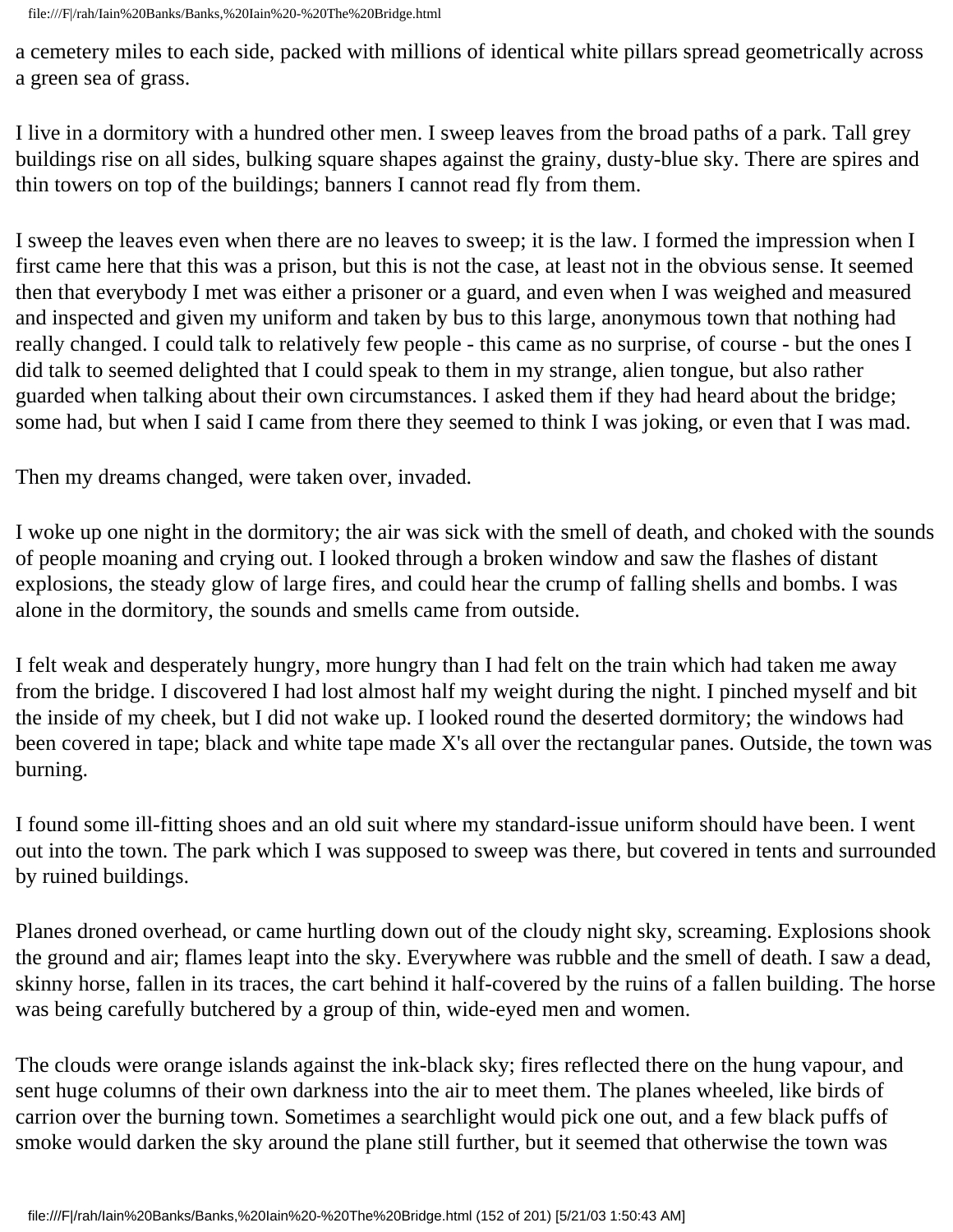defenceless. Occasionally shells shrieked overhead; twice explosions nearby made me duck for cover as debris - dusty bricks, shards of stone - fell pattering and thumping around me.

I wandered for hours. Towards dawn, as I was returning to the dormitory through this unending nightmare, I found myself behind two old people, a man and a woman. They were walking along the street, each supporting the other, when the man suddenly crumpled and fell, taking the old lady down with him. I tried to help them up, but the man was already dead. There had been no bombs or shells for several minutes, and though I thought I could hear distant crackling small-arms fire, none of it was near us. The woman, almost as thin and grey looking as the old dead man, cried hopelessly, sobbing and moaning into the worn collar of the old man's coat, slowly shaking her head and repeating over and over some words I could not understand.

I did not think the shrivelled old could contain so many tears.

The dormitory was full of dead soldiers in grey uniforms when I returned. One bed was unoccupied. I lay down on it and woke up.

It was the same peaceful, intact town, with the same trees and paths and tall grey buildings. I was still here. The buildings I had seen in flames or in ruins were those that overlooked the park where I worked. When I looked carefully though, in some places I found stones which had not been restored, and which were part of the original buildings. Some of those blocks were chipped and scarred with the distinctive, but weathered, marks of bullets and shrapnel.

I had similar dreams for weeks; always much the same, never exactly similar. Somehow I was not surprised when I discovered that everybody had these dreams. They were surprised; surprised that I had never had such dreams before. I cannot understand, I tell them, why they seem frightened of their dreams. That was the past, I say, this is the present; the future will be better, it won't be the past.

They think there is a threat. I tell them there isn't. Some people have started to avoid me. I tell the people who will listen that they are in prison, but the prison is in their own heads.

I sat up drinking far too much spirit with my workmates last night. I told them all about the bridge and that I had seen nothing threatening to them on my long journey here. Most of them just said I was crazy and went to bed. I stayed up too late, drank too much.

I have a hangover now, at the start of the week. I pick up my brush from the depot and head into the chilly spaces of the park, where the leaves lie, damp or frozen on the ground according to where the sunlight falls. They are waiting for me in the park; four men and a big black car.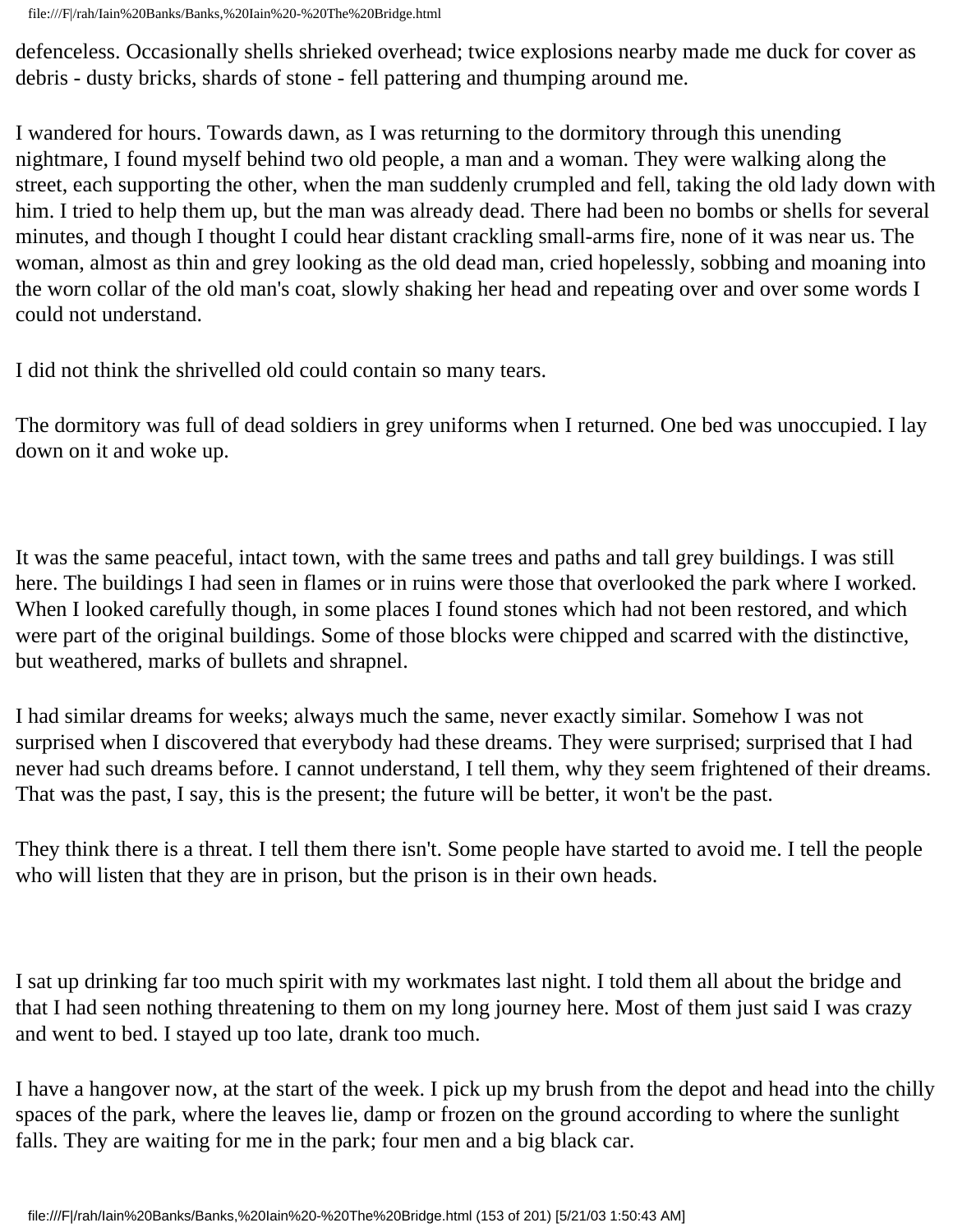In the car two of them hit me while the other two talk about the women they screwed that weekend. The beating is painful but not enthusiastic; the two men administering it seem almost bored. One of them cuts a knuckle on my teeth and looks annoyed for a moment; he takes out a knuckleduster, but one of the other men says something to him; he puts it away again and sits sucking at his finger. The car screams through the wide streets.

The thin, grey-haired man behind the desk is apologetic; I wasn't supposed to be beaten up, but it's standard procedure. He tells me I am a very lucky man. I dab at my bloody nose and puffy eyes with my monogrammed hanky - still, miraculously, not stolen - and try to agree with him. If you were one of ours, he says, then shakes his head. He taps a key on the surface of his grey metal desk.

I am somewhere in a large underground building. They blindfolded me in the car, on the road between the town and whatever city this is. I know it is a city because I heard its noises, and we drove through it for an hour before the car dipped into some echoing underground space, spiralling down and down into the earth. When it stopped I was led out of the car and along innumerable curving corridors to this room, where the thin, grey-haired man was waiting, tapping his grey desk with a key and drinking tea.

I ask him what they are going to do with me. He tells me instead about the combined prison and police headquarters I am now in. It is mostly underground, as I had guessed. He explains, with genuine enthusiasm, the principles upon which it has been designed and built, warming to his subject as he goes on. The prison/HQ is in the form of several tall, buried cylinders; inverted circular skyscrapers interred together beneath the surface of the city. He is deliberately vague about the exact number, but I form the impression there are between three and six of these close-packed cylinders. Each of these huge sunken drums contains many hundreds of rooms: cells, offices, toilets, canteens, dormitories, and so on, and each cylinder can be individually rotated, like some immense battleship magazine, so that the orientation of the corridors and doors leading into and out of each drum can be changed almost continually. A door which one day leads to a lift or an underground car park or a railway station or a certain place in one of the other cylinders might on the following day lead to a completely different cylinder, or to solid rock. From day to day, even - in conditions of high security alert - from hour to hour, this massive gearbox of revolving drums can be moved either at random or according to a complex, coded pattern, thus totally confounding the planning and execution of any attempted escape. The information necessary to decode these erratic transformations is distributed to the police and staff strictly on a need-to-know basis, so that nobody ever knows in exactly what new configuration the composite subterranean complex has been arranged; only the very highest and most trusted officials have access to the machines which set up and oversee these rotations, and the machinery and electronics which are its muscles and nerves are so designed that no engineer or electrician working on any conceivable fault or failure could possibly gain a working overview of the whole system.

The fellow's eyes are bright and wide as he describes all this to me. My head hurts, my vision is blurred and I need to relieve myself, but I agree, quite honestly, that it is a considerable work of engineering. But don't you see? he says, don't you see what it is, what it is an image of? No, I don't, I confess, ears ringing.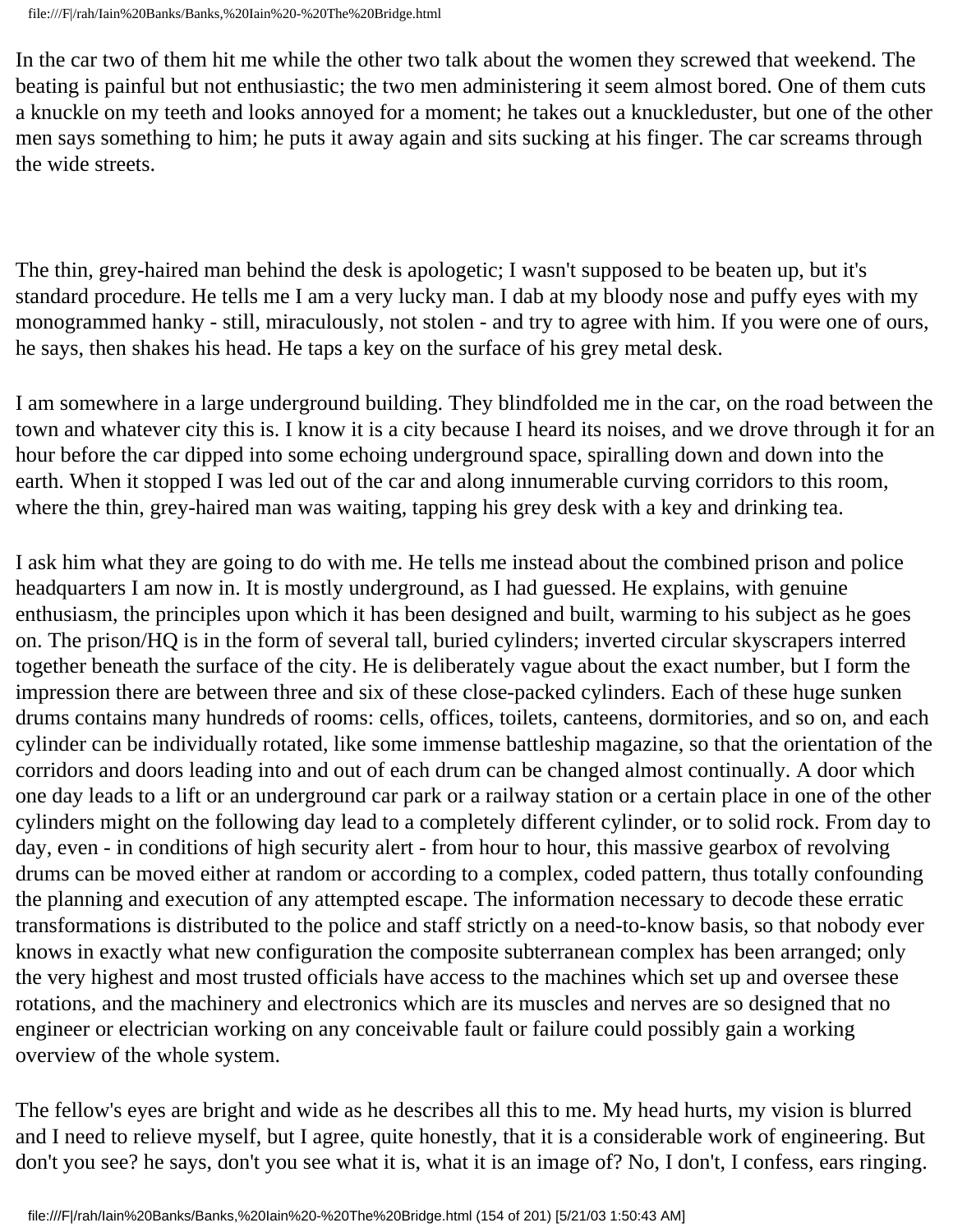A lock! he says triumphantly, eyes flashing. It is a poem; a song in metal and rock. A perfect, real image of its purpose; a lock, a safe, a set of tumblers; a safe place to store evil.

I see what the man means. My head throbs and I black out.

When I wake up it is on another train and I've peed my pants.

#### **Miocene**

'Versions of the truth disseminated, To the flock like plastic shrapnel, Getting under the skin of most, And on the nerves of some. - Another chip off the old blastema, Another symptom of the system; The bloom and sump of your diabetical materialism.

'Come give us your excuses, Explain why you did what you had to do; Tell us of your hurting to be kind. You talk of: Bloody Sundays. Black Septembers, And all the time you're wasting.

'We'll smile, dissemble, Case the joint for barricades, Count the weapons, Cost the operation, And mutter back meantime "I believe that's just the way it happened. I'm sure it's exactly as you say."'

'... Oh well, very radical. Lot of street cred there.' Stewart nodded. 'I've always said a good poem's worth a dozen Kalash-nikovs.' He nodded again and drank from his glass.

'Look, asshole, just tell me if you mind the bit about "Diabetical Materialism".'

Stewart shrugged, reached for another bottle of Pils. 'Doesnae bother me, pal. You just go ahead. That a new poem?'

'No, ancient. But I'm thinking I might try to get some printed. Just thought you might be offended.'

Stewart laughed. 'God, you're a daft bugger sometimes, you know that?'

'I know that.'

They were in Stewart and Shona's house in Dunfermline. Shona had taken the kids to Inverness for the weekend; he'd come over to leave their Christmas presents and talk to Stewart. He needed somebody to talk to. He opened another can of export and added the ring-pull to the growing pile in the ashtray.

Stewart poured the Pils into his glass and took the drink over to the hi-fi. The last record had ended a few minutes earlier. 'How about a blast from the past?'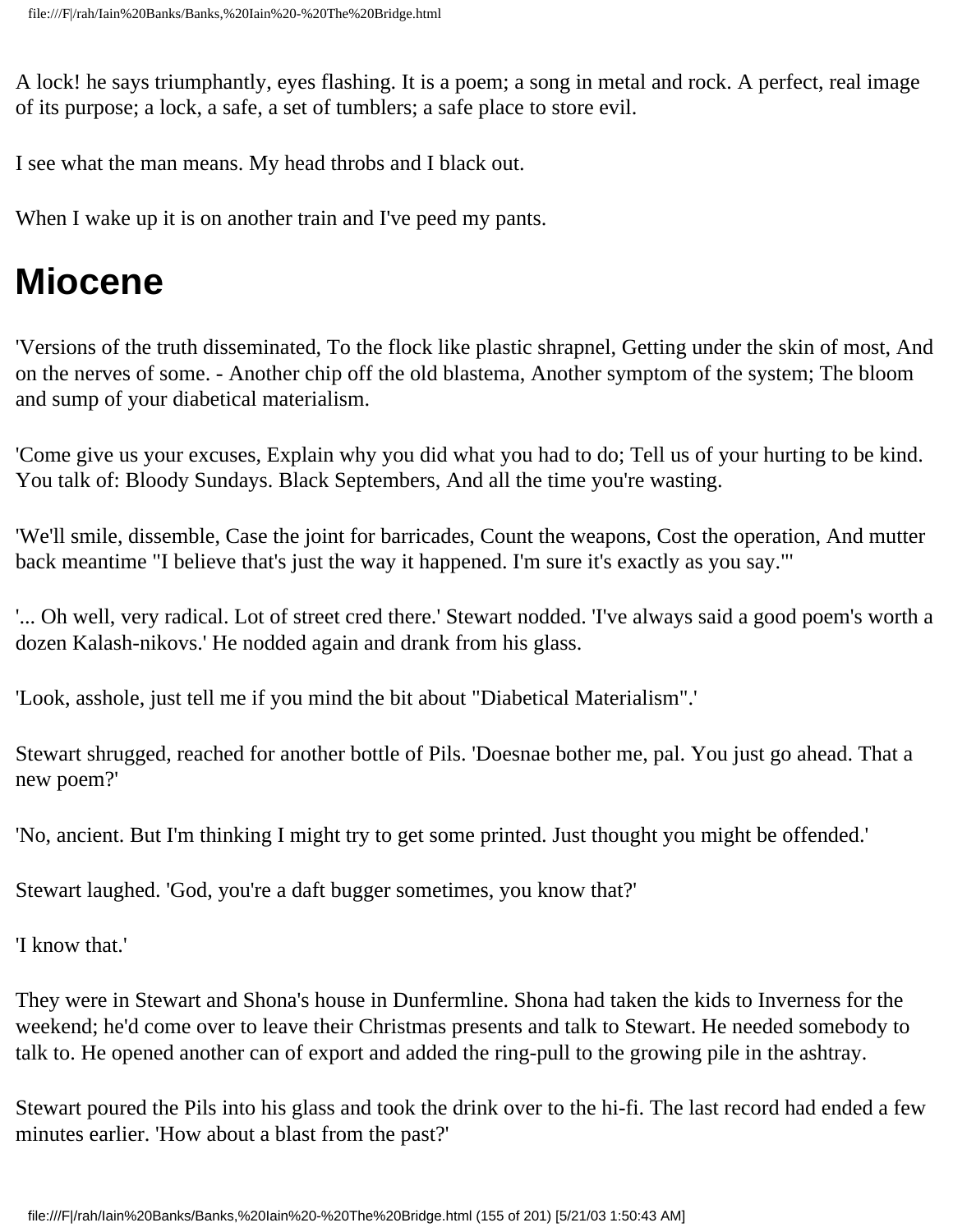'Yeah, let's wallow in nostalgia. Why not.' He settled back in the seat, watching Stewart thumb through the collection of records and wishing he'd been able to think of something more imaginative than record tokens to give the kids. Well, it was what they'd both asked for. Ten and twelve; he remembered he'd bought his first single on his sixteenth birthday. These youngsters already had their own album collections. Oh well.

'Good heavens,' Stewart said, taking out a blue and grey cover and looking slightly shocked. 'Did I really buy *Deep Purple In Rock*?'

'You must have been stoned,' he told him. Stewart turned round and winked at him as he took the record out. 'Oh, eh? Was that a little flash of wit there?'

'Merely a scintilla; put the goddamn record on.'

'Well it hasn't been played for a while, just let me clean it here ...' Stewart cleaned the record, put it on: *Can't Stand The Rezillos*. My God, he thought, that was from 1978; a blast from the past already, indeed. Stewart nodded in time to the music, then sat down in his armchair. 'I like these gentle melodic songs,' he shouted. The track he'd put the stylus down on was *Somebody's Gonna Get Their Head Kicked In Tonight*.

He raised his can to Stewart. 'God almighty, seven years!' Stewart leaned forward, a hand cupped at one ear. He pointed at the turntable, shouted, 'I said seven years ...' He nodded towards the hi-fi. 'That: seventyeight.' Stewart sat back, shaking his head emphatically.

'Aw naw; thirty-three and a third,' he shouted.

I am reduced to telling stories for my living. I raid my dreams for tasty morsels to feed my jealous Field Marshal and his motley band of vapidly murderous ancillaries. We hunker down round a fire of fallen flags and precious books, flames glinting on their bandoliers and bayonets; we eat long pig and drink rough whisky; the Field Marshal boasts of famous battles he has won, all the women he has fucked, and then, when he can think of no more lies, he demands a story from me. I tell him the one about the small boy whose dad had a pigeon loft and who later as a man never felt happier than when his proposal of marriage was turned down, at the top of a pigeon-loft folly of monumental proportions.

The Field Marshal looks unimpressed, so I go back to the beginning.

By the time I recovered from my melodramatic swoon in the office of the grey-haired man with the tapping key and the grey desk, the train I'd been put on had crossed the rest of the Republic, steamed across the causeway to the far shore of the nearly circular sea, and travelled some way across a cold waste of tundra.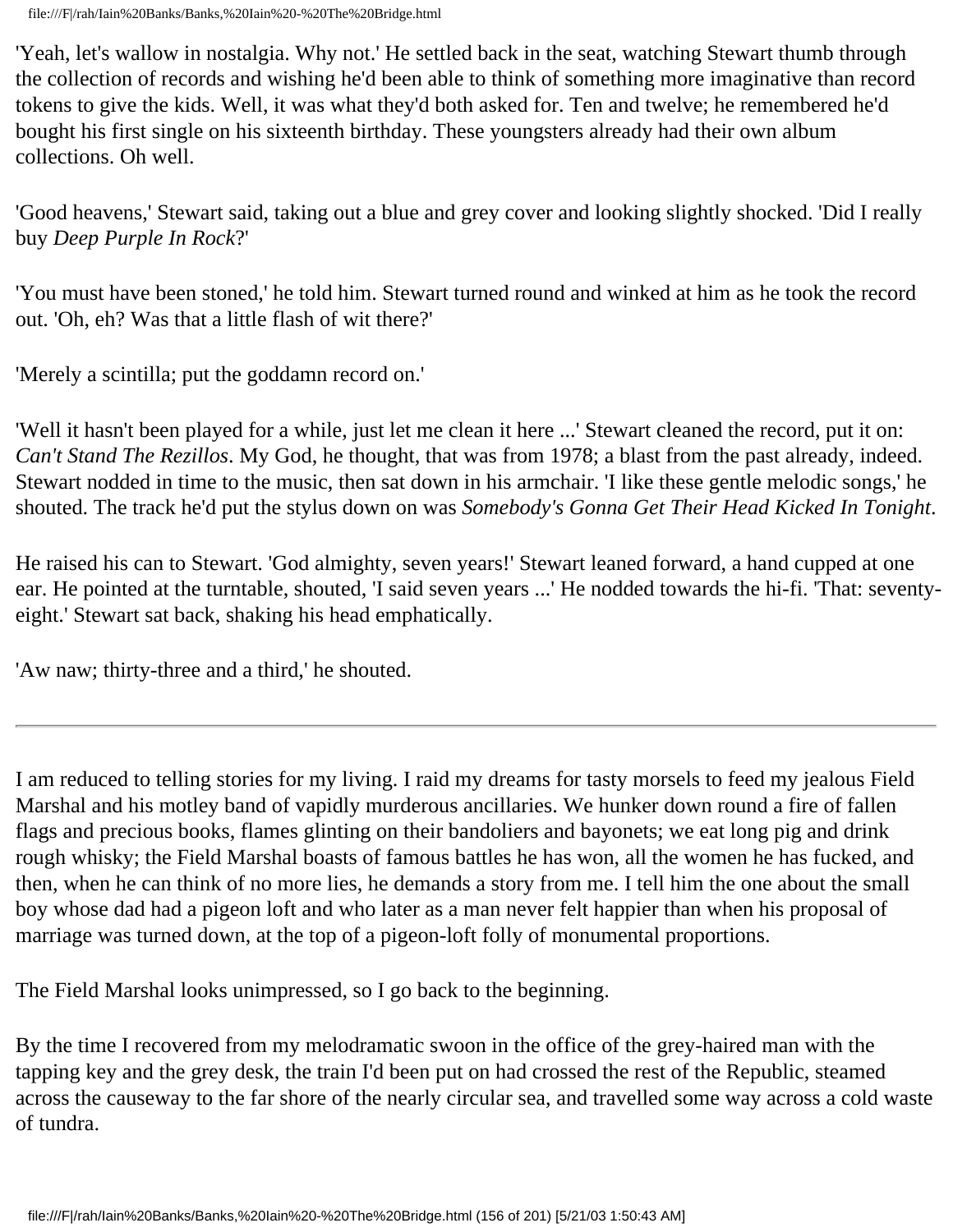I had another new set of clothes; a uniform for the train. I was in a small bunk and I'd wet my pants. I felt terrible; my head was pounding, I ached in various places, and the old circular pain in my chest had returned. The train rattled around me.

I was to be a waiter; one who waited. The train contained various elderly officials from the Republic who were on a peace mission - I never did discover exactly who they were or what sort of peace they envisaged - and I, along with an experienced chief steward, was supposed to wait on them in the diningcar, serving them drinks, taking their orders, bringing their food. Luckily they were drunk for most of the time, these ageing bureaucrats, and my initial gaffes went mostly unnoticed as the steward trained me. Sometimes I had to make beds too, or sweep and dust and polish in the sleeping compartments and public carriages.

If this was a punishment, I thought, then it is very mild. I found out later all that had saved me from a much worse fate was the fact that I was - to these people - illiterate, dumb and deaf. Because I could not understand any conversations I heard, or read any papers left lying about in the cars, I could be trusted and used. Of course I did learn something of the language, but my vocabulary was mostly limited to table matters and the decoding of signs saying Do Not Disturb and the like. I did my job. The train rolled through the windswept tundra, passing flat towns and camps and army posts.

The composition of the train gradually changed. As we went further from the Republic the attitude of the officials on the train gradually moved from drunken relaxation to drunken tension; slow columns of smoke climbed blackly on the horizon and occasionally a flight of war planes would swoop, sudden and screaming, across the train. The officials at their tables ducked instinctively when the planes flashed over us, then laughed, loosened collars and nodded appreciatively at the fast-receding dots of the flight. They caught my eye and snapped their fingers commandingly for more drinks.

First we had a couple of flat cars with two four-barrel antiaircraft guns on them, one just ahead of the engine, one at the back of the guard's van, then later a carriage to accommodate the gun crews and an armoured wagon full of extra ammunition. The military tended to keep to their own carriages, and I was not called on to serve them.

Later, a couple of the public cars were taken off at a small town where sirens and klaxons blared in the distance and a large fire burned near the station. The cars were replaced with armoured carriages containing troops. Their officers took over some of the sleeping cars. Still the people on the train were mostly bureaucrats. The officers were polite.

The air changed; snow fell. We passed by the side of gravel roads where burned-out trucks lay at angles in ditches, and the trackside and road were pitted with craters. Lines of troops and poor-looking civilians pushing prams loaded with household goods started to appear; the soldiers going in either direction, the civilians only in one; the opposite to ours. Several times the train stopped for no apparent reason, and often, in a siding, I would see a train pass us, carrying sections of track, and cranes, and wagons full of small stones. Often the bridges over the snow-covered tundra were built on the ruins of older bridges, and manned by sappers. The train crossed these bridges at a crawl; I got down and walked alongside to stretch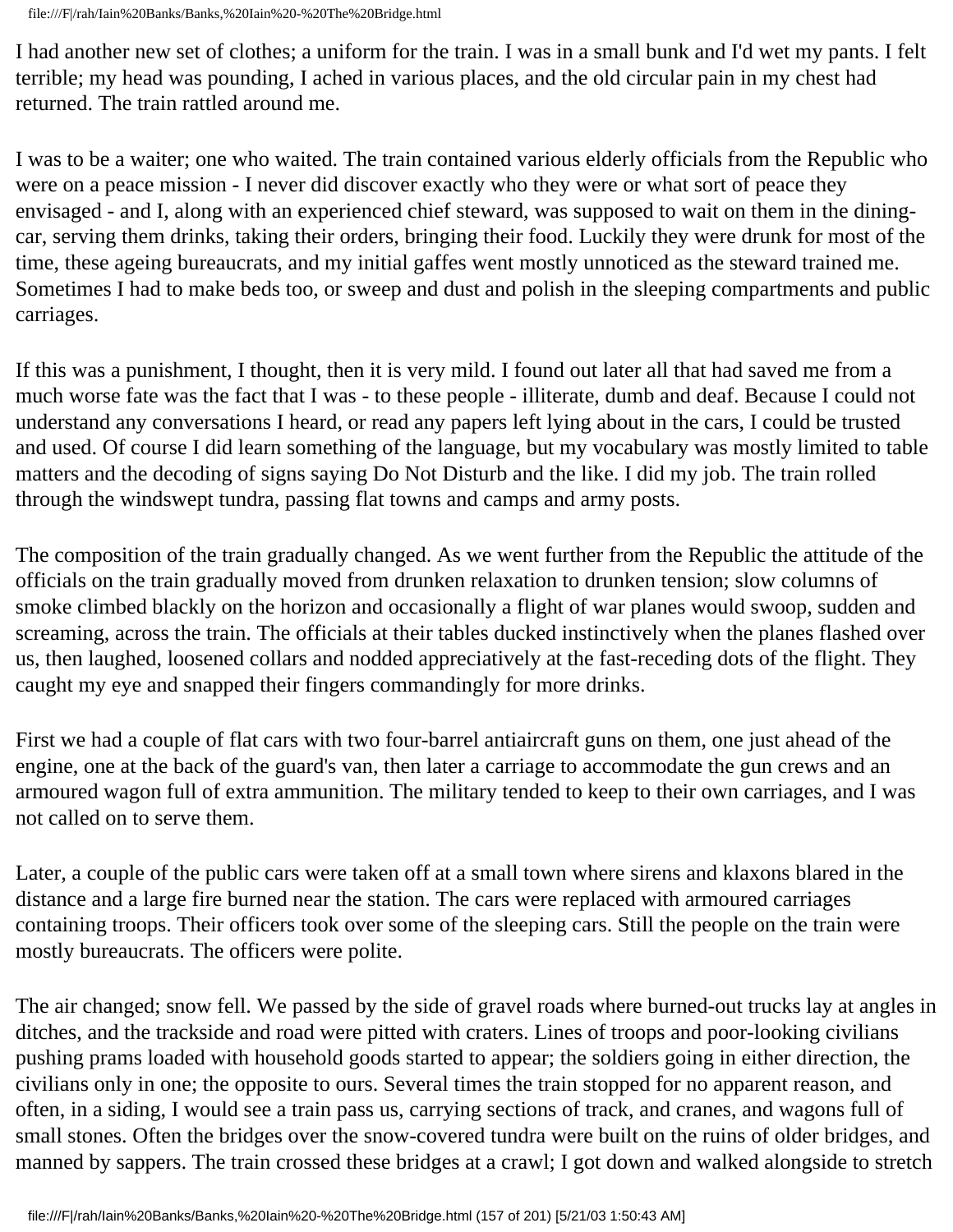file:///F|/rah/Iain%20Banks/Banks,%20Iain%20-%20The%20Bridge.html

my legs, shivering in my thin waiter's jacket.

Almost before I realised what was happening there were no more civilians on the train; only officers and men and the train crew. All the carriages were armoured; we had three armour-plated diesel locomotives in front and another two behind, there were anti-aircraft flat cars every three or four carriages, covered wagons holding field guns and howitzers, a radio car with its own generator, several flat cars with tanks and staff cars and artillery tractors, many conscript-crammed barrack cars, and a dozen or so wagons full of oil drums.

I now served only officers. They drank more and tended to damage things, but were less likely to throw cutlery if one dropped dirty plates.

The sunlight grew less, the winds colder, the clouds darker and thicker. We passed no more refugees, only the ruins of towns and villages; they looked like charcoal sketches: the black of soot-covered stones and the empty white of clinging snow. There were army camps, sidings full of trains like ours, or trains with hundreds of tanks on flat cars, or gigantic guns on articulated many-axled cars the length of half a dozen ordinary wagons.

We were attacked by planes; the anti-aircraft platforms crackled with noise and sent clouds of acrid smoke drifting down the side of the train; the planes attacked with cannon shell, smashing windows. Bombs missed us by a hundred yards. I lay on the floor of the galley with the chief steward, hugging a box of finest crystal glasses while the windows splintered around us. We both stared in horror as a wave of red liquid spilled from round the galley door, thinking one of the chefs had been hit. It was only wine.

The damage was repaired; the train rolled on, into low hills under dark clouds. The hills were blown clear of snow in places, and though the sun now never rose very far in the sky, the air became warmer. I thought I could catch the breath of the ocean; sometimes there was a smell of sulphur. The army camps grew larger. The hills gradually became mountains, and I saw the first volcano one night while serving dinner; I mistook it for some terrible night attack in the distance. The soldiers gave it only the most cursory glance and told me not to spill the soup.

There were distant explosions all the time now; sometimes volcanic, sometimes man-made. The train rolled and whined over newly repaired track, crawling past long lines of grey-faced men with sledgehammers and long shovels.

We ran from attacking planes; dashing along straights, hurtling round bends - carriages tipping sickeningly - then plunging into tunnels, braking furiously, everything clattering and crashing<sup>^</sup> the tunnel walls flashing with the light from our howling brakes.

We off-loaded tanks and staff cars, we took on wounded; the debris of war was scattered over these hills and valleys like rotting fruit in an abandoned orchard. Once, at night, I saw the glowing remains of tanks caught in a ruby-red flow. The lava rolled down the valley below us like burning mud, and the wrecked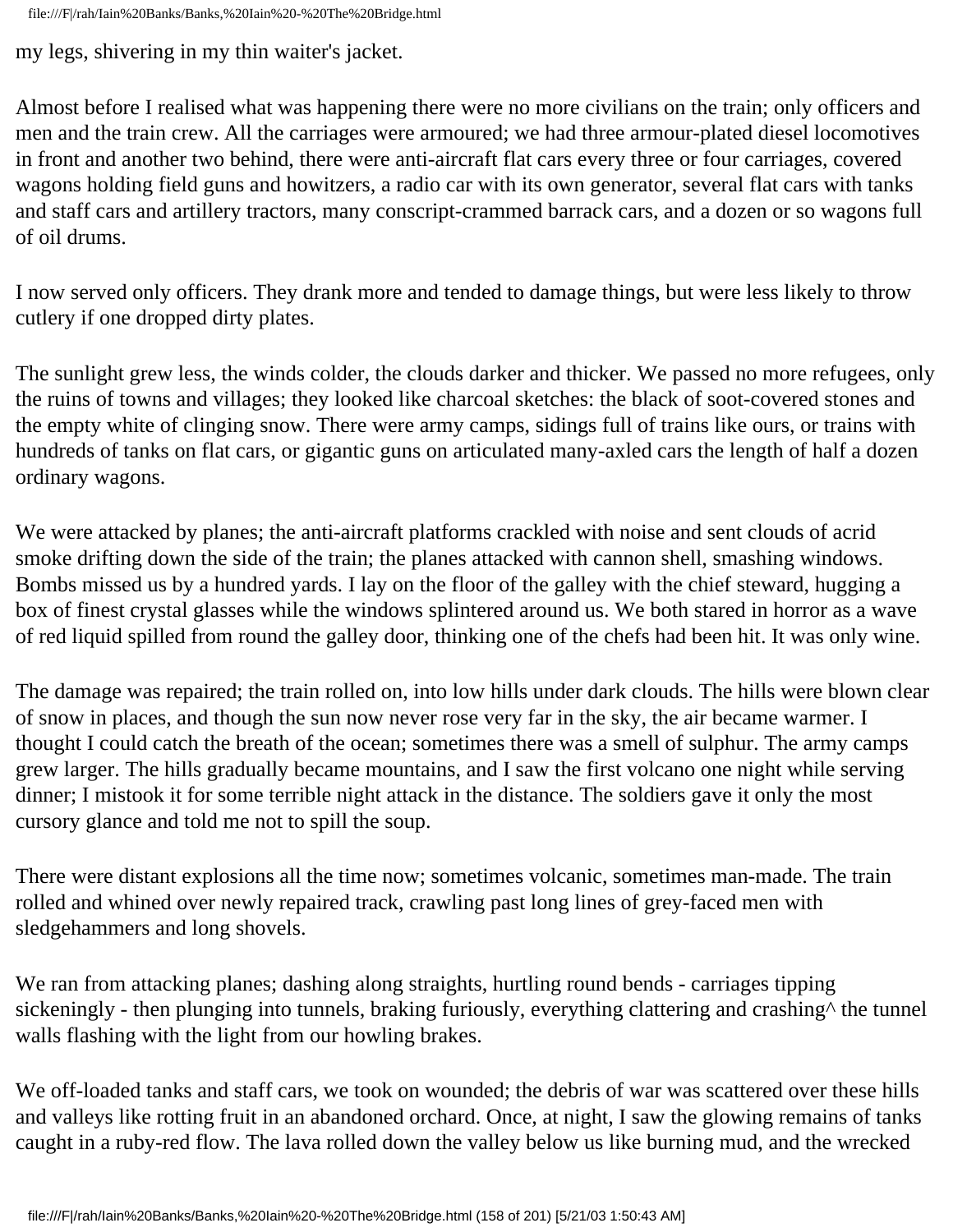tanks - tracks undone, gun barrels tilted crazily into the air - were borne down on that incandescent tide like strange products of the earth itself; infernal antibodies in that red stream.

I still served the officers their meals, though we had no wine left and our supplies of food were reduced both in quantity and quality. Many of the officers who had joined the train after we entered the battle zone would stare at their plates for minutes at a time, gazing incredulously at what we'd put before them, as confused and disturbed as if we'd just ladled a bowlful of nuts and bolts onto their plates.

Our lights blazed all day; the dark clouds, the vast rolling billows of volcanic smoke, the low sun which we could go days at a time without seeing; all consipired to turn the wreckage-strewn mountains and valleys into a land of night. All was uncertainty. A horizon of deeper darkness might be raincloud or smoke; a layer of white on a hillside or plain might be snow, or ash; fires above us might be burning hill forts or the side vents of great volcanoes. We travelled through darkness, dust and death. After a while it began to seem quite natural.

I believe that if we had gone on, the train - lava-spattered, dust-caked, dented and patched - would have accumulated so much cooled lava on its carriage roofs that from above at least it would have had a form of natural camouflage of rock; an evolved skin, a protective layer grown in this harsh place, as though the metals of the train's own articulated body were spontaneously returning to their original forms.

The attack came in the midst of fire and steam.

The train was descending from a mountain pass. In a shallow valley to one side a loose lava flow ran rapidly, almost keeping pace with the train. As we approached a tunnel through a spur of rock, a vast rising veil of steam reared in front of us, and a sound like a gigantic waterfall slowly drowned out the noise of the train. On the far side of the mist-filled tunnel, we saw that a glacier was blocking the lava flow's way: the ice sheet extended from a side valley, its soiled meltwaters feeding a broad lake. The lava had spilled into the lake, forcing a huge steaming wave of water-cooled debris in front of it.

The train rolled hesitantly forward towards another bank of thick mist. I was making beds in one of the sleeping cars. When the first small rocks started to roll down the mountainside I left that side of the carriage and watched through an open door as larger and larger boulders came crashing down the mistshrouded slope into the train, bouncing up to break through windows or battering against the carriage sides. One vast boulder headed straight towards me; I ran down the corridor. The air was full of crashes and thuds and the sound of distant, confused, undirected gunfire. I felt the train shake, then a tremendous bang obliterated every other noise; the lava vaporising the lake, the gunfire, the small rocks whacking onto the sides and roof. The entire carriage flicked to one side, dashing me against the window and then over on my back as the car lights flickered and went out, a breaking, smashing sound seemed to come from all directions at once, and the buckling carriage roof and walls batted me between them like a ball.

Later, I discovered that the carriage had broken free from the rest of the stricken train and rolled down the slope of scree towards the boiling waters of the lake. The Field Marshal's men, looting and murdering their way through the cars, came upon me, mumbling to myself in the wreckage and - so they tell me,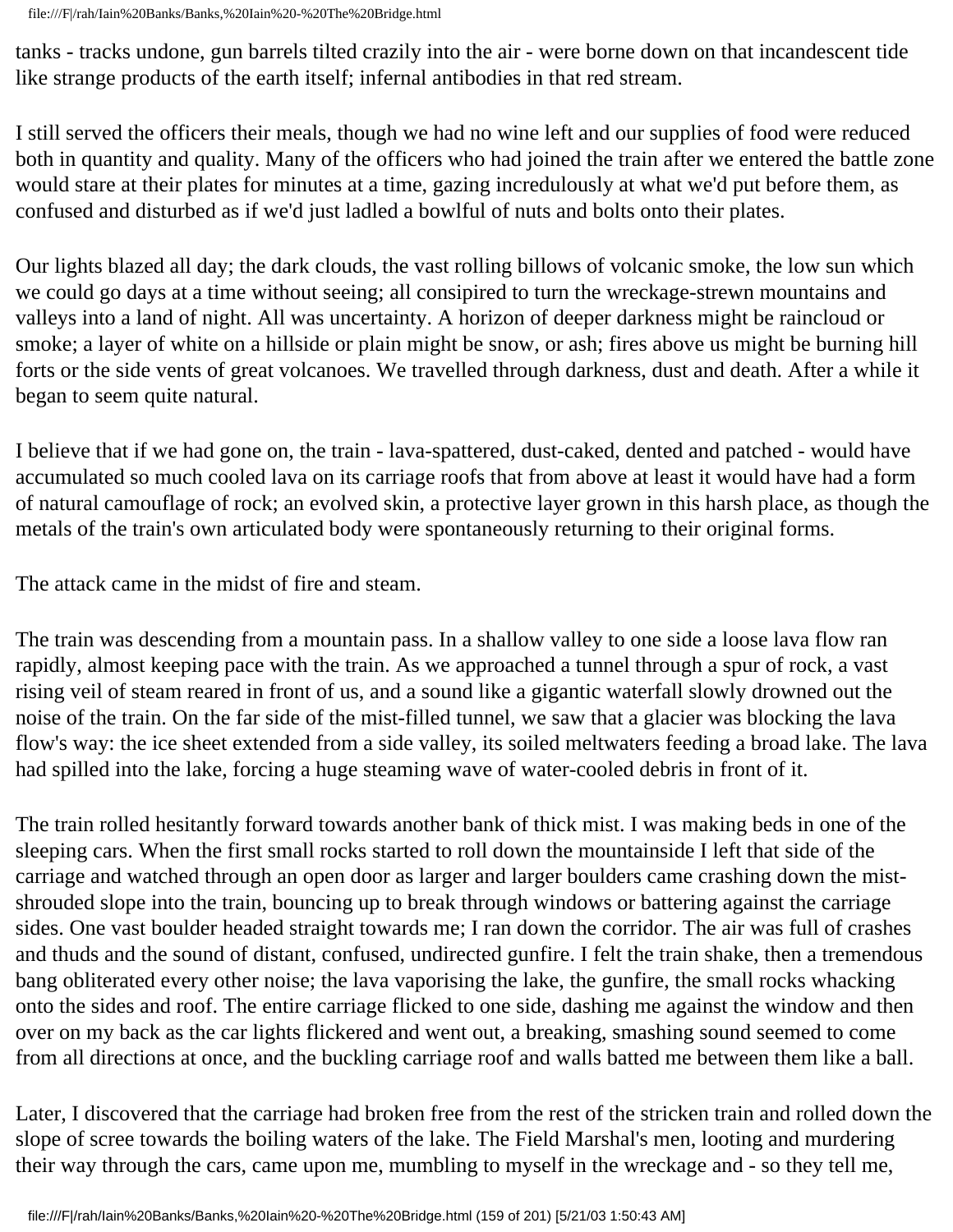though they'd say anything-attempting to put the chief steward's head back onto what was left of his shoulders. I had stuck an apple in his mouth.

Language saved me again. The men speak the same tongue as I do; they took me to the Field Marshal. He was in a small train just up the line.

The Field Marshal is very tall and heavy, with long, disproportionate legs and a huge backside. He has a broad, round face and lank hair, dyed black. He favours garish uniforms with a very high albedo. He was sitting at a desk in his carriage, listening to music on the radio and eating crystallised quinces from a small plate when I was ushered before him, still half unconscious. He asked me where I came from; I vaguely recall telling him the truth, which he found extremely funny. You'll be my valet, he told me. I like a good story at dinner. I was locked in a small cell in one of the carriages while the Field Marshal's men completed their looting and killing. When I was searched, my handkerchief was taken from me. I saw the Field Marshal blowing his nose on it, some days later.

I watched the blood-splashed irregulars of the Field Marshal's force come back from my old train, carrying weapons and valuables; a wind came up and stirred the steam in the valley's cauldron. The lake was almost dry; lava flow and glacier finally met in a series of tremendous explosions which sent chunks of ice and rock hundreds of feet into the air. Our small train escaped, clanking and clattering, away from the wreck on the track behind us, and the elemental cataclysm beyond.

The Field Marshal's train was shorter and less well equipped than the one his men had ambushed. We moved only at night unless there was heavy cloud cover, hiding in tunnels during the day or covering the train with camouflage netting. For the first few days there was an air of tension in the train, but despite a narrow escape from a strafing fighter-bomber, and a hair-raising traverse of a great curved viaduct which was already damaged and under continuing heavy-artillery attack, the atmosphere amongst the motleyuniformed rabble perceptively lightened as we moved away from the scene of the ambush.

The volcanic activity also decreased; now there were only fumeroles and geysers and small lakes of boiling mud to betray the depths of fire beneath these freezing lands.

It was the Field Marshal's conceit to house the dozen or so pigs he possessed in fine state carriages, while quartering his human captives in a couple of muck-filled cattle trucks at the rear of the train. The pigs were bathed every week in the Field Marshal's own whirlpool bath, which took up a large part of his own carriage. Two soldiers were on permanent pig-husbanding detail, employed to keep clean the nest of sheets and blankets which the animals made of their beds, bring them their meals - they ate the same food as the rest of us - and generally look after their welfare.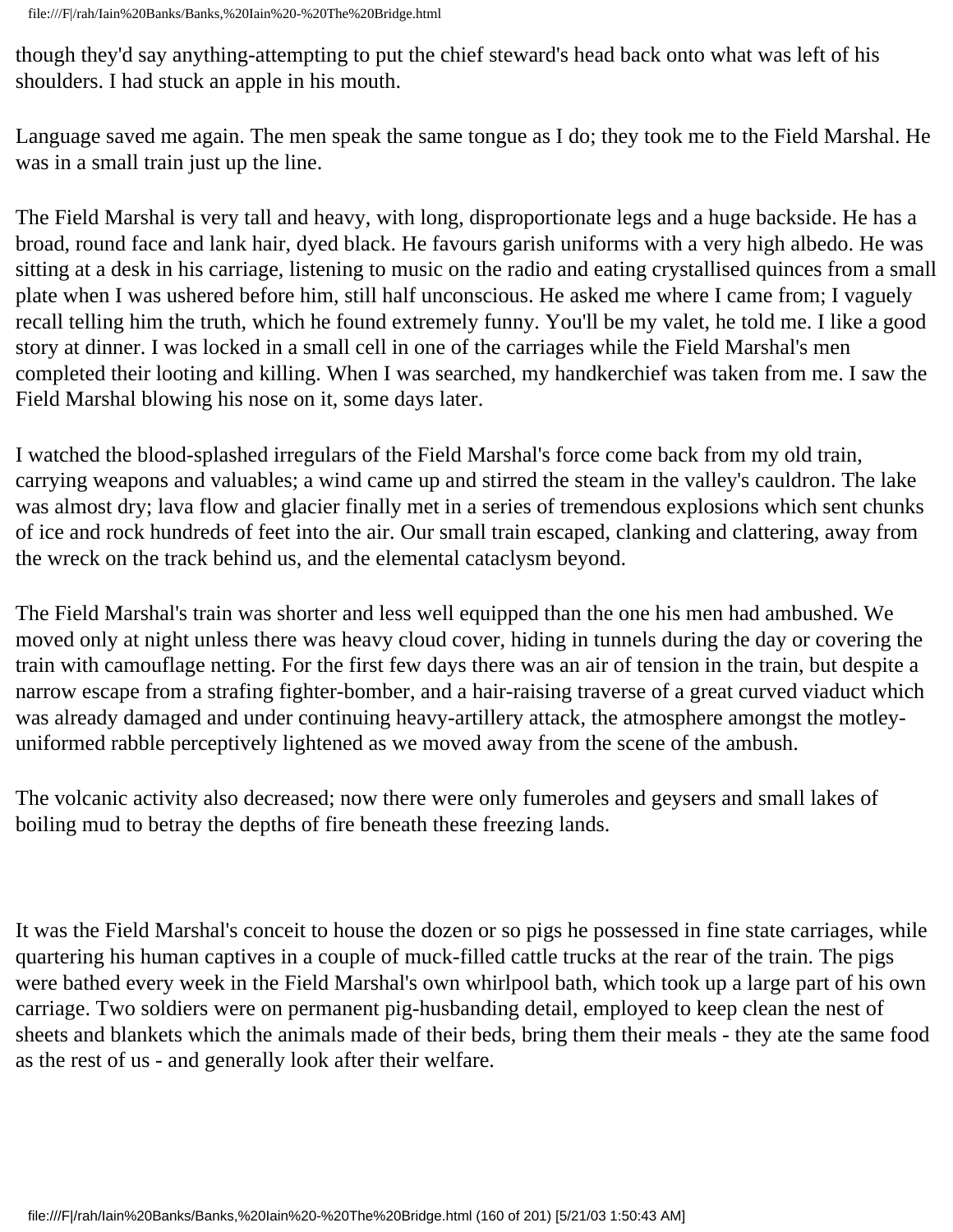Throwing captured soldiers into pools of boiling mud was a comparatively common occurrence, and done just for sport. The Field Marshal could tell I found these practices distressing. 'Ore,' he would say (tjiis was how he pronounced my name), 'Ore, don't you like our little games?' I would smile, dissemble.

The days grew lighter, dormant volcanoes gave way to low hills and savannah. Deprived of his boiling mud, the Field Marshal devised a new sport; he tied a short rope to a man's neck and made him run in front of the train. The Field Marshal took the controls, giggling as he opened the throttle and chased his quarry. They usually lasted a half mile or so before they tripped and fell across the sleepers, or tried to jump to one side, in which case the Field Marshal just opened the throttle and dragged them along the edge of the track.

At the last pool of boiling mud, he had a rope put round the victim, and once he was cooked, dragged him out, covered in a baked layer of mud; he had his men shovel more mud over the twisted figure, then when it had dried left the resulting gnarled statue standing on the ash shore of a salty, foul-smelling inland sea.

We were crossing the floor of a drained sea, towards a city set on a great circular cliff, when the bombers appeared. The train increased speed, heading for a tunnel set underneath the ruined city; the train's few anti-aircraft guns were manned.

Three medium bombers flew straight up the track towards us, not a hundred feet above the rails. They started dropping their bombs, trailing plane first, when they were quarter of a mile away. I was watching from the protruding perspex roof of the Field Marshal's observation car, where I'd been opening a bottle of *eiswein*. The driver braked, throwing us forward. The Field Marshal pushed past me, kicked open an emergency exit and threw himself out. I followed him, thudding into the side of a dusty embankment as the line of bombs stamped down the carriages like a soldier's boots on a train set. The embankment bounced like a trampoline; stones and fragments of train showered from the sky. I lay curled up, fingers in my ears.

We are in the abandoned city now, the Field Marshal, myself and another ten men; all that survived. Some weapons we have, and one pig. The ruined city is full of echoing, flag hung halls and tall stone spires; we camp in a library because it is the only place we can find anything which will burn. The city is built of stone, or a dark, heavy wood which refuses to do more than glow dull red, even if ignited with powder extracted from rifle cartridges. We get our water from a rusty cistern on the roof of the library, and catch and eat some of the city's pale-skinned nocturnal animals, who flit like ghosts through the ruins, looking for something they never seem to find. The men complain that these shy but gullible creatures make for poor hunting. We finish our meal. The men pick at their teeth with bayonets; one of them goes to a booklined wall and knocks down some ancient tomes from this productive face. He brings them back to the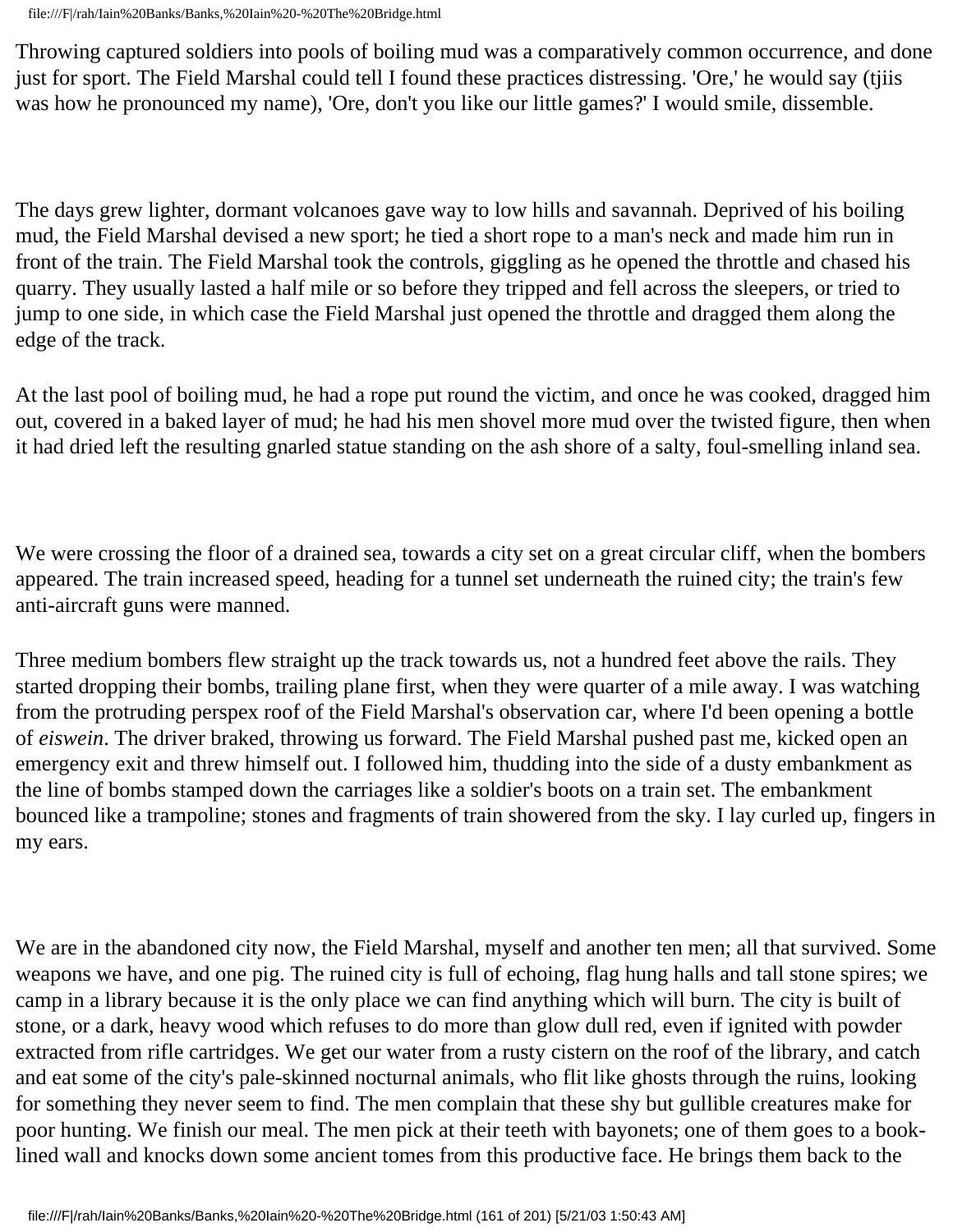fire, twisting their spines and ruffling their pages so that they'll burn better.

I tell the Field Marshal about the barbarian and the enchanted tower, the familiar and the wizard and the witch queen and the mutilated women; he likes that one.

Later, the Field Marshal retires with two of his men and his last pig to his private room. I clean the dishes and listen to the men complain about the monotonous diet and dull sport. They might mutiny soon; the Field Marshal has had no good ideas about what to do next.

I am called in to the Field Marshal's quarters; an old study, I believe. It contains many tables, and one bed. The two men leave, grinning at me. They close the door. Put this on, the Field Marshal says, smiling.

It is a dress; a black dress. He shakes it at me, wiping his nose on the handkerchief he took from me when I was first captured. Put it on, he says.

The pig is lying belly-down on his bed, snorting and squealing, its legs tied with rope to each of the bed's four posts. There is perfume in the air. Put this *on*, the Field Marshal tells me. I watch him put my handkerchief away. I put the dress on. The pig grunts.

The Field Marshal undresses; he throws his uniform into an old chest. He takes a large machine-gun from a book-covered table and shoves it into my hands. He holds up the long chain of cartridges as though it is a thick gold necklace to go with my long black dress. Look at these bullets (I look at the bullets); they are not blanks, see? See how much I trust you, Ore. Do just as I say, the Field Marshal tells me. His broad face is slicked in sweat; his breath is fetid.

I am to poke the machine-gun between the cheeks of his bum while he mounts the pig; this is what he wants. He is already excited, just at the thought. He covers one hand in gun oil and climbs onto the bed over the squealing pig, which he slaps between the legs with his oily hand. I stand at the foot of the bed, gun ready.

I detest this man. But neither of us is stupid. There were faint, regular score-marks round the shoulders of the brass cartridges; they have been held in the jaws of a wrench; opened and emptied of their powder. Probably the caps have been fired off too. There is a pillow by the pig's head. The Field Marshal lowers himself over the animal; they grunt together. One of his hands rests near the side of the pillow. There is another gun under there I think.

'Now,' he says, grunting. I grasp the gun barrel with both hands, lift it overhead and in the same movement bring it down like a sledgehammer on the Field Marshal's head. My hands, my arms and my ears tell me he is dead even before my eyes do. I have never felt or heard a skull smash before, but the signal came quite distinctly through the metal of the gun and the perfumed air of the room.

The Field Marshal's body still moves, but only because the pig is jerking about. I look under the pillow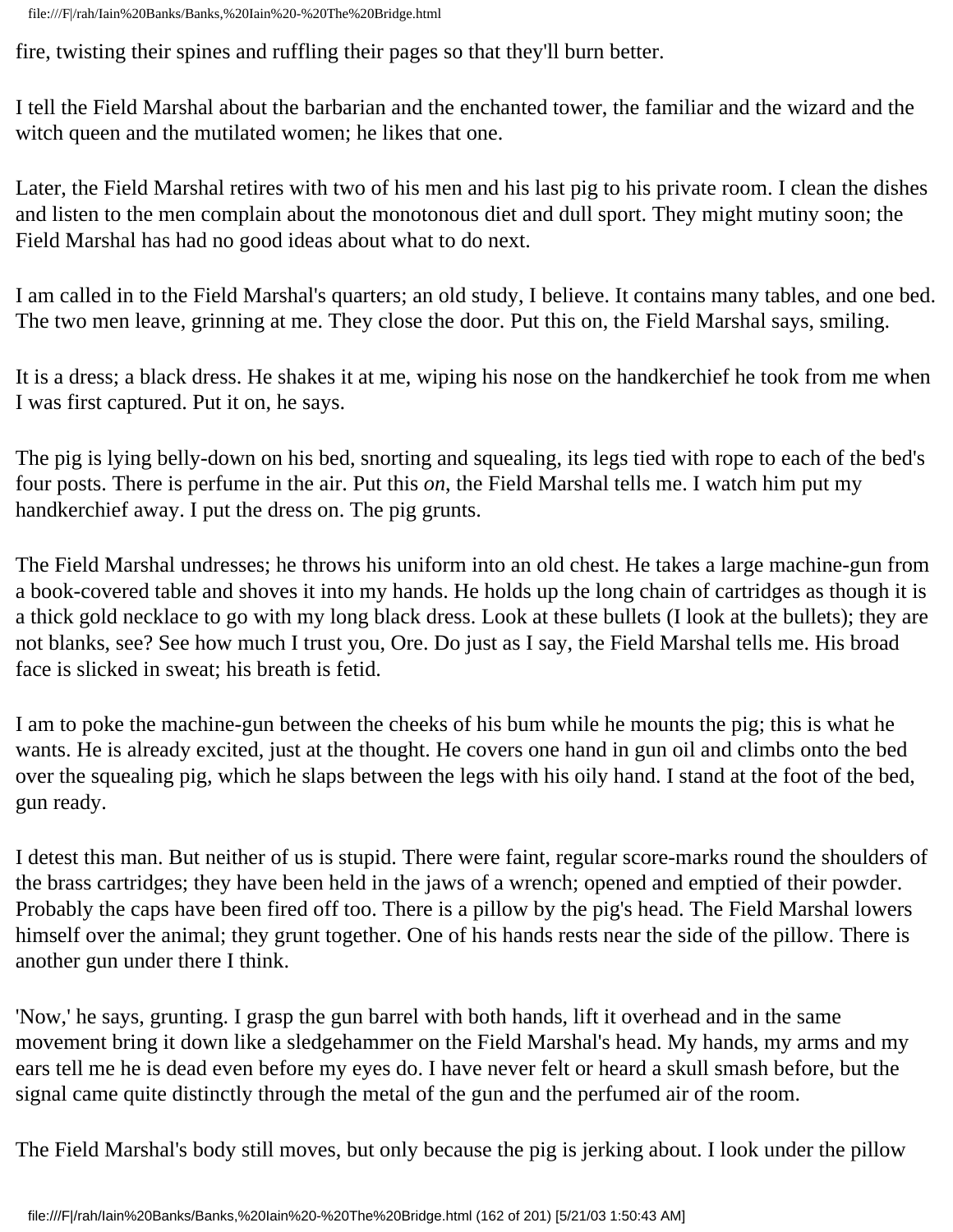where human blood and pig spittle combine and find a long, very sharp knife there. I take it and open the chest the Field Marshal put his uniform in; I take the pearl-handle revolver and some ammunition, check the door is locked, then change back into my waiter's uniform. I take one of the Field Marshal's great coats as well, then head for the window.

The window's rusty frame squeaks, but not as loudly as the pig. I have both feet on the window-sill when I remember the handkerchief. I take that from the dead man's uniform, too.

The city is dark, and the confused, wandering men who inhabit it bolt for cover as I run softly through the ruins.

#### **Pliocene**

She came back. So did Mrs Cramond, looking smaller and older. He had expected Mrs Cramond to sell the house, but she didn't; instead Andrea moved in with her, selling the flat in Comely Bank which had been let out to students in the intervening years. Mother and daughter got on remarkably well. Certainly the house was big enough for them both. They sold off the large basement as a self-contained flat.

It was a good time, after she came back. He'd stopped worrying about his bald patch, work was going well - he was still thinking about joining the other two in a partnership - and his father seemed quite happy on the west coast, spending most of his time at a club for pensioners where he apparently attracted the attentions of several widows (it was only with the greatest reluctance he could be tempted to Edinburgh for even a weekend, and once there would sit looking at his watch and complaining that now he was missing his card game with the lads, and now his bingo, or the old-time dancing. He would look down his nose at the best food Edinburgh's top chefs could provide, and pine volubly for the mince and tatties the others would he having).

And Edinburgh might start to be a capital, albeit in a limited way, once again. Devolution was in the air.

He noticed a little excess weight; just a slight jiggling at waist and upper chest whenever he ran upstairs, but something that had to be dealt with; he started playing squash. He didn't like it though; he preferred to have his own territory in a game, he told people. Besides Andrea kept beating him. He took up badminton, and went swimming at the Commonwealth Pool two or three times a week. He refused to go jogging though; there were limits. He went to concerts. Andrea had returned from Paris with catholic tastes. She would drag him to the Usher Hall to listen to Bach and Mozart, play Jaque Brel records when he stayed at the house in Moray Place, buy him Bessie Smith albums as presents. He preferred the Motels and the Pretenders, Martha Davis singing *Total Control* and Chrissie Hynde saying 'fffUCKoff!' He thought the classical stuff was having no effect until one day he found himself trying to whistle the overture to *The Marriage of Figaro*. He developed a taste for complicated harpsichord pieces; they made good driving music, providing you played them loud enough. He heard *Warren Zevon* for the first time, and wished he'd heard the man's album when it first came out. And he found himself jumping and pogoing like a teenager to the Rezillos at parties.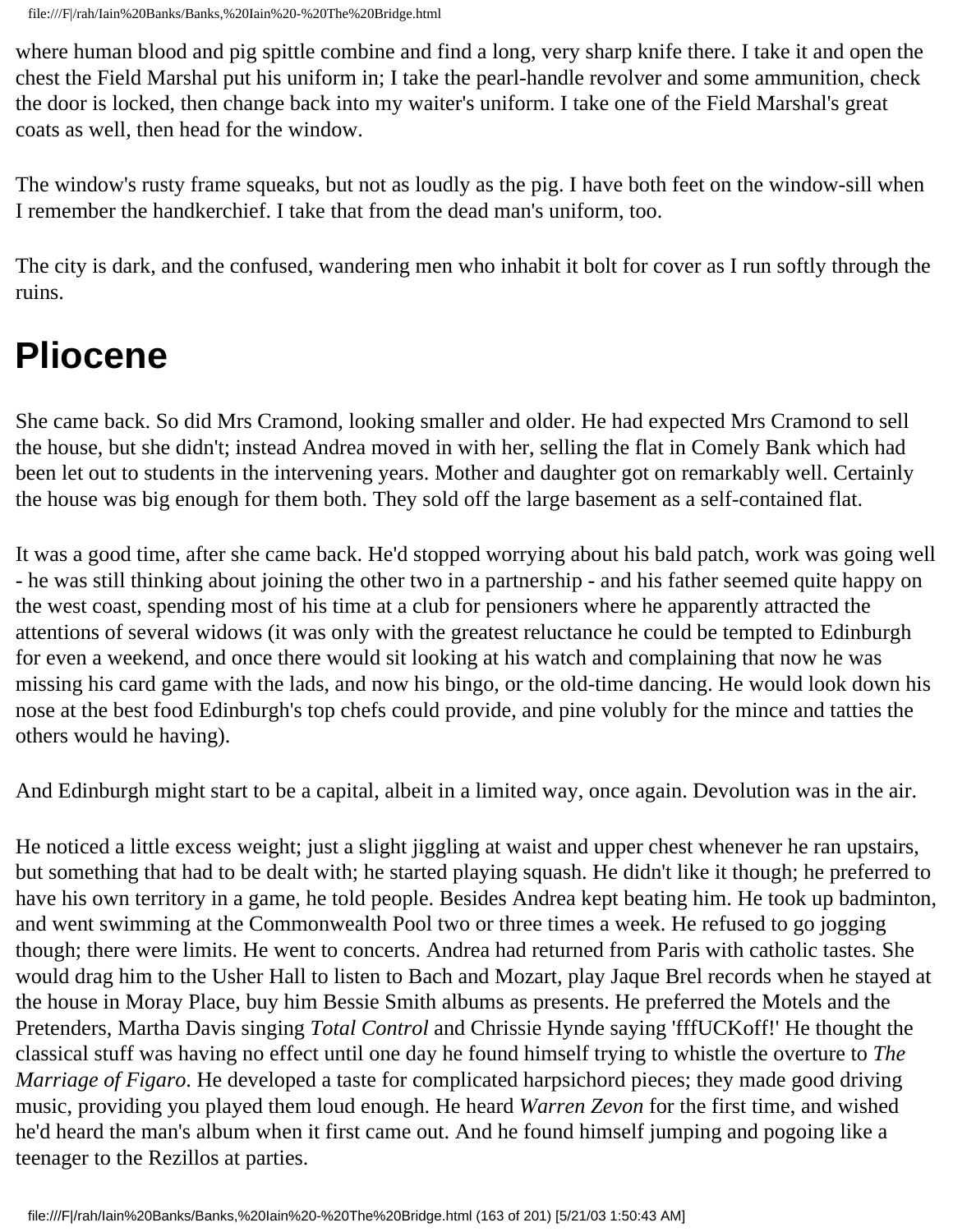'You what?' Andrea said.

'I'm going to get a hang-glider.'

'You'll break your neck.'

'The hell with it; it looks like fun.'

'What, being in an iron lung?'

He didn't buy a hang-glider; he decided they weren't safe enough yet. He went parachuting instead.

Andrea spent a couple of months refurbishing the house at Moray Place, overseeing decorators and carpenters and doing a lot of the painting herself. He enjoyed helping her, working late into the night in old clothes covered in paint, listening to her whistling in another room, or talking to her while they both painted. There was one night of panic when he felt a tiny lump in her breast, but it proved to be harmless. His eyes got tired sometimes at work, looking at plans and drawings, and he was putting off going to the optician because he suspected he'd be told he needed glasses.

Stewart had a brief affair with a student at the university which Shona found out about. She talked about leaving Stewart, virtually threw him out. Stewart came to stay at his place, worried, regretful. He went to see Shona, driving to Dunfermline to try to smooth things over, describe Stewart's distress and the way he himself had always admired them and even envied the air of calm, steady affection they gave off when together. It felt strange, sitting there trying to persuade Shona not to leave her husband because he'd slept with another woman, almost unreal, almost *comical* at times. It seemed ridiculous to him; Andrea was in Paris that weekend, doubtless shacked up with Gustave, and he'd be seeing a tall, blonde parachutist in Edinburgh that night. Was it the slip of paper that made the difference, the living together, the children, or just the belief in the vows, the institution, in a religion?

Probably no thanks to him, they patched it up. Shona would only mention it occasionally, when she was drunk, and with less and less bitterness over the years. Still, it proved to him how fragile even the most secure-seeming relationship would be, if you went against whatever rules you'd agreed.

Oh, what the hell? he thought, and went into partnership with the other two. They found offices in Pilrig, and he had to find an accountant. He joined the Labour party; he took part in letter-writing campaigns for Amnesty International. He sold the Saab and bought a year-old Gold GTi; he mortgaged the flat.

When he was cleaning out the Saab before taking it to the dealer he found the white silk scarf they had used that day at the tower. He hadn't wanted to leave it lying around for somebody to find, so he'd rinsed it in a burn when they got back down but then lost it; he thought it must have fallen out of the car.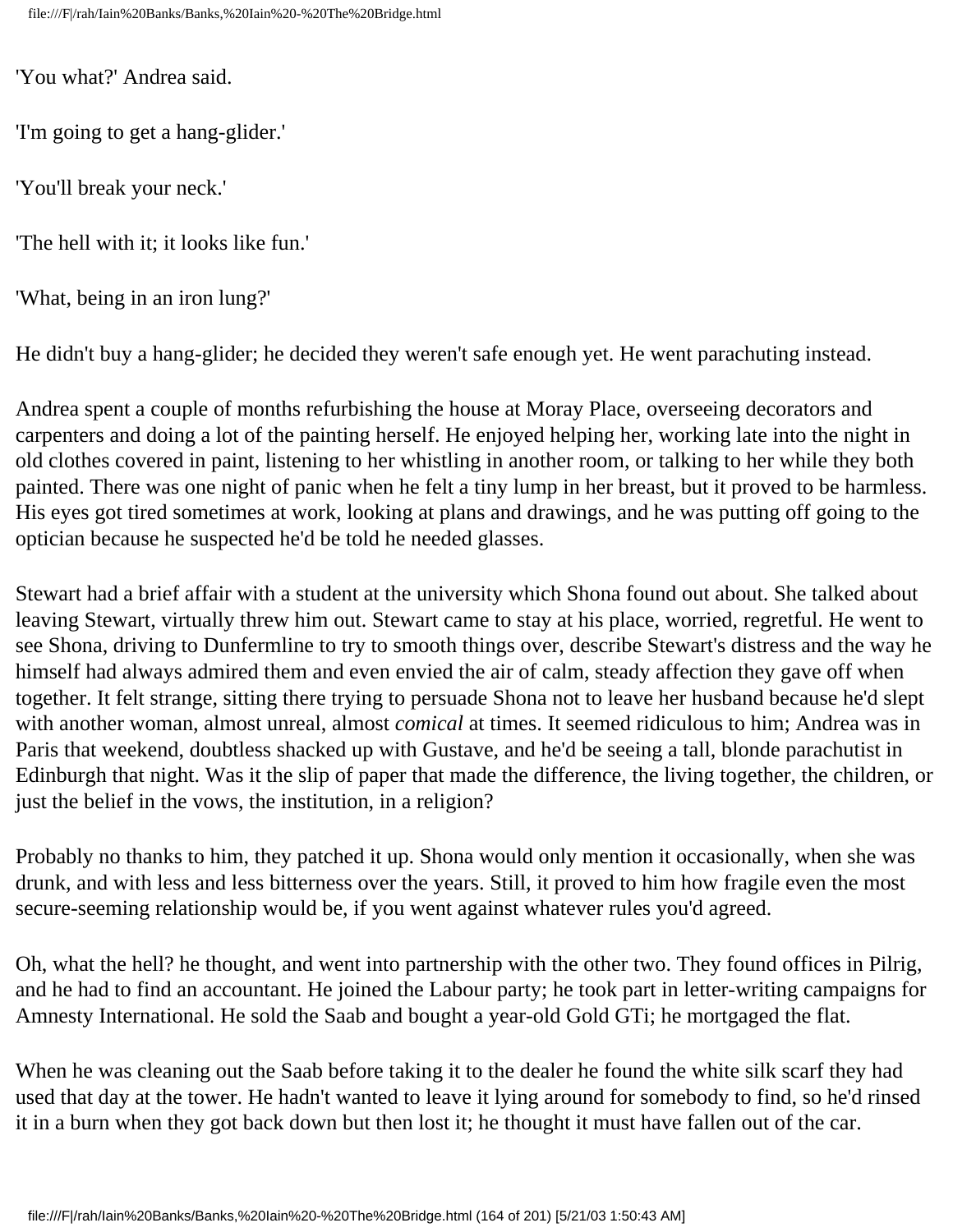It turned up, crumpled and grubby, beneath the passenger seat. He washed it and managed to get all the footprints off, but the blood stain, dried in a rough circle like some incompetent piece of tie-dying, wouldn't shift. He offered it to her anyway. She told him to keep it, then changed her mind, took it away and returned it a week later, spotless, nearly as good as new, and monogrammed with his initials. He was impressed. She wouldn't tell him how she and her mother had cleaned it. Family secret, she said. He kept the scarf carefully, and never wore it when he knew he'd be getting really drunk, in case he left it lying in some bar.

'Fetishist,' she told him.

The Fabulous Make-Your-Mind-Up Referendum was, effectively, pochled - rigged, in English. A lot of carpentry work in the old High School went to waste.

Andrea was translating Russian texts and writing articles about Russian literature for magazines. He knew nothing about this until he read something of hers in the *Edinburgh Review*; a long piece on both Sofia Tolstoy and Nadezhda Mandelstam. He was confused, almost dizzy, when he read it; it must be the same Andrea Cramond; she wrote as she talked and he could hear the rhythm of her speech as he read the printed words. 'Why didn't you ever tell me?' he asked her, feeling hurt. She smiled, shrugged, said she didn't like to boast. She'd written a few pieces for magazines in Paris, too. Just a sideline. She was taking piano lessons again, after giving them up in high school, and going to night classes to study drawing and painting.

She was also in a partnership, of sorts; she'd put some money into a feminist bookshop a couple of her old friends had started; other women had come in on the project and now there were seven of them in a collective. Financial madness, her brother called it. She helped out in the shop sometimes; he would go there first when he wanted to buy a particular book, but he always felt vaguely uncomfortable in the place, and rarely browsed. One of the women denounced Andrea at a meeting for kissing him goodbye once, after he'd bought some books; Andrea just laughed at her, then felt very unsisterly. She apologised for the laugh but not the kiss. After she'd told him this, he was careful not to kiss or touch her when he visited the shop.

'Oooohh, shit,' he said, as they sat up in bed in the small hours watching the election results come in. Andrea shook her head, reached for the Black Label on the bedside cabinet.

'Never mind kid; have a whisky and try not to think about it. Think about your top rate of tax.'

'Fuck that; I'd rather have a clear conscience than a healthy bank balance.'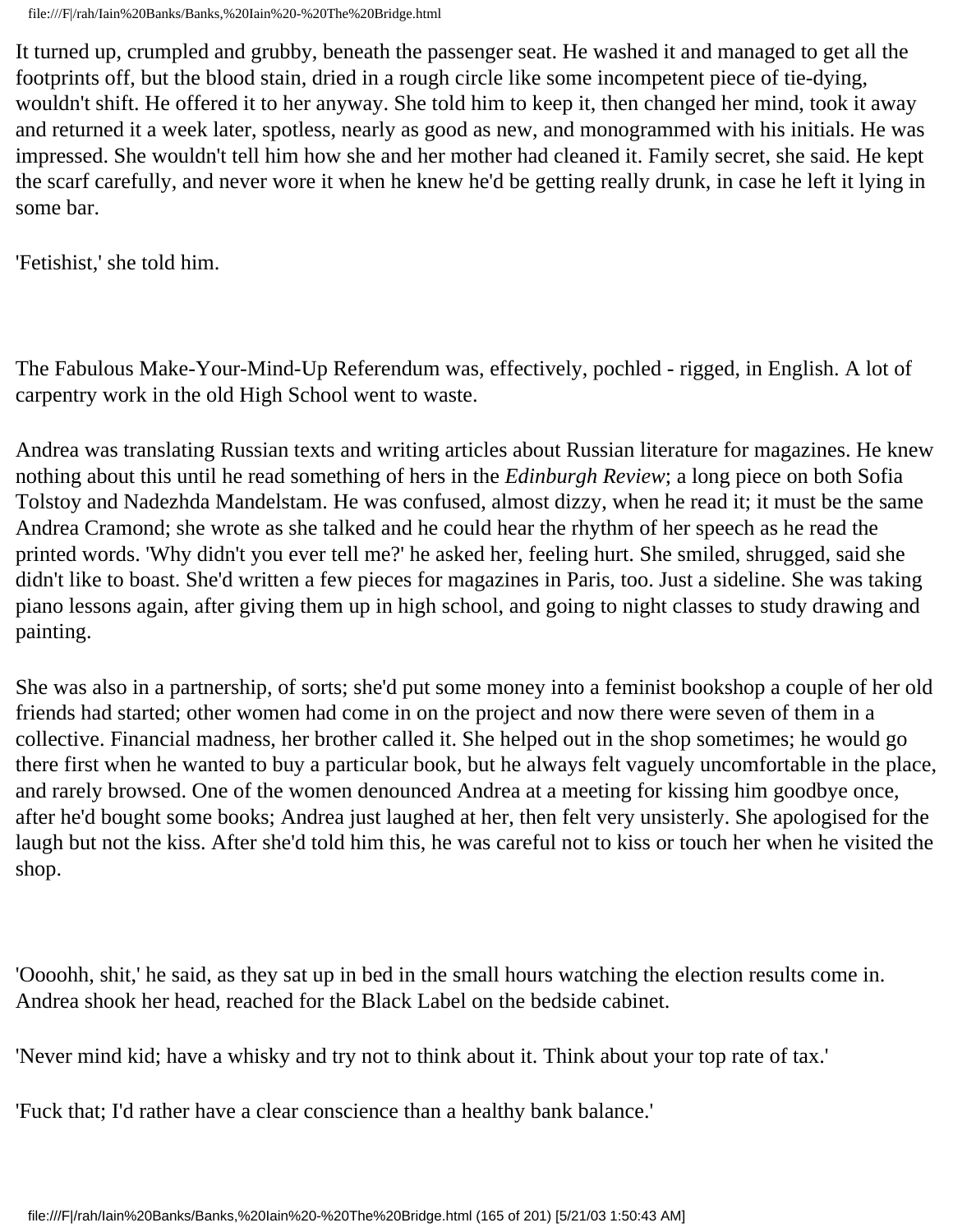'Tut; you'll have your accountant turning in his filing cabinet.'

Another returning officer announced another Tory win; the Ya-hoos ya-hooed. He shook his head. 'The country really is going to the dogs,' he breathed.

'Certainly gone to the bitch,' Andrea said, swirling her whisky round in her glass and looking at the television through it, brows creased.

'Well... at least she's a woman.' he said glumly.

'She may be a woman,' Andrea said, 'but she ain't no fuckin' sister.' Scotland voted for Labour, with the SNP a close third. What it actually got was the right honourable Margaret Thatcher, M.P.

He shook his head again. 'Oooohh, shit.'

The business did well: they had to turn contracts away. Within a year his accountant was telling him to buy a bigger house and another car. But I *like* my little flat, he complained to Andrea. So keep it, but buy another house, she told him. But I can only live in one at a time! Anyway I've always thought it was immoral to have two houses when there's folk going homeless. Andrea was exasperated with him: 'So let somebody live in the flat, or in this house you're going to buy, but remember who'll get all those extra taxes you'll be paying if you don't do what your accountant says.'

'Oh,' he said.

He sold the flat and bought a house in Leith, near the Links and with a view of the Forth from the top storey. It had five bedrooms and a big double garage: he bought a new GTi and a Range Rover, to keep his accountant happy and fill up the garage: the four-wheel drive was useful on business trips when they had to visit sites. They were doing a lot of work with firms in Aberdeen that year, and he dropped in on Stewart's people. On a later trip, he ended up in bed with Stewart's sister, a divorced teacher. He didn't ever tell Stewart, not absolutely certain whether he might mind or not. He did tell Andrea. 'A school teacher,' she grinned. 'An educational experience?' He told her about not wanting to say anything to Stewart. 'Kid,' she said, taking his chin in her hand and looking at him very seriously, 'You're an idiot.'

She helped him decorate the house, bullying him into a complete new scheme.

He was up a ladder, painting an elaborate ceiling rose one evening, when he felt a sudden, dizzying surge of déjà vu. He put the brush down. Andrea was in the next room whistling away to herself. He recognised the tune: *The River*. He stood on the ladder, in the echoing, empty room, and remembered standing in a wide room full of sheet-draped furniture in the house in Moray Place a year earlier, dressed in the same paint-spotted clothes, listening to her whistle in another room, and feeling enormously, simply happy. I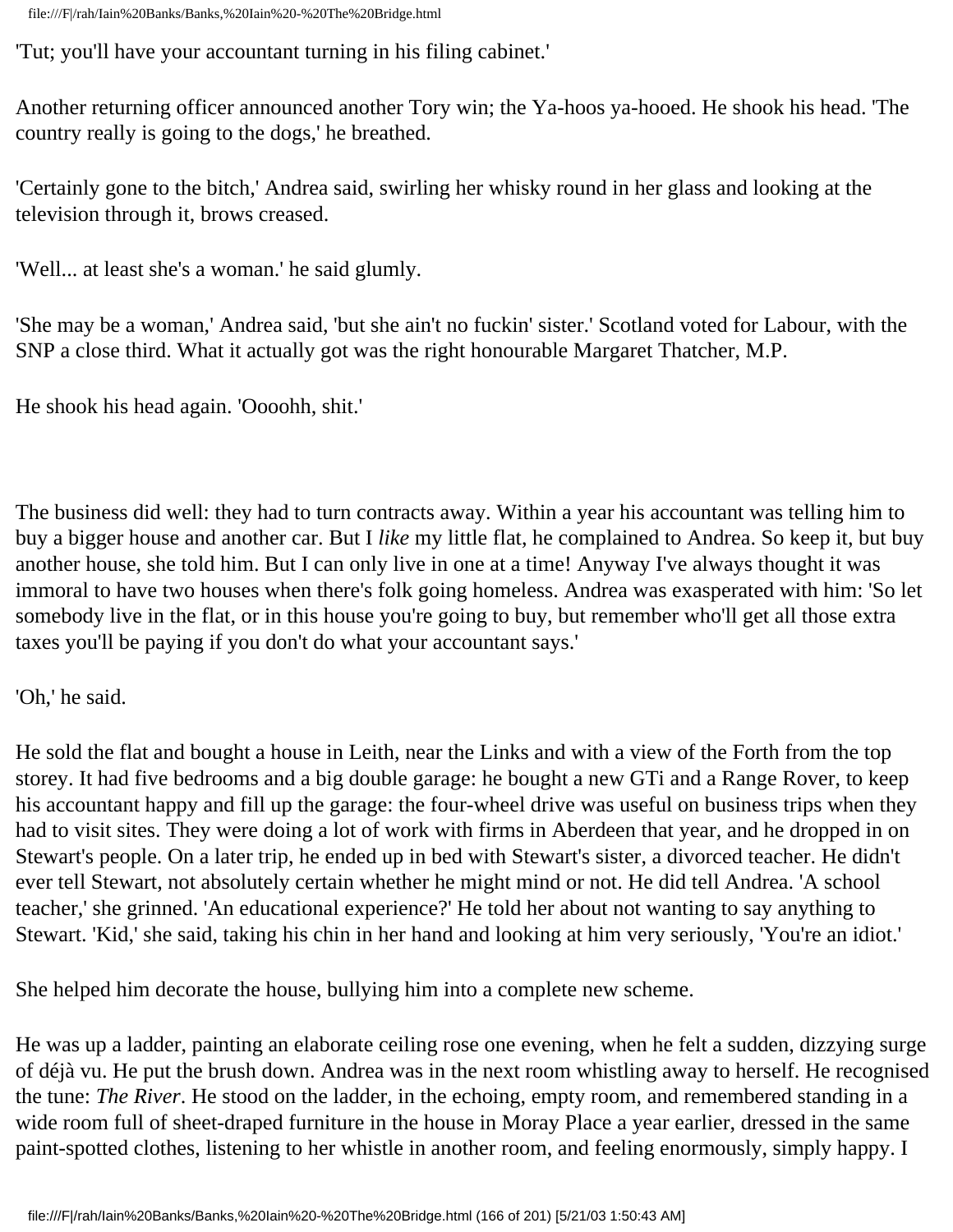am a lucky bastard, he thought. I have so much, so much around me that is good. Not everything; I still want more, I probably want more than I could handle; in face I probably want things that would only make me unhappy if I had them. But even that's OK; that's still part of the contentment.

If my life was a film, he thought, I'd roll the credits now; fade on this beatific smile in an empty room, the man on a ladder making things better, renovating, improving. Cut. Print. The End.

Well, he told himself, it isn't a film, laddie. He was filled with a surge of pure joy, simple delight at being where and who he was and knowing the people he did. He threw the paint brush into one corner of the room, jumped off the ladder, and ran through to Andrea. She was rolling paint onto a wall. 'God, I thought you'd fallen off the ladder. What's the cheesy grin for?'

'I just remembered,' he said, taking the roller out of her hand and chucking it behind him, 'we haven't christened this room.'

'Well, neither we have. Must remember the smell of paint does this to you.'

They screwed up against the wall, just for a change. Her shirt stuck to the wet paint; she laughed until the tears ran down her face.

He had become a film buff. During the last festival they'd both gone to more films than plays or concerts, and he suddenly realised he'd missed out on hundreds of films he'd heard of and wanted to see. He joined a film society, he bought a video recorder and scoured video shops for films. Whenever business took him down to London he'd try to cram in as many cinema visits as possible. He liked almost everything; he just liked going to the cinema.

A Scottish group called the Tourists had some chart success; their lead singer went on to become half of the Eurythmics. People would ask if he was related to her. No such luck, he sighed.

There were soft voices, nice bums. Andrea had her various flings, and he tried not to feel jealous. It isn't jealousy, he told himself; it's more like envy. And fear. One of them may be a nicer, kinder, better man that I am, and more loving.

She was out of circulation for almost two weeks once, having some sort of time-lapse relationship with a young lecturer from Heriot Watt which went from love-at-first-sight to slammed doors, thrown ornaments and smashed windows over the space of twelve days. He missed her, while all this was going on. He took the second week off and headed north-west. The Range Rover and GTi had been supplemented by a Ducatti; he had a one-man tent, a Himalayan standard sleeping bag and all the best hiking gear; he took the bike roaring up to the western highlands and spent days walking alone in the hills.

When he got back, she'd finished with the lecturer. He talked to her on the phone, but she seemed curiously reluctant to see him; he worried, he didn't sleep well. When he did see her, a week later, there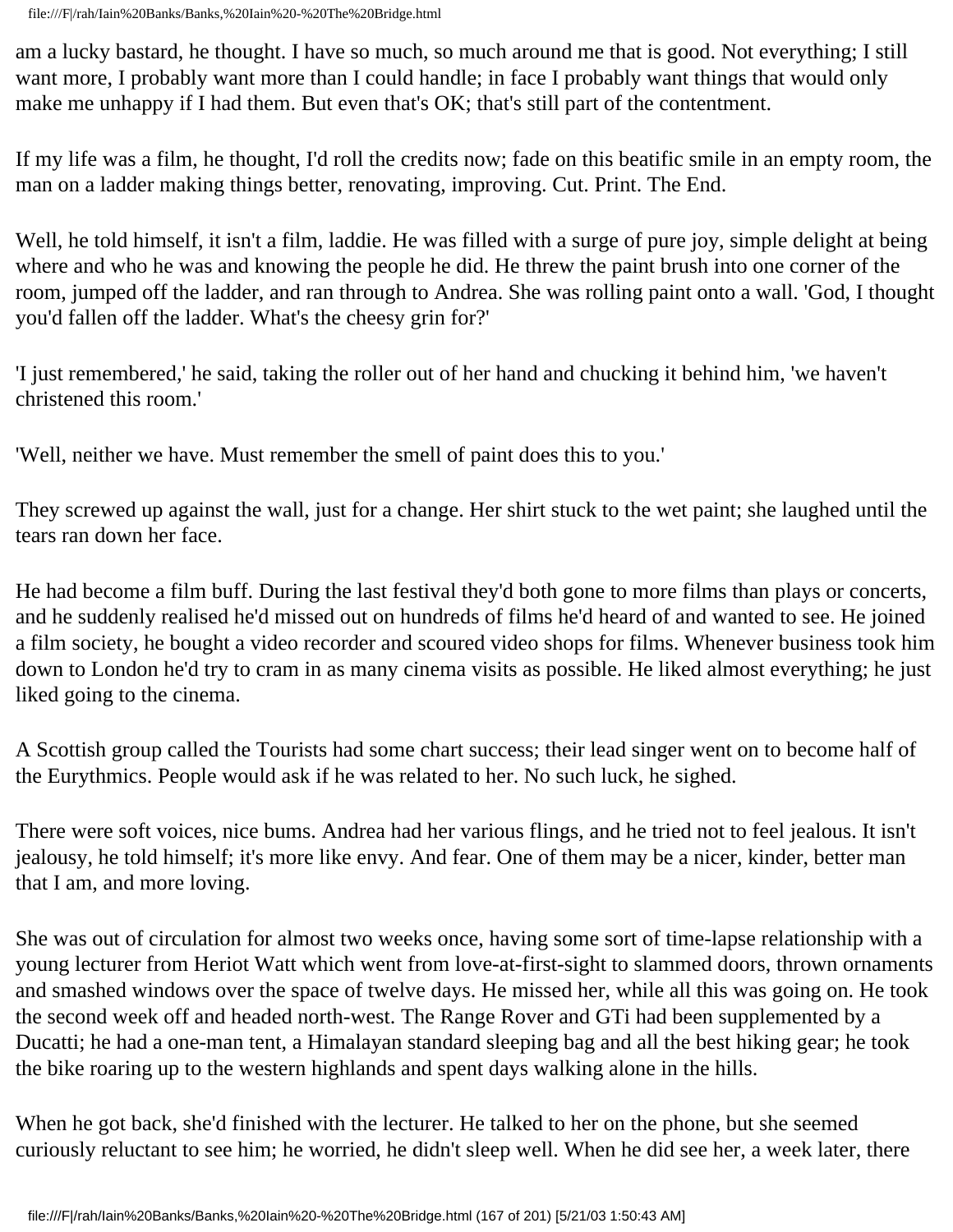was a fading yellow stain round her left eye. He only noticed it because she forgot to keep her dark glasses on in the pub. 'Ah,' she said. 'Is that why you wouldn't see me?' he asked her. 'Don't do anything,' she said. 'Please. It's all over and I could happily throttle him but you lay a finger on him and I'll never speak to you again.' 'We do not all,' he told her coldly, 'resort to violence quite that quickly. You might have trusted me; I've been worried sick the past week.' Then he wished he hadn't said that, because she broke down, and hugged him and cried, and he realised something of what she must have gone through; he felt mean and selfish for adding to her cares. He stroked her hair while she sobbed into his chest. 'Come on home, lass,' he said to her.

He took to the hills a few more times, using the occasions when she went to Paris to get away from Edinburgh and out to islands and the mountains, stopping off to see his father on the way there and back. He was camped one sunset on the slopes of Beinn a' Chaisgein Mor - there was a bothy nearby, but he preferred to pitch the tent if it was good weather - looking out over Fionn Loch and the small causeway he'd be crossing tomorrow to the mountains on the far side, when he suddenly thought: just as he hadn't been to Paris, in all these years neither had Gustave ever visited Edinburgh.

Ahhh. Maybe it was just the effects of the last joint, but in that instant, though they were a thousand miles apart, and all those unshared years away, he felt curiously close to the Frenchman he'd never met. He laughed into the cool highland air; the breeze moved the flanks of the tent like breath.

One of his earliest memories was of mountains, and an island. His mum and dad, his youngest sister and he had gone to Arran for their holidays; he had been three years old. As the steamer paddled down the glittering river towards the distant blue mass of the island, his dad had pointed out the Sleeping Warrior; the way the mountain range at the north end of the island looked like a helmed soldier, lying over the landscape, mighty and fallen. He'd never forgotten that sight, or the medley of accompanying sounds: calling gulls, the slap-slap of the steamer's paddles; an accordion band playing somewhere aboard, people laughing. It also gave him his first nightmare: his mum had to wake him up, in the bed he was sharing with his sister in the guest house; he'd been crying and whimpering. In his dream, the great stone warrior had woken up, and come slowly, terribly, crushingly, to kill his parents.

Mrs and Ms Cramond made the most of their big house; they had social evenings, they entertained; their parties became moderately celebrated. They would put people up; poets giving readings at the university, a visiting painter trying to sell some work to a gallery, a writer the book shop had invited to a signing session. Some evenings there would be a whole circle of people he didn't recognise at the place; they usually looked less well-off than Andrea's friends, and tended to eat and drink a lot more. Mrs Cramond spent half the day, it seemed, baking cakes and quiches and bread. He worried that even in her widowhood Mrs Cramond was still spending all her time in her kitchen making things for people, but Andrea told him not to be stupid; her mother loved seeing people enjoy something she'd made. He accepted this but watched some of the itinerant denizens of the house stuff cakes and the odd bottle of wine into coat pockets with a nagging sense of vicarious exploitation.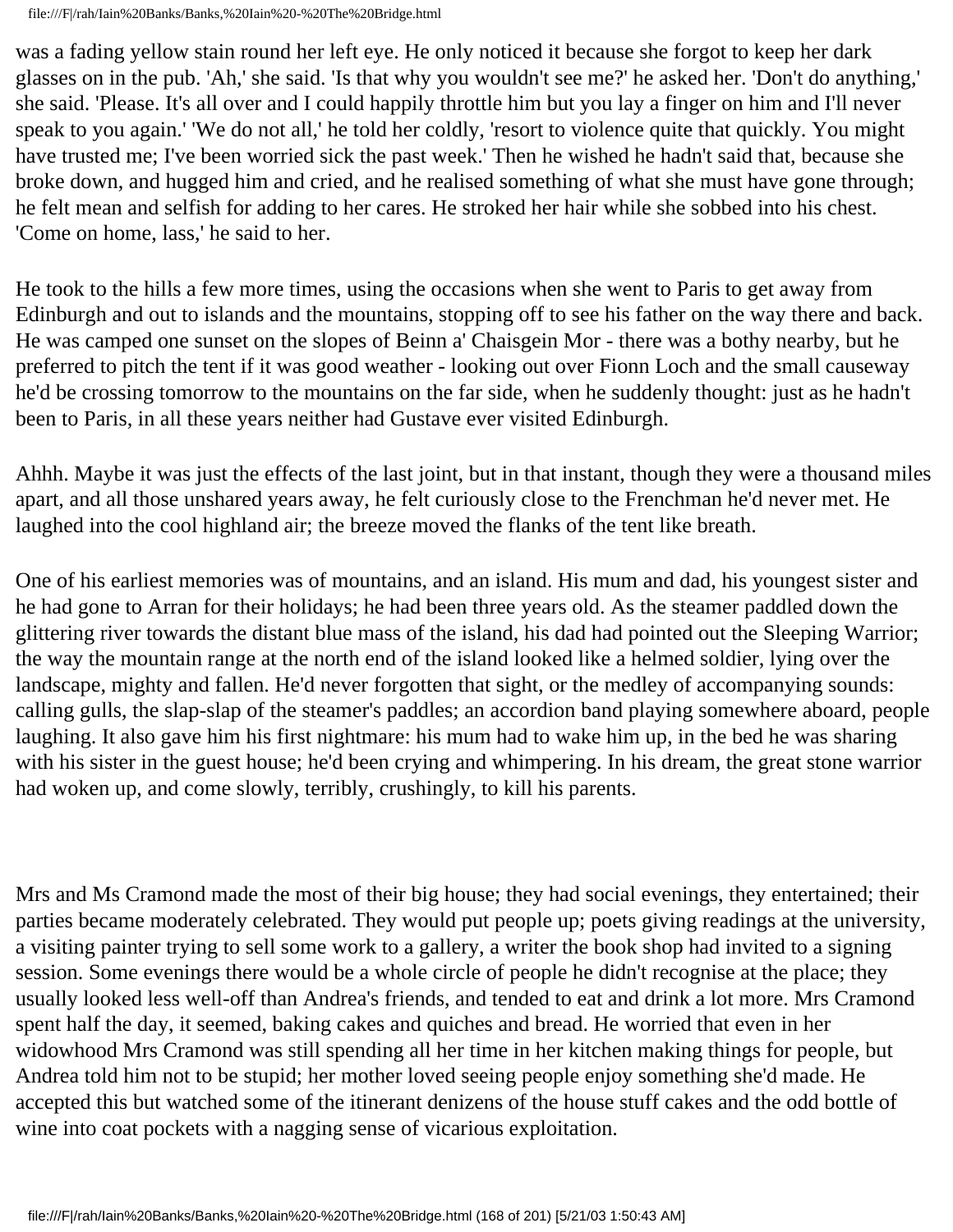'These people are intellecutals,' he told Andrea once. 'You're starting a *salon*; you're becoming a goddamned blue stocking!'

She just smiled.

Andrea bought a litter of four Siamese cats from a friend. One died; she renamed the two males Franklin and Phineas and the sleek female Fat Freddie; damned nostalgia, he called it. Somebody gave Mrs Cramond a King Charles spaniel; she called it Cromwell.

Just getting ready to go round to the house was enough to make him feel good; driving there would produce an almost childlike thrill in him; the house was another home, a warm and hospitable place. Sometimes, especially when he'd had a few to drink, he had to fight an absurd feeling of sentimentality at the bond between mother and daughter.

He added a Citroen CX to the GTi and the Range Rover, then sold all three and bought an Audi Quattro. He went out to Yemen on business, and stood once in the ruins that had been Mocha, on the shore of the Red Sea; he saw the warm wind from Africa move the sand grains round his feet, and sensed the steady harsh indifference of the desert, its calm continuance, the spirit of those ancient lands. He stroked his hand over the age-worn, pitted stones, and watched where the waves fell blue, exploding white fists of silk thunder on the open, golden palm of the shore.

Things went on; Lennon got shot, Dylan got religion. He could never decide which depressed him most. He was working in Yemen when the Israelis invaded southern Lebanon because a man was shot in London, and when the Argentinians went ashore at Port Stanley. He didn't learn that his brother, Sammy, was with the Task Force until after it had sailed. When he got back to Edinburgh he argued with his friends; sure the Argentinians ought to have the bloody islands, he said, but how the hell could revolutionary parties support a fascist junta's own little piece of imperialism? Why did there always have to be a right side and wrong one? Why not just say, A curse on both your houses?

His brother came back, unhurt. He still had arguments about the war; with Sammy, his dad, his radical friends. By the time the next election came round, he was starting to think maybe his pals had been right after all.

'Awww, come on!' he said, despairing. Another healthy Labour majority wiped out, votes leeched by the SDP; another surprise Conservative win. The pundits were predicting the Tories would get less of the vote than last time, but increase their majority by a hundred seats, perhaps more. 'Aww *fuck*!'

'This is becoming monotonous,' Andrea said, reaching for the whisky. Margaret Thatcher appeared on the television screen, glowing with victory.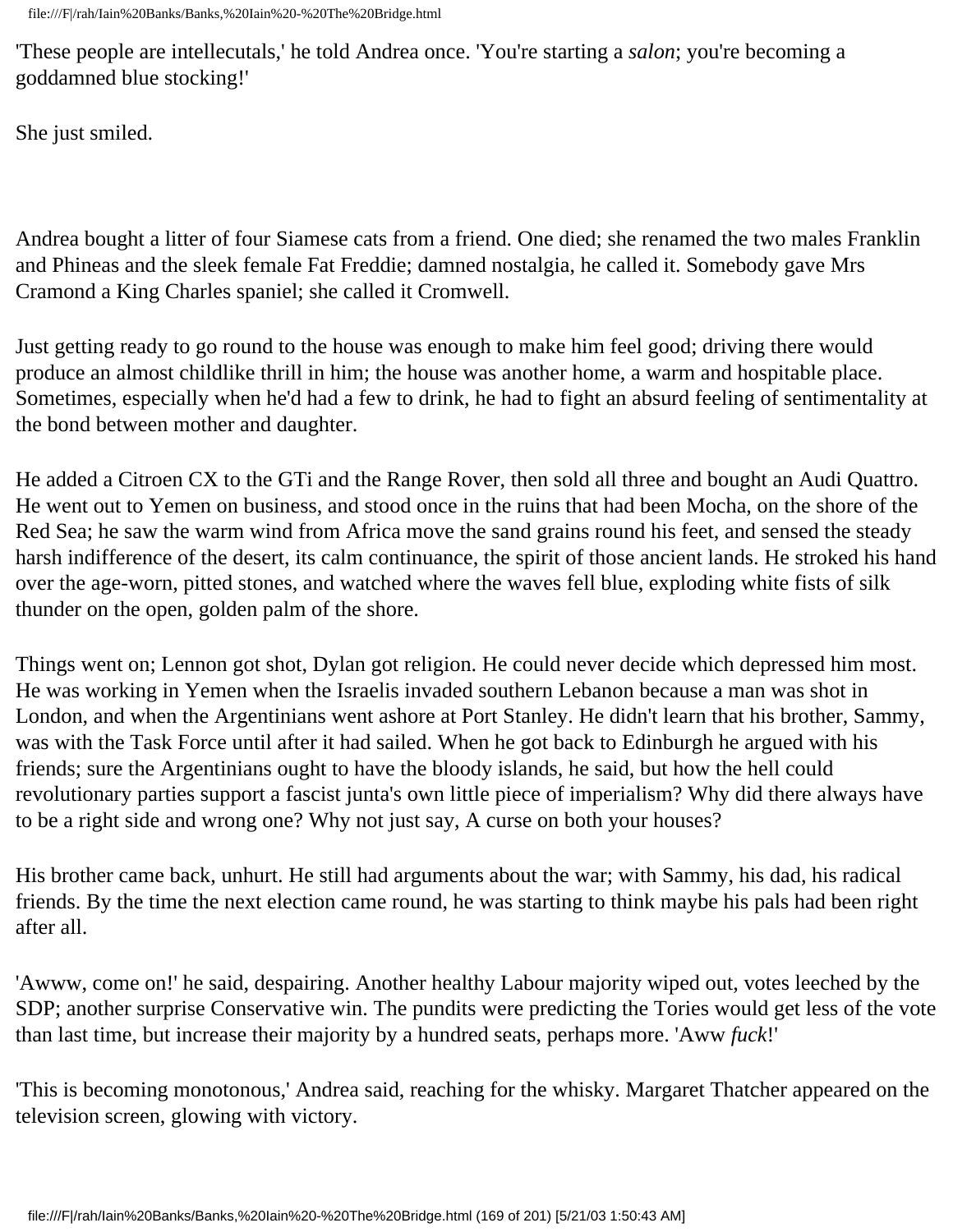'Off!' he screamed, hiding under the sheets. Andrea stabbed at the remote control unit; the screen went dark. 'Oh ... God," he said from beneath the sheets. 'And don't talk to me about my top rate of tax'

'Never said a word, kid'

Tell me it's all just a bad dream.'

'It's all just a bad dream.'

'Really? Is it?'

'Hell no, it's real; I was just telling you what you wanted to hear.'

'Those idiots!' he fumed to Stewart. 'Another four years with that dingbat in charge! Christ al-fuckingmighty! A senile clown surrounded by a gang of xenophobic reactionaries!'

'Unelected xenophobic reactionaries,' Stewart pointed out. Ronald Reagan had just been elected for another term; half the people who could have voted in the election, hadn't.

'Why don't I get a vote?' he raged. 'My dad lives spitting distance from Coulport, Faslane and the Holy Loch; if that buffoon's liver-spotted finger hits the button my old man's dead; probably all of us are; you, me, Andrea, Shona, and the kids; everybody I love ... so why the fuck don't I get a vote?'

'No annihilation without representation,' Stewart said, thoughtfully. Then, 'Still, on the subject of unelected reactionaries, what d'you think the Politbureau is?'

'A fucking sight more responsible than that squad of gung-ho shitheads'

'... Aye, fair enough. Your round."

The house at Moray Place, residence of Mrs and Ms Cramond, was now quite well known, especially at festival time. You couldn't walk into the place without tripping over some up-and-coming artist, or an authoritative new voice in Scottish fiction, or some moody kids with acne who dragged synths and practice amps from room to room, and commandeered the Revox for days at a time. The Last Chance Salon, he called it. Andrea had settled down to a life she found thoroughly fine; still working in the shop, translating Russian books, writing articles, playing the piano, drawing and painting, socialising and partying, visiting pals, holidaying in Paris, going to films and concerts and plays with him, and to the opera and ballet with her mother.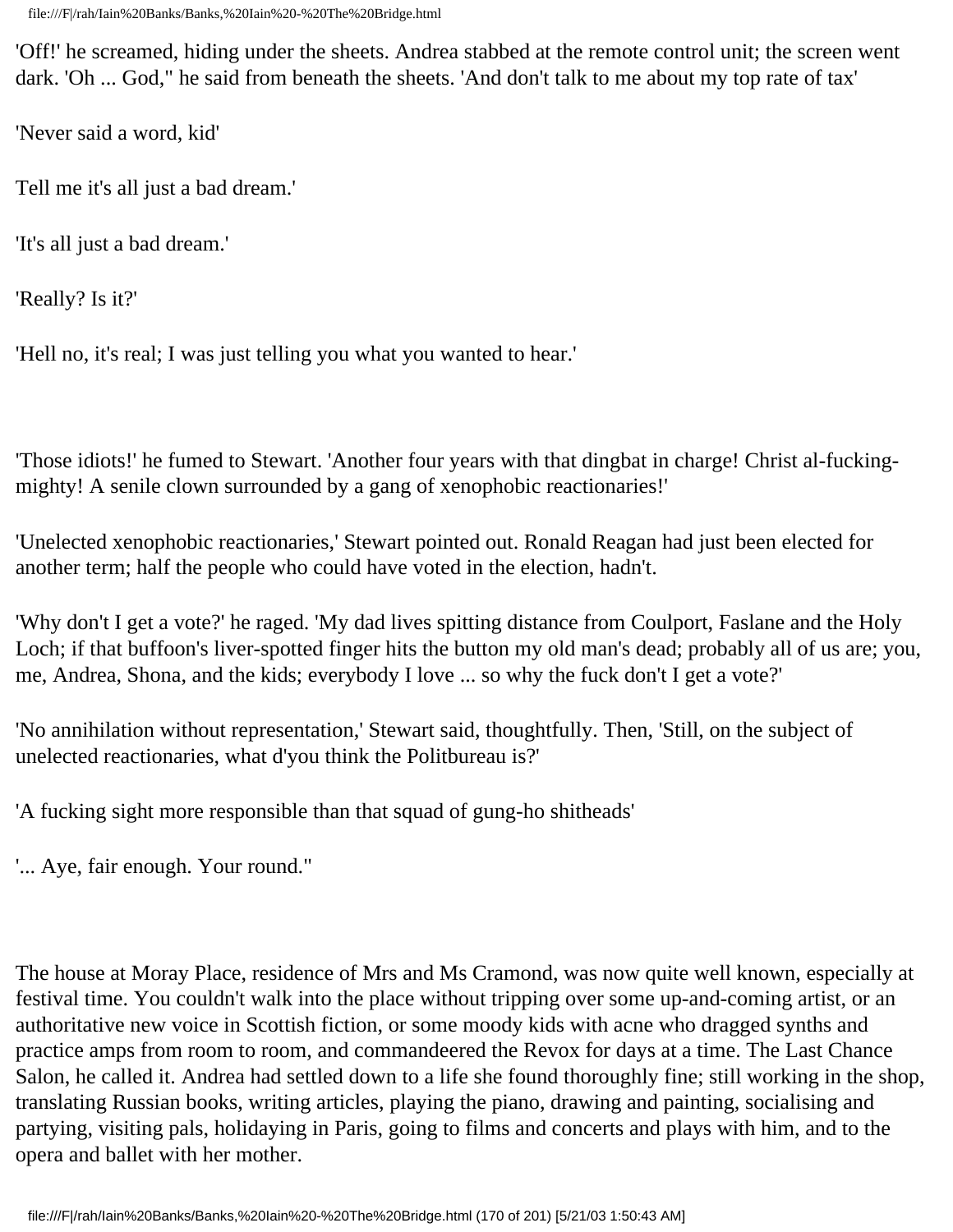Meeting her one day at the airport, after another jaunt to Paris, he watched her; she walked confidently, head up, out of Customs; she wore a broad, bright red hat, brilliant blue jacket, red skirt, blue tights and shiny red leather boots. Her eyes sparkled, her skin glowed; her face broadened into a wide smile when she saw him. She was thirty-three years old and she had never looked better. He felt, at that instant, an odd amalgam of emotions; love certainly, but also envious admiration. He envied her her happiness, her assurance, her calm way with the troubles and traumas of life, the way she treated everything as one might treat a child making up a story the child really believed in; not patronisingly, but with the same mockserious frown, the same mixture of ironic detachment and affection, even love. He remembered his talks with the advocate, and could see something of the old man's personality in Andrea.

You're a lucky woman Andrea Cramond, he thought, as she took his arm, there in the airport lounge. Not because of me, and not as lucky as me in one way, because I have more of your time than anybody else, but otherwise ...

Let it go on, he thought. Don't let the idiots blow up the world and don't let anything else terrible happen. Steady, kid; who are we talking to here? He sold the bike soon afterwards. His father fell and broke his hip that winter. He looked very small and frail when he visited him in hospital, and much older. In the spring he needed a hernia operation, and fell again, not long after he'd left hospital. He broke a leg and a collar bone. 'Have tae take mair waiter with it,' he told his son, and refused to come and live with him in Edinburgh, because his friends were here. Morag and her husband also offered to take him in, and Jimmy wrote from Australia to say why didn't he come out for a few months? But the old man didn't want to move from his own area. He was in hospital for longer this time, and when they let him out he couldn't put back on the weight he'd lost. A home-help came round every morning. She found him, apparently asleep, by the fire one day, a small smile on his face. It had been his heart, too. The doctor said he probably hadn't felt a thing.

He found himself organising everything, not that there was very much to do. His brothers and sisters all made it to the funeral, even Sammy, on compassionate leave, and Jimmy all the way from Darwin. He had asked Andrea if she minded not coming; she said no, and understood. Once it was all over, it was good to go back to her, back to Edinburgh and work. He never did entirely lose the feeling of numbness which crept over him when he thought about the old man, and though he shed no tears, he knew he'd loved him, and did not feel guilty about that dry grief.

'Ah, my poor orphan,' Andrea said, and was his comfort.

The company expanded; more people joined. They bought grand new offices in the New Town. He argued with the others about their employees' salaries; they should all have a share, he said; they should all be partners.

'What,' the other two said, 'a workers' collective?' They smiled tolerantly. 'Why the hell not?' he said. They were both SDP supporters; worker participation was one of the ideas the Alliance liked. They said no, but started a bonus scheme.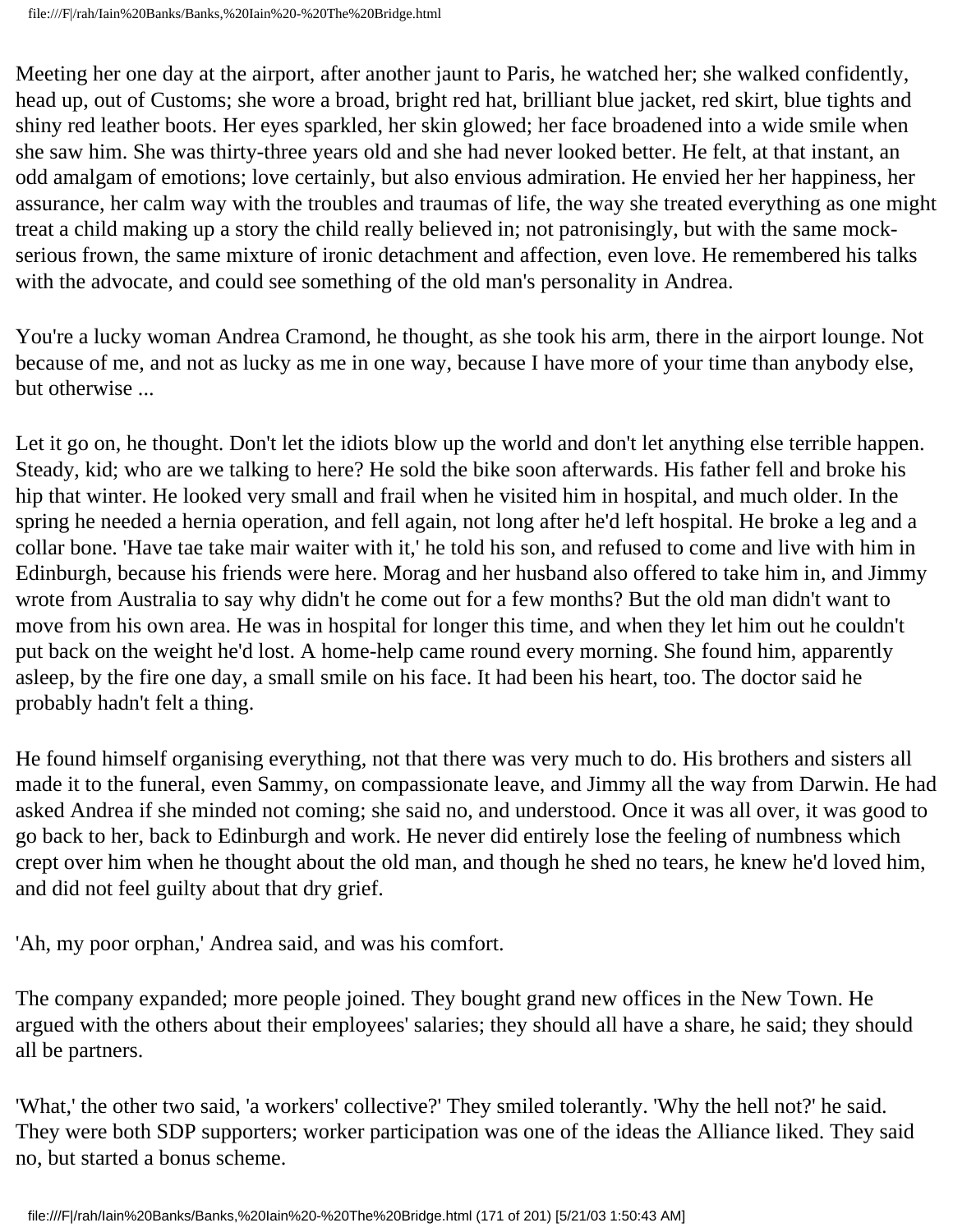Then one day Andrea got off a Paris flight and she wasn't smiling, and his guts seemed to lurch. Oh no, he thought. What is it? What's wrong?

She wouldn't talk about it, whatever it was. She said there was nothing wrong but she looked very solemn and thoughtful most of the time, laughed little, and would often look up, distracted, say sorry and have to have repeated to her the last thing somebody had said. He worried. He thought about phoning Gustave in Paris and asking what the hell was wrong with her, what had happened, there?

He didn't call. He fretted, and tried to entertain her, taking her out to dinner to see a film or over to see Stewart and Shona; he tried to organize a nostalgic evening, eating at the Loon Fung, near his old flat in Canonmills, then taking a taxi to the Canny Man's, but nothing worked. He couldn't decide what it was. Mrs Cramond and he worried together, and individually tried to get the truth out of her. It was the mother who did, though only after three months and another two visits to Paris. Andrea told her mother what was wrong, then went back to France again. Mrs Cramond rang him up. MS, she told him. Gustave had multiple sclerosis.

'Why didn't you tell me?' he asked her.

'I don't know,' she said, listlessly, eyes dull, voice flat. 'I don't know. And I don't know what to do; he's got nobody to look after him, not properly ..." When he heard those words, a chill settled in him. Poor guy, he thought, and meant it; but once found himself thinking, It's so slow, why couldn't he die quickly? And hated himself for the thought.

Another argument; during the '84 strike he refused to cross a miners' picket line; the company lost a contract.

Andrea spent more and more time in Paris; less people came to the house at Moray Place now. She looked tired whenever she came back from France, and though she was still slow to anger, and still easy with people, she was slow to laugh now as well, and guarded about taking any enjoyment at face value. When they made love, he thought he could detect an extra tenderness in her, and a sense of how precious and impermanent such moments were. It was less *fun* than it used to be, but somehow the act had gained an extra resonance, become in itself a sort of language.

Sometimes when she was away in Paris he would get lonely sitting in the big house by himself, reading or watching the television or working at the drawing board; if he'd had less than the legal limit to drink he would take the Quattro out and drive to North Queensferry to sit beneath the great dark bridge, listening to the water lap against the stones and the trains rumble overhead; he would smoke a joint or just breathe the fresh air. If he felt pity for himself, it was only one timid, tentative part of his mind that felt so; there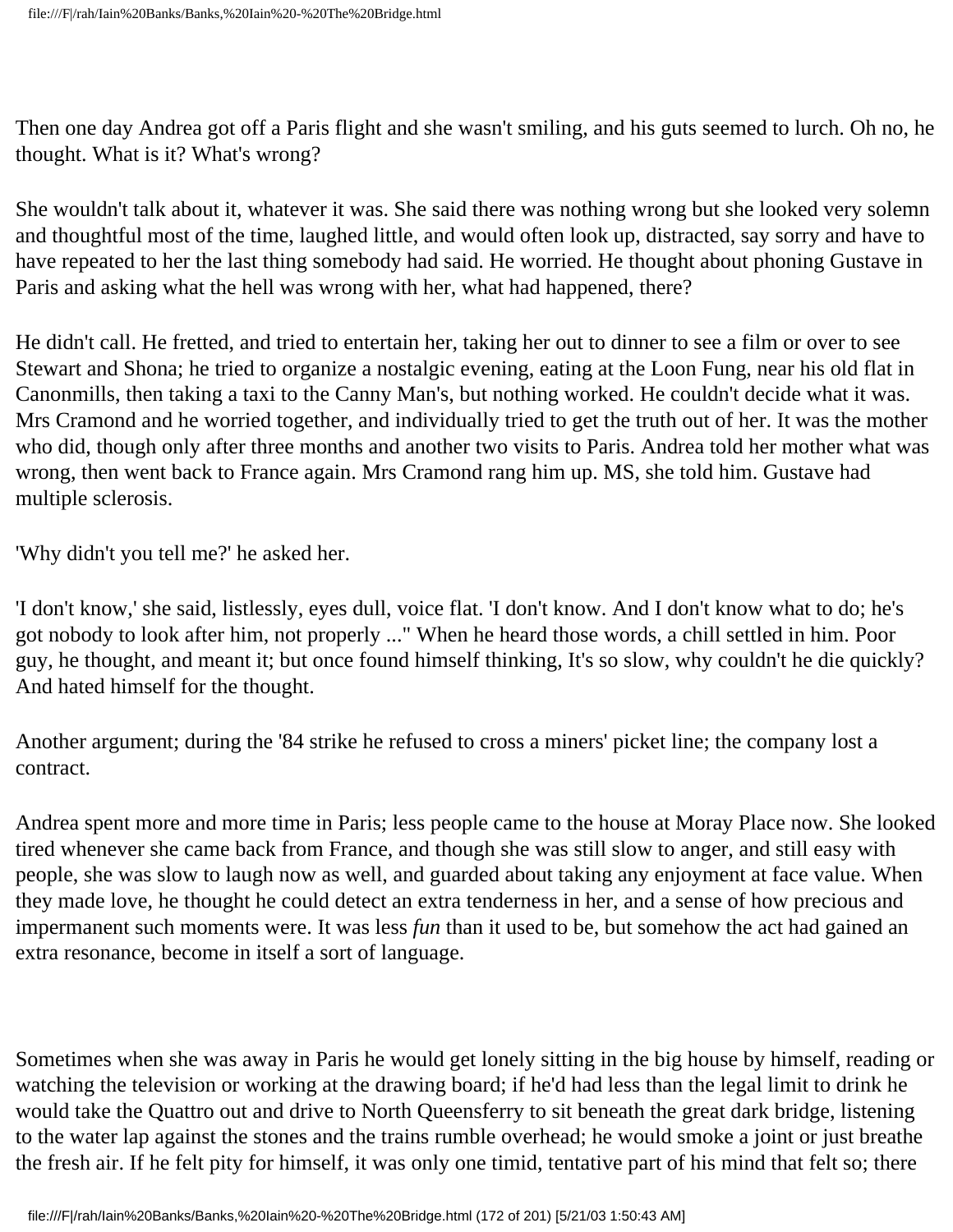was another part of him which seemed like a hawk or an eagle; hungry and cruel and fanatically keeneyed. Self-pity lasted a matter of seconds in the open; then the bird of prey fell on it, tearing it, ripping it.

The bird was the real world, a mercenary dispatched by his embarrassed conscience, the angry voice of all the people in the world, that vast majority who were worse off than he was; just common sense.

He discovered, to his knowing, almost righteous dismay, that the bridge was not painted end-to-end over a neat three-year period. It was done piecemeal, and the cycle lasted anything between four and six years. Another myth bites the dust, he thought; par for the course.

Andrea was away in Paris almost half the time now. She had another life there, another set of friends; he'd met some of them when they'd come over to Edinburgh; a magazine editor, a woman who worked in UNESCO, a lecturer who taught at the Sorbonne; nice people. They were all friends of Gustave, too. I should have gone over, he told himself, I ought to have gone, made friends. Too late. Why am I so stupid? I can design you a structure to withstand hundred-foot waves for thirty years or more and make it as sturdy and safe as any other designer could for the weight and the budget, but I can't see my hand in front of my face when it comes to doing sensible things with my own life. If there is a design to my own existence it escapes me. What was that old Family song? *The Weaver's Answer*. Yeah, well; where's mine, Jimmy?

He bought a Toyota MR2 as well as the latest model Quattro, he started flying lessons, he built up a sound system based on Scottish-made components, he bought the Minolta 7000 camera as soon as it came out, added a CD player to the hi-fi and thought about buying a power boat. He went sailing with some of Andrea's old pals, from the marina at Port Edgar, on the south bank of the Forth, upstream from the two great bridges.

He grew restless with the Quattro and the MR2. There was always some better car; a Ferrari or an Aston or a Lambo or some limited edition Porsche or whatever ... he decided to stop competing and go for timeless elegance instead. He found a well-looked-after MK II Jaguar 3.8 through a local dealer; he sold the Audi and the Toyota.

He had the Jag re-upholstered in red Connelly leather. A specialist tuner dismantled the engine, blueprinted it, changed the cams, pistons, valves and carbs and fitted electronic ignition; they completely revised the suspension, fitted beefier brakes, new wheels and asymmetric tyres, plus a new gearbox to handle all the extra torque. He had it fitted with four new seat belts, a laminated windscreen, more powerful lights, electric windows, tinted glass, a sunroof, and anti-theft devices he'd have trusted a Chieftain tank to (but which he kept forgetting about). The car spent three days at another specialist firm having a new sound system installed, complete with CD player. It can make your ears bleed, he told people; I haven't even *found* all the speakers yet. Half the boot seems to be amplifier; I don't know which is going to give way under the vibration first; my ear drums or the outside paint job (he'd had it rustproofed and repainted; twelve coats, hand-painted). 'Good heavens,' Stewart said when he told him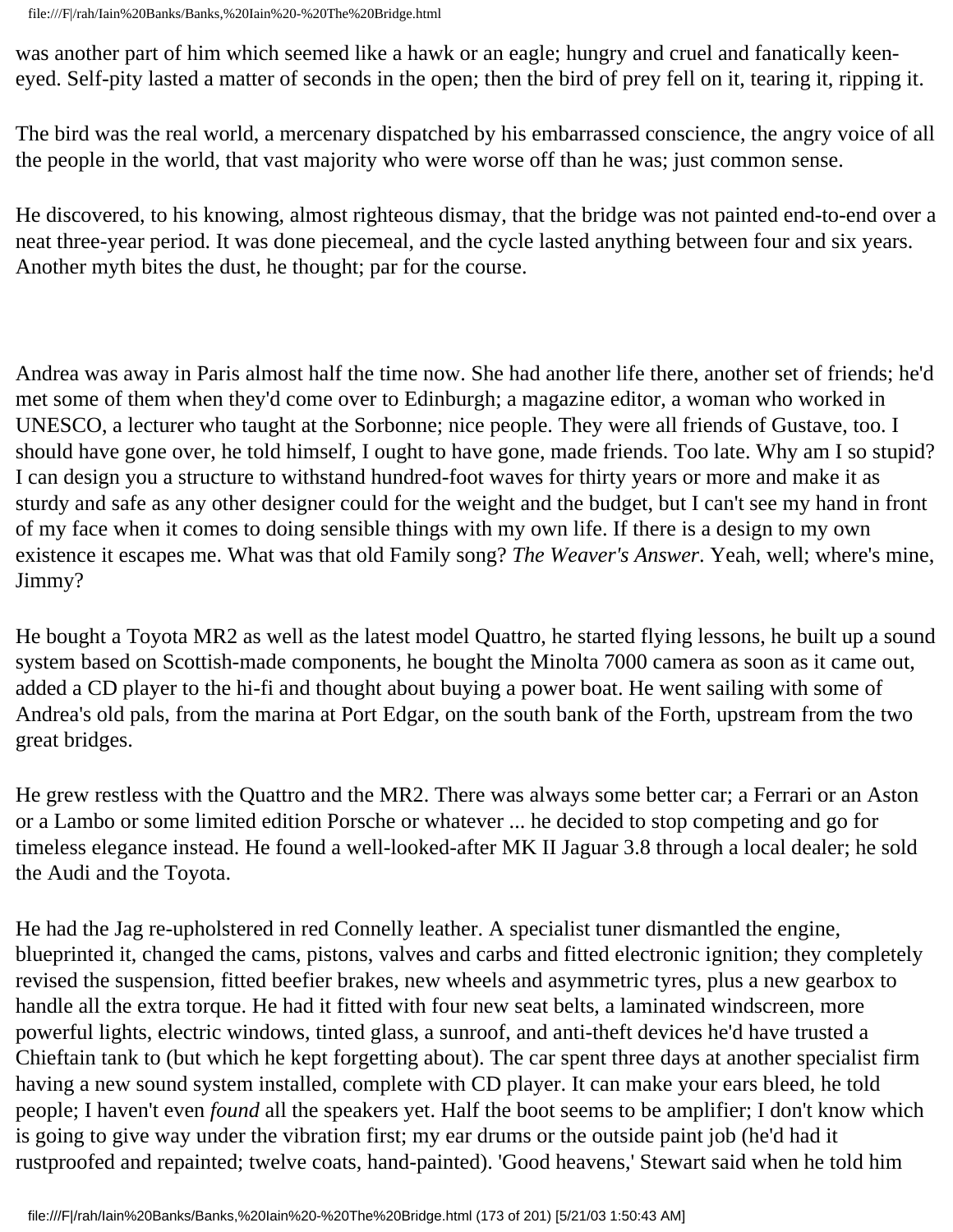how much the ICE equipment had cost to install, 'You can buy a new car for that.' 'I know,' he agreed. 'You could buy a new car for the cost of a year's insurance and a new set of tyres for the thing as well. More money than sense.'

Nothing seemed to work quite perfectly. The car had annoying rattles, the house CD player had an intermittent fault, the camera had to be replaced and almost all of the records he bought seemed to have scratches on them; his dishwasher kept flooding the kitchen. He found himself becoming short tempered with people, and traffic jams infuriated him; a sort of pervasive impatience seemed to fill him, and a callousness he could not evade. He gave money to Live Aid all right, but his first thought when he heard of the Band Aid record had been about the revolutionary adage which compared giving to charity under capitalism to putting a Band-aid on a cancer.

The 1985 Festival couldn't even revive his spirits. Andrea was there for part of it, but even when she was with him, in the next seat at a hall or cinema, or in the passenger's seat in the car, or beside him in bed, she wasn't really with him, not all of her. Part of the woman's thoughts were not free, not for him. She still didn't want to talk about it. He heard circuitously that there were complications to Gustave's MS; he tried to bring the subject up but she would not co-operate. It dismayed him there were things they could not talk about. It was his own fault; he never had wanted to talk about Gustave. You couldn't change the rules now.

He had dreams about the dying man in the other city, and sometimes thought he could see him, lying in a hospital bed, surrounded by machines.

Andrea went back to Paris half-way through the Festival. He couldn't face the cultural equivalent of a thousand-bomber raid alone, so he borrowed a friend's Bonneville and took off for Skye.

It rained.

The company went from strength to strength, but he was starting to lose interest. What, in the end, am I really doing? he asked himself. Just another fucking brick in the wall, just another cog in the machine, if a little better oiled than most. I make money for oil companies and their shareholders and for governments that spend it on weapons that can kill us all a thousand times over instead of just five hundred; I don't even operate at the level of an ordinary decent worker, like my dad did; I'm a fucking *boss*, I *employ*, I have real drive and initiative (or I used to); I actually make it all run just that little bit better than it might if I wasn't here.

He cut the whisky out again, spent some time drinking only mineral water. He gave up dope almost completely once he realised he wasn't enjoying it any more. The only time he did smoke was when he went over to see Stewart. Then it was like old times.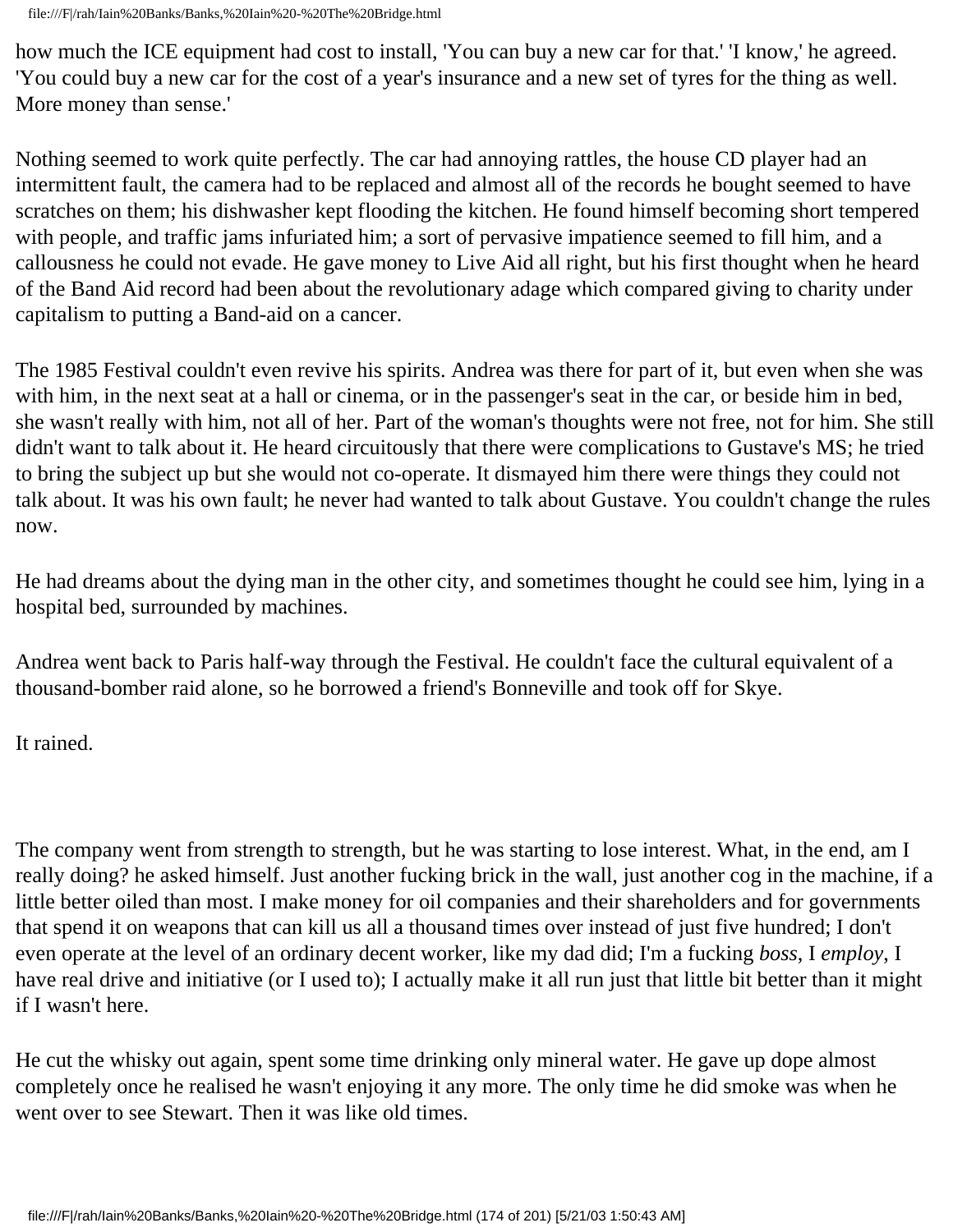He started to take coke regularly; it got to be a Monday morning ritual and the natural start to an evening out until one night he was watching the television news and cutting up a couple of generous lines before he went out drinking. There was a follow-up report on the African famine being shown. He looked away from a child with dead eyes and skin like a bat's wing; he looked down to the mirror on the table he was hunkered over and saw his own face looking back at him through the shining granules of white powder. He'd stuffed three hundred pounds' worth of this stuff up his nose the previous week. He threw the razor down. Shit, he said to himself.

A bad year, he told himself. Just another bad year. He started smoking cigarettes. He finally accepted he needed glasses. The bald patch on his head was the size of a bath plug-hole. He seemed to feel the restlessness of youth and the last-chance urgency of age at the same time. He was thirty-six years old, but he felt like eighteen going on seventy-two.

In November Andrea told him she was thinking of going to stay in Paris, to look after Gustave. They might have to get married, if his family insisted. She hoped he understood. 'I'm sorry kid,' she said, dull voiced.

'Yeah,' he said. 'Me too.'

Ah shit, I suppose I canny really complain; I've had a good innings and all that stuff, but Jeez I don't feel like giving it all up right now; once a swordsman always a swordsman, I gess. Bloody few get to this age, let me tell ye; I'm ecxeptional; it's a fact. Suppose I might no have made it without the wee bam on the showlder, but I don't let him know that; he's uppity enough without me swelling his head even more so. Still, he didn't come up with a solution for our little problem though; namely, growing old. Wee bugger wasn't that clever.

Anyway, here I am, sitting up in the bed, watching the closed-circuit TV screens and thinking dirty thoughts, trying to get a hard-on. I'm remembering Angharienne and what we used to do. The stuff we used to get up to! Ye'd hardly credit it, but when you're young you'll try anything. Ah well, you're only young once, like they say (the wee familiar disagrees with this, but he's yet to prove otherwise). I suppose three hunner odd years is no a bad score, but bugger it, I still don't feel ready to die, but it looks like I've got no choyce in the matter. The familiar tried a few things (no choyce for him either; he's stuck with me), but nothing's worked so far and I think the wee bastard's run out of ideas; trust him to bugger things up now, when I could really do with his help. He says he's still got some irons in the fire, whitever that's supposed to mean. Either giving up golf or thinking about torchering somebody. Wee barn's sitting on the table by my bed; all shrivelled up and grey looking, so he is. He hasn't sat on my showlder since we got the flying castle (he calls it a ship, but then he likes confusing things; calls the bedroom the ship's bridge, too). What happened was, we got back to the sorcerer who'd helped me get into the Underworld, and the two of them - the sorcerer and the wee familiar - had a battle; hammer and tongs stuff it was and I had to watch from on corner, frozen stiff from some spell the bloody familiar had cast over us. Eventually the familiar won, but then, just when I might have got rid of the wee bugger, he found he couldn't do what he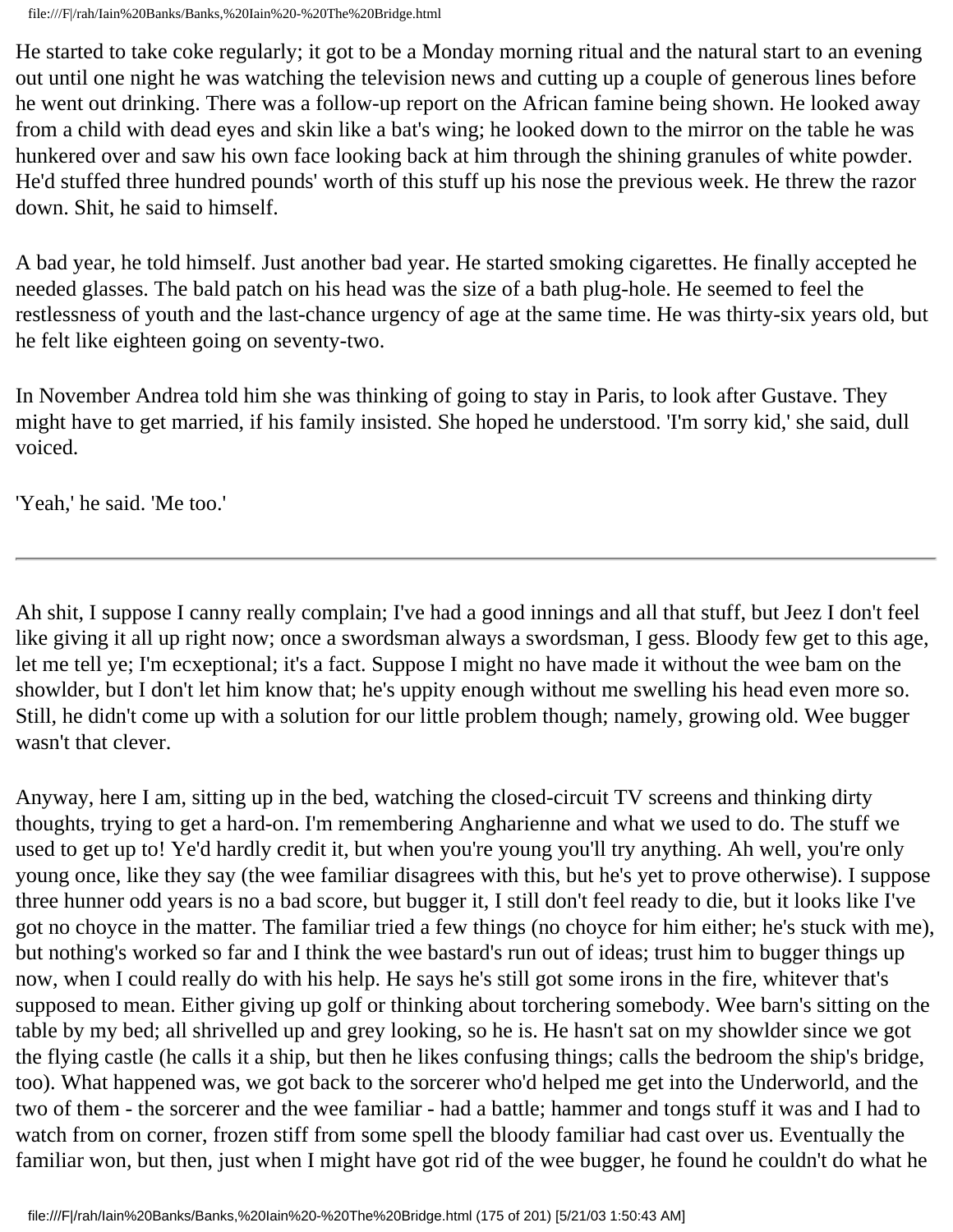wanted to, which was take over the body of the sorcerer; seems that wasn't possible; against the rules, sort of thing; I could bring him out of the Underworld, but he couldn't take over a living body; had to stay in an inannimate object. That was him; totally scunnered and bombed-out. Trapped in the wee familiarbody, so he was, and no way out of it. He got all upset and started breaking up the sorcerer's magic celler, and I thought he might start on me for a while, but he didn't, he calmed down after a while like and came back to my showlder and released me from the spell. Explained that we really were stuck with each other for good or ill, and we'd both just have to make the best of it, this time.

Maybe it was for the best, you never know. Doubt I'd have lived this long without him; some of his ideas were pretty smart. His first was to go back to see that young witch I'd been doing the business with no long before I rescued the familiar from Hades. Angharienne, that was her name; the familiar thought me and her might be able to come to some sort of arrangement, he said. She was pretty duebious at first, thought the familiar was trying to pull a fast one, going to try and take over her body or something like that, but they had this dead complicated talk, and they both did some magic, and went into one of them trances (dead bloody boring that was); they woke up all smiles and agreement. Familiar told me that we were going to have a trial troylistic arrangement. OK, I said, as long as there's nothing dirty involved. Anyway, I gess that was how I got be an old swordsman.

'What *are* you doing? Trying to raise the dead already?'

'Shut up you; none of your business.'

'Of course it is my business; what if you have a heart attack or something?'

'Well why no magic up one of them whouris for me then?'

'Certainly not; you'd be sure to peg out then. Just stop that; it's so unseemly in a man of your age. Your brain may still be retarded but your years are advanced.'

'It's my willy and it's my life.'

'It's my life too and you can't play with one if it means playing with the other as well. Have a sense of proportion, man.'

'Och, I'm no really wanting a wank, just to see if I can get it up still. Go on; show us a dirty video, eh?'

'No. Keep watching the screens.'

'What for?'

'Just keep watching. You never know what might happen. All is not yet lost.'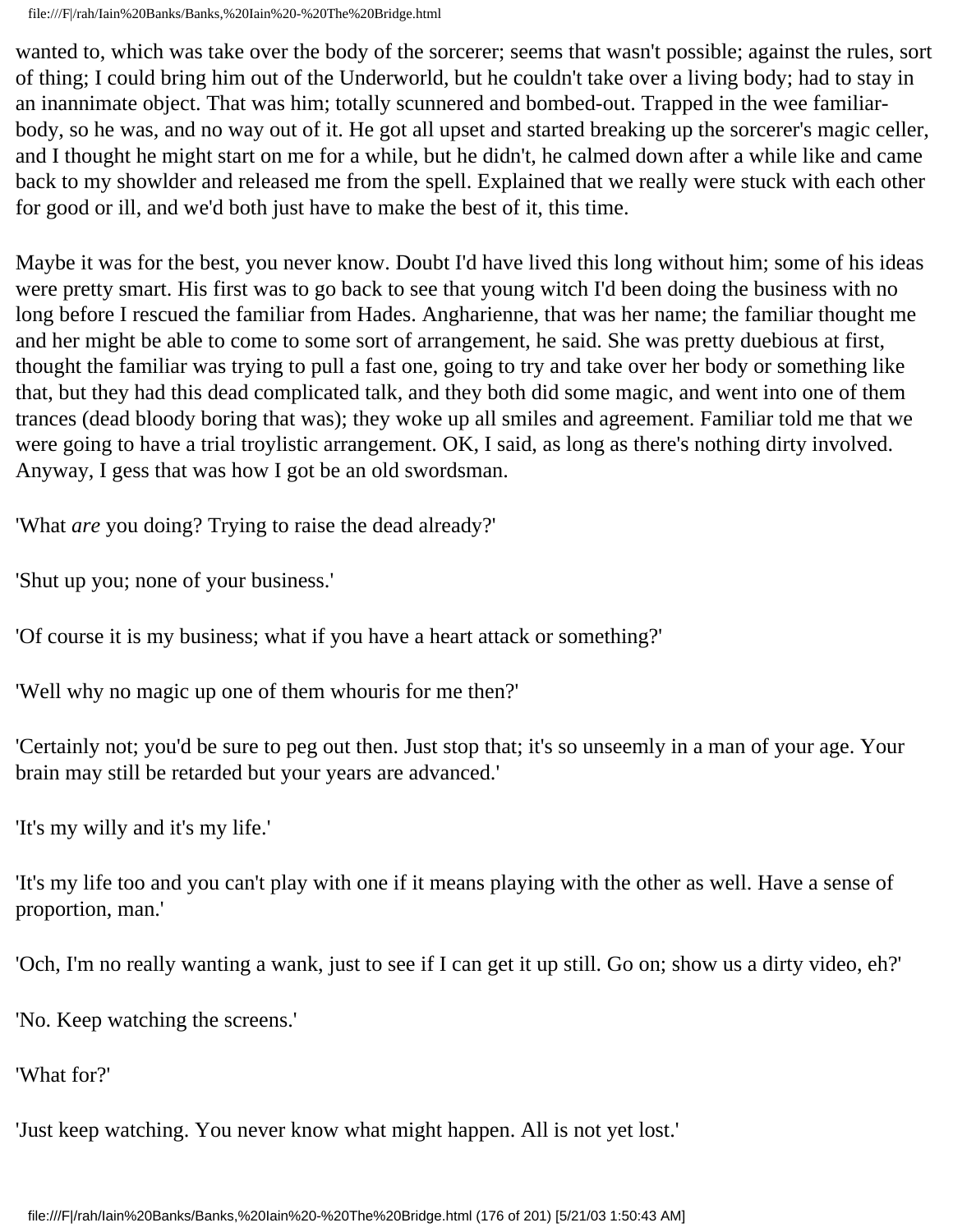```
file:///F|/rah/Iain%20Banks/Banks,%20Iain%20-%20The%20Bridge.html
```
'We should have kept looking for that Fountain of Youth, so we should.'

'Ah ... you'd probably just have pissed in it.'

'Aw, fuck,' I says, and just lie there with the arms folded feeling sorry for myself.

The flying castle is sitting on this hillside; we landed it here weeks ago after visiting this planit where they claim to be able to make people live for ever. Whatever they did, it didn't work on me and the wee familiar (they said they'd no ecxperience with something like us, a swordsman and a familiar). I wanted to go to one of these fancy cities here on Earth and take some of those magic drugs they've got nowdays; a few weeks of fun burning yourself up like a young man, then you pop your clogs, quick and painless and you've had a lot of fun in the innterim, but the familiar wasn't having it; pilated the castle here to the middle of nowhere, on this cold and windy hillside, and dismissed all the guards and servants and that and even shooed offa couple of the great-grandchildren and gave away half the magic gear that we had crystal balls that fortel the future, enchanted sub-machine-guns, magic missiles and that sort of stuff. Seemed to want to give everybody the impression we were getting ready to die, but didn't give all the good stuff away; kept the flying castle itself and some bits and pieces like a jacket that flies, the Universal Translator and a few tonnes of invisible platinum in the hold. Even found some new batteries for the old dirk; the 'knife missile' as the familiar calls it. Its batteries ran out about a century ago and it was just a no very sharp knife after that what I kept for sentimental reasons. Wee familiar was dead snooty about it at the time 'Just a cheap copy, I told you so,' it said, but it found new batteries for it just reently and put it in charge of security, guarding the flying castle's door. Fuck knows why; maybe the familiar's getting ecsentric in its old age.

Still canny stop thinking about the wife. Popped her clogs nearly half a century ago, but I can still see her bonny face like she'd just croaked yesterday. Turned out she wasn't as young as she looked; never did find out how old she was, but the familiar thinks she was a thousand or so at least. She wouldn't grow old slowly, like even witches are meant to; did the magic on herself so that she stayed looking just out of her teens until right to the end; burned herself out staying young; can't say I blamed her but it catches up on ye in the end. She became a statue; a wee dark wooden carving, all hard and dark and old-looking; left instructions she was to be planted in this forest near where she was born, where she's become a wee tree, no long since. The familiar says the tree will probably go from being wee and shrivelled to big and tall and younger, and then shrink like it's going back in time until it becomes a sede, and after that even it doesn't know what'll happen. It seems sad when it tells me all this, because it knows that when I die when we both die, because it can't live without me - it'll just disinntigrate into dust and that'll be that; no even an existence in the Underworld for it after that. Tough titty; I'll probably no even be allowed in to hell after what happened the last time I was there; the wee familiar still chuckles when we talk about the old days and me rescuing him; seems they had to alter the whole rejeem down there after that bloke Charon turned into stone; couple of characters called Virgil and Danty took over temperarily and they're still there. Fuck knows what sort of receptcion I'll get when I turn up at the perilly gates or whatever it is they've got now. Probably let me in all right but have something really nasty arranged, I'll bet. Ye can see why I'm no so keen on kicking the bucket, anyway.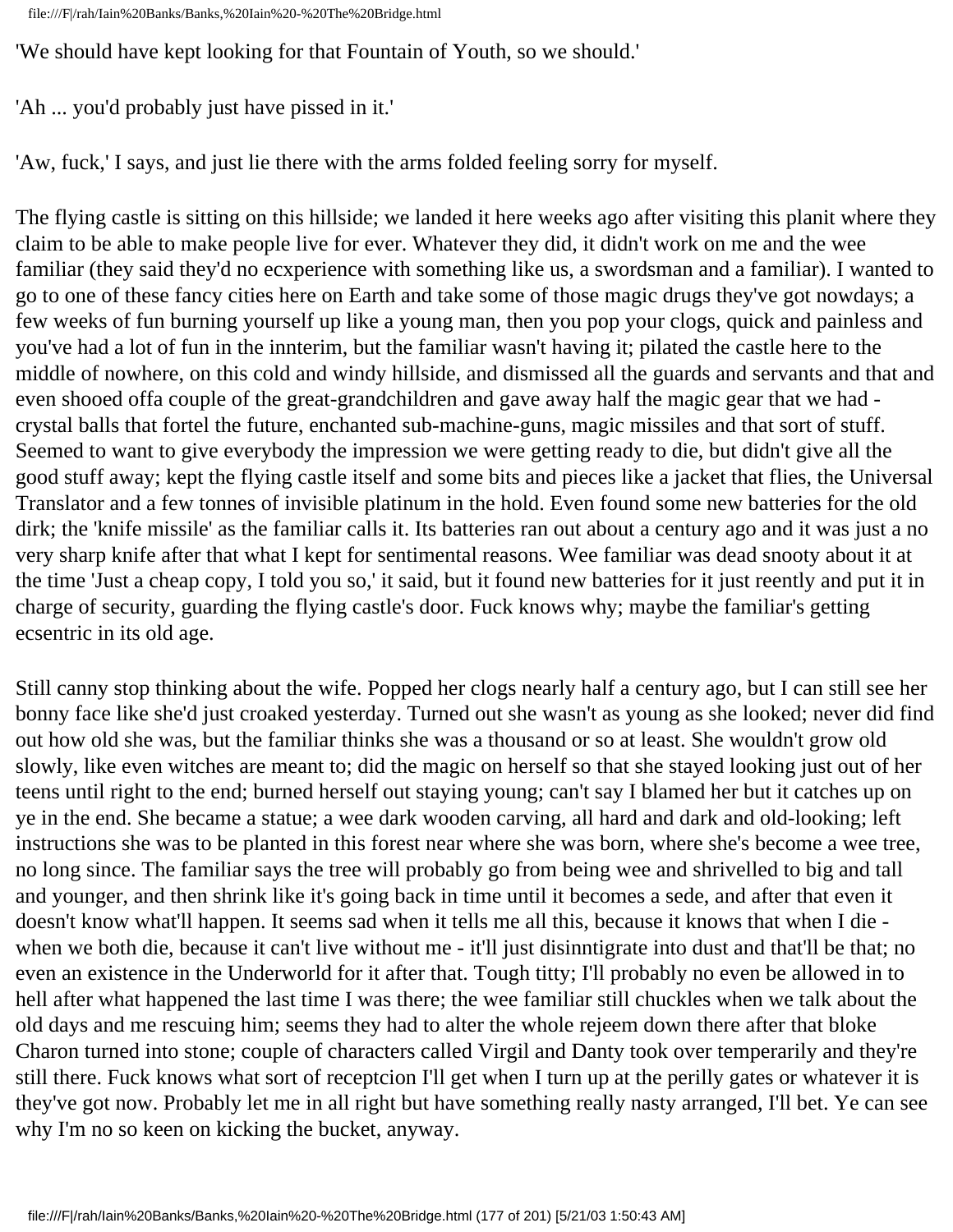file:///F|/rah/Iain%20Banks/Banks,%20Iain%20-%20The%20Bridge.html

'Ah-ha.'

'Ah-ha *whit*?'

'I thought you were supposed to be watching the screens.'

'I am, I am, I just - aw *wait* a minute! Who the fuck's that?'

'No one who wishes us well, that's for sure.'

'Aw shite!' Coming down the hillside there's this muscley punter with blond hair and a fucking great sword. Bloody great broad shoulders and sort of metal straps all over his body, big boots and a wee sort of loin cloth thing. Some sort of helmet on his head with a wolve's head on it, snarling like. I sit up in bed, feeling scared already; I'm dead stiff these days (all ecsept the bit I'd like to be), and what with the roomatism and that, and the way my hand shakes nowdays, and needing glasses and so on, I really don't fancy squaring up to some young fit warrior with a dirty great sword. 'Whit happened to the fucking total exclusion zone then, eh? I thought people were meant to fall asleep if they tried to come up to the flying castle!'

'Hmm,' the familiar says, 'must be that helmet he's wearing; probably contains some neuroscreening device. Let's see if the laser can deal with the fellow.'

The big berr with the muscles marches on down the slope, staring up at the castle, big blond brows knitted together, muscles rippling, the big muckle sword swinging. Suddenly he looks surprised, and starts swinging the sword even faster, so it's a blur all around him; next thing I know there's a flash and the screen goes dead. 'Aw naw! Whit now?' I'm trying to get out of bed, but my old muscles seem to have turned to jeely or something, and I'm sweating like a pig. The screen comes alive again, showing the door of the castle from the inside.

'Hmm,' the wee familiar says again, as though it's dead impressed or something. 'Not bad. Some sort of limited prescience involved there, I'll warrant; he *knew* the laser was about to fire on him. Probably only a few seconds into the future, but enough; he's going to be difficult to stop. Nice trick with the laser too; probably some sort of mirrorfield in the sword. Reflecting the light back into the cameras might have been coincidence, but if not then it was *very* cheeky. Quite an adversary, what?'

'I canny move! Do something! Fuck being a wonderful bloody adversary; get us away from that bastard! Get the castle moving!'

'Not enough time, I'm afraid,' the wee familiar says, calm as ye like. 'Let's see if the knife missile can stop him.'

'Fuckin marvellous! Is that all we've got between us and him?'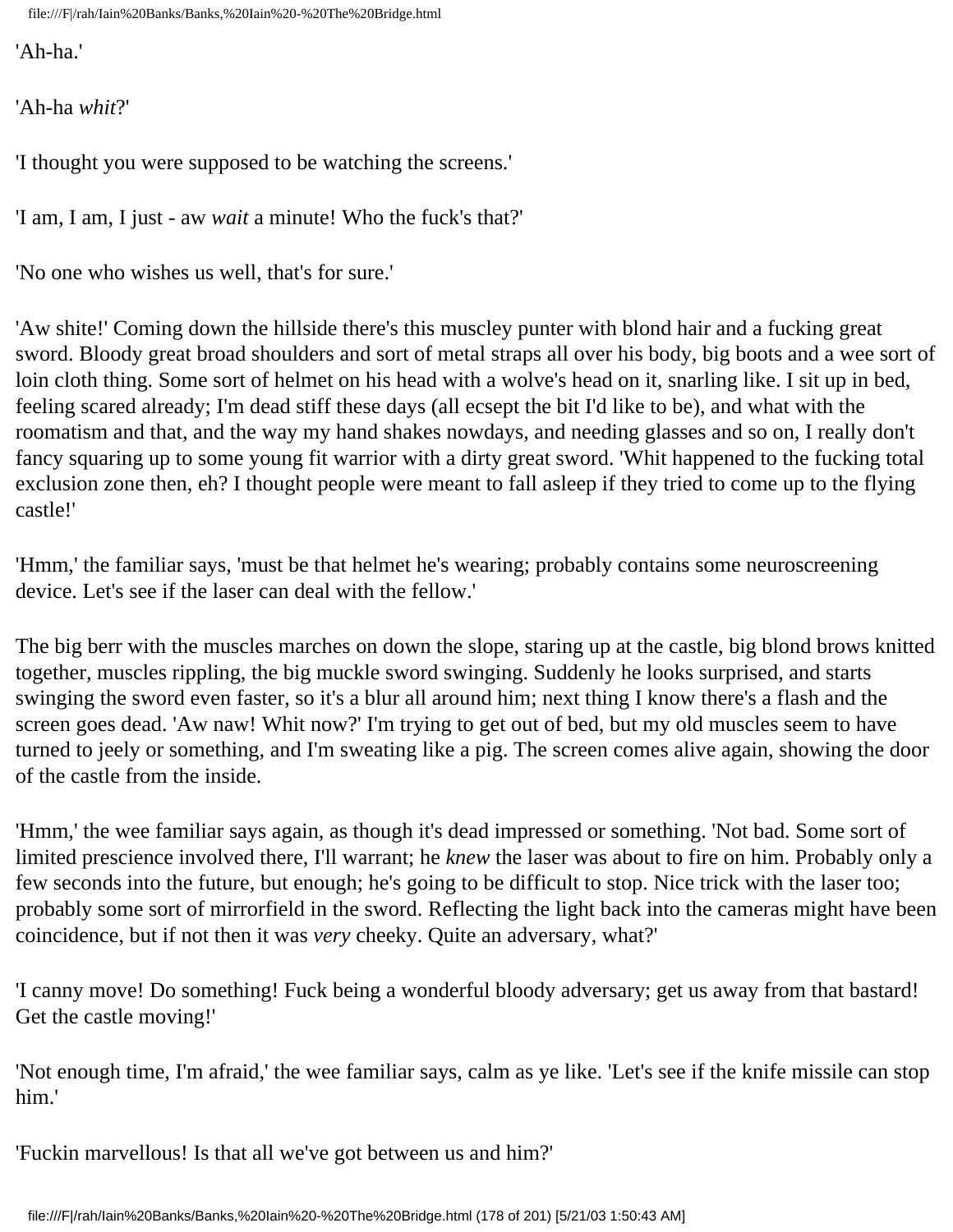'I'm afraid so. That and a couple of not very intelligent or strong airlocks.'

'Is that *it*? You stupid *bastard*; why the fuck did you let all the guards go, and the-'

'Error of judgement, I suppose, old son,' the wee familiar says, and yawns. He hops onto my shoulder and we both watch the inside of the castle door. The tip of a sword appears through the metal and cuts a circle out of it; it falls to the floor and the big blond bastard steps through. 'Fields,' the familiar says quietly, nodding by my ear. 'That airlock door had monofilament reinforcing; cutting it cold like that would need some pretty neat blade-fields. Quite some weapon the lad's equipped himself with ... though it could be the other round, of course.'

'Where's that wee bastard of a dirk?' I'm shouting now; bloody petrified, ready to shite the bed so I am. The big blond bastard is tramping down the castle hallway, looking dead wary but all determined like, and swinging the sword like he means business. He looks to one side and glowers.

The wee dirk comes at him, but far too slow; almost like it was hesitating. Blondy keeps glowering at it. The dirk stops in mid air, then just falls to the floor and rolls away into a corner. 'Aw naw!' I'm shouting.

'Told you it was a cheap copy; they had to equip it with an IFF circuit. Probably our chum's sword - or that helmet - fed it a fake Friend signal. The real things are free agents, smart enough to make up their own minds ... which is why they're quite useless for the likes of you or me, of course.'

'Stop talkin like a fuckin arms salesman and *dae something*!' I scream at the wee familiar, but it just shrugs its wee grey shoulders and sighs.

'Too late, old son, I'm afraid.'

'*You're* afraid!' I yell at it, shouting into its face. 'You're no the one they're waiting fur doon in Hades pal; three hunner years they've had to think up somethin really sore and nasty fur me; three hunner fuckin years!'

'Oh calm down man; can't you face death with some dignity?'

'Bugger dignity! Ah want tae *live*!'

'Hmm. Good,' the wee familiar says, as the big blond bastard disappears from the screen. There's a banging noise somewhere outside the door of the bedroom, and the floor shakes. 'Aw naw!' I wet the bed; just like that; canny stop myself. 'Mammy, Daddy!'

The door bursts open. The big blond bastard stands there, filling the doorway. He's even bigger than he looked on the screen. Fucking sord must be nearly as long as I am. I cringe doon in the bed, whole body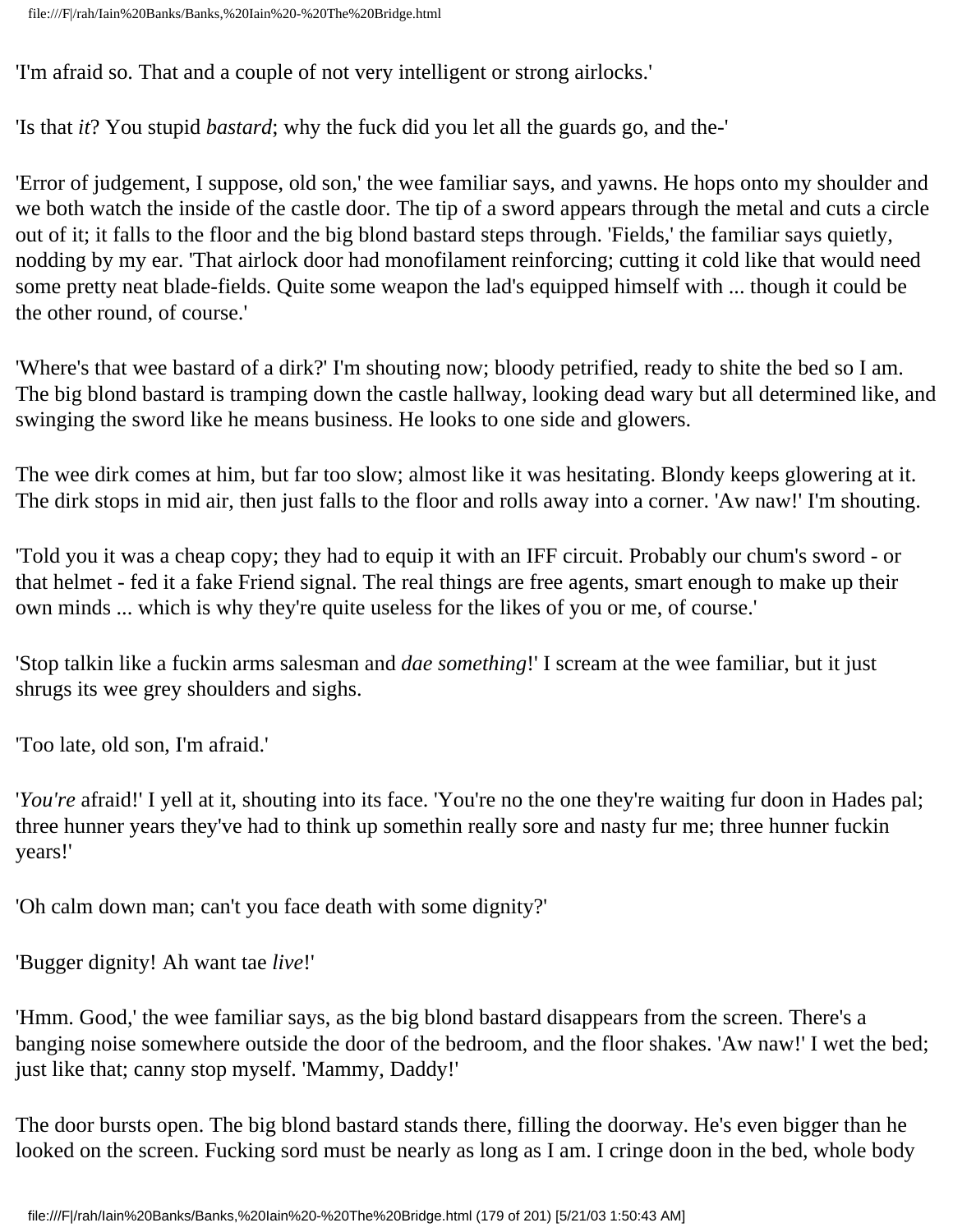shaking. The warrior has to duck as he comes through the door, to avoid banging the wolf-head helmet on the roof. 'Wh-wh-what's yer problem, big filla?' I says.

'Now problem moy son,' the bloke says, and comes up to the bed. Bloody man-mountain. He raises the sord up over me.

'Aw geese a brek pal, *please*; ye can have anythin ye -'

Wallip.

Shock like nothing I've ever felt in my life before, like God slappin ye, or a billion volts going through ye. Stars and light and dizzyness. I can see that sword falling towards me, flashing in the light, see the look on the big bastardin warrior's face, and hear a wee noise at my ear; a wee funny noise, like a chuckle; I'd swear ... like a chuckle, honest.

The auld punter in the bed wiz deid; skul split open like a rottin coconut. That wee thing on his shoder vanishit in a puf aw smoake. Ah felt ded dizy an ah saw stars and stuff. Ahd sware the giy in the bed lookd difrent from when ahd cum intae the room; his herr hadnae bean that sorta blond-grey culur, had it?

'Well ... heck and hot-dickety, damn transference worked. How're you feeling, bonehead?' It wiz the helmet tolkin. Ah sat doon on the bed an took it of to look at the woolfs heid. 'Ahm feelin a bit funy,' ah toald it. 'Not yourself,' it sed, an the wee woolfs heid noddit at me, an grind. 'Hardly surprising. You'll come to; my vast intellect has survived the transcription perfectly whole and intact, so I can't imagine that such an enormous library of a mind having been faithfully transmitted there is even the remotest possibility that your pamphlet of a consciousness hasn't come through undamaged. Anyway, back to business; the ship's circuits have finally woken up to the fact that there's an interloper aboard; they won't accept that you're the rightful owner, and I still need a little more time to re-arrange the telepathic circuits in this ridiculous helmet, so let's depart before the ship scuttles itself; that involves a thermo-nuclear explosion as I recall, which I doubt even I or that wonderful sword you're holding can protect you from at quite such close range, so, time to go.'

'Fare enuph pal,' ah sez, an gets up, puttin the helmet bak on. Felt grate apart from ma heid; wiz like ahd had a dream but ahd just woke up, ye ken. Sumthin abowt bein an old man; like the wan in the bed. Nevir mynde. Wurk it oot layter. Bettir get oot the cassil if the woolfs heid sez so. Ah liftit up ma sord an ran fur the ootside door. Nae fukin tresshir agen, but ye canny win them aw. No tae wury; plenty mair cassils an majishins an auld barbareyins an whitevir ...

Whit a life, eh? This is the gemm!

### **Quaternary**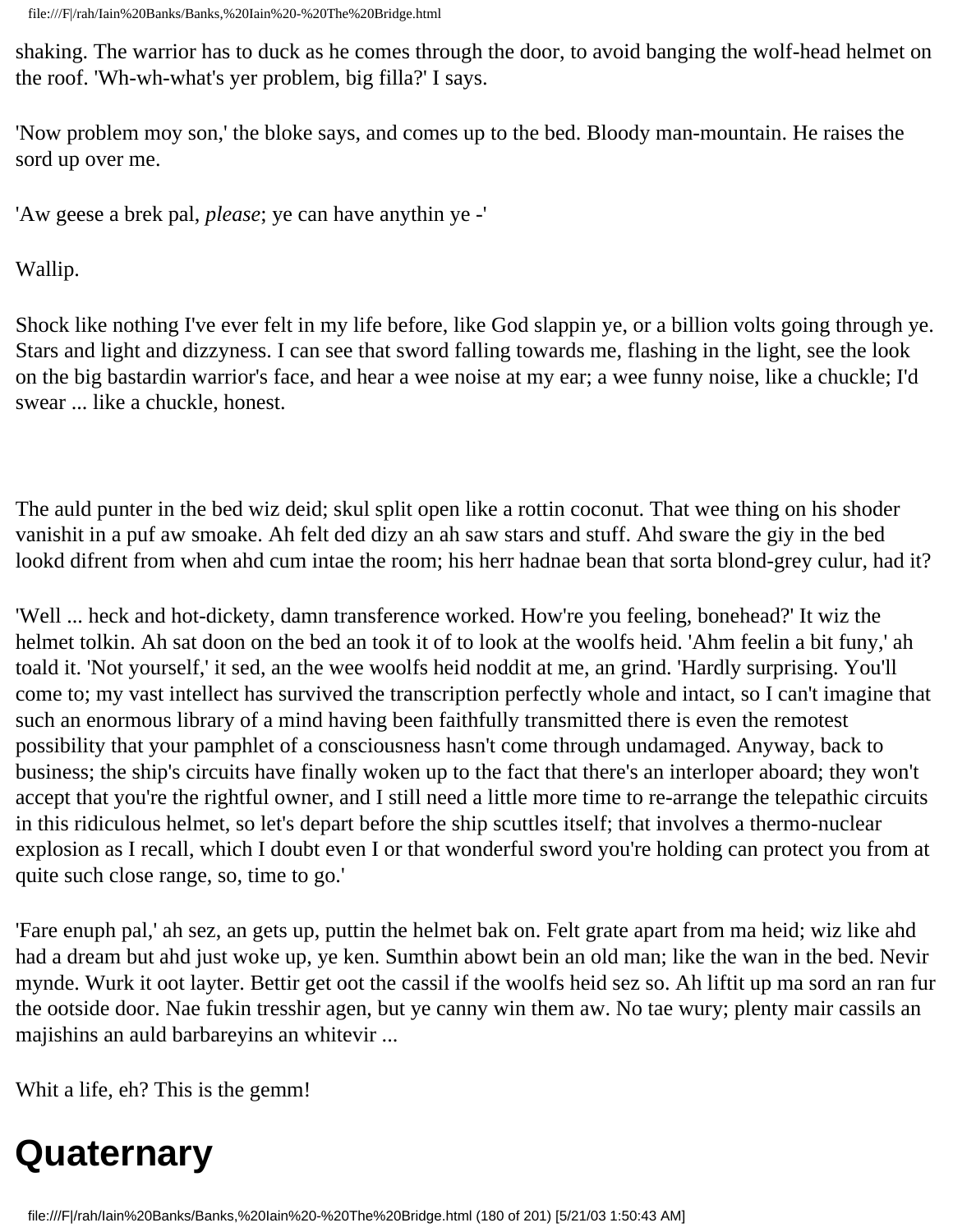'You know I had that damn record for three years before I realised Fay Fife's name was a pun; you know; 'Where are you from?' "Ah'm fay Fife."' he told Stewart, shaking his head.

'Aye,' Stewart said, 'Ah ken.'

'God I'm so stupid sometimes,' he breathed, gazing sadly at his can of Export.

'Aye,' Steward noded. 'Ah ken,' he said, and rose to turn the album over.

He looked out through the window to the view of the town and the distant bare trees of the Glen. His watch said 2:16. It was getting dark already. He supposed they were near the solstice now. He drank some more.

He'd had five or six cans, and it looked like he'd have to stay over with Stewart, or get a train back to Edinburgh. A train, he thought. He hadn't been on one for years. It would be good to take a train from Dunfermline and go over the old bridge; he could throw out a coin and wish that Gustave would kill himself, or that Andrea would find herself pregnant and want to bring her child up in Scotland, or -

Cut it out, you idiot, he told himself. Stewart sat down again. They had talked about politics. They'd agreed if they were sincere about what they said they believed in they'd be out in Nicaragua, fighting for the Sandinistas. They'd talked about old times, old music, old friends - but never about her. They'd talked about Star Wars - SDI - which Britain had just signed up for. It wasn't that distant a subject for them; they both knew people at the university who were working on optical computer circuits; the Pentagon was interested. They'd talked about the new Koestler chair of parapsychology at the university, and about a programme they'd both seen on television a few weeks earlier, on lucid dreaming; and also about the hypotheses of causative formation (he said sure it was interesting, but he could remember when Von Daniken's theories had been 'interesting').

They'd talked about a story mentioned on television and in the press that week, about an *émigré* Russian engineer living in France who'd crashed his car in England; a lot of money had been found in the car and he was under suspicion of having committed a crime in France. He had apparently gone into a coma, but the doctors seemed to think he was faking. Devious bastards us engineers, he told Stewart.

They had talked, in fact, about almost everything except what he really wanted to talk about. Stewart had tried to bring the subject up, but each time he had found himself sliding away from it; the programme on lucid dreaming had come up because it was the last thing he had had an argument with Andrea about; the causative formation hypothesis because it was probably the next thing they'd argue about. Stewart hadn't pressed him on the subject of Andrea and Gustave. Maybe he just needed to talk, about anything.

'How're the kids anyway?' he asked.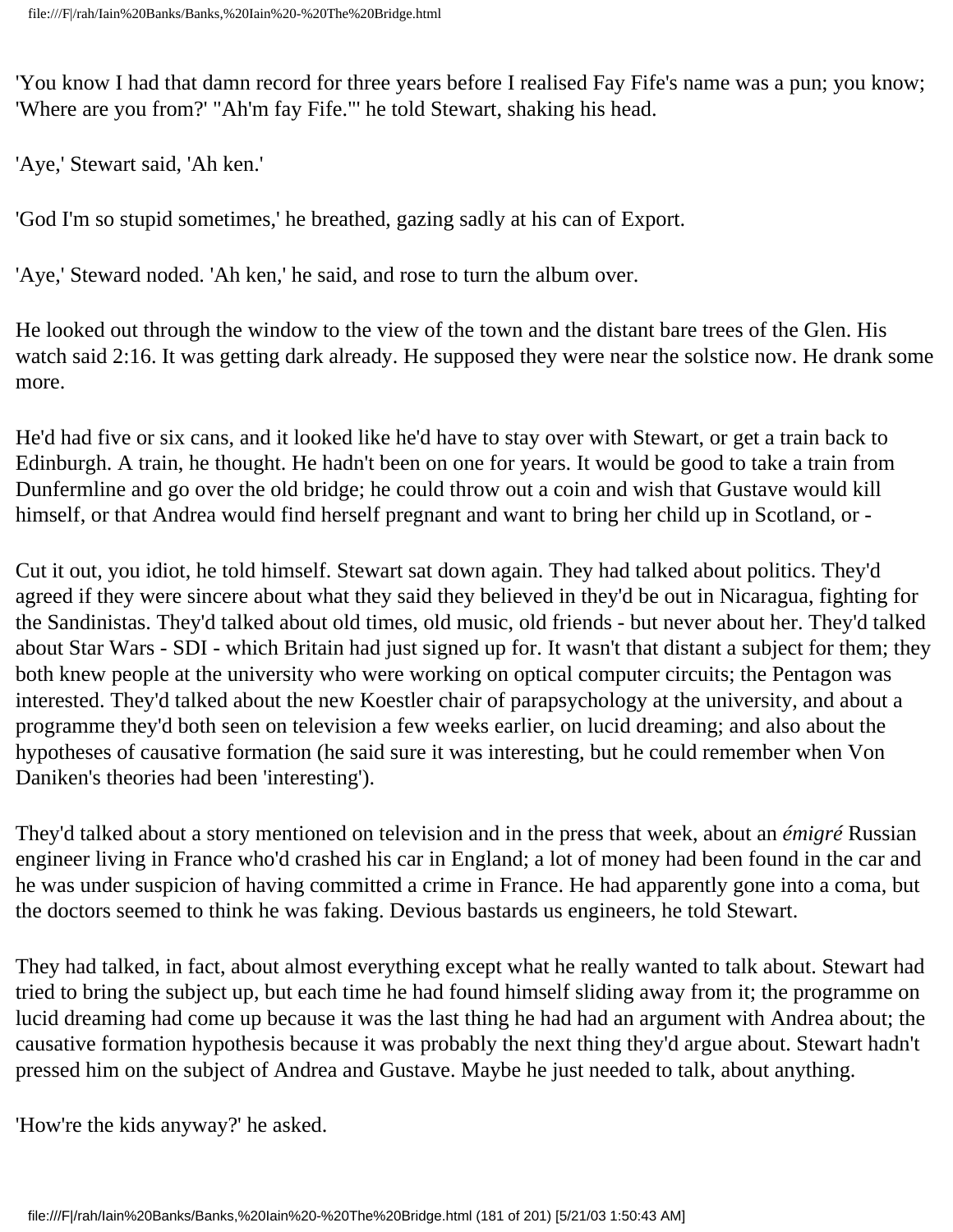Stewart had something to eat and asked him if he wanted anything, but he didn't feel hungry. They had another joint, he had another can; they talked. The afternoon darkened. Stewart felt tired after a while and said he'd have a snooze. He'd set the alarm and be up to make the tea later. They could head out for a pint after they'd eaten something.

He listened to some old Jefferson Airplane on the headphones, but the record was scratched. He looked through his friend's collection of books, drinking from the can and finishing off the last joint. Finally he went and stood by the window, looking out across the slates to the park, the glen, the ruined palace and the abbey.

The light was slowly going from the half-clouded sky. Streetlights were on, and the roads were filled with parked or slowly moving cars; doubtless full of Christmas shoppers. Light-sapped skies hung over the glen. He wondered what this place looked like when the palace was still a place for kings.

And the Kingdom of Fife. A small place now, but big enough then. Rome had been small too, to start with, and it hadn't stopped her; what would the world have been like if some part of Scotland - before such a state existed - had blossomed the way Rome did ... No, there wasn't the background, the legacy of history here at that time. Athens, Rome, Alexandria; they had libraries when all we had were hill forts; not savages, but not civilised either. By the time we were ready to play our part it was already too late; we were always too soon or too late, and the best things we've done have been for other people.

Well, sentimental Scottishism, he guessed. What about class consciousness rather than nationalism? Well, indeed.

How could she do it? Never mind that this was her home, that this was where her mother lived, her earliest friends, where she had so many of her earliest memories formed, and her character; how could she leave what she had now? Forget about him; he would willingly leave himself out of the equation ... but she had so much, to do and to be ... How could she do it?

Self-sacrifice, the woman behind the man, looking after him, putting herself second; it went against all she believed in.

He still hadn't been able to talk to her properly about it. His heart beat faster; he put the can down, thinking. He didn't really know what it was he wanted to say, only that he wanted to talk to her, to hold her, to just be with her and tell her everything he felt for her. He ought to tell her all he'd ever felt, about Gustave, about her, about himself. He should be totally honest with her, so that at least she would know exactly what he felt, be under no illusions about him. It was important, damn it.

He finished the can, put the roach into it, then folded the red tin neatly. A little beer dribbled onto his hand from the folded corner of aluminium. He wiped his hands. I ought to tell her. I ought to talk to her now.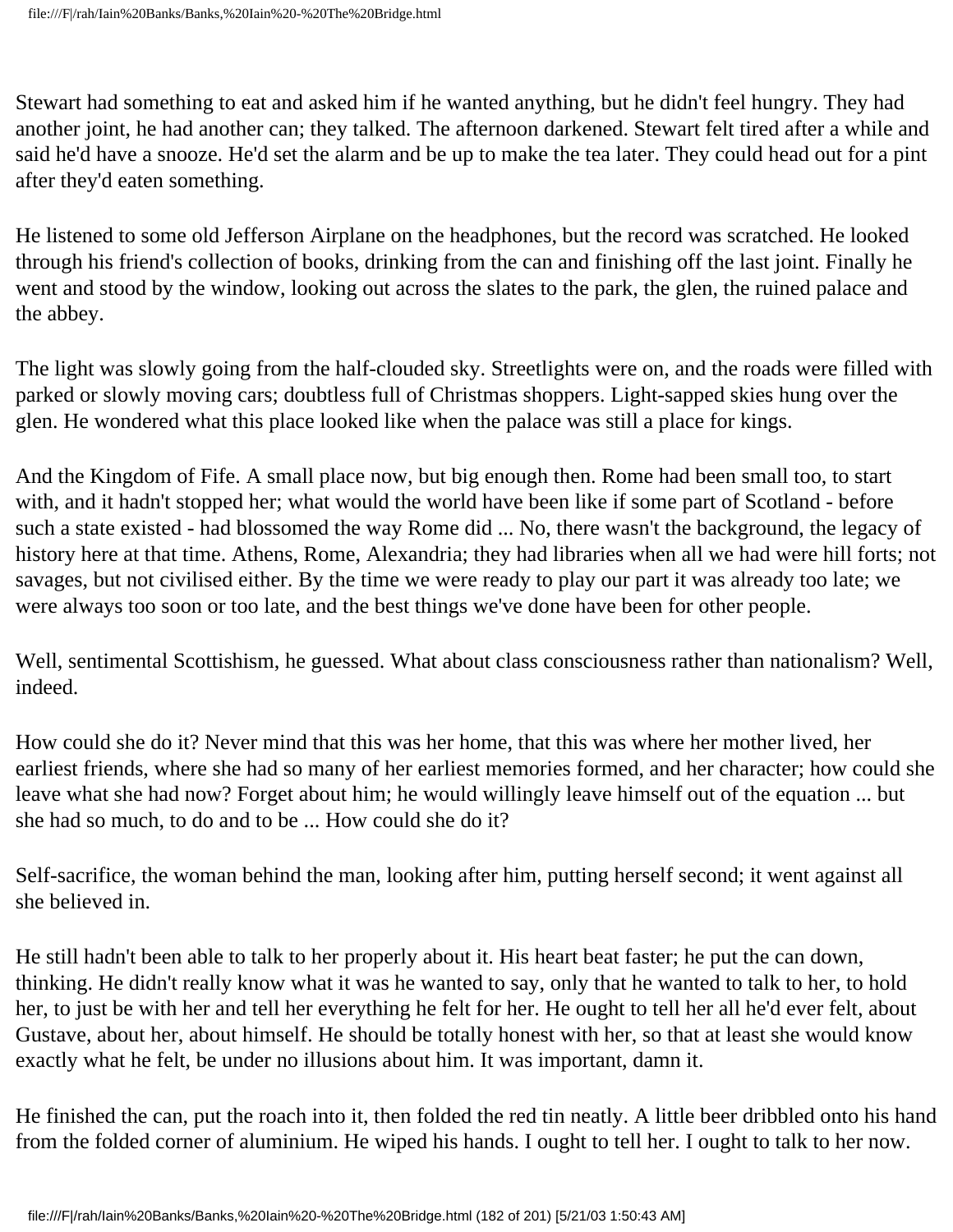What was she doing this evening? They were at home, weren't they? Yes, they both are; something I was invited to, but I wanted to see Stewart. I'll call her. He went to the phone.

Engaged. Probably another hour-long call to Gustave; even when she was here she still seemed to spend half her time with him. He put the phone down and paced the room, his heart thumping, his hands sweating. He needed a pee; he went to the bathroom, washed his hands afterwards, gargled with some mouthwash. He felt all right. He didn't even feel stoned or drunk. He tried the phone again; same signal. He stood at the window. The Jag was visible, if he stood close to the glass and looked right down. A white, curved ghost on the dark street. He looked at his watch again. He felt fine; perfectly straight. Just ready for a drive.

Why not? he thought. Take the albino Jaguar off into the gloaming; head for the motorway and blast over the road bridge with the sounds cranked up high as they'll go; an arrogant grin and a blast of aural pain for whatever poor bastard takes your toll ... shee-it; very *Fear and Loathing*, very Hunter S. Thompsonish. Belay that, laddy; damn book always did make you drive just that little bit faster afterwards. Your own fault for listening to *White Rabbit* a few minutes ago; that's what's done it. No, forget about driving; you've had too many.

Aw hell; everybody does it at this time of year. Damn it, I drive better drunk than most people do sober. Just take it easy; you can make it. Isn't as though you don't know the road, after all. Drive real careful in the town, just in case some kid runs out in front of you and your reactions are affected, then nice and easy on the motorway; legal limit or even less, none of this blowing away the local boy-racer in his Capri or giving nasty surprises to glassy-eyed BMW drivers; just don't get intimidated, just maintain concentration, don't think about Red Sharks or White Whales, testing the suspension over concrete walls or controlled drifts round an entire clover leaf. Just take it easy, listen to the sounds. Auntie Joanie maybe. Something soothing; not soporific, but steady, not *too* exciting, not the sort of the thing the right foot just hears and floors on; nothing like that...

He tried the phone one last time. He went through to see Stewart; he was sleeping quietly, and rolled over when he looked in, away from the hall light's glow. He wrote him a note and left it by the alarm clock. He took up his old biking jacket and the monogrammed scarf and let himself out of the flat.

Getting out of town took a while. There had been a shower; the streets were wet. He was playing *Steeltown* by Big Country as he edged the Jaguar through the traffic; it seemed appropriate, in Carnegie's birthplace. He still felt fine. He knew he ought not to be driving, and he dreaded to think what he'd register on a breathlyser, but one - undrunk - part of him was watching and evaluating his driving; and he'd do, he'd get by, providing his concentration didn't slip and he wasn't unlucky. He wouldn't do it again, he told himself as he at last found a clear stretch of road, heading for the motorway. Just this time, because it is important after all.

## And I'll be very careful.

It was dual carriageway here; he let the car leap forward, grinning as his back pressed into the seat. 'Oh I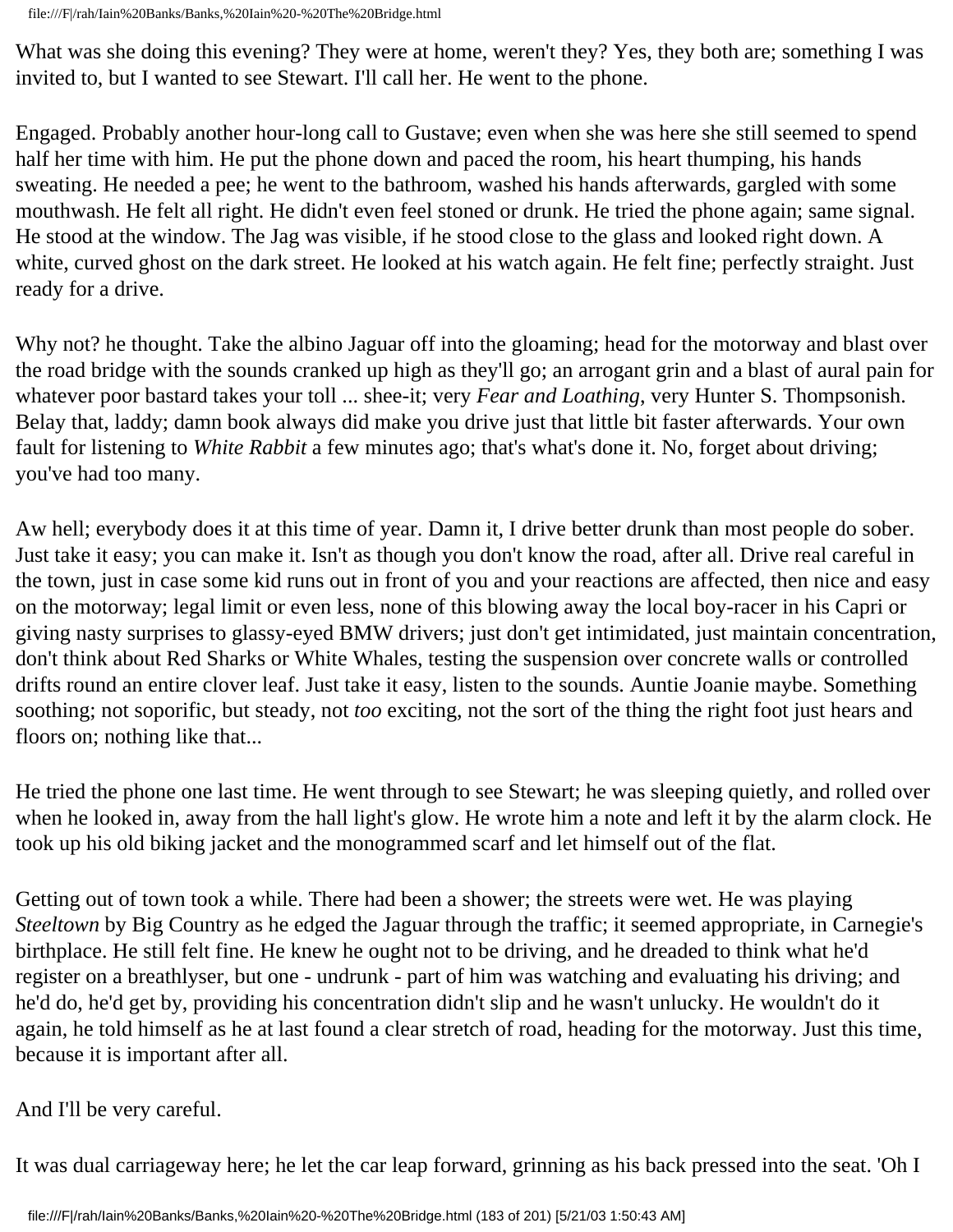just love to hear that engine snarl,' he murmured to himself. He ejected the Big Country tape from the Nakamichi, frowning at himself for exceeding the speed limit. He let the car's nose drop again, slowed.

Something not too raucous and adrenalin-encouraging for the approach and traverse of the great grey bridge. *Bridge Over Troubled Water*? he thought to himself, grinning. Haven't had that in the car for yonks, Jimmy. He had Lone Justice, and Los Lobos' *How Will the Wolf Survive*? on the other side of the tape; he picked it up, glanced at it as he approached the motorway itself. No, he wanted the Texican boys right now, and he didn't want to wait for it to spool back. Just have to be the Pogues then. *Rum Sodomy & the Lash*; fuck nice steady driving tunes. Nothing wrong with a bit of raucousness. Keeps you awake better. Just don't try to keep pace with the music all the time. There we go ...

He joined the M90, heading south. The sky was dark blue above the patchy clouds. A very mild evening; hardly even cool. The road was still wet. He sang along to the Pogues and tried not to go too fast. He felt thirsty; there was usually a can of Coke or Irn Bru in the door pocket, but he'd forgotten to replace the last one. He was forgetting too much these days. He put his main lights on after a few people flashed him.

The motorway crested a hill between Inverkeithing and Rosyth, and he could see the road bridge's aircraft lights; sudden white flashes on the spires of the two great towers. Shame, really; he'd preferred the old red lights. He pulled over into the nearside lane to let a Sierra past, and watched the tail-lights disappear, thinking, You wouldn't get away with that normally, chum. He settled back in the seat, his fingers on the small steering wheel beating in time to the music. The road headed for a stepped cutting through the rocks which formed the small peninsula; the sign for North Queensferry flashed by. He might have gone down there, to stand under the rail bridge again, but there was no point in making this journey any longer than it had to be; that would be tempting fate, or irony at least.

What am I doing this for? he thought. Will this really make any difference? I *hate* people who drunkdrive; why the hell am I doing it? He thought about heading back, taking the road down to North Queensferry after all. There was a station there; he could park, take the train (in either direction) ... but he'd passed the last turn-off before the bridge. The hell with it. Maybe he'd stop on the far side, at Dalmeny; park there rather than risk this expensive paint job in the pre-Christmas Edinburgh rush. Come back for the damn thing in the morning and remember to set all the alarms.

The road cleared the cutting through the hills. He could see South Queensferry, the marina at Port Edgar, the VAT 69 sign of the distillery there, the lights of Hewlett Packard's factory; and the rail bridge, dark in the evening's last sky-reflected light. Behind it, more lights; the Hound Point oil terminal they'd had a subcontract on, and, further away, the lights of Leith. The old rail bridge's hollow metal bones looked the colour of dried blood.

You fucking beauty, he thought. What a gorgeous great device you are. So delicate from this distance, so massive and strong close-up. Elegance and grace; perfect form. A quality bridge; granite piers, the best ship-plate steel, and a never-ending paint job ...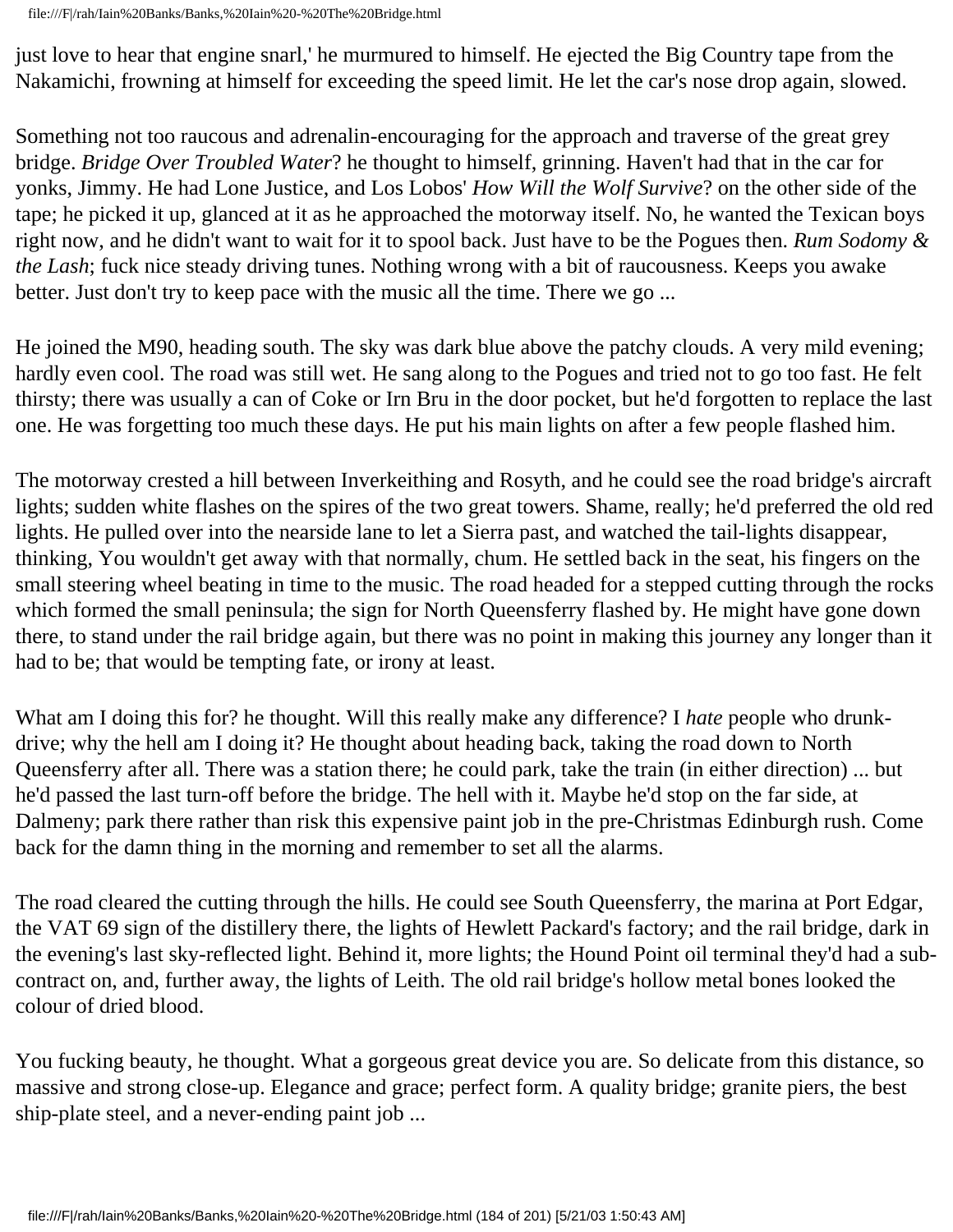He glanced back at the roadway of the bridge as it rose slowly to its gentle, suspended summit. The surface was a little damp, but nothing to worry about. No problems. He wasn't going all that fast anyway, staying in the nearside lane, looking over at the rail bridge downstream. A light winked at the far end of the island under the rail bridge's middle-section.

One day, though, even you'll be gone. Nothing lasts. Maybe that's what I want to tell her. Maybe I want to say, No, of course I don't mind; you must go. I can't grudge the man that; you'd have done the same for me and I would for you. Just a pity, that's all. Go; we'll all survive. Maybe some good -

He was aware of the truck in front pulling out suddenly. He looked round to see a car in front of him. It was stopped, abandoned in the nearside lane. He sucked his breath in, stamped on the brakes, tried to swerve; but it was too late.

There was an instant when his foot was jammed down as hard as it would go on the brake, and when he'd pulled the wheel over as far as it would go in one twist, and he knew there was nothing else he could do. He would never know how long that instant was, only that he saw the car in front was an MG, and that there was nobody in it - a ripple of relief on a tsunami of fear - and that he was going to hit it, hard. He caught a glimpse of the number plate; VS something. Wasn't that a west coast number? The octagonal MG sign on the boot of the broken-down car floated closer to the Jaguar's mascotless snout as it dipped, dug in and started to skid all at once. He tried to go limp, to relax and just go with it, but with his foot jamming the brake to the floor that wasn't possible. He thought, You foo-

The customised white Jaguar, registration number 233 FS, smashed into the rear of the MG. The man driving the Jaguar was thrown forward and up as it somersaulted. The seat belt held but the small steering wheel came pistoning up to meet his chest like a circular sledgehammer.

Low rolling hills under a dark sky; the undersurface of the lowering, ruddy clouds seems to mirror the gentle contours of the land below. The air is thick and heavy; it smells of blood.

It is soggy underfoot, but not with water. Whatever great battle was fought here, over these hills that seem to stretch for ever, it drenched the land with blood. There are bodies everywhere, of every animal and every colour and race of human, and many others besides. I find the small dark man eventually, attending the corpses.

He is dressed in rags; we last met in ... Mocca? (Occam? Something like that), when he was beating the waves with his iron flail. Now it is bodies. Dead bodies; a hundred lashes each, if there's anything left to lash. I watch him for a while.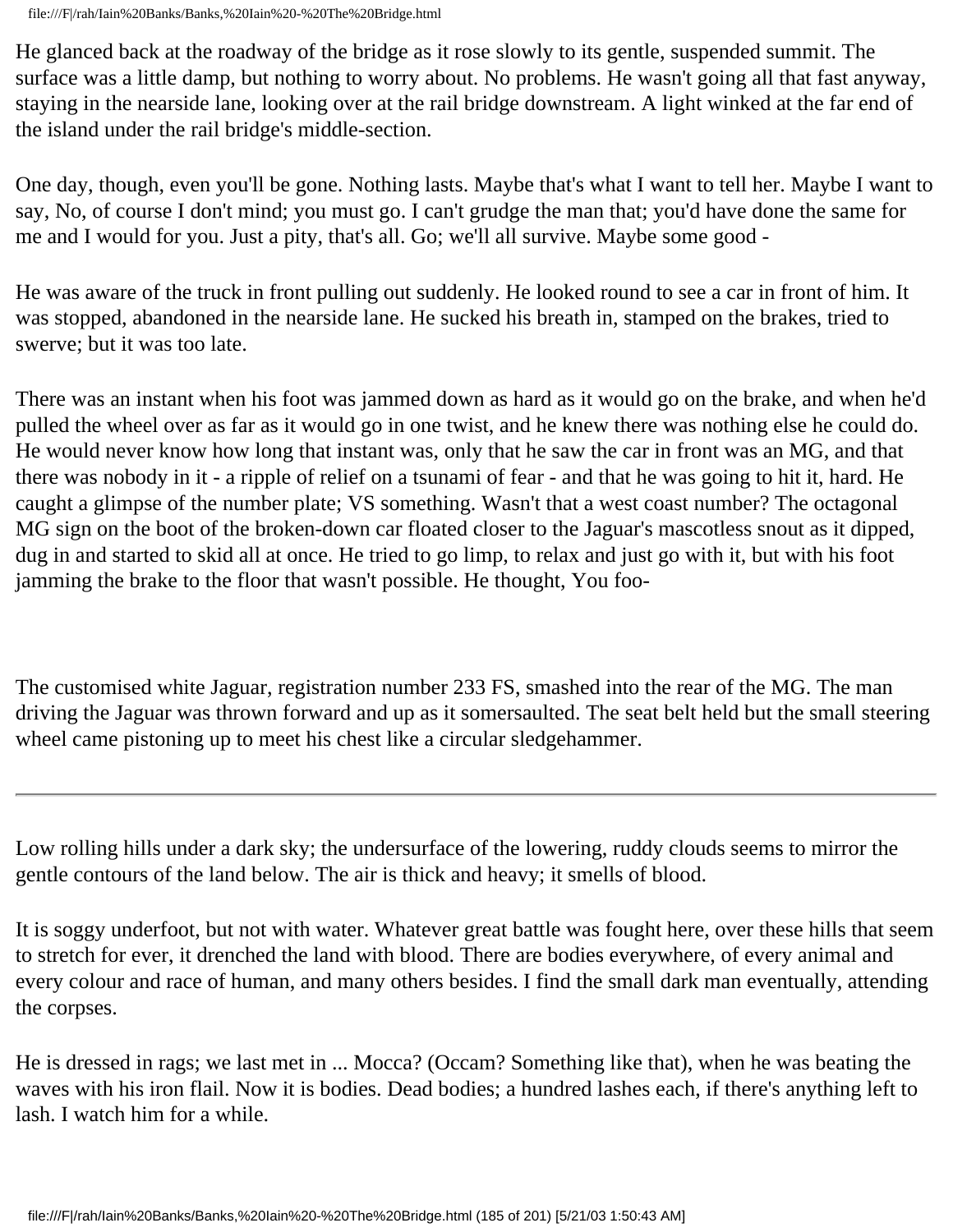He is calm, methodical, beating each body exactly one hundred times, before proceeding to the next one. He shows no preference concerning species, sex, size or colour; he beats each with the same determined vigour; on the back if possible, but otherwise just as they lie. Only if they are fully armoured does he touch them, bending stiffly to pull back a visor or disconnect a chest-strap.

'Hello,' he says. I stand some distance away, in case he is under orders to whip everybody on the field, regardless. 'Remember me?' I ask him. He strokes his bloody lash.

'Can't say I do,' he says. I tell him about the city by the sea. He shakes his head. 'No, not me,' he says. He digs into his filthy robes for a moment, then comes out with a small rectangle of card. He wipes it with one strip of his rags, then holds it out. I step forward warily. 'Take it,' he nods. 'I was told to give it to you. Here.' He leans forward. I take the card, step back. It is a playing card; the three of diamonds.

'What's this for?' I ask him. He just shrugs, wipes his flail-hand on one tattered sleeve.

'Don't know.'

'Who gave it to you? How did they know-'

'Is it really necessary to ask all these questions?' he says, shaking his head. I am shamed.

'I suppose not.' I hold up the playing card. 'Thanks.'

'You're welcome,' he says. I had forgotten how soft his voice was. I turn to go, then look back at him.

'Just one more thing.' I nod at the bodies littering the ground like fallen leaves. 'What happened here? What happened to all these people?'

He shrugs. 'They didn't listen to their dreams,' he says, then turns back to his task.

I set off again, for the distant line of light which fills the horizon like a streak of white gold.

I left the city in the dried sea basin and walked the railway track away from it, heading in the same direction as the Field Marshal's train before it was attacked. There was no pursuit, but I heard the sound of distant gunfire coming from the city as I walked.

The landscape changed gradually to become less harsh. I found water and, after a while, fruit on trees. The climate grew less bleak. I saw people sometimes, travelling alone like me, or in groups. I stayed away from them, and they avoided me. Once I found I could walk without danger, and find food and water, the dreams came every night.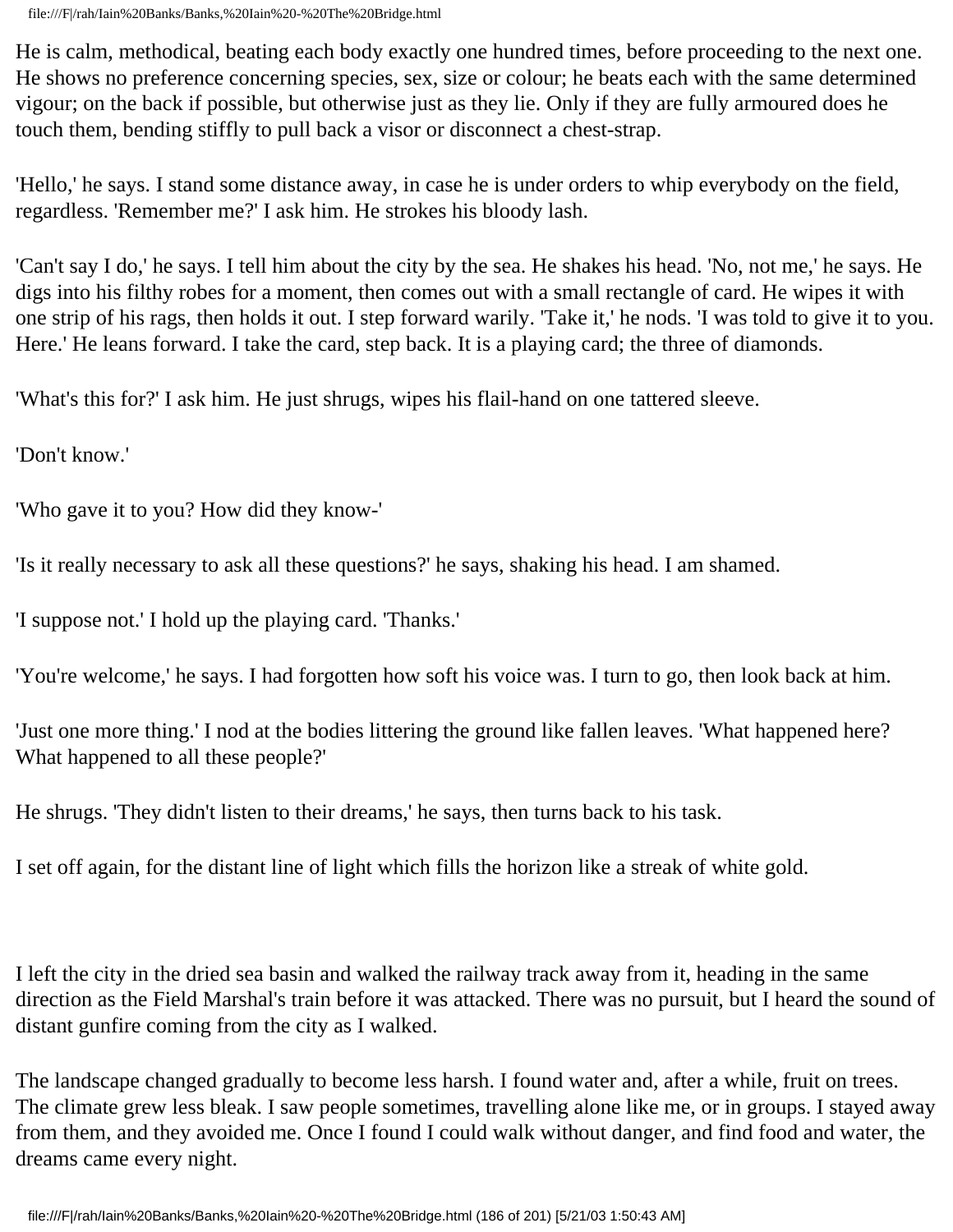It was always the same nameless man and the same city. The dreams came and went, repeating and repeating. I saw so much, but nothing clearly. Twice I think I almost had the man's name. I started to believe that my dreams were the genuine reality, and woke each morning beneath a tree or in the lee of some rocks, fully expecting to wake into another existence, a different life; just a nice clean hospital bed would be a start ... but no. I was always here, on temperate downlands that eventually became a battlefield, and where I have just met the man with the flail. Still, there is light at the end of the horizon.

I head for that light. It looks like the edge of these dank clouds; a long lidded eye of gold. At the top of a hill I look back on the small, misshapen man. He is still there, whipping at some fallen warrior. Perhaps I ought to have lain down and let him lash me; could death be the only way I might awake from this terrible, enchanted sleep?

That would require faith. I do not believe in faith. I believe it exists but I do not believe it works. I don't know what the rules are here; I can't risk throwing everything away on a long shot.

I come to the place where the clouds end and the dark downs give way to a low cliff. Beyond, there is sand.

An unnatural place, I think, looking up at the edge of dark cloud. It is too distinct, too uniform, the boundary between the shadowy downs with their fallen armies of dead and the golden waste of sand too precisely defined. A hot breath from off the sand blows away the stale, thick smells of the battlefield. I have a bottle of water, and some fruit. My waiter's jacket is thin, the Field Marshal's old coat dirty. I still have the handkerchief, like a favour.

I jump from the last hill over the hot sand, down into the golden slope, ploughing and sliding towards the floor of the desert. The air is hot and dry, devoid of the corrupting odours of the rolling battlefield behind me, but full of another sort of death; its promise in the very dryness of that air moving above a place where there is no water, no food, no shade.

I start walking.

Once I thought I was dying. I had walked and crawled, finding no shade. Finally I fell down the slip face of a dune and knew I could not rise from there without water, without liquid, without something. The sun was a white hole in the sky so blue it had no colour. I waited for clouds to form, but none came. Eventually dark, wide-winged birds appeared. They started to wheel above me, riding an unseen thermal; waiting. I watched them, through half-glued eyes. The birds flew in a great spiral over the desert, as though there was some immense, invisible bolt suspended over me, and they were just scraps of black silk stuck to its spiralled plane, moving slowly as that vast column turned.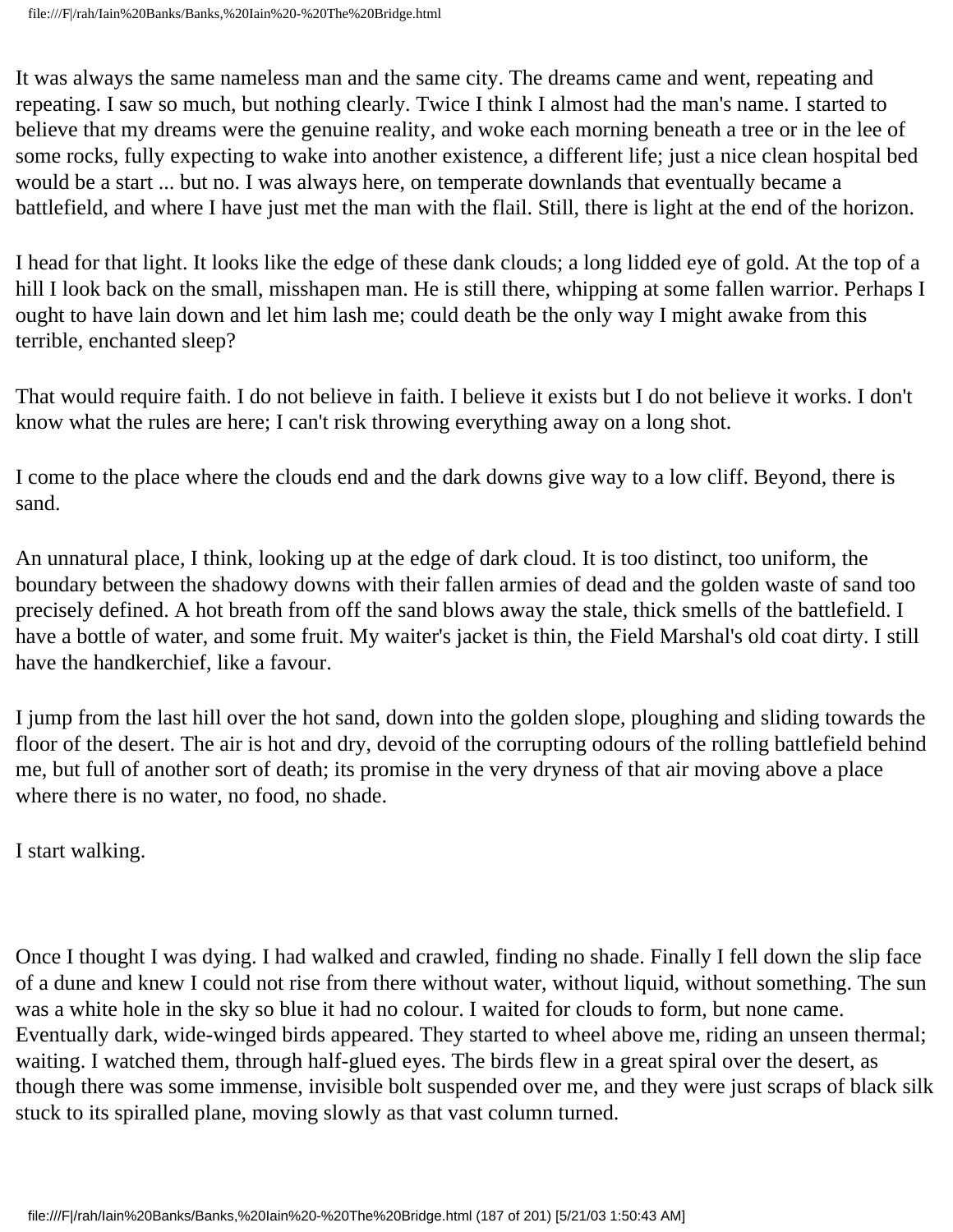Then I see another man appear at the top of the dune. He is tall and muscular and dressed in some savage's light armour; his golden arms and legs are bare. He carries a huge sword, and a decorated helmet, which he holds in the crook of one arm. He looks transparent and unsubstantial, for all his bulk. I can see through his body: perhaps he is a ghost. The sword glitters in the sunlight, but dully. He sways as he stands there, not seeing me. He puts one hand shakily to his brown, then seems to talk to the helmet he holds. He half-walks, half-staggers down the slip face towards me, his booted feet and thickly muscled legs plunging through the baking sand. Still he does not appear to notice me. His hair is bleached by the sun; peeling skin covers his face and arms and legs. The sword drags in the sand behind him. He stops at my feet, staring into the distance, swaying. Has he come to kill me with that great sword? At least it might be quick.

He stands, still swaying, eyes fixed on the hazy distance. I would swear he is standing too close to me, too close to my feet; as though his own feet were somehow inside mine. I lie, waiting. He stands above, struggling to keep on his feet, one arm going out suddenly as he tries to balance himself. The helmet in the crook of his arm falls to the sand. The helmet's decoration, a wolf's head, cries out.

The warrior's eyes turn up into his head, going white. He crumples, falling towards me. I close my eyes, ready to be crushed.

I feel nothing. I hear nothing, either; he does not fall onto the sand beside me, and when I open my eyes there is no trace of him or the helmet he dropped. I stare into the sky again, at the entwined double-spiral of circling birds that are death.

I used the last of my strength to peel open my coat and jacket and bare my chest to the invisible, turning bolt in the sky. I lay, spreadeagled, for some time; two of the birds landed near me. I did not stir.

One of them swiped at my hand with its hooked beak, then jumped back. I lay still, waiting.

When they came for my eyes I took them by their necks. Their blood was thick and salty, but like the taste of life to me.

I see the bridge. At first I am certain it is a hallucination. Then I believe it might be a mirage, something which looks like the bridge reflected in the air and - to my parched, obsessed eyes - taking on its form. I walk closer, through the heat and the slopes of clinging, flowing grains. I have the handkerchief over my head, shading me. The bridge shimmers in the distance, a long rough line of summits.

I come slowly closer to it throughout the day, resting only for a short while when the sun is at its height.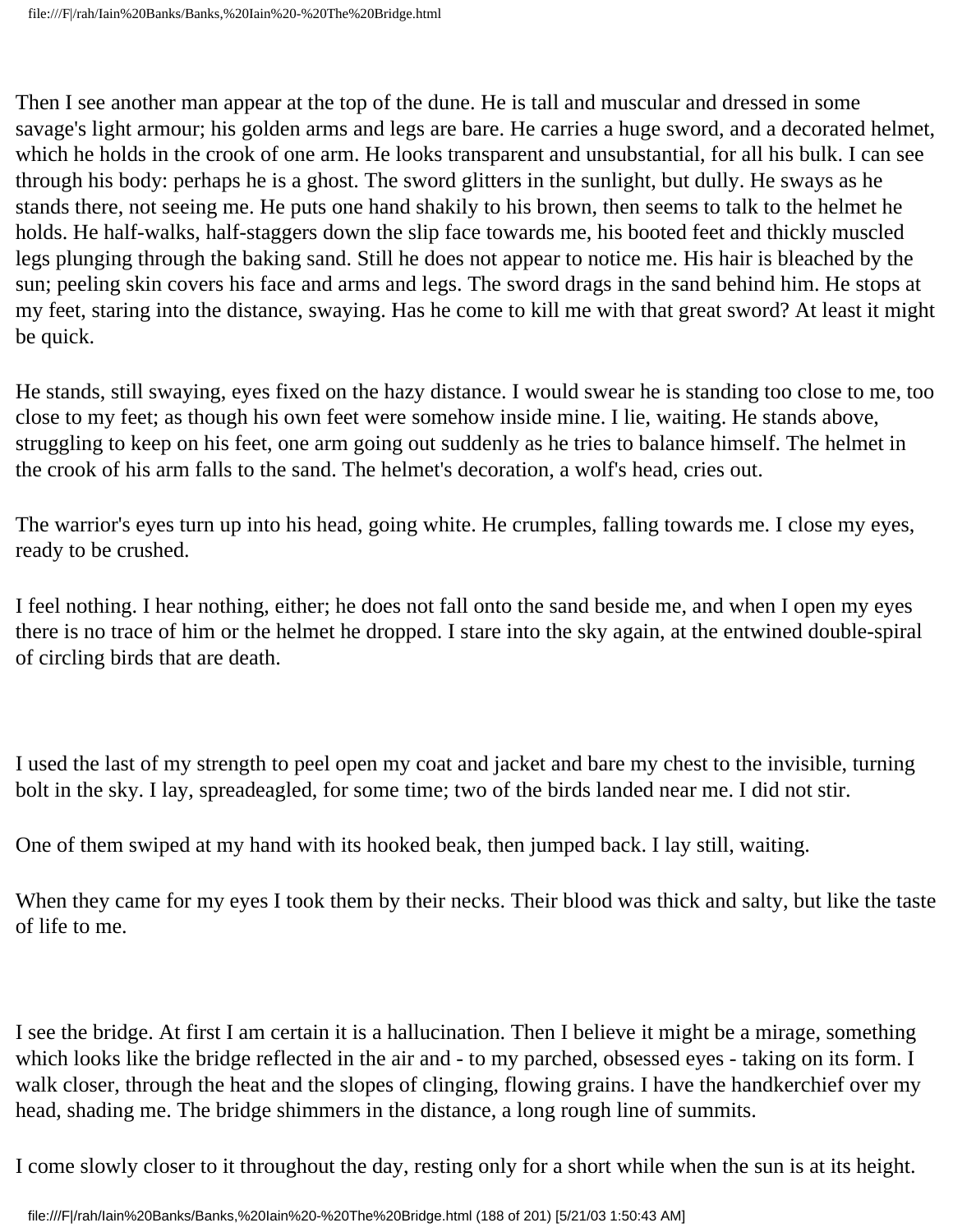Sometimes I climb to the tops of the long dunes, to reassure myself it is there. I am within a couple of miles before my confused eyes admit the truth to me; the bridge is in ruins.

The main sections are largely intact, though damaged, but the linking sections, those spans, those little bridges within bridges, they have collapsed or been destroyed, and large parts of the section extremities have disappeared along with them. The bridge looks less like a succession of laterally stretched hexagons and more like a line of isolated octagons. Its feet still stand, its bones still rise, but its linking arms, its connections - they have gone.

I see no movement, no sudden glints of light. The wind sighs sand over the edges of dunes, but no sound comes from the tall ochre skeleton of the bridge. It stands, blanched and gaunt and jagged in the sand, slow golden waves lapping at its granite plinths and lower buildings.

I enter its shadow at last, gratefully. The burning wind moans between the towering girders. I find a staircase, start to climb. It is hot and I am thirsty again.

I recognise this. I know where I am.

Everywhere is deserted. I see no skeletons but I find no survivors. The train deck holds a few old carriages and locomotives, rusted to the rails they stand upon; finally part of the bridge. Sand has blown up even here, shading yellow-gold into the edges of the rails and points.

My old haunt, indeed. I find Dissy Pitton's. It is a fallen place; the ropes which used to attach tables and chairs to ceiling have mostly been cut; the couches and seats and tables lie sprawled over the dusty floor like bodies from long ago. A few hang by one edge or corner; cripples among the dead. I walk to the Sea View Lounge.

I sat here once with Brooke. Right here. We looked out and he complained about the barrage balloons; then the planes flew past. The desert is bright under the high sun.

Dr Joyce's office; not his. I do not recognise any of this furniture, but then he was always moving. The blinds, blowing in and out gently behind the broken windows, look the same.

A long walk takes me to the Arrols' abandoned summer apartment. It is half-submerged in the sand. The door is open. Only the tops of the still sheet-covered pieces of furniture are visible. The fire is buried beneath the waves of sand; so is the bed.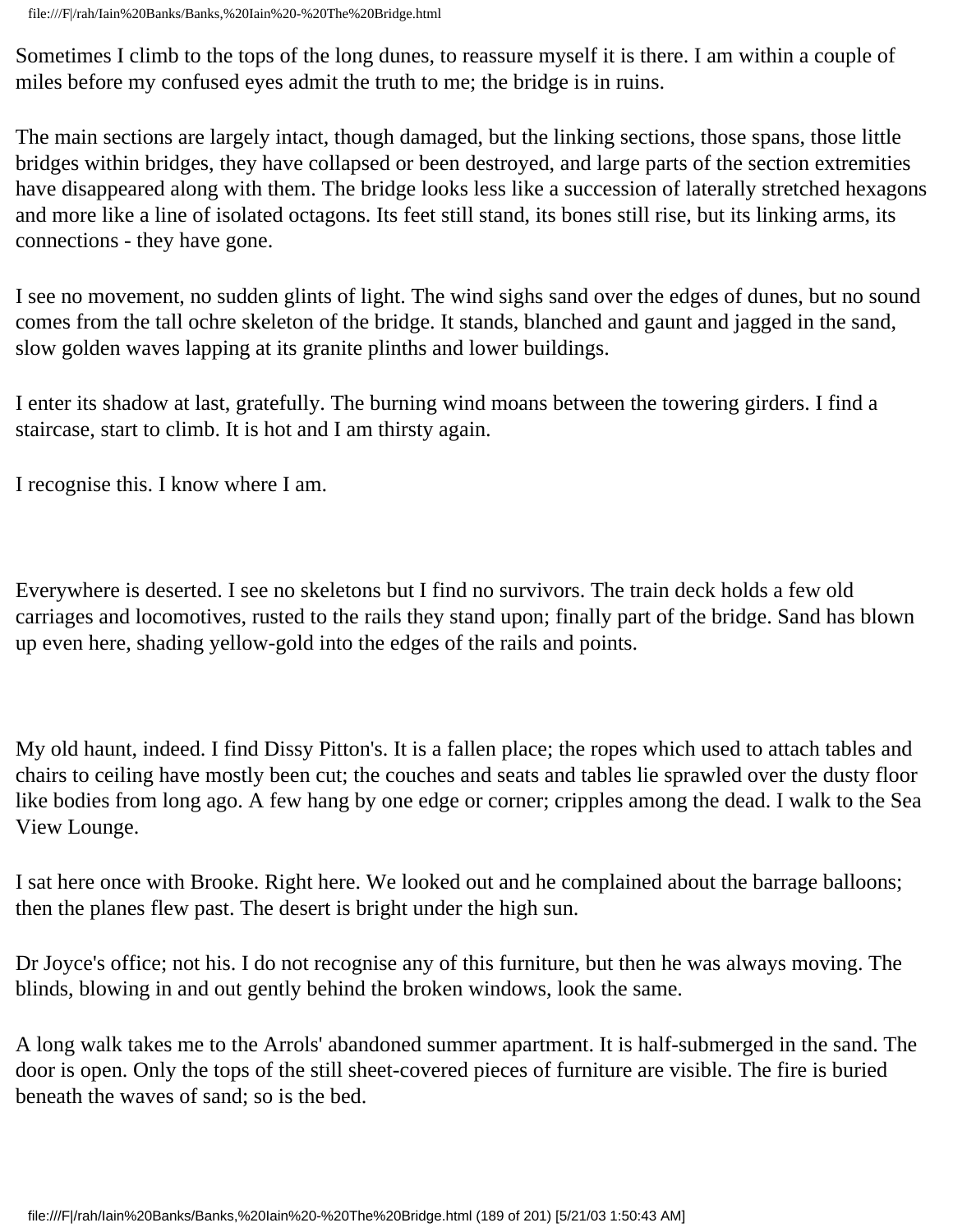I climb slowly back to the train deck and stand, looking out over the shimmering sands which surround the bridge. An empty bottle lies at my feet. I take it by the neck and throw it from the train deck. It curves, end over end, glinting in the sunlight, towards the sand.

A wind comes up later, screaming through the bridge; scouring me, flailing me. I hug myself in a corner, watching the edge of the wind strip paint from the bridge like some endless rasping tongue. 'I give in,' I tell it.

The sand seems to fill my brain. My skull feels like the bottom of an hourglass.

'I give in. I don't know. Thing or place; you tell me.' I think this is my own voice. The wind blows harder. I cannot hear myself speak, but I know what I am trying to say. I am suddenly certain that death has a sound; a word which anybody may utter which will cause and be their death. I am trying to think of this word when something grates and swivels in the distance, and hands lift me away from this place.

Let's get one thing absolutely straight: it's all a dream. Either way, whatever. We both know that.

I have a choice, however.

I am in a long, hollow, echoing place, lying in bed. There are machines around me, drips into me. People come and look at me, occasionally. The ceiling sometimes looks like white plaster, sometimes like grey metal, sometimes like red brick, sometimes like riveted sheets of steel painted the colour of blood. Finally, I realise where I am; inside the bridge, within its hollow metal bones.

Fluid seeps into me through my nose and out again via a catheter. I feel more like a plant than an animal, a mammal, an ape, a human. Part of the machine. All the processes have slowed. I have to find a way back; blow the tanks, pull the cord; floor the throttle?

Some of these people look familiar.

Dr Joyce is here. He wears a white coat and he makes notes on a clipboard. I'm sure I saw Abberlaine Arrol, just fleetingly, a while ago ... but she was dressed in the uniform of a nurse.

This place is long and echoing. Sometimes I smell iron and rust, and paint and medicines. They took away the card I was given, and the scarf... I mean the handkerchief.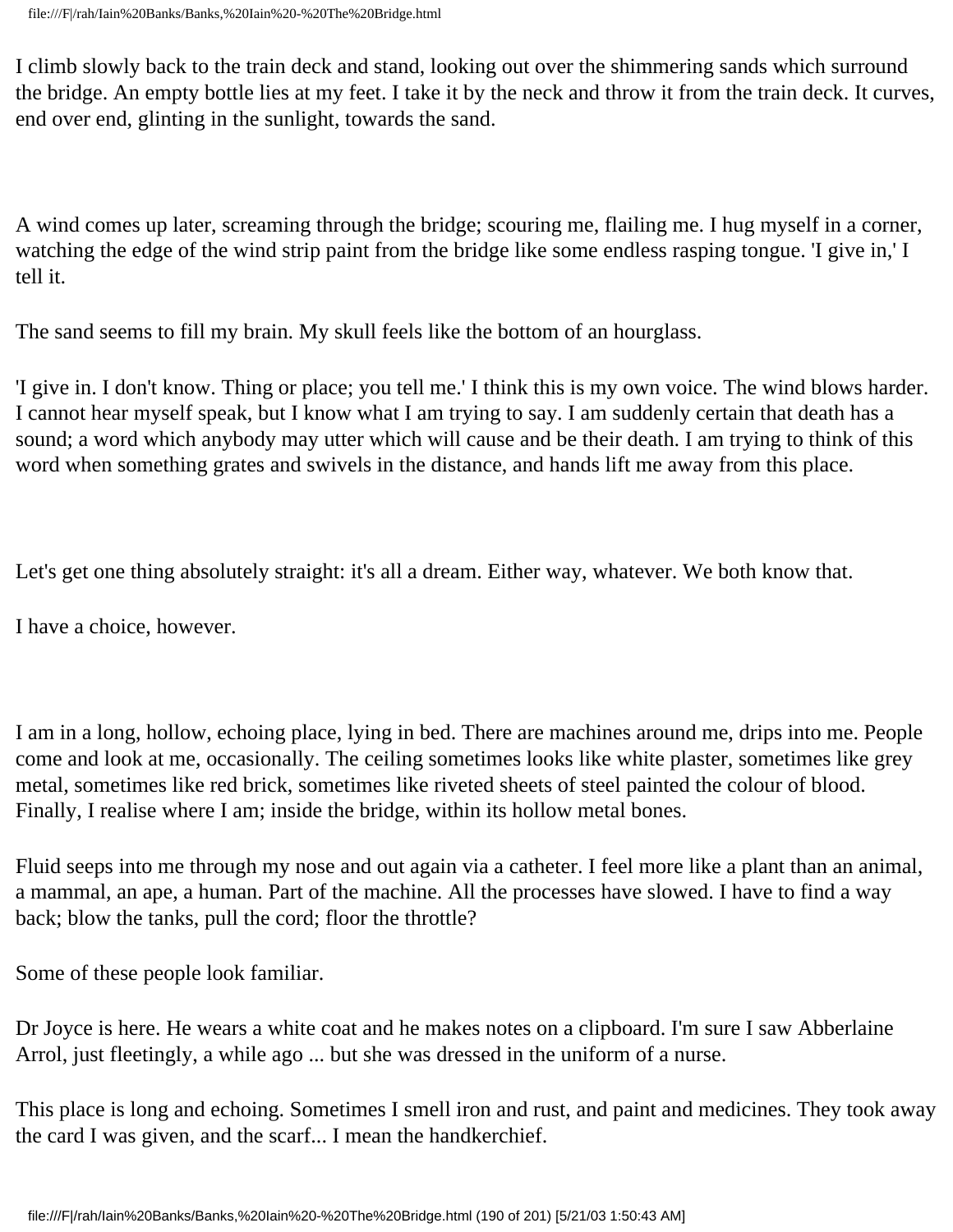Ah, coming round, are we? Dr Joyce smiles at me. I look up at him, try to speak: Who am I? Where am I? What is happening to me?

We have a new treatment, the doctor says to me, as though to a particularly dim child. Would you like us to try it? Would you? It might make you better. Sign this.

Gimme gimme. In blood if you like. Give you my soul if I thought I had one but never mind. How about a tranche on a few billion neurons? Nicely run-in brain here doc; one careful owner (ahem); didn't even take it to church on Sundays... Bastards; it's a machine.

I have to tell everything I can remember to a machine which looks like a metal suitcase on a spindly trolley.

It takes a while.

Just me and the machine now. There was a sallow-faced lad in here for a while, and the nurse, and even the dear good old doctor, but they've gone now. Only me and the machine left. It starts to speak. 'Well,' it says -

Look, anybody can make a mistake. Isn't this meant to be the season of - naa, forget it. OK already; I was wrong; mea fuckin' culpa; Joe Contrite here. You want blood?

'Well,' it says, 'your dreams were right in the end. Those last ones, after you left here. That really is you.'

'I don't believe you,' I tell it.

'You will.'

'Why?'

'Because I'm a machine, and you trust machines, you understand them and they don't frighten you; they impress you. You feel differently about people.'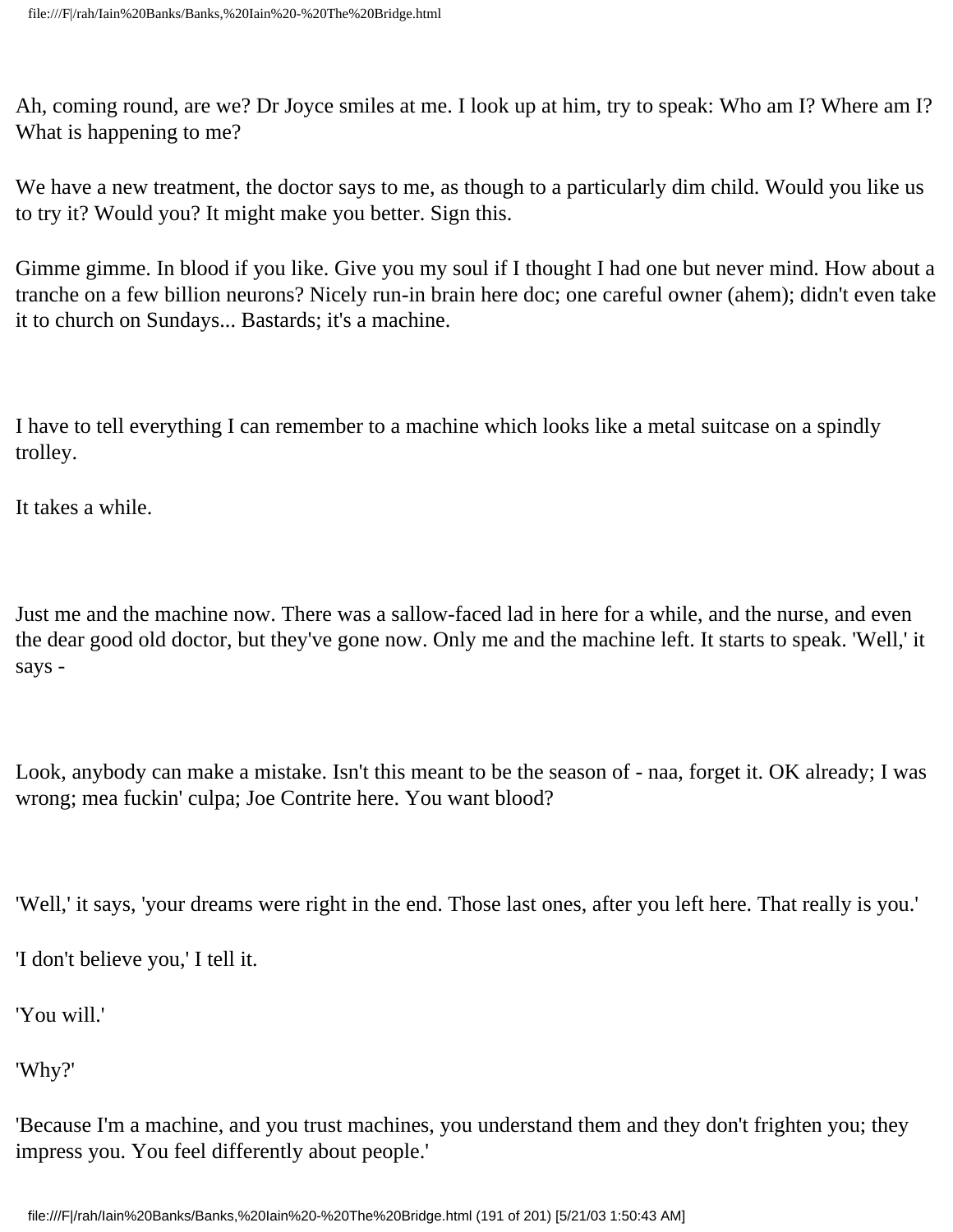I think about this, then try another question: Where am I? The machine says, 'Your real self, your physical body is now in the Neurosurgical Unit at the Southern General Hospital, Glasgow. You were moved from the Royal Infirmary in Edinburgh ... some time ago.' The machine seems uncertain.

'You don't know?' I ask it.

'You don't know,' it tells me. 'They moved you; that's all we both know. Might have been three months ago, might have been five or even six. Whenever; in your dream it was about two-thirds of the way through. The treatments and drugs they've been trying out on you have scrambled your sense of time.'

'Do you - do I - have any idea what date it is? How long have I been under?'

'That's a little easier; seven months. The last time Andrea Cramond visited you she mentioned something about it being her birthday in a week and if you were to wake up it would be the best-'

'OK,' I tell the machine. 'That makes it early July; her birthday's on the 10th.'

'Well then.'

'Hmm. And I suppose you don't know my *name*, do you?'

'Correct.'

I say nothing for a while.

'So,' the machine says, 'you going to wake up then?'

'I don't know. I'm not sure what the alternatives are; what's the choice?'

'Stay under or surface,' the machine says. 'Simple as that.'

'But how do I surface?' I was trying to do that on the way here, before I reached the desert. I tried to wake up into -'

'I know. I'm afraid I can't help you with that one. I don't know how you do it, I just know you can if you want to.'

'Hell, I don't know; *do* I want to?'

'Your idea,' the machine points out, 'is as good as mine.'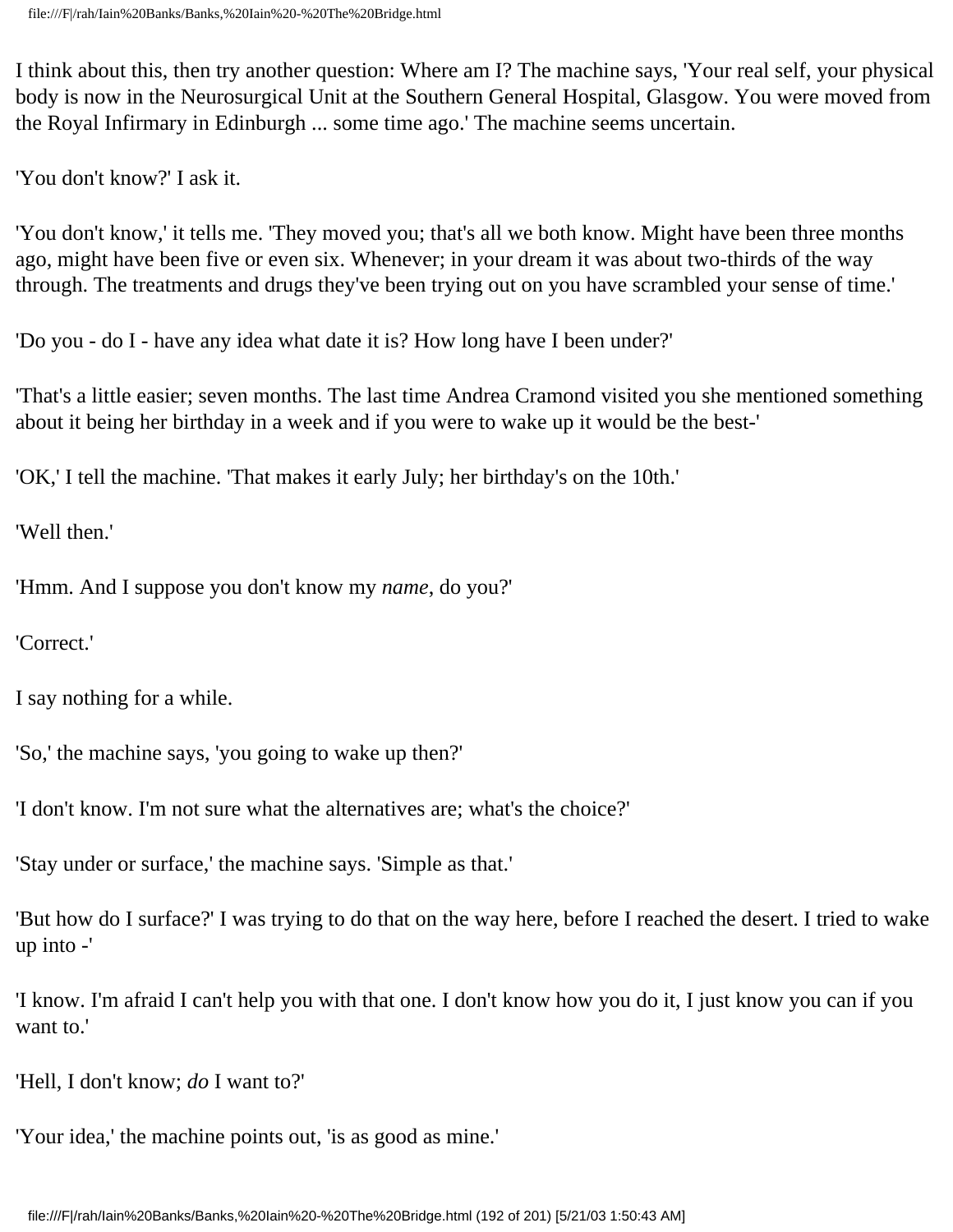I don't know what they're pumping into me, but everything's hazy at the moment. The machine seems real, when it's here, but the people don't. It's as though there's a fog inside my eyes, as though the fluid in them has darkened, as though they have finally silted up. My other senses are similarly affected; everything I hear sounds mushy, distorted. Nothing smells or tastes of anything very much. I think even my thoughts are slowing down.

I lie, a shallow man breathing shallowly and trying to think deeply.

After a while, nothing. No people, no machine, no sight or sound or taste or smell or touch, no awareness of my own body. Greyness everywhere. Only memories. I fall asleep.

I wake up in a small room with one door; there is a screen set in one wall. The room is cubical, finished in grey, windowless. I am sitting in a large leather armchair. The chair looks familiar; there is one like it in the house in Leith, in the study. There should be a tiny burn on the right arm where a bit of dope fell out of ... no; not there. Must be a new chair. I look at my hands. A little scar tissue on the right one. I'm wearing Mephisto shoes, Lee jeans, a checked shirt. I have no beard. I feel thinner than I remember.

I get up and look round the room. Blank screen; no controls. Concealed lighting round the top of the walls. Everything in grey concrete; feels warm. No seams in the concrete; not a bad pouring job at all; I wonder vaguely who the contractors were. The door is ordinary, made of wood. I open it.

There is a similar room on the other side of the door. It has no screen and no armchair; just a bed. It is a hospital bed, empty; crisp white sheets and a single grey blanket pulled back at one corner, as though in invitation.

A noise comes from the room I've just left.

If I go through there, I think, and find an old guy who looks like me, I'm going to get out of there somehow and find that machine and *complain*.

I go through to the room with the armchair. I do not find Keir Dullea in make-up. The room is empty but the screen has come to life. I sit down in the armchair and watch.

It's the man in the bed again. Only this time everything's in colour; I can see him better. He is lying on his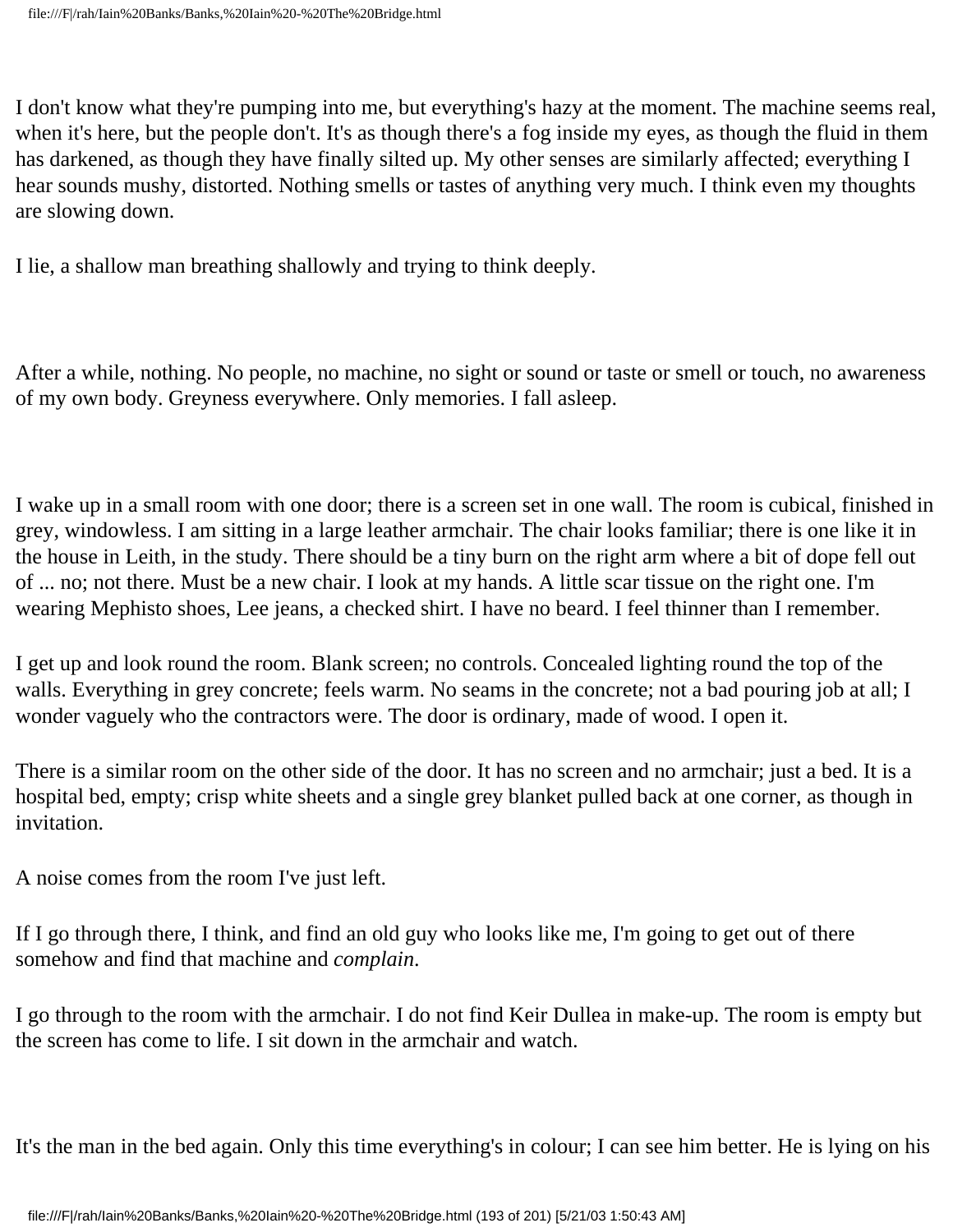front, for a change, in a different bed in a different room. A small ward, in fact, with three other beds, two of them occupied by older men with bandaged heads. There are screens round my man's bed but I am above him, looking down. His bald spot is quite visible. I reach up to my own head; a bald patch. Sure enough, the hairs on my arms are not black but muddy brown. Shit.

It all looks more cosy that I remember. There are yellow flowers in a vase on the small bedside cabinet. There's no chart hanging on the bottom of the bed; maybe they don't do that these days. There's a plastic bracelet on the man's wrist. I can't read what it says.

Noises in the distance; people talking, a little female laughter, bottles or maybe something metallic clinking, and what might be a set of wheels squeaking on a floor. Two nurses appear; they go inside the screens and turn the man over. They plump up his pillows and sit him up a little, chatting to each other most of the time. Infuriatingly, I can't hear what they're saying.

The nurses leave. People start to drift into the picture, approaching the other two occupied beds; ordinary people; a young couple for one elderly man, an old woman talking quietly to the other old chap. Nobody for my man yet. Doesn't look as though he cares.

Then Andrea Cramond appears. She looks odd from this raised vantage point, but it's her all right. She wears a white trouser suit of raw silk, red high heels, red silk blouse. She puts the jacket - didn't I buy that for her in Jenner's last year? - down at the foot of the bed, then she goes to the man, and bends to kiss him, on the forehead, then lightly on the lips; her hand stays a little while, stroking hair back from his brow. She sits in a chair on one side of the bed, legs crossed at the knee, elbow on thigh, chin in hand. She stares at the man. I stare at her.

A few more lines on that calm but troubled face, just starting; maybe. Those little crinkles under her eyes are still there, but there are slight shadows underneath them now. Her hair is longer than I recall. I cannot see her eyes properly, but those cheekbones, that elegant nose, the wide dark eyebrows, the strong jaw and soft mouth ... those I can see.

She leans forward and takes his hand, still gazing at him. Why is she here? Why isn't she in Paris?

```
Scuse me darlin'; you come her oftin?
```
(Is this now? Is this in the past?)

After a little while, still holding his hand and staring at his white, expressionless face, she slowly lowers her head to the white, turned-over sheet near the man's hand, and buries her face in its starched whiteness. Her shoulders shake; once, twice.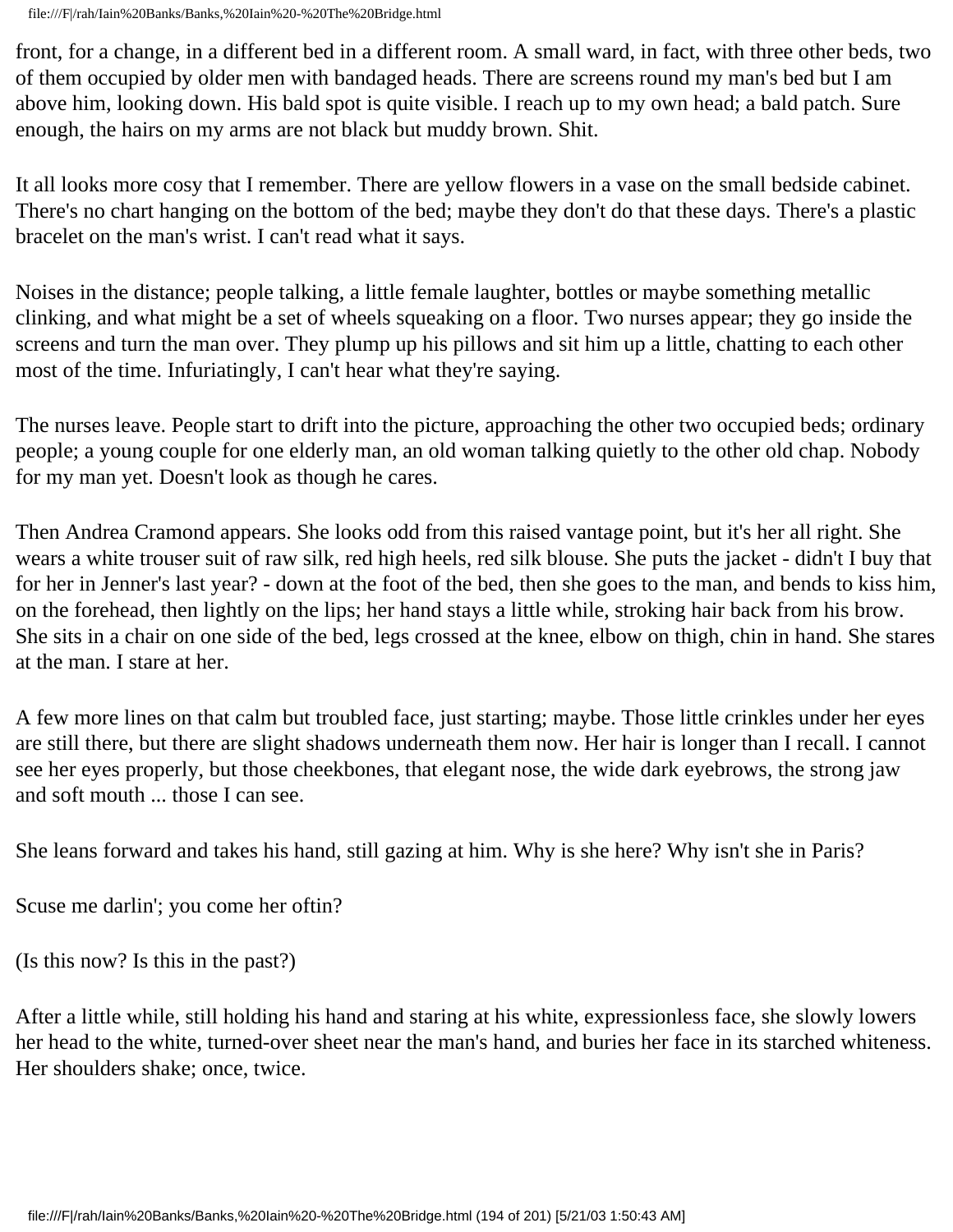The screen in here goes dark, and then the lights go off. The lights in the room next door with the bed in it stay on.

My subconscious, I suspect, is trying to tell me something. Subtlety never was its strong suit. I sigh, put my hands on the arms of the leather chair, and slowly rise.

I dump my clothes on the floor by the bed. There is a short, rear-fastening cotton night-gown laid out on the pillow. I put it on, climb into bed, fall asleep.

## **Coda**

Fool! Idiot! What the hell do you think you're doing? You were happy there! Think of the control, the fun, the possibilities! And what are you going back to? Probably chucked out of the partnership, certain to be tried for drunk driving (no more flash cars for you for a while, lad), getting older and less happy all the time; losing her to another illness, another bedside. You always did what she wanted; she used you, not the other way round; it was role-reversal all right, and you got screwed. She turned you down don't forget; she rejected you; she went on rejecting you and if you show signs of recovery she'll be off again. Don't do it, you idiot!

What else can I do? For one thing they might just turn me off; no doubt my brain shows signs of life, so they know I'm not brain-dead, but if I just lie here showing no other signs of life they might decide to take the drips away, stop the water and liquid foods and let me die.

So, for self-preservation; isn't that meant to be the most important principle?

Anyway, you can't leave her like that. You can't do that to the woman. She doesn't deserve it; nobody does. You don't belong to her and she doesn't belong to you, but you're both part of each other; if she got up and left now and walked away and you never saw each other again for the rest of your lives, and you lived an ordinary waking life for another fifty years, even so on your deathbed you would still know she was part of you.

You have left your marks on each other, you have helped to shape one another; you have each given the other an accent to their life which they will never quite lose; no matter.

You have a greater call on her than the other one only while you are so much closer to death. If you recover, she may well go back to him. Well, tough. You had decided you didn't grudge him that, or was that just the drink talking?

No, it -

Louder.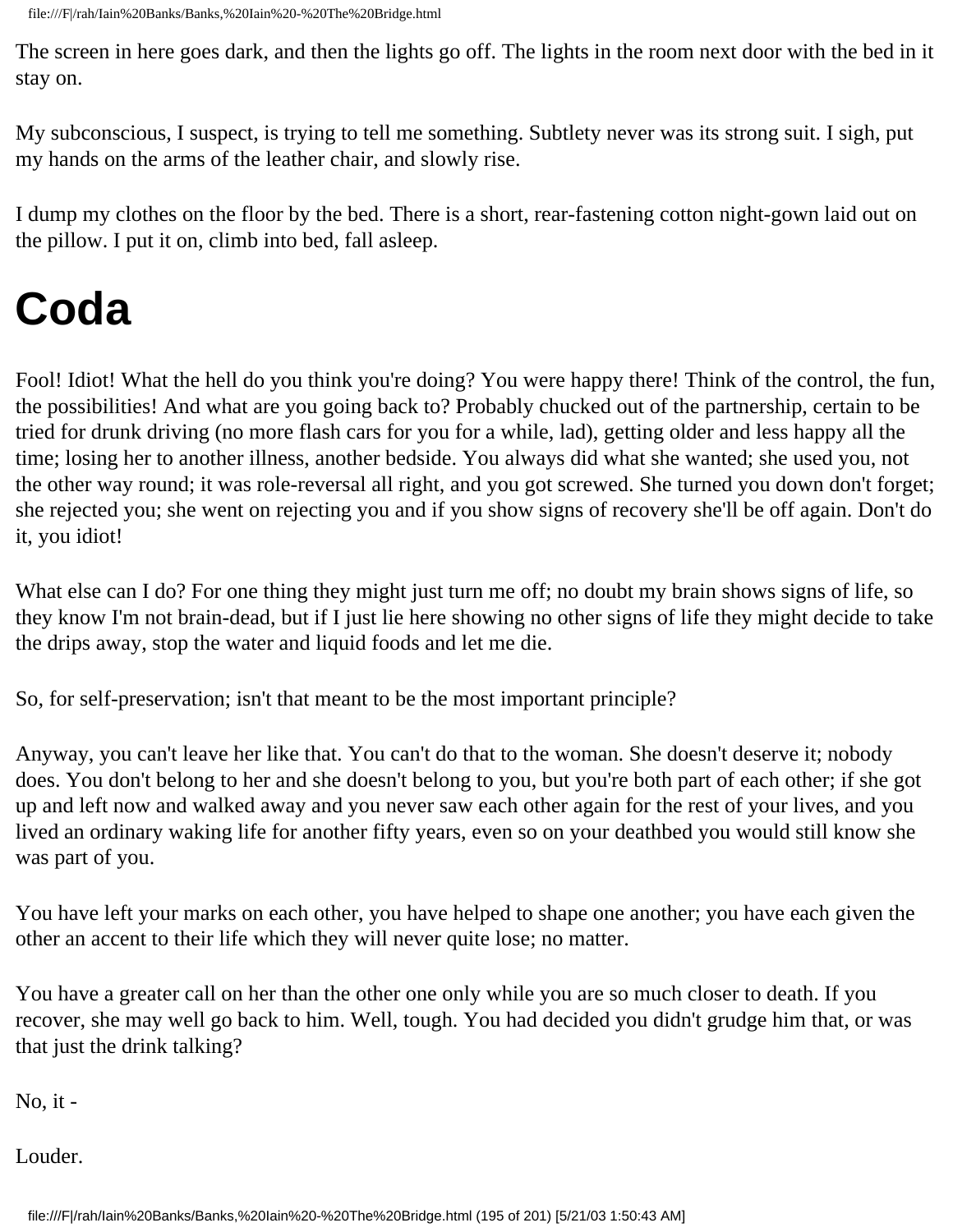I said no it wasn't the drink -

Still can't hear you, man. Speak up.

OK! I meant it! I meant it!

Damn it I did, too. And another thing: she still thinks things happen in threes. There was her father, dying in the car; then Gustave, under sentence, slowly deteriorating ... then me. Another car another car crash; another man she loved. Oh, I don't doubt now that Gustave and I are very similar, and that we both might like each other, and I'm sure he would have got on with the advocate just as I did, and for the same reason ... but if I can stop the similarities there, by God I will. I will not be the third man! (Pale fingers rise from the screen's black grating, trembling in the night wind like white tubers ... damn thing's sticked again; the monochrome image peels and bursts, white light behind. Too late again, the sniper first sees then aims then fires and the third -)

No, this little sequence ends at two, if I've got anything to do with it. (And another, slightly sneaky, thought occurs, now that I've realised how alike Gustave and I might be: I know what I'd tell Andrea if I was the one slowly deteriorating and she wanted to martyr herself looking after me ... )

I'll go to that other city; I always wanted to, really. I want to *meet* this man. Damn it I wanna *do* things! I want to travel the Trans-Siberian, go to India, stand on Ayers Rock, get sodden wet in Machupicchu! I want to surf!. I *will* get a hang-glider; I want to go back to the Grand Canyon and get further than just the rim rock this time, I want to see the aurora borealis from Svalbard or Greenland, I want to see a total eclipse, I want to watch pyroclastic displays, I want to walk inside a lava tunnel, I want to see the earth from space, I want to drink *chang* in Ladakh, I want to cruise down the Amazon and up the Yangtze and walk the Great Wall; I want to visit Azania! I want to watch them push helicopters off the aircraft carriers again! *I want to be in bed with three women at once*!

Oh God, back to Thatcher's Britain and Reagan's world, back to all the usual bullshit. At least the bridge was predictable in its oddness, at least it was comparatively *safe*.

Well, maybe not. I don't know.

I know one thing: I don't need the machine to tell me the choice. The choice is not between dream and reality; it is between two different dreams.

One is my own; the bridge and all I made of it. The other is our collective dream, our corporate imagery.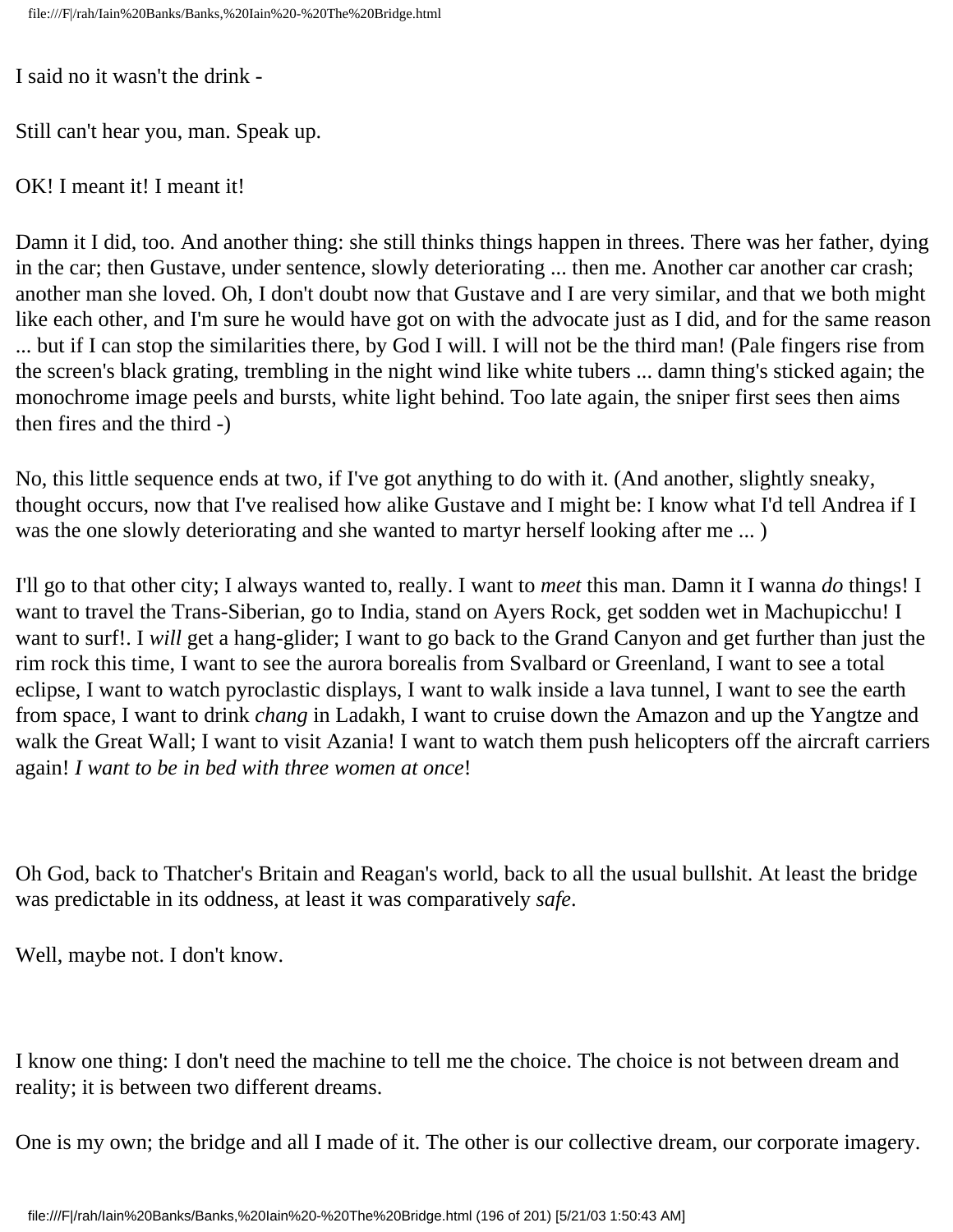We live the drean call it American, call it Western, call it Northern or call it just that of all we humans, all life. I was part of one dream, for good or ill, and it was half nightmare and I almost let it kill me, but it hasn't. Yet, anyway.

## What's changed?

Not the dream, not the result of our dreams which we call the world, not our hi-tech life. Me, then? Maybe. Who knows; could be anything, inside here. Just won't be able to tell until I get back out again, and start living the shared dream, abandoning my own, of a thing become place, a means become end, a route become destination... Three of diamonds, indeed, and a quality bridge, an everlasting bridge, a neverquite-the-same bridge, its vast and ruddy frame forever sloughing off and being replaced, like a snake constantly shedding, metamorphosing insect which is its own cocoon and alway changing ...

All those trains. Going to be on a few more in the future too. Sure to get banned from driving. Stupid bastard. Writing the car off, drunk-driving just before Christmas; how embarrassing to have to come back to that. At least there wasn't anybody else involved, just me and the two cars. Not sure I'd have wanted to come back if I'd killed somebody, or even injured them badly. Hope whoever owned the MG didn't dote on it too much. Poor Jaguar. After all that time and money, after all the careful crafted work people put into it. Maybe just as well I didn't have it very long before I wrecked it; might have got sentimental about it, might have come to feel something for it ('Were you very attached to the car, Mr X?' *Attached* to it? I was jammed inside the bastard for three hours.').

And that bridge, the bridge ... have to make a pilgrimage to it, once I'm better; if I can. Walk over the water (assuming I can walk), cross the river; throw a coin for luck ha ha.

Sections three; first second third Forth Firth ... loco me loco ... There were great grey Xs in the road bridge towers too; I remember now. Three big Xs one above the other, like laces or ribbons ... and also ... and also ... what else? Oh yeah and I didn't get to hear all the Pogues tape either. Missed *A Man You Don't Meet Every Day*; fave track that; sing it kid ... Had the Eurythmics on the other side furra bitta contrast like; young Annie beltin out wiff auntie Aretha; doin' it for themselves and why not? and singin *Better To Have Lost In Love (Than Never To Have Loved At All)*; so it's a cliché? Clichés have feelings too.

I want to come back. Can I come back?

beep beep beep this is a recording; your conscious mind is out at the moment but if you'd care to -

clunk.

Can I? Can I please? I want to come back. Now. Now we try. Sleep; wake. Do it now.

Let's go *there*.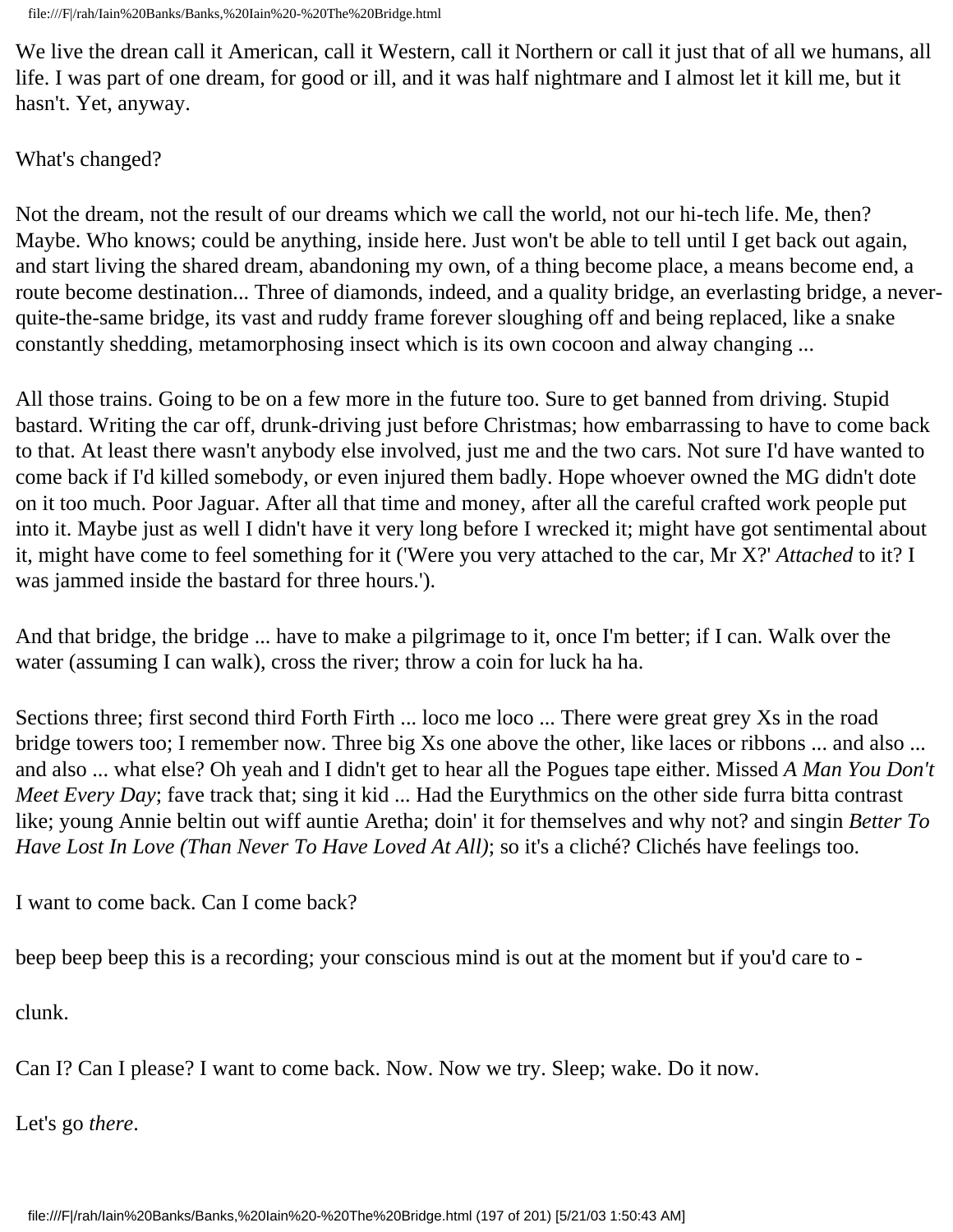Very soon; waking. Before that, a word from our sponsors. But first, three little asterisks:

\* \* \*"

I was on the beach at Valtos once, one rainy and not too warm summer. I was with her and we were camping and we took a chemical which altered reality. Rain pattered softly on the tent; she wanted to stay in, looking at a book of Dali's paintings, but didn't mind if I went out.

I walked along the edge of the curving tide, where the waves ate into the golden crescent of sand; I was alone with a warm damp breeze and a mile or two of beach, rain smirring from the greyly wisping clouds. I found razor shells like fragments of a broken rainbow, and watched rain drops fall on some still dry sand as the wind blew over it; the whole beach seemed to heave and flow, like something living. I remember my delight, my childish touching of that sand and its dark spots, the feel of the grains blown across my fingers.

I was on the outer edge of the Outer Isles, rough sea to Newfoundland and Greenland and Iceland and the skull cap of rotating ice above the Pole; there at the end of the Long Isle which is many isles, a curve of broken land lying hard against the sea like a column of spine, like a blossoming of brain above a central system. My mind was that Isle, bared to the sweep of sea and weather by the cutting edge of the drug; a wide escape.

I thought I saw it all then; the way the brain flowers at the end of its articulated stalk; the way, our roots in the soil, we grow and become. It meant everything and nothing, at the time and still.

And to myself I said I've been away a far place ... because I was my own father and my own child, and I went away for a while but I came back. Child, your father's been away a far place. That was what I said to myself as I headed back: Child, your father's been away a far place.

... Yeah, sure, but that was long ago; what about now? I mean, good grief, six months without a drink or a smoke! I've probably been healthier lying here unconscious than I've been in the rest of my adult life; not much exercise maybe, but nothing more dangerous to ingest than whatever it is they shove down this tube in my nose. How the hell has my body *survived* six months without drink and drugs?

Maybe I'll become a reformed character, maybe I'll stop drinking and never smoke or snort or chew anything else ever again and when I do get my driving licence back I'll never exceed the speed limit again, and in future I'll never, never say anything nasty about our legally and democratically elected representatives or those of our allies and I'll have a lot more time and respect for other people's views no matter how fucking stupid they - No; if I was going to do that, why bother coming back? Bugger it; I'm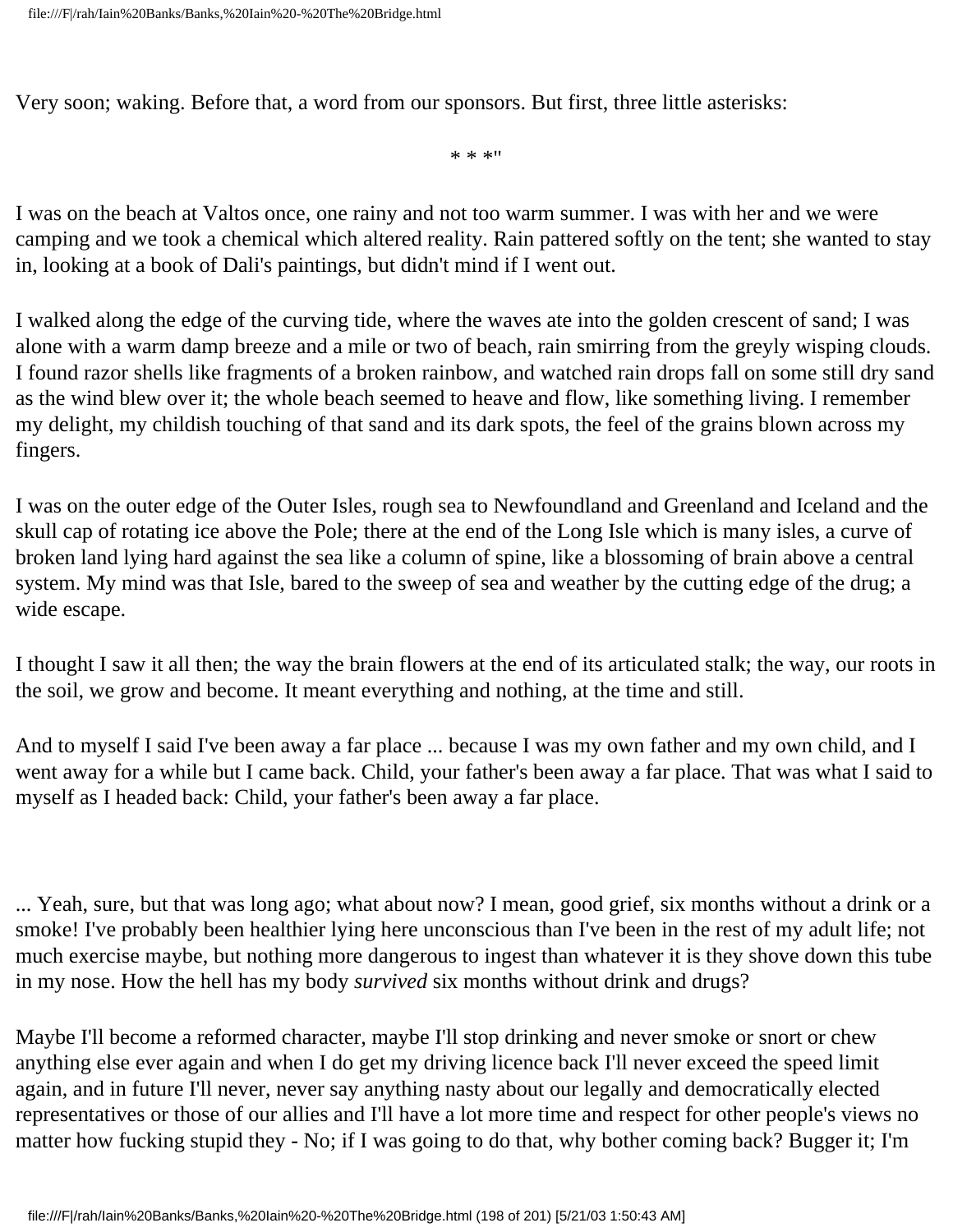```
file:///F|/rah/Iain%20Banks/Banks,%20Iain%20-%20The%20Bridge.html
```
going to do *more* of all that stuff just as soon as I can; I'm just going to be a bit more *careful* in future.

Child, your father's -

Yeah I know; so we heard. I think we got that message, thank you. Anybody else ...?

| Our revels now are ended (thanx bill) |                                  |
|---------------------------------------|----------------------------------|
| These proceedings are closed (ta Mac) |                                  |
| Brammer wakes-                        | (can we get that right, please?) |
| Brahma wakes                          | (thank you)                      |
| 'sokay                                | (shut up; and get on with it)    |

Blackness.

No; not blackness. Something. A dark, almost brown red. Everywhere. I try to look away but I can't, so it isn't just the colour of the wall or the ceiling. Is this behind my eyes? Don't know. Dinnae ken.

Sound; I can hear something. It's like, having dived into a pool, floating back up towards the surface again; that sound, a sort of bubbling white noise, slowly altering in pitch from very low to high, and bursting like a bubble itself to -

Conversation, a woman laughing. Clinks and rattles, a wheel or a chair-leg squeaking.

Smell; oh yes. Very medicinal. No doubt where we are now. Something flowery, too; I can smell two scents here. One crude but fresh, one ... much more ... I don't know. I can't describe it... ah, the first one must be the bedside flowers; the ones in the vase on the cabinet. The second is *her*. Still wearing Joy, it would seem. Must be her; stuff doesn't smell like that on anybody else, even her mother. She's here!

Is this the same day? Will I get to see her? Oh don't leave yet! Stay; don't go!

Move something; go on, *shift*.

Totally disorganised here. Can't see a damn thing and I'm like a dozy puppeteer caught napping, stumbling around behind the scenes trying to find the right lengths of string, getting all in a tangle. Arms? Legs? Tootsies? Which bit works which? Where's the instruction manual ...? Oh God, we aren't going to have to learn all this stuff *again*, are we?

Eyes; open, dammit!

Twitch, hands!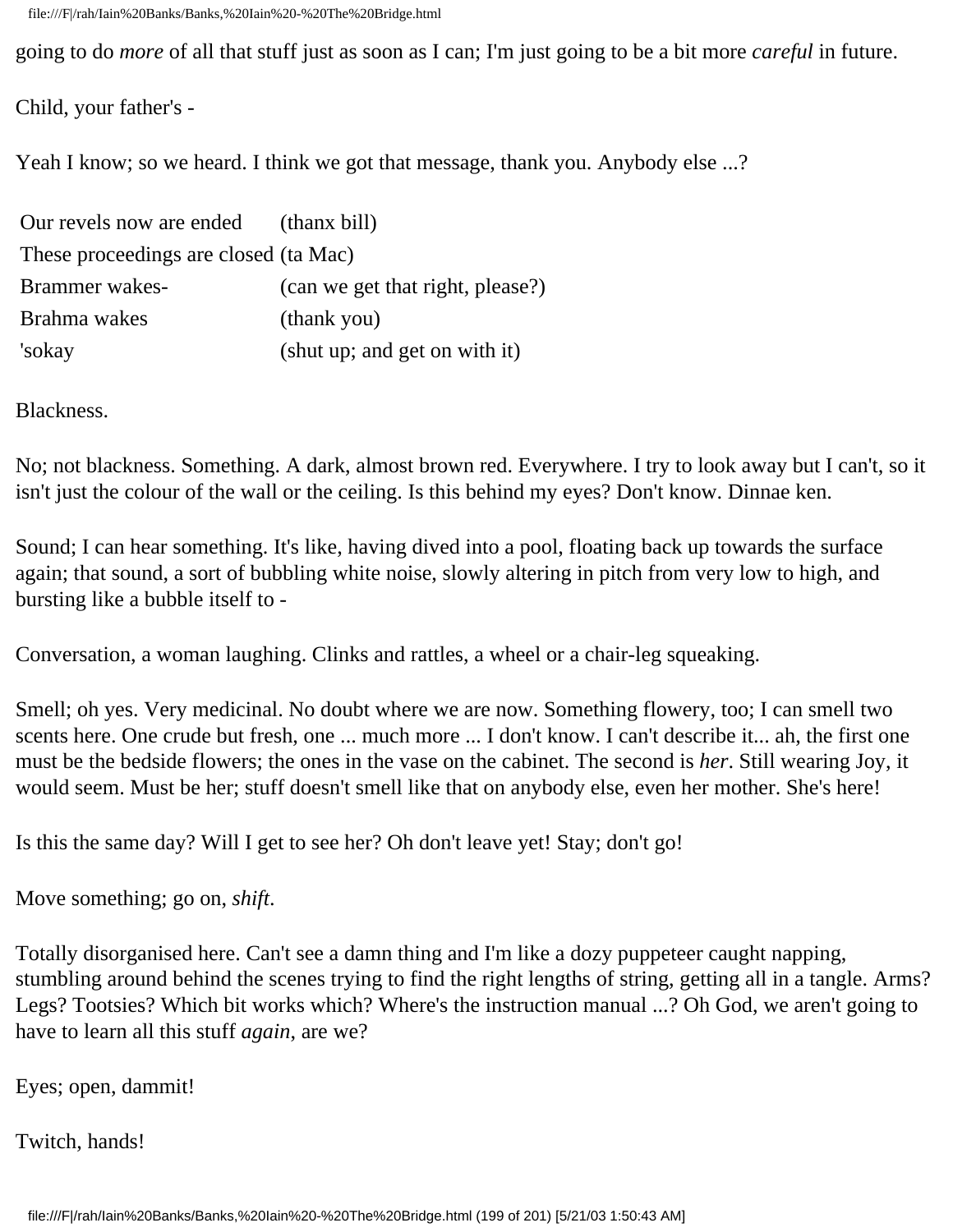file:///F|/rah/Iain%20Banks/Banks,%20Iain%20-%20The%20Bridge.html

Feet; come on, do your stuff!

... Somebody? Anybody?

Take it easy. Lie back and think of Scotland. Just calm down, laddie. Breathe, feel your blood pump, feel the tucked-in weight of the blanket and sheets, feel the tickle where the tube goes in through your nose ...

... All there. Can't hear anybody talking nearby. Just the hushed rumble of building and city. Slight breeze has taken the smell of Joy away ... probably not here at all. Still the colour of dried blood behind here ...

Slight draught again; feels funny on my cheek and the little bit of skin between nose and lip. Haven't felt a breeze there since I was a student; covered by beard all those years ... grow the thing back if I ever get out of here ...

I sigh.

I really do sigh; I feel the resistance of the tucked-in bedclothes as my chest rises higher than normal. The tube which enters me through one nostril slides across the fabric over my shoulder, then slips back as I relax and breathe out. I sighed!

I'm so surprised I open my eyes. The left lid trembles, gummed-up, then clears. Within seconds, though it all looks a bit shaky and bright for a while, everything settles down.

Andrea is sitting less than a metre away, her legs drawn under the small seat. One hand rests on her thigh, the other is holding a small styrofoam cup to her mouth, which is open, those lips parted. I can see her teeth. She is staring at me. I blink. So does she. I waggle my toes and - glancing down to the bottom of the bed - see the white jacket move up and down as I do so.

I flex my hands; damn rough blankets they have here. I am *hungry*.

Andrea puts the cup down, leans forward a little, as though she does not believe what she is seeing; she looks from one of my eyes to the other, apparently checking for signs of sense in both (not an unreasonable precaution, I'll admit). I clear my throat.

Andrea's whole body relaxes. I once watched a chiffon scarf drop from her fingers, and I do not recall that it flowed more gracefully. Her face loses a whole layer of worry, just like that; I - I have remembered my name - am almost embarrassed. She nods slowly.

'Welcome back,' she says, smiling.